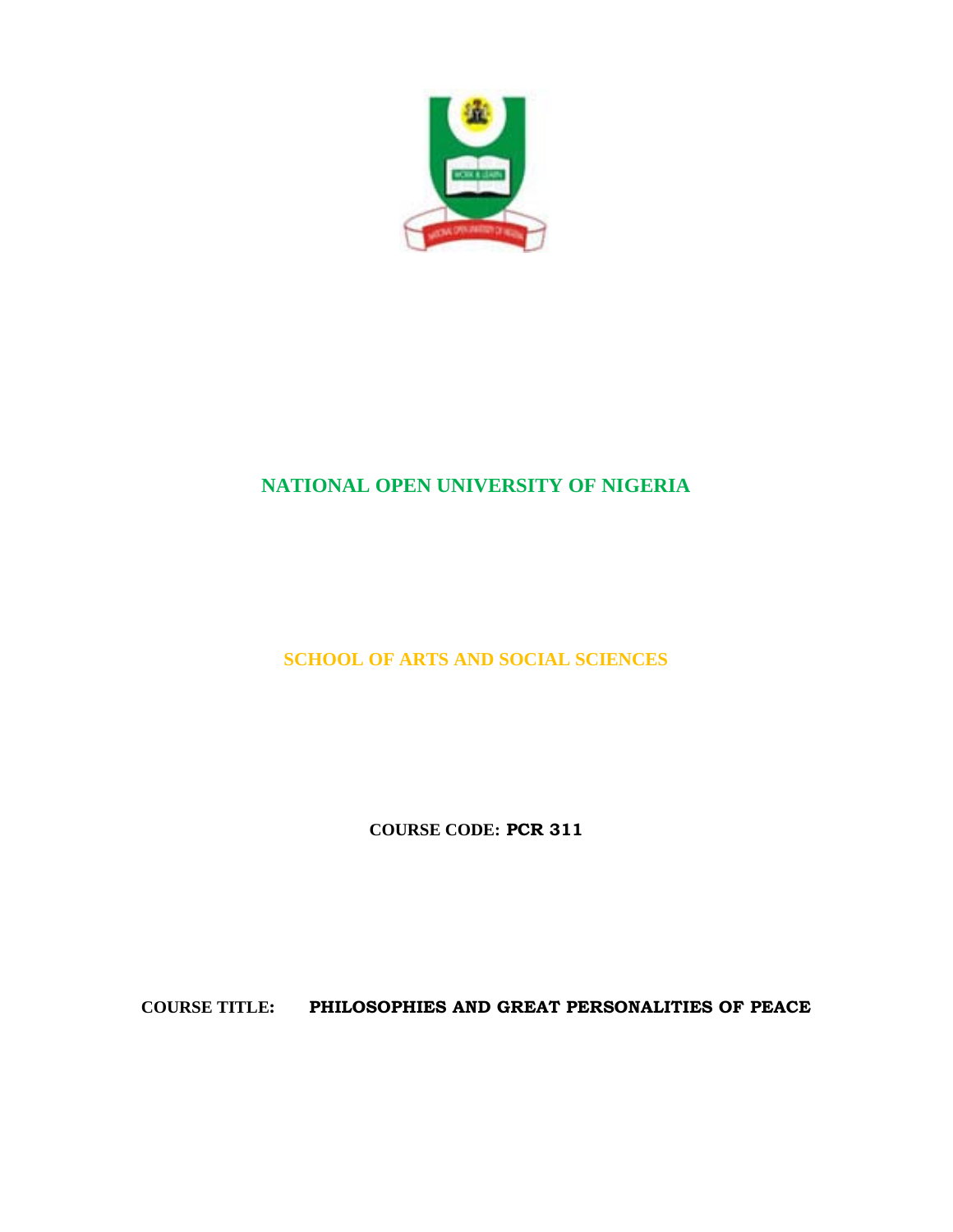# **COURSE GUIDE**

# **PCR 311: PHILOSOPHIES AND GREAT PERSONALITIES OF PEACE**

| <b>Course Developer/Writer:</b> | Dr. Salawu M. L. A.                   |
|---------------------------------|---------------------------------------|
| <b>Course Editor:</b>           | Dr. O. B. Olaoba                      |
|                                 | Peace and Conflict Studies Department |
|                                 | Institute of African Studies          |
|                                 | University of Ibadan.                 |
| <b>Course Co-ordinator:</b>     | Durojaye Oyedolapo Babatunde          |
|                                 | School of Art and Social Sciences     |
|                                 | National Open University of Nigeria   |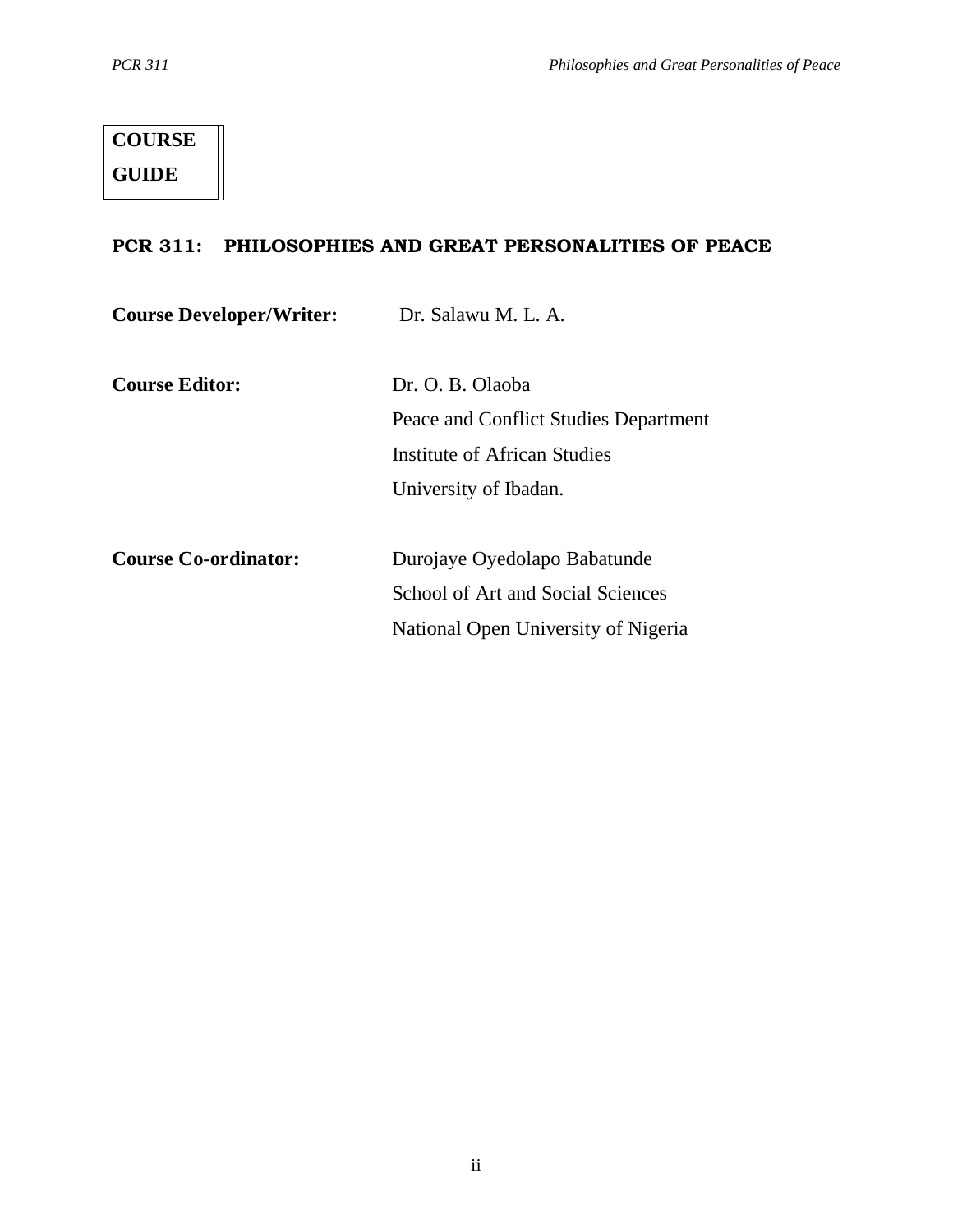# **NATIONAL OPEN UNIVERSITY OF NIGERIA**

National Open University of Nigeria Headquarters 14\16 Ahmadu Bello Way Victoria lsland Lagos

Abuja Annex 245 Samuel Adesujo Ademulegun Street Central Business District Opposite Arewa suites Abuja

E- mail: [centralinfo@nou.edu.ng](mailto:centralinfo@nou.edu.ng) URL: [www.nou.edu.ng](http://www.nou.edu.ng/)

National Open University of Nigeria ………

First Printed ………..

ISBN:

All Rights Reserved Printed by ………………. For National Open University of Nigeria 2009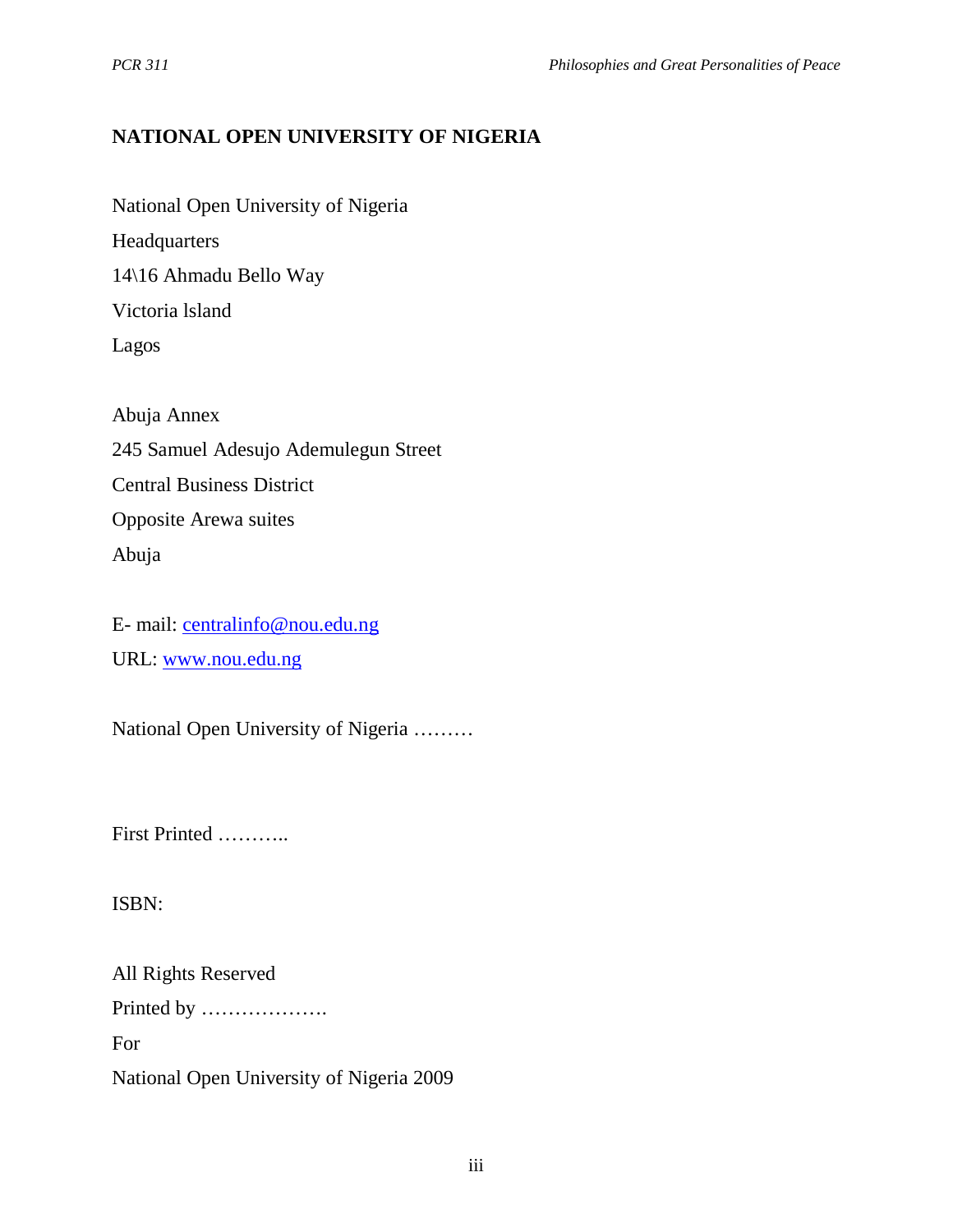| <b>CONTENTS</b>                      |                       |               |          |                                      |          |          |          | <b>PAGES</b>   |
|--------------------------------------|-----------------------|---------------|----------|--------------------------------------|----------|----------|----------|----------------|
| Introduction                         |                       |               |          |                                      |          |          |          | 1              |
| What you will learn in this course   |                       |               |          | $\dddot{\phantom{0}}\cdot\cdot\cdot$ |          |          |          | 1              |
| Course aims                          |                       |               |          |                                      | .        | $\cdots$ |          | $\overline{2}$ |
| Course objectives                    |                       | $\sim$ $\sim$ |          |                                      | .        |          |          | $\overline{2}$ |
| Working through this course          |                       |               |          | .                                    | .        | $\cdots$ |          | 3              |
| Course materials                     |                       |               |          | $\cdots$                             | .        | $\cdots$ |          | 3              |
| Study units                          | $\dddot{\phantom{0}}$ | $\ldots$      | $\cdots$ | $\cdots$                             | $\cdots$ | $\cdots$ | $\cdots$ | 4              |
| Set textbooks                        | $\dddotsc$            |               |          | $\cdots$                             | $\cdots$ | $\cdots$ | $\cdots$ | 5              |
| Assignment file                      | $\dddotsc$            | $\cdots$      |          | $\cdots$                             | $\cdots$ | $\cdots$ | $\cdots$ | 5              |
| Course Overview                      | $\dddotsc$            |               |          |                                      | .        |          |          | 6              |
| Assessment                           |                       |               |          |                                      | .        | $\cdots$ |          | 7              |
| Tutor-Marked assignments (TMAs)      |                       |               |          |                                      |          | $\cdots$ |          | 7              |
| Final Examination and grading        |                       |               |          | .                                    | .        | $\cdots$ |          | 7              |
| Course marking scheme                |                       |               |          |                                      |          | $\cdots$ |          | 8              |
| How to get the most from this course |                       |               |          |                                      | $\ddots$ |          |          | 8              |
| Tutors and tutorials                 |                       |               |          |                                      |          |          |          | 9              |
| Summary<br>.                         |                       |               |          |                                      | .        |          |          | 10             |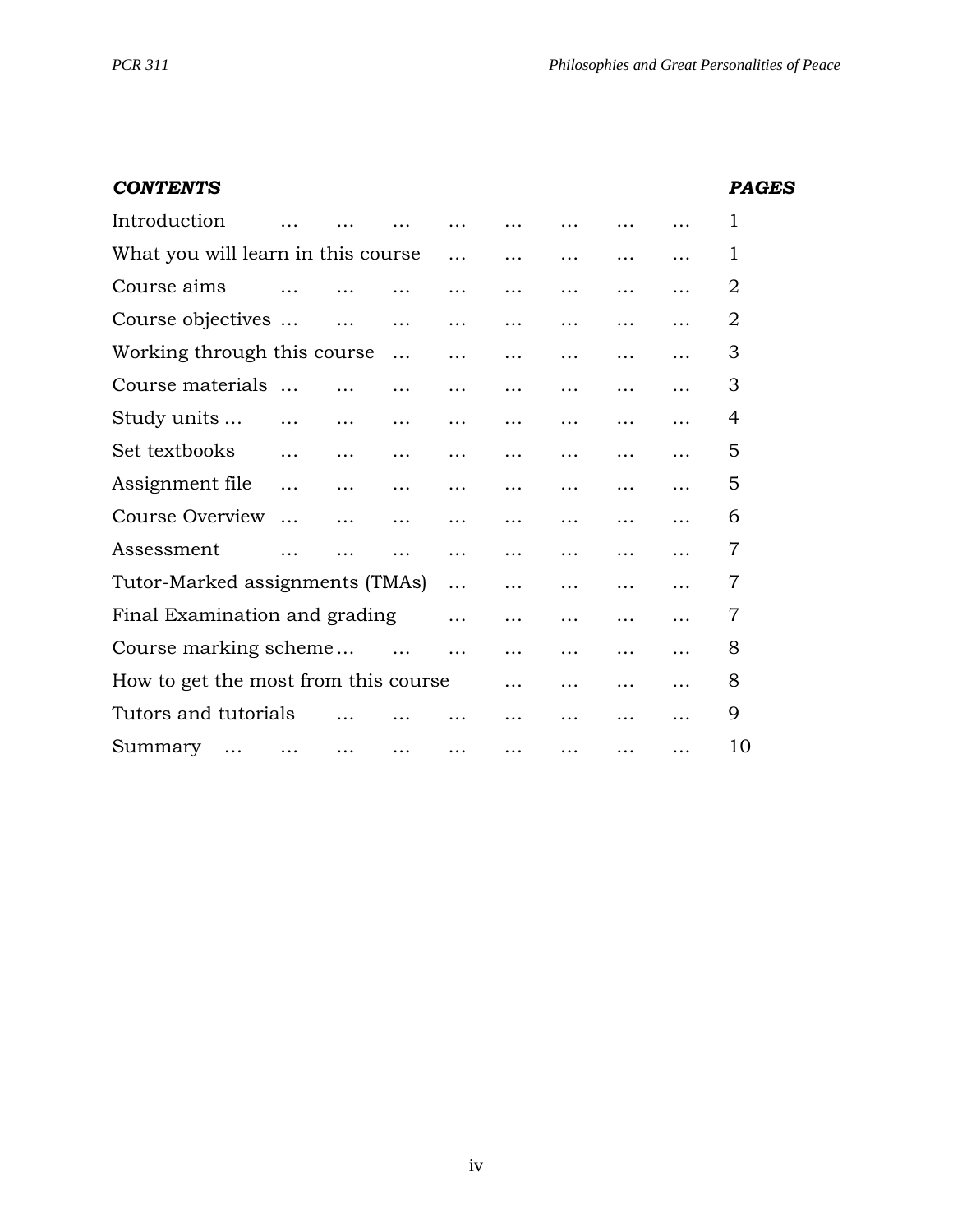#### **Introduction**

PCR 311: Philosophies and Great Personalities of Peace, introduces you to the concept of philosophy and the rise to prominence in Nigeria, Africa, and the global community at large, of those who emerged as Great Personalities of Peace. Their biographical data, philosophies, ideals of peace facilitation, enduring lessons and challenges which put them in the category of great personalities of peace were adequately covered. It is a 3-credit units' course and quite rich and simplified in content. At the end of the course, you are expected to have adequate grasp of the concept of philosophies, the evolution of great personalities of peace, analogy and diversity in African, Western and Eastern philosophies, principle of non-violence as a philosophy, and an indepth diplomacy to achieve a win-win outcome.

In short, you will be equipped with the wherewithal to face those daunting scourges of the human race. This is necessary because in our everyday interactions, we are faced with various types of challenges. It is inevitable that we have to make choices among contending options. There is also the hard fact that the people we meet and interact with are also interested in the same issue(s) as we do. Then if conflict occurs and not well managed. It can become adversarial and protracted, contrary to the transformation envisaged. We have to realize that there is the need for the maintenance of law and order to have a peaceful society. When we have this as a cardinal aim, then we would have created an avenue for peaceful co-existence among ourselves and in our relationship with others. This will reflect in the way we listen to the voice of elders when we are involved in conflict, either directly or indirectly. It is also important to be mindful of the role(s) we play when we are involved in conflict intervention. This is important because the role(s) we play can go a long way in bringing about a peaceful resolution, as well as escalation of the issues, which may result to violence. We must also learn to leave the world a better place than we met it. Here lies the importance of this course, as it is expected to equip the student with the necessary tools to enable you apply the knowledge gained to the utmost benefit of the society.

There are compulsory prerequisites for this course. The course guide tells you briefly what the course is all about, what you are expected to know in each unit, what course materials you need to use and how you can work your way through these materials. It also emphasizes the necessity for you to complete the tutor-marked assignments embedded therein. There are also periodic tutorial classes that are linked to this course.

#### **What you will lean in this course**

 It is important to note that the study of this course is based on well grounded case studies that are empirical and current. It consists of the body of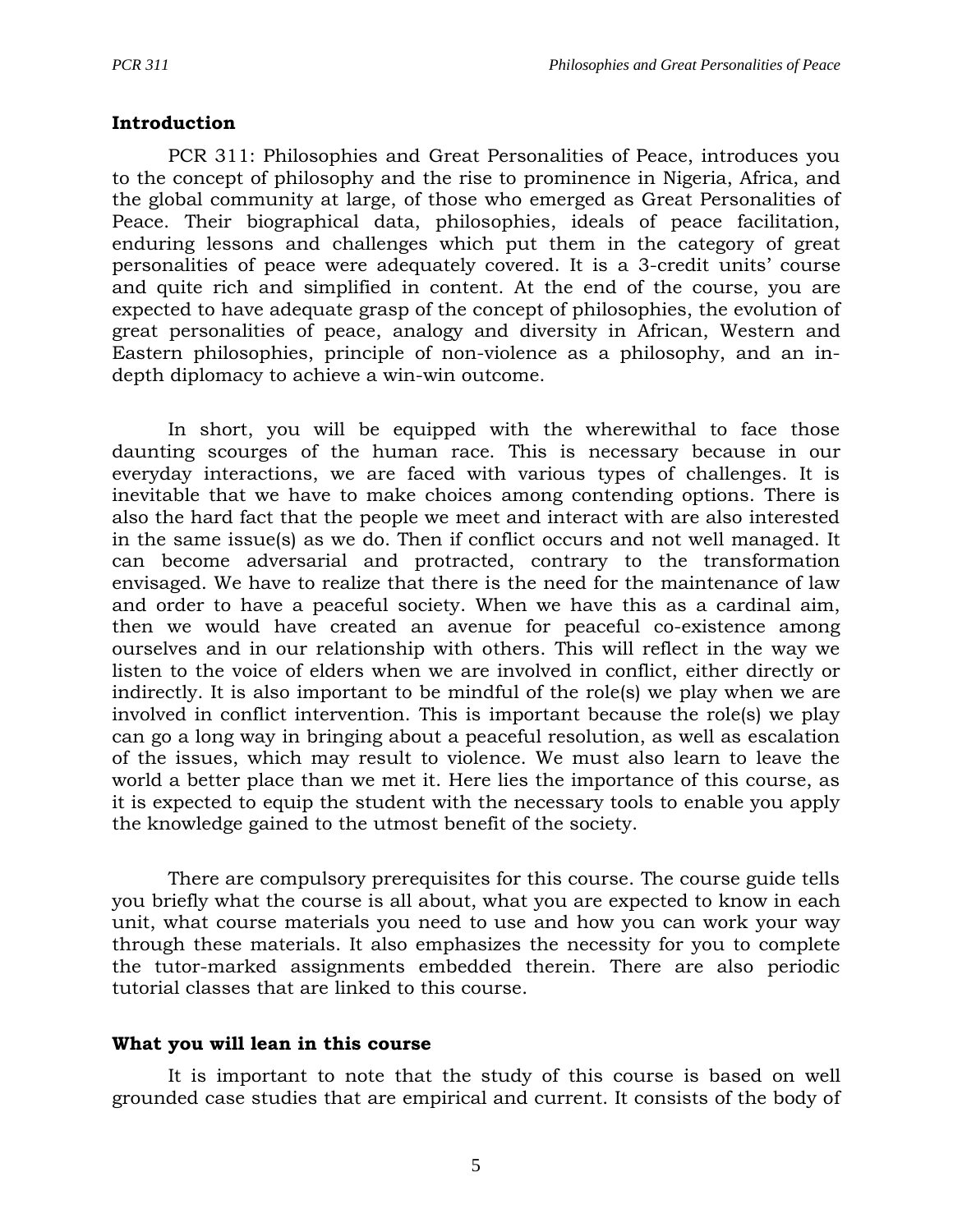insights, observations, research findings and formal propositions produced by the modern social sciences, especially those that deal with the emergence of great personalities of peace and human frailties and how a recourse to philosophy restored sanity. It is ironical that most often, this body of knowledge is only useful to the academics working on it. Their time is spent working on it, refining the details and trying to spell out the implications for public policy. It could be admitted that many aspects of it remain controversial, but occasionally there are efforts made to use it as a remedial prescription for the world's evils. In this regard, we may note that the ideas of scholars can and sometimes do, have considerable effect in the world. This may not often be quickly discernible or in the direction intended. More so, it works where the leadership has a listening ear and where the academia is revered as the repository of knowledge.

> Democratic governance consists of a set of procedures for dealing with human and resource management, especially when they are in an heterogeneous state such as Nigeria. The procedures are explicit and require a high level of expertise on the part of those who seek to apply them. There is always a reason to believe that they can succeed in their objective if they are sincere. The process may raise difficulties of various kinds. As Christopher Mitchell and Michael Banks have noted, "This has to be accepted when any new recommendations are put forward, especially when they confront the great unsolved problems of rebellion, terrorism, communal strife and warfare – in other words, the various forms taken by deep-rooted, protracted conflict".

### **Course Aims**

This course aims to get you acquainted with the extant literature in the evolution of great personalities of peace, their roles, contributions, achievements and challenges. From the knowledge gained, the student is expected to apply them to the practical challenges of everyday living, at home, workplaces etc. This also confers another level of responsibility on you as a responsible member of the society to contribute positively in building it. It also includes cultivating friendly relationships in a harmonious environment in order to bring the principles of applying a global combination of philosophies into practice, wherever the need arises.

### **Course Objectives**

The overall objectives and expectations of this course are many. In addition to this, each unit has its objectives which you will find at the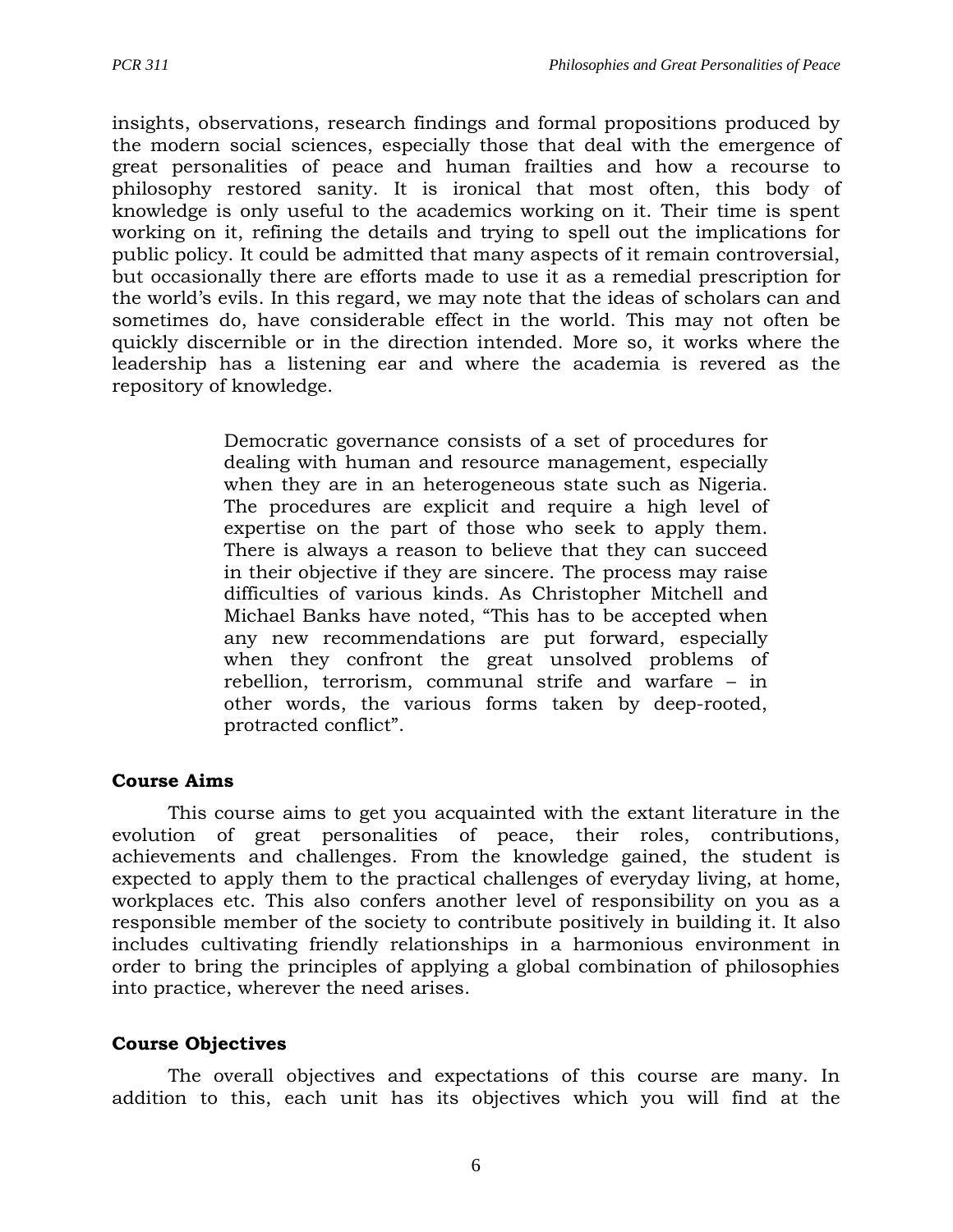beginning. You are expected to read them before working through the unit. You may have to cross-check intermittently with the objectives to be able to determine the progress you are making at each point. You are advised to also look at each unit's objectives after completing that unit. By following the instructions above, you will be properly guided and this will assist you to get the utmost benefit from this course.

# **Stated below are the overall objectives of this course:**

- Examine how Philosophies and Great Personalities of Peace as a field of study evolved;
- Explain different branches of philosophies and their significance to global peace;
- Define Philosophies and Great Personalities of Peace;
- Identify and understand African, Western, Eastern or Oriental Philosophies;
- Understand the biography, philosophy, ideals of peace facilitation, enduring lessons and challenges faced by the identified great personalities of peace and be able to apply the approaches to peacebuilding and peacemaking;
- State the methods of those identified great personalities of peace and their philosophies in making their state and the global community a worthy place to live in.
- Understand the technique of non-violent resistance, what it is and its role in creating a win-win situation;
- Identify the place of philosophies in leadership style of African, Western and Eastern countries;
- Identify the areas of strength and weakness in their application;
- Understand how democratic governance can be enhanced without adversarial tendencies;
- Study and identify the differences between the background of Nigerian, African, Western and Eastern models in invoking various approaches with a view to making the global community better;
- Knowing the significance of Philosophies in a life circle of either a nation or an individual and;
- To generally know how to make the world safer than how we met it, among others.

# **Working through this Course**

To complete this course, you are required to read the study units, read recommended books and read other materials provided by the National Open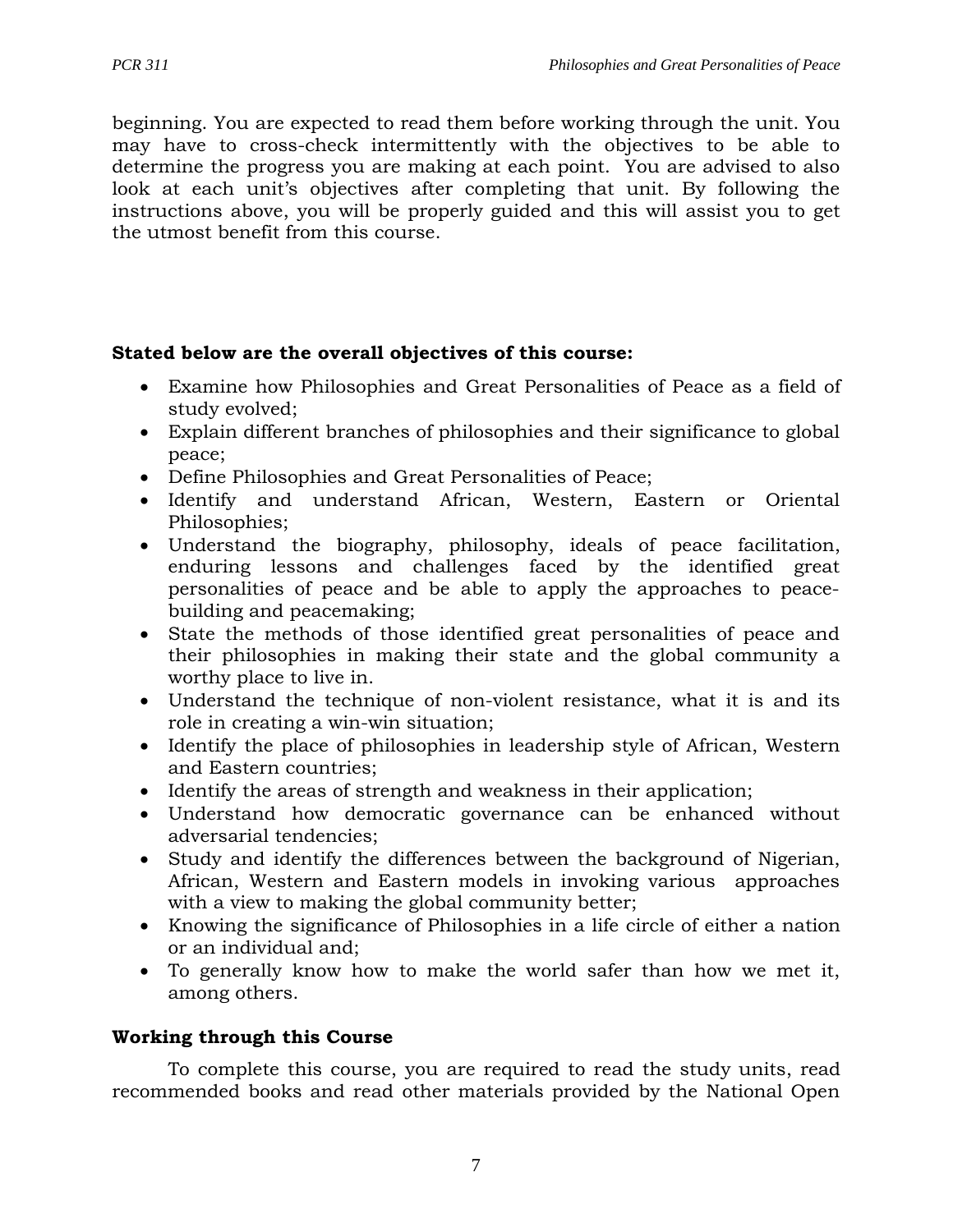University of Nigeria (NOUN). Most of the units contain self-assessment exercises, and at same points in the course, you are required to submit assignments for assessment purposes. At the end of this course, is a final examination. Stated below are the components of the course and what you are expected to do.

#### **Course Materials**

Course Guide Study Unit Textbooks and other Reference Sources Assignment File Presentation

In addition, you must obtain the text materials, which are provided by the NOUN. You may also want to purchase the other materials from the bookshops. Please, contact your tutor if you have problems in obtaining the text materials.

#### **Study Units**

There are 25 Units in this course:

#### **MODULE 1: CONCEPT OF PHILOSOPHY AND GREAT PERSONALITIES OF PEACE**

- Unit 1: Understanding Philosophy and Great Personalities of Peace
- Unit 2: Philosophies on Conflict Resolution
- Unit 3: Effect of Religion on Philosophies and Great Personalities of Peace
- Unit 4: Philosophical diplomacy by a minority group to the dominance of the majority group
- Unit 5: Aspects of International law relating to the invocation of Philosophies and Great Personalities of Peace

#### **MODULE 2: PHILOSOPHIES: AFRICAN, WESTERN AND EASTERN CONCEPTS**

- Unit 1: Nature of African Philosophy
- Unit 2: Nature of Western Philosophy
- Unit 3: Nature of Eastern Philosophy
- Unit 4: Confucius and the impact of the Philosophy of Confucianism
- Unit 5: Philosophy of Non-Violent Resistance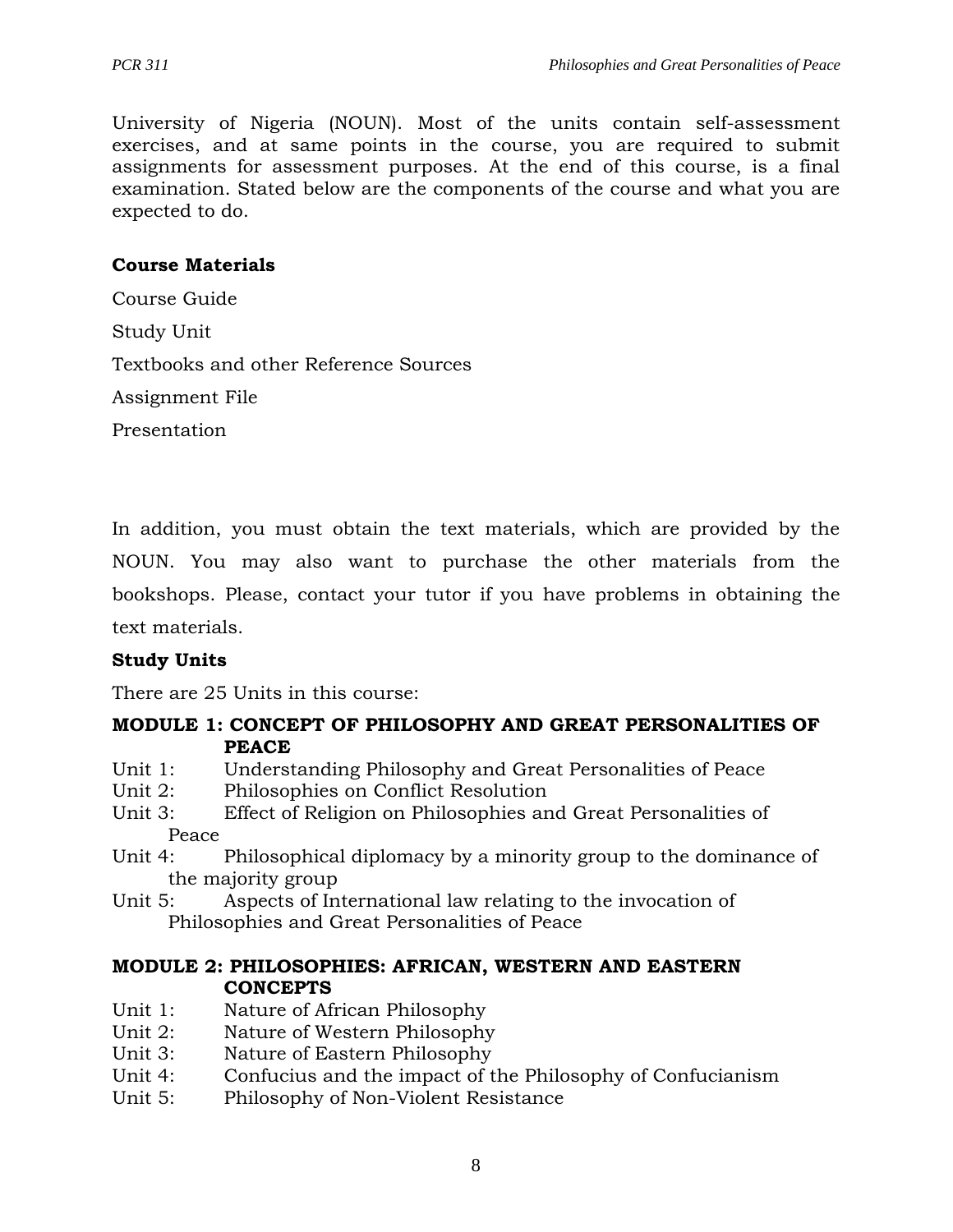- (i) Martin Luther King Jr.
- (ii) Pandit Nehru of India

## **MODULE 3: GREAT PERSONALITIES OF PEACE IN NIGERIA**

- Unit 1: Biographical sketch of DR. Nnamdi Azikiwe, Chief Obafemi Awolow, Sir Ahmadu Bello, Mrs Funmilayo Ransome Kutti and Margaret Ekpo.
- Unit 2: Political philosophy of DR. Nnamdi Azikiwe, Chief Obafemi Awolow, Sir Ahmadu Bello, Mrs Funmilayo Ransome Kutti and Margaret Ekpo.
- Unit 3: Ideals of peace of facilitation by DR. Nnamdi Azikiwe, Chief Obafemi Awolow, Sir Ahmadu Bello, Mrs Funmilayo Ransome Kutti and Margaret Ekpo.
- Unit 4: Enduring lessons from DR. Nnamdi Azikiwe, Chief Obafemi Awolow, Sir Ahmadu Bello, Mrs Funmilayo Ransome Kutti and Margaret Ekpo.
- Unit 5: Challenges face by DR. Nnamdi Azikiwe, Chief Obafemi Awolow, Sir Ahmadu Bello, Mrs Funmilayo Ransome Kutti and Margaret Ekpo.

## **Module 4: GREAT PERSONALITIES OF PEACE IN AFRICA**

- Unit 1: Biographical sketch of Nelson Mandela, Dr. Kwame Nkrumah, Ahmed Sekou Toure, and Hellen Johnson Sirleaf of Liberia
- Unit 2: Political philosophy of Nelson Mandela, Dr. Kwame Nkrumah, Ahmed Sekou Toure, and Hellen Johnson Sirleaf of Liberia
- Unit 3: Ideals of peace facilitation by Nelson Mandela, Dr. Kwame Nkrumah, Ahmed Sekou Toure, and Hellen Johnson Sirleaf of Liberia
- Unit 4: Enduring lessons from Nelson Mandela, Dr. Kwame Nkrumah, Ahmed Sekou Toure, and Hellen Johnson Sirleaf of Liberia
- Unit 5: Challenges faced by Nelson Mandela, Dr. Kwame Nkrumah, Ahmed Sekou Toure, and Hellen Johnson Sirleaf of Liberia

### **MODULE 5: GREAT PERSONALITIES OF PEACEIN THE WORLD**

- Unit 1: Biographical sketch of John Fitzgerald Kennedy and Golda Meir of Israel
- Unit 2: Political philosophy of John Fitzgerald Kennedy and Golda Meir of Israel
- Unit 3: Ideals of peace facilitation by John Fitzgerald Kennedy and Golda Meir of Israel
- Unit 4: Enduring lessons from John Fitzgerald Kennedy and Golda Meir of Israel
- Unit 5: Challenges faced by John Fitzgerald Kennedy and Golda Meir of Israel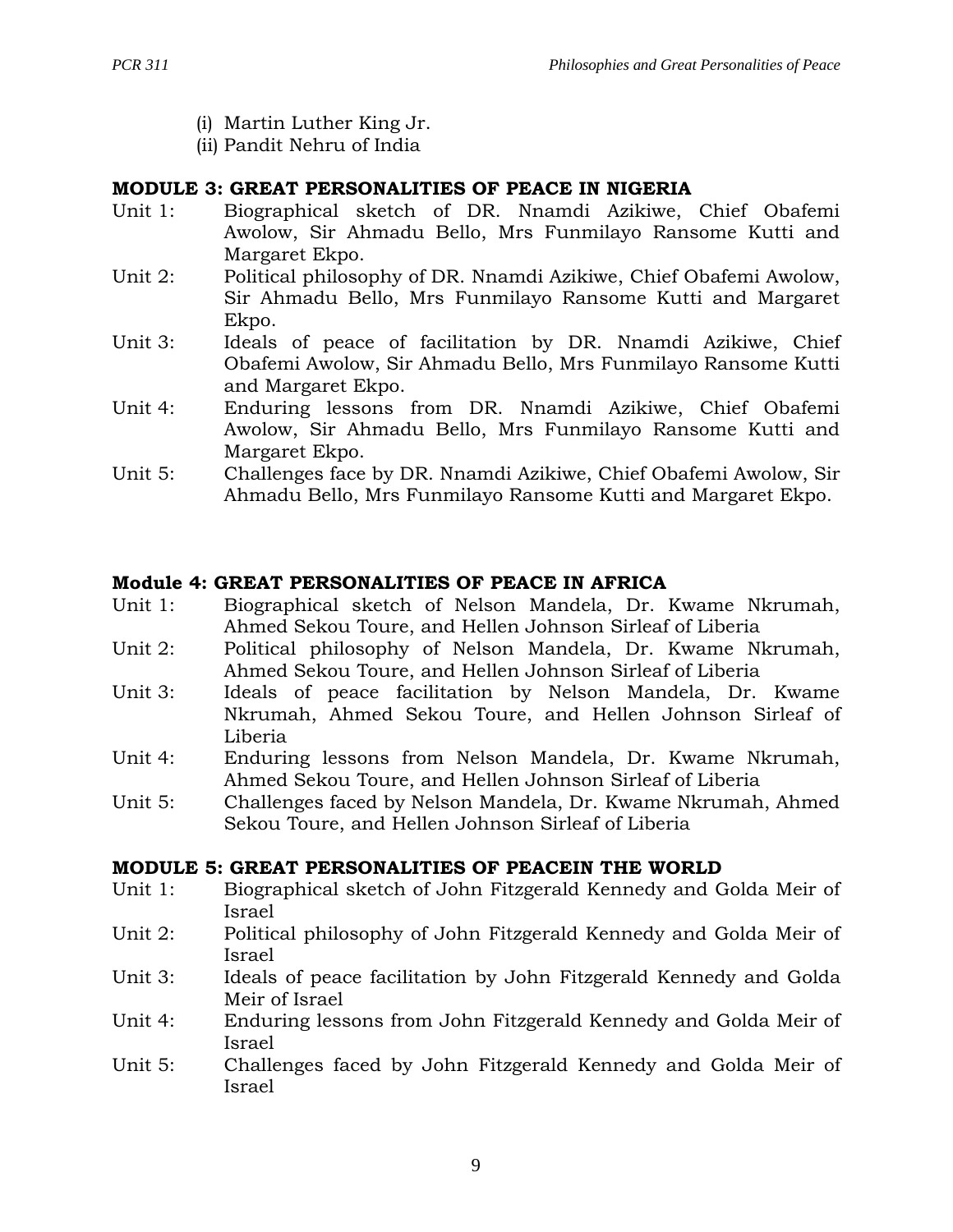### **Set Textbooks**

Fadahunsi A. & Olusegun Oladipo, O. (2004). *Philosophy and the African prospect*, Ibadan, Hope Publications.

Joseph O. (1991) *A simplified History of Western, Philosophy Lagos*, Joja Educational Research and Published. Vol. 1.

- (1998). *Epistomology,* Lagos, Joja Educational Research and Publishers
- (2001) *Philosophy of Mind*, Lagos, Joja Educational Research and Publisher.
- (2002). *The Power of Logic by C*. Stepian Layhi, Lagos, Joja Educational Research and Publishers.
- (2004). *Comparative Philosophy East and West. A comparative Analysis of Asian and Western Philosophies,* Lagos, Joja Educational and Publishers
- (2007). *Socio-political philosophy and International Relations*, Lagos Joja Educational Research and Publishers

Lock, Berkeley, Humen (1974). *The Empiricists,* Toronto.

Olaoba, O.B. (2002). *An Introduction to African Legal Culture*, Ibadan; Hope Publications.

Popenoe, (1977); *Sociology*; New York, Meredith Corporation.

Silvano B. (2007). *A History of Philosophy, Kenya*, Pauling Publication Africa. Temisan Ebijuwa (2007). *Philosophy and Social Change*, Ibadan Hope

Publications.

# **Assignment File**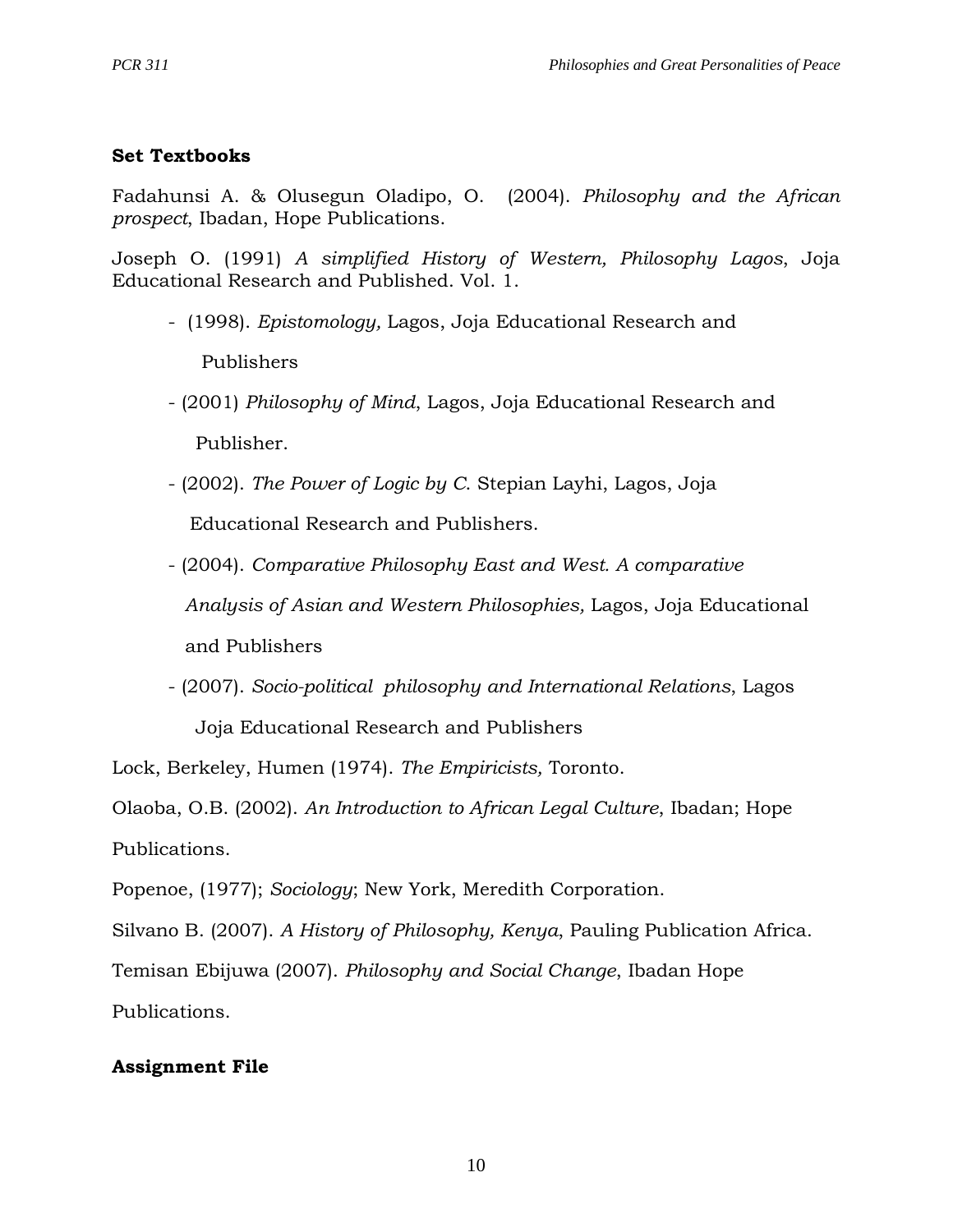In your assignment file, you will find all the details of the work you must submit to your tutor for marking. The marks you obtain for these assignments will count towards the final mark you obtain for this course. Further information on assignments will be found in the Assignment File itself, and later in this Course Guide in the section on assessment.

There are many assignments for this course, with each unit having at least one assignment. These assignments are basically meant to assist you to understand the course.

|          | <b>Course Marking Scheme</b> |  |
|----------|------------------------------|--|
| Table 1: | course marking Scheme        |  |
|          |                              |  |

| <b>ASSESSMENT</b> | <b>MARKS</b>                                              |
|-------------------|-----------------------------------------------------------|
| Assignment        | Best three marks of the Assignments $\omega$ 10% each (on |
|                   | the average) = $30\%$ of course marks                     |
| Final examination | 70% of overall course marks                               |
| Total             | 100% of course marks                                      |

### **Course Overview**

This table brings together the units, the number of weeks it should take you to complete them, and the assignments that follow them.

| Unit         | <b>Title of Work</b>                         | Weekly          | <b>Assessment</b> |
|--------------|----------------------------------------------|-----------------|-------------------|
|              |                                              | <b>Activity</b> | (end of unit)     |
| $\mathbf{1}$ | Understanding Philosophy and Great           |                 | Assignment 1      |
|              | Personalities of Peace                       |                 |                   |
| 2            | Philosophies on Conflict Resolution          |                 | 2                 |
| 3            | Effect of Religion on Philosophies and Great |                 | 3                 |
|              | Personalities of Peace                       |                 |                   |
| 4            | Philosophical diplomacy by a minority group  |                 | 4                 |
|              | to the dominance of the majority group       |                 |                   |
| 5            | Aspects of International law relating to the |                 | 5                 |
|              | invocation of Philosophies and Great         |                 |                   |
|              | Personalities of Peace                       |                 |                   |
| 6            | African Philosophy                           |                 | 6                 |
| 7            | <b>Expectations and Challenges</b>           |                 | 7                 |
| 8            | Western Philosophy                           |                 | 8                 |
| 9            | <b>Expectations and Challenges</b>           |                 | 9                 |
| 10           | Eastern Philosophy, Expectations and         |                 | 10                |
|              | Challenges                                   |                 |                   |
| 11           | Biographical sketch, of Dr. Nnamdi Azikiwe,  |                 | 11                |
|              | Chief Obafemi Awolowo, Sir Ahmadu Bello,     |                 |                   |
|              | Mrs. Funmilayo Ransome Kuti, and Margaret    |                 |                   |
|              | Ekpo.                                        |                 |                   |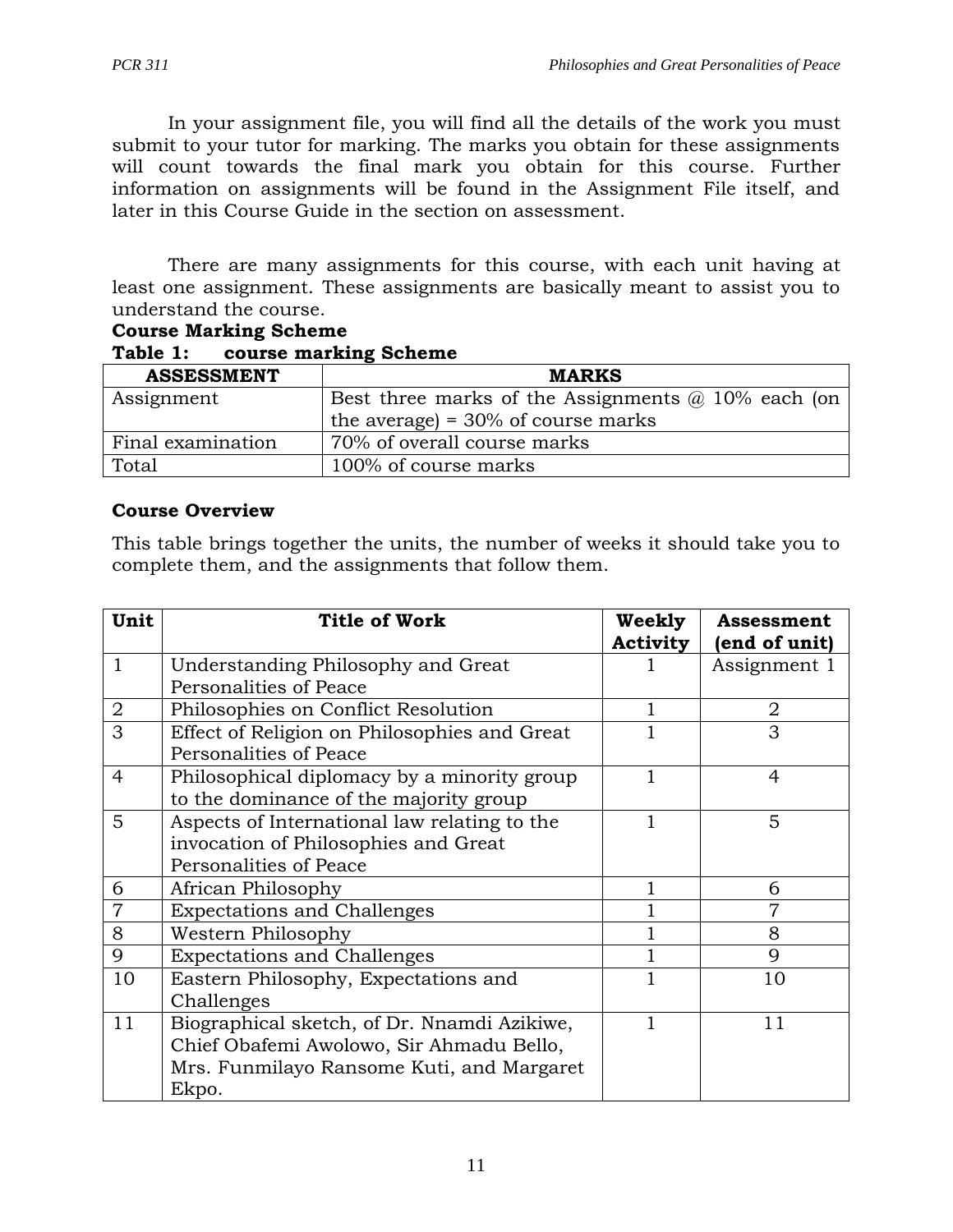| 12 | Political philosophy of Dr. Nnamdi Azikiwe,<br>Chief Obafemi Awolowo, Sir Ahmadu Bello,<br>Mrs. Funmilayo Ransome Kuti, and Margaret<br>Ekpo.        | $\mathbf{1}$ | 12 |
|----|------------------------------------------------------------------------------------------------------------------------------------------------------|--------------|----|
| 13 | Ideal of peace facilitation by Dr. Nnamdi<br>Azikiwe, Chief Obafemi Awolowo, Sir Ahmadu<br>Bello, Mrs. Funmilayo Ransome Kuti, and<br>Margaret Ekpo. | 1            | 13 |
| 14 | Enduring lessons from Dr. Nnamdi Azikiwe,<br>Chief Obafemi Awolowo, Sir Ahmadu Bello,<br>Mrs. Funmilayo Ransome Kuti, and Margaret<br>Ekpo.          | $\mathbf{1}$ | 14 |
| 15 | Challenges faced by Dr. Nnamdi Azikiwe,<br>Chief Obafemi Awolowo, Sir Ahmadu Bello,<br>Mrs. Funmilayo Ransome Kuti, and Margaret<br>Ekpo.            | 1            | 15 |
| 16 | Biographical sketch, of Dr. Nelson Mandela,<br>Dr. Kwame Nkrumah, Ahmed Sekou Toure,<br>and Hellen Johnson Sirleaf respectively.                     | $\mathbf{1}$ | 16 |
| 17 | Political philosophy of Dr. Nelson Mandela,<br>Dr. Kwame Nkrumah, Ahmed Sekou Toure,<br>and Hellen Johnson Sirleaf respectively.                     | $\mathbf{1}$ | 17 |
| 18 | Ideals of peace facilitation by Dr. Nelson<br>Mandela, Dr. Kwame Nkrumah, Ahmed Sekou<br>Toure, and Hellen Johnson Sirleaf<br>respectively.          | $\mathbf{1}$ | 18 |
| 19 | Enduring lessons from Dr. Nelson Mandela,<br>Dr. Kwame Nkrumah, Ahmed Sekou Toure,<br>and Hellen Johnson Sirleaf respectively.                       | 1            | 19 |
| 20 | Challenges faced by Dr. Nelson Mandela, Dr.<br>Kwame Nkrumah, Ahmed Sekou Toure, and<br>Hellen Johnson Sirleaf respectively.                         | $\mathbf{1}$ | 20 |
| 21 | Biographical sketch of John F. Kennedy and<br>Mrs. Golda Meir                                                                                        | $\mathbf{1}$ | 21 |
| 22 | Political philosophy of John F. Kennedy and<br>Mrs. Golda Meir                                                                                       | $\mathbf{1}$ | 22 |
| 23 | Ideals of peace facilitation by John F.<br>Kennedy and Mrs. Golda Meir                                                                               | $\mathbf{1}$ | 23 |
| 24 | Enduring lessons from John F. Kennedy and<br>Mrs. Golda Meir                                                                                         | $\mathbf{1}$ | 24 |
| 25 | Challenges faced by John F. Kennedy and<br>Mrs. Golda Meir                                                                                           | $\mathbf{1}$ | 25 |
|    | Total                                                                                                                                                | 25           |    |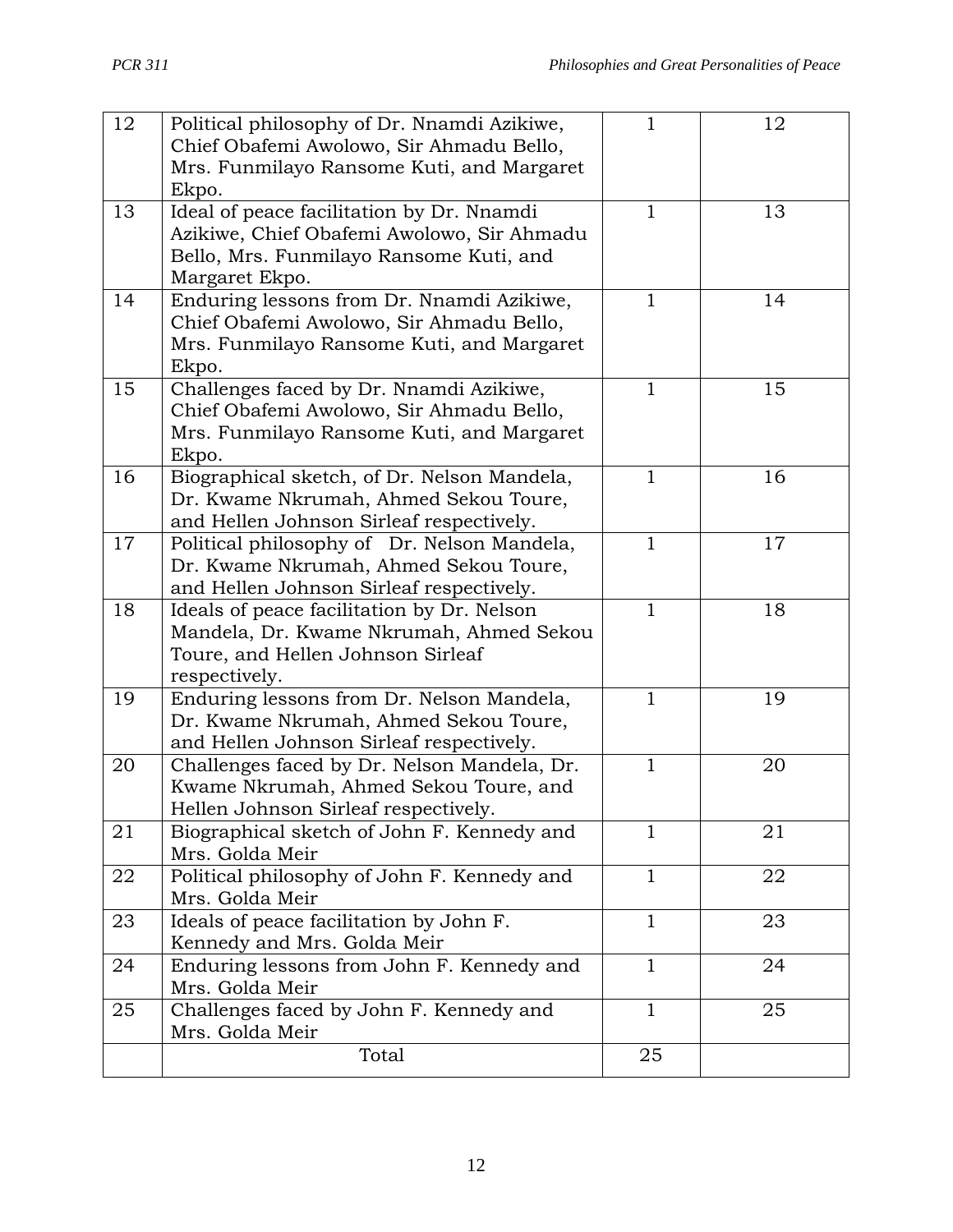#### **Assessment**

There are two aspects to the assessment of this course. First, are the tutor-marked assignments; second, is a written examination.

In tackling these assignments, you are expected to apply the information, knowledge and experience acquired during the course. The assignments must be submitted to your tutor for formal assessment in accordance with the deadlines stated in the Assignment File. The work you submit to your tutor for assessment will account for 30% of your total course mark.

At the end of the course, you will need to sit for a final examination of three hours duration. This examination will account for the other 70% of your total course mark.

#### **Tutor-Marked Assignment (TMAs)**

There are over 21 tutor-marked assignments in this course. The best four (that is, the highest four of the 20 marks) will be counted. Each assignment counts for 20 marks but on the average when the four assignments are put together, then each assignment will count 10% towards your total course mark. This implies that the total marks for the best three (3) assignments, will constitute 30% of your total course mark.

The Assignments for the units in this course are contained in the Assignment File. You will be able to complete your assignments from the information and materials contained in your set books, reading and study units. However, it is always desirable at this level of your education to research more widely, and demonstrate that you have a very broad and deep knowledge of the subject matter.

When each assignment is completed, send it together with a TMA (tutormarked assignment) form to your tutor. Ensure that each assignment reaches your tutor on or before the deadline given in the Assignment File. If, for any reason you cannot complete your work on time, contact your tutor before the assignment is due to discuss the possibility of an extension. Extensions will not be granted after the due date unless there are exceptional circumstances warranting such.

#### **Final Examination and Grading**

The final examination for PCR 311, Philosophies and Great Personalities of Peace, will be of three hours duration and have a value of 70% practice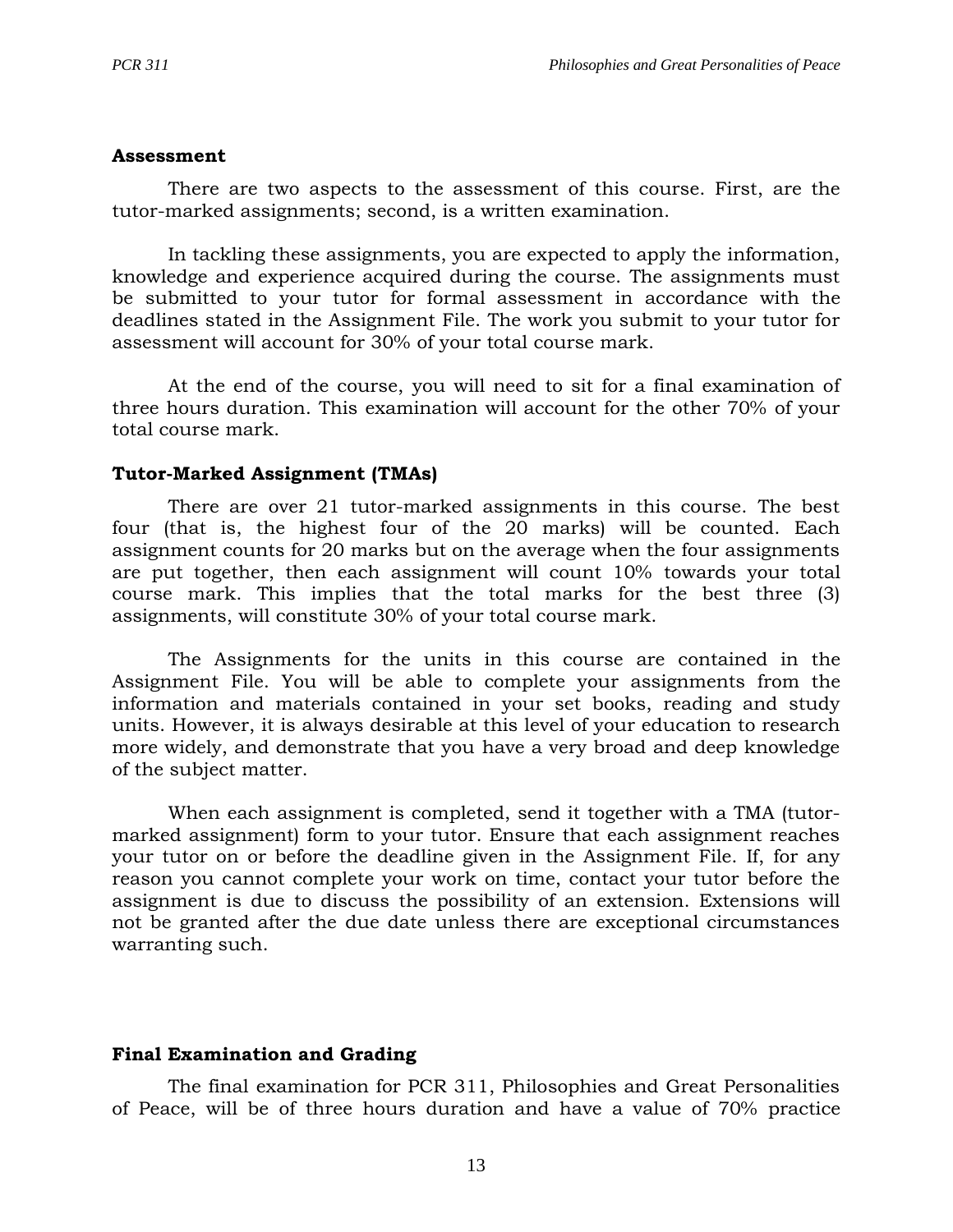exercises and tutor-marked assignments you have previously encountered. All the areas of the course will be assessed.

Use the time between the completion of the last unit and sitting for the examination, to revise the entire course. You may find it useful to review your tutor-marked assignments and comment on them before the examination. The final examination covers information from all aspects of the course.

### **How to get the most from this course**

- In distance learning, the study units replace the university lecture. This is one of the great advantages of distance learning, you can read and work through specially designed study materials at your own pace, and at a time and place that suit you best. Think of it as reading the lecture instead of listening to the lecturer. In the same way a lecturer might give you some readings to do, the study units tell you when to read, and which are your text materials or set books. You are provided exercises to do at appropriate points, just as a lecturer might give you an in-class exercise.
- Each of the study units follows a common format. The first item is an introduction to the subject matter of the unit, and how a particular unit is integrated with the other units and the course as a whole. Next to this is a set of learning objectives. These objectives set out what you should be able to do by the time you have completed the unit. These learning objectives are meant to guide your study. The moment a unit is finished, you must go back and check whether you have achieved the objectives. If this is made a habit, then you will significantly improve your chances of passing the course.
- The main body of the unit guides you through the required reading from other sources. This will usually be either from your set books or from a reading section.
- If you run into any trouble, telephone your tutor. Remember that your tutor's job is to help you. When you need assistance, do not hesitate to call and ask your tutor to provide it.
- Read this Course Guide thoroughly as it is your first assignment.
- Organize a Study Schedule and design a 'Course Overview' to guide you through the course. Note the time you are expected to spend on each unit and how the assignments relate to the units. You need to gather all the information into one place, such as your diary or a wall calendar. Whatever method you choose to use, you should decide on and write in your dates and schedule of work for each unit.
- Once you have created your own study schedule, do everything to remain faithful to it. The major reason why students fail is that they lag behind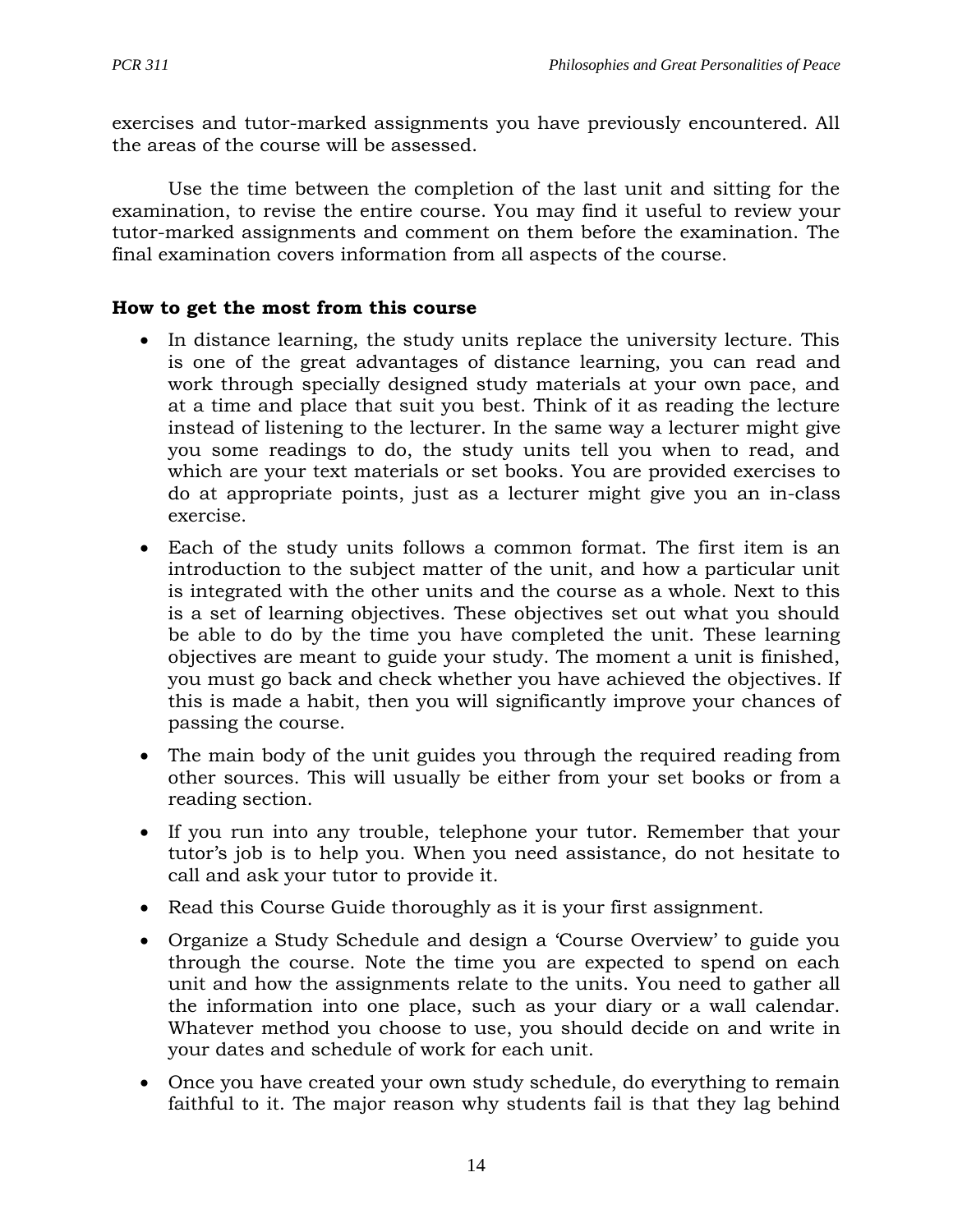their course work. If you get into difficulties with your schedule, please, let your tutor know before it is too late for help.

- Turn to Unit 1, and read the introduction and the objectives for the unit.
- Assemble the study materials. You will need your set books and the unit you are studying at any point in time.
- Work through the unit. As you work through the unit, you will know what sources to consult for further information.
- Keep in mind that you will learn a lot by attempting the assignment carefully. They have been designed to help you meet the objectives of the course and, therefore, will help you pass the examination. Submit all assignments not later than the due date.
- Review the objectives for each study unit to confirm that you have achieved them. If you are in doubt of any of the objectives, review the study materials or consult your tutor. When you are confident that you have achieved a unit's objectives, you can start on the next unit. Proceed unit by unit through the course and try to pace your study so that you keep yourself on schedule.
- When you have submitted an assignment to your tutor for marking, do not wait for its return before starting on the next unit. Keep to your schedule. When the Assignment is returned, pay particular attention to your tutor's comments, both on the tutor-marked assignment form and also the written comments on the ordinary assignments.
- After completing the last unit, review the course and prepare yourself for the final examination. Check that you have achieved the unit objectives (listed at the beginning of each unit) and the course objectives (listed in the Course Guide).

# **Tutors and Tutorials**

There are 15 hours of tutorial (fifteen session) provided in support of this course. You will be notified of the dates, times and location of these tutorials, together with the name and phone number of your tutor, as soon as you are allocated a tutorial group.

Your tutor will mark and comment on your assignments, keep a close watch on your progress and on any difficulties you might encounter and provide assistance to you during the course. You must mail your tutor –marked assignments to your tutor well before the due date (at least two working days are required). They will be marked by your tutor and returned to you as soon as possible.

Do not hesitate to contact your tutor by telephone, e-mail, or discussion board. The following might be the circumstances in which you will find help necessary. Contact your tutor if –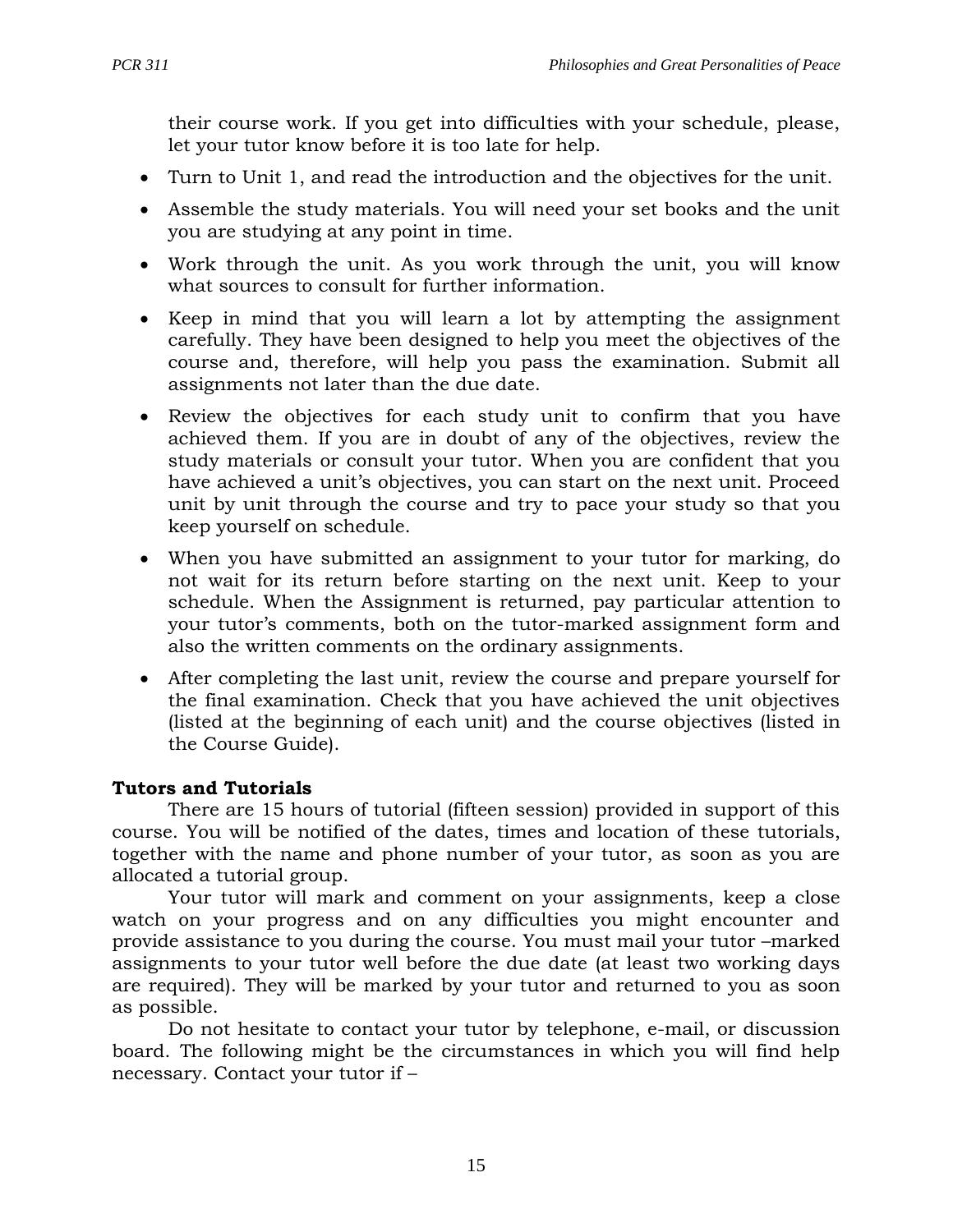You do not understanding any part of the study units or the assigned readings. You have difficulties within the exercises.

You have a question or problem with an assignment, with your tutor's comments on an assignment or with the grading of an assignment.

You should try your best to attend the tutorials as this is the only chance to have a face-to-face contact with your tutor and ask questions which are answered instantly.

### **Summary**

PCR 311 aims at equipping you with the skills required in understanding the concept of philosophies and Great Personalities of Peace. Upon completion of this course, you should be acquainted with the various concepts, and practices of Great Personalities of Peace.

We wish you success in the course.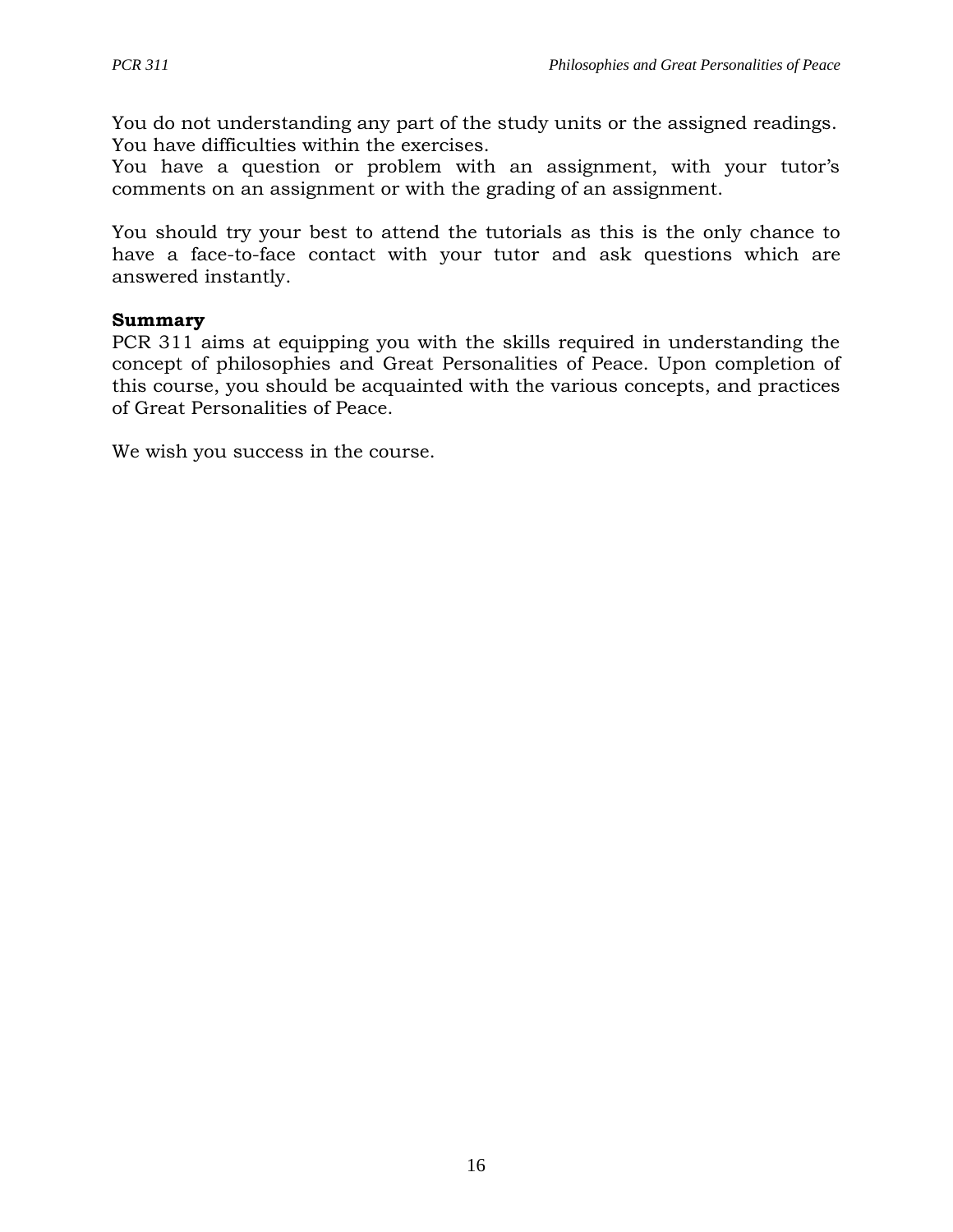# **PCR 311: PHILOSOPHIES AND GREAT PERSONALITIES OF PEACE**

| <b>Course Developer/Writer:</b> | Dr. Salawu M. L. A.                   |
|---------------------------------|---------------------------------------|
| <b>Course Editor:</b>           | Dr. O. B. Olaoba                      |
|                                 | Peace and Conflict Studies Department |
|                                 | Institute of African Studies          |
|                                 | University of Ibadan.                 |
| <b>Course Co-ordinator:</b>     | Durojaye Oyedolapo Babatunde          |
|                                 | School of Art and Social Sciences     |
|                                 | National Open University of Nigeria   |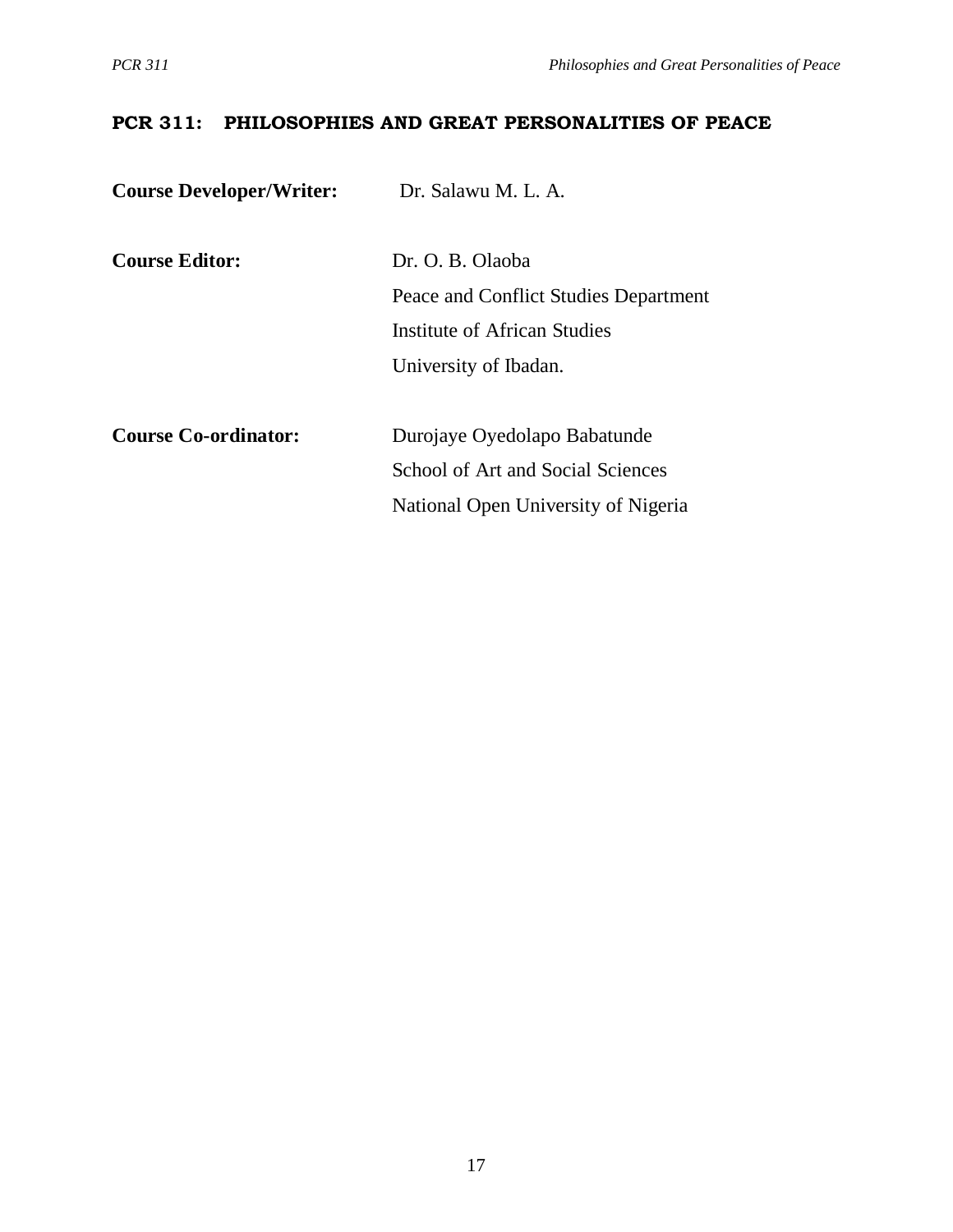# **NATIONAL OPEN UNIVERSITY OF NIGERIA**

National Open University of Nigeria Headquarters 14\16 Ahmadu Bello Way Victoria lsland Lagos

Abuja Annex 245 Samuel Adesujo Ademulegun Street Central Business District Opposite Arewa suites Abuja

E- mail: [centralinfo@nou.edu.ng](mailto:centralinfo@nou.edu.ng) URL: [www.nou.edu.ng](http://www.nou.edu.ng/)

National Open University of Nigeria ………

First Printed ………..

ISBN:

All Rights Reserved Printed by ………………. For National Open University of Nigeria 2009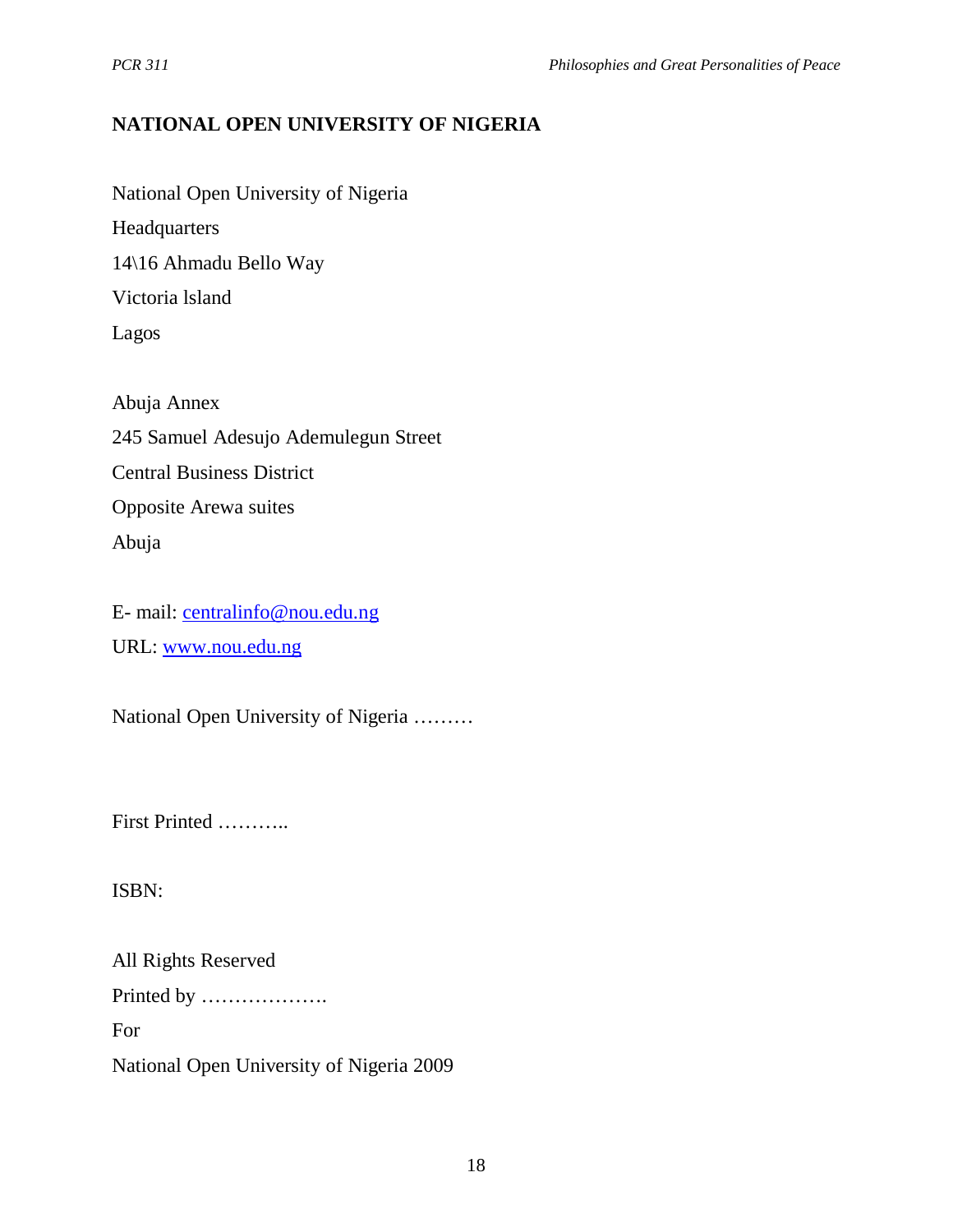# **TABLE OF CONTENTS**

#### **MODULE 1:CONCEPT OF PHILOSOPHY AND GREAT PERSONALITIES OF PEACE**

- Unit 1: Understanding Philosophy and Great Personalities of Peace.
- Unit 2: Philosophies on Conflict Resolution.
- Unit 3: Effect of Religion on Philosophies and Great Personalities of Peace.
- Unit 4: Philosophical Diplomacy by a Minority Group to the Dominance of the Majority Group.
- Unit 5: Aspects of International Law Relating to the Invocation of Philosophies and Great Personalities of Peace.

#### **MODULE 2:PHILOSOPHIES: AFRICAN, WESTERN AND EASTERN CONCEPTS**

- Unit 1: What African Philosophy Represents
- Unit 2: What Western Philosophy Represents
- Unit 3: What Eastern Philosophy Represents
- Unit 4: (i) Confucious and the Impact of the Philosophy of Confucianism
- Unit 5: Philosophy of Non-Violent Resistance
	- (i) Martin Luther King Jr
	- (ii) Pandit Nehru of India

### **MODULE 3:GREAT PERSONALITIES OF PEACE IN NIGERIA**

- Unit 1: Biographical sketch of DR. Nnamdi Azikiwe, Chief Obafemi Awolowo, Sir Ahmadu Bello, Mrs Funmilayo Ransome Kutti and Margaret Ekpo
- Unit 2: Political philosophy of DR. Nnamdi Azikiwe, Chief Obafemi Awolowo, Sir Ahmadu Bello, Mrs Funmilayo Ransome Kutti and Margaret Ekpo
- Unit 3: Ideals of peace of facilitation by DR. Nnamdi Azikiwe, Chief Obafemi Awolowo, Sir Ahmadu Bello, Mrs Funmilayo Ransome Kutti and Margaret Ekpo
- Unit 4: Enduring lessons from DR. Nnamdi Azikiwe, Chief Obafemi Awolowo, Sir Ahmadu Bello, Mrs Funmilayo Ransome Kutti and Margaret Ekpo
- Unit 5: Challenges faced by DR. Nnamdi Azikiwe, Chief Obafemi Awolowo, Sir Ahmadu Bello, Mrs Funmilayo Ransome Kutti and Margaret Ekpo.

### **MODULE 4:GREAT PERSONALITIES OF PEACE IN AFRICA**

- Unit 1: Biographical sketch of Nelson Mandela, Dr. Kwame Nkrumah, Ahmed Sekou Toure, and Hellen Johnson Sirleaf of Liberia
- Unit 2: Political philosophy of Nelson Mandela, Dr. Kwame Nkrumah, Ahmed Sekou Toure, and Hellen Johnson Sirleaf of Liberia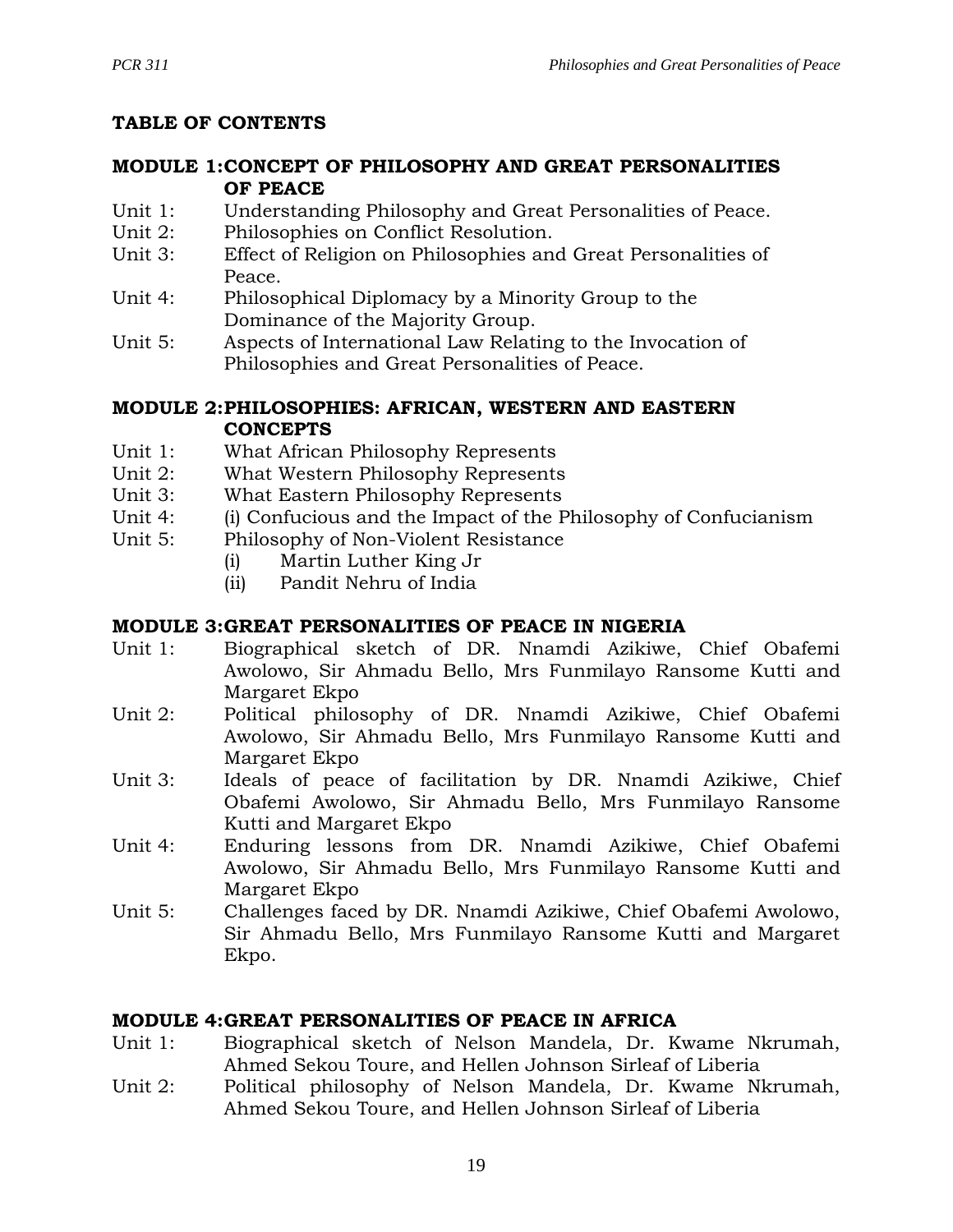- Unit 3: Ideals of peace facitation by Nelson Mandela, Dr. Kwame Nkrumah, Ahmed Sekou Toure, and Hellen Johnson Sirleaf of Liberia
- Unit 4: Enduring lessons from Nelson Mandela, Dr. Kwame Nkrumah, Ahmed Sekou Toure, and Hellen Johnson Sirleaf of Liberia
- Unit 5: Challenges faced by Nelson Mandela, Dr. Kwame Nkrumah, Ahmed Sekou Toure, and Hellen Johnson Sirleaf of Liberia

#### **MODULE 5:GREAT PERSONALITIES OF PEACE IN THE WORLD**

- Unit 1: Biographical sketch of John Fitzgerald Kennedy and Golda Meir of Israel
- Unit 2: Political philosophy of John Fitzgerald Kennedy and Golda Meir of Israel
- Unit 3: Ideals of peace facilitation by John Fitzgerald Kennedy and Golda Meir of Israel
- Unit 4: Enduring lessons from John Fitzgerald Kennedy and Golda Meir of Israel
- Unit 5: Challenges faced by John Fitzgerald Kennedy and Golda Meir of Israel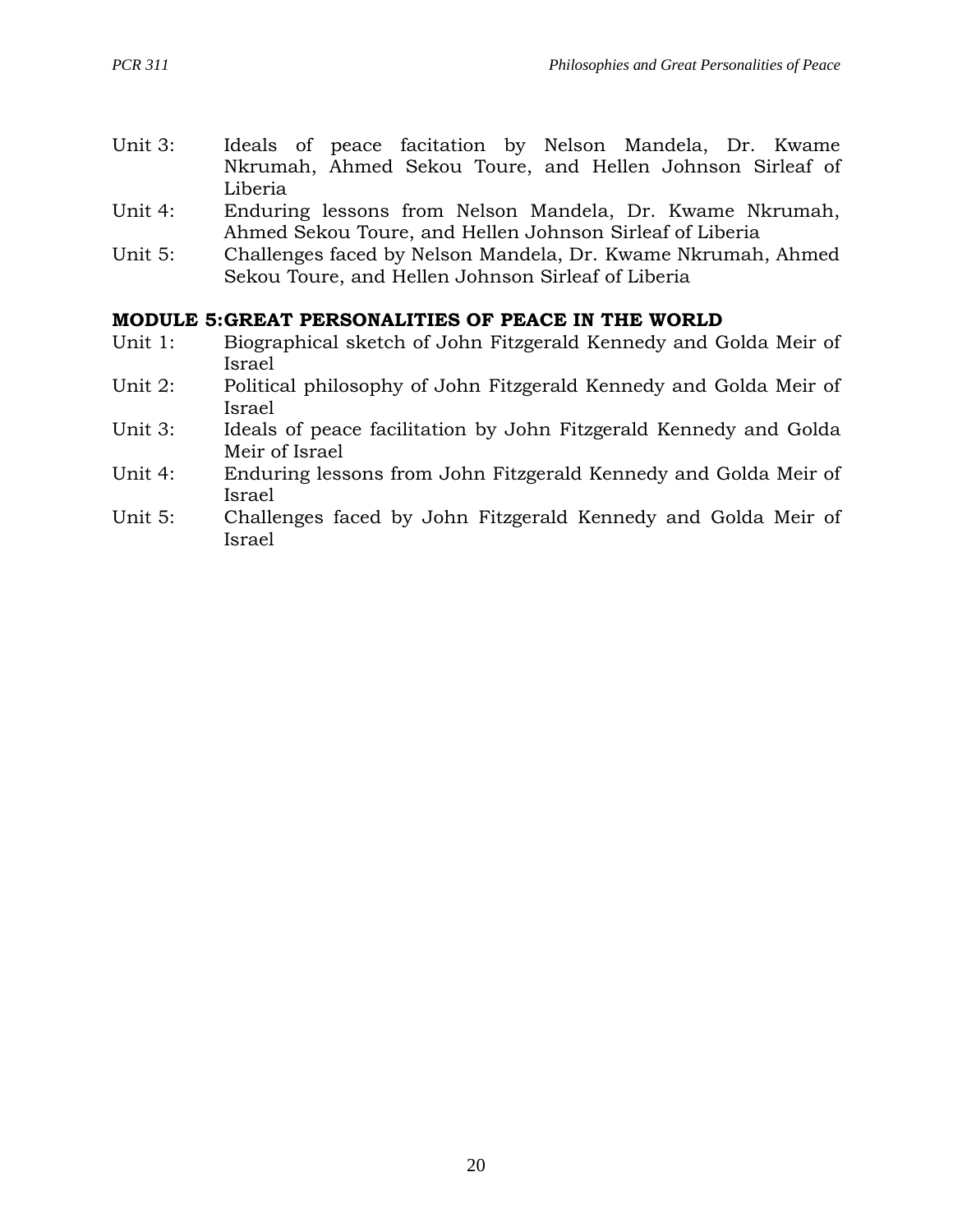#### **MODULE 1:**

# **CONCEPT OF PHILOSOPHY AND GREAT PERSONALITIES OF PEACE**

- Unit 1: Understanding Philosophy and Great Personality of Peace.
- Unit 2: Philosophies on Conflict Resolution.
- Unit 3: Effect of Religion on Philosophies and Great Personalities of Peace.
- Unit 4: Philosophical diplomacy by a minority group to the dominance of the majority group.
- Unit 5: Aspects of International laws of war, relating to the invocation of philosophies and Great Personalities of Peace.

#### **UNIT 1:**

## **DEFINING PHILOSOPHY AND GREAT PERSONALITY OF PEACE**

### **Contents**

- 1.0 Introduction
- 2.0 Objectives
- 3.0 Main content
- 3.1 Definition of terms
- 3.1.1 Philosophy
- 3.1.2 Great Personality of Peace
- 4.0 Conclusion
- 5.0 Summary
- 6.0 Tutor-Marked Assignment
- 7.0 Reference/Further Readings

### **1.0 INTRODUCTION**

This unit will introduce you into the conceptual clarifications of both philosophies and Great Personalities of peace. Besides, it will explain those pertinent issues that aid the promotion of peace through the above concepts. The objectives below will specify what you are expected to learn after going through the unit.

### **2.0 OBJECTIVES**

At the end of this unit, you should be able to:

- present a scholarly insight into the concept of philosophy and Great Personalities of Peace;
- explain the branches of philosophy; and
- analyse when philosophical invocation could aid the activity of Great Personality of peace.

### **3.0 MAIN CONTENT**

### **3.1 Definition of Terms**

There is no agreed definition or exact meaning of the word 'philosophy' among philosophers. *Chambers Universal Learners' Dictionary* defines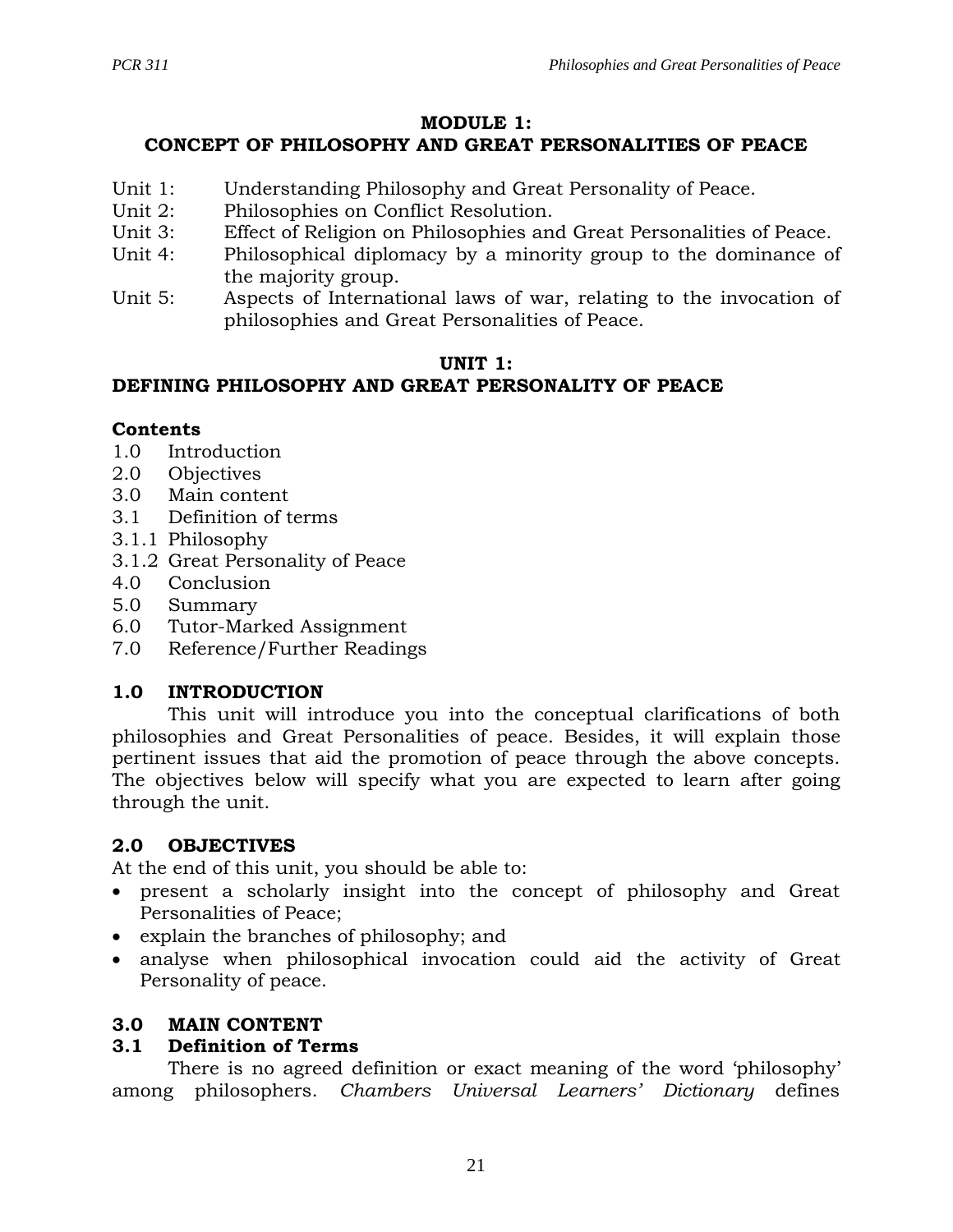philosophy as the search for knowledge and truth, especially about the nature of man and his behaviour and beliefs.

This is born out of the various interpretations which the usage of the term 'philosophy' has been subjected to by philosophers as well as its day-to-day usage generally.

Plato described the philosopher as a man whose passion is to seek the truth, a man whose heart is fixed for reality. According to Aristotle, 'Philosophy is rightly called the knowledge of the truth, while Epicurus described philosophy as an utility which secures the happy life by means of discussion, and argument. To William James, Philosophy, in the full sense, is only referring to man, thinking about generalities, rather than particularities. Martin Heidegger conceived philosophy as corresponding to the being of Being. Jacque Martin sees philosophy as the science which, by the nature of light of reason, studies the first causes or highest principles of all things.

Philosophy is thus a discipline, the nature and scope of which has constituted a problem to itself, for it is a critical discipline which does not exempt itself from its own criticism but applies its critical tool itself.

Nevertheless, philosophy can be and has been described in various ways as hereunder highlighted.

- Philosophy is a rational search for answers to the questions that arise in the mind when we reflect on human experience.
- Philosophy is a rational search for answers to the basic questions about the ultimate meaning of reality as a whole and of human life in particular.

### **Scope of Philosophy**

From an empirical perspective, philosophy does not have a single 'face'. It is multi-facetted. By this, we mean that all intellectual disciplines emanated from philosophy. Early philosophers were interested in the nature and workings of the cosmos, a search for knowledge about the origin of the world and the truth that underlines all human experiences.

Modern Philosophers, however, branched into History, Philosophy, Theology, Psychology, sociology, physiology, Anatomy and Sciences. Philosophy is derived from two Greek words, *Philo* and *Sophia* which translate to *"Love for Wisdom."* Philosophy is the systematic and logical arrangement of thoughts and ideas. In philosophy, one has to learn to be critical.

# **Branches of Philosophy**

These could be summed up thus:

Epistemology, Apriori knowledge, Aposteriori knowledge, psychology, formal logic, metaphysics, ethics, Normative science, Ethnic and Morality, Synthetic Apriori knowledge, Political philosophy, and Logic.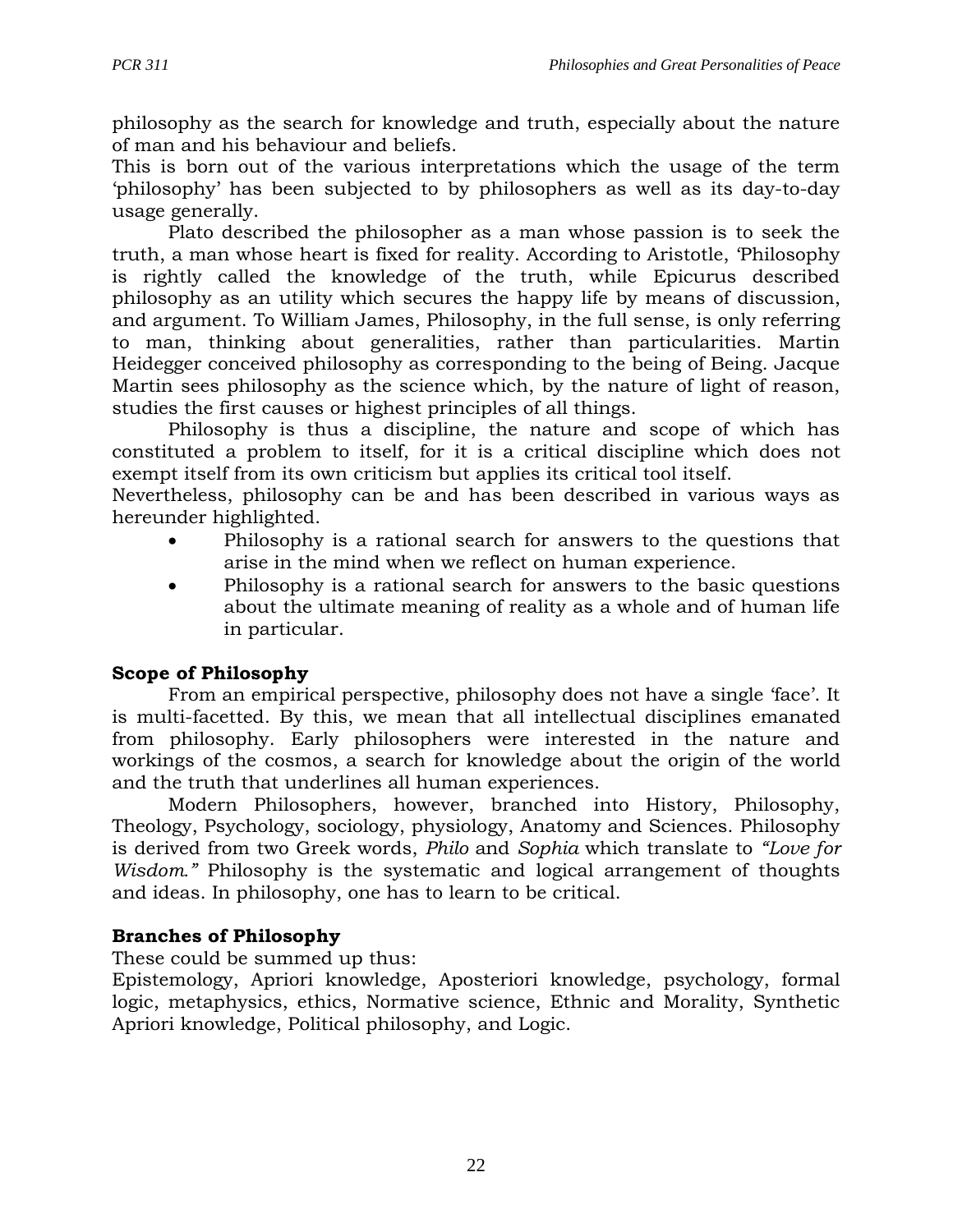### **Epistemology**

This is the study and the theory of knowledge, centred on the objective and scientific knowledge. The term 'Epistemology' is derived from two Greek words. *Episteme* & *Logos* meaning *"Knowledge and Theory"* respectively. The usual questions in Epistemology are – How valid and reliable is human knowledge? What do we know of, and what are the limits of human knowledge? Is knowledge entirely relative to be objective? We have two types of knowledge:

- Apriori knowledge
- Aposteriori knowledge

# **Apriori Knowledge**

This is the knowledge acquired independently of experience (innate ideas) e.g. breast feeding baby. The rationalist deny all knowledge which is derived from sense experience and maintains that reason alone can attain knowledge without reference to experience.

# **Aposteriori Knowledge**

This is the knowledge that is derived from experience. The empiricists are those that claim that all human knowledge is derived from experience and that there can be no knowledge which is not derived from sense experience. We derive knowledge through our five senses, which are

- Sense of sight
- Sense of taste
- Sense of smell
- Sense of hearing
- Sense of feeling

# **Psychology**

The formal object of psychology is the description of the phenomenon of language, either written, spoken or gestural.

# **Formal Logic**

The formal object in logic is the truth of proposition of statements but the term 'truth' in the case of logic is purely formal. Logician asks only for what the truth of one proposition implies, with regards to another proposition, independent of whether the truth of the formal is objective or merely formal.

# **Metaphysics**

This is the theory of the Universe, derived from Greek expression: "Metaphysica" meaning thinking beyond the physical realm. Metaphysics has its main aim in the construction of an all embracing global scheme. Metaphisics is the discipline which studies a being precisely in its aspect as being. It is the study of the ontology status of phenomena; the study of constitutive element of the universe, the science that studies what is or what constitutes reality.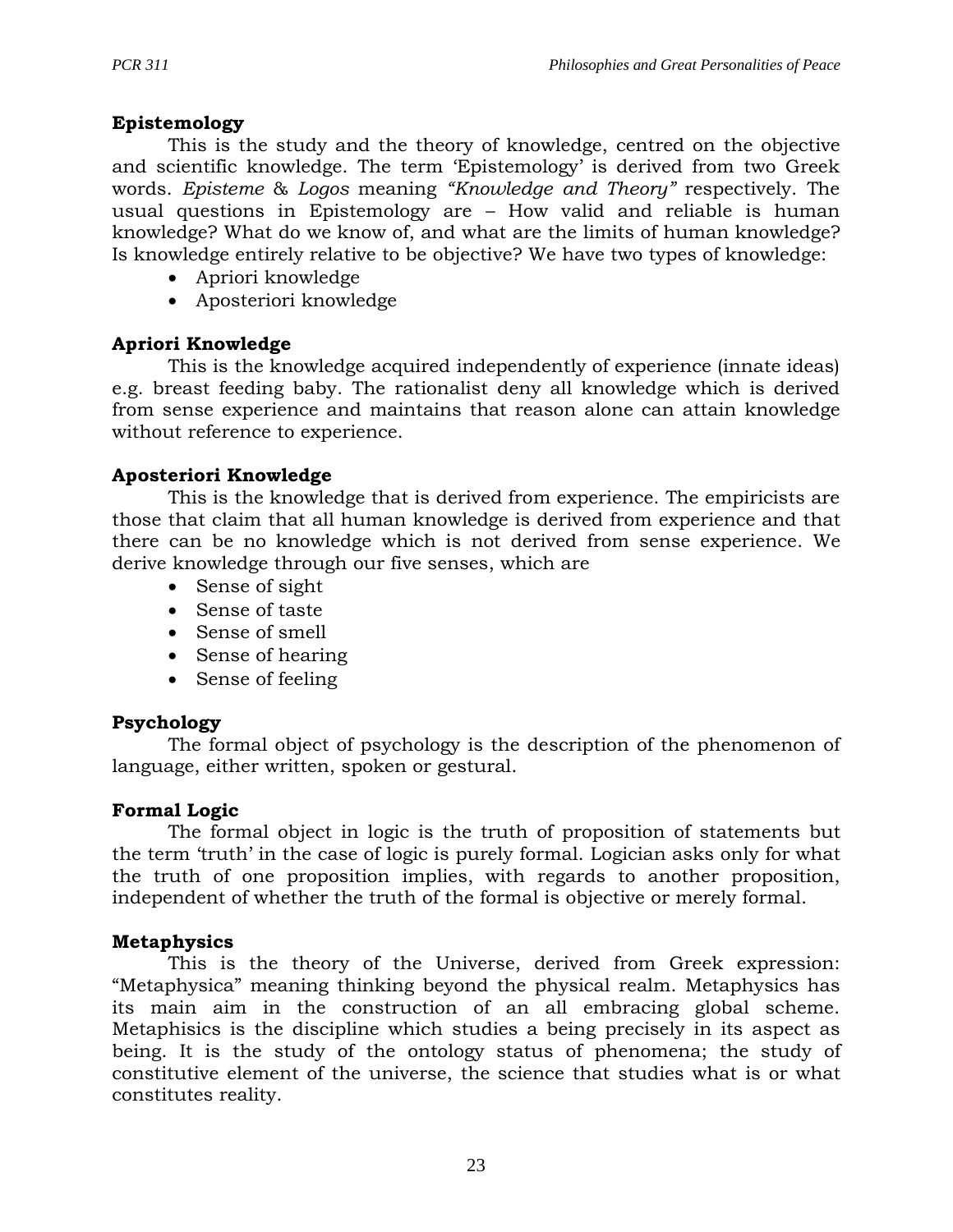### **Ethics**

Ethics, like philosophy, has no universal definition. It could be;

- a branch of philosophy which deals with morality of human conducts
- a branch of philosophy which studies the norms of human behaviour.
- the systematic study of fundamental principles of the moral law.
- the normative science of human conducts. Ethics is a science in the wider sense and not in the narrow sense.

### **Normative Science**

Empirical sciences are descriptive; they describe the way things are and the way things behave. While ethics tell us the ways things ought to be, normative science deals with norms or standards of human behaviour.

#### **Ethics & Morality**

The relationship is similar to that of logic and thinking or religion and morality. The latter is the basic form of the former ethic which pre-supposes that we already have a sense of morality.

#### **Synthetic Apriori Knowledge**

The postulation of synthetic apriori knowledge is an attempt by some, notably, Kant, to reconcile the old quarrel between the rationalist and the empiricist – "all knowledge begins from experience but not all knowledge arises out of experience". Some truth are related to experience but they are not derived from experience, hence, cannot be contradicted by experience. Such truths are found in laws of physics, mathematics, and in ethical principles. These truths are not derived from experience but from apriori concept of human understanding, imposed on experience, making the object of experience appear to man the way they do and to conform to the structure of human mind.

#### **The purpose of Ethics**

The study of ethics is for the purpose of ensuring that human behaviour conforms to norms and standards of the society.

### **Political Philosophy**

Unlike political science, it is a systematic study of the society with a view to making the society, not only just, but egalitarian.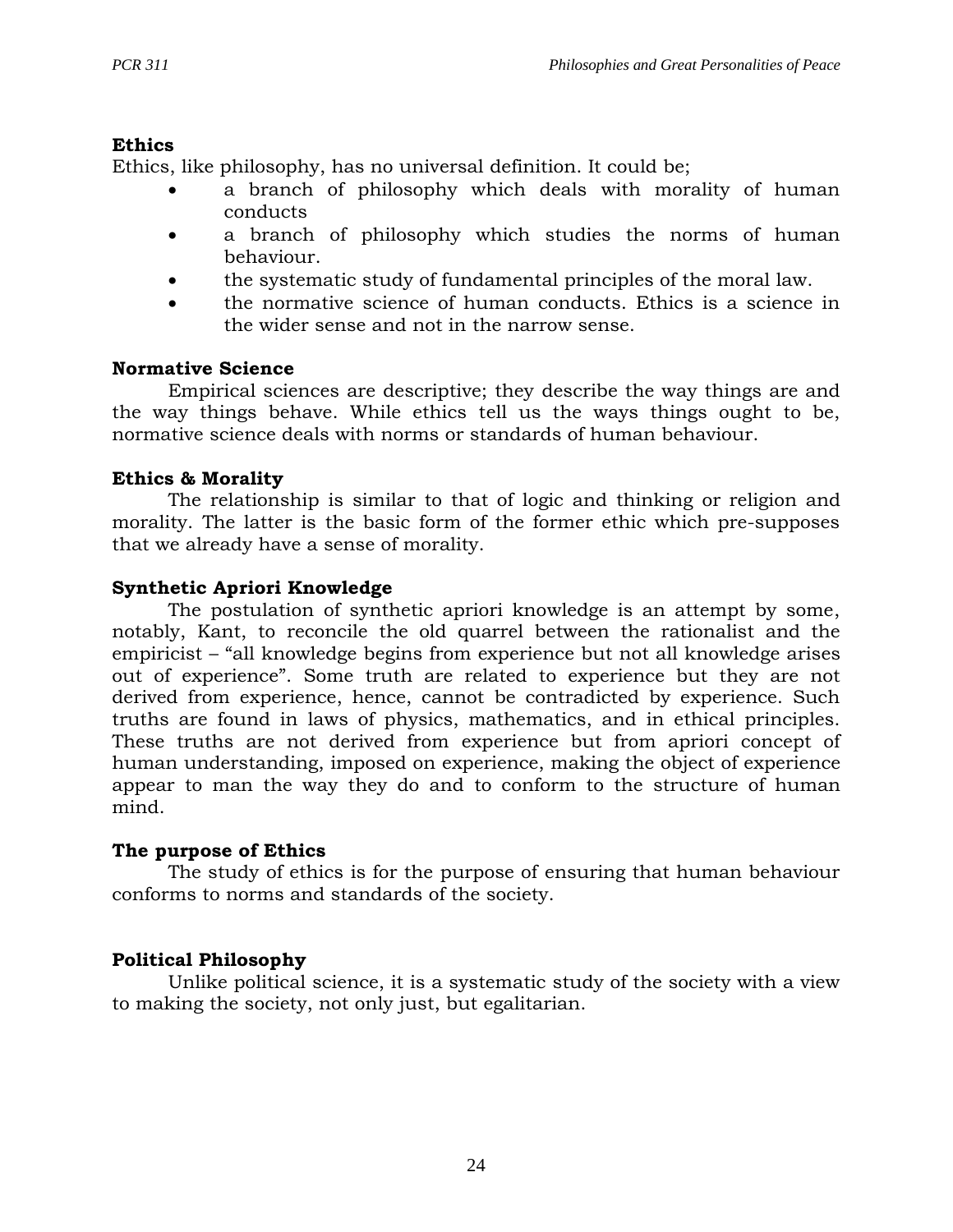#### **Logic**

This deals with the fundamental laws of thinking and reasoning. It is the ability to think logically, consistently, systematically, and coherently, though, not necessarily correctly in real life.

#### **Great Personality of Peace Introduction**

*In the words of Gerth and Mills, (1953:193)"when everyone is equal, there is no politics, For politics involves subordinates and superiors".*

Dapo Thomas, (2001:7), explaining the implication of power and power relations, in relation to peace, opined that "in the process of doing any appraisal of power as both the theoretical and practical concept determining the strength, influence, importance and relations of estates in the international system, we are confronted with the reality of the assymetrical nature of all states in system".

The above reminds us of the prevalence of in-built banes to peace and the necessity for men and women of honour, those who will not lie, to stand up and face the demagogues of our time without winking. Albert 1.0. (2001:130) reminded us elaborately of the desirability for a peaceful co-existence without which life will have no meaning.

This altruism is based on the issue that no structure could be erected on a vacuum. He, therefore, restated the concept of both pre-and post conflict peace-building as espoused by Boutros. Boutros-Ghali (1992:11) as well as the postulations of the International Alert (1995: 59) and buttressed by Schmid (2000:59). While Boutros Boutros Ghali, in his widely cited publication, "An Agenda for Peace" defines post-conflict peace-building as "action to identify and support structures which will tend to strengthen and solidify peace in order to avoid a relapse into conflict, international alert is of the view that peacebuilding must contain the employment of measures to stabilize relationship which compliments good neighbouliness. It must also be such action that would deter the resurgence or escalation of tension. Boutros Boutros-Ghali, in 1995 was again convinced that post-conflict peace-building, could be averted or reduced to the barest minimum if pre-conflict attempt at building peace were more intensified. He, therefore, shifted ground in 1995 and laid emphasis on pre-conflict peace-building which he said should include de-militarisation, the control of small arms, institutional reform, improved police and the judicial systems. Others include the monitoring of human rights, electoral reform and social and economic development. These were the views of Boutros Boutros Ghali as cited in Bertrand, (1997:324).

These views as well as many scholarly views on issues of peace are indicative of the need for those termed great personalities of peace to intervene where there is tension. In the words of the Holy Bible, Blessed are the peace makers for theirs is the kingdom of heaven…(Mathew 5 vs 9).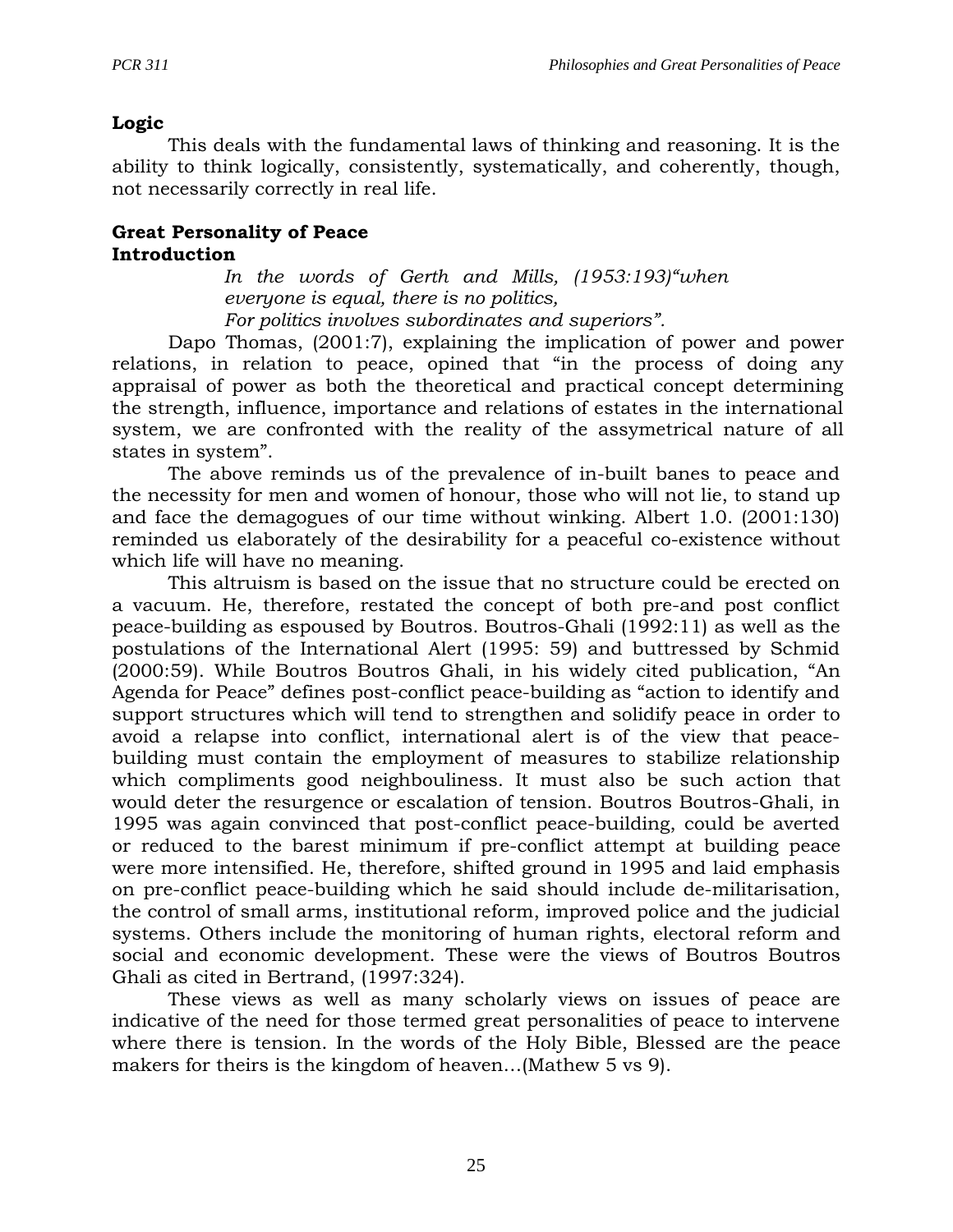#### **Concept of Great Personalities of Peace**

Every Nation-state has an array of great personalities but each one's services to mankind defer. Naturally, everyone would wish to be regarded as being great, as the deepest principle in human nature is the craving to be appreciated. For example, George Washington wished to be called "His Mightiness, "The President of the United States while Christopher Columbus pleaded for the title "Admiral of the ocean and Viceroy of India". Similarly, Catherine the great refused to open letters that were not addressed to "Her Imperial Majesty".

The above very few examples were in consonance with some humourous utterances of a Nigerian federal minister in the 1st Republic, Chief T.O.S. Benson who-used to say, thus: "if you wish to be great, you must be prepared to finance greatness" – and to him, hard work, humility, sincerity of purpose, exemplary leadership qualities, are some of the demands of a great leader. (Oral Interview with Pa Ayo Biney No 40, Folarin Street, Mushin. June 18 1968).

Since the intention of the course is focused on world peace, due to the globalization of world's political, economic, social, cultural and other spheres of life, a great personality of peace, is, in the opinion of both international and municipal laws, an international personality. International personality also denotes the status of an entity with rights and duties under international law. Such an entity, in the opinion of John Ademola Yakubu is per force a subject of international law. International personality could be individuals who have attained such status as to fall into the criteria of those that could be focused in identifying social problems. For example, when the President of a State speaks, irrespective of whether one agrees with him or not, one listens. When the Pope is speaking, the whole world will tend to hear him before forming opinion. When a Nobel Laurent speaks, or the Sultan speaks, people will be eager to hear what they wish to say before forming opinion. There are others within this bracket. When the secretary General of the U.N. speaks on any global matter, the global community listens.

For a rather long time, it was assumed that only states alone are the exclusive subject of international law and that states, in that circumstance, could be international personalities that could exercise rights under international law. However, exceptional instances of individuals or non-state entities have emerged. Similarly, there are international institutions that are accorded the status of international personality such as the United Nations, International Labour Organisation, N.A.T.O. World Bank E.E.C., A.U, ECOWAS and so on. These organizations perform various duties of building peace and they also form the structure upon which individual great Personalities of peace rely on to nurture any peace-initiative.

The analogy between great personalities of peace and international personalities of peace is that while great personalities of peace are physically identified human beings in various calling, international personalities of peace are either individuals, state or non-state actors as well as international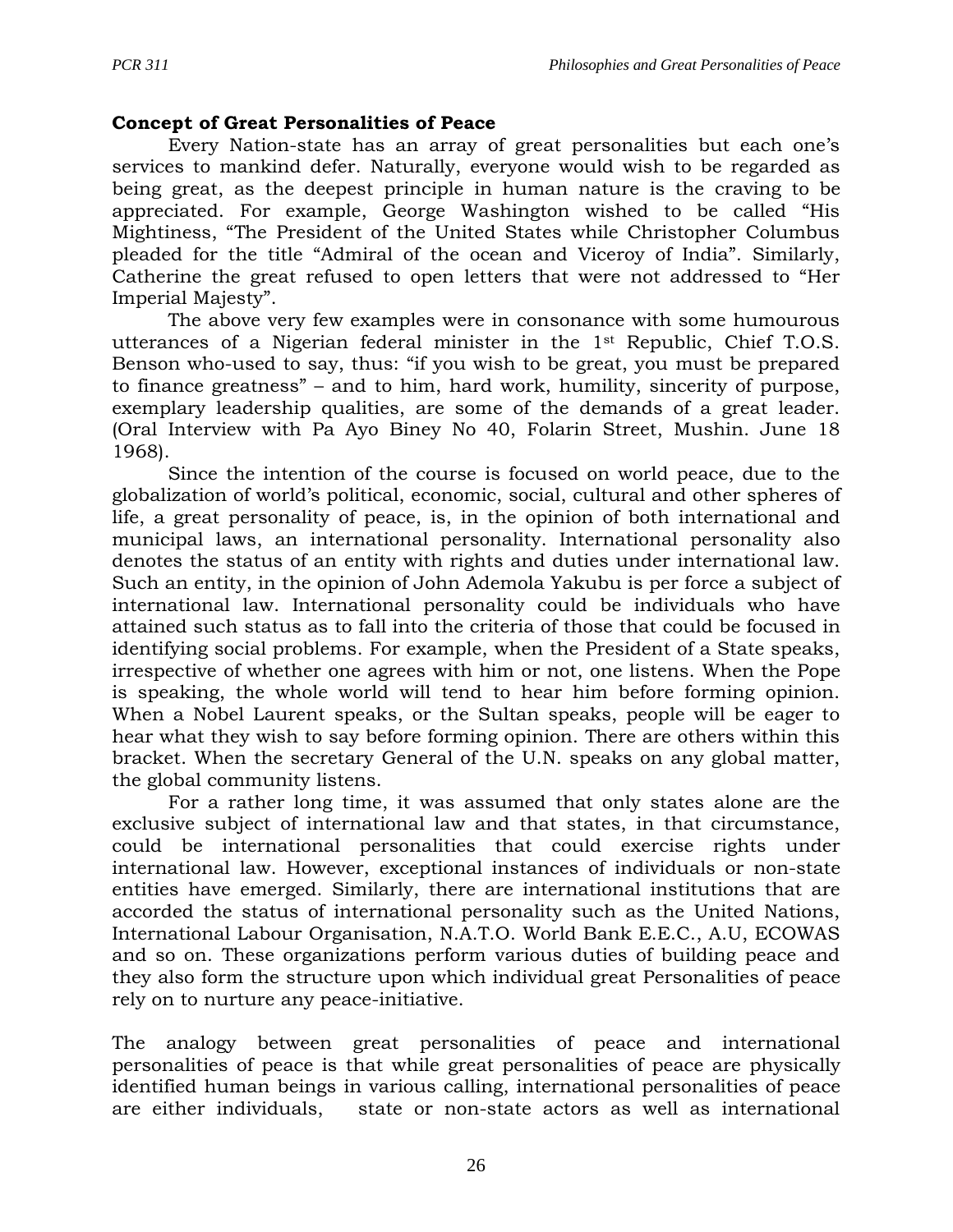institutions that are accorded the status of international personality. As a student, what should interest you is that both great personalities of peace and international personalities of peace are so designated because of their activities towards the maintenance and enhancement of world peace and order. They serve the purpose of pre-conflict, as well as post conflict peace-building processes.

#### **SELF ASSESSMENT EXERCISE I**

Come to think of it - What qualities do you anticipate from any person you would accept as a great personality of peace?

## **4.0 CONCLUSION**

The first unit of this module has tried to conceptualise the termphilosophy as well as great personality of peace. The various examples given will further assist you in the subsequent units.

### **5.0 SUMMARY**

In this unit, we have been able to look at the desirability of when philosophies are expedient as well as the analogy between great personalities of peace as well as international personalities of peace.

#### **6.0 TUTOR MARKED ASSIGNMENT**

- 1. Define philosophy and analyse its fundamental functions.
- 2. Who is a great personality of peace?

### **7.0 REFERENCES/FURTHER READINGS**

Joseph O. (1991) – *A simplified History of Western*, Lagos, Joja Educational Research and Published. Vol. 1.

- (1998). *Epistomology*
- (2001) *Philosophy of Mind*, Lagos, Joja Educational Research and Publisher. Vol.
- (2002). *The Power of Logic* by C. Stepian Layhi
- (2004) *Comparative Philosophy East and West*, A Comparative Analysis of Asian and Western Philosophies, Lagos.
- (2007). *Social-politices philosophy and International Relations*

Temisan Ebijuwa (2007). *Philosophy and Social Change Hope Publications* Fadahunsi A & Olusegun, O. (2004). *Philosophy and the African Prospect*, Ibadan, Hope Publisher

Silvano B. (2007), *A History of Philosophy; Kenya*, Pauling Publication. Lock, Berkeley, Humen (1974). *The Empricists*, Toronto, Anchor Books.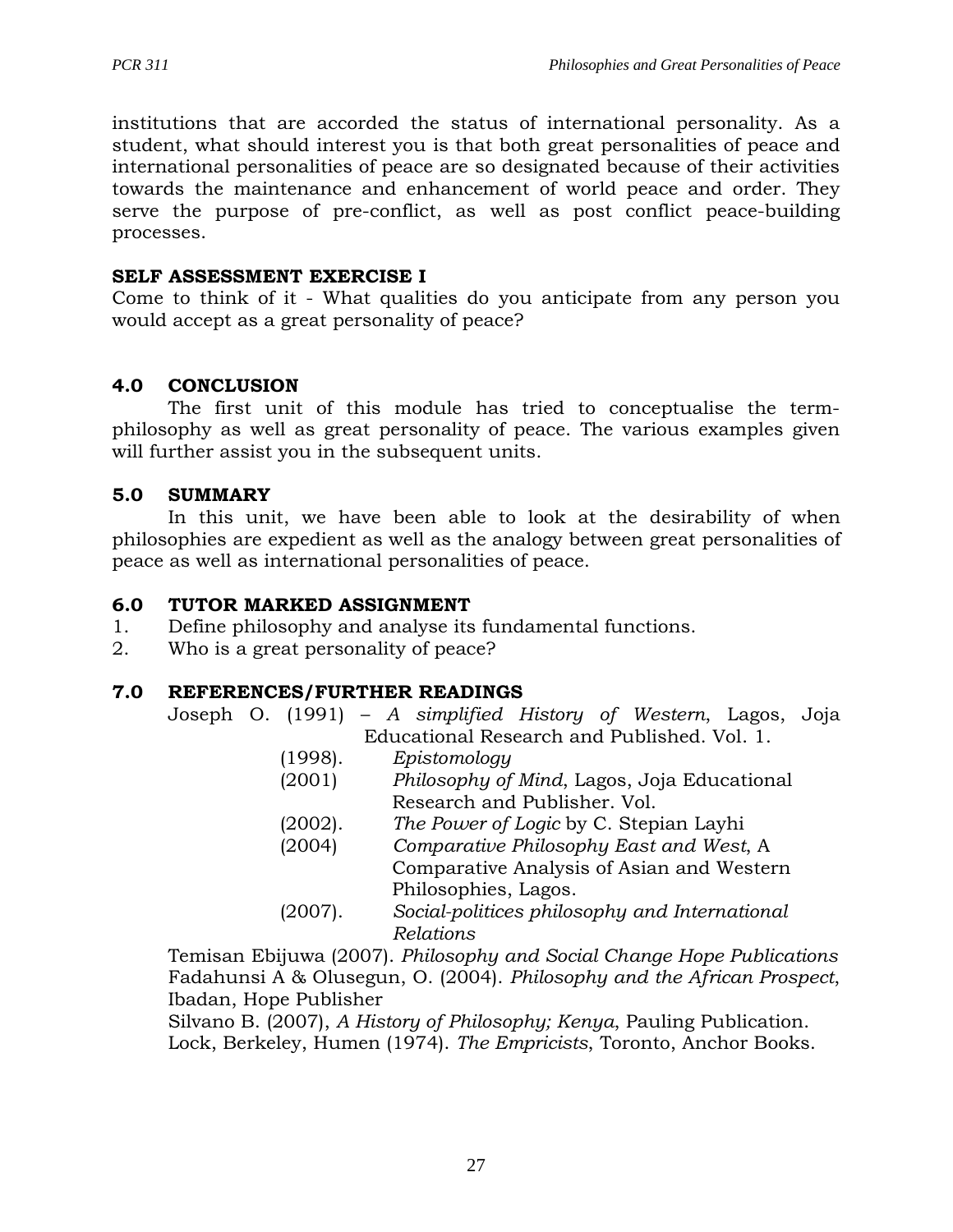#### **UNIT 2 PHILOSOPHIES IN CONFLICT RESOLUTION**

#### **CONTENTS**

- 1.0 Introduction
- 2.0 Objectives
- 3.0 Main content
- 3.1 Concept of philosophies in conflict resolution
- 3.2 Conciliatory approach; political approach,
- 4.0 Conclusion
- 5.0 Summary
- 6.0 Tutor marked Assignment
- 7.0 References/further readings

#### **1.0 INTRODUCTION**

In African setting particularly, the homogeneity of family issues are regarded as non-negotiable. Quite regularly, we often hear philosophical sayings like.

It is God's wish; no leaf will drop from a tree without God's knowledge; and many similar things, just to ensure a win – win situation.

You are expected to be familiar with these philosophical approaches in conflict resolution. By extension, you will have a good grasp of their possibilities when weighed against their strengths and weaknesses.

#### **2.0 OBJECTIVES**

After reading this unit, you should be able to:

- explain the rationale behind involving philosophies in resolving conflict and
- point out some vital conflicts that have been resolved through philosophies.

### **3.0 MAIN CONTENT**

### **3.1 Concept of Philosophies in Conflict Resolution**

This has to do with intractable conflict, either at National or International levels, which conventional method of conflict resolution have left in limbo but which invocation of philosophies, such as putting the issue before the Supreme Being; only Him knows why; He knows best; let's leave everything to God, and so forth, have assisted in either dousing by building peace within the combatants or have led to win-win situation.

### **3.2 Conciliatory Approach of Philosophies in Conflict Resolution**

This is a situation in which a third party initiates processes that could culminate in bringing the parties in conflict together through various peacebuilding methods. The third party examines what is on ground, improves methods of communication and ensures through appropriate philosophies, that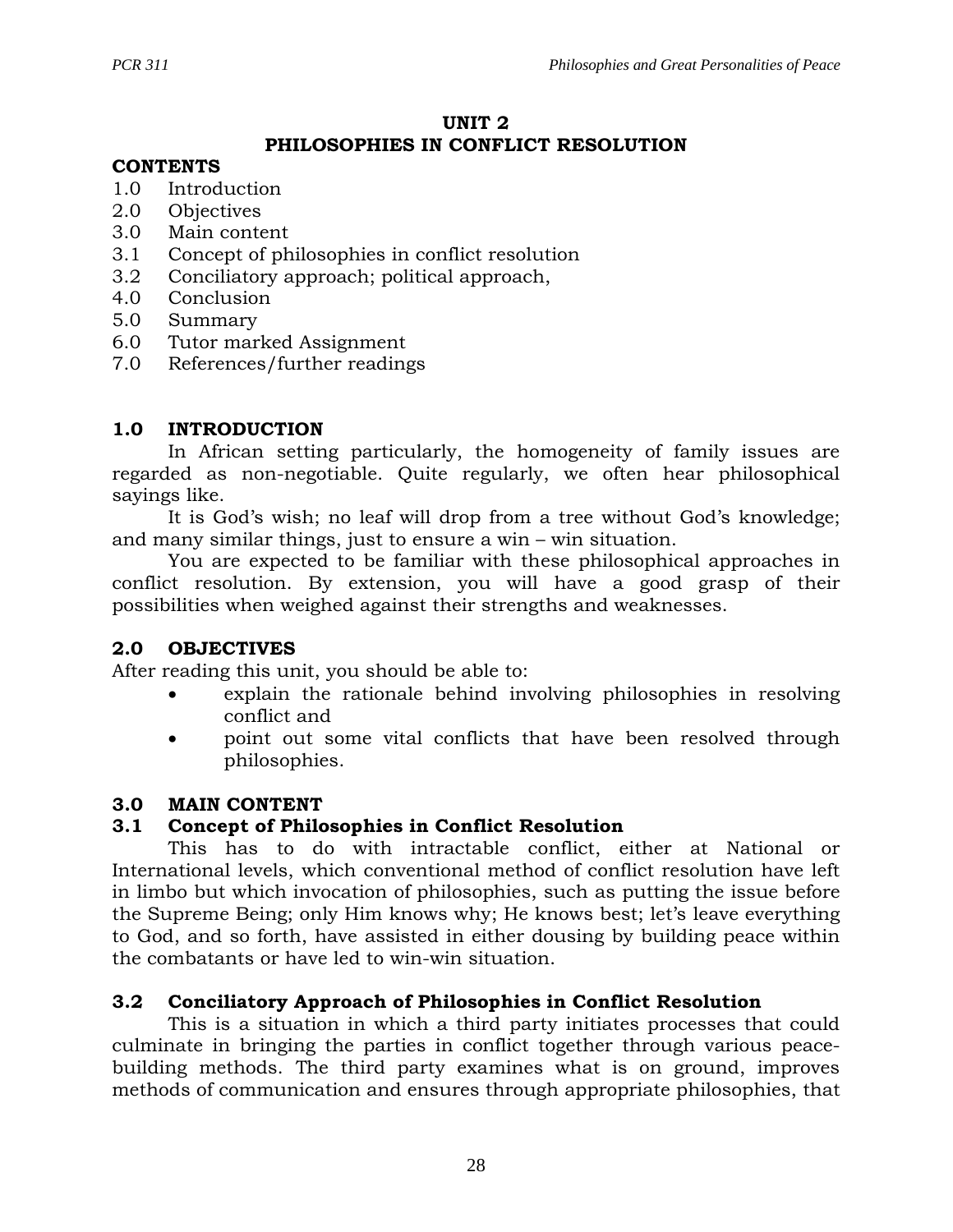sentiment and emotions are not allowed to submerge community solidarity. The conflict parties are helped to realize that their best interest lies in being each other's keeper. When this philosophy percolates, then, a solid platform for conflict resolution and management must have been laid.

## **3.3 Political Approach**

While the conciliatory approach relies on the principle of controlled emotional involvement and non-judgemental attitude in pursuance of a winwin situation, the political approach exhibits traits of an empire with vested interest. That personality with vested interest, otherwise known as the third party goes about resolving the conflict based on his ulterior motive to maximise the fruits of the negotiation. It is that third party, who, at one time or the other, created what brought the conflict about, and later master minded the resolution processes. The protracted conflict amongst many others, came into this focus. Some of the methods that the third party invokes include, but not limited to, sympathizing with both sides, empathizing with a particular side, leading to threats and eventual capitulation.

Although, these aforementioned approaches tend to work in an atmosphere of threat to global peace, the recipients used to rely on philosophical disputation in accepting the end result. The peacemaker will fly the kite of having the sympathy of the warring factions and entreaties will be given both sides to secure peace. If that did not work, the power broker will empathise with a party to the conflict. This is usually with a view to making such fraternised party accept the comradeship of the power broker while the power broker creates the spirit of intimidation on the other party. That threat compels the weak or other party in the conflict to succumb to alluding their fate to philosophy of life. This again reminds us that philosophy is a rational search for answers to the questions that arise in the mind when we reflect on human experience.

Another method of political approach, in the face of philosophical conflict resolution is a situation whereby a supposedly weaker party in conflict is being cajoled by the power-broker to give peace a chance. Although their demand was in order, but if they agree to a mutual resolve to avert violence, in the spirit of life expediency, they will laugh last. This is a system laden with intimidation which the weaker party dare not ignore. They will see it as part of philosophy of life, because those who fight and run away live to fight again. However, such invocation of political approach, through biased invocation of philosophy are always counter-productive.

# **Judicial Approach**

By its nature, this is a conflict resolution method that results in a zerosum or win-lose situation. A maxim says that we do not become friends after you have forced me to face prosecution before a law court.

As adversarial as court processes could be, there have been instances where philosophies have had upper hand in burying the hatchet.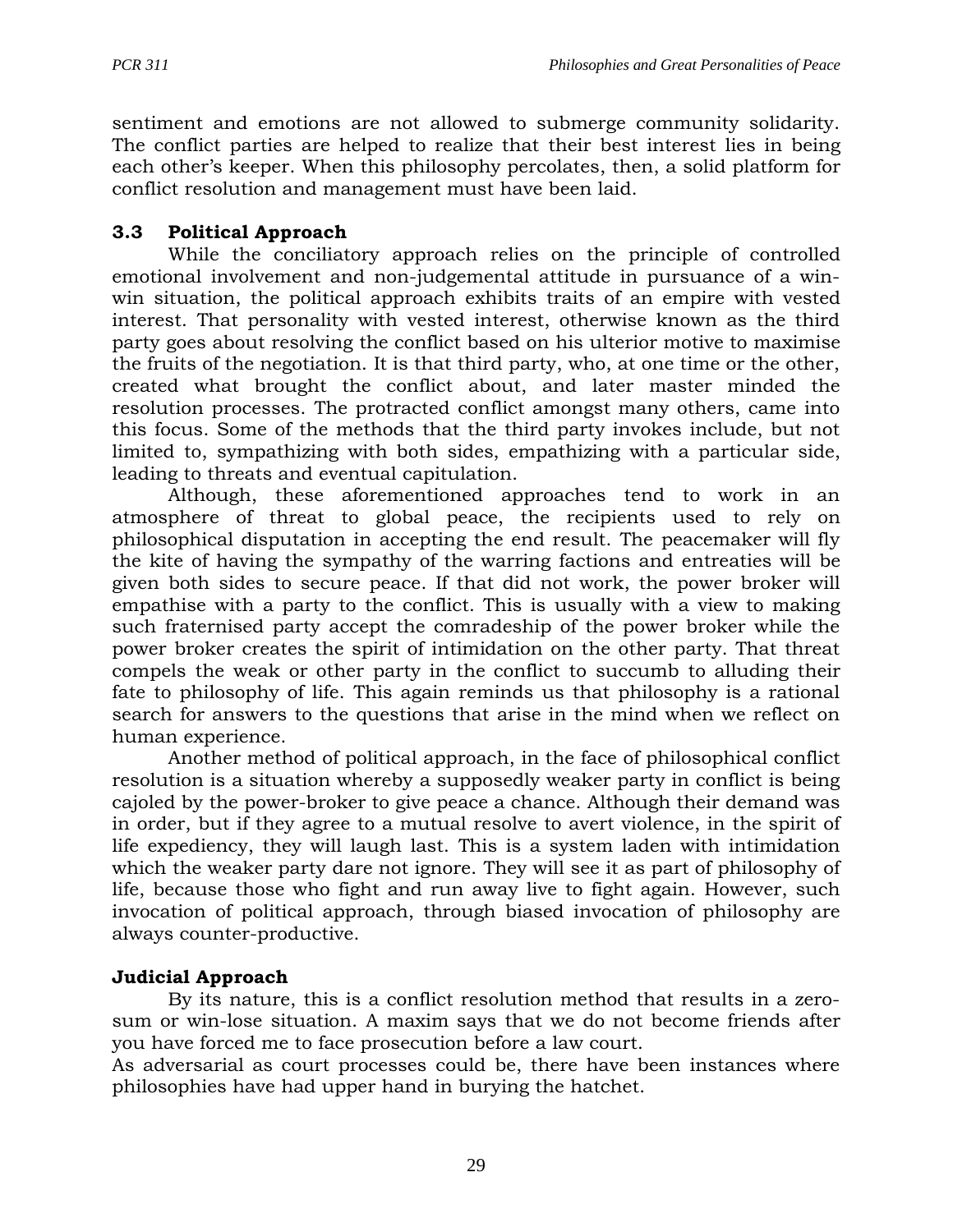#### **Family setting Approach**

The homogeneity of family setting is always seen as the basis upon which community harmony hinged on in African tradition. It is usually an accepted norm that conflicts must ensue and one of the parties must be the aggressor. The method of approaching settlement must not aggravate an already tensed situation but to intervene in such a manner as to ensure that the mutuality pre-existing is not only continuing but must continue with vigour and style. Olaoba, O.B. (2002: 54), commenting on extra-judicial methods in African society had this to say. The judicial procedures upon which justice is administered are crucial to the African legal heritage. In African societies, restoration of peace and reconciliation form the basic tenets of law.

> *Besides tribunals, King's courts and religious cults, there are other extra-judicial processes upon which law and order thrive in African societies. These extrajudicial processes are such methods which are socially accepted and endorsed by members of the society. They are beyond the institutionalised legal processes.*

Olaoba is alluding to the invocation of philosophies in African setting which emphasises keeping alive and stronger family ties and down play negative methods that could detract family togetherness. The solidarity of the family is never toyed with. Each African society has its culture, tradition and norms. Africans tend to believe highly in the Supreme Being and ancestors. This belief goes along with philosophies often attached to situations by Africans which have doused tension in very difficult times.

Olaoba, (2002:55) had this to say: in the belief of African people the Supreme Being is upheld as a perfect judge. For instance, among the Yoruba, He is given the attribute:

"Adake dajo (A silent judge). Similarly, there is the saying Amokun jale, bi oba aiye ko ri o, oba oke nwo o"

(he that steals in concealment, if the earthly king does not see you, the heavenly king is watching you from above). These are very strong invocations of philosophies distinctly embedded in African culture and geared towards being each other's keeper. They pacify aggrieved nerves to take things easy instead of taking legal processes or other adversarial steps.

Scholars and philosophers as well as people of letters have alluded to African and European traditions as containing philosophical inputs which ensure the happy reunion of conflict-torn communities. For example, Shakespears drama, the novels of Charles Dickens, the essays of Voltaire, contain brilliant insights into social systems and relationships. In African setting, when explaining a relationship, it is so common to have statements like: "My mother who is your mother; "our father, who is your father", my mother's son, your son"; just to assume that we are all homogenous. In short,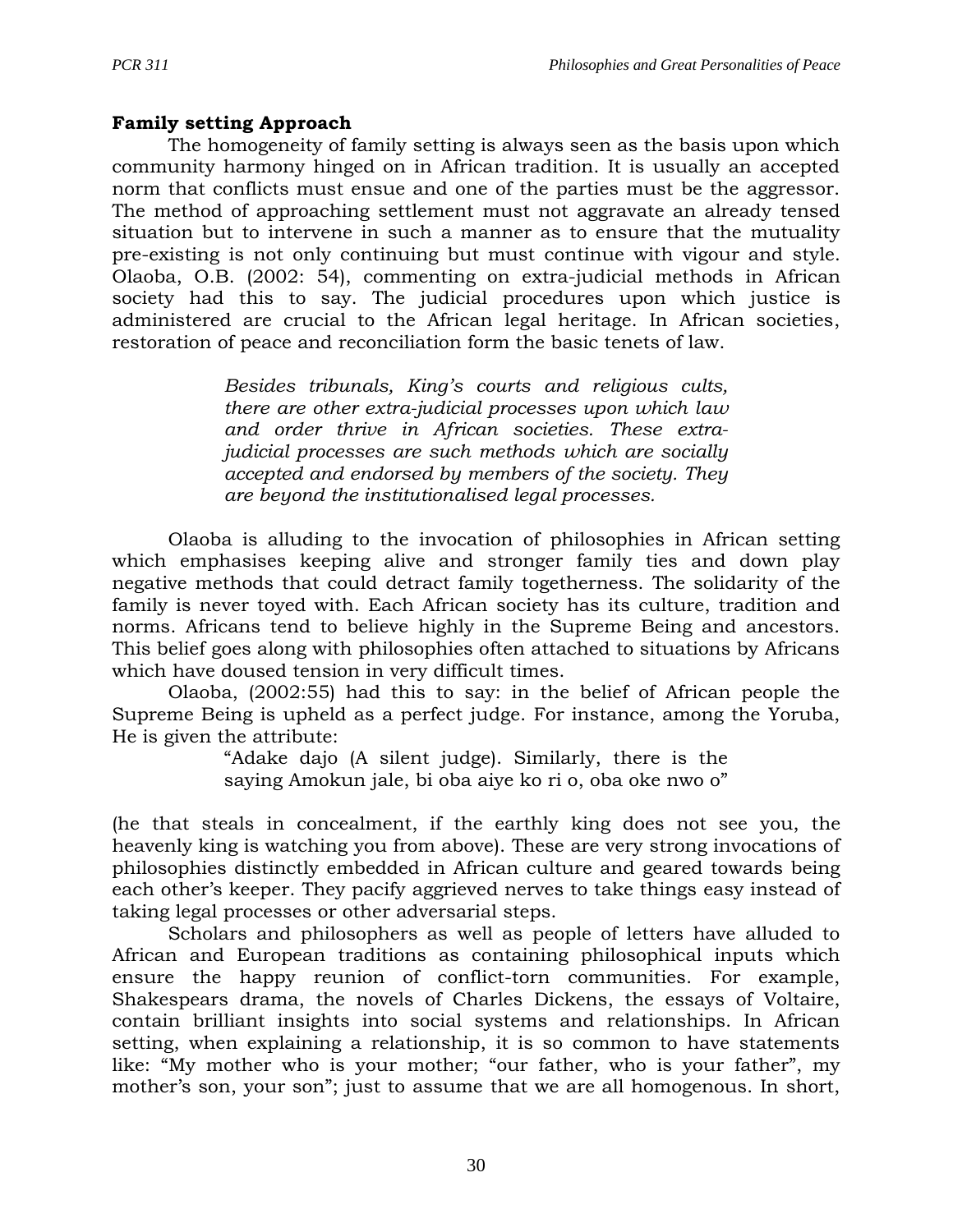while offences are punished in accordance with societal norms, philosophies are employed to nip the nagging conflict in the bud.

### **SELF ASSESSMENT EXERCISE II**

Can you recollect a situation where you invoked or someone else invoked philosophy to resolve any conflict? Share it with us.

## **4.0 CONCLUSION**

Philosophies of various branches have been elicited by great personalities of peace in promoting global peace. You are also enjoined to always seek for a situation which douses tension, and see the other party in conflict as being of the same blood with you. Above all, as opined by Olaoba (2004:54) keep alive, and in stronger perspective family ties, and down play negative methods that could detract family togetherness.

### **5.0 SUMMARY**

This unit has discussed some vital methods where philosophies have been invoked in settling conflicts in African tradition and have been largely successful. We have itemized various approaches including conciliatory, political, judicial and family settling approaches.

### **6.0 TUTOR MARKED ASSIGNMENT**

- 1. "The family system is the most effective as it gives room for philosophies to be invoked". Discuss.
- 2. "The Judicial, and the political approaches to conflict management are adversarial". Do you agree?

### **7.0 REFERENCES/FURTHER READINGS**

Joseph O. (1991) – *A simplified History of Western*, Lagos, Joja Educational Research and Published. Vol. 1.

- (1998). *Epistomology*
- (2001) *Philosophy of Mind*, Lagos, Joja Educational Research and Publisher. Vol.
- (2002). *The Power of Logic* by C. Stepian Layhi
- (2004) *Comparative Philosophy East and West*, A Comparative Analysis of Asian and Western Philosophies, Lagos.
- (2007). *Social-politices philosophy and International Relations*

Temisan Ebijuwa (2007). *Philosophy and Social Change Hope Publications* Fadahunsi A & Olusegun, O. (2004). *Philosophy and the African Prospect*, Ibadan, Hope Publisher

Silvano B. (2007), *A History of Philosophy Kenya;* Pauling Publication. Lock, Berkeley, Humen (1974). *The Empricists*, Toronto, Anchor book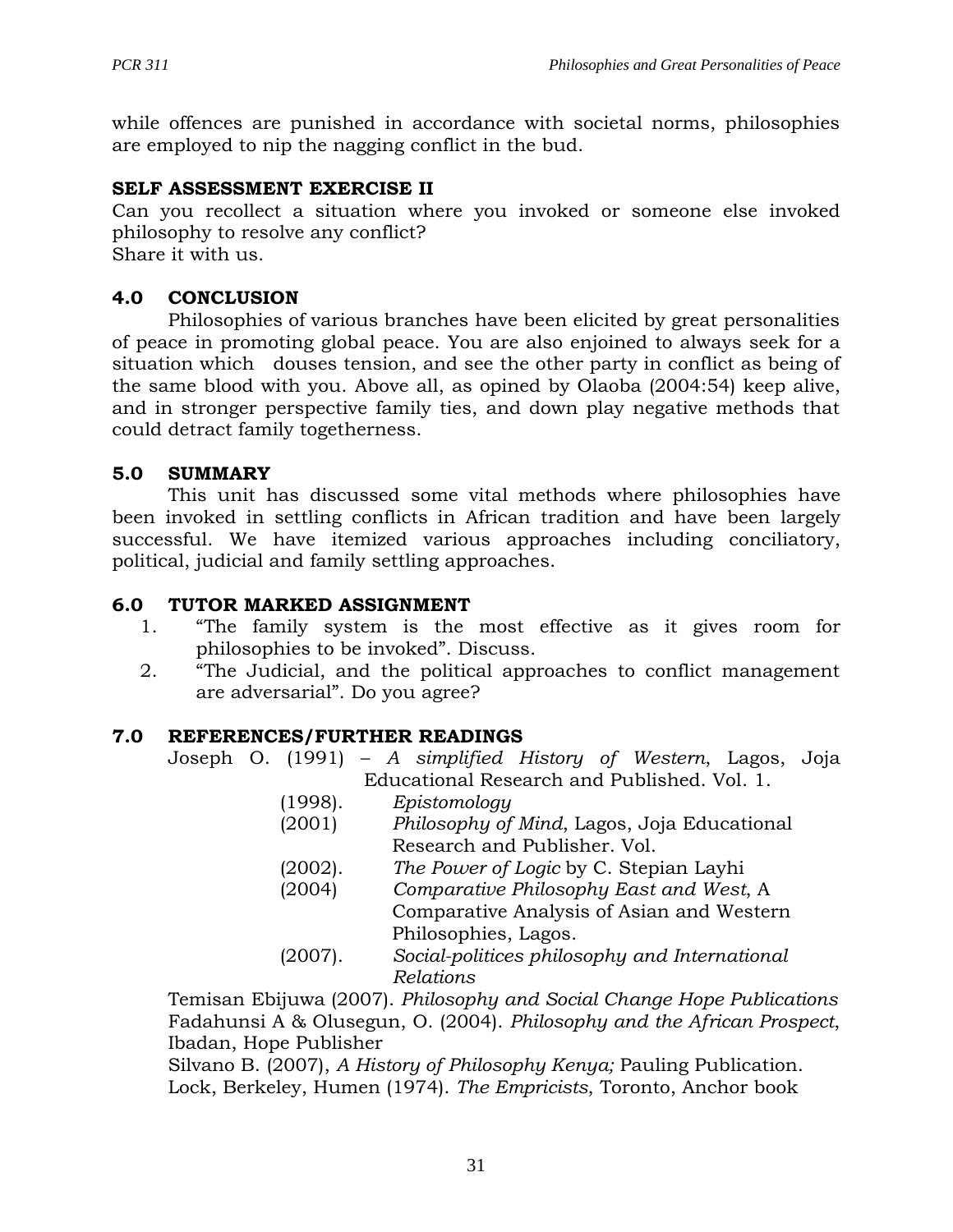#### **UNIT 3 THE EFFECT OF RELIGION ON PHILOSOPHIES AND GREAT PERSONALITIES OF PEACE**

#### **CONTENTS**

- 1.0 Introduction
- 2.0 Objectives
- 3.0 Main content
	- 3.1 Definition of Term Religion
	- 3.2 Religion and Human Needs
	- 3.3 Constraints
- 4.0 Conclusion
- 5.0 Summary
- 6.0 Tutor marked Assignment
- 7.0 References/Further readings

# **1.0 INTRODUCTION**

"The implication of religion in the invocation of philosophies by great personalities of peace in solving conflicts cannot be over-emphasised. Religion is generally believed to be an institution that connotes formal and stabilized way of pursuing a socially important activity found in every human society. By this simple definition, it is considered very pertinent in assisting in meeting many human needs. Even though, other disciplines such as sociology, psychology, physiology and many others have differing uses of religion in the sphere of their various interests, religion is commonly thought of as a field of study for the theologian and more importantly by the philosopher because both the Holy Books of Islam and Christianity as well as oral and written literature books on traditional African Religion, emphasise the importance of philosophy in resolving conflicts. This unit is, therefore, an attempt to discuss the effectiveness of application of religion in solving conflicts.

### **2.0 OBJECTIVES**

At the end of this unit, you should be able to:

- define the term "Religion"
- explain its effectiveness in conflict resolution

### **3.0 MAIN CONTENT**

### **3.1 Definition of Religion**

If it is agreed that religion could be used to refer to multivarious behaviours, then it could not be all that easy to define it. According to Webster's dictionary, "religion is the service and advocation of God or a god as expressed in forms of worship, in obedience to divine commands… and in the pursuit of a way of life regarded as incumbent on true believers". The above definition appears parochial in the light of many known forms of religious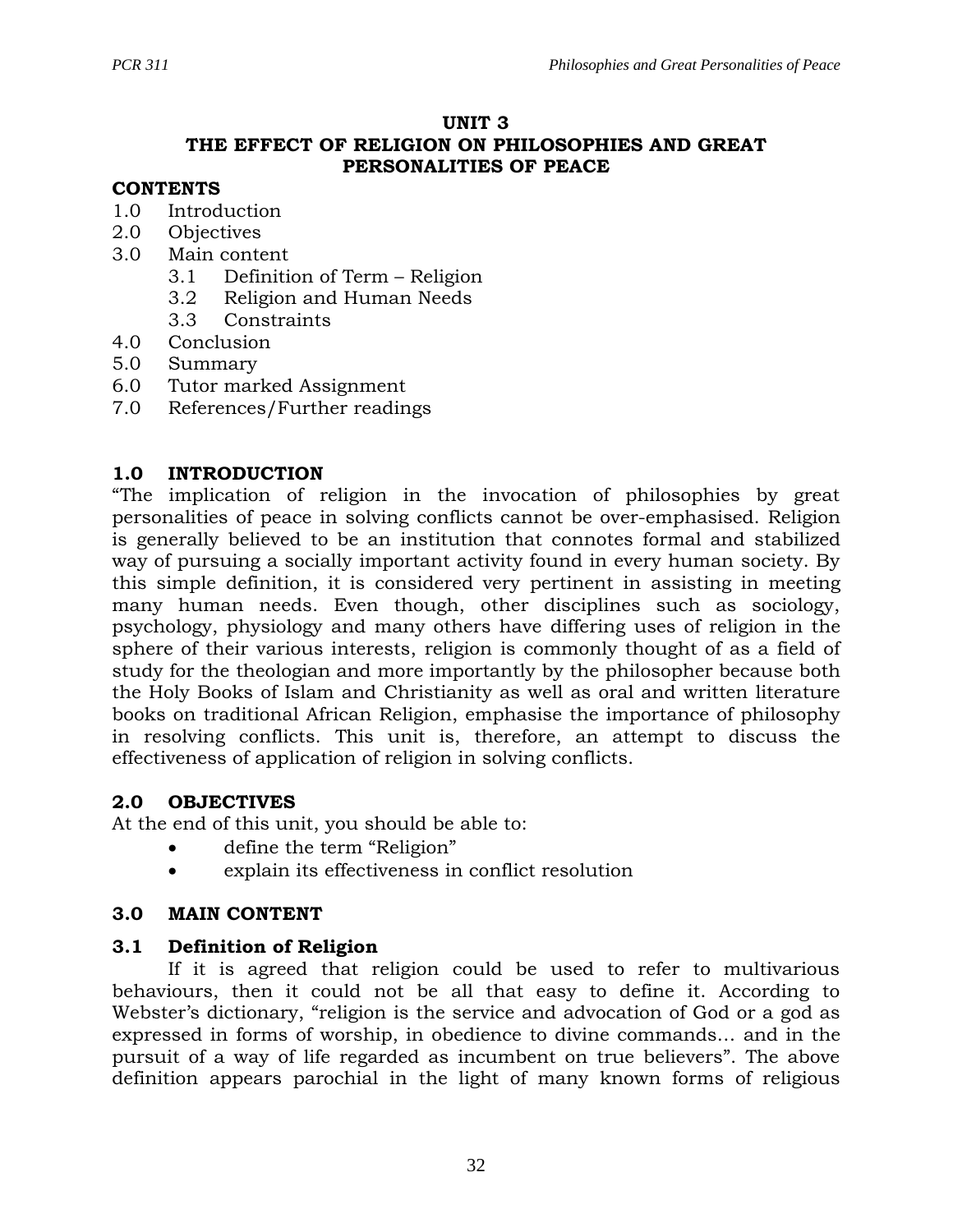behaviours and experiences. Emile Durkheim, a sociologist, in his book *Elementary forms of the Religious life,* (1947: 47) opined that

*Religion is a unified system of beliefs and practices relative to sacred things, uniting into a single moral community all those who adhere to those beliefs and practices. In another length, a nearly universal definition is of the view that religion is a socially recognized way of entering into a relationship with the aspects of reality that are non-rational or non-empirical.* 

These tallied with the views of Thomas F. O'Dea in his book, *"The sociology of Religion,* who wants us to realize that philosophies are interwoven with religious rites and interpretations.

### **3.2 Philosophies Intertwined with Religion and Human Needs**

Religion has become an enduring institution that has been meeting some basic psychological needs of its adherents when laced with philosophies in various spheres. It is religion that creates a sense of consolation, and by extension, the wherewithal that douse the adherent's thought of the unknown about the present and the future. It is quite natural to feel at a loss about what the future holds in stock but through philosophies, permutations like – God is able; Only Him decides man's fate, etc, the emotional support to face the future with courage and hope emerges.

Religion creates a conducive atmosphere that soothens nerves when any tragic incident occurs. It gives the individual or group of individuals respite on why they have to experience such mental strain. Within seeking for what supernatural power means, by way of alluding to philosophies, religion could then be seen as providing answers to the reasons why man is on this divide and his expectations already ordained by God.

We also need to see religion, when carefully studied from the philosophical angle that it enables man to realize his short-comings and to seek link with the outer-realm. When religion emphasizes issues like-beyond here; other world etc, it is philosophical, asking the believer to look beyond the known world and experience transcendental emotional experience. In the interpretation of this philosophy, several rituals under religions garb are undertaken. Examples include fasting, frenzied dances, incantations and some others as if communicating with the external realm.

Further, religion, while laying emphasis on the powers of supernatural, and the self ordained innate characteristic of man to decide his fate, is echoing the tenets of philosophy, e.g. God has created you to be what you are; He knows when to come and when to depart, etc. It is quite common to equally find those with identical philosophical dispositions bonding themselves in the same religious groups.

As a further corolary to the above, life has so many stages and each stage has its psycho-social crisis. These stages include (1) infancy (2) toddlerhood (3) early school age (4) middle school age (5) early adolescence (6) late adolescence (7) early adulthood (8) Middle adulthood, and (9) Late Adulthood.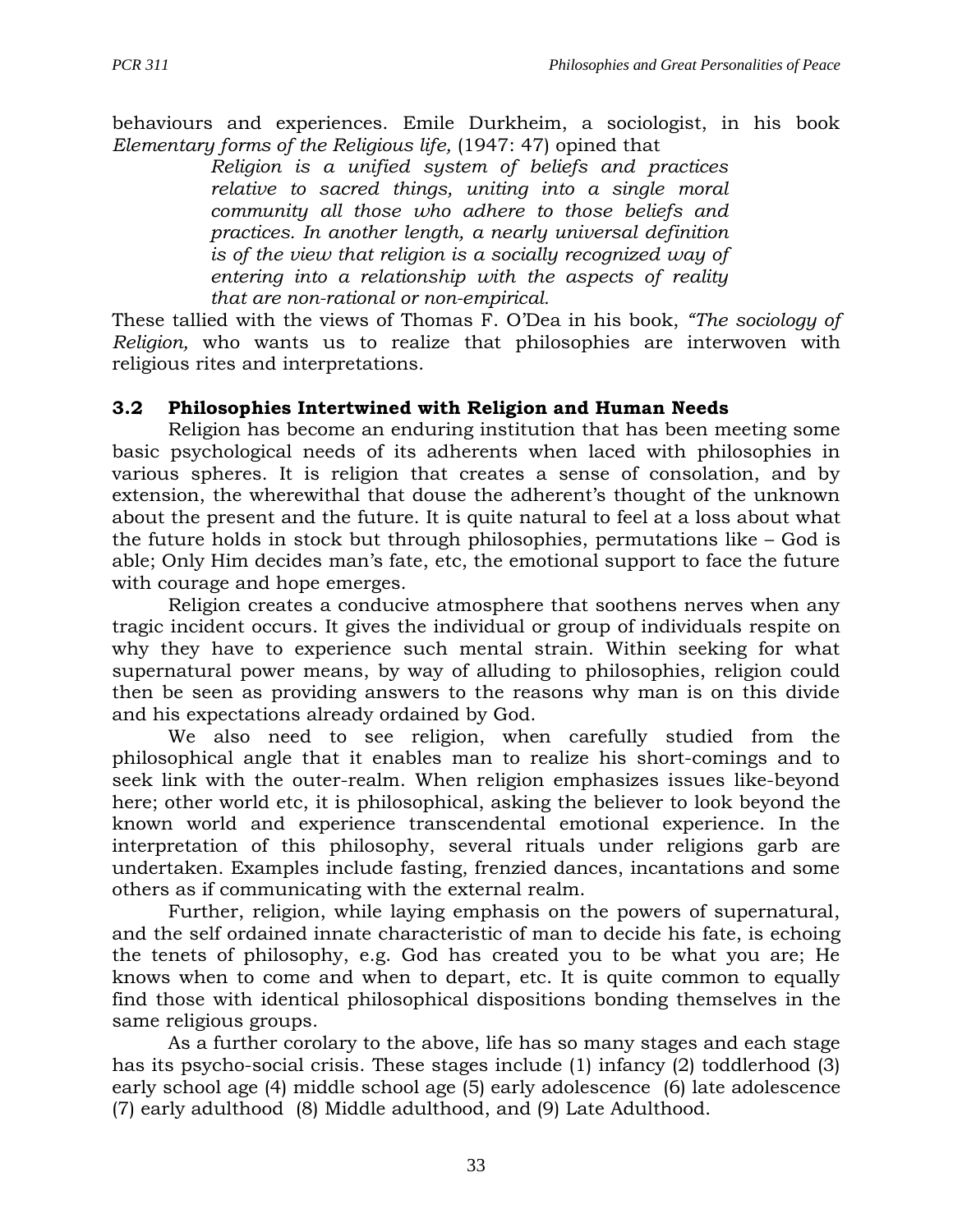Each stage has its "dos" and "donts". It is physiologically believed that each stage is philosophically endowed as there is a strong perception that it tends towards the philosophy of life. For example, irrespective of the contending schools of thought about the limitations of philosophy, the adherents' conviction is that it is a great panacea to conflict resolution as well as a very cheap means of accepting one's face without an undue recourse to aggravating an already bad situation. Out of the nine stages mentioned in the developmental theory, a brief explanation about the last three is desirable. Early adulthood is regarded as being from age 21-30 years, middle adulthood from age 31-50 years while late adulthood is seen as from age 51 till when God comes.

Among the expectations at an early adulthood are getting set fully for the race of earthly survival; educational attainment, job opportunities and getting set for family life. At the middle adulthood stage, it is regarded as child bearing stage and consolidation of the gains of the early adulthood. The late adulthood is regarded not as child bearing stage, but as child rearing stage. It is a consolidation era of the efforts of infancy to the middle adulthood. You need to know the implication of the concept, driven home by philosophies as the economic, political and social short comings of the third world countries are predicated on not getting their priorities in order. Remember that life is race and it has its beginning and its end. What is important for you is to set your priorities right. Do not mismanage the stages when you can identify your anticipated goals in life so as to maximize the gains of philosophical invocation that as you lay your bed, so you lie on it. Most importantly, the stage when concept about the end must be staring one in the face is too crucial. These are concepts driven home by philosophies, especially in the third world countries due to the economic, political and social situation prevalent there.

In buttressing the role of religion in philosophies, religion also emphasizes many basic and important events of a lifetime and takes a hard look at how it could render assistance to any individual during the accompanying crises of certain inevitable transitional stages in life. Emphases are made of issues like birth, adolescence, marriage, death, disasters, (natural or artificial) etc. For example, at the demise of an individual, certain rituals, usually referred to as rites of passage are conducted. Religion sees such occasion as philosophically ordained because it confers certain strains and stresses not only on the closest person to the deceased, but also on those emotionally attached to the deceased, such as members of his family, and friends. Religion invokes philosophies when espousing consolation in the case of individuals dying or dead. Religion, through philosophical exhortations give guidance and directive to assist the individual adjust to his new role in order to understand how to cope with role conflict.

As earlier mentioned, other schools of thought also discussed how to meet human needs besides religion. Experience has shown that ethical systems, not specifically religious oriented could aid moral rejuvenation in life. Groups such as family, neighbourhood, organization, either non-governmental or governmental, or a state itself can create a conducive atmosphere to meeting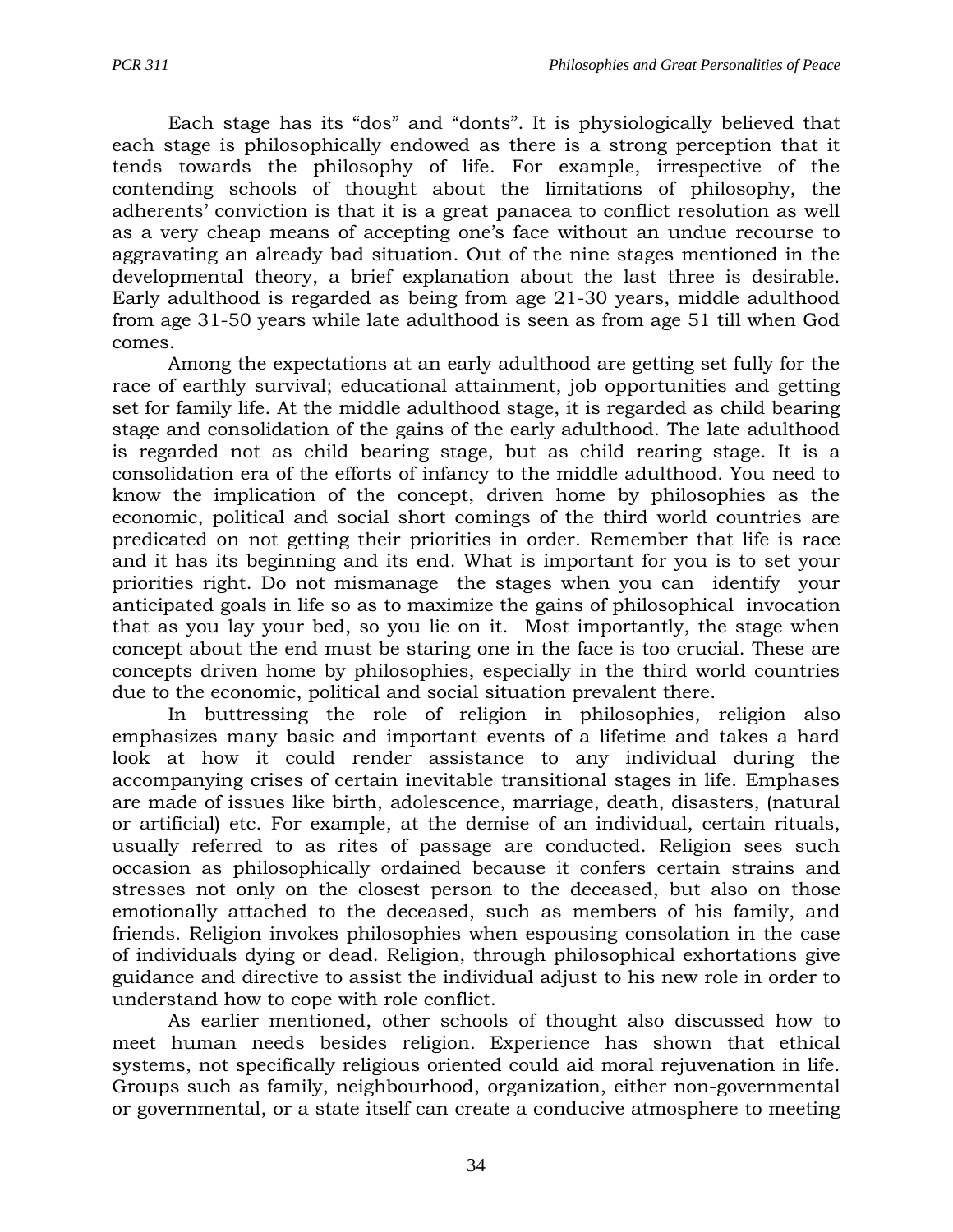human needs. However, much as the existence of the aforementioned is quite advantageous, the role of religion in meeting human needs, in the area of conflict resolution through invocation of age old, and acceptable philosophical exhortations is universally acknowledged.

#### **SELF ASSESSMENT EXERCISE III**

What is your candid view on invoking religion to compliment philosophical resolution of conflicts?

## **4.0 CONCLUSION**

In this unit, we have discussed how religion has emphasized the place of philosophies in solving conflict, dousing tension and restoring hope to the beliquered either resulting from the demise of a close relation, natural or supernatural disasters etc.

### **5.0 SUMMARY**

The unit has attempted to define the term religion. It has also discussed its relevance in restoring hope to the hopeless through age old philosophies.

### **6.0 TUTOR MARKED ASSIGNMENT (TMA)**

- 1. Define Religion<br>2. What is the ana
- What is the analogy between religion and philosophies?

### **7.0 REFERENCES/FURTHER READINGS**

- 1. Poponoe, D., (1971) *Sociology*; New York, Meredith Corporation.
- 2. Otite, and Ogiewo (2006); *An Introduction to Social Studies*: London, Heinemann Publishers
- 3 Idowu, E.B. (1976); *African Traditional Religion*: A definition London SMC Press
- 4 Mbiti, J.S (1982) *African Religion and Philosophy*: London, Heinemann Publishers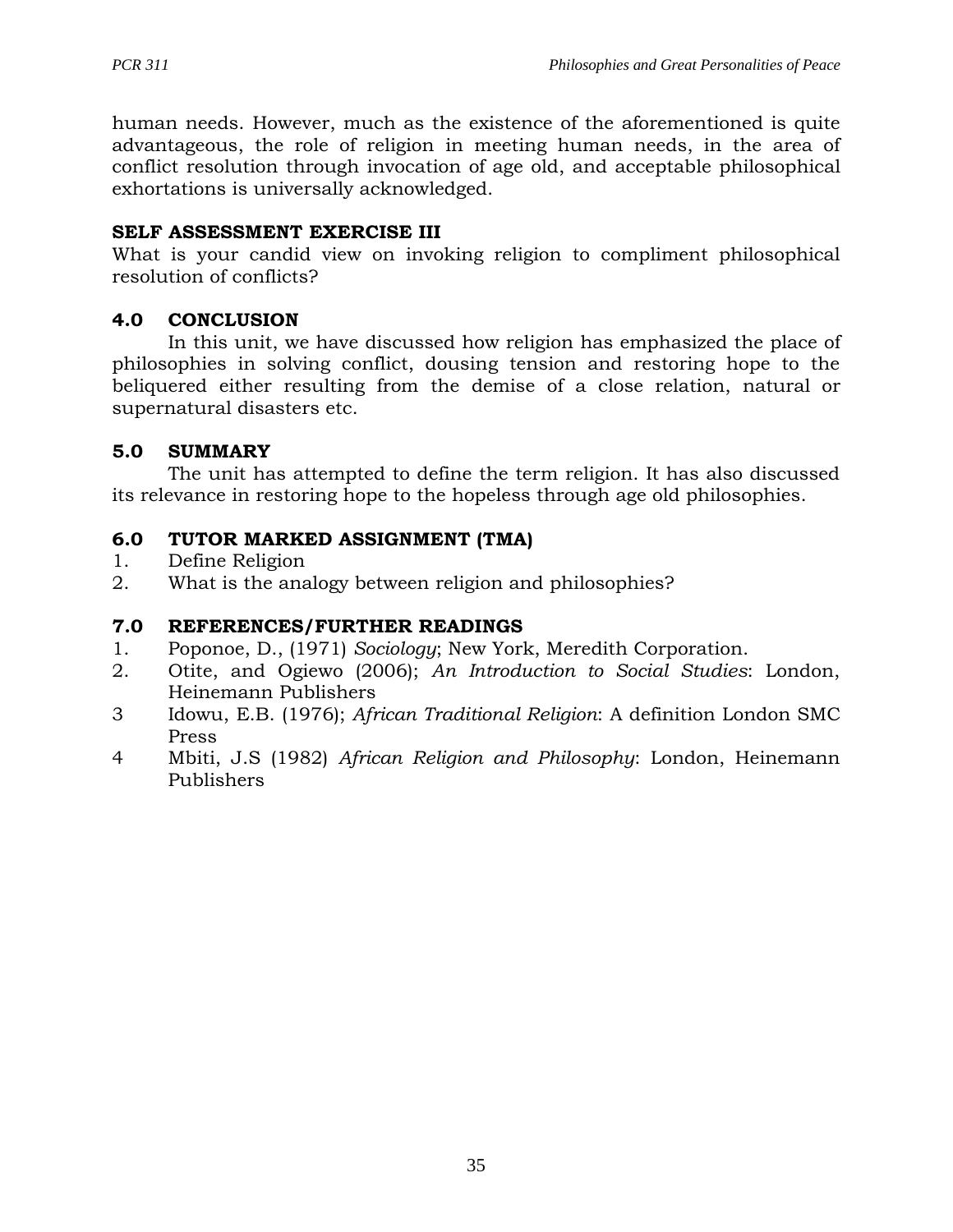#### **UNIT 4**

## **PHILOSOPHICAL DIPLOMACY BY A MINORITY GROUP TO THE DOMINANCE AND DISCRIMINATION OF THE MAJORITY GROUP**

#### **CONTENTS**

- 1.0 Introduction
- 2.0 Objectives
- 3.0 Main Content
	- 3.1 Spirit of Equanimity
	- 3.2 Aggressive response
	- 3.3 Self-degradation
	- 3.4 Acculturation
- 4.0 Conclusion
- 5.0 Summary
- 6.0 Tutor marked Assignments
- 7.0 References/Further Readings

### **1.0 INTRODUCTION**

There are various methods of conflict management which are quite effective in either eliminating or transforming prevailing tense situation. In the words of Zartman (1989:8), conflict management refers to the elimination, neutralisation of conflict from erupting into crises or to cool a crisis in eruption. Similarly, Otite, O and Albert, I.O., (1999:11), drummed it further home that conflict management is rather more elaborate and wider in conception and application. Both definitions are in tandem with regular conflicts that arise between groups or communities, especially in developing economies of the third world countries. It is evident that the actions of the dominant society usually define the patterns of inter-group relations because such dominance gives them the power to dictate the pace of action for the minority group. Further, it is an established fact that human relationships are a two-way traffic, affirmed by Newton's third law of motion that for every action, there is an equal and opposite reaction. Consequently, the actions of the dominant group will likely be influenced by the nature of the response these actions elicit from the minority group. This unit will, therefore, look into the role of philosophical diplomacy exhibited by the minority group in the face of psychological reactions a minority group could develop which could lead to a win – win solution in any ensuing scenario.

### **2.0 OBJECTIVES**

At the end of this unit, you should be able to:

- Explain the importance of philosophical diplomacy when dealing with groups conflict.
- Understand various methods of minority response to majority dominance in order to achieve a win – win situation.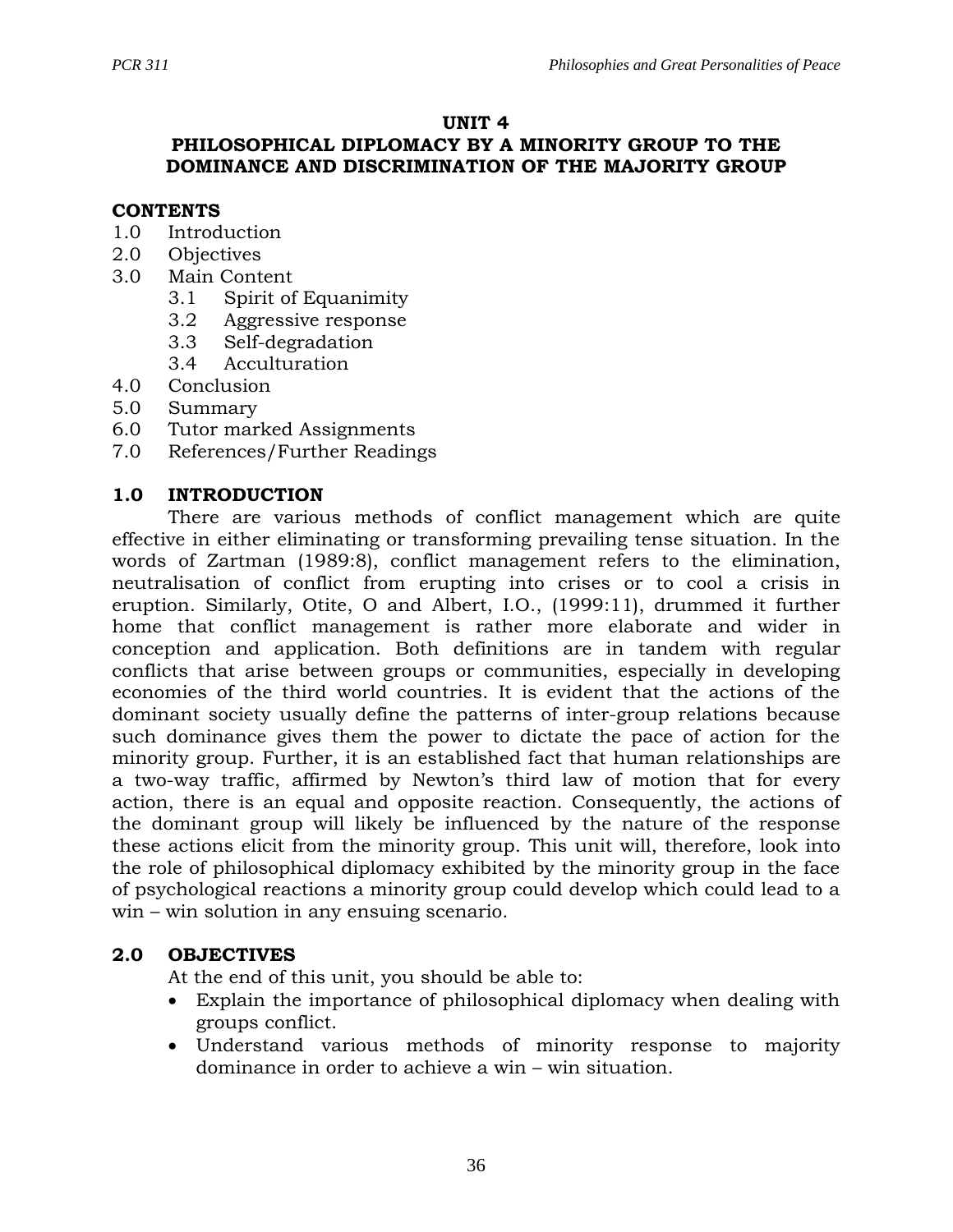### **3.0 MAIN CONTENT**

## **3.1 Minority Response to a Group Dominance**

There are various ways open to the minority group when responding to the aggression of the majority. Among the various methods are (a) to see the issue with the spirit of equanimity, with the belief in the philosophical disposition that at a certain time in one's life, an incident which will change one's course in life must occur. Such belief lends credence to life of transformation if one could persevere. It could also be seen as passive acceptance. Other methods could be through aggressive response, self segregation, or acculturation.

### **Spirit of Equanimity**

This is a situation where the minority invokes philosophical method of temporarily accepting the situation it finds itself, with the hope of a better morrow. The minority adopts this view, to avoid what could amount to committing either suicide or hara-kiri. They passively accommodate themselves to their subordinate position and settle down, hoping for not too distant emancipation, as long as they live.

An example of passive acceptance is Uncle Tom, the Negro servant in the novel, Uncle Tom's Cabin as reported by Jeneth B. Clark, 1965, in his book. *The Psychology of the Ghetto,* New York; published by Harper and Row. Uncle Tom accepted his situation that he would always be a Whiteman's servant and on that basis, tried his best to behave in a way that would make his servitude as comfortable for him as possible. He was obedient, caused no trouble and faithful to his master's interests. For his compliance, he was richly rewarded as he was able to achieve most of what he would have attained as a free man. This is a philosophy that goes with an African proverb that he who fights and runs away lives to fight another day. The implication is that accepting one's subordinance does not condemn one to a perpetual slavery.

We have seen how oppressed minorities developed quite helpful methods of dealing with members of a dominant society which eventually led to swinging the situation to their advantage. Humility, in the face of naked display of vanity by the dominant group could help. Over-simplicity by saying sir, sir, several times to the vaguery demands of the oppressor could also help. Those traits were exhibited by the Kenyans in the initial exploitation of their land as the displaced Kenyans even agreed to work as labourers on their farms appropriated by the white settlers. That servile pretence enabled them to understand the nitty-gritty of the white settlers before the inevitable Mau Mau uprising which paved the way for the Jomo-Kenyatas to mount the political ladder of the Kenyan nation.

As earlier mentioned, the philosophy behind the passive acceptance of a subordinate status is to avoid a situation whereby an anxiety for quick results may prevent the realization of having any result at all and that could happen unless there is an absolute caution. It is quite true that acceptance may be an easy response for a minority group to make, because it promotes inter-group harmony, but it is quite understandable that those who adopt it have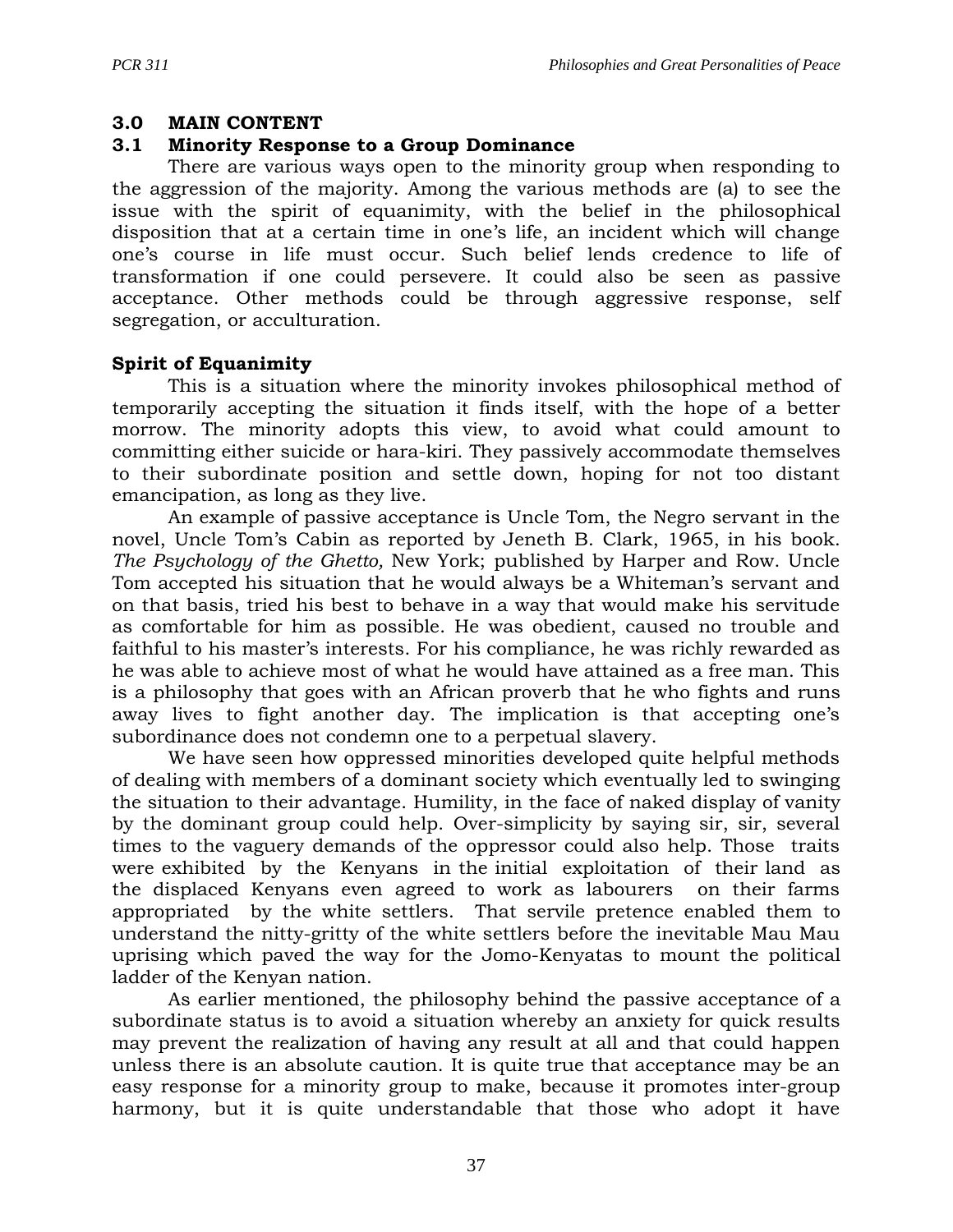psychological re-actions. Among such reactions may be self-hatred and a wide range of pathological emotional responses. It could lead to strains due to concealment of their inner feelings. It leads to self-limitation despite abundant opportunities. However, the positive side of this policy is the belief in the philosophy of a better morrow. It could even be in the form of a self-fulfilling prophesy if one is convinced that at a certain period in life, things go one way which could change for better thereafter. The perseverance of millions of Africa's captured as slaves, and drafted to the then New World, otherwise called the Americas, led to the 13th Amendment of the American constitution, known as Proclamation of emancipation of slaves. By the same vein, the 14th amendment allowed the Blacks to vote in all elections in America while the 15th amendment gave the blacks, not only the right to vote but to be voted for. What happened as a child's play in the 1860's with the Emancipation proclamation has now led to the emergence of the very first Black President in American history ever to occupy the white house in the  $21<sup>st</sup>$  century. Passive acceptance is not without its reward.

## **3.2 Aggressive Response**

There have been instances when dominance have been met with aggressive responses. This could be in the form of physical violence. The humanitarian tragedy between the Hutus and Tutsis in Rwanda as well as that of the Darfur crises in southern Sudan are vivid examples. From all indications, the above examples are quite dangerous as they resolved nothing but aggravated an already bad situation. They led to gnashing of teeth and possible extermination of a minority group by the savagery majority group. In a situation life this, many options are still open to the minority. First, it is natural for you to know that in any community, there are both minority and majority groups. The aggrieved minority must look for an effective but safer method of expressing their grievances and commonest in that category are verbal and philosophical expressions. They may shout threats at passers-by or write them on pamphlets for distribution, or even, walls. Through that methods, the minority group will be displaying the detestable acts of the dominant group to the public in bad light, which could also invite sympathy from the members of the dominant group. Charles S. Johnson, (1943:303), in his book: *Patterns of Negro segregation*; New York; quoted Haerper a driver from a minority group while responding to the misdeameanour of the dominant group thus.

"I drive in a way that makes it look like I'll run over them if they walk in front of me when I have the right. I act like I don't see them. I have had some of them to curse at me for this, but I just laugh at them and keep on driving".

Equally common as aggressive response are those involving reactions to work attitude by the minority in the service of the majority. The minority could deliberately create a costly accident that could ruin either crops, livestock or even properties of the employer who is a member of the dominant group to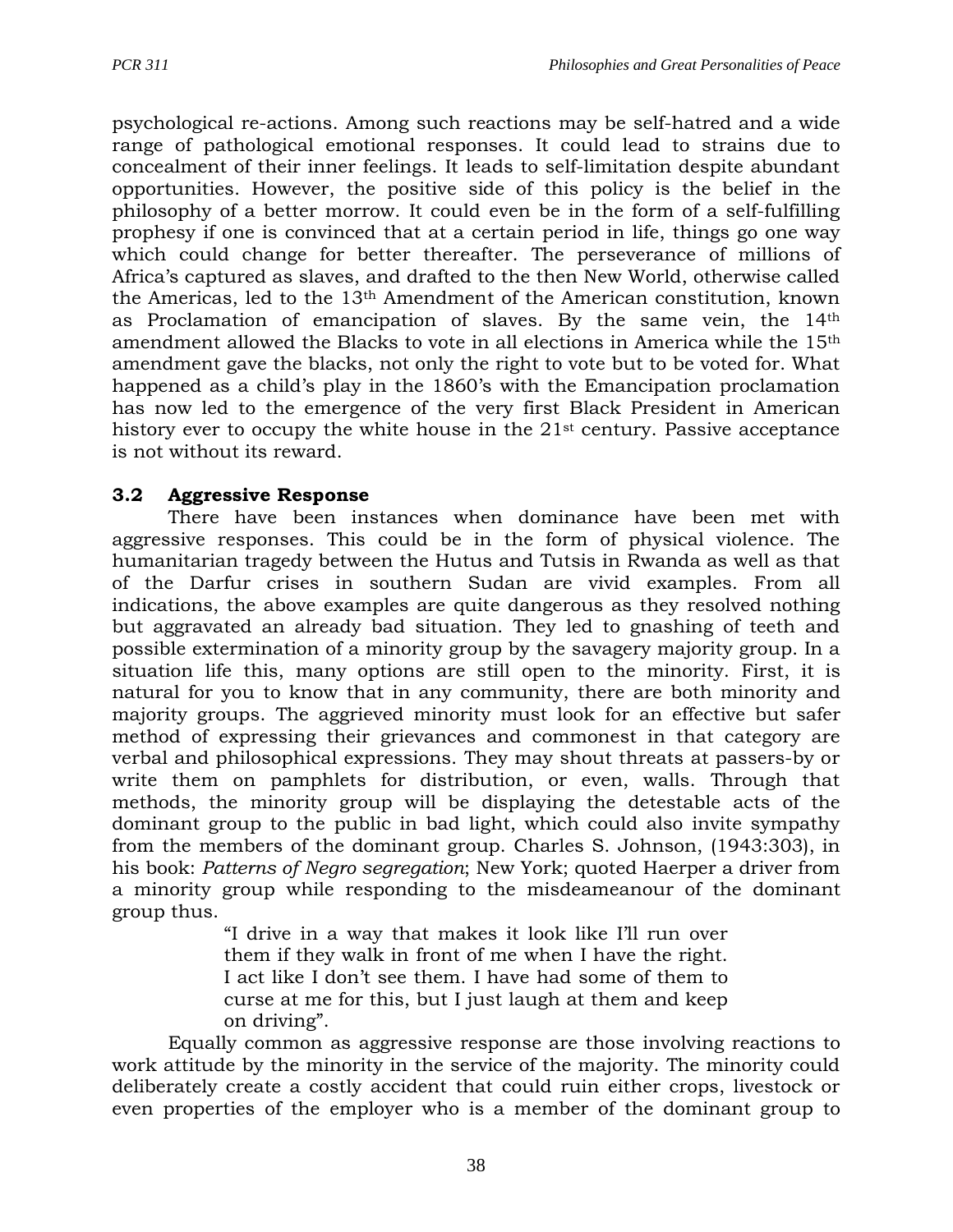drive home his resentment of the dominant group. The adversarial effect of the aggressive response is always discovered in areas whereby the aggrieved transfers his aggression even to members of his minority group, who himself is equally powerless.

## **3.3 Self-Segregation**

There are instances when a minority group, on their volition, keeps-off from the dominant society. They assume the incompatibility existing between the minority and the majority group could not be resolved and never attempts to explore any means of contact. This is an avoidance policy which does not solve a situation because no matter how long, what is being swept under the carpet will pinch the foot and ache. Confronting the problem, following due process of conflict resolution, will ameliorate the pains in the scenario. Johnson, again, quoting a member of a minority group who chose to adopt avoidance in his relationship with the whites said thus:

"I found that the best way to get along with white folks is to just be pretty careful and come in contact with them as little as possible. There are times when you have to take a lot of things. Those things that you can avoid, you ought to. I am not a white folk's nigger, and I try to keep out of trouble, I know, though that I am in the south, and I known they can make it hard for me, so I just try to attend to my business and see if I can dodge a lot of trouble".

By saying he is not a Whiteman's nigger, he does not accept he is inferior to the Whiteman. However, interaction gives way to understanding. Even segregation takes place within a homogenius group in form of class differences. There are residential segregation, occupational segregation. However, much as these types of self-segregation could lead to compatibility, the most extreme method of self-segregation is known as separation. This is a system where the minority group aspires to set up, a totally independent society of its own. It takes several forms, it could be created, within the geographical and political bounds of the dominant society or it may decide to migrate or may call for partition. A great but rather sour point to recall was the persecution faced by the Jews both in the Eastern and Western parts of the world that compelled the rich Austrian Jews to mobilize their resources in search of a separate settlement for the Jews. Having being declared persona-non-grata by the dominant group in the Eastern and Western Europe, the journey to mount Zion which was tagged their philosophical home, began in earnest. Their dream manifested when Palestine was partitioned and the Jewish state of Israel came into being. Although, this is one of the very few successful examples of separation, the ripples thereafter have turned the Middle East into the melting point of intense adversarial conflict. Separation also had taken place in Liberia, an African country to where the American government transported freed American slaves without any pre-adequate arrangement for them to go there. It was the first back-to-Africa movement by about 1825.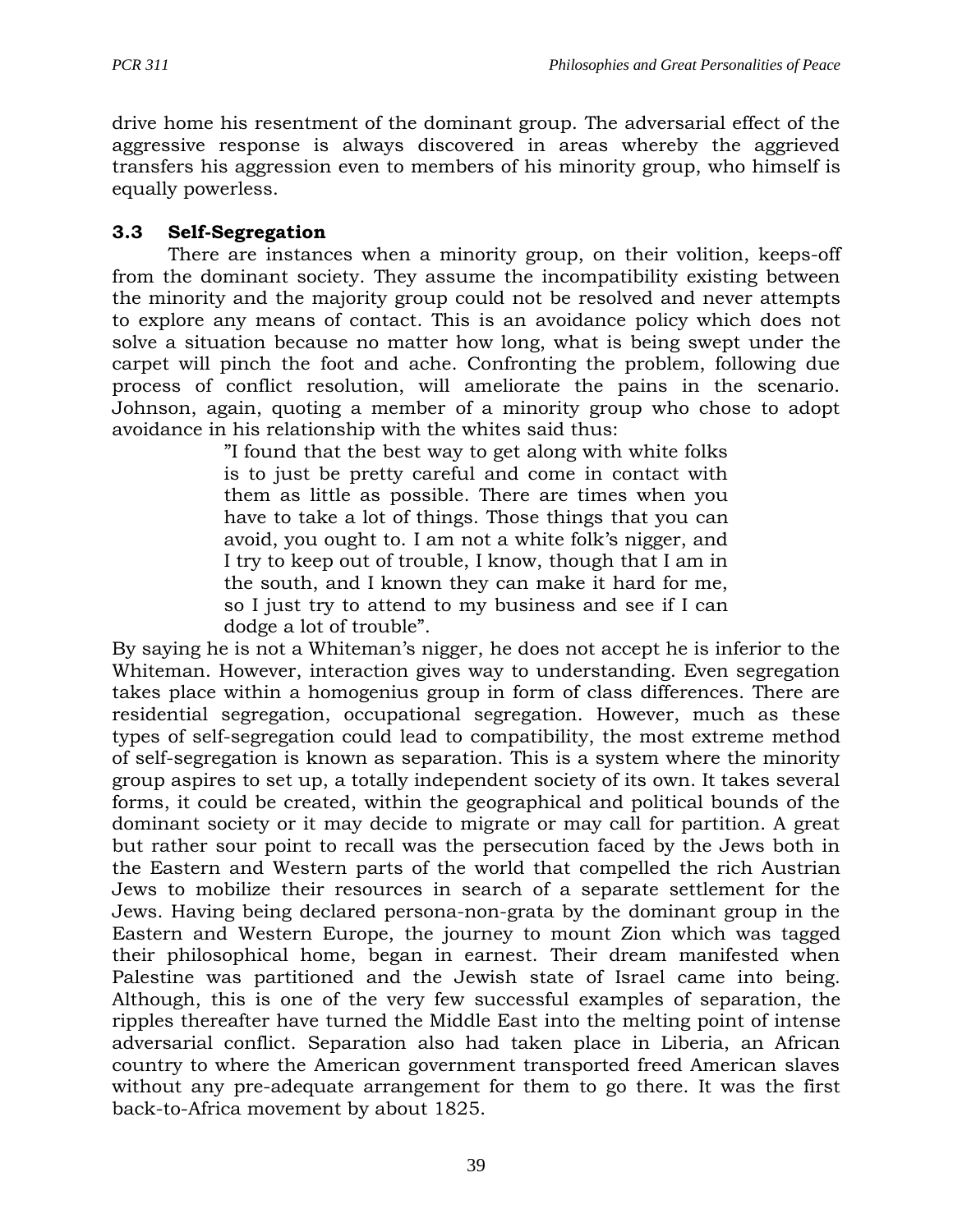It was a very difficult experiment both for the American Negroes who found acclimatisation harrowing, as well as having problems getting along with the native tribes already living there who were not enthusiastic about the whole scheme. Those on ground considered them an unwanted, imported population lording it over the indigenous inhabitants.

The eventual unfolding scenario which blew open after the first Liberian Coup and the emergence of Samuel Doe, together with its fall-out are linked to the absolute separatism being discussed. Ironically, in the 1960s, a new backto-Africa movement was initiated by black Americans who bought land, in countries of central Africa and established agricultural and handicraft communes there. They did that without first considering the great differences between African and American culture. Tom Mboya, according to the New York Times Magazine of 13th July, 1969: 30-40, was quoted as having warned American Negroes that Africa cannot be the solution to their problems. Be that as it may, history has shown that separatism has proved a difficult policy to convert into a satisfactory reality, even though, some minorities see it as their only hope of ever achieving equality.

## **3.4 Acculturation**

This is another type of response to dominance when a minority group member tries to blend into the majority by assimilating the cultural characteristics of that dominant group. This include learning the language, adaptation to the dressing and customs after which it would be easy to mimic the entire ways of life of the dominant group.

However, instances abound where a minority group, racially determined, detest acculturation, however minimal. When, in 1958, Charles de-Gaulle's Government in France ordered a plebiscite to determine whether the French's African colonies world assimilate or not, through Yes or No vote, Sekou Toure's Guinea voted No and refused to 'frenchivise'. That pride and respect Guinea had for African culture was the catalyst that made Charles de Gaulle to descend on Guinea by ordering out of Guinea all French personnel serving the Government of Guinea. The country was thrown into serious confusion; Electricity was put off, medical personal withdrawn, Airport grounded and it was a beleaguered nation for 72 hours. At the end of it all, Sekou Toure bluntly refused to succumb inspite of very serious odds. His countrymen and women stood solidly behind him for his noble stand while African governments, most of whom were still colonies of foreign powers gave their support for his stand. The most outstanding support came from Dr. Kwame Nkrumah's government in Ghana which sent in qualified personnel to restore the incapacities wrecked on Guinea Conakry by Charles de Gaulle's French Vandals. Today, history is remembering eloquently the noble resistance of Sekou Toure against French's forced acculturation.

However, one man's food could be another's poison within a minority group that despised acculturation. There could be a certain group whose racial and physical characteristics are not strongly marked. Such group could adopt a terminology called "passing" as they may wish to be seen as members of the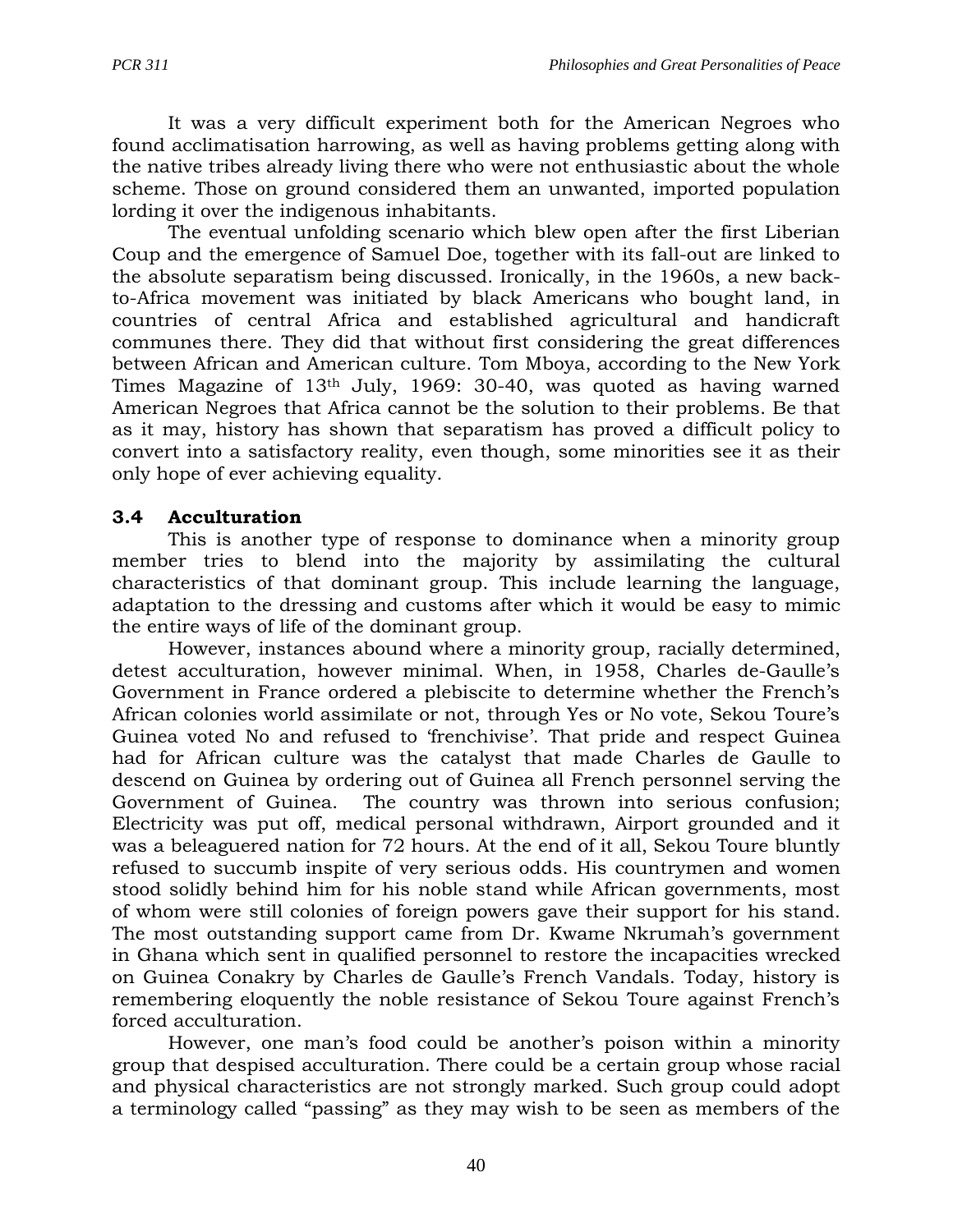dominant group. Instances of name change, from local to one with foreign characteristic, change in nationality, structures of foreign ideas, are indices of "passing". What is significant in the scenario is that the decision of a certain group to acculturate, painful as it seems, as they may lose their heritage in the process, could be laid on the door step of philosophy of life. It is common to have people say: Mr. J.J. of so, so country, mistakenly born in country A or B etc.

What we have been saying here have their places in the philosophical diplomacy of life. Irrespective of the method adopted, life has no duplicate and as the saying goes, life is about survival of the fittest. We are birds of passage and philosophy of life tells us that the world will not stop, because an actor, no matter how great or proficient has taken his exist; the world will go on.

## **SELF ASSESSMENT EXERCISE IV**

Do you share the view that to avoid persecution by a major ethnic group, the minority group should stoop to conquer?

## **4.0 CONCLUSION**

We can see from the above discussion the involvement of philosophical diplomacy in the struggle to survive life hurdles.

A good understanding of the strategies will be of immense benefit when applied to seeking solutions to threats to a peaceful co-existence.

## **5.0 SUMMARY**

The unit has discussed the need for employing philosophical diplomacy to seek peace in a troubled world. Various approaches were itemized for the overall well-being of mankind.

## **6.0 TUTOR MARKED ASSIGNMENT**

- 1. What do you understand by the term philosophical diplomacy?
- 2. Name the various approaches of philosophical diplomacy and discuss each, citing relevant case studies in any African country.

## **7.0 REFERENCES/FURTHER READINGS**

- 1. Johnson, C.S., (1943), *Patterns of Negro Segregation*, New York, Harper.
- 2. Hayakawa, S.J. (1963), *Symbol, Status and Personality*, New York: Harcourt Brace, Javonovich.
- 3. Otite, O. and Albert, I.O. (1991); *Community Conflicts in Nigeria*, Ibadan Spectrum Books Ltd.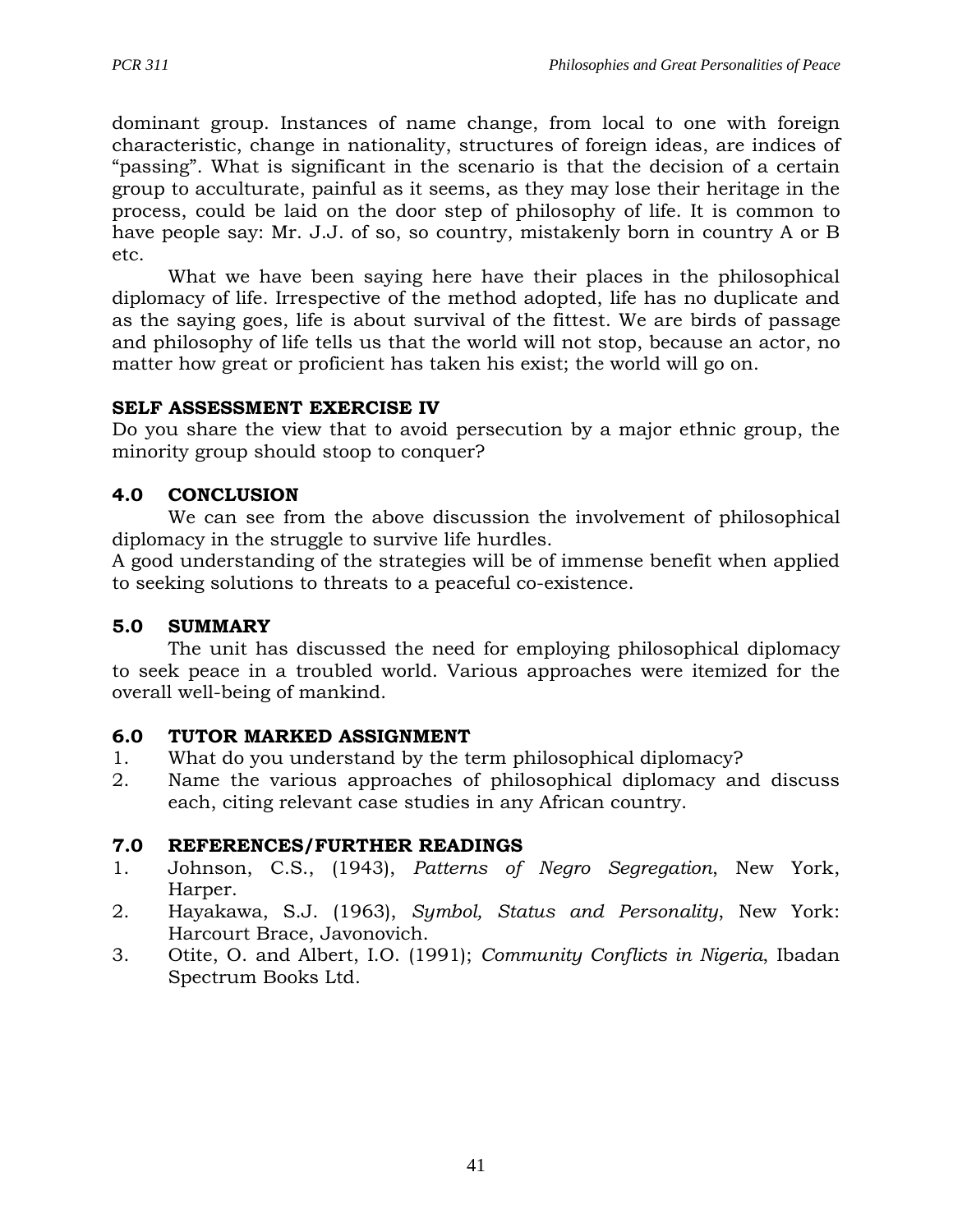#### **UNIT 5**

## **SOME ASPECTS OF INTERNATIONAL LAWS OF WAR EMPHASIZING THE SIGNIFICANCE OF PHILOSOPHIES AND GREAT PERSONALITIES OF PEACE**

#### **CONTENTS**

- 1.0 Introduction
- 2.0 Objectives
- 3.0 Main Content
- 3.1 Back-up laws on Philosophies and Great Personalities of Peace
- 4.0 Conclusion
- 5.0 Summary
- 6.0 Tutor-marked Assignment
- 7.0 Reference/Further Readings

## **1.0 INTRODUCTION**

Great personalities of peace could only effectively invoke philosophical dispositions to resolve conflict when adequately protected by certain aspects of both municipal and international laws. Instances abound when ambiguity of both laws led to a disregard to well-meaning intervention by great personalities of peace. This unit is, therefore, designed to create awareness to those enabling provisions within both the municipal and international laws.

## **2.0 OBJECTIVES**

At the end of this unit, you should be able to:

- locate within the municipal and international laws certain aspects specifically supportive to the intervention of great personalities of peace.
- determine whether international law is really law in dealing with problems on the international scene.

## **3.0 MAIN CONTENT**

## **3.1 Backup laws on philosophies and Great personalities of Peace**

Without any known norm, custom or back-up law, at either municipal or international level, the activities of those who have emerged as great personalities of peace could not have materialized. Ancient history has produced many philosophers, theologians, and astrologers who propounded their philosophies in order to secure the much needed peace. However, as nature abhors vacuum, the state of global politics has transformed tremendously that however good the intention of an intervener could be, he must first be knowledgeable about what the municipal law as well as the international law say about his role. This is quite expedient because last year's wisdom may be this year's acrimony.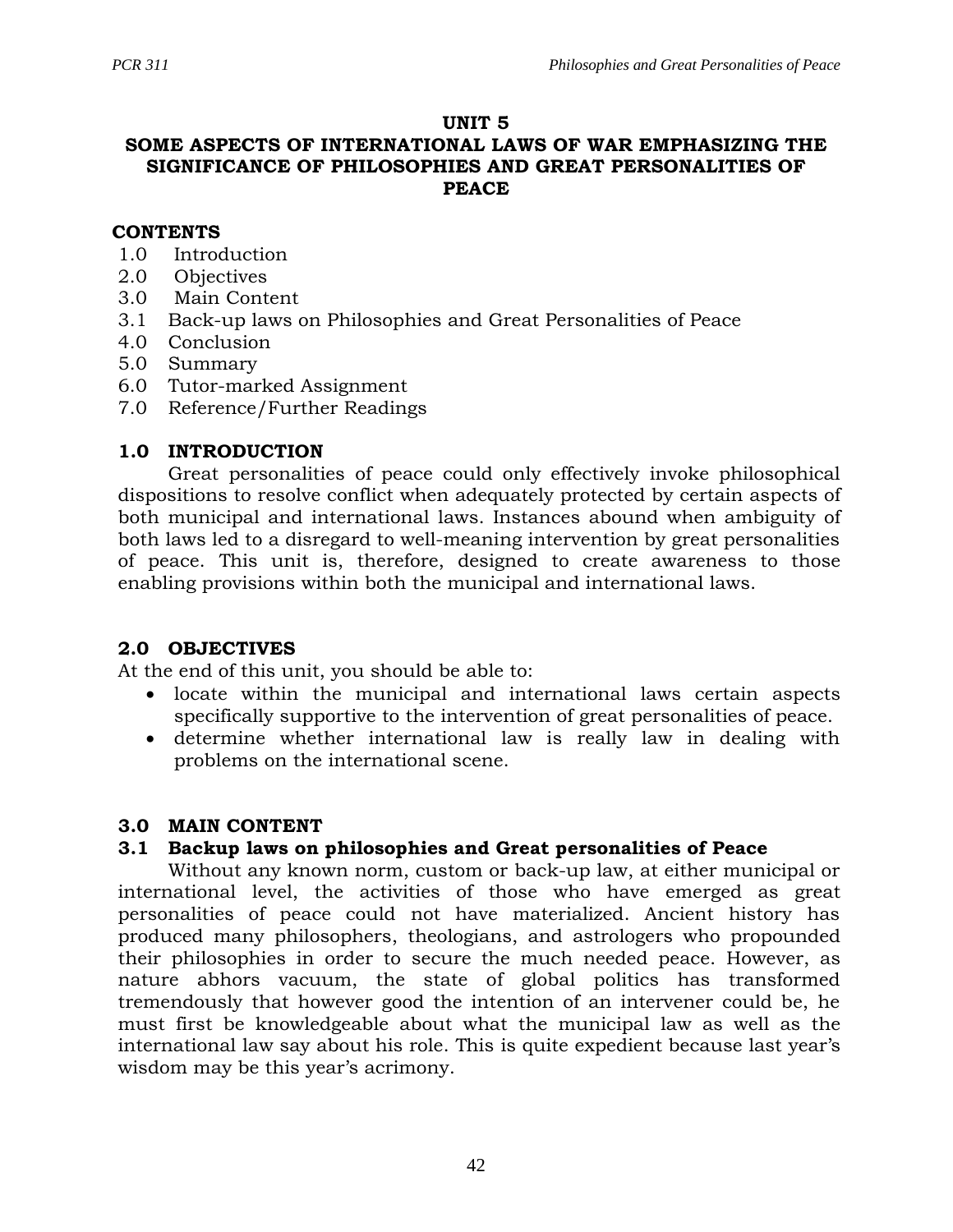Ademola Yakubu and Femi Wewe, both legal luminaries within academic confines, were seeking answers to the ambivalence in some quarters about whether or not international law is really law in the face of what they described as manifestations of the in-effectiveness of the law in the enforcement problems on the international scene. Going further, they cited an example of a situation where a combat-aircraft, belonging to a particular state successfully carried out an ariel raid on the cites of another state as the United States did on 15th April 1986 to the Libyan cites of Tripoli and Benghazi. They raised this issue because of the difficulties in the way of seeking redress by the victim state, as well as the unilateral action of the aggressor. Because of that and other unilateral actions by some states against the others, both scholars are of the view that such actions by certain seemingly powerful states against the weaker ones have raised doubts in the minds of the observers of global affairs about the efficacy of the tenets of international law.

Those in that school of thought opine that international law is nothing but a code of rules of conduct of moral force only. Austin, also was of the view that law that should relate to communes emanating from a discriminate sovereign legislative authority. He is of the view that any law not proclaimed by a sovereign state should be seen only as rules of moral or ethical validity only. He further contended that international law is nothing but positive "international morality" only analogous to the rules binding a club or society or opinions or sentiments current among nations generally.

Expatiating further, Yakubu rekindled our hope on the efficacy of International law when he reminded us about the view of Akehurst, that the problem of the enforcement of sanctions is somewhat intractable under international law because of its peculiar characteristics. While admitting that municipal laws emanate from sovereign states, international laws, though there is no centralized executive authority, but present day developments have created mass/myriads of international legislations as a result of law-making treaties and conventions. The prevalence of international conference or through existing international organs is indicative. The charter that created the United Nations, drawn up in san Franciso in 1945 is based on the legality of international law. The statute of the international court of justice annexed to the charter gives the International Court of Justice (I.C.J.) power to decide, in accordance with international law such disputes as are submitted to it, in accordance with Article 38. Moving a step further, in appreciation of what role great personalities of peace could play in conflict situation for the mutual benefit of mankind, Article 51 of the United Nations made provision for remedy under self help provision. It is envisaged that when the use of self defence against armed attacks is resorted to, the emergence of international personalities to mediate could not be ruled out. When Israel renewed her offensive against Palestine, quoting U.N. resolution, Palestine responded quoting another U.N. resolution. The scenario generated world attention, one of which led to the intervention of great personalities of peace, particularly the Camp David Accord of 1978, led by ex-U.S. President Jimmy Carter.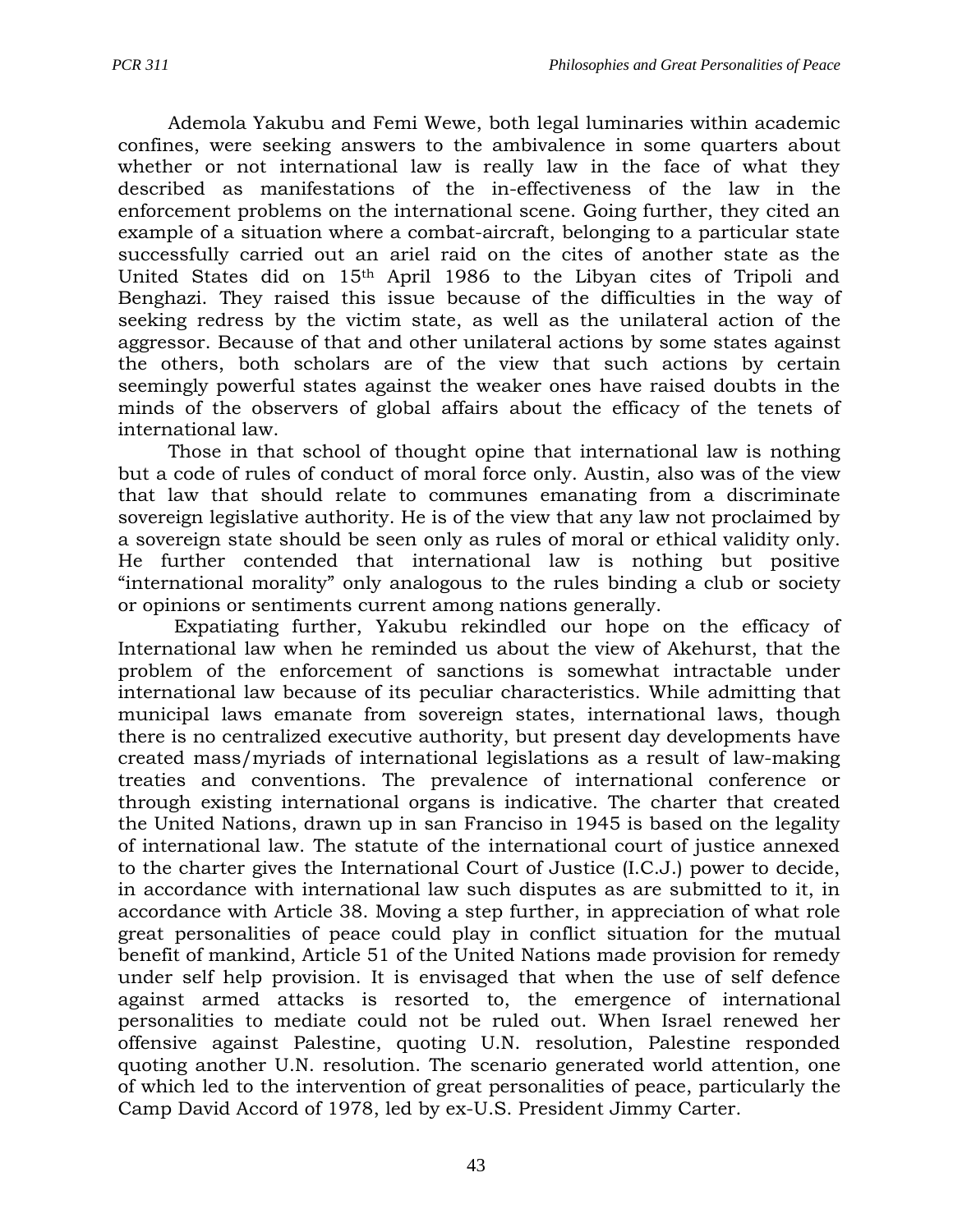Some of the criteria reinforcing the legality of international laws like habit, conscience, morality, affection and tolerance account much for obedience. For example, treaties create laws unto themselves since agreements must be kept. It is not in the interest of states to break the law so created because international law facilitates international co-operation. As a student, you need to know how treaties create laws. By this concept, "treaties" are mutual agreements, freely entered into by various sovereign states, through their Heads of State or accredited representative in areas such as political, economic, commercial, social, cultural and various scientific and technical matters. In view of the Vienna convention on the laws of treaties of 1969, which became enforceable in 1980, states that had entered into treaties and still believed in its contents were duly required to ratify and deposit same with the United Nations after which such treaties became obligatory on the parties. In a nutshell, it is incumbent on the Head of State of each state to keep their respective legislative houses informed of such treaties as they must be carried along.

As one of the main proponents of this unit is to highlight the need for correlation between municipal and international laws, when treaties are entered into between governments, it takes the colour of an international agreement but before it could be so deemed enforceable, each state must submit the treaty it entered into with another government to its state parliament for ratification. For example, in a case decided by the supreme court of Nigeria, in *Abacha* v. *Fawehinmi* (2000) 4SCNJ400, it was decided as follows;

- An International treaty entered into by the government of Nigeria does not become binding until enacted unto law by the National Assembly. Before its enactment into law by the National Assembly, an international treaty has no such force of law as to make it justifiable in our courts.
- Where the treaty is enacted into law by the National Assembly, as in the case with African Charter on Human and peoples' Right (Ratification and enforcement) Act Cap. 10 laws of the federation 1990, it becomes binding and our courts must give effect to it like all other laws falling within the judicial powers of the courts.
- The African charter is a statute with International flavour. Being so, if there is a conflict between it and another statute, its provisions will prevail over those of that other statute for the reason that it is presumed that the legislature does not intend to breach an international obligation. To this extent, the charter possesses "A greater vigour and strength than any other domestic statute. But that is not to say that the charter is superior to the constitution. Nor can its international flavour prevent the National Assembly, or the Federal Ministry Government before it from removing it from our body of municipal laws by simply repealing cap 10. Nor also is the validity of another statute to be necessarily affected by the mere fact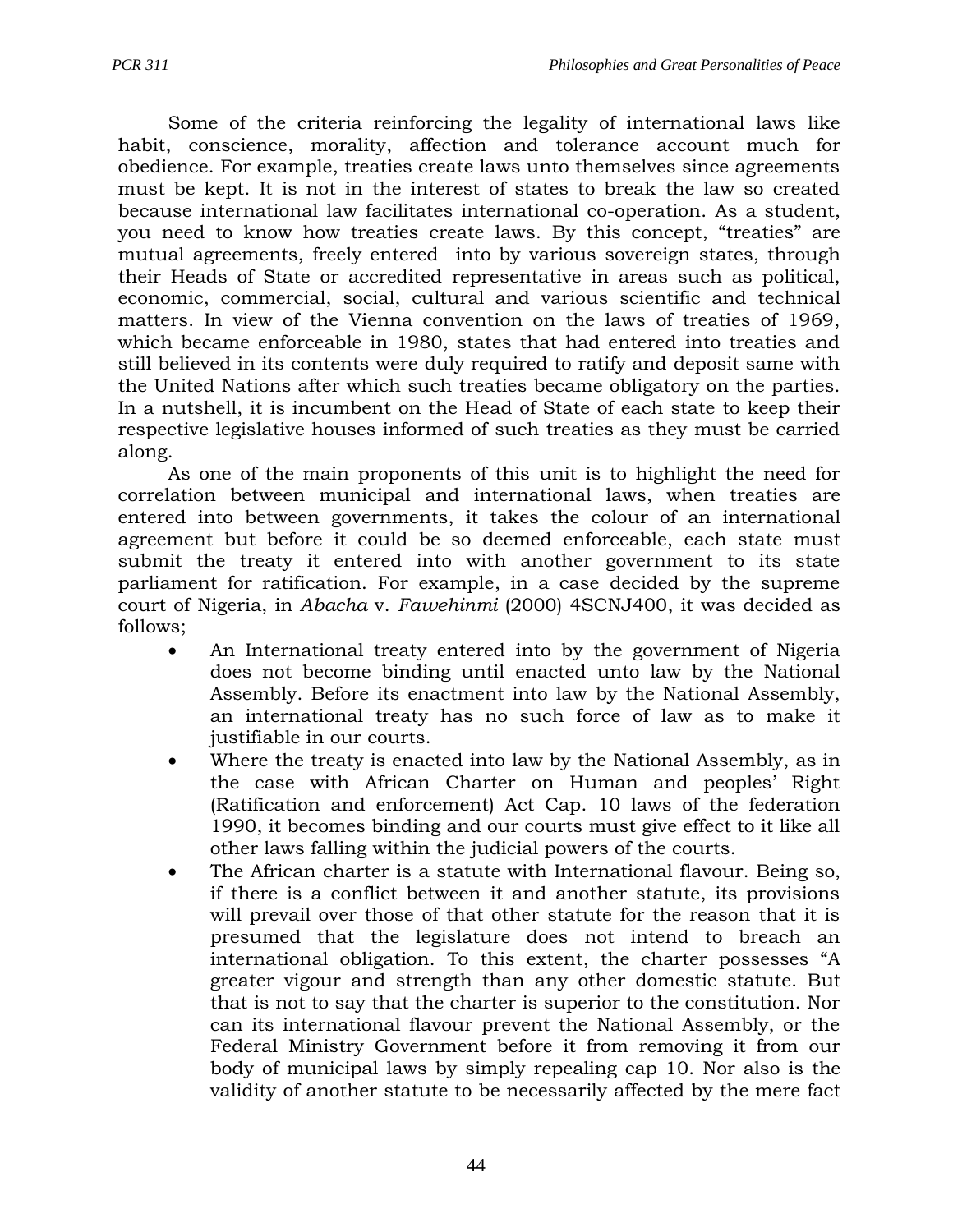that it violates the African charter or any other treaty for that matter.

From the above pronouncements by the Supreme Court of Nigeria, it becomes indisputable that international laws are laws geared towards the elimination of problems of international dimension and promotion of international homogeneity.

For a better appraisal of the recognition convassed for Great/ International Personalities of Peace, on issues relating to peaceful or amicable resolution of disputes, it is pertinent to explain what article 33 of the UN Charter says:

- The parties to any dispute, the continuance of which is likely to endanger the maintenance of international peace and security, shall first of all scale a solution by negotiation, enquiry, mediation, conciliation, arbitration, judicial settlement, resort to regional agencies, or arrangement, or other peaceful means of their own choice.
- The Security Council shall, when it deems it necessary, call upon the parties to settle their dispute by such means: negotiation, enquiry, mediation, conciliation, arbitration, judicial settlement, resort to regional agencies or arrangements, or other peaceful means of their choice.

The above listed methods of conflict resolution could only be meaningful and focused towards the promotion of global peace settlement handled by men and women of honour, men and women who would not lie, men and women who are above sentiment and emotional disposition. Indeed, it is within that context that great personalities of peace do emerge. For an understanding of what each method entails, a brief analysis of each step is hereunder given below

## **3.1 Negotiation**

Negotiation is a peaceful way of ending a conflict or a situation that may lead to conflict. This is usually done through diplomatic means.

Schmid, A.P. (2000:55) in *Thesaurus and Glossary of early warning and conflict prevention terms* defined Negotiation as "a bilateral or multilateral communication technique to manage conflicting interests through direct dialogue between representatives of the parties in a dispute or conflict. Negotiation is a standard diplomatic technique used by states in peacetime to harmonise their interests, or to live with their differences by taking into account respective needs and power potential.

Berridge, (1995: 119) says Negotiation, in international politics, is a technique of regulated argument, which normally occurs between delegations of officials representing states, international organizations, or other agencies. It takes place with a view to achieving one or other of the following objectives: identification of common interest, and agreement on a joint or parallel action in their pursuit; recognition of conflicting interests and agreement on compromise; or more often than not, some combination of both.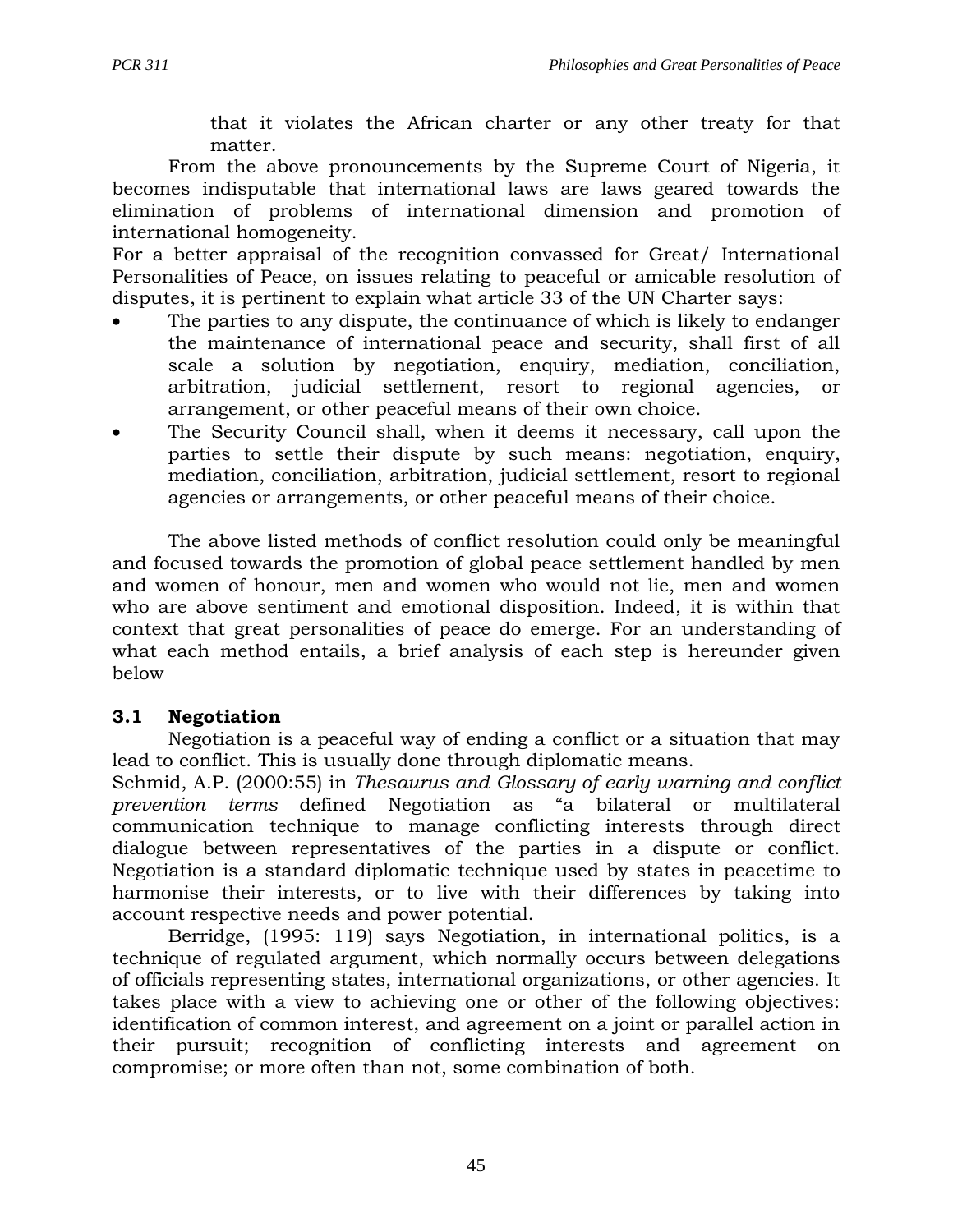Yet, Fisher/Ury, (1983:33, 36) defined Negotiation as "A process of communicating back and forth for the purpose of reaching a joint decision… a negotiation is not a debate. Nor is it a trial. Not to be lost in the myriads of definition, international Alert, (1996, 111:53) defined Negotiation as "Talks between conflicting parties who discuss ideas, information and options in order to reach a mutually acceptable agreement. Initially, at least, negotiations may not be face-to-face.

## **3.1.2 Enquiry**

The terminology implies a critical examination of issues which brought about a dispute, because, where the facts are properly established, a resolution, which will be acceptable to both sides will be easily reached. Issues that create conflict between nations are multifarious but the most constant and physical is boundary dispute. For instance, the United Nations General Assembly, by a resolution adopted on 18th December, 1867, upheld the utility of the method of impartial fact-finding as a method of peaceful settlement of issues. While the U.N admonished members to adopt that method, it asked the Secretary-General to prepare a list of experts in that regard whose services could be used by agreement with respect to a dispute.

As a corollary to the above, emphasizing the significance of great personalities of peace, a salutary Resolution on Peaceful Settlement of International disputes was adopted by the General Assembly of the United Nations on 12, December, 1974 and went ahead to approve the Manila Declaration on the Peaceful settlement of international disputes in 1982 which even has the effect of superseding the resolution made on 12th December, 1974.

# **3.1.3 Good Office**

This is a method through which an individual, a state, or an international organ, acting as a third party, may assist in ensuring an amicable settlement of a dispute. The use of good offices has the effect of bringing the disputing parties together and ensures settlement in general terms. It does not involve actual participation in the negotiation or the conduct of an enquiry that takes care of everything involved in the dispute. What this method emphasizes is the possibility of working out a solution with respect to the dispute. Many instances when resort to the use of good offices were applied by the UN abound. Dag Hammarsk-Joeld, a former secretary General of the United Nations was dispatched to Congo Leopoldville early 1960' to use his office to intervene in the Congo crisis. Pandit Nehru, the former Prime Minister of India, Tafawa Balewa, the former Prime Minister of Nigeria, Emperor Haile Selasie, The Ethiopian Monarch, General Ankrah, former Ghanaian Head of State, Chief Olusegun Obasanjo, former President of Nigeria, Nigerian Government – (Liberian & Siera-Leone conflicts), Jimmy Carter, the former President of the United States of America, and many others, have, at one time or the other been asked to use their good offices to resolve conflicts that were adversarial to global peace.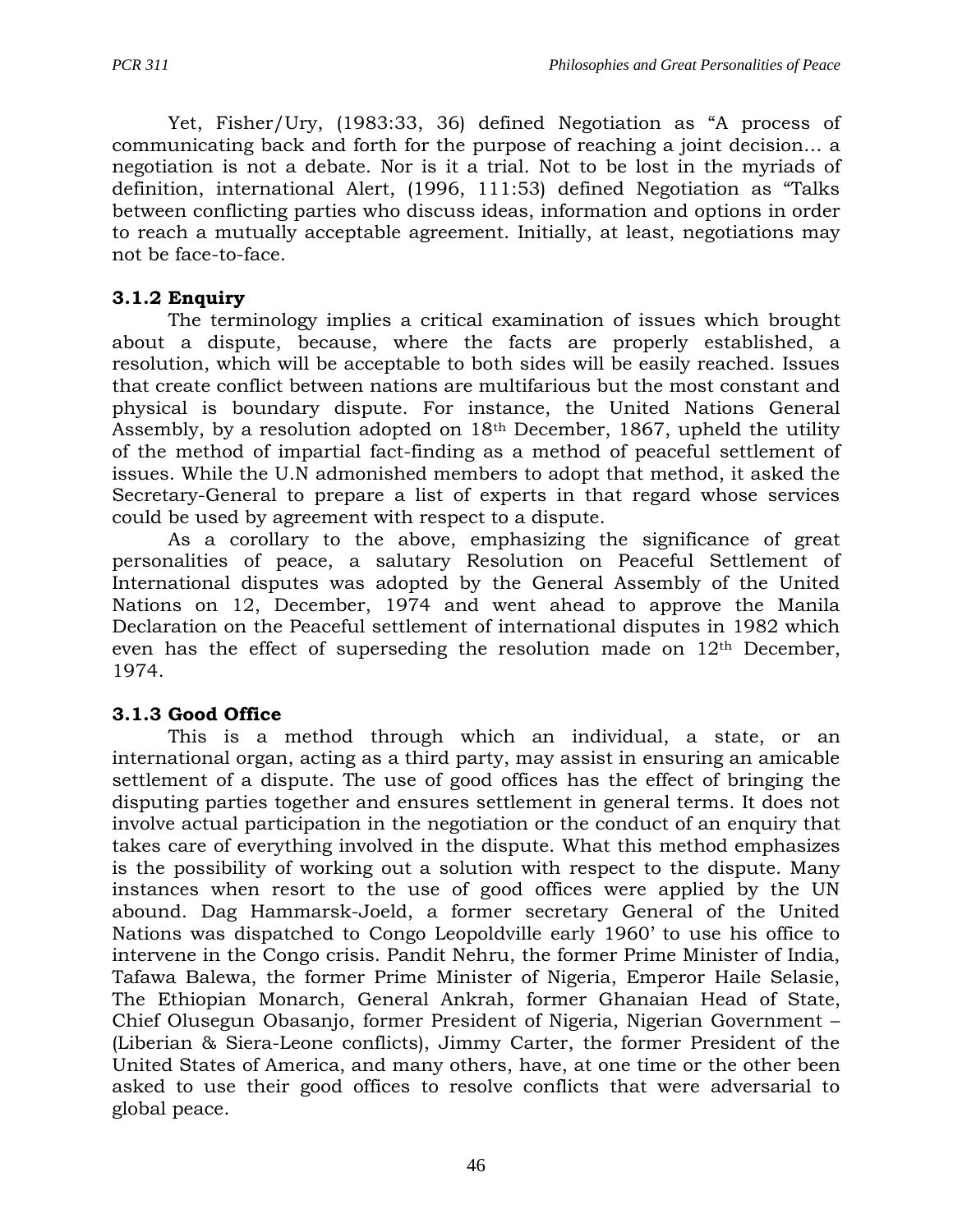#### **3.1.4 Mediation**

Goodpaster, (1997:203-204), quoting Chr. W. Moore, (1996:54) in Schmid (2000:54) defined mediation as "A problem-solving negotiation process in which an outsider, impartial, neutral party works with disputants to assist them to reach a satisfactory negotiated agreement. Unlike judges or arbitrators, mediators have no authority to decide the dispute between the parties; instead, the parties empower the mediator to help them resolve the issues between them. The assumption… is that a third party will be able to alter the power and social dymamics of the conflict relationship by influencing the beliefs and behaviour of individual parties, by providing knowledge or information or by using a more effective negotiation process and thereby helping the participants to settle contested issue.

Similarly, Goodpaster (1977:204) defined mediation as a "form of conflict management whereby a skilled and/or powerful third party (state, international organization, Non-Governmental Organisation (NGO) acts as a go-between to facilitate communication between conflict parties that consent to the initiative, to bring about a partial solution (e.g. exchange of prisoners) or a settlement. The initiative for mediation usually comes from the outside or from the weaker of the conflicting parties. The mediator is not always an impartial, neutral party but sometimes someone with the capacity and intent to bring his weight (the so-called "mediation leverage") to bear on the situation. Mediation is a general, informal, voluntary, non-legal, non-forceful and non-binding but co-operative, forward looking and interest based form of conflict management.

Demola Yakubu opined that mediation, like good offices, involves the use of, or bringing a third party to intervene with respect to a conflict. The position of a mediator is more elaborate than that of the use of good offices. The mediator, unlike a party tendering good offices, participates in the negotiations and directs the way for a peaceful or amicable settlement of the dispute. Some conclusions may be reached in the process or some suggestions made, but generally, such suggestions are not binding on the parties. Such was the situation with the role of Ghana in the settlement of the dispute between Gowon and Ojukwu usually referred to as the ABURI ACCORD. Much as Ghana tried in the mediation to avert a full-scale war in Nigeria, which the parties agreed to at the mediation caucus, both reneged on getting back to Nigeria. The mediatory role of the United States in the Arab-Israeli conflict, resulting in the 1978 Camp David Accord is another of the many examples of the significance of great personalities of peace, backed up by both municipal and international laws.

## **3.1.5 Conciliation**

The international law institute defined conciliation in 1961 thus:

*a method for the settlement of international disputes of any nature according to which a commission set up by both parties, either on a permanent basis or an ad-hoc basis to deal with a dispute, proceeds to the impartial*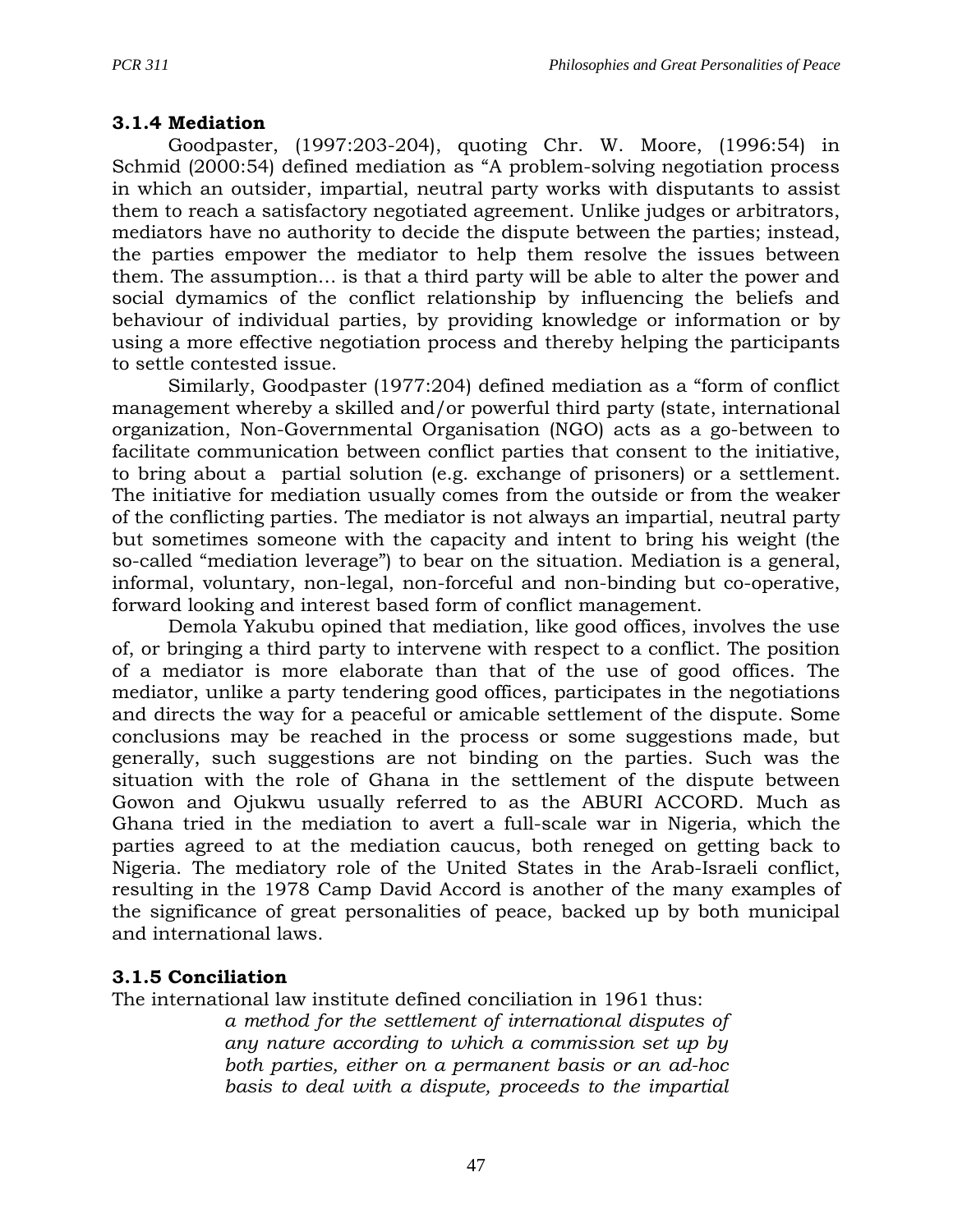*examination of the dispute and attempts to define the terms of a settlement susceptible of being accepted by them or of according to the parties, with a view to its settlement, such aid as they may have requested.*

Similarly, Judge Mainly O. Hudson, in 1944, defined conciliation as *a process of formulating proposals of settlement after an investigation of the facts and an effort to reconcile opposing contentions, the parties to the dispute being left free to accept or reject the proposals formulated.* 

U.S. Commission, (1981: 105) defined conciliation as "the least structured of the four major conflict resolution techniques. Unlike a negotiator, arbitrator, or mediator, a conciliator frequently works in pre-negotiation situations to establish and maintain communication among disputants and, if appropriate, to move them into more formal bargaining formats. Conciliators may employ fact-finding and observation techniques and help disputes to be resolved informally: in addition, conciliators play critical roles in helping agreements to be kept, and in reconciliation, efforts that prevent future conflicts after agreement are reached". Akinboye, S.O. and Ottoh, F.O. (2005: 156) opined that

> "Concilliation… is designed to encourage a high degree of participation and flow of information. This is acceptable when there is no previous commitment, that is, when it does not infringe on the right of parties to accept or reject any proposals. In order words, there will be no imposition of any decision or proposal".

# **3.1.6 Arbitration**

According to Hamzeh, N.U.18-19; Kleiboier, (1997:9), "Arbitration is a traditional method of peaceful dispute settlement whereby a single arbiter or a court of arbitration arrives at a final judgement. The arbiter is an authoritative and legitimate third party (tribunal or eminent person), superior in strength to the parties to the dispute. The arbiter adjudicates the conflict between parties, who are voluntarily requesting a verdict. The recommendation reached by a (neutral) arbiter after having examined the merits of each case is considered binding".

In the view of international Alert, (1996:111: 53-54), Arbitration is

"When conflicting parties present their cases to a third party, who makes a judgment of the case which includes a decision on the rights and wrongs of the cases presented, and how the conflict should be settled. Arbitration may be 'binding' (the parties agree in advance to accept the third party's judgment) or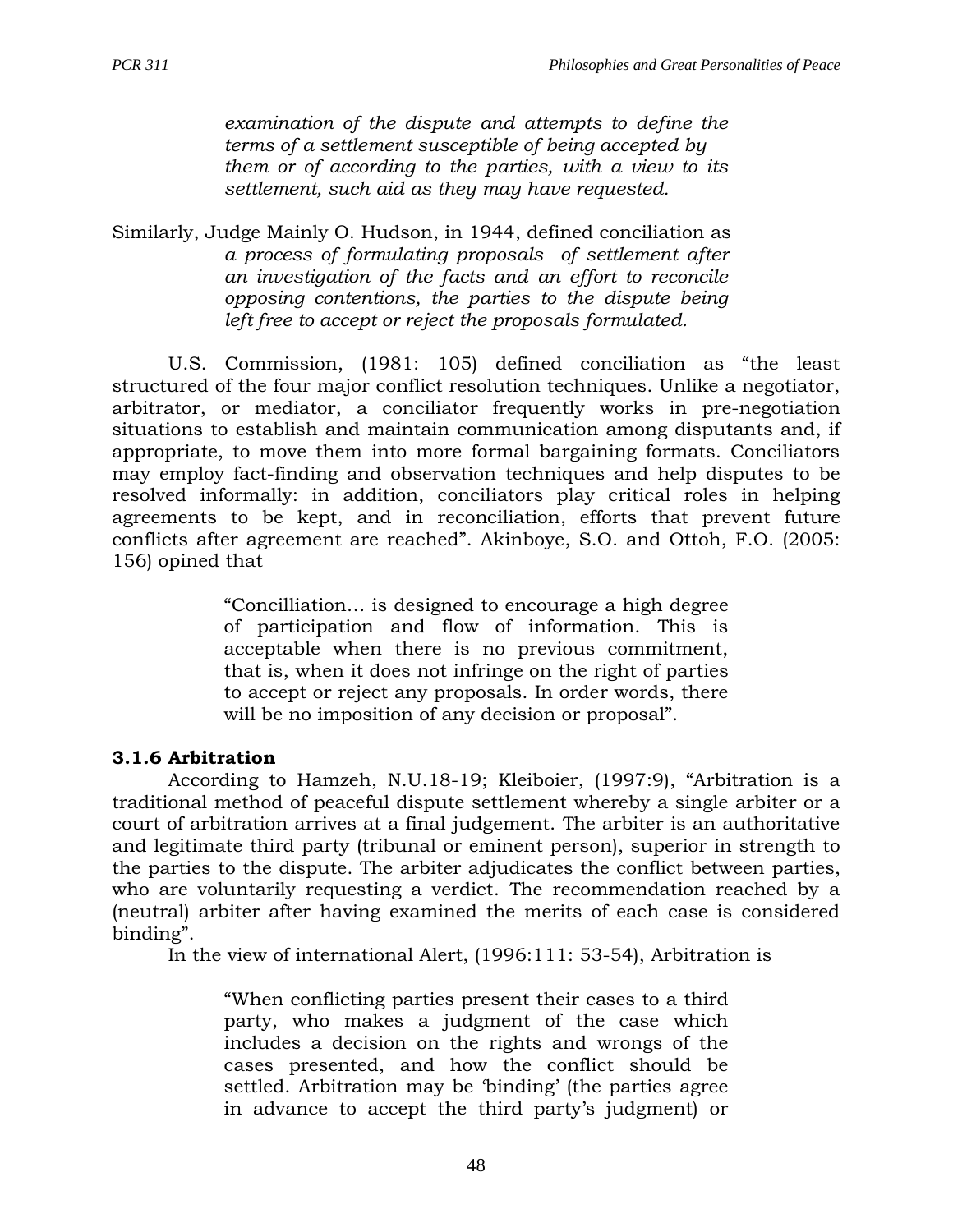'non-binding' (where they agree only to consider it, sometimes as an aid to negotiation). The third party is a person or organisation whose authority the conflicting parties recognize. The arbitrating role of the third party is different from third-party facilitation… The essential difference (with negotiation) is that in arbitration, the party main or only communication is with the third party arbitrator on whose authority they rely".

## **3.1.7 Judicial Settlement**

Hamzeh (n.d: 24) as recorded by Schmid, A.P. (2000: 52) stated that Judicial settlement is a

> "Legal mode of pacific dispute termination, e.g. by the international court of Justice, based on a determination of the rule governing the case in controversy. Hamzeh notes that "Although arbitration and judicial settlement are akin to modes of settlement, they differ in the sense that the latter contemplates the reference of a dispute to a preconstituted organ of permanent character, formed by virtue of a multilateral treat".

The significance of great personalities of peace as envisaged by the international court of Justice could be adequately found in the decision of the court that in the event of a state appearing before it without its national on the bench of the international court, such a state (country) may appoint an adhoc judge for the case, as in the case of Nigeria/Cameroon Boundary Dispute before the international court of Justice. Further more, these ad hoc judges have the nature of arbitrators.

#### **3.1.8 Regional Arrangements**

In contemporary international relations, there is the trend for nationstates to form regional groupings, which are seen as more important than independent sovereign units. According to Akinboye, S.O. and Otto, F.O. (2005: 168),

> "The term regions means areas smaller than states. In the international relations discourse, a region is invariably an area embracing the territories of three or more states. These states are bound together by ties of common interest as well as geography. The states may however not be close to each other in terms of territory or be found in the same continent as the world map indicates. They may not be a homogeneous political entity, but at the same time, they may share certain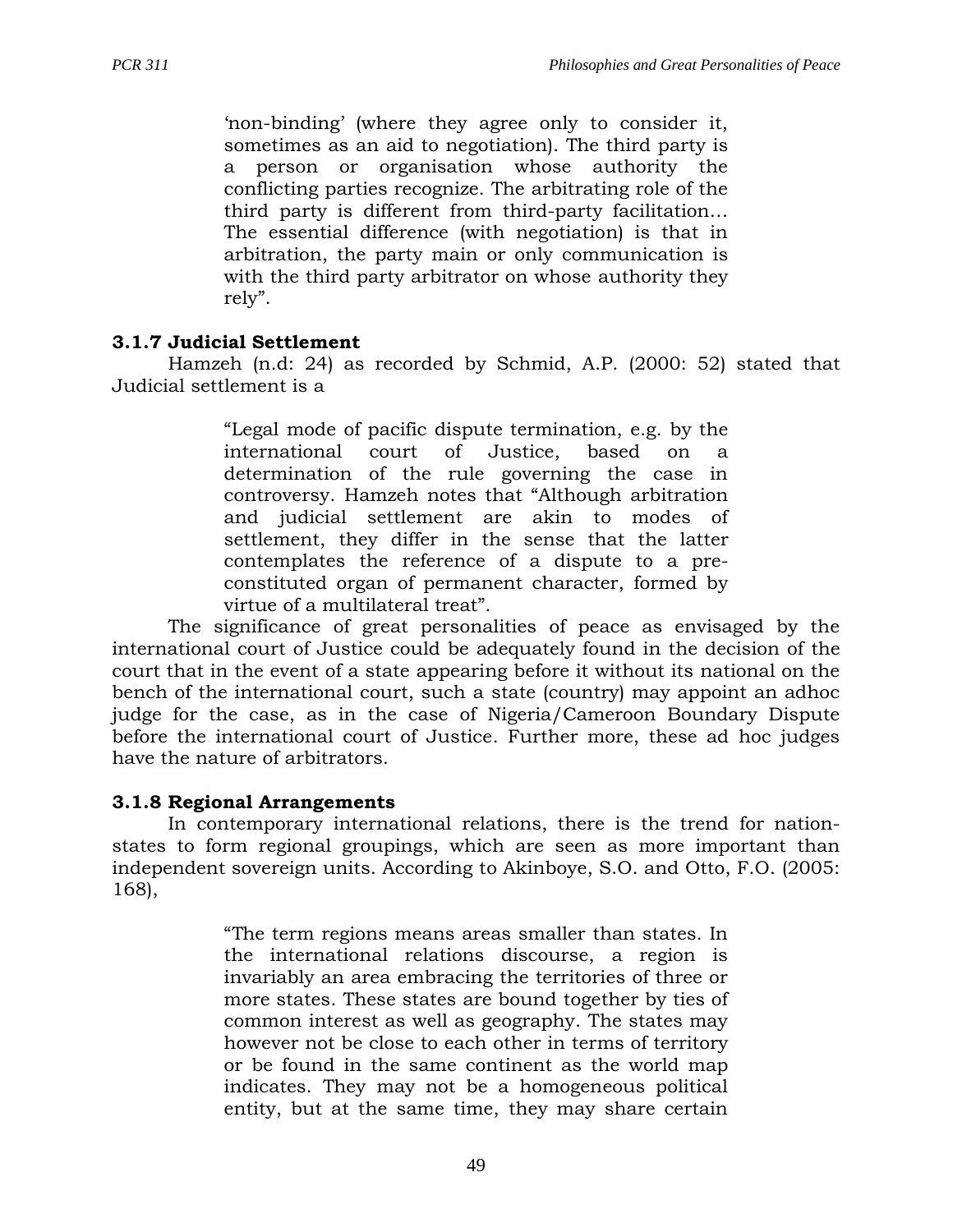identification characteristics such as proximity, common interests, language, historic, spiritual and cultural affinities. As a result, they may make themselves jointly responsible for the peaceful settlement of disputes… and security in their respective regions…"

Article 52 of the UN charter provides thus:

 *Nothing in the present charter precludes the existence of regional arrangements or agencies for dealing with such matters relating to the maintenance of international peace and security as are appropriate for regional action, provided that such arrangements or agencies and their activities are consistent with the purposes and principles of the United Nations.* 

Reinforcing Article 52 is Article 55 of the charter which further provides thus: *The security council shall, where appropriate, utilize such regional arrangements or agencies for enforcement action under its authority…*

## **SELF ASSESSMENT EXERCISE V**

How can you differentiate national interest from the personal interest of a political Head of state?

## **4.0 CONCLUSION**

From the above submissions, all the conflict resolution techniques are predicated on the emergence of great personalities of peace who could shun parochialism and ensure they use their fountain of knowledge to preach, and seek ways of sustainable peace in a troubled world.

## **5.0 SUMMARY**

The unit has highlighted some aspects of international laws of war which specifically emphasised the significance of great personalities of Peace through whom philosophies are disseminated in search of sustainable peace.

## **6.0 TUTOR MARKED ASSIGNMENT**

- 1. What is the significance of Article 33 of the U.N. Charter in appraising the relevance of great personalities of peace towards conflict resolution?
- 2. Discuss three instances where great personalities of peace have successfully intervened, either at International or National levels?

## **7. REFERENCES/FURTHER READINGS**

1. Akinboye, S.O. and Otto, F.O. (2005). *A systematic Approach to International Relations,* Lagos, Concept Publications.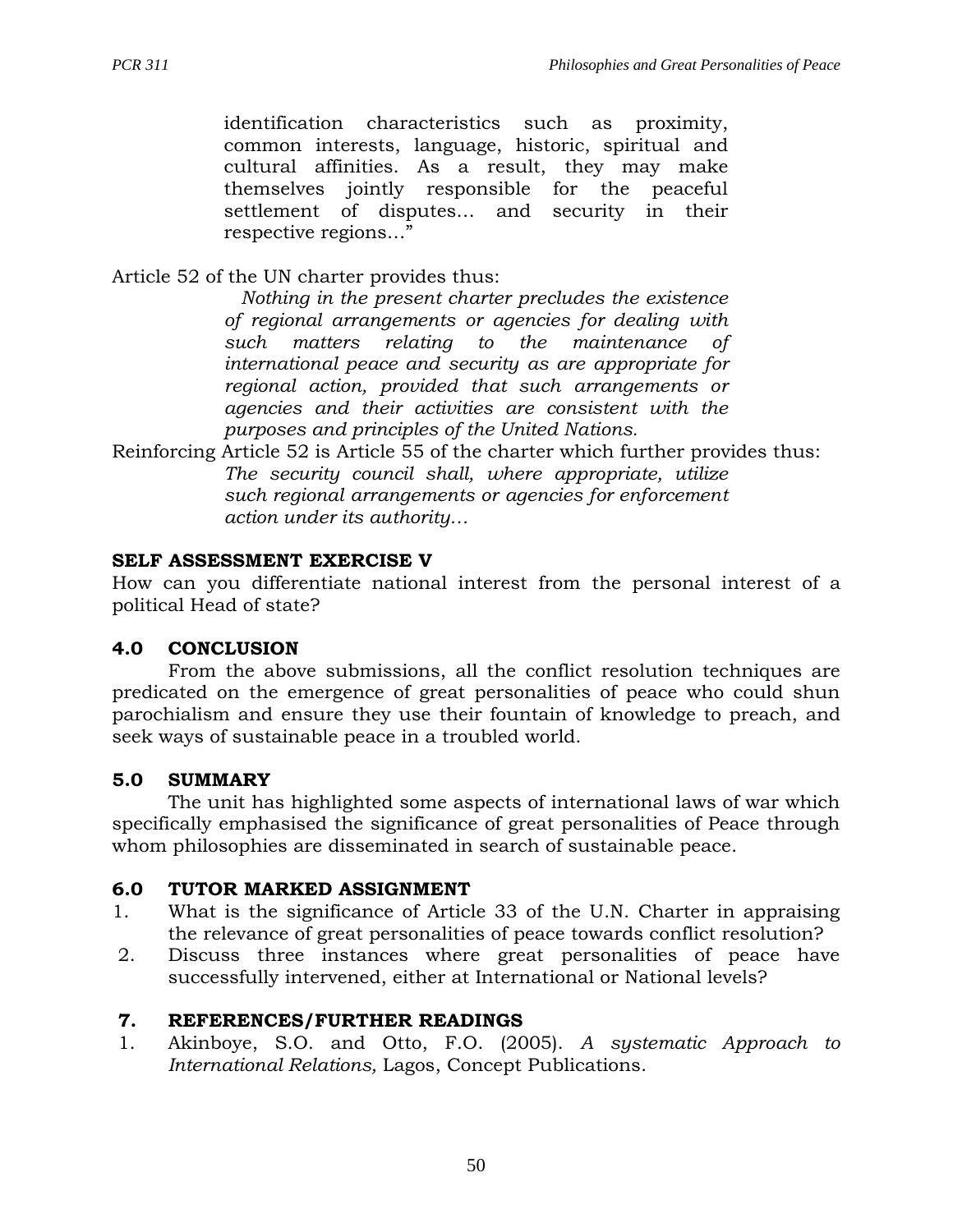2. Schmid, A.P. (2000) *Thesaurus and Glossary of Early Warning And Conflict Prevention Terms,* London: Forum On Early Warming and Early Response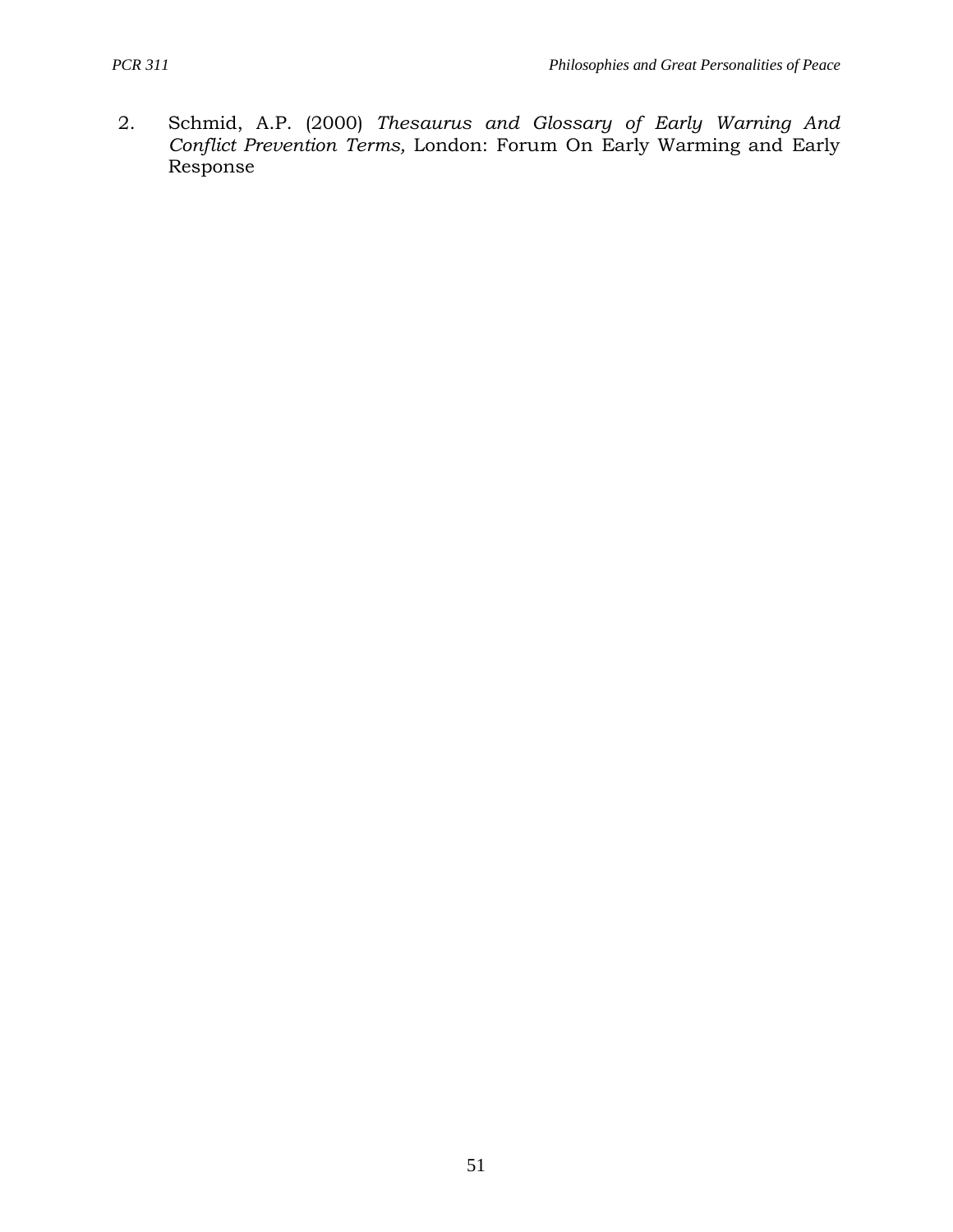#### **MODULE 2:**

UNIT 1: NATURE OF AFRICAN PHILOSOPHY

UNIT 2: NATURE OF WESTERN PHILOSOPHY

UNIT 3: NATURE OF EASTERN PHILOSOPHY

UNIT 4: CONFUCIOUS AND THE IMPACT OF THE PHILOSOPHY OF ............CONFUCIANISM

UNIT 5: PHILOSOPHY OF NON-VIOLENT RESISTANCE

Philosophy of Non-violent Resistance

- 1) ....Martin Luther King Jr
- 2) ....Nehru and Africa

#### **UNIT 1 NATURE OF AFRICAN PHILOSOPHY**

#### **CONTENTS**

- 1.0 Introduction
- 2.0 Objectives
- 3.0 MainContent
- 4.0 Conclusion
- 5.0 Summary
- 6.0 Tutor marked Assignments
- 7.0 References/Further Readings

## **1.0 INTRODUCTION**

African Philosophy is used in different ways by different philosophers. Although African philosophers spend their time doing work in many different areas, such as metaphysics, epistemology, moral philosophy, and political philosophy, a great deal of the literature is taken up with a debate concerning the nature of African philosophy itself. Though this is often criticised as being sterile and self-absorbed, it can nevertheless provide useful insights into the nature of philosophy in general.

One of the most fundamental areas of disagreement concerns what exactly it is that the term 'African' qualifies: the content of the philosophy or the identities of the philosophers? On the former view, philosophy counts as African if it involves African themes (such as distinctively African perceptions of time, personhood, etc.) or uses methods that are distinctively African On the latter view, African philosophy is any philosophy done by Africans or by people of African descent, or others engaged in the realm of African philosophy.

It will generally be more useful to take the former view as central, as it is surely the distinctive content and methodology that distinguishes African from any other philosophy. It's perhaps worth pointing out that the vast majority of African philosophy in the former sense, will as a matter of fact, also count as African philosophy in the latter sense.

Having said all that, a historical survey is most easily and informatively undertaken by looking at philosophers, who were born on the continent of Africa; when we come to the modem era, we shall revert to taking content and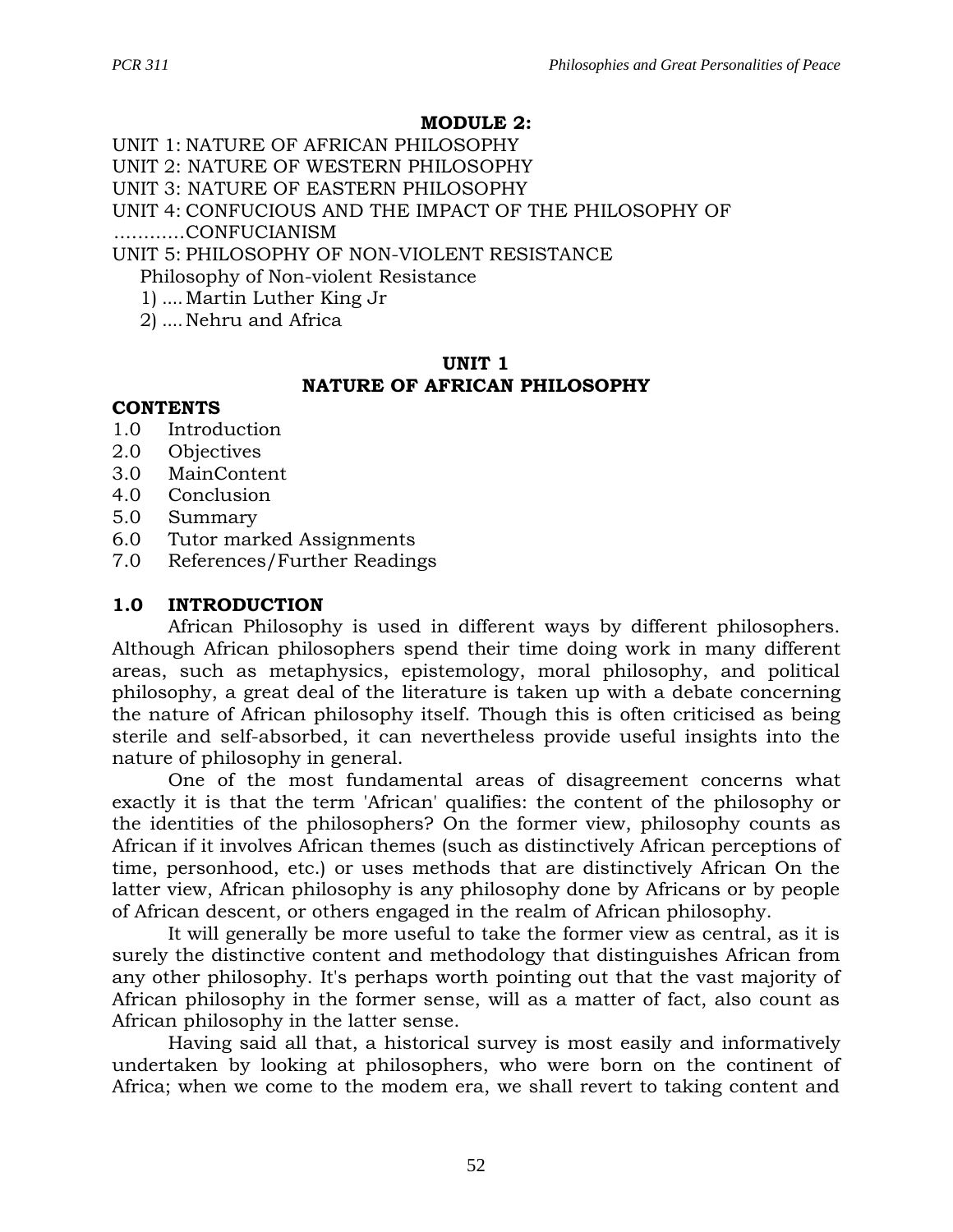methodology as primary. Let us start, however, by looking at ancient African philosophy, in subsequent contents in the unit.

## **2.0 OBJECTIVES**

At the end of the study of this unit, you should have been acquainted with, and be able to:

- explain what African philosophy is all about,
- discuss the moral aspect of African philosophy;
- narrate the analogy or otherwise of pre modern, and modern African philosophy.

## **3.0 MAIN CONTENT**

## **3.1 Pre-Modem African Philosophy**

Paulin J. Hountondii argued that, without a written language: "thousands of Socrates could never have given birth to Greek philosophy... so thousands of philosophers without written works could never have given birth to an African philosophy" (Hountondji: 1956 p. l06); quoted in Kwame, Introduction, p.xx). Joseph 1. Omoregbe's broad definition of a philosopher is, "one who devotes a good deal of his time reflecting on fundamental questions about human life or the physical universe and who frequently and habitually does this" is instructive. Although no clearly articulated and documented philosophy exists, there is still a philosophical tradition. Put simply, even if there were no known African philosophers, there was African philosophy. This may be disputed by observing from the Iliad and other Greek literature that philosophic concepts such as hubris, heroism, and the superiority of Greek culture were extant prior to the Late Classical period of Greek Antiquity. Thus, a form of natural philosophy, in the least has been present in Africa since very ancient times.

At least one may say that if we take a philosophy to be a coherent set of beliefs, but not a system explaining the unity of its understanding of all the world's phenomena, the nature of the world and the place of human beings in that world, then few if any cultures lack a philosophy. Such a philosophy does not depend upon the existence of specific people who philosophise, but even its innate in responding to life.

The standard view of the rise of philosophical (and of scientific) thought is that it probably required a certain sort of social structure (one in which, for example, a significant part of society had the leisure to think and debate), but that even given this necessary background condition, there's a further complex set of factors needed.

Philosophy in Africa has a rich and varied history, dating from predynastic Egypt, and continuing through the birth of both Christianity and Islam. Arguably central to the ancient was the conception of "ma'at", which roughly translated refers to "justice", "truth", or simply "that which is right". One of the earliest works of political philosophy was the *Maxims* of Ptah- Hotep, which were taught to Egyptian schoolboys for centuries.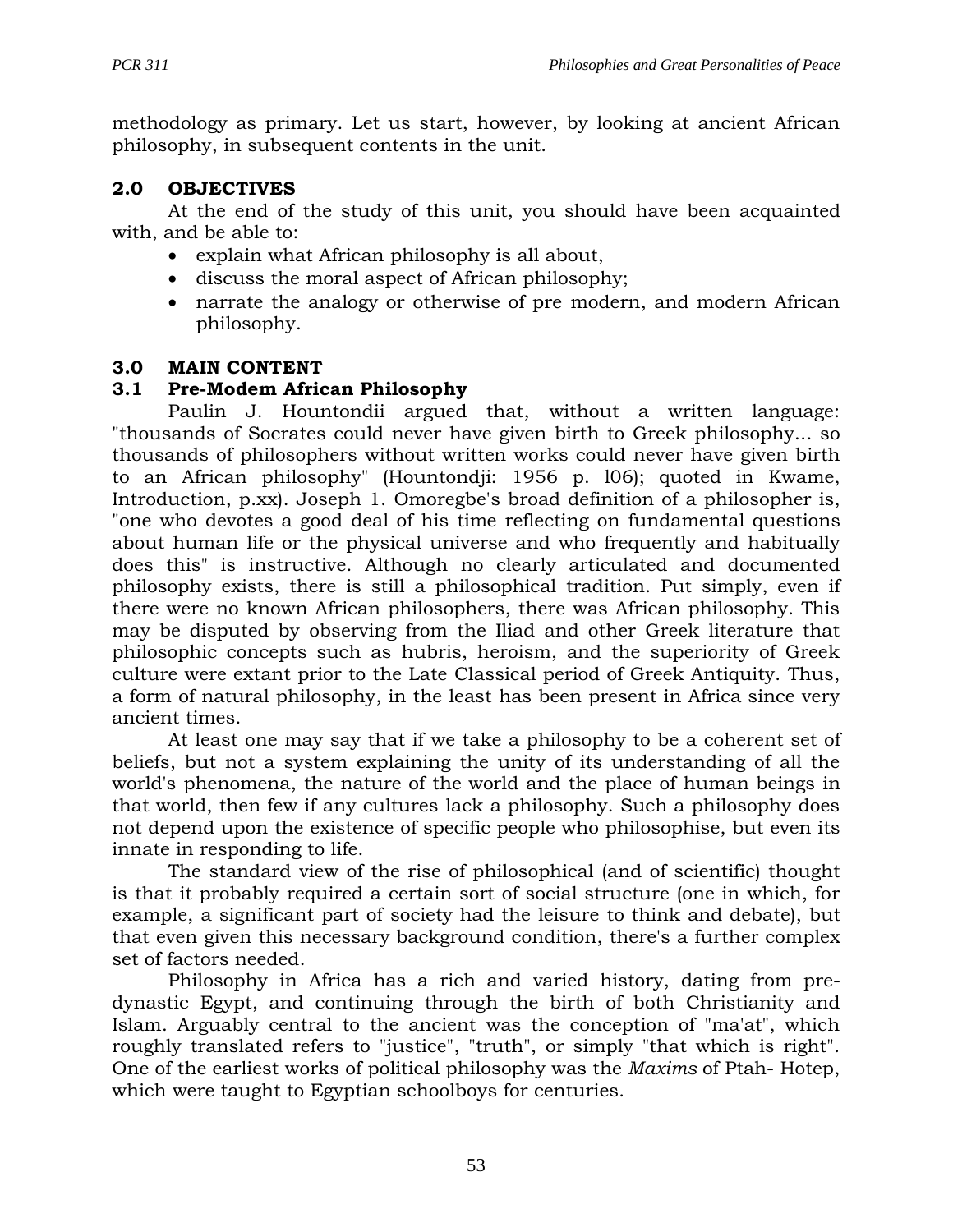Ancient Egyptian philosophers made extremely important contributions to Hellenistic philosophy, Christian philosophy, and Islamic philosophy. In the Hellenistic tradition, the influential philosophical school of Neoplatonism was founded by the Egyptian philosopher Plotinus in the 3rd century CE. In the Christian tradition, Augustine of Hippo was a cornerstone of Christian philosophy and theology. He lived from 354 to 430 CE, and wrote his best known work, *The City of God,* in Hippo Regius, (now Annaba, Algeria).

He challenged a number of ideas of his age including Arianism, and established the notions of original sin and divine grace in Christian philosophy and theology.

In Islamic tradition, Ibn Baiiah philosophized along neo-Platonist lines in the 12th century C.E. The purpose of human life, according to Bajja, was to gain true happiness, and true happiness is attained by grasping the universals through reason and philosophy, often outside the framework of organized religion.

Ibn Rushd philosophised along more Aristotelian lines, establishing the philosophical school of Averroism. Notably, he argued that there was no conflict between religion and philosophy. Instead, that there are a variety of routes to God, all equally valid, and that the philosopher was free to take the route of reason while the commoners were unable to take that route, and only able to take the route of teachings passed on to them.

Ibn Sab'in challenged the above view, arguing that Aristotelian methods of philosophy were useless in attempting to understand the universe, because those ideas failed to mirror the basic unity of the universe with itself and with God, so that true understanding required a different method of reasoning.

There is at least one example of a pre-modem sub-Saharan African philosopher named Anthony William Amo. He was taken as a slave from Awukenu in what is now Ghana, brought up and educated in Europe (gaining doctorates in medicine and philosophy), and became a professor at the University of Halle Halle and Jena.

In terms of political philosophy, the independence of Ethiopia and the exercise of native African nation expressing its independence in the face of European colonialism and oppression served as a rallying cry in the late 19th and early 20th centuries. It was one of the cornerstones of the Pan-African movement that spurred independence from European colonialism by the middle of the 20th century.

## **Modem African philosophy**

Kenyan philosopher Henry Odera Oruka has distinguished what he calls four trends in modem African philosophy: ethnophilosophy, philosophical sagacity, nationalistic-ideological philosophy, and professional philosophy. In fact, it would be more realistic to call them candidates for the position of African philosophy, with the understanding that more than one of them might fit the bill. (Oruka later added two additional categories: literary/artistic philosophy, the work of literary figures such as Ngugi wa Thiongo, Wole Soyinka, Chinua Achebe Okot p'Bitek, and Taban Lo Liyong, and hermeneutic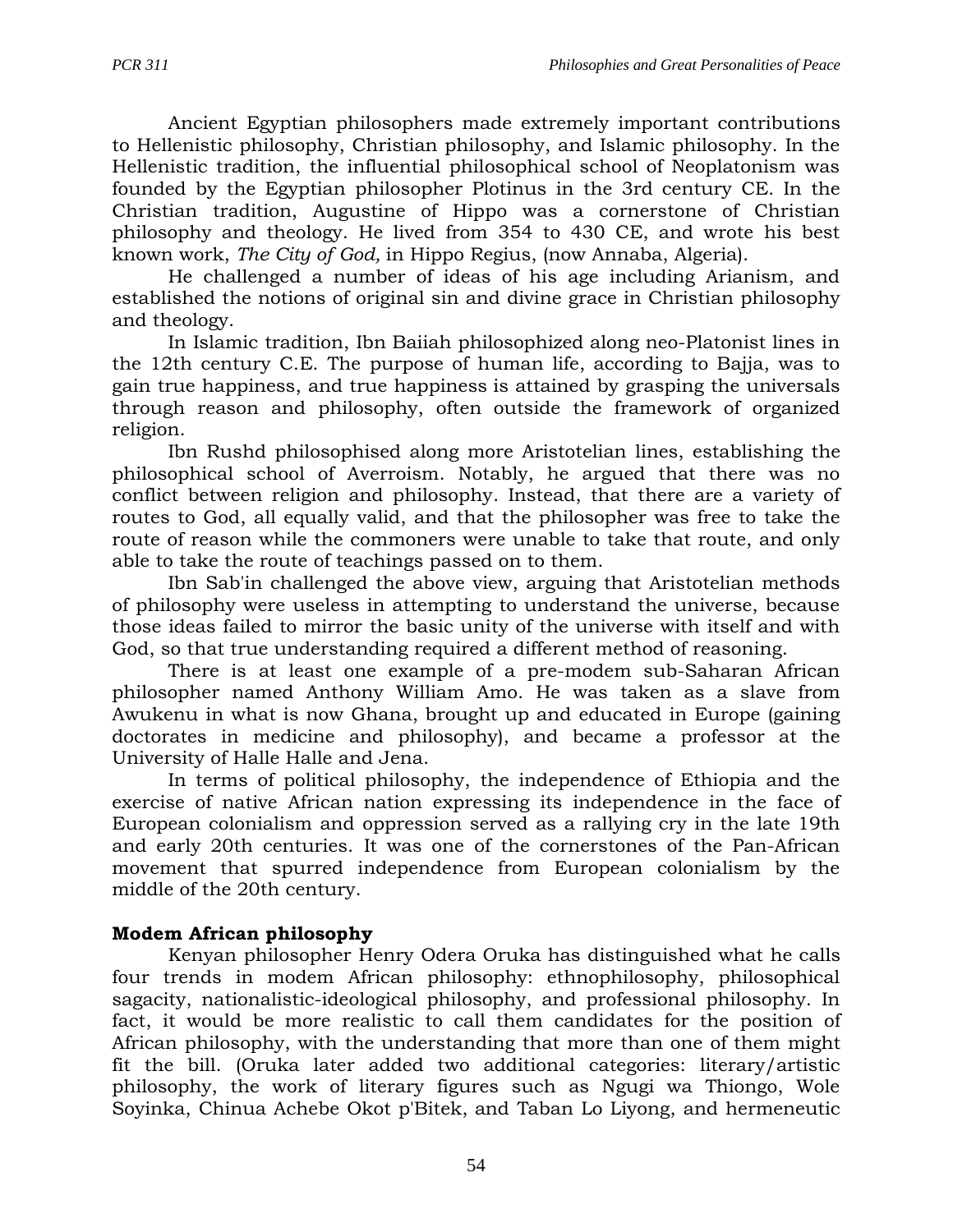philosophy the analysis of African languages in order to fine tune its philosophical content.) Maulana Karenga is one of the key philosophers in African-American circles, he produced a 803 page book titled *Maat, The Moral Ideal in Ancient Egypt.*

### **Ethnophilosophy & philosophical sagacity**

Ethnophilosophy has been used to record the beliefs found in African cultures. Such an approach treats African philosophy as consisting of a set of shared beliefs, values, categories, and assumptions that are implicit in the language, practices, and beliefs of African cultures, in short, the uniquely African world view. As such, it is seen as an item of communal property rather than an activity for the individual.

One proponent of this form, Placide Tempels, argued in *Bantu Philosophy*  that the metaphysical categories of the Bantu people are reflected in their linguistic categories. According to this view, African philosophy can be best understood as springing from the fundamental assumptions about reality reflected in the languages of Africa.

An example of this sort of approach is the work of E. J. Alagoa of the University of Port Harcourt in Nigeria, who argues for the existence of an African philosophy of history, stemming from traditional proverbs from the Niger Delta in his paper "An African Philosophy of History in the Oral Tradition". Alagoa argues that in African philosophy, age is seen as an important factor in gaining wisdom and interpreting the past. In support of this view, he cites proverbs such as "More days, more wisdom", and "What an old man sees seated, a youth does not see standing". Truth is seen as eternal and unchanging ("Truth never rots"), but people are subject to error ("Even a fourlegged horse stumbles and falls"). It is dangerous to judge by appearances ("A large eye does not mean keen vision"), but first-hand observation can be trusted ("He who sees does not err"). The past is not seen as fundamentally different from the present, but all history is contemporary history ("A storyteller does not tell of a different season"). The future remains beyond knowledge ("Even a bird with a long neck cannot see the future"). Nevertheless, it is said, "God will outlive eternity". History is seen as vitally important ("One ignorant of his origin is nonhuman"), and historians (known as "sons of the soil") are highly revered ("The son of the soil has the python's keen eyes"). These arguments must be taken with a grain of cultural relativism, as the span of culture in Africa is incredibly vast, with patriarchies, matriarchies, monotheists and animists among the population. The attitudes of groups of the Niger Delta should be no more construed to the whole of Africa than that of Norse Vikings to the inclinations of the Spanish conquistadors.

Another more controversial application of this approach is embodied in the concept of Negritude. Leopold Senghor, a proponent of negritude, argued that the distinctly African approach to reality is based on emotion rather than logic, works itself out in participation rather than analysis, and manifests itself through the art rather than the sciences. Cheikh Anta Diop and Mubabinge Bilolo, on the other hand, while agreeing that African culture is unique,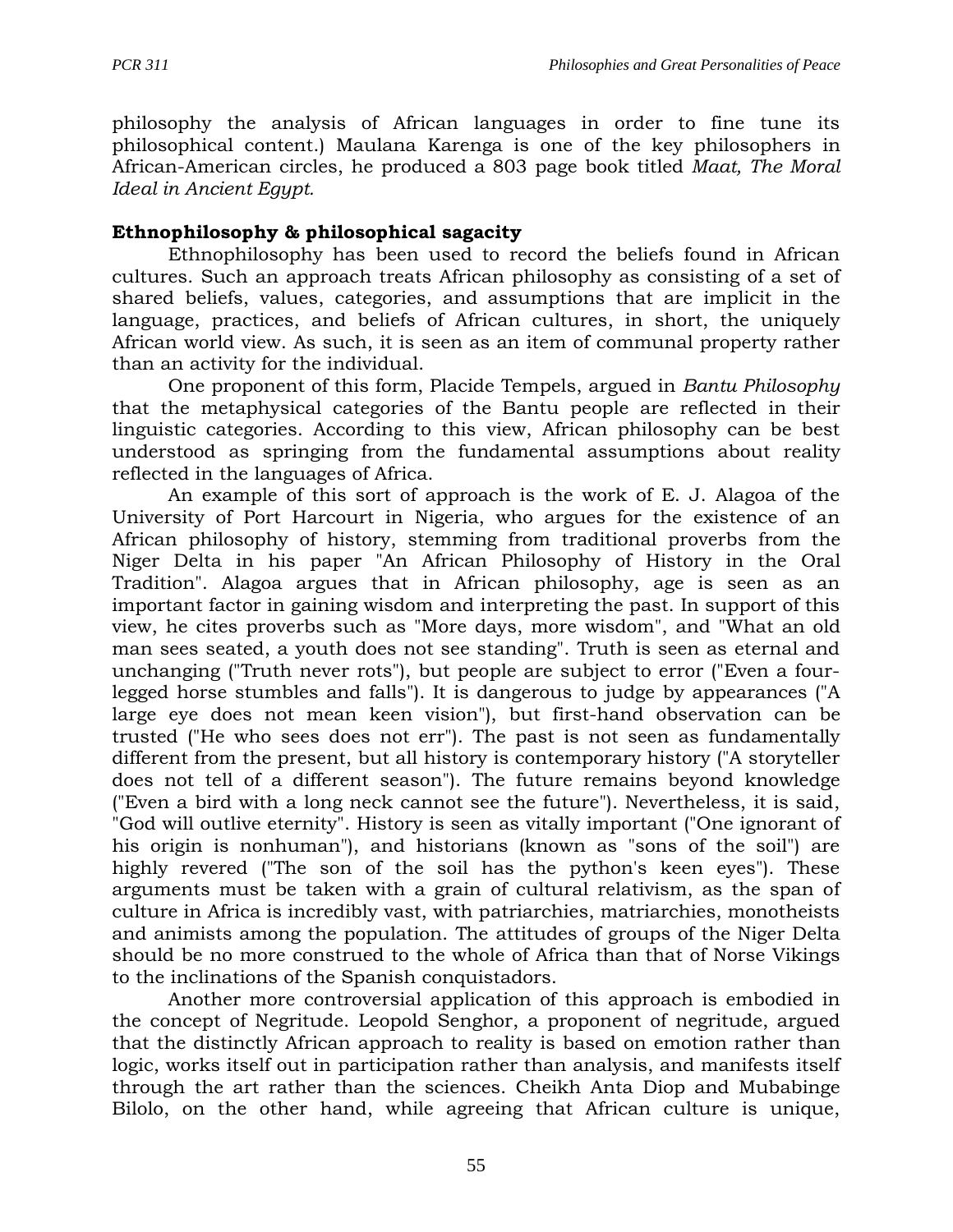challenged the view of Africans as essentially emotional and artistic, pointing out that Egypt was an African culture whose achievements in science, mathematics, architecture, and philosophy provided a basis for Greek civilization. This philosophy may also be maligned as overly reductionist due to the obvious scientific and scholarly triumphs of ancient Egypt, Nubia, Axum, as well as the great library of Timbuktu and extensive trade networks of northern and Western Africa. Great Zimbabwe is another example of monumental construction in Southern Africa.

Critics of this approach argue that the actual philosophical work in producing a coherent philosophical position is being done by the academic philosopher (such as Alagoa), and that the sayings of the same culture can be selected from and organised in many different ways in order to produce very different, often contradictory systems of thought. One can imagine trying to develop an English theory of mind by collecting proverbs and idioms such as "I'm in two minds about that", "He's out of his mind with worry", "She has a mind like a sieve", etc.

Philosophical sagacity is a sort of individualist version of ethnophilosophy, in which one records the beliefs of certain special members of a community. The premise here is that, although most societies demand some degree of conformity of belief and behaviour from their members, a certain few of those members reach a particularly high level of knowledge and understanding of their cultures' world-view. Such people are sages and in some cases, the sage goes beyond mere knowledge and understanding to reflection and questioning. These become the targets of philosophical sagacity.

Critics of this approach note that not all reflection and questioning is philosophical. Besides, if African philosophy were to be defined purely in terms of philosophic sagacity, then the thoughts of the sages could not be African philosophy, for they did not record them from other sages. Also, on this view the only difference between non-African anthropology or ethnology and African philosophy seems to be the nationality of the researcher.

Critics argue further that the problem with both ethnophilosophy and philosophical sagacity is that there is surely an important distinction between philosophy and the history of ideas, although other philosophers consider the two topics to be remarkably similar. No matter how interesting the beliefs of a people such as the Akan or the Yoruba may be to the philosopher, they remain beliefs, not philosophy. To call them philosophy is to use a secondary sense of that term, as in "my philosophy is live and let live".

## **Professional philosophy**

Professional philosophy is the view that philosophy is a particular way of thinking, reflecting, and reasoning, that such a way is relatively new to (most of) Africa, and that African philosophy must grow in terms of the philosophical work carried out by Africans and applied to (perhaps not exclusively) African concerns. This view would be the most common answer of most Western philosophers (whether of continental or analytic persuasion) to the question 'what is African philosophy?'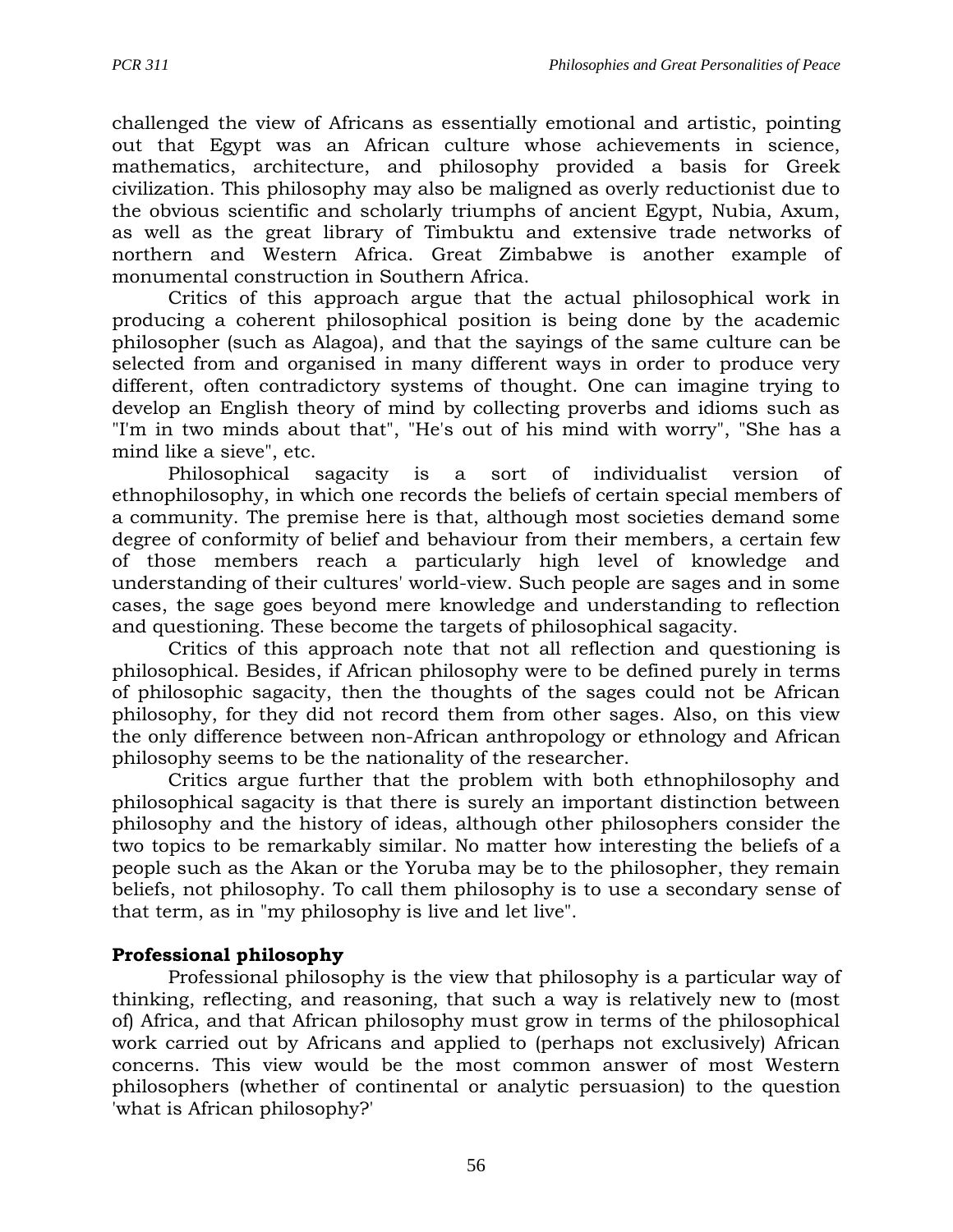Critics of this view note the ethnocentricity within this statement. The question to them is "What is philosophy?" Those who hold the viewpoint of the Professional Philosopher would likely answer, "European, American and Asian philosophy alone shall be called philosophy". Professional Philosophers therefore must either provide more detail regarding their views or accept that their views are simply ethnocentric.

The professional philosopher would likely point out that, aside from academic journals, philosophy primarily consists of book-length treatises on philosophical topics written in an open, philosophical mindset by a uniquely gifted individual. Not just any work will suffice of course, the work must be brilliant and unique. However, there does not seem to be anything necessarily Euro-centric or ethnocentric about the production of such works. The historical lack of such works in sub-saharan Africa, therefore, says something about the culture and peoples of Africa.

## **Kawaida**

Created by Maulana Karenga, the philosophy of Kawaida is an ongoing synthesis of African thought and practice in constant exchange with the world. One of its central tenets is that culture is the fundamental source of a people's identity, purpose and direction. Thus, Kawaida is, in fact, a continuous dialogue with African cultures, asking questions and seeking answers to central and enduring concerns of the African and human community. Due to the great variety of African cultures, and the vast genetic diversity of the continent, it could be construed that Kawaida is actually a humanistic form of philosophy, due to evidence that all humans originally arose in Africa. At the heart of this project is the continuing quest to define and become the best of what it means to be both African and human in the fullest sense. This involves an ongoing search for models of excellence and paradigms of possibilities in every area of human life, but especially in the seven core areas of culture: history; spirituality and ethics; social organization; political organization; economic organization; creative production (art, music, literature, dance, etc.) and ethos. It also involves creating a language and logic of liberation, one of opposition and affirmation, and a corresponding liberational practice to create a just and good society and pose an effective paradigm of mutually beneficial human relations and human possibility.

## **Nationalist-ideological philosophy**

Nationalist-ideological philosophy might be seen as a special case of philosophic sagacity, in which not sages but ideologies are the subjects. Alternatively, we might see it as a case of professional political philosophy. In either case, the same sort of problem arises: we have to retain a distinction between ideology and philosophy, between sets of ideas and a special way of reasoning.

Ethnophilosophers attempt to show that African philosophy is distinctive by treading heavily on the 'African' and almost losing the 'philosophy'. Their main rivals, the professional philosophers, adopt the view that philosophy is a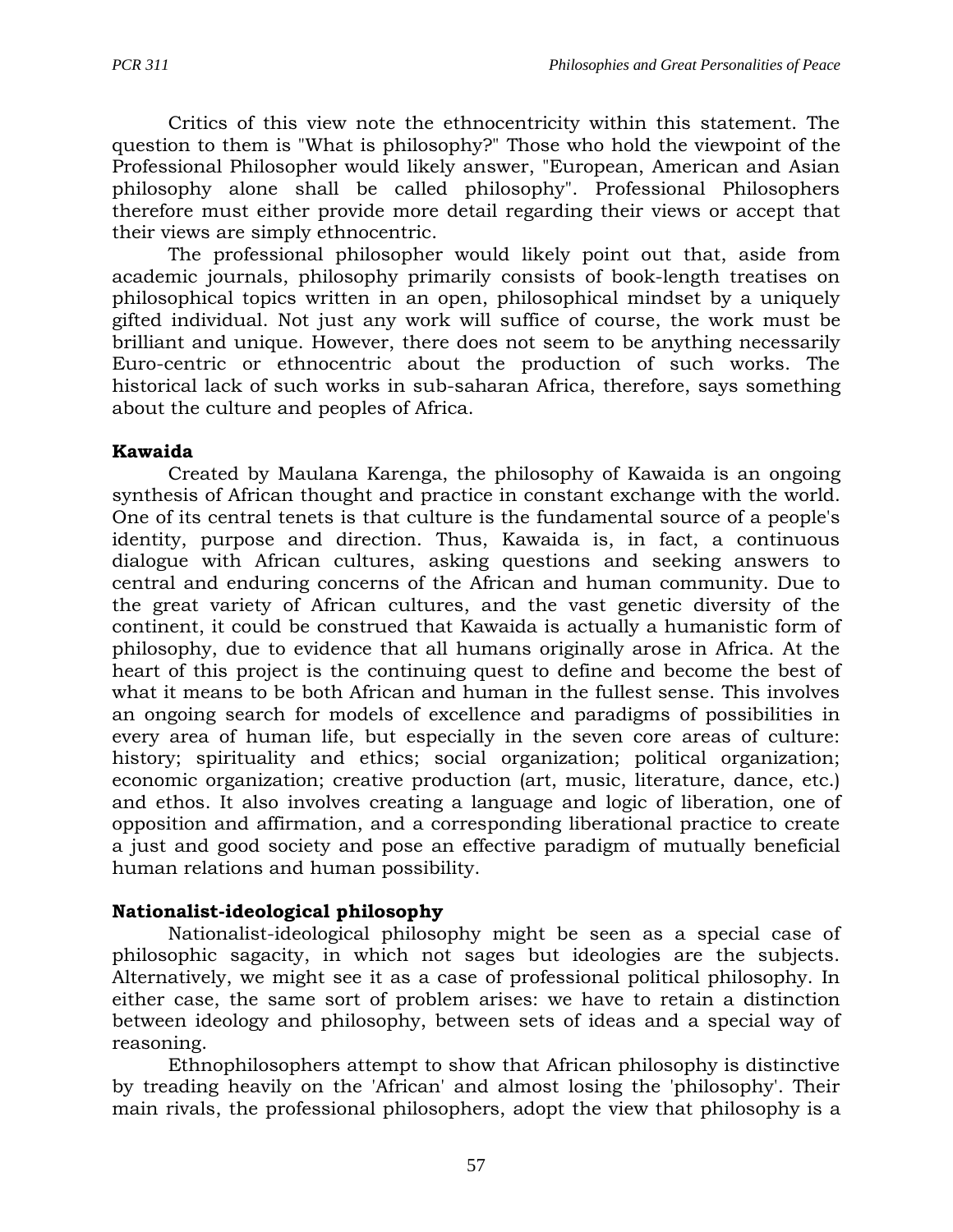particular way of thinking, reflecting, and reasoning. They opined that such a way is relatively new to (most of) Africa, and that African philosophy must grow in terms of the philosophical work carried out by Africans and applied to (perhaps not exclusively) African concerns. Thus they tread heavily on the 'philosophy', but risk losing the 'African'. This risk, however, is by no means unavoidable, and many African philosophers have successfully avoided it.

## **SELF ASSESSMENT EXERCISE VI**

In your own words, define philosophy and give two examples where it helped to resolve conflict.

## **4.0 CONCLUSION**

The meaning of philosophy is unambiguous. It is generally seen as a powerful tool for building peace being a way of thinking, reflecting and reasoning. Philosophy is a universal concept, irrespective of the origin of the philosopher as there is inter-relatedness in their application. We are also able to see that whether Hellenistic, Christian or Islamic philosophy, the main theme is towards peace building.

# **5.0 SUMMARY**

This unit has carefully examined what African philosophy preaches and that being philosophical about the outcome of an event without any resort to violence only prepares a victim for better days ahead. Simplicity and humility in the face of flagrant abuse of human dignity is no act of cowardice.

## **6.0 TUTOR MARKED ASSIGNMENT**

- 1. What is African philosophy?
- 2. Relate African philosophy to three events in the African continent, citing case studies.
- 3. Narrate the anology or otherwise of pre-modern and modern African philosophy.

## **7.0 REFERENCES/FURTHER READINGS**

- 1. http://en.wikipedia.org./wiki/African philosophy
- 2. Silikino, B. (2007): *History of Philosophy*; Kenya, Pauling publication Africa.
- 3. Ayo, F. and Olusegun, O. (2004). *Philosophy and the African Prospect*. Ibadan, Hope Publishers.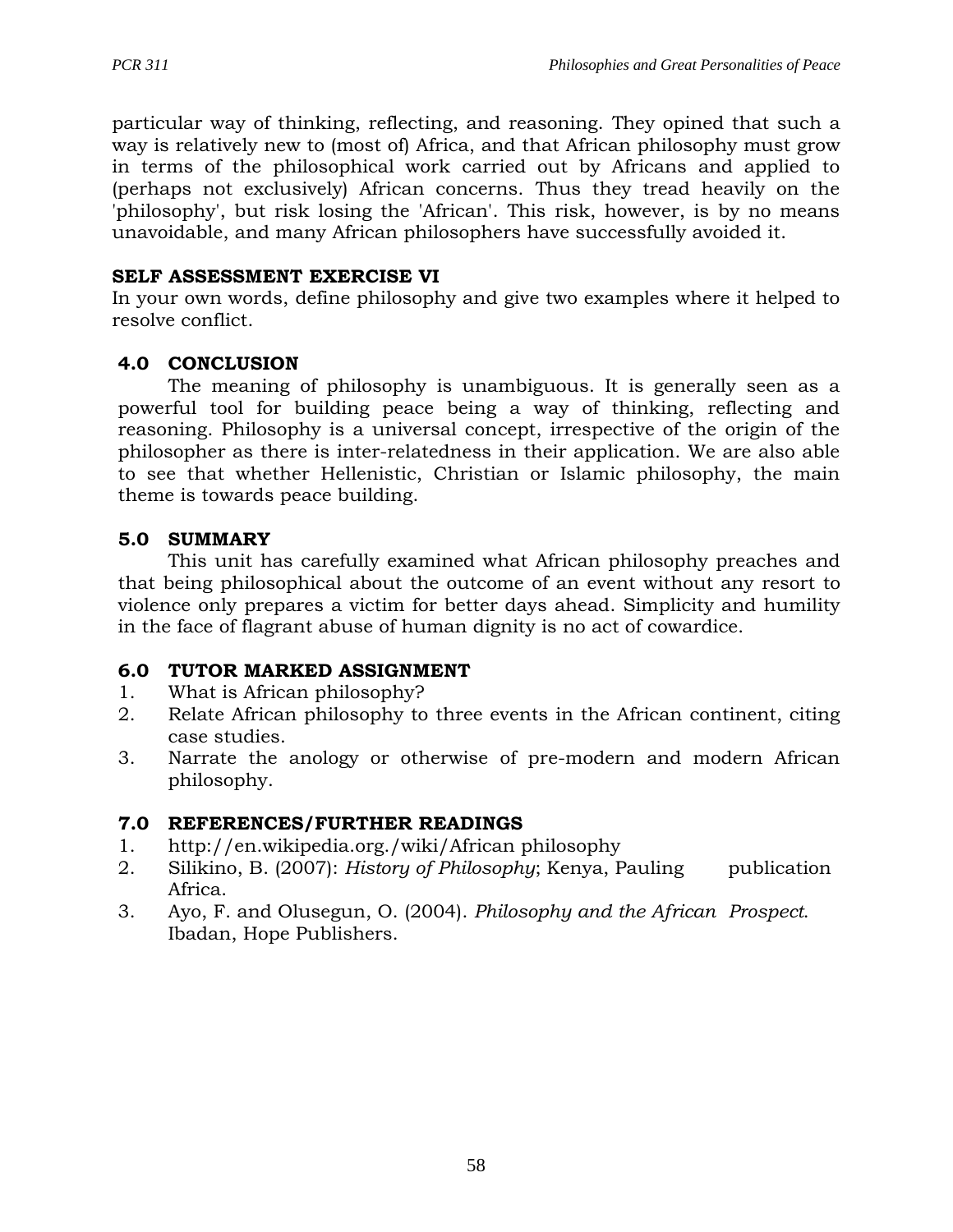#### **UNIT 2 WHAT WESTERN PHILOSOPHY REPRESENTS**

#### **CONTENTS**

- 1.0 Introduction
- 2.0 Objectives
- 3.0 Main Content
- 3.1 Western Philosophy
- 3.2 St. Augustine's Philosophy
- 4.0 Conclusion
- 5.0 Summary
- 6.0 Tutor marked Assignments<br>7.0 References/Further Reading
- References/Further Readings

## **1.0 INTRODUCTION**

Western Philosophy is a term that refers to philosophical thinking in the Western or Occidental world, as distinct from Eastern or Oriental philosophies and the varieties of indigenous philosophies. Historically, the term was recently invented to refer to the philosophical thinking of Western civilization, beginning with Greek philosophy in ancient Greece, and eventually covering a large area of the globe, including North America and Australia. There is the debate of whether to include areas such as Northern Africa, some parts of the Middle East, Russia, and so on or not. The word *philosophy* itself originated in ancient *Greece: philosophia literally, "the love of wisdom" (in the sense of knowledge).* 

In contemporary terms, *Western Philosophy* refers to the two main traditions of contemporary philosophy: Analytic philosophy and Continental philosophy.

#### **2.0 OBJECTIVE**

After reading this unit, you should be able to:

- compare and contrast Western philosophies with African and Oriental philosophies.
- analyse St. Augustine's philosophy about human actions and predestination and
- understand the relationship between philosophy and other academic disciplines

#### **3.0 MAIN CONTENT**

## **3.1 History of Western philosophy**

The scope of philosophy in the ancient understanding and the writings of (at least some of) the ancient philosophers, was *all* intellectual endeavours. This included the problems of philosophy as they are understood today; but it also included many other disciplines, such as pure mathematics and natural sciences such as physics, astronomy, and biology. (Aristotle, for example, wrote on all these topics; and as late as the 17th century, these fields were still referred to as branches of "natural philosophy"). Over time, academic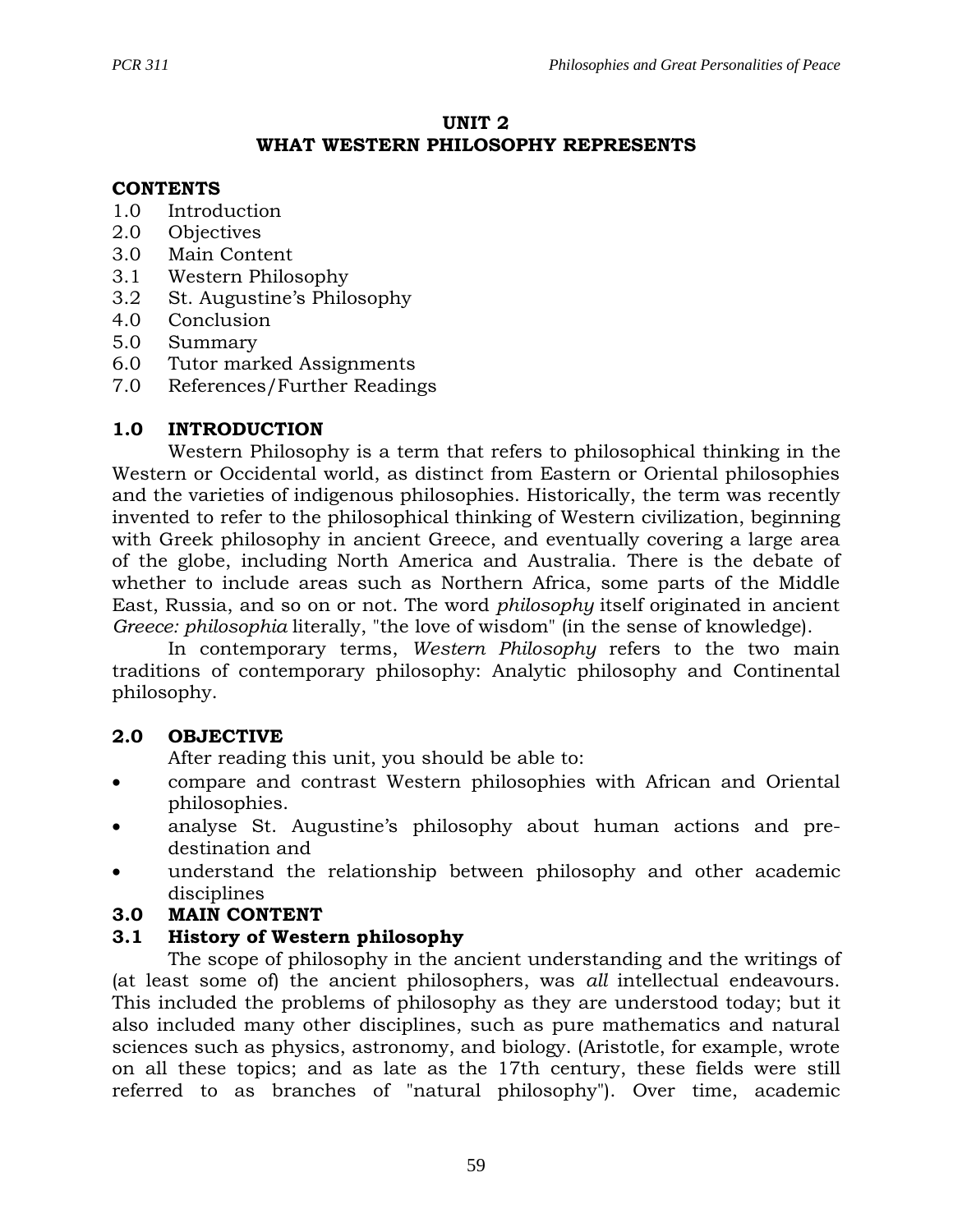specialization and the rapid technical advancement of the special sciences led to the development of distinct disciplines for these sciences, and their separation from philosophy: mathematics became a specialized science in the ancient world, and "natural philosophy" developed into the disciplines of the natural sciences over the course of the scientific revolution. Today, philosophical questions are usually explicitly distinguished from the questions of the special sciences, and characterized by the fact that (unlike those of the sciences) they are the sort of questions which are foundational and abstract in nature, and which are not amenable to being answered by experimental means.

The origins of the idea of "Western philosophy" in terms of geopolitical boundaries started in the 1800s and 1900s. Prior to this, most people would have thought about different nations, languages, individuals, and geographical regions, but with no idea of "Western" nations, philosophy, and culture as some of us think today. Many world maps were so crude, inaccurate, and not well known before the 1800s that specific geographical and political differences would be hard to measure. Few had access to precise maps and even fewer had access to accurate descriptions of who lived in far away lands. Western philosophy as some people think of it, is recently shaped by ideas originating mainly in Europe. What we think of as Western philosophy today is generally defined as Greco-Roman and Judeo-Christian culture, the Renaissance, the Enlightenment, and ideas about colonialism. As a consequence, the term "Western philosophy" is at times unhelpful and vague, since the definition involves a vast variety of distinct traditions, political groups, religious groups and individual writers over thousands of years.

## **Western philosophical sub-disciplines**

Western philosophers have often divided disciplines into several major branches, based on the questions typically addressed by people working in different parts of the field. In the ancient world, the most influential division of the subject was the Stoics' division of philosophy into Logic, Ethics, and Physics (conceived as the study of the nature of the world, and including both natural science and metaphysics). In contemporary philosophy, specialties within the field are more commonly divided into metaphysics, epistemology, ethics and aesthetics (which together comprise axiology). Logic is sometimes included as another main branch of philosophy, sometimes as a separate science which philosophers often happen to work on, and sometimes just as a characteristically philosophical method applying to all branches of philosophy.

Within these broad branches there are now numerous sub-disciplines of philosophy. At the broadest level, there is the division between Analytic and Continental Philosophy. For Continental Philosophy subdividing philosophy between "experts" is problematic for the very nature of the unifying task of philosophy itself. However, for most of Analytic Philosophy, further divisions simplify the task for philosophers in each area.

The interest in particular sub-disciplines waxes and wanes over time; sometimes sub-disciplines become particularly hot topics and can occupy so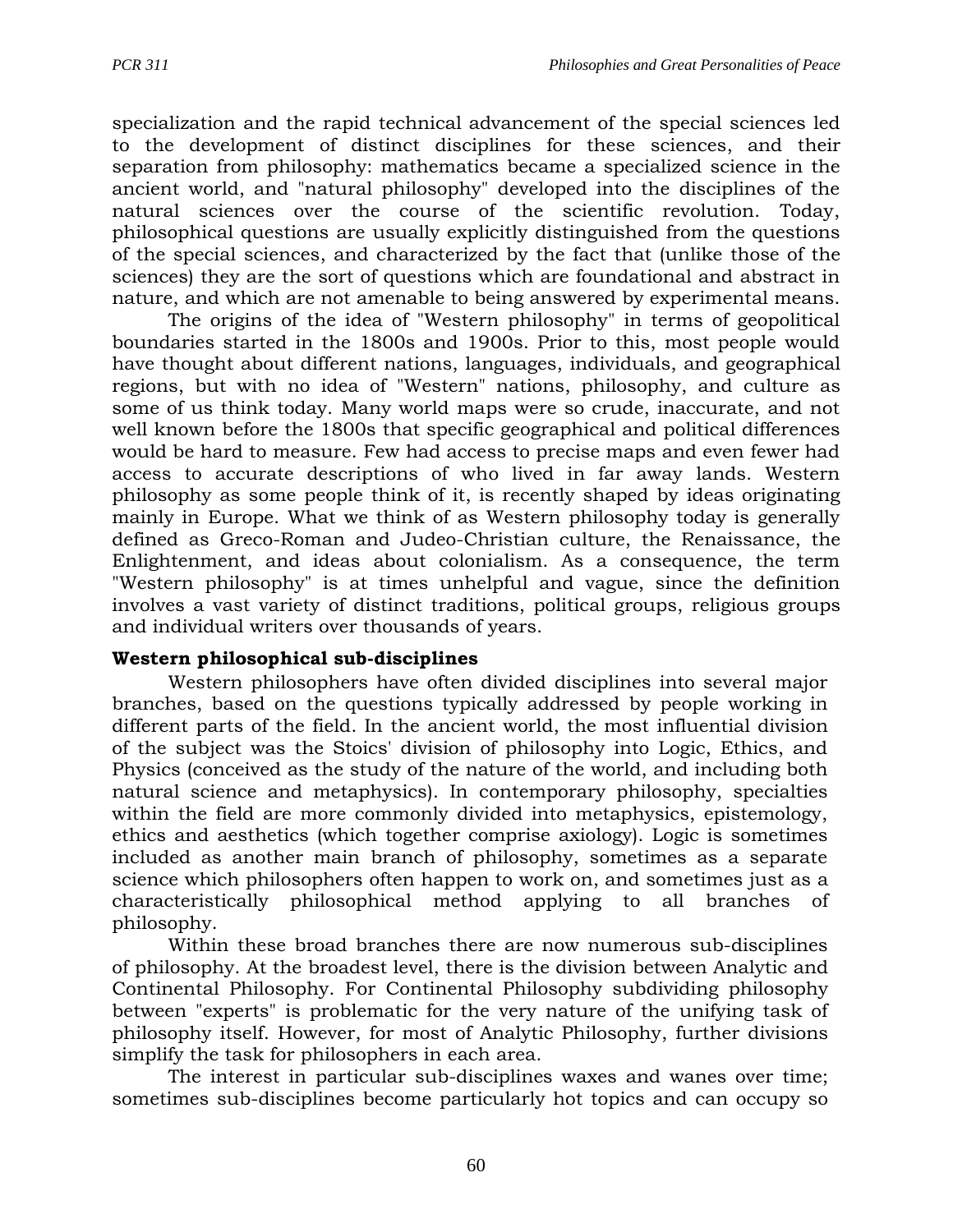much space in the literature that they almost seem like major branches in their own right. Over the past 40 years or so, philosophy of mind - which is, strictly speaking, mainly a sub-discipline of metaphysics - has taken on this position within Analytic philosophy, and has attracted so much attention that some suggest philosophy of mind as *the* paradigm for what contemporary Analytic philosophers do.

## **Philosophy contrasted with other disciplines Natural science**

Originally the term "philosophy" was applied to *all* intellectual endeavours. Aristotle studied what would now be called biology, meteorology, physics, and cosmology, alongside his metaphysics and ethics. Even in the eighteenth century, physics and chemistry were classified as "natural philosophy", that is, the philosophical study of nature. Today these latter subjects are popularly referred to as sciences, and as distinct from philosophy. But the distinction is not clear, as some philosophers still contend that science retains an unbroken - and unbreakable -link to philosophy.

More recently, psychology, economics, sociology and linguistics were once the domain of philosophers insofar as they were studied at all, but now have only a weaker connection with the field. In the late twentieth century, cognitive science and artificial intelligence could be seen as being forged in part out of "philosophy of mind."

Philosophy is done primarily through reflection. It does not tend to rely on experiment. However, in some ways philosophy is close to science in its character and method. Some Analytic philosophers have suggested that the method of philosophical analysis allows philosophers to emulate the methods of natural science; Quine holds that philosist is no more than clarifying the arguments and claims of other sciences. This suggests that philosophy might be the study of meaning and reasoning generally; but some still would claim either that this is not a science, or that if it is, it ought not to be pursued by philosophers.

All these views have something in common: whatever philosophy essentially is or is concerned with, it tends on the whole to proceed more "abstractly" than most (or most other) natural sciences. It does not depend as much on experience and experiment, and does not contribute as directly to technology. It clearly would be a mistake to identify philosophy with anyone natural science; whether it can be identified with science very broadly construed is still an open question.

This is an active discipline pursued by both trained philosophers and scientists. Philosophers often *refer to,* and interpret, experimental work of various kinds (as in philosophy of physics and philosophy of psychology). But this is not surprising: such branches of philosophy aim at philosophical understanding *of* experimental work. It is not the philosophers in their capacity *as* philosophers, who perform the experiments and formulate the scientific theories under study. Philosophy of science should not be confused with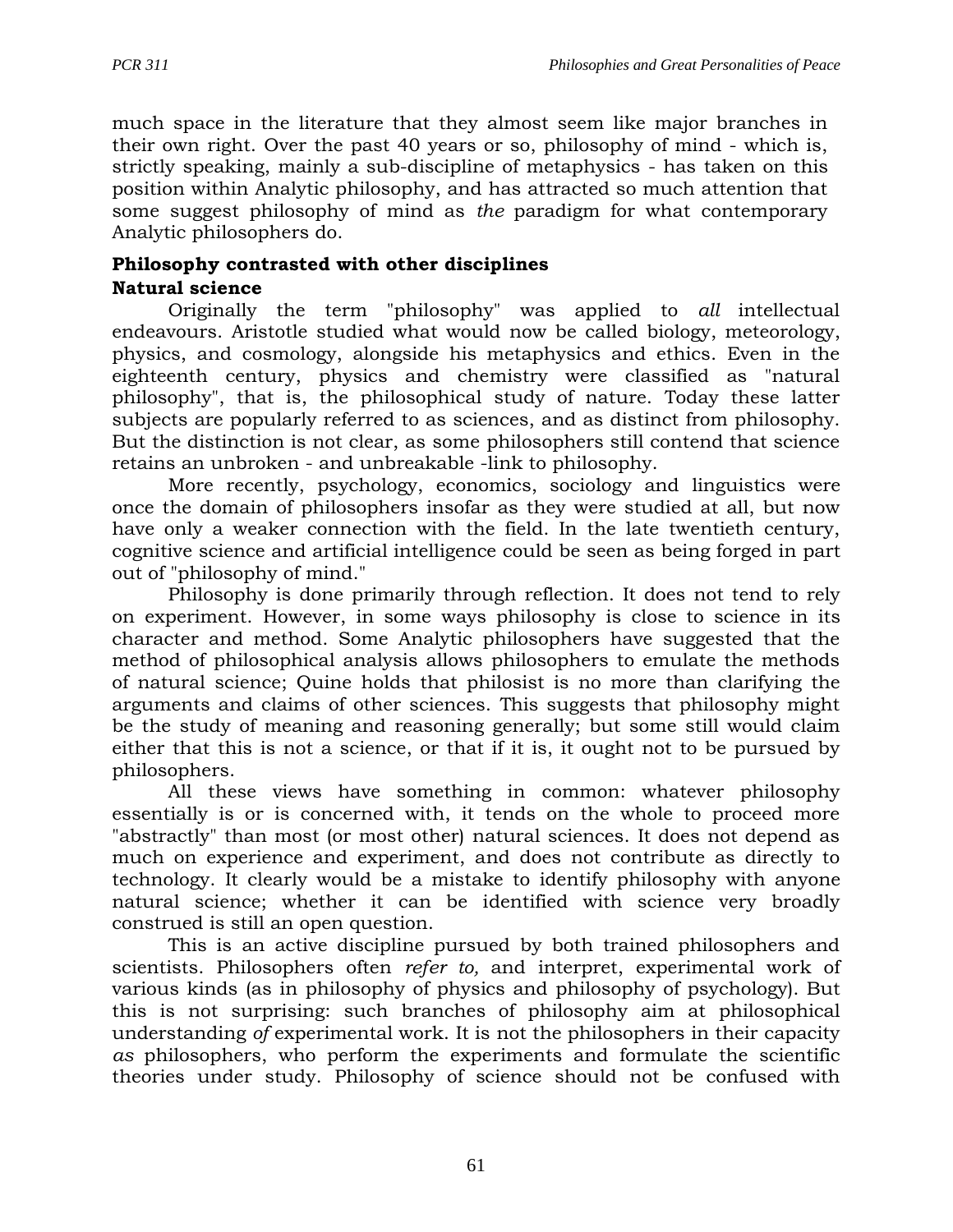science it studies any more than biology should be confused with plants and animals.

# **Theology and religious studies**

Like philosophy, most religious studies are not experimental. Parts of theology, including questions about the existence and nature of gods, clearly overlap with philosophy of religion. Aristotle considered theology a branch of metaphysics, the central field of philosophy, and most philosophers prior to the twentieth century, have devoted significant effort to theological questions. So the two are not unrelated. But other part of religious studies, such as the comparison of different world religions, can be easily distinguished from philosophy in just the way that any other social science can be distinguished from philosophy. These are closer to history and sociology, and involve specific observations of particular phenomena, along particular religious practices.

The Empiricist tradition in modem philosophy often held that religious questions are beyond the scope of human knowledge, and many have claimed that religious language is literally meaningless: they are not even questions to be answered. Some philosophers have felt that these difficulties in evidence were irrelevant, and have argued for, against, or just about religious beliefs on moral or other grounds. Nonetheless, in the main stream of twentieth century philosophy, there were very few philosophers, who give serious consideration to religious questions.

# **Mathematics**

Mathematics uses very specific, rigorous methods of proof that philosophers sometimes (only rarely) try to emulate. Most philosophy is written in ordinary prose, and while it strives to be precise, it does not usually attain anything like mathematical clarity. As a result, mathematicians hardly ever disagree about results, while philosophers of course do disagree about their results, as well as their methods.

The philosophy of mathematics is a branch of philosophy of science; but in many ways mathematics has a special relationship to philosophy. This is because the study of logic is a central branch of philosophy, and mathematics is a paradigm example of logic. In the late nineteenth and twentieth centuries logic made great advances, and mathematics has been proven to be reducible to logic (at least, to first-order logic with some set theory). The use of formal, mathematical logic in philosophy now resembles the use of it in science, although it is not as frequent.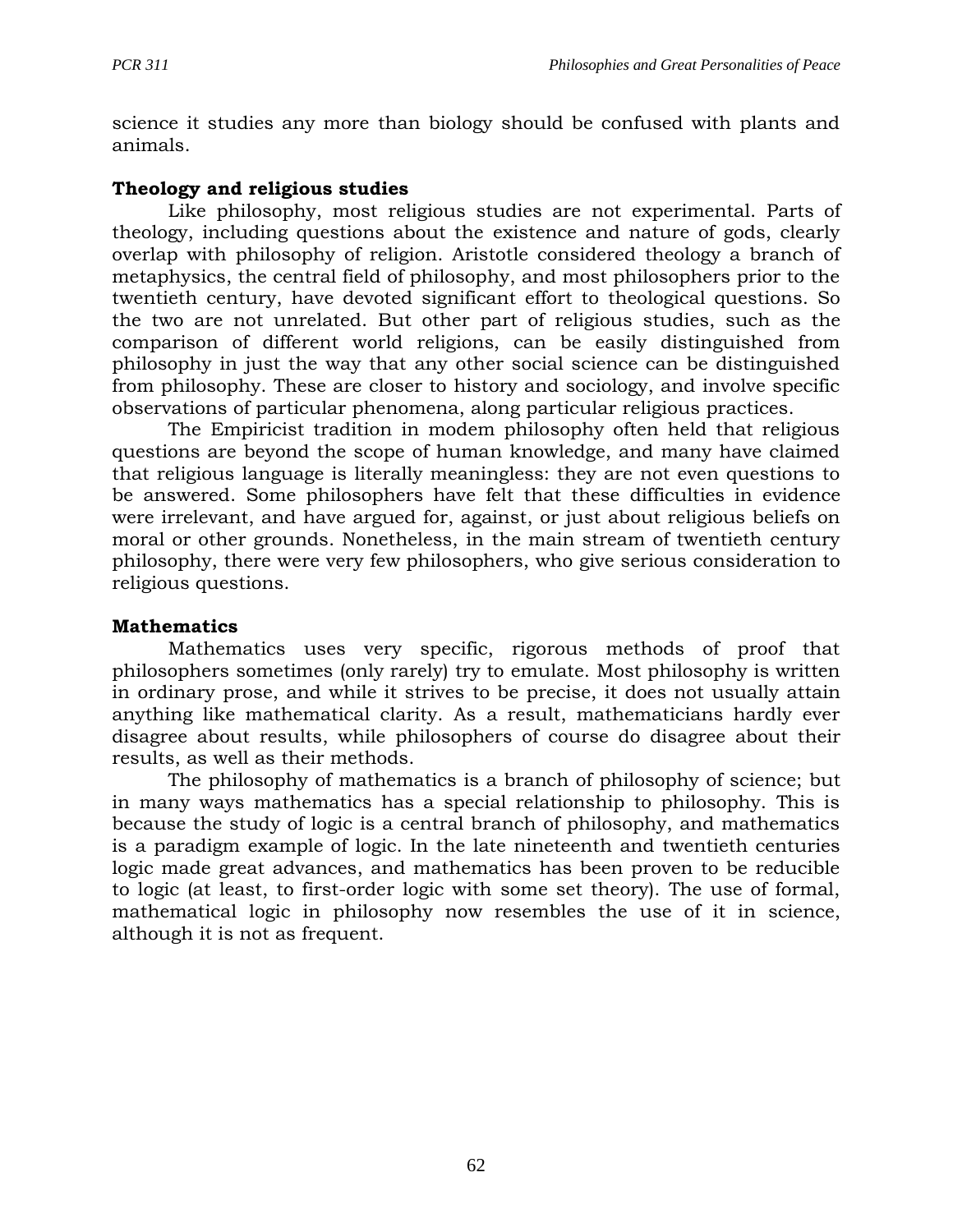| Thales           | Anaximander   | Anaximenes       |
|------------------|---------------|------------------|
| Pythagoras       | Protagoras    | Democritus       |
| Socrates         | Plato         | Aristotle        |
| Xenocrates       | Archimedes    | Eratosthenes     |
| Lucretius        | Cicero        | Philo            |
| Séance           | Epictetus     | Marcus Aurelius  |
| Sextus Empiricus | Plotinus      | Porphyry         |
| Hypatia          | Augustine     | al-Kindi         |
| al-Farabi        | Ibn Sina      | Peter Lombard    |
| Ibn Rushd        | Maimonides    | Albert the Great |
| Roger Bacon      | Erasmus       | Machiavelli      |
| Thomas More      | Copernicus    | Montaigne        |
| <b>Bruno</b>     | Francis Bacon | Galileo          |
| Hobbes           | Henry More    | Cumberland       |
| <b>Boyle</b>     | Newton        | Regis            |
| Locke            | Bayle         | Price            |
| Voltaire         | Rousseau      | Smith            |
| Jefferson        | <b>Burke</b>  | Stewart          |
| Godwin           | Malthus       | Hegal            |
| Saint-Simon      | John Austin   | Comte            |
| Darwin           | Taylor        | Engels           |
| Spencer          | Cantor        | Clifford         |
| Frege            | Carroll       | Durkheim         |
| James            | Royce         | <b>Bradley</b>   |
| Freud            | Weber         | Poincare         |
| Dubois           | Einstein      | Luxemburg        |
| Lenin            | Trotsky       | Russell          |
| Ross             | Perry         | Gollingwood      |
| Mao              | E. Nagel      | Gandhi           |
| H.H. Price       | Stevenson     | Jaspers          |
| Wisdom           | Hopper        | Skinner          |
| <b>Berlin</b>    | Austin        | Hampshire        |
| Arendt           | Smart         | Armstrong        |
| Thomson          | Davidson      | Regan            |

#### **A Timeline of some Western Philosophers**

Dear student, the above list of some Western Philophers from 600BCE to year 2000 is to enrich your knowledge about the different kinds of philosophy each of them prounded. Bare your mind and pick any of them that interests you and their details could be verified on website;

<http://www.philosophypages.com/dy/zt.htm>

## **3.2 St. Augustine, Western Philosopher**

Born to a Christian mother and pagan father at Tagaste in North Africa, Augustine was confirmed during his early years as a student and teacher of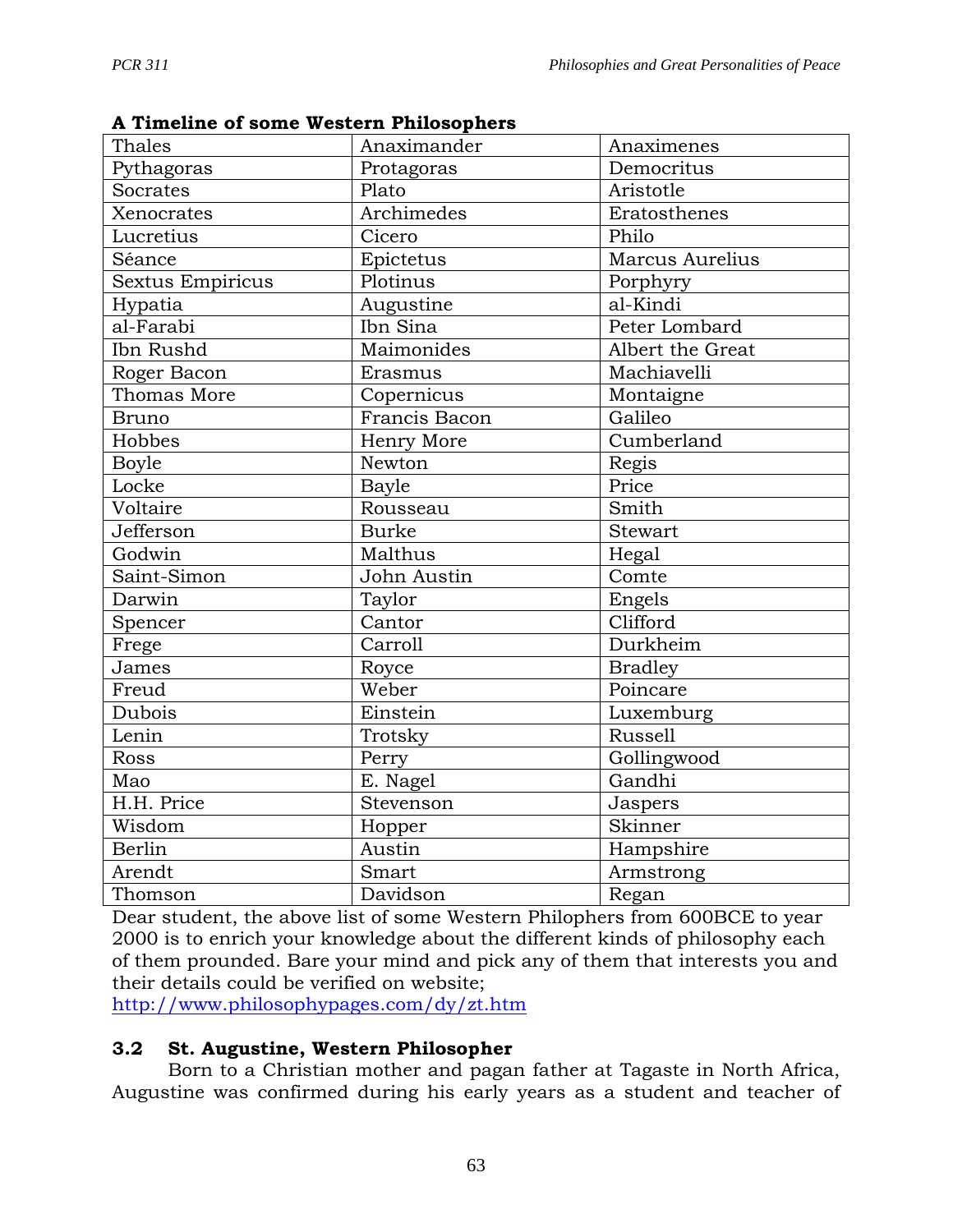rhetotic at Carthage and Rome. In Milan, during his early thirties, he began to study under the guidance of Ambrose and eventually converted to Christianity. He was named the Christian bishop of Hippo (Annaba, Algeria) in 396, and devoted the remaining decades of his life to the formation of an ascetic religious community.

Augustine argued against the genuine human knowledge through his explanation of combined and Christian elements. It was by reference to the abstract philosophy that Augustine sought to prove acknowledging the difficulties of divine control and foreknowledge.

In (413-427), Augustine distinguished religion and morality from and tried to establish the proper relations among them, arguing for the church's strict independence from (if not its outright superiority to) the civil state.

Augustine is a fourth century philosopher whose groundbreaking philosophy infused Christian doctrine with self assertiveness. He is famous for being an inimitable Catholic theologian and for his agnostic contributions to Western philosophy. He argues that skeptics have no basis for claiming to know that there is no knowledge. In a proof for existence, similar to one later made famous by Descartes, Augustine says, '"[Even] If I am mistaken, I am." He is the first Western philosopher to promote what has come to be called the argument by analogy: there are bodies external to mine that behave as I behave and that appear to be nourished as mine is nourished. So, by analogy, I am justified in believing that these bodies have a similar mental life to mine. Augustine believes reason to be a uniquely human cognitive capacity that comprehends deductive truths and logical necessity. Additionally, Augustine adopts a subjective view of time and says that time is nothing in reality but exists only in the human mind's apprehension of reality. He believes that time is not infinite because God '"created" it.

Augustine tries to reconcile his beliefs about freewill, especially the belief that humans are morally responsible for their actions, with his belief that one's life is predestined. Though initially optimistic about the ability of humans to behave morally, at the end he is pessimistic, and thinks that original sin makes human moral behaviour nearly impossible: if it were not for the rare appearance of an accidental and undeserved Grace of God, humans could not be moral. Augustine's theological discussion of freewill is relevant to a nonreligious discussion regardless of the religious specific language he uses. One can switch Augustine's '"Omnipotent Being" and '"original sin" explanation of predestination for the present day '"biology" explanation of predestination; the latter tendency is apparent in modem slogans such as "biology is destiny."

#### **SELF ASSESSMENT EXERCISE VII**

What role did philosophy play in the evolution of Nigeria as a political unit?

## **4.0 CONCLUSION**

At the end of our days, we deserve to resolve to leave the world better than we met it. Since the ultimate aim of philosophy is promotion of peace and harmony, through acceptance of results in true faith, segregation in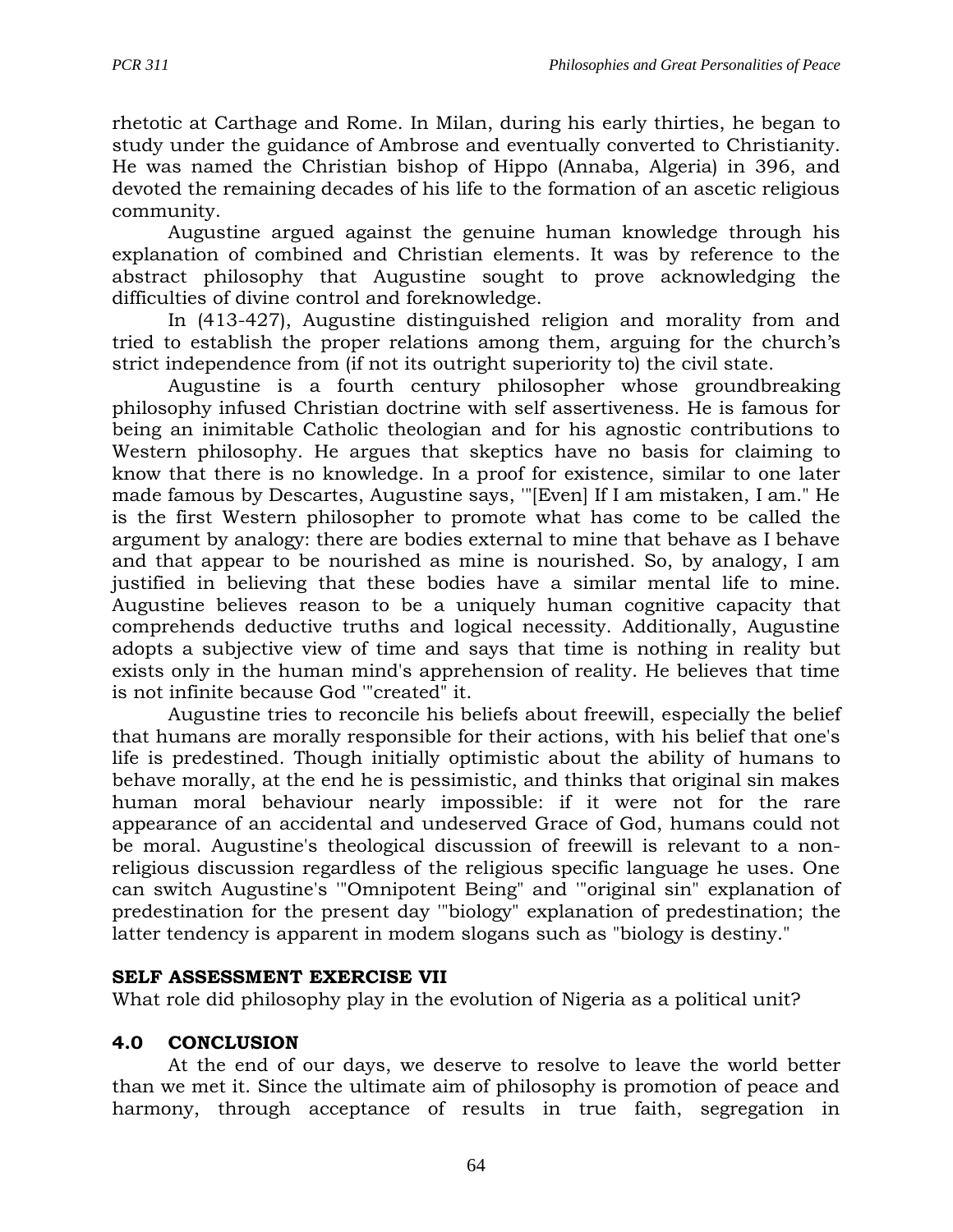philosophical interpretation should be avoided. The deep knowledge you will derive from the postulations of ethno-philosophy and philosophical sagacity will instill in you the rudiments of pre-colonial administration which has a firm root and for which Africans have been endowed with.

## **5.0 SUMMARY**

This unit discussed what Western Philosophy is all about, including the views of St. Augustine about predestiny. A list of some outstanding Western philosophers were also given, and students are advised to check for their further details on the website in the reference page. We are also able to see that culture is a fundamental source of a peoples identity, purpose and direction

## **6.0 TUTOR MARKED ASSIGNMENT**

"Humans are morally responsible for their actions and that one's life is predestined" – (St. Augustine). Discuss.

## **7.0 REFERENCES**

- 1. Wikipedia, the free Encyclopedia
- 2. http://en.wikipedia.org/wiki/Western\_philosophy
- 3. Augustine http://www.philosophypages.com/ph/augu.htm
- 4. Lock, Berkeley, Hume (1974). *The Empiricists Toronto*, Anchor books.
- 5. Joseph O. (2004). *Comparative Philosophy East and West*.

A comparative Analysis of Asian and Western Philosophies, Lagos Joja Educational Research and Publishers.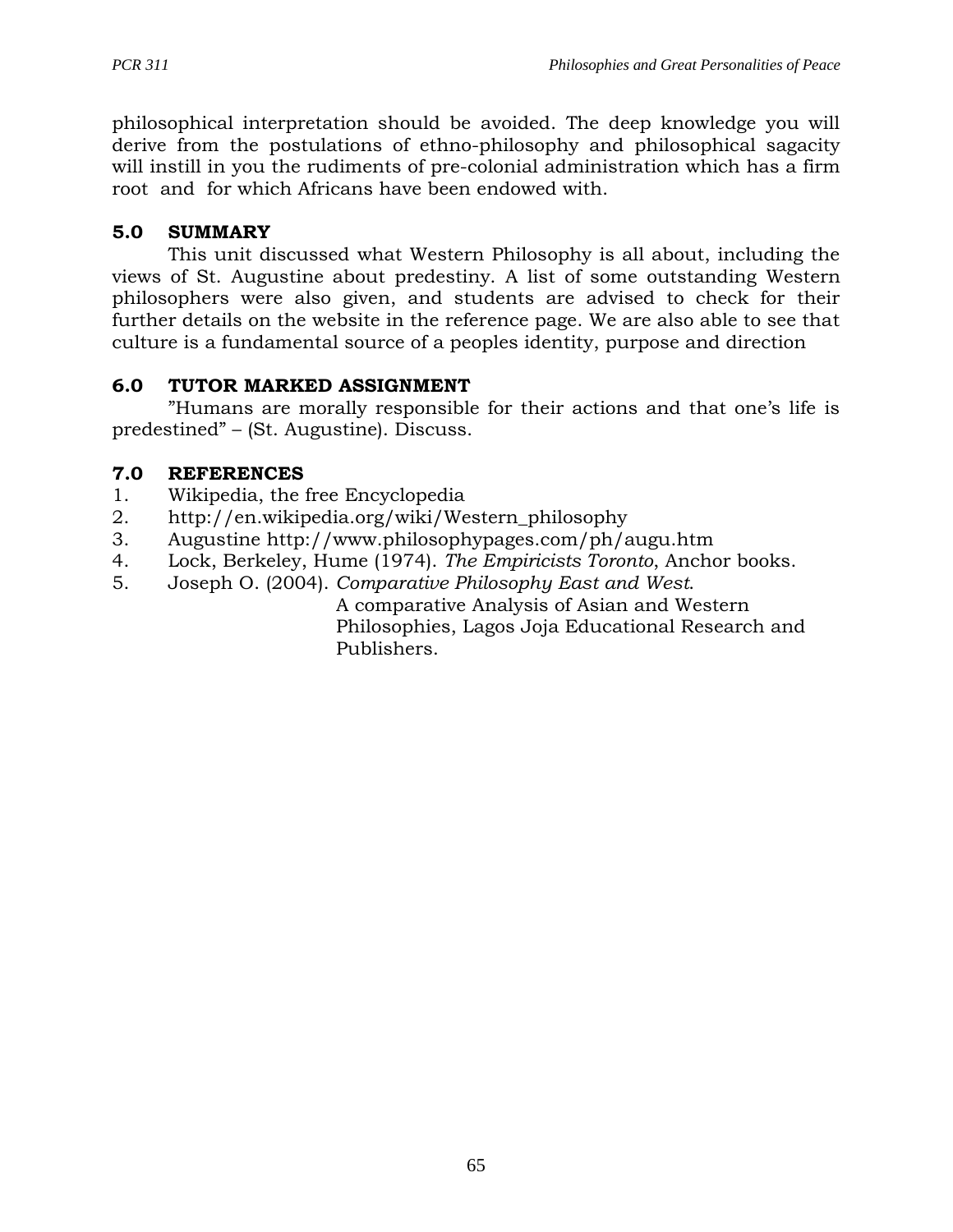#### **UNIT 3: NATURE OF EASTERN PHILOSOPHY**

#### **CONTENTS**

- 1.0 Introduction
- 2.0 Objectives
- 3.0 Main Content
- 3.1 Eastern Philosophy
- 4.0 Conclusion
- 5.0 Summary
- 6.0 Tutor Marked Assignment
- 7.0 References/Further Reading

### **1.0 INTRODUCTION**

#### **Ancient Eastern Philosophy on the Ancient Wisdom of Buddhism, Hinduism, Taoism & Confucianism**

The most important characteristic of the Eastern world view is the awareness of the unity and mutual interrelation of all things and events, the experience of all phenomena in the world as manifestations of a basic oneness. All things are seen as interdependent and inseparable parts of this cosmic whole; as different manifestations of the same ultimate reality. The ultimate aim is uholding the tenets of truth, building world peace and ahbouring acrimony in their pursuit of making the Global Community a Safer haven.

#### **2.0 OBJECTIVE**

After reading this unit, you should be able to:

- understand the philosophy of Buddhism;
- explain the idea of metaphysics and the philosophy of Hinduism, and
- grasp the content of Taoism and Confucianism.

## **3.0 Main Content**

#### **Fritjof Capra, The Tao of Physics**

The fundamental element of the cosmos is space. Space is the allembracing principle of higher unity. Nothing can exist without Space. .. According to ancient Indian tradition, the universe reveals itself in two fundamental properties: as motion and as that in which motion takes place, namely Space. This Space is called akasa… derived from the root kas, 'to radiate, to shine', and has therefore the meaning of ether which is conceived as the medium of movement. The principle of movement, however, is prana, the breath of life, the all-powerful, all-pervading rhythm of the universe. (Lama Anagarika Govinda, 1969).

#### **Buddhism on the Life of Buddha, Buddhist Thought & Practice**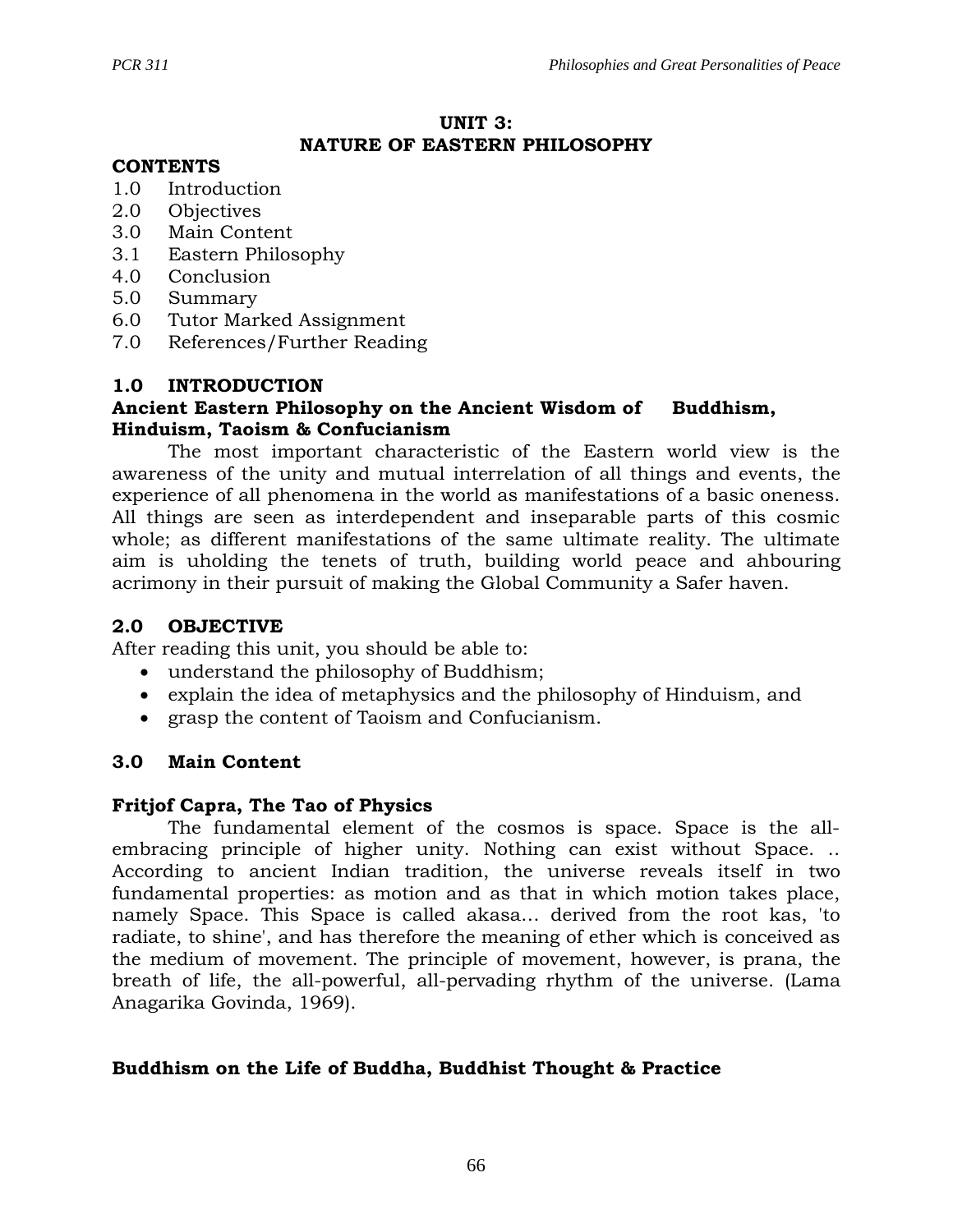Buddhism is a moral philosophy/religion based upon the teachings of Siddhartha Gautama (566 - 486 B.C.). Siddhartha Gautama became known as the Buddha. 'Buddha' (from the ancient Indian languages of Pali and Sanskrit) means "one who has awakened". It is derived from the verbal root "budh", meaning "to awaken" or "to be enlightened", and "to comprehend".

The Buddha offered metaphysical knowledge into the nature of reality as well as a moral way of life. The mddle way is an important idea in Buddhist thought and practice. To seek moderation and avoid the extremes of selfindulgence and self-mortification.

At the age of 35, meditating under a Bodhi tree, Siddhartha reached Enlightenment, awakening to the true nature of reality, which is Nirvana (Absolute Truth);

#### **The dustless and stainless Eye of Truth (Dhamma-cakkhu) has arisen**

He has seen Truth, has attained Truth, has known Truth, has penetrated into Truth, has crossed over doubt, without wavering.

Thus, with right wisdom, he sees it as it is (yatha bhutam) ... The Absolute Truth is Nibbana, which is Reality. (Buddha, from the Dhatuvibhanga-sutta (No. 140) of the Majjhima-nikaya)

The Buddha taught that the nature of reality was impermanent and interconnected. We suffer in life because of our desire to transient things. Liberation from suffering may come by training the mind and acting according to the laws of karma (cause and effect) i.e. with right action, good things will come to you. This teaching is known as the Four Noble Truths: Dear Student, if you reflect on the persistent problems with electoral processes in Africa and the developing countries of the world, you will have a good idea of whether African and developing countries have respect for truth or have idolized electoral violence as a way and pattern of life. The truth of the matter is that sincerity and honesty have no basis to political leaders in Africa, hence bad governance prevails in the land.

#### **Dukkha: Suffering is everywhere**

Samudaya: There is a cause of suffering, which is an attachment to or a misplaced desire (tanha) rooted in ignorance. Nirodha: There is an end of suffering, which is Nirvana (the possibility of liberation exists for everyone). Maggo: There is a path that leads out of suffering, known as the Noble Eightfold Path (right view, right thought, right speech, right conduct, right vocation, right effort, right attention and right concentration).

The following quotes (from Buddha and others) express some of the main ideas of Buddhism;

> I will teach you the Truth and the Path leading to the Truth. (Buddha)

It is proper for you to doubt.. do not go upon report .. do not go upon tradition.. do not go upon hearsay..' (Buddha, Kalama Sutra)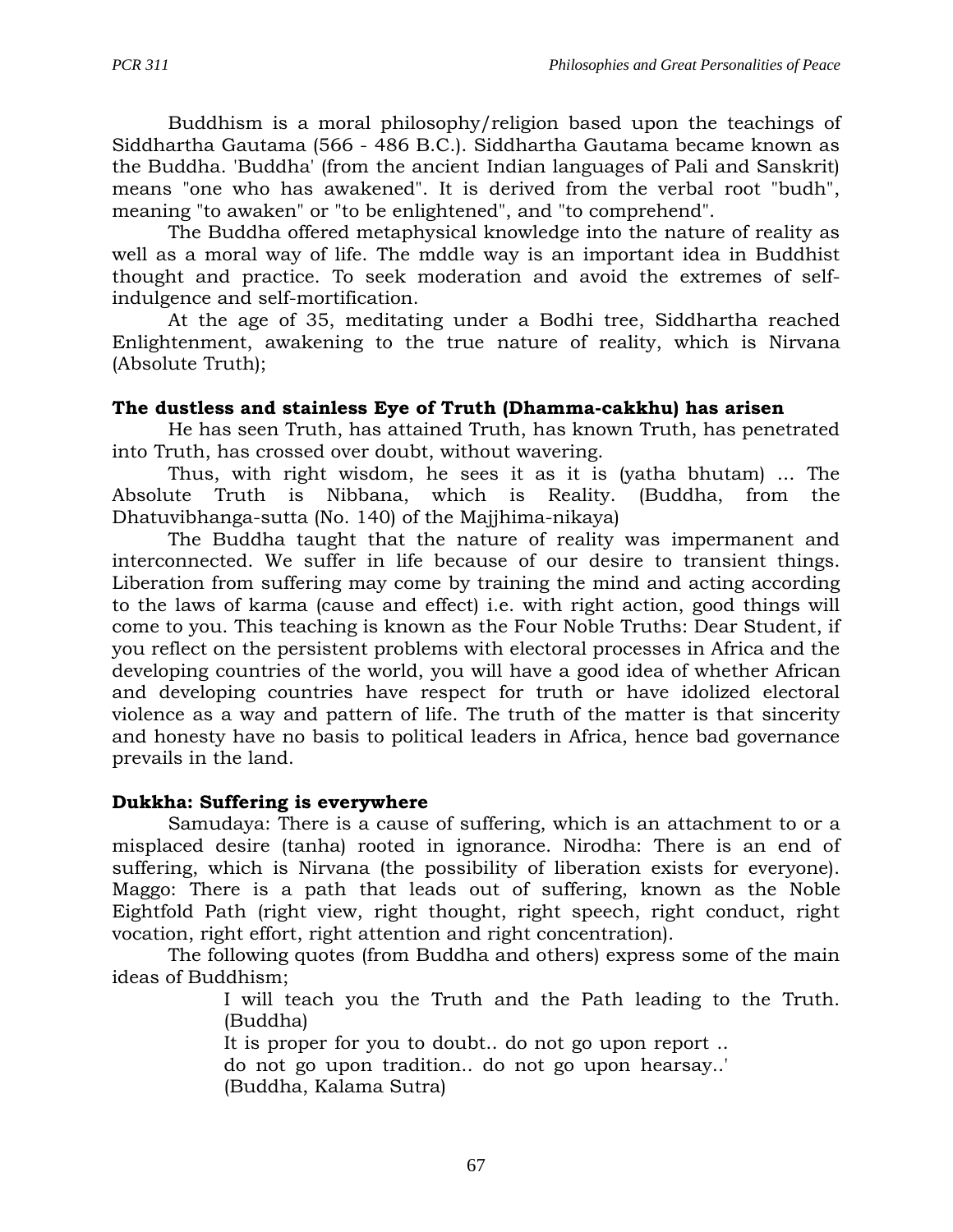O Brahmana, it is just like a mountain river, flowing far and swift, taking everything along with it; there is no moment, no instant, no second when it stops flowing, but it goes on flowing and continuing. So Brahmana, is human life, like a mountain river. (Buddha)

'Wherefore, brethren, thus must ye train yourselves: Liberation of the will through love will develop, we will often practice it, we will make it a vehicle and base, take our stand upon it, store it up, thoroughly set it going.' (Buddha)

## **From The Dhammapada;**

Not to do any evil, to cultivate the good, to purify one's mind, this is the Teaching of the Buddhas.

To speak no ill will, to do no harm, to practice self-restraint according to the fundamental precepts, to be moderate in eating, to live in seclusion, to devote oneself to higher consciousness, this is the teaching of the Buddhas.

By endeavour, diligence, discipline and self-mastery, let the wise person make (of himself) an island that no flood can overwhelm.

All (mental) states have mind as their forerunner, mind is their chief, and they are mind-made. If one speaks or acts with a defiled mind, then suffering follows.

Hatred is never appeased by hatred in this world; it is appeased by love. This is an eternal Law. (This is a lesson and a serious admotion for acreimonias attacks and counter-attacks in our developing nations)

Hard to restrain, unstable is this mind; it flits wherever it lists. Good is it to control the mind. A controlled mind brings happiness.

'All conditioned things are impermanent', when one sees this in wisdom, then one becomes dispassionate towards the painful. This is the Path to Purity.

Buddhism recognizes that humans have a measure of freedom of moral choice, and Buddhist practice has essentially to do with acquiring the freedom to choose as one ought to choose with truth: that is of acquiring a freedom from the passions and desires that impel us to distraction and poor decisions. (Walpola Rahula, What the Buddha Taught)

Buddhism stands unique in the history of human thought in denying the existence of such a Soul, Self, or Atman. According to the teaching of the Buddha, the idea of self is imaginary, false belief which has no corresponding reality, and it produces harmful thoughts of 'me' and 'mine', selfish desire, craving, attachment, hatred, ill-will, conceit, pride, egoism, and other defilements, impurities and problems. It is the source of all the troubles in the world from personal conflicts to wars between nations (Rahula).

The theory of karma is the theory of cause and effect, of action and reaction; it is a natural law, which has nothing to do with the idea of justice or reward and punishment. Every volitional action produces its effects or results. If a good action produces good effects, it is not justice, or reward, meted out by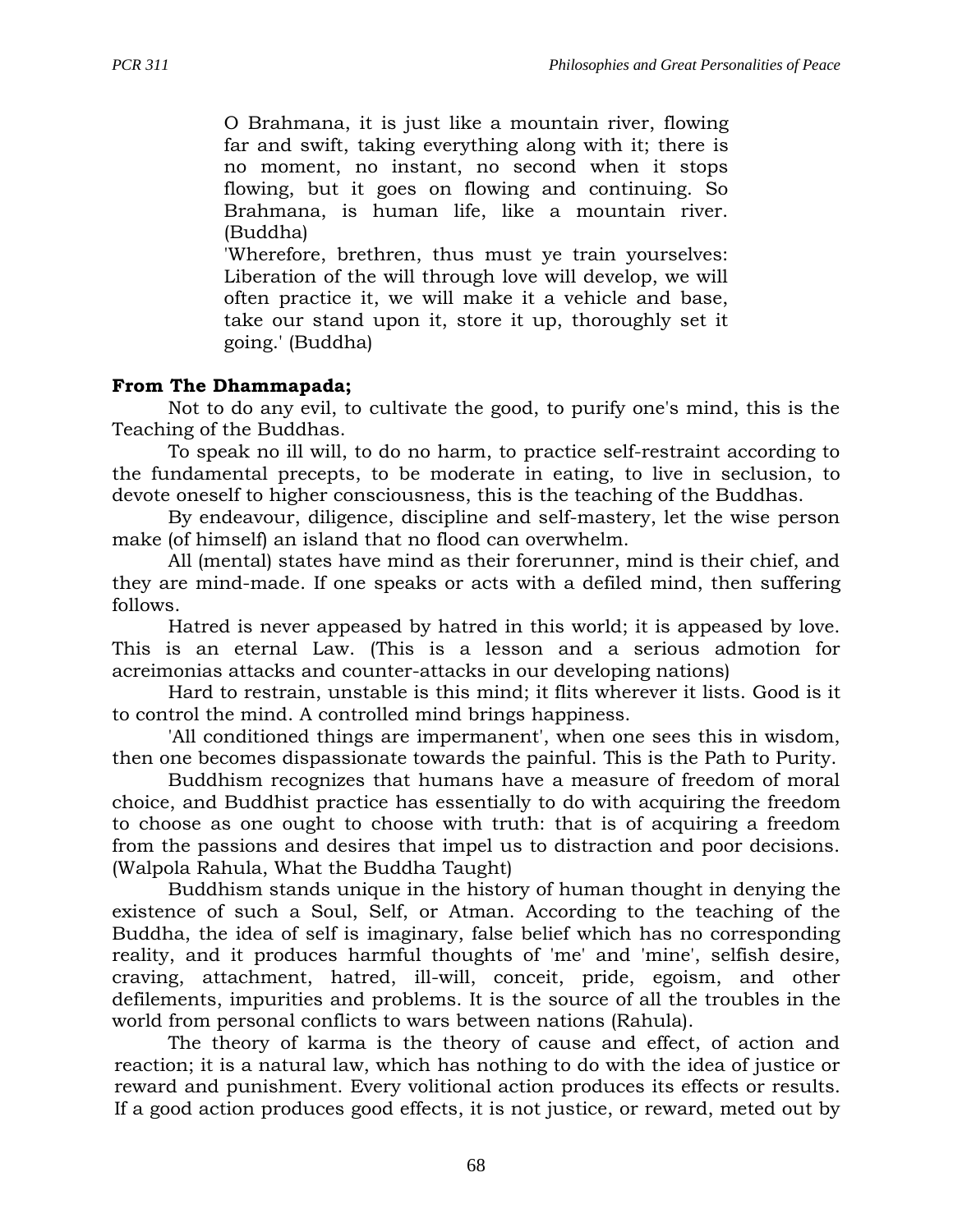anybody or any power sitting in judgement of your action, but this is in virtue of its own nature, its own law (Rahula).

For the first time in the history of the world, Buddhism proclaimed a salvation which each individual could gain from him or herself, in this world, during this life, without any least reference to God, or to gods either great or small (Aldous Huxley).

#### **Hinduism**

## **On the Metaphysics & Philosophy of Hinduism Beliefs & Hindu Gods All is One (Brahman)**

The first collection of Indian philosophy that was written down was the Vedas. The word 'Veda' comes from the Sanskrit vid, meaning knowledge - the Vedas are 'sacred knowledge'. Their exact date is controversial, it is possible that the knowledge dates back to 10,000 years BC, and were first written around 3,000 BC.

The metaphysical foundation of Hinduism, which is expressed in both the Vedas and the Upanishads is that Reality (Brahman) is One or Absolute, changeless, perfect and eternal. The ordinary human world of many separate and discrete (finite) things (which our mind represents by our senses) is an illusion. Through meditation and purity of mind, one can experience their true Self which is Brahman, God, the One Infinite Eternal thing which causes and connects the many things. True enlightenment is Self-realisation, to experience the supreme reality as Self.

The following mantra and quotes express the aspirations of Hinduism religion;

OM Asato ma sadgamaya, tamaso majyotirgamaya, mrityor mamritam gamaya

"OM Lead me from falsehood to truth, from darkness to light, from death to immortality."

Though One, Brahman is the cause of the many.

Brahman is the unborn (aja) in whom all existing things abide. The One manifests as the many, the formless putting on forms (Rig Veda)

"Behold but One in all things; it is the second that leads you astray (Kabir).

The word Brahman means growth and is suggestive of life, motion, progress. (Radhakrishnan).

Hindu cosmology is non-dualistic. Everything that is is Brahman. Brahman is the eternal Now, and in eternity there is no before or after, for everything is everywhere, always. To use the words of Pascal 'it is a circle the center of which is everywhere and the circumference nowhere.' (Sudhakar S.D, 1988)

In Indian philosophy, the main terms used by Hindus and Buddhists have dynamic connotations. The word Brahman is derived from the Sanskrit root brih-to grow-and thus suggests a reality which is dynamic and alive. The Upanishads refer to Brahman as 'this unformed, immortal, moving', thus associating it with motion even though it transcends all forms.' The Rig Veda uses another term to express the dynamic character of the universe, the term Rita. This word comes from the root ri- to move. In its phenomenal aspect, the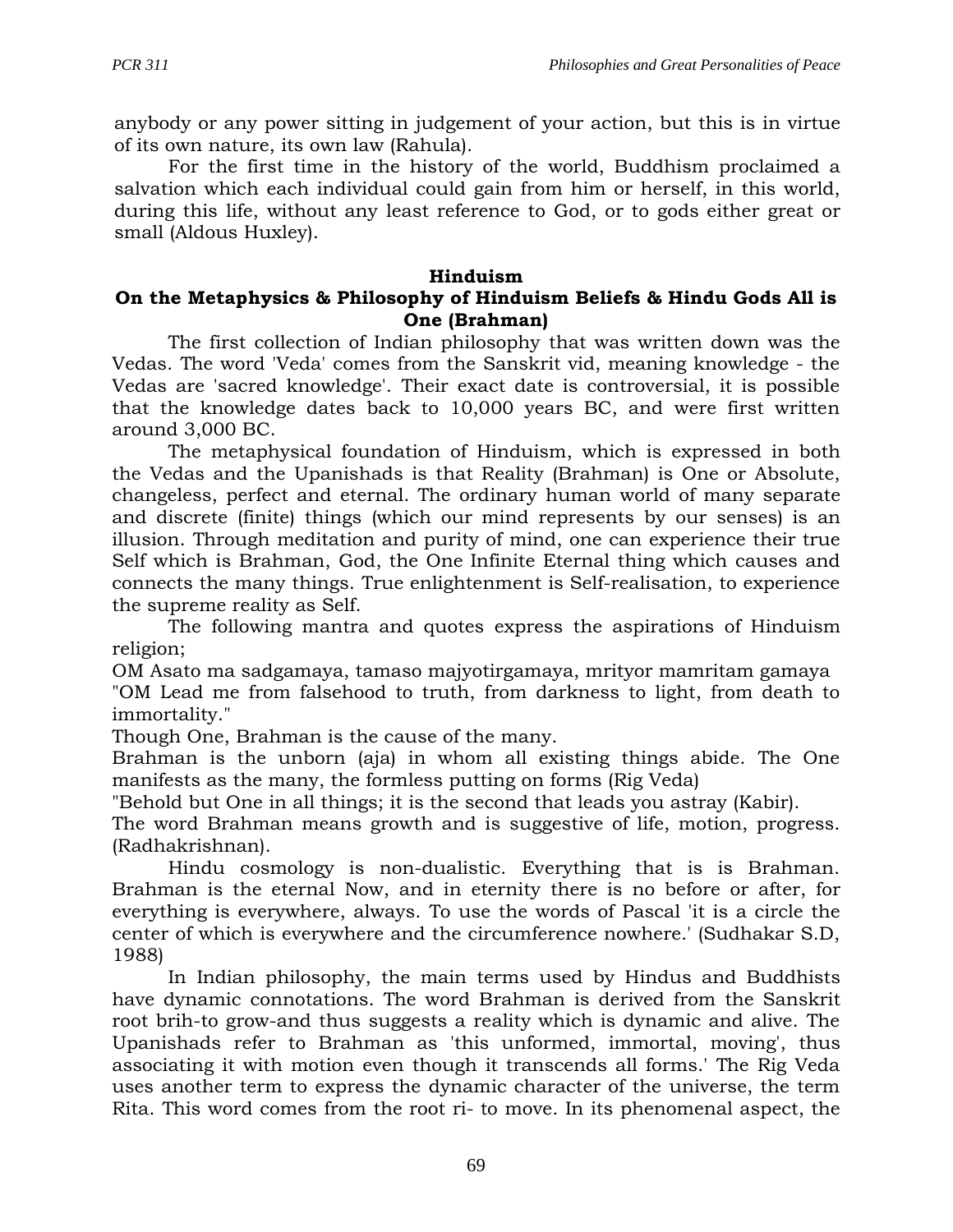cosmic One is thus intrinsically dynamic, and the apprehension of its dynamic nature is basic to all schools of Eastern mysticism. They all emphasize that the universe has to be grasped dynamically, as it moves, vibrates and dances. ..The Eastern mystics see the universe as an inseparable web, whose interconnections are dynamic and not static. The cosmic web is alive; it moves and grows and changes continually (Fritjof Capra, 1972.).

In Hinduism, Shiva the Cosmic Dancer, is perhaps the most perfect personification of the dynamic universe. Through his dance, Shiva sustains the manifold phenomena in the world, unifying all things by immersing them in his rhythm and making them participate in the dance - a magnificent image of the dynamic unity of the Universe (Capra, The Tao of Physics).

# **Taoism Way of the Tao, Lao Tzu**

There is a thing, formless yet complete. Before heaven and earth it existed. Without sound, without substance, it stands alone and unchanging. It is all-pervading and unfailing. We do not know its name, but we call it Tao. .. Being one with nature, the sage is in accord with the Tao., (Lao Tzu).

Taoism is one of the greatest religions/philosophies of Ancient China (along with Buddhism and Confucianism). In 440 B.C. Taoism was adopted as a state religion of China, with Lao Tzu (so called founder of Taoism) honoured as a deity. Lao Tzu was a contemporary of Confucius and wrote a book called the Tao te Ching, composed some time between the sixth and third centuries B.C. Some people believe Lao Tzu is a mythical character. State support of Taoism ended in 1911 with the end of the Ch'ing Dynasty and much Taoist heritage was destroyed.

Tao (pronounced 'Dao') can be defined as 'path', or 'road'. The way of the Tao is the way of Nature and of ultimate reality. Tao is often described as a force that flows through all life. A happy and virtuous life is one that is in harmony with the Tao, with Nature.

The philosophy of Taoism understands Tao as the One Thing which exists and connects the Many things. Tao, Nature, Reality are One.

# **SELF ASSESSMENT VIII**

Discuss the analogy or otherwise between Hindism and Taoism.

# **4.0 CONCLUSION**

The lessons derived from Eastern philosophy are the sanctity of tradition, and respect for truth always. It is firmly held that only the truth can exalt a nation and that when you judge, you put element of truth into it. To do otherwise could be devastating. Dear student, Eastern philosophy is always reminding us all of the law of Kamar, which means that for every action, there is an equal and opposite re-action. Whatever man sows, so he shall reap. That is the ultimate belief of Eastern philosophy. Therefore, copy only those that can help in the betterment of your community and the nation. You must resolve to be counted as a peace builder and a personality of honour when time comes.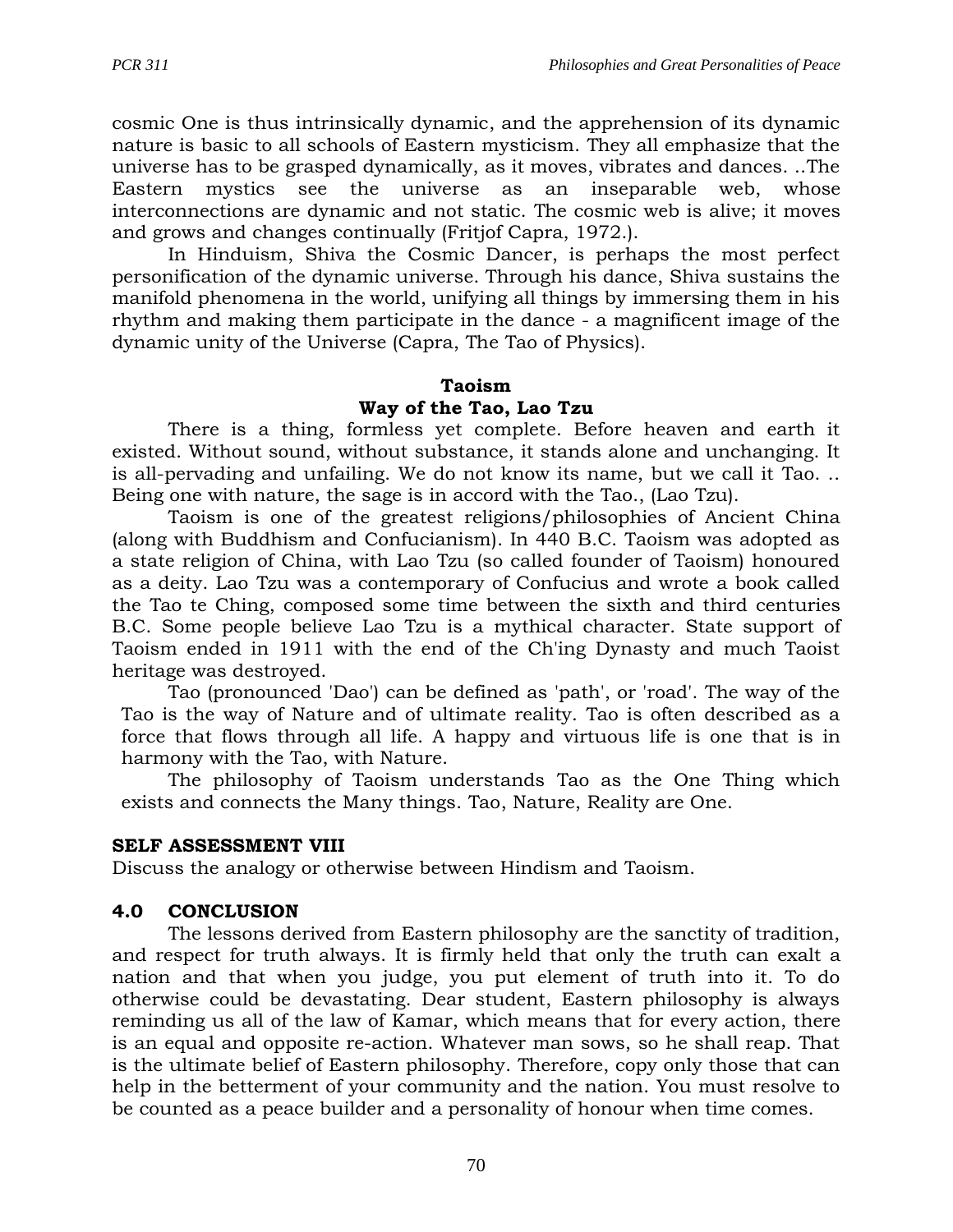## **5.0 SUMMARY**

This unit has discussed some aspects of the nature of Eastern philosophy considered educative for character – moulding. In short, the philosophies of Buddhism, Hinduism, Taoism as well as Confucianism were explicit as they preached the gospel of morality, good governance and accountability.

## **6.0 TUTOR-MARKED ASSIGNMENT**

- 1. "The Theory of Karma is that of cause and effect" (Buddhas). Discuss
- 2. Discuss the analogy of otherwise of Buddhism, Hinduism and Taoism.

## **7.0 REFERENCES/FURTHER READINGS**

- 1. wikipedia, the free encyclopedia
- 2. Lock, Berkeley, Hume (1974). *The Empiricist*; Toronto, Anchor books.
- 3. Omoregbe, J. (2004). *Comparative Philosophy, East and West.* A comparative Analysis of Asian and Western philosophies, Lagos. Educational and Research Publishers.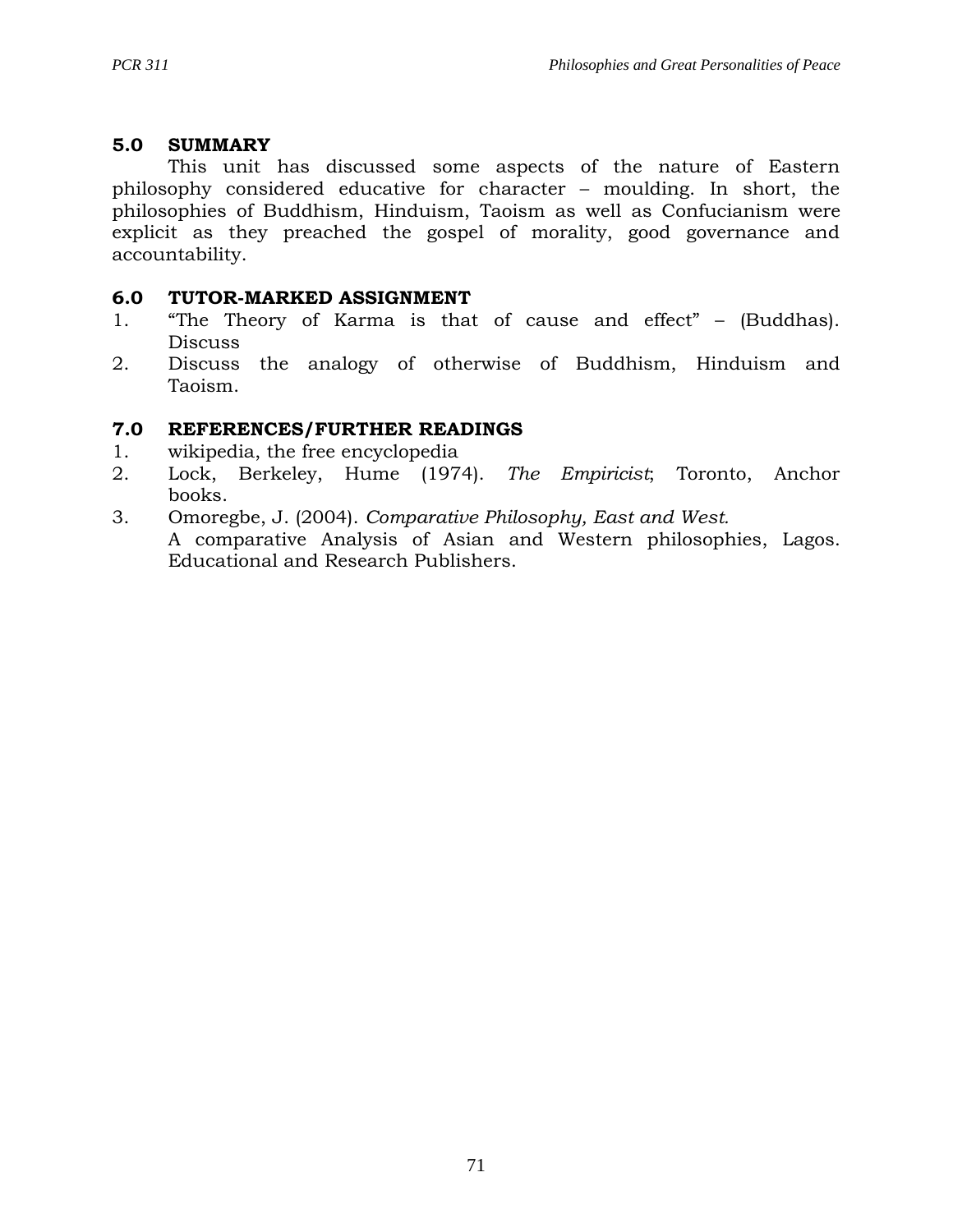#### **UNIT 4:**

# **CONFUCIANISM ON THE LIFE OF CONFUCIUS AND THE PHILOSOPHY OF CONFUCIANISM**

### **CONTENTS**

- 1.0 Introduction
- 2.0 Objectives
- 3.0 Main Content
- 3.1 Confucianism on the Life of Confucius & the Philosophy of Confucianism
- 4.0 Conclusion
- 5.0 Summary
- 6.0 Tutor Marked Assignment<br>7.0 References/Further Readir
- References/Further Reading

## **1.0 INTRODUCTION**

1. Confucianism is an ethical and philosophical system based upon the teachings of the Chinese sage, Confucius.

Confucius was a famous thinker and social philosopher of China, whose teachings have deeply influenced East Asia for centuries. Living in the Spring and Autumn period (a time when feudal states fought against each other), he was convinced of his ability to restore the world's order, though he failed. After much travelling around China to promote his ideas among rulers, he eventually became involved in teaching and raising disciples. His philosophy emphasized personal and governmental morality, correctness of social relationships, and justice and sincerity. Used since then as the imperial orthodoxy, Confucius' thoughts have been developed into a vast and complete philosophical system known in the west as Confucianism.

## **2.0 OBJECTIVES**

After reading this unit, you should be able to;

- decipher the difference between Eastern philosophy represented by confucianism from Western and Eastern mode of philosophical thinking;
- understand the philosophy of Mohandas Ghandi as a great admonition to mankind; and
- internalise the views of Thomas Hobbes and Edmond Burke as antidote to passive attitude by those who should raise eyebrow to the ruins of a society.

## **3.0 MAIN CONTENT**

## **3.1 Confucius and the impact of his Philosophy**

The Analects is a short collection of his discussions with disciples, compiled posthumously. These contain an overview of his teachings. Confucius presents himself as a transmitter who invented nothing and his greatest emphasis may be on studing, the Chinese character that opens the book. In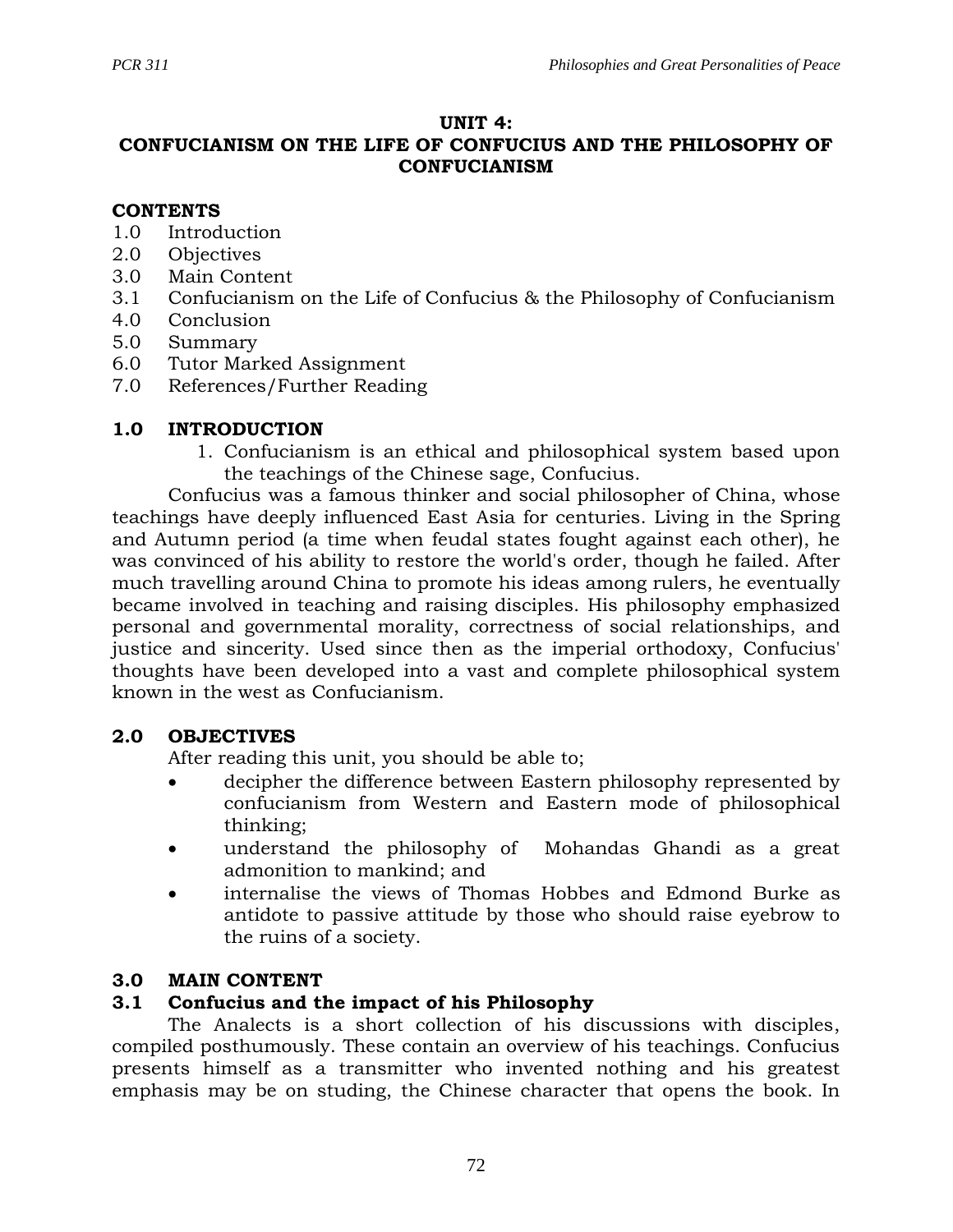this respect, he is seen by Chinese people as the Greatest Master. Far from trying to build a systematic theory of life and society, he wanted his disciples to think deeply for themselves and relentlessly study the outside world. For almost two thousand years, Analects had also been the fundamental course of study for any Chinese scholar, for a man was not considered morally upright or enlightened if he did not study Confucius' works.

The followings from The Analects demonstrate the simplicity and wisdom of Confucianism; and explicity narrated at the end of the quotation.

"Hold faithfulness and sincerity as first principles."

"I am not one who was born in the possession of knowledge; I am one who is fond of antiquity, and earnest in seeking it there"

"Everything has its beauty but not everyone sees it."

"Forget injuries, never forget kindnesses."

"Men's natures are alike, it is their habits that carry them far apart."

"Respect yourself and others will respect you."

"Study the past if you would define the future."

"To see what is right, and not to do it, is want of courage or of principle."

"What the superior man seeks is in himself; what the small man seeks is in others."

"When anger rises, think of the consequences."

" When we see men of a contrary character, we should turn inwards and examine ourselves."

"Wheresoever you go, go with all your heart."

"They must often change who would be constant in happiness or wisdom."

"Fine words and an insinuating appearance are seldom associated with true virtue."

"Have no friends not equal to yourself."

"If a man takes no thought about what is distant, he will find sorrow near at hand."

Dear student, the above quotations are very pregnant with meanings and you desire to use it to mirror our society. African countries have denigrated the value of faithfulness and sincerity through bad governance. Democratic tenets have been abused as the rule of jungle has been elevated to a degree where the gain of governance is seen in increasing violence, poverty and insecurity. The Holy books enjoin us to put faithful and righteous men and women in positions of authority.

Holy Quran, in Chapter 4, Verse 58 says:

Surely Allah commands you to make over trusts, duties, governments and affairs of state to those worthy of them, and that when you judge between people, you judge with justice. Surely, Allah is ever hearing, seeing.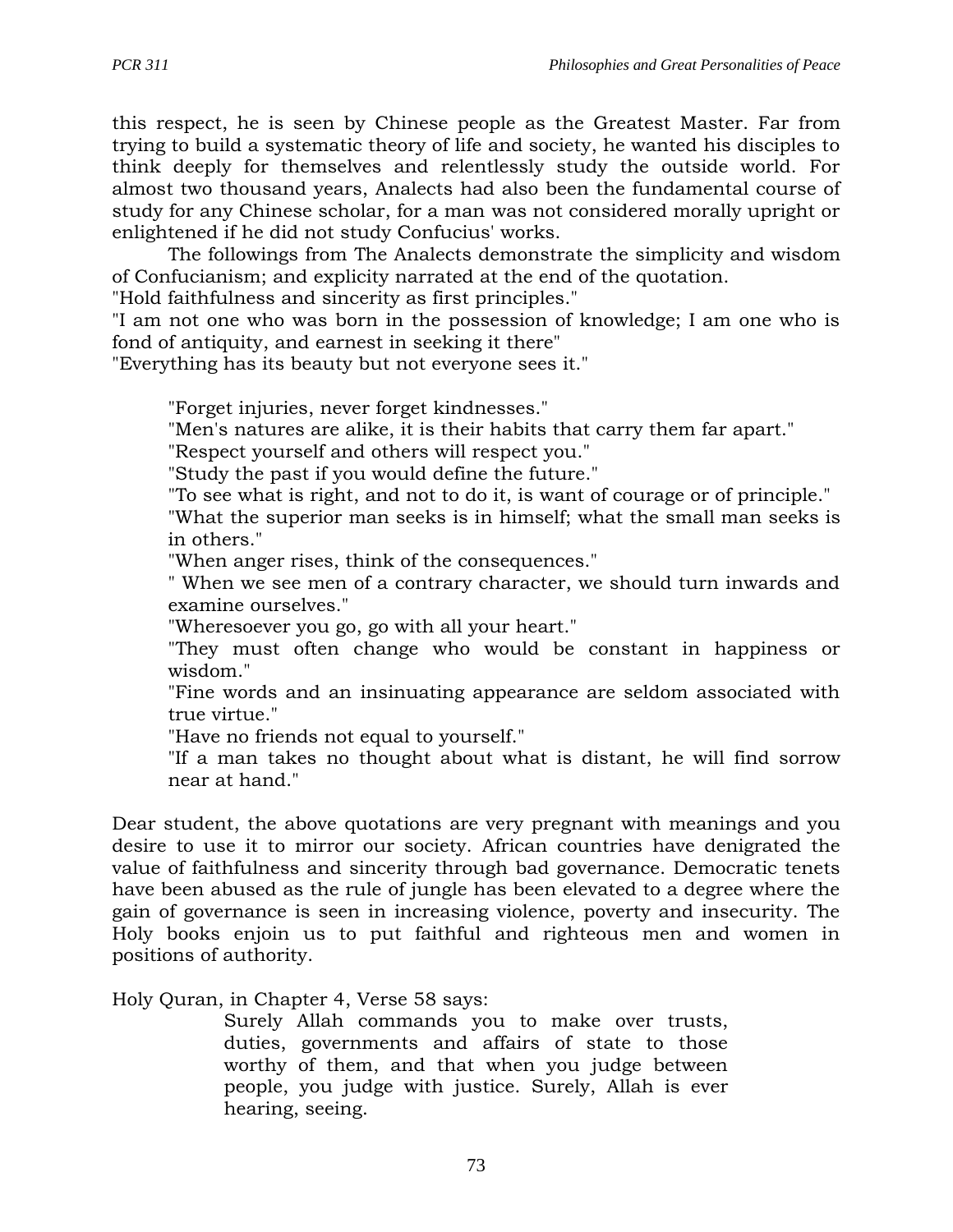The Holy Prophet amplifies the word "trusts" as meaning governments or affairs of state. He said when government is entrusted to those unworthy of it, then wait for the doom.

The quotation admonishes us to respect ourselves to enable others respect us while it advises us to study the past to enable us define the future. Dear student, African leaders purposively turned their back on their past, hence, indices of state failure are manifesting daily. Unemployment and underemployment are rife –urban migration and deliberate emigration of qualified men and women are being witnessed.

David, in the Holy Bible, Psalm 107:33-34 says:

He turneth rivers into a wilderness, and the water springs into dry ground, a fruitful land into bareness for the wickedness of them that dwell therein.

Further, the Holy Bible in Proverbs, chapter 29 verse 2 tells us thus: When the righteous are in authority, the people rejoice, but when the wicked beareth rule, the people mourn.

Dear Student, reflect on the above quotations and compare the state of African countries generally. Africa has the best raw materials for the most potent weapons; the home of the best mineral resources and harbour a sizeable crop of world best artist and intellectuals, yet she is very poor.

#### **Help Humanity** *"You must be the change you wish to see in the world." (Mohandas Gandhi)*

"When forced to summarize the general theory of relativity in one sentence: Time and space and gravitation have no separate existence from matter. ... Physical objects are not in space, but these objects are spatially extended. In this way the concept 'empty space' loses its meaning. ... The particle can only appear as a limited region in space in which the field strength or the energy density are particularly high. ...

The free, unhampered exchange of ideas and scientific conclusions is necessary for the sound development of science, as it is in all spheres of cultural life. ... We must not conceal from ourselves that no improvement in the present depressing situation is possible without a severe struggle; for the handful of those who are really determined to do something are minute in comparison with the mass of the lukewarm and the misguided. ... Humanity is going to need a substantially new way of thinking if it is to survive!" (Albert Einstein)

Our world is in great trouble due to human behaviour founded on myths and customs that are causing the destruction of Nature and climate change.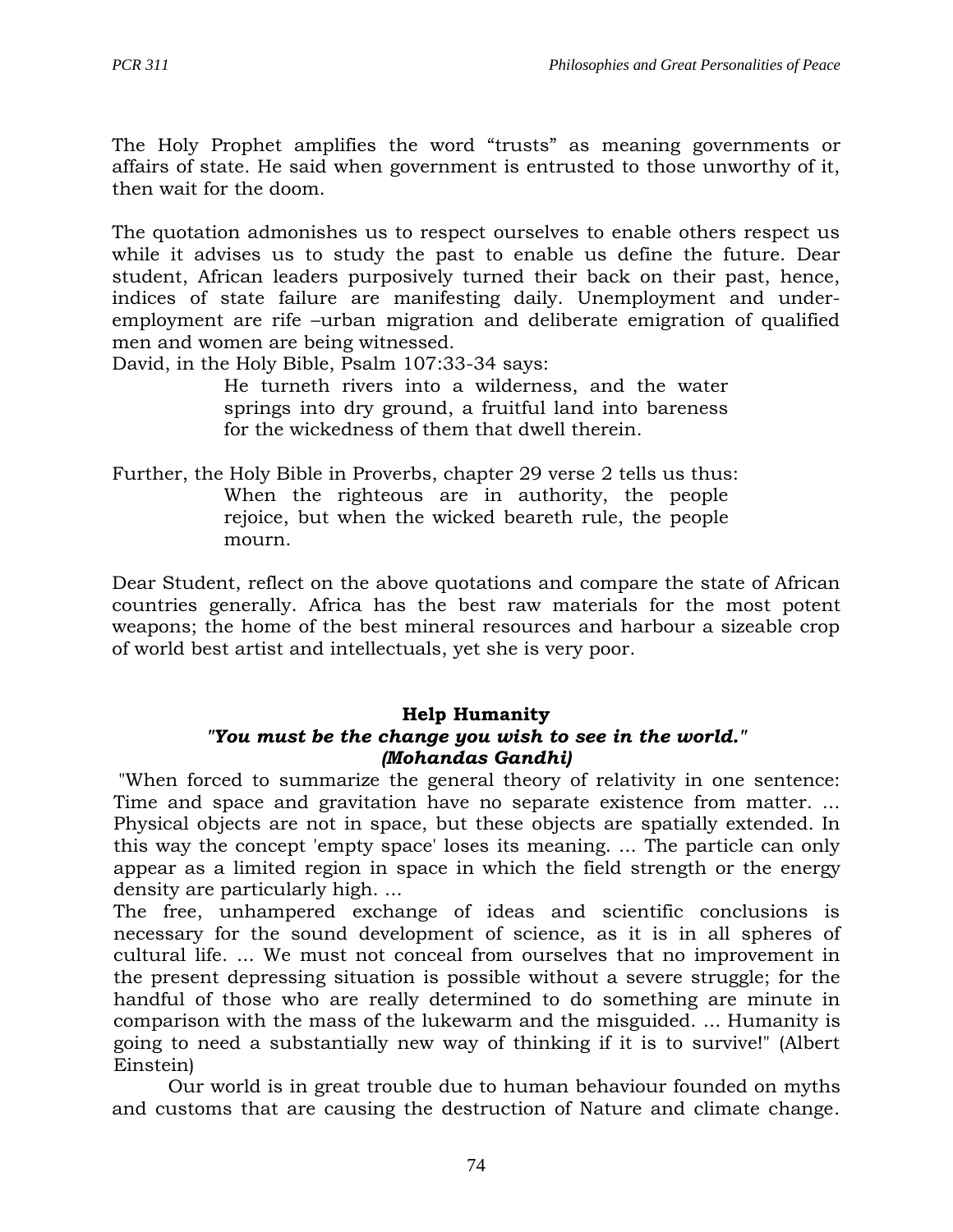We can now deduce the most simple science theory of reality - the wave structure of matter in space. By understanding how we and everything around us are interconnected in Space, we can then deduce solutions to the fundamental problems of human knowledge in physics, philosophy, metaphysics, theology, education, health, evolution and ecology, politics and society.

This is the profound new way of thinking that Einstein realised, that we exist as spatially extended structures of the universe - the discrete and separate body an illusion. This simply confirms the intuitions of the ancient philosophers and mystics.

### **4.0 CONCLUSION**

It is quite evident that philosophical invocations, if carefully perused from all angles of the globe, are geared towards creating a better environment for an enduring peace globally.

In the word of Edmond Burke "All that is necessary for evil to succeed is for good people to do nothing and complementing that word further, George Orwell opined again that in a time of universal deceit, telling the truth is a universal act.

### **SELF ASSESSMENT EXERCISE IX**

What is responsible for Africa's persistent backwardness in political and economic sphere?

### **5.0 SUMMARY**

This unit has dealt extensively with Confucius and the impact of his philosophy. Significantly, attempts were made to explain his teachings contained in the Analects, which is a short collection of his discussions with his disciples and completed post humously.

### **6.0 TUTOR MARKED ASSIGNMENT**

1. "Hell is truth seen too late" (Thomas Hobbes). How do you relate this to the philosophy of Mohandas Gandhi?

2. Relate the philosophy of Confucius to the philosophy of any western philosopher.

### **7.0 REFERENCES/FURTHER READING**

- 1. wikipedia, the free encyclopedia
- 2. Look, Berkeley, Hume (1974). The Empiricist, Toronto, Anchor Books.
- 3. hhtp://en.wikipedia.org/wiki/confucious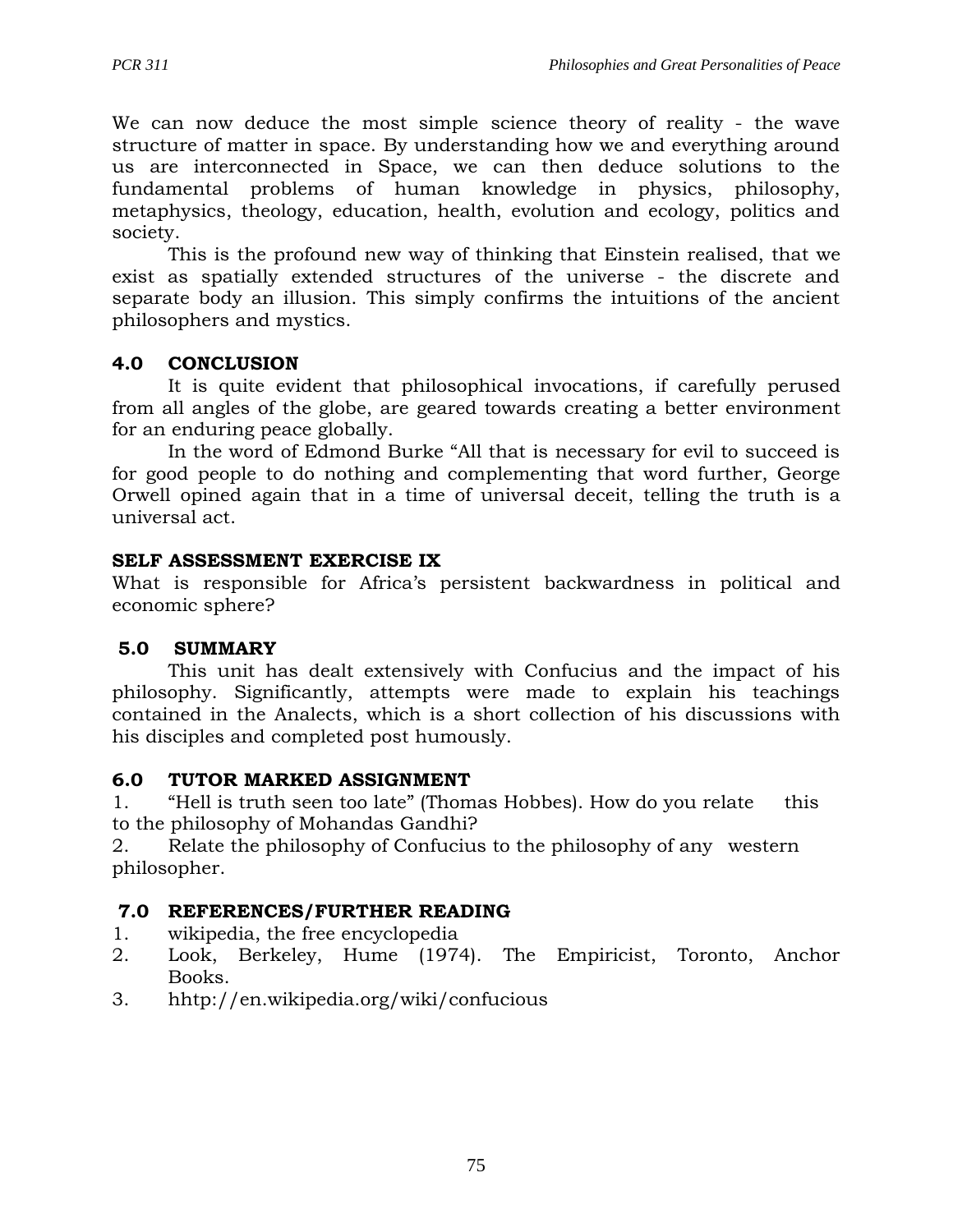#### **UNIT 5:**

### **GREAT PERSONALITIES OF PEACE AND PHILOSOPHIES OF NON-VIOLENT RESIDENCE**

#### **INTRODUCTION**

- 1.0 Introduction
- 2.0 Objective
- 3.0 Main Content
- 3.1 Martin Luther King's Junior
- 3.2 Nehru and Africa
- 4.0 Conclusion
- 5.0 Summary
- 6.0 Tutor-Marked Assignment<br>7.0 References/Tutor Marked
- References/Tutor Marked Assignments

#### **1.0 INTRODUCTION**

The principle of non-violent resistance has been the integral philosophies of these friends of Africa, and the oppressed peoples of the globe, Pandit Jawaharli of India, Nehru, and Martin Luther King (Jnr) of the U.S.

Jawaharlal Nehru, apart from his role as a freedom fighter and a statesman, was widely regarded as the founding ideologue of the Indian Republic. Educated in some of the best institutions, widely traveled in Europe and a sound grasp of world history, used those experiences to shape what became acknowledged as the thoughts and philosophies of Jawaharlal Nehru which is non-violent resistance. He also projected the idea of India being a secular nation to give room to religious tolerance as he believed that secularism will act as the uniting force in the diverse, multi-religious Indian society. He also recognized the need for women empowerment ahead of his peers and created framework for better representation of minorities and socially disadvantaged groups in governmental service.

Non-alignment was the basic premise of his philosophy and was one of the co-founders of the Non-alignment movement representing nations that maintained neutrality in the East-west confrontation of the cold war era. Martin Luther King's name will remain evergreen in the annals of employing non-violent methods to achive desired goals, among the people widely acknowledged as World leaders. They have, together with many others, contributed to world peace and are worthy of being referred to as great personalities of peace, based on their enduring philosophies of non-violent resistance.

### **2.0 OBJECTIVE**

After a careful study of this unit, you should be able to:

- describe the concept of Non-violent resistance
- Highlight the characteristics of that philosophy to the present day policy of women/youth empowerment in Nigeria and any other African country; and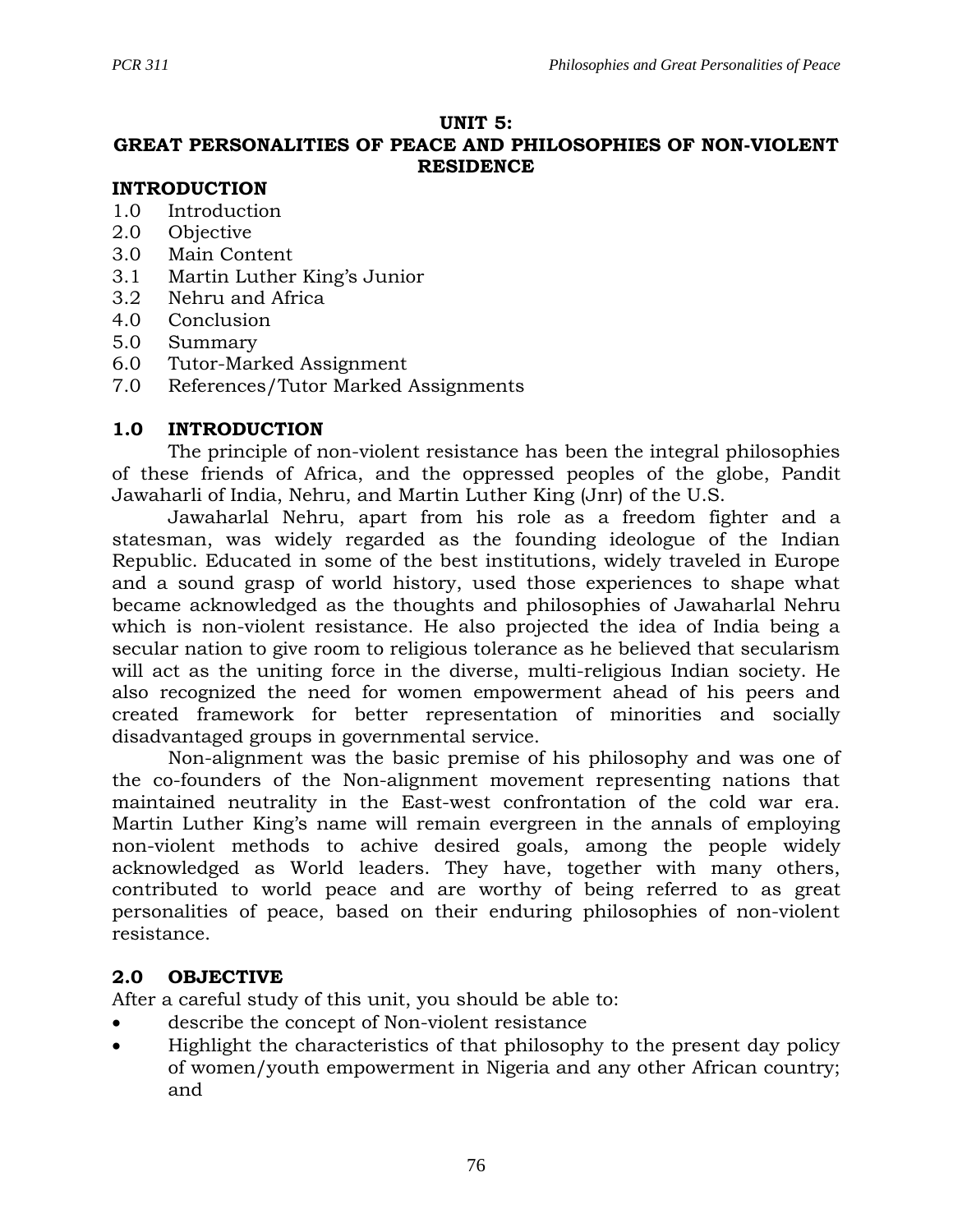• see how the philosophy of non-violence could help to minimize religious and political violence in developing countries.

### **3.0 MAIN BODY**

### **3.1 Martin Luther King's Philosophy on Nonviolent Resistance**

During the civil rights movement, Martin Luther King Jr. captured the attention of the nation with his philosophy and commitment to the method of nonviolent resistance. According to Dr. King, this was the only solution that could cure society's evil and create a just society. As King emerged as a leader in the civil rights movement, he put his belief into action and proved that this was an effective method to combat racial segregation.

### **King Studies Nonviolent Resistance**

Prior to becoming a civil rights leader, King entered a theological seminary in 1948 where he began to concentrate on discovering a solution to end social ills. He came to the conclusion that while the power of love was a compelling force when applied to individual conflicts, it could not resolve social problems. He believed the philosophy of "turn the other cheek" and "love your enemies" applied only to conflicts between individuals and not racial groups or nations.

While at the seminary, King also read about Gandhi and his teachings. King was struck by the concept of satyagraha, which means truth-force or loveforce. He realized that "the Christian doctrine of love operating through the Gandhian method of nonviolence was one of the most potent weapons available to oppressed people in their struggle for freedom."(l) King, however, was still not convinced that nonviolent resistance was a viable method in the United States. His acceptance of nonviolence would come years later during his involvement in the Montgomery bus boycott. It was at this time that King's earlier intellectual realization about the power of love was put into action. As nonviolent resistance became the force behind the boycott movement, his concerns were clarified. He recognized that nonviolent resistance was a powerful solution, and he committed himself to this method of action.

### **Nonviolent Resistance is not Cowardly**

King believed that there were six important points about nonviolent resistance. First, he argued that even though nonviolence may be perceived as cowardly, it was not. In fact, it was a method that he did resist. According to King, a nonviolent protester was as passionate as a violent protester. Despite not being physically aggressive, "his mind and emotions are always active, constantly seeking to persuade the opponent that he is mistaken."

### **Nonviolent Resistance Awakens Moral Shame**

Second, the point of nonviolent resistance is not to humiliate the opponent, but instead to gain his friendship and understanding. Further, the use of boycotts and methods of non-cooperation, were the "means to awaken a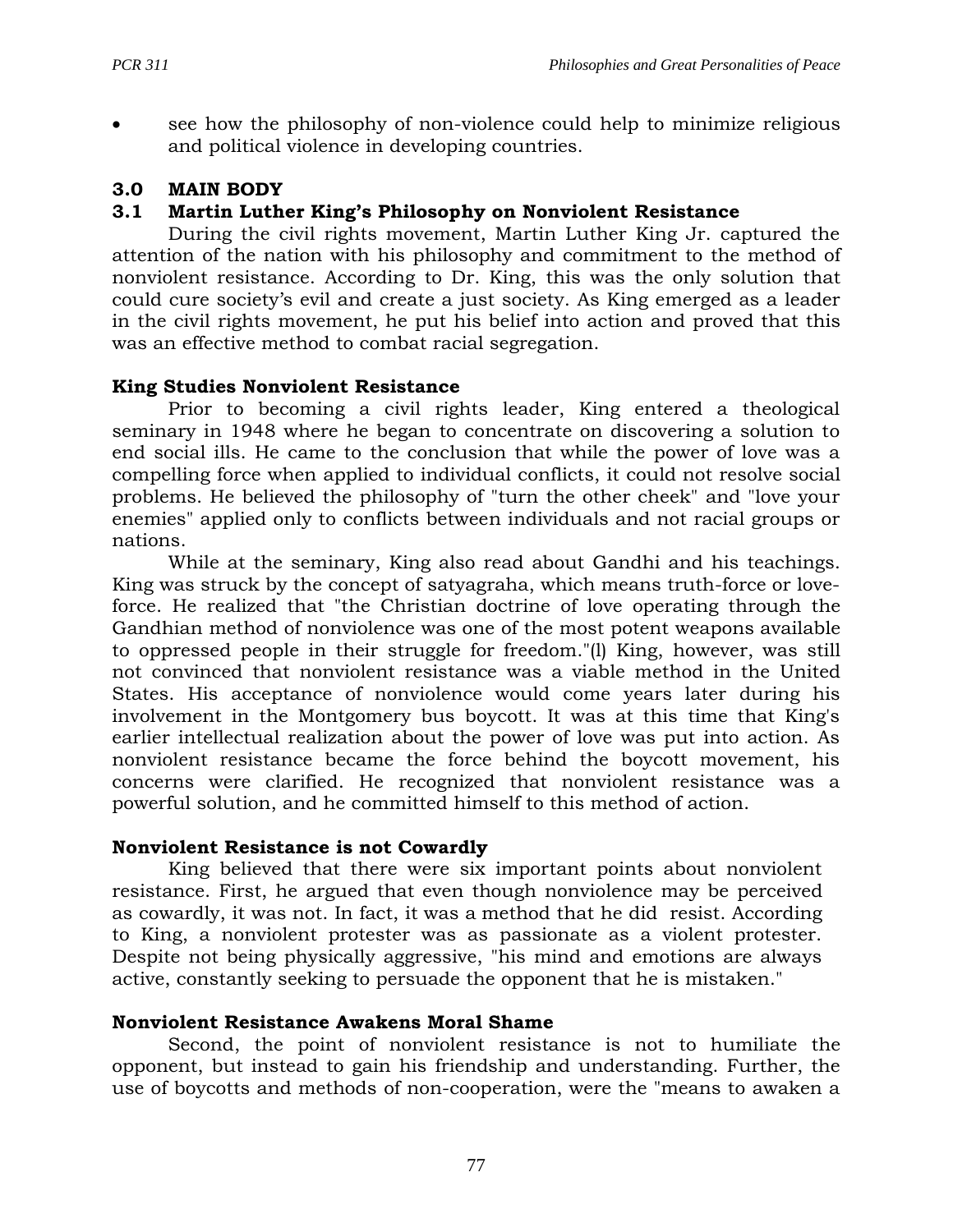sense of moral shame in the opponent." The result was redemption and reconciliation instead of the bitterness and chaos that came from violent resistance.

# **Nonviolent Resistance is a Battle Against Evil**

The third point King advanced was that the battle was against the forces of evil and not individuals. Tension was not between the races, but was

between justice and injustice, between the forces of light and the forces of darkness. And if there is a victory, it will be a victory not merely for fifty thousand Negroes, but a victory for justice and the forces of light.

Thus, tension only existed between good and evil and not between people.

# **Nonviolent Resistance Requires Suffering**

Fourth, nonviolent resistance required the willingness to suffer. One must accept violence without retaliating with violence and must go to jail if necessary. Accordingly, the end was more important than safety, and retaliatory violence would distract from the main fight. King believed that by accepting suffering, it led to "tremendous educational and transforming possibilities" and would be a powerful tool in changing the minds of the opponents.

# **The Nonviolent Resister is on the Side of Justice**

King's fifth point about nonviolent resistance was that the "universe was on the side of justice. Accordingly, people have a "cosmic companionship with God who is on the side of truth" Therefore, the activist has faith that justice will occur in the future.

# **3.2 NEHRU AND AFRICA**

"His sympathy and understanding of the problems of Africa were a great source of courage to all who have been engaged in the struggle for the liberation and unity of Africa."

Dear student, you need to cast your mind back to those days of severe political violence in the Congo between 1960 and 1964. it was Nehru as Prime Minister of India that took the initiative to call on the United Nations that Africa must not be allowed to burn through the inaction of the world body. His famous admonition to all the combatants in the Congo scenario – Lumumba, Mobutu, Tshombe, Cizenga and others was that war knows no rule when the chips are down. He kept telling them that it could eventually lead to famine and devastation. He visited the Congo several times in search of peace and unity for the beleaguered country. Similarly Nehru was always in the fore front, leading the cause of freedom of colonized African states and the formation of Organisation of Africa Unity in 1963 was due largely to his promptings.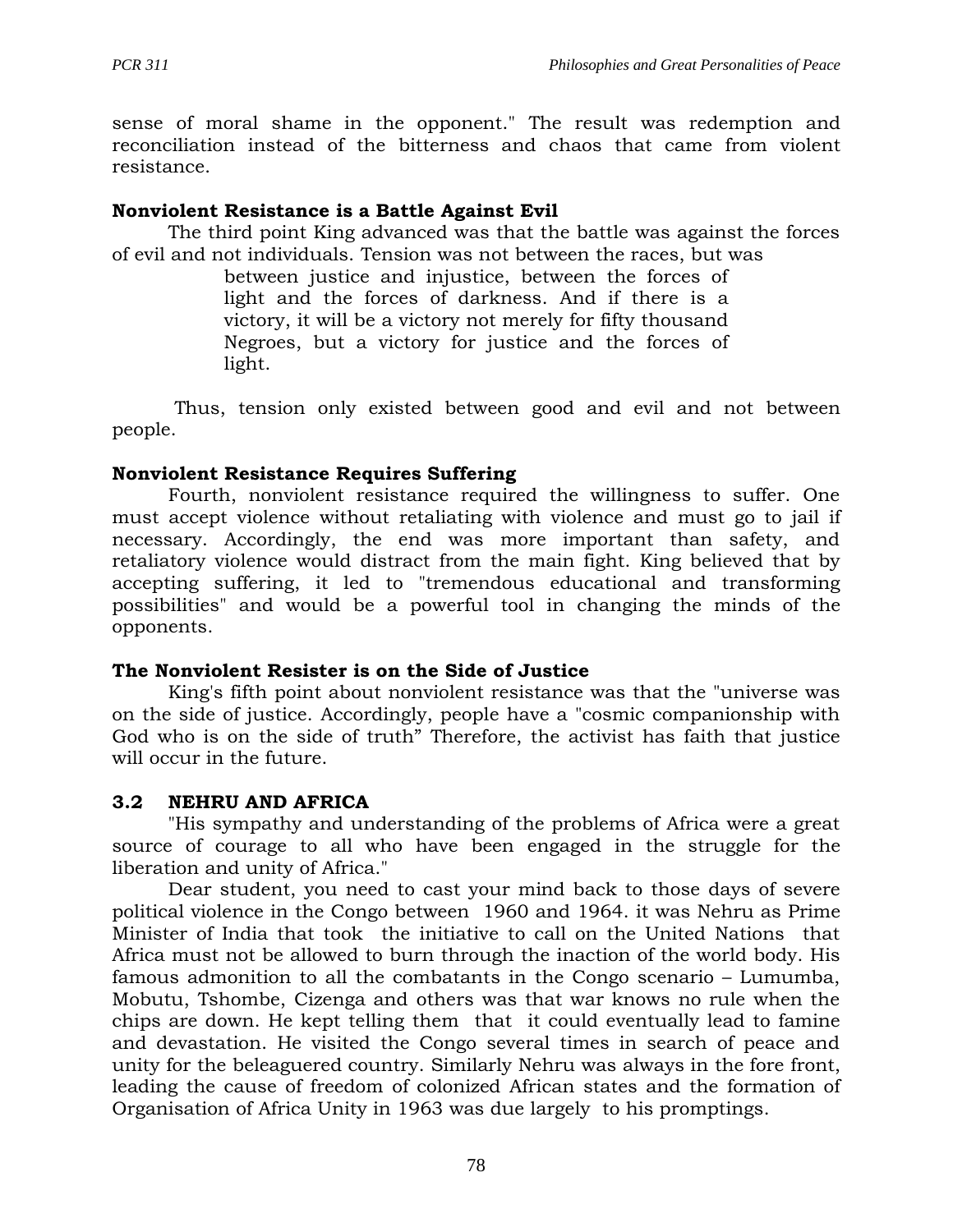His pressure against apartheid policy in South Africa and Portugal helped tremendously in paving way for a review of the policy which subsequently came to an end, though long after.

#### **- President Kwame Nkrumah of Ghana, in a broadcast on the death of Pandit Jawaharlal Nehru submitted that**

"In the upsurge of anti-colonial and freedom struggles that swept through Asia and Africa in the postwar period, there could hardly be a liberation movement or national leader who was not influenced one way or another by the thoughts, activities and example of Pandit Nehru and the All India Congress. He further added that if he presumed to look back on his own ideas, they were influenced by Nehru's experience."

### **- Nelson Mandela, in letter from prison to India, August 3, 1980**

Eulogized that whenever Jawaharlal Nehru spoke of Africa, it was with the passion of a historian who revolted at the long martyrdom of the people of that continent, the faith of a leader of a national liberation struggle in the ultimate triumph of all oppressed peoples, and the commitment of an internationalist to assist other peoples in their efforts for emancipation, There was not the slightest trace of condescension or paternalism, but respect for the culture of the African peoples and confidence in their resurgence. Africa, to him, was not a remote continent but a neighbour across the seas, "for the sea both separates and connects," *(Nehru and Africa,* page 38).

He espoused African freedom during India's own struggle for independence. Hardly had he become head of the Interim Government on September 1, 1946, than he began to exhort Asia and the world to help Africa. He told the Asian Relations Conference in New Delhi in March 1947: "We of Asia have a special responsibility to the people of Africa. We must help them to take their rightful place in the human family." At the conclusion of the Asian-African Conference in Bandung in 1955, he became so obsessedwith anything Africa as everything else paled into insignificance, particularly, the thought of the seemingly infinite tragedy of Africa, especially with the undying memory of when millions of Africans were carried away as slaves to America. More painful to him, and which he never failed to mention was the gory tale of having half of them dying in the galleys. To Nehru, we must accept responsibility for the dastardly act, even though, we ourselves were not directly involved.

In order to aptly demonstrate his great love for Africa, Nehru, a non African but with passion greater than that of any African of his era felt strongly that the tragedy of Africa was greater than that of any other continent, whether racial or political. To him, Asia, his continent, must do her best to help Africa because, as he put it, they are sister continents.

As if Nehru was about shedding tears for Africa, he lamented the sorry state of Africa as he said his heart goes out to what is happening there. To Nehru, the agony of the African continent throughout history has been such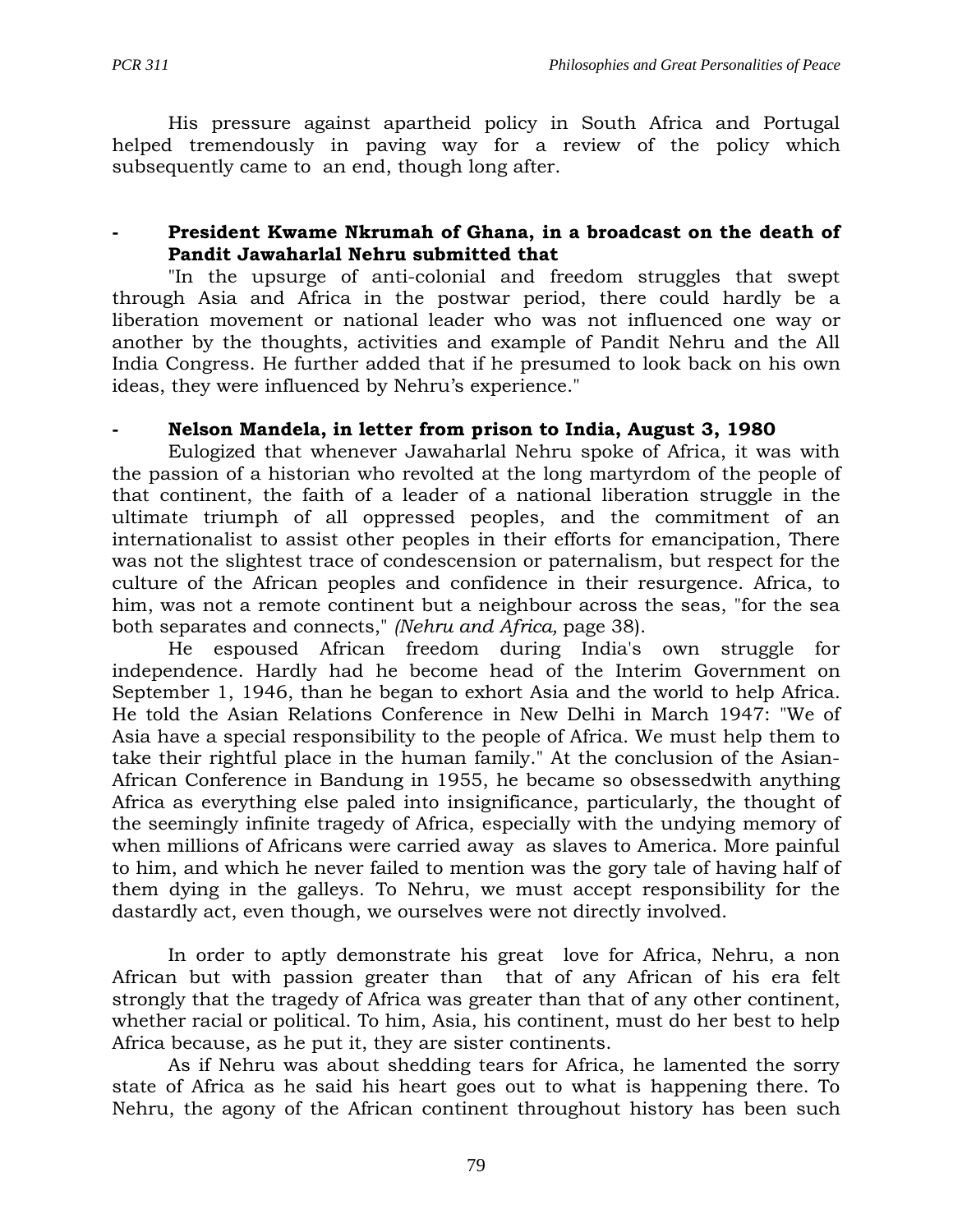that it has not been equaled anywhere. As further opined by Nehru, the whole world owes it to the African people not to hinder them, but to help them in freedom in every way.

By the 1960s, African states started to have the thought of merging various colonial groupings in which they had been forced into by colonialism to become one of the same family. There had been groupings like the Monrovia group, Casablanca group, Brazzaville 12 group- a division resulting from serious disagreements over a number of problems of all African importance, dating back to 1960 – 1961. Among these were the disagreements over the status of Algeria during her fight for independence as well as over the policy towards the Congo (Leopoldville) , then plunged into disastrous civil war. However, the leading figures of the African continent then, championed by the Ethiopian monarch, Emperor Haile Sallaise, toured African states to sensitise their leaders of the move by their past colonial masters to make them perpetual stooges and enjoined them to embrace a single organization, which will be African and for Africans.

In response to the efforts of some African-leaders, led by Emperor Haile Sallaise, leaders of thirty –one Africans states met in May 1963 at Addis Ababa the capital of Ethiopia to establish the organisation of African Unity, an instrument which they hoped would lay the foundation for a continental union, or would at least lead to that degree of economic and political unity which is essential if Africa is to prosper.

Overwhelmed by that bold attempt, Nehru rejoiced at the march of freedom of the organisation of African Unity and in August 1963, heartily said that perhaps the most exciting thing that was happening in the twentieth century was the awakening of Africa. He added further that he was convinced that it was a major event in history which was going to play an ever-growing part in the coming years, and unequivocally vouched for Indians support for it.

Africa, moreover, was very much in his mind as he sought to promote a "peace zone" shielded from the cold war, and build a concert of non-aligned nations to secure the total abolition of colonialism and promote a world without arms and war. The decision of the African States in 1963, to join the Movement of Non-aligned Countries *en bloc,* making Africa the one continent that is totally non-aligned, was in a sense the best tribute to the labours of Pandit Nehru.

### **Heritage of the Indian national movement**

Nehru's concern with racialism and colonialism in Africa and his feeling of solidarity with the African people has its roots in his innate humanism, his experience in the Indian freedom struggle and his intimate association with Mahatma Gandhi.

Until the 1920's Indian interest in Africa had centred around the position of Indian settlers in southern and eastern Africa. Tens of thousands of Indians had been recruited, after the abolition of African slavery in the nineteenth century, to work under semi-slave conditions as indentured labourers in plantations, mines and railways in South Africa, the Carbbean and the Pacific. Africans and Indians thus shared in oppression. By the end of the century,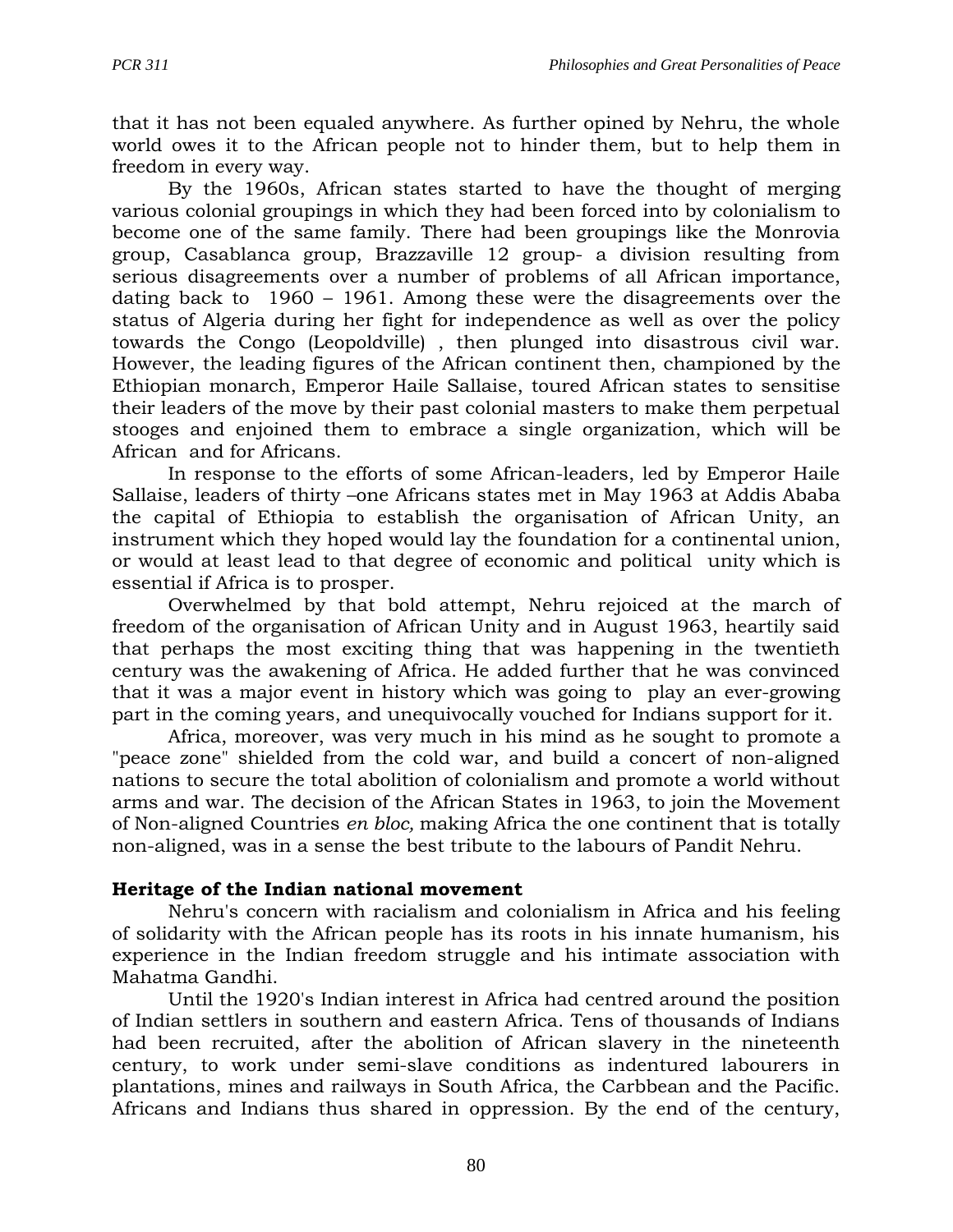however, some of the Indian labourers who completed their indenture, and the traders who followed them, advanced economically. Concerned about the likelihood of competition from them, European settlers in South Africa enacted a series of measures designed to dispossess and deport the "free" Indians. The Satyagraha led by Mahatma Gandhi in South Africa from 1906 to 1914, for the rights and honour of Indians, fired Indian imagination and the first political activity of Jawaharlal Nehru was to raise funds for the resisters in South Africa in 1912.

His interest widened to encompass the entire continent of Africa, and a global view of its struggles, when he represented the Indian National Congress at the International Congress against Imperialism, held in Brussels in 1927, and met several African leaders. He also became familiar with the developments in South Africa and warmly welcomed the agreement among the South African delegates at the conference to promote cooperation among Africans, Indians and radical whites in the struggle against racism.

In a memorandum on "A Foreign Policy for India", sent to the Indian Congress later that year, he suggested that Indians in Africa "should cooperate with the Africans and help them as far as possible and not claim a special position for themselves which is denied to the indigenous inhabitants of the country." *(Selected Works* of *Jawaharlal Nehru,* Volume 2, page 362).

He maintained contact with several leaders of the African freedom movements, especially in London, and with the Pan African movement. The Pan African Congresses began to support the Indian demand for complete independence while the Indian national movement expressed its full sympathy for African aspirations.

In 1936, while passing through Rome on his way to India, Nehru rejected approaches for a meeting with the Italian dictator, Benito Mussolini, because of the Italian invasion of Abyssinia. Instead, he organized nation-wide demonstrations in India to denounce the aggression, and declared in his presidential address to the Congress that year that:

In Abyssinia bloody and cruel war has already gone on for many months, and we have watched anew how hungry and predatory imperialism behaves in its mad search for colonial domains. We have watched also with admiration the brave fight of the Ethiopians for their freedom against heavy odds... Their struggle is something more than a local struggle. It is one of the first effective checks by an African people on an advancing imperialism..." *(Selected Works* of *Jawaharlal Nehru,* Volume 7, p.194).

At the same time, fascist measures in South Africa aroused resistance among Africans and Indians. A new generation of Indian leaders, led by Dr. Yusuf M. Dadoo, challenged the compromising leadership of the Indian Congresses, prepared for militant resistance to racist measures and sought unity with the African majority in a common struggle for freedom. Nehru's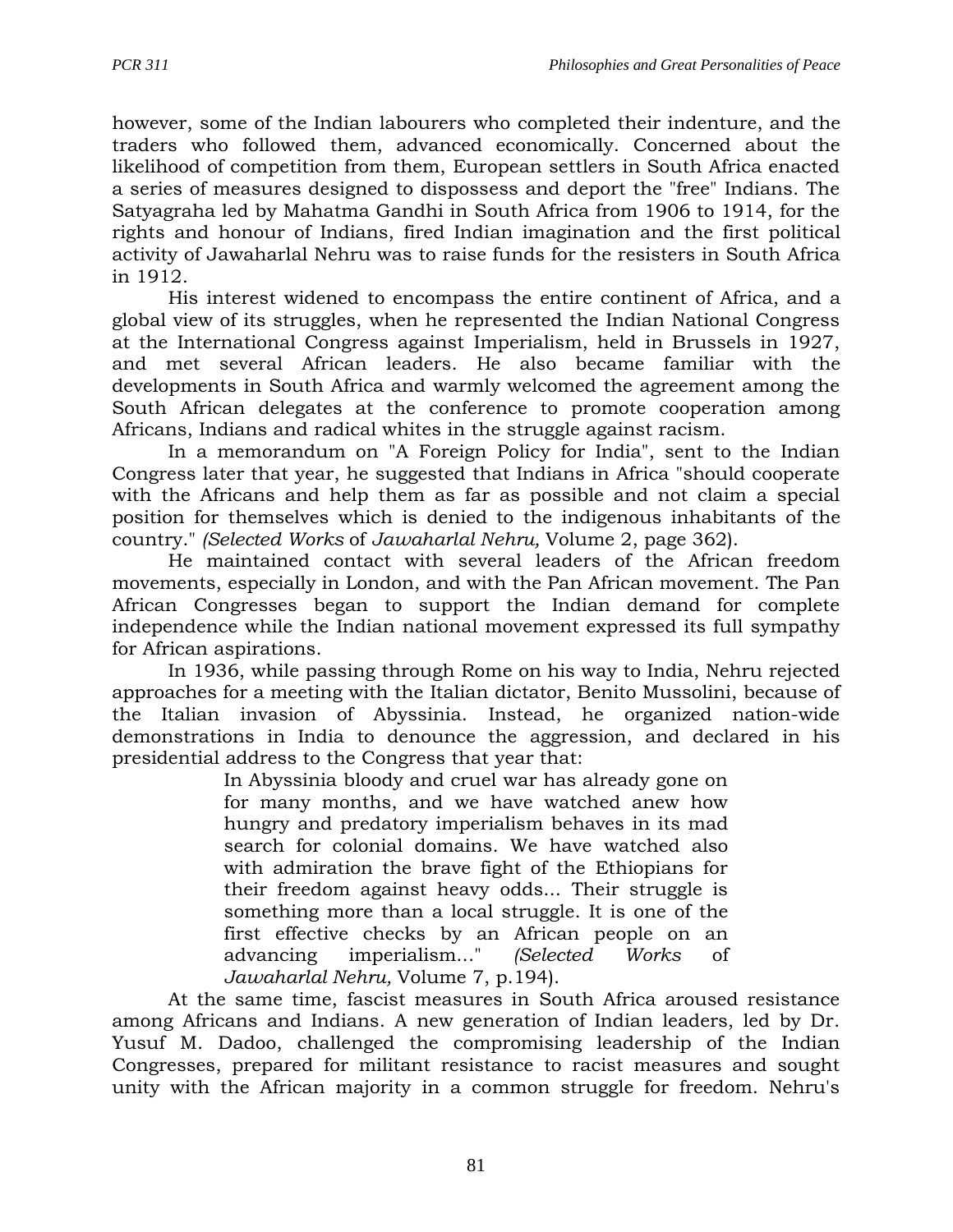strong support to the militants helped promote a non-European united front and joint campaigns against racist measures.

Meanwhile, the progress and ideology of the nationist movement in India, the largest colony struggling against the mightiest imperial power, was followed with keen interest by Africans. The writings of Pandit Nehru were avidly read by African intellectuals. His international outlook and his stress that national freedom must benefit the common people, appealed to the emergent African movements in which the youth and trade unions played a crucial role. Nowhere was this as striking as in South Africa, with one of the oldest national movements struggling against the heaviest odds. To quote Nelson Mandela:

> While at university and engrossed in student politics, I, for the first time, became familiar with the name of this famous man. In the 'forties, for the first time I read one of his books, *The Unity* of *India.* It made an indelible impression on my mind and ever since then I procured, read and treasured anyone of his works that became available." What a global personality of peace!

#### **SELF ASSESSMENT EXERCISE X**

Examine the philosophy of non violence as preached by Pandit Nehru and Martin Luther King Jr.

#### **4.0 CONCLUSION**

From the life and time of the great personalities of peace examined in this unit, the global community has benefited immensely from their philosophies of non-violent resistance. Violence aggravates an already tense situation. The United Nations Organisation has largely co-opted the spirit of the philosophies of these International Personalities in areas of Peace keeping, Peace making and Peace Building activities to ensure global peace. They are of the blessed memories but remain ever green in our memories.

Remember, you are passing through this way, but once. Do all the good you can today for tomorrow may be too late.

### **5.0 SUMMARY**

 This unit examined the philosophies of Jawahlarl Nehru, Martin Luther King Jr. and highlighted some salient parts that have been embraced to promote effectively the philosophy of optimism in the face of any adversity. He who fights and runs away lives to fight another day. It is no sign of cowardice.

#### **6.0 TUTOR-MARKED ASSIGNMENT**

- 1. What is your understanding of the concept of Non-violent Resistance?
- 2. What will the philosophers of Non-violent Resistance be remembered for as their enduring legacy?
- **7.0 REFERENCES/FURTHER READING**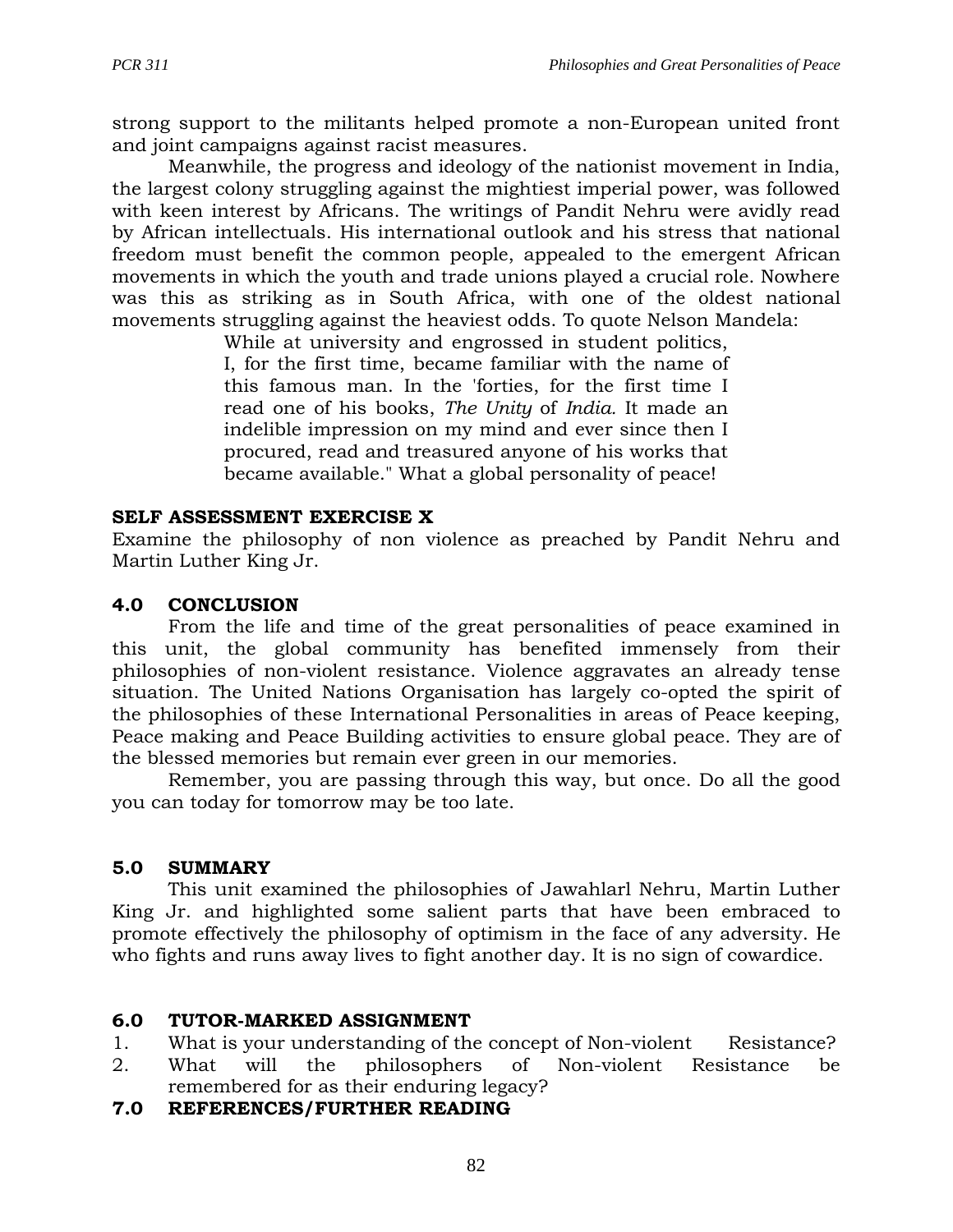- 1. [http://www-spaceandmotion.com/buddhism -hinduism](http://www-spaceandmotion.com/buddhism%20-hinduism-confucianism.htp)[confucianism.htp](http://www-spaceandmotion.com/buddhism%20-hinduism-confucianism.htp)
- 2. Akinpelu, J.A. (2009) Essays in Philosophy and Education, Lagos, Stirlin-Horden Publishers, Nig. Ltd.
- 3. Maccwell, J.C. (1993); Developing The Leader in you, New York Nelson Business.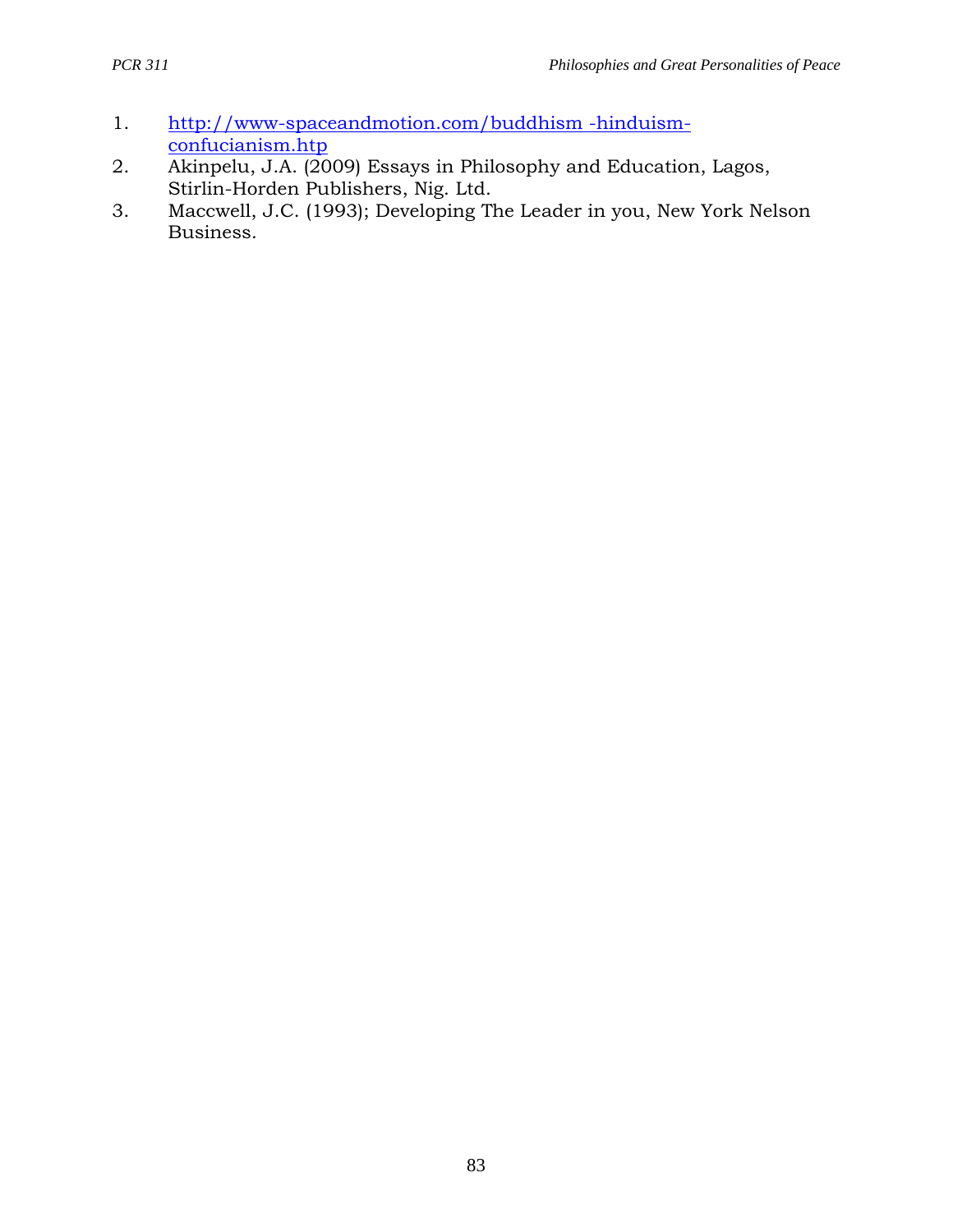#### **MODULE 3: PHILOSOPHIES AND GREAT PERSONALITIES OF PEACE**

- UNIT 1: BIOGRAPHICAL SKETCH OF
	- DR. NNAMDI AZIKIWE
	- CHIEF OBAFEMI AWOLOWO
	- SIR AHMADU BELLO
	- MRS. FUNMILAYO RANSOME KUTI
	- MRS. MAGRET EKPO
- UNIT 2: POLITICAL PHILOSOPHY OF
	- DR. NNAMDI AZIKIWE
	- CHIEF OBAFEMI AWOLOWO
	- SIR AHMADU BELLO
	- MRS. FUNMILAYO RANSOME KUTI
		- MRS. MAGRET EKPO
- UNIT 3: IDEALS OF PEACE FACILITATION BY
	- DR. NNAMDI AZIKIWE
	- CHIEF OBAFEMI AWOLOWO
	- SIR AHMADU BELLO
	- MRS. FUNMILAYO RANSOME KUTI
	- MRS. MAGRET EKPO
- UNIT 4: ENDURING LESSONS FROM
	- DR. NNAMDI AZIKIWE
	- CHIEF OBAFEMI AWOLOWO
	- SIR AHMADU BELLO
	- MRS. FUNMILAYO RANSOME KUTI
	- MRS. MAGRET EKPO
- UNIT 5: CHALLENGES FACED BY
	- DR. NNAMDI AZIKIWE
	- CHIEF OBAFEMI AWOLOWO
	- SIR AHMADU BELLO
	- MRS. FUNMILAYO RANSOME KUTI
	- MRS. MAGRET EKPO

#### **UNIT 1: DR. NNAMDI AZIKIWE – BACKGROUND**

#### **CONTENTS**

- 1.0 Introduction
- 2.0 Objective
- 3.0 Main Content
- 3.1 Biographical Sketch of: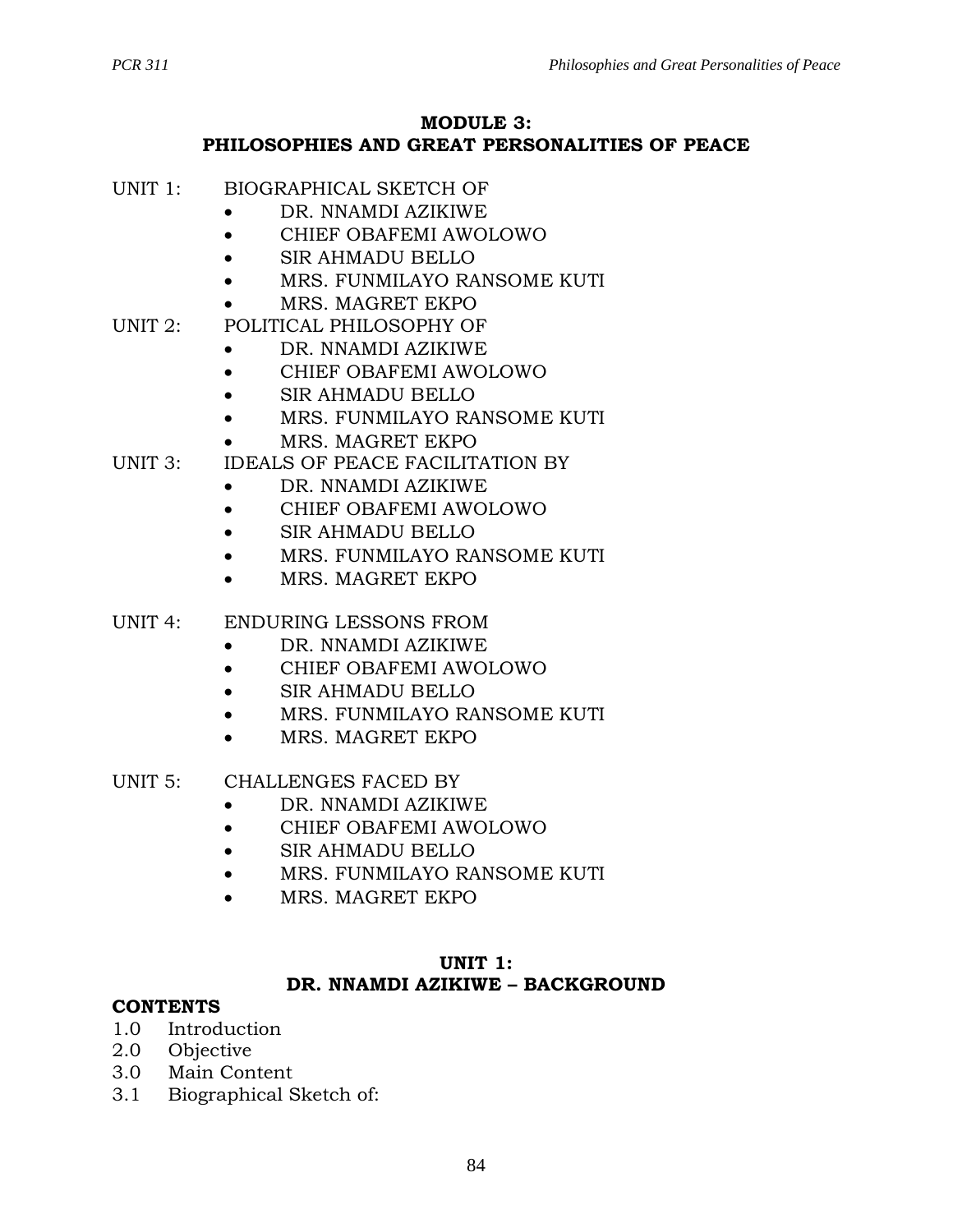- Dr. Nnamdi Azikiwe,
- Chief Obafemi Awolowo
- Sir Ahmadu Bello
- Mrs. Funmilayo Ransome Kuti
- Mrs. Magret Ekpo
- 4.0 Conclusion
- 5.0 Summary
- 6.0 Tutor-Marked Assignment
- 7.0 References/Further Readings

### **1.0 INTRODUCTION**

The geographical area called Nigeria has been well endowed with an array of great personalities of peace, together with their philosophies. Their evolution had its firm root in the pre-colonial Nigeria. It started as heterogeneous groups of people willing to maintain their separate identity but the British Government, in their bid to establish a firm colonial state evolved a number of processes, one of which was the systematic persecution of any identified Nigerian labeled a recalcitrant whose views were diametrically opposed to their determination to perpetuate extending the scope of British Empire in Nigeria. In pursuing that agenda, British officials employed the tactics of coercion, as well as diplomatic niceties in order to whittle down the seemingly expected opposition from the Africans.

The above threw up a number of great personalities of peace, such as King Overamen of Benin, Jaja of Opobo, Kosoko, Akintoye and a number of others considered to be those whom fate made use of, to lead the era of precolonial great personalities of peace. Each had his philosophies and dogmatically got attached to it. However, with the introduction of the tenets of a successful colonization, the era of traditional elites nose-dived and the baton was passed on to a new generation of Nigerians among whom were Dr. Nnamdi Azikiwe, Chief Obafemi Awolowo, Sir Ahmadu Bello, Mrs. Funmilayo Ransomkuti and Margret Ekpo.

### **2.0 OBJECTIVE**

At the end of this unit, you should be able to:

- give a biographical sketch of Dr. Nnamidi Azikiwe, Chief Obafemi Awolowo ,Sir Ahmadu Bello, Mrs. Funmilayo Ransome Kuti and Mrs. Magret Ekpo;
- discuss the emergence of Nigerian Nation; and
- write about the origin of electoral democracy in Nigeria

### **3.0 MAIN CONTENT**

### **3.1 Historical Background**

In an attempt to abolish slave trade from one of its major sources, Lagos was conquered by the British forces in 1851. In 1861, annexation of Lagos took place and it became a British colony. That put paid to the maneuvering of other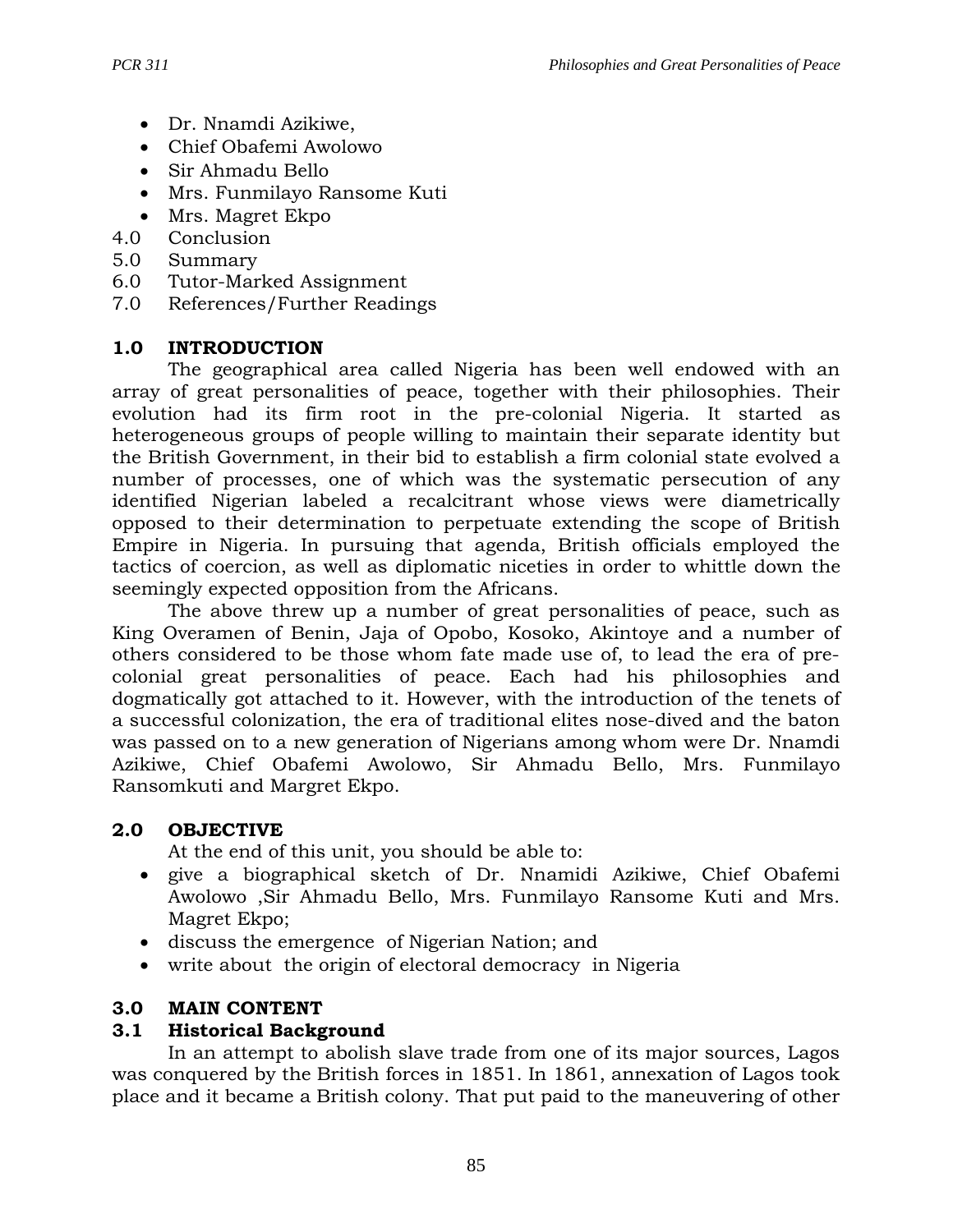interest groups like the Portuguese, French and other less visible ones in that territory.

A company, with the official seal of the British government which played a dominant role in the colonization of Nigeria needs a fleeting mention. In 1795, the United African company was formed in Nigeria by four different British trading companies which were formerly competing with one another. Sir Taubman Goldie was the brain behind the amalgamation of these companies into a giant organization, named United African Company.

Initially operating as British citizens with individual economic interest, they were not unmindful that they would require their home government soonest, hence, they acted as unsolicited ambassadors of their home government. The opportunity came in 1886, when the new company, U.A.C, was given a charter by the British Government. It then metamorphosed into Royal Niger Company while the charter mandated the company to administer the area covered by their commercial activities.

However, on the 31<sup>st</sup> December 1899, the charter granted U.A.C. was revoked and by 1st day of January 1900, the territory under the Royal Niger Company was taken over officially by the British Government. As nature abhor's vacuum, Sir. Frederick Lugard was appointed the British High Commissioner for the Northern part of Nigeria.

For the purpose of adequate administration, Nigeria was divided into three territories. These were: the colony of Lagos, the Protectorate of Southern Nigeria and the protectorate of Northern Nigeria. In 1906, the colony of Lagos and the protectorate of Southern Nigeria were merged to form the protectorate of Southern Nigeria. In 1914, the Southern and Northern protectorates were amalgamated under the name of colony and protectorate of Nigeria. The colony was placed under the control of an administrator while the Southern and Northern protectorates were each placed under a Lieutenant-Governor. Sir Frederick Lugard, who made the 1914 amalgamation possible became the first Governor-General of Nigeria. The whole administrative wherewithal of Nigeria was under the firm control of Lugard from 1914 to 1919.

Issues of serious conflict between 1900 and 1919 were not pronounced because Nigerian leaders then were weighing the implication of the union but with the evolution of constitutional provisions, conflicts were in the offing.

At the beginning of 1900, a legislative council for the colony of Lagos was created, comprising largely the colonizers and two Nigerians as non-officio members. By 1914, as Governor-General, Lugard decided to have a bigger council which would cater for the whole country. He had a 36 member council and its composition, which created the emergence of great personalities of peace, was as follows:

- 23 officials including the governor
- 7 nominated Europeans (unofficials) who represented special interests like banking, mining, industry, marchants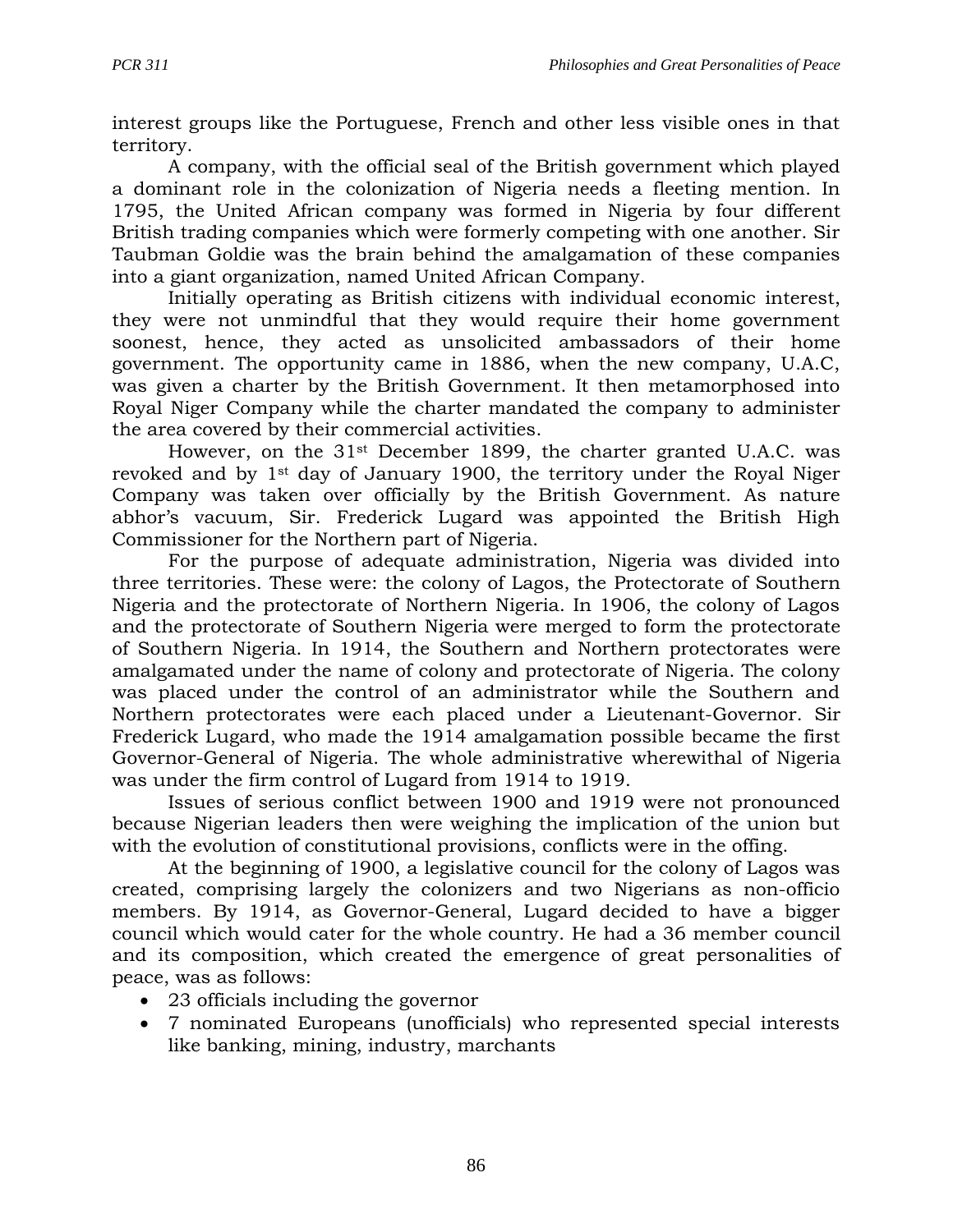• 6 nominated Nigerians who represented the whole country, were made up of 2 Emirs from the North, the *Alaafin* of Oyo, representing the West, 1 member each for Calabar, Beinin-Warri, and Lagos.

That enlarged council was merely advisory but its composition sparked of domination of an imported population over the indigenous inhabitant.

Based on its suspicion by Nigerian leaders, it failed to make any meaningful impact on the following grounds: The non-official members rarely attended the meetings while the natural rulers were illiterates who did not understand the work of the council. Further, there was a general apathy on the part of the members and the public in the activities of a body with such a limited influence. For the above deficits, the Nigerian Council was abolished in 1922, paving way for the first ever legislative council for the Colony and Protectorate of Southern Nigeria under a new Constitution code named Clifford Constitution of 1922.

That legislative council was composed of 46 members, in an order of 27 officials and 19 non-officials. A major departure from the moribund Nigerian council abolished to pave way for Clifford's 1922 constitution was that 4 of the non-official members were elected. Three of the elected members were from Lagos and the fourth was from Calabar. That was Nigeria's first attempt at electoral democracy which have been creating ripples, but unlike armed conflicts in several parts of the African continent, Nigeria's political philosophy had been hinged on "stooping to conquer", indepth diplomacy" and "gradualism" through subtle ways to achieve her needs.

The introduction of electoral democracy also led to the formation of Nigeria's first political party named Nigerian National Democratic Party founded by Herbert Macaulay in 1922. It aimed at achieving self-government for Nigeria within the commonwealth and it won all the three Lagos seats in the Legislative council from 1922 to 1938 when it was punctuated by the emergence of Nigeria Youth Movement. In 1944, the National Council of Nigeria and the Cameroons, as a political party was formed.

The provisions of the 1922 legislative council included:

The Governor and 11 senior officials, with a proviso that the Governor could appoint special members if it became necessary; in 1943, five unofficial members, 3 Africans and two Europeans, were appointed to serve on it. That was the position of the council until 1946 when a new constitution was introduced.

Various reasons have been adduced for the collapse of the 1922 Clifford constitution such as (a) The Northern Provinces were left out as the Governor made laws for the North by proclamation.

That was the beginning of suspicion between the North and the South.

- While, elective principle led to formation of political activities in the South, none of such was in the North;
- The fruit of dycotomy between the North & south sown as development was at different levels;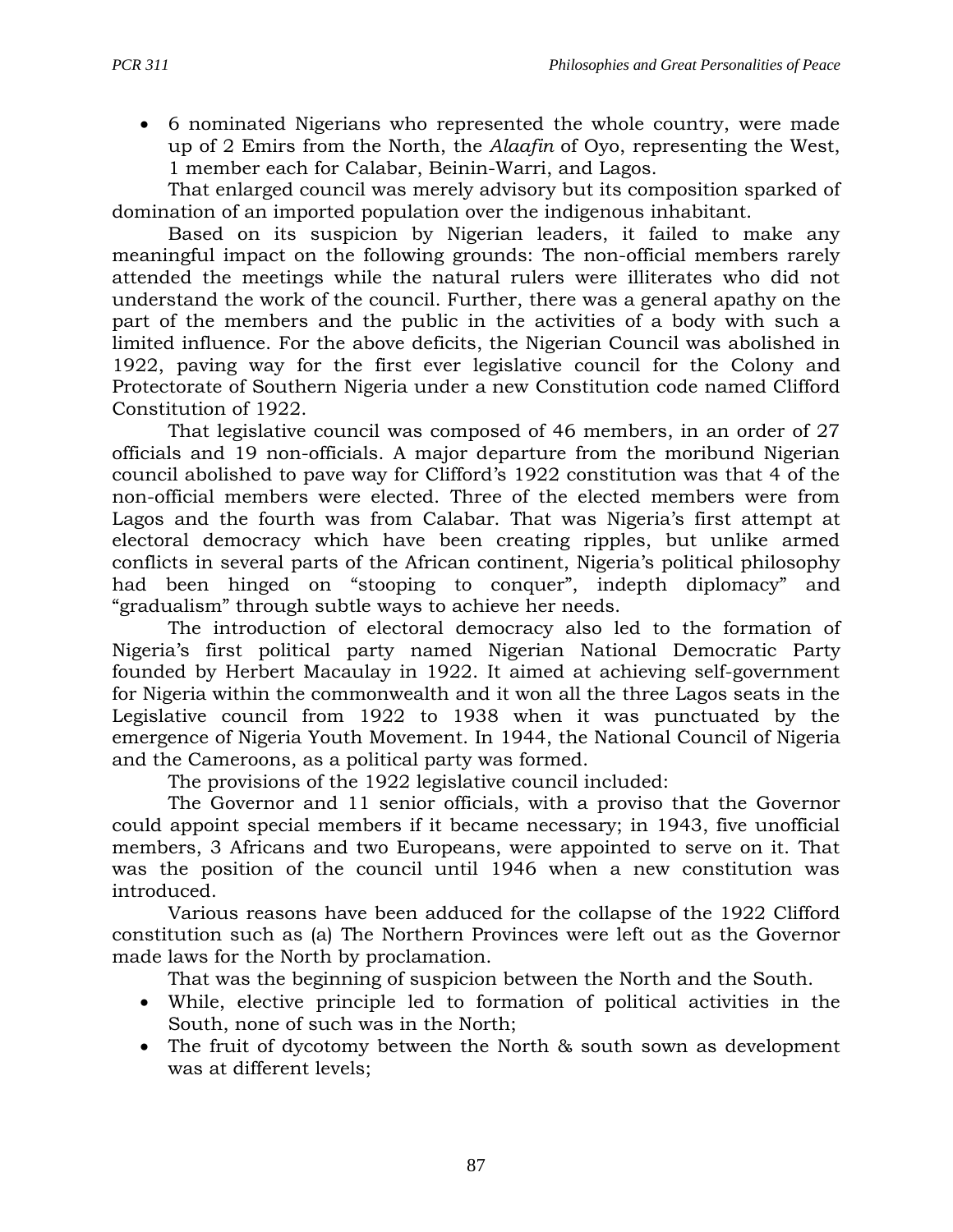• There was limited franchise for those that could vote – Adult males with residential qualifications, British subject and British protected persons, annual income not less than £100 (One hundred pounds).

With these perceived defects, Herbert Macaulay's and Azikiwe's N.C.N.C fought for the review of 1922 Clifford constitution. Credit for that era must also be shared by the following nationalists who eschewed physical violence which was a common tool then to seek redress, but instead, embraced peaceful and effective methods: Chief H.O. Davies, Mr. Earnest Ikoli, Dr. Akinola Maja, Chief Obafemi Awolowo, Oba Samuel Akinsanya, The Odemo of Ishara, Chief S.L. Akintola, Sir. Ahmadu Bello. They fought for the subsequent constitutional reviews in their various ways, leading up to 1960 independence constitution.

#### **3.2 Dr. Nnamdi Azikiwe and his Biographical Sketch**

 Benjamin, Nnamdi Azikiwe, usually referred to as Nnamdi Azikiwe or Zik at political arenas, was one of the leading figures of modern Nigerian nationalism. He was the first President of Nigeria, a position he held throughout the first Republic.

Azikiwe was born on 16th November, 1904 in Zungeru, Northern Nigeria to Igbo parents. After studying at the Methodist Boys High School in Lagos, Azikiwe went to the United States. While there, he attended various institutions of higher learning, including Howard University, Washington DC, and Lincoln University, Pennsylvania in 1930. In 1933, he obtained a master's degree from a prestigious Ivy league institution, the University of Pennsylvania. He was engaged in that same institution as a lecturer before returning to Africa.

In November, 1934, he took up the position of editor for the *African Morning Post*, a daily newspaper in Accra, Ghana. He used the opportunity granted by that position to promote a pro-African nationalist agenda. Simertin (1977:9), described his writing thus:

> *In his passionately denunciatory articles and public statements, he censured the existing colonial order; the restrictions on the Africans' rights to express their opinions, and racial discrimination. He also criticized those Africans who belonged to the "elite" of colonial society, and favoured retaining the existing order, as they regarded it as the basis of their well being.*

Zik, for publishing an article on 15th May 1936, entitled "Has the African A God? written by I.T.A. Wallace-Johnson, was charged for sedition and found guilty of the charges. Subsequently, he was sentenced to a six months jail term but thereafter acquitted on appeal.

In 1937, he returned to Lagos where he founded the *West African Pilot* which he used as a vehicle to propagate Nigerian nationalism. Believing that pen is mightier than sword, Zik founded the Zik Group of Newspapers, publishing multiple newspapers in cities across the country.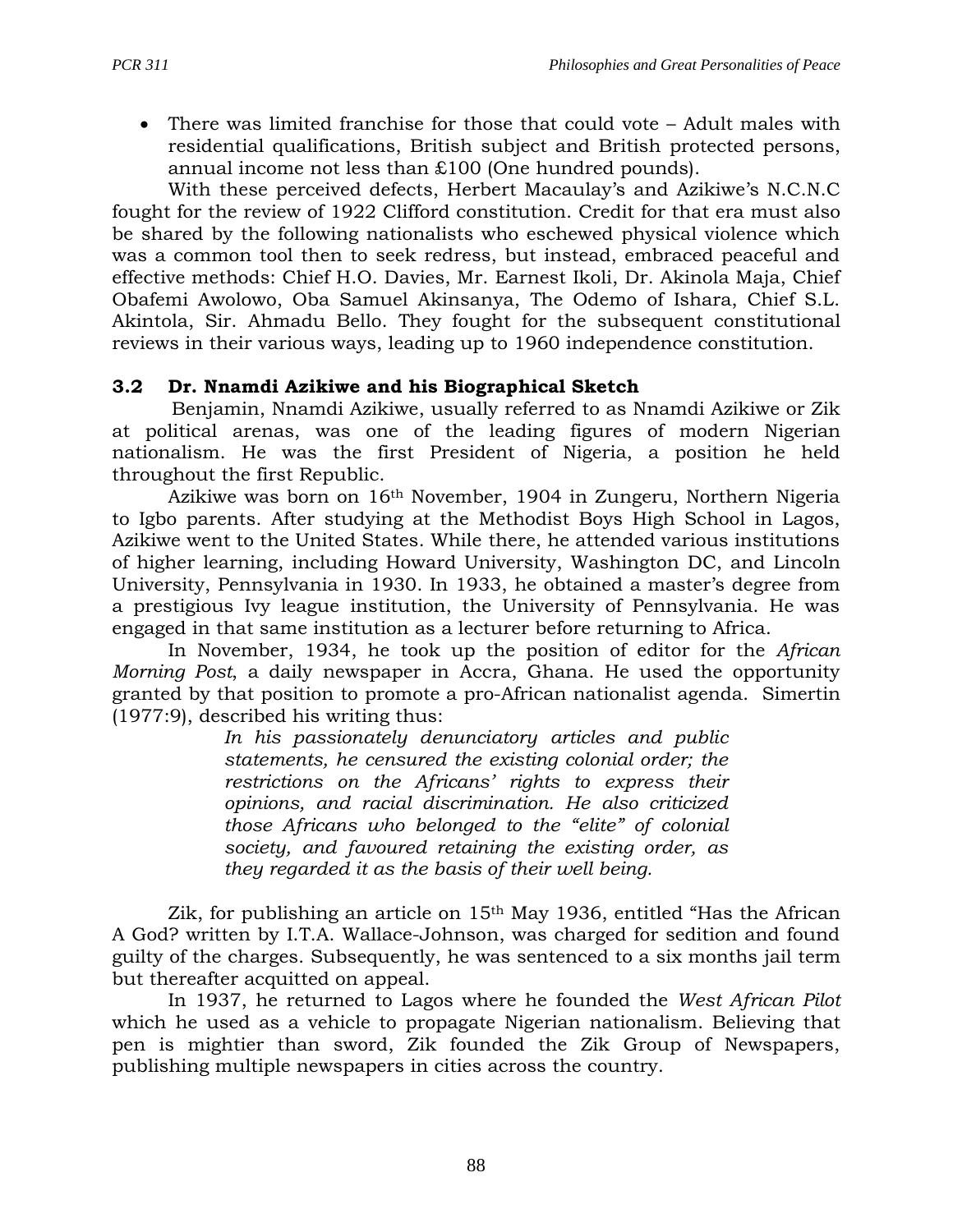After a successful career in journalism, Zik entered into active politics co-founding the National Council of Nigeria and the Cameroons (N.C.N.C.) together with Herbert Macaulay in 1944. He was the first secretary General of the party while Herbert Macaulay was its first President. The party campaigned strongly against the manner the 1946 Richards constitution evolved, leading to its subsequent review and the emergence of the 1951 Macpherson constitution. During that sensitization political tour of Nigeria, ageing Herbert Macaulay took ill and died shortly after in Lagos. The mantle of leadership of the N.C.N.C. fell on Dr. Nnamdi Azikiwe. Zik, was a member of the Lagos legislative council in 1947 and in 1951, became the leader of opposition in the West, to the government of Obafemi Awolowo.

In 1952, after an unsuccessful bid to use the platform of the N.C.N.C. to represent the West in Lagos legislative council, he moved to the Eastern Region where he was made the leader of Government business and in 1954, became the Premier of Nigeria's Eastern Region. In 1959, after the first federal General Elections, his party the N.C.N.C. came second to NPC (Northern People's Congress) which came first. Both parties went into a coalision and by virture of that arrangement, Zik became the first President of the Upper Chamber, the Senate of Nigeria. On November 16, 1960, Zik became the Governor-General of Nigeria while on the same day he became the first Nigerian named to the Queen's Privy Council. With the proclamation of a republic in 1963, he became the first President of Nigeria while Sir Abubakar Tafawa Balewa was the Prime Minister.

On January 15, 1966, Azikiwe and his civilian colleagues were forcefully removed from office in a bloody coup by a group of the members of Nigeria's Armed Forces.

The fall-out of the first coup-detat pushed Nigeria to the brink of war and on June 30, 1966, the Federal Government under General Yakubu Gowon, declared war on the Eastern Region which declared itself a sovereign state under a new name Republic of Biafra.

For a greater part of that period (1967-1970) Azikiwe served as the spokesman for the Biafran Republic and adviser to its leader, Chukwuemeka Odumegu Ojukwu. The constant rejection of his advice about the undesirability of the war as opposed to concrete, open-minded discussion with the federal government on Ibo plight forced him out of Biafra, to seek for an end to the wanton loss of life which the war endangered.

After the war, he served as Chancellor of the University of Lagos from 1972 to 1976. When the military lifted ban on political activities in 1978, he cofounded the Nigerian People's Party and made an unsuccessful bid for the presidency in both 1979 and 1983 General Elections. On 11th May 1996, at about 93 years of age, the Great Zik of Africa passed on to the great beyond.

### **3.3 Biographical Sketch of Chief Obafemi Awolowo**

Chief Obafemi Awolowo was born on March 6, 1909 at Ikenne in Remo Local Government of Ogun State. The name of his father was Chief David Sopolu Awolowo and his mother was Mrs. Mary Efunyela Awolowo.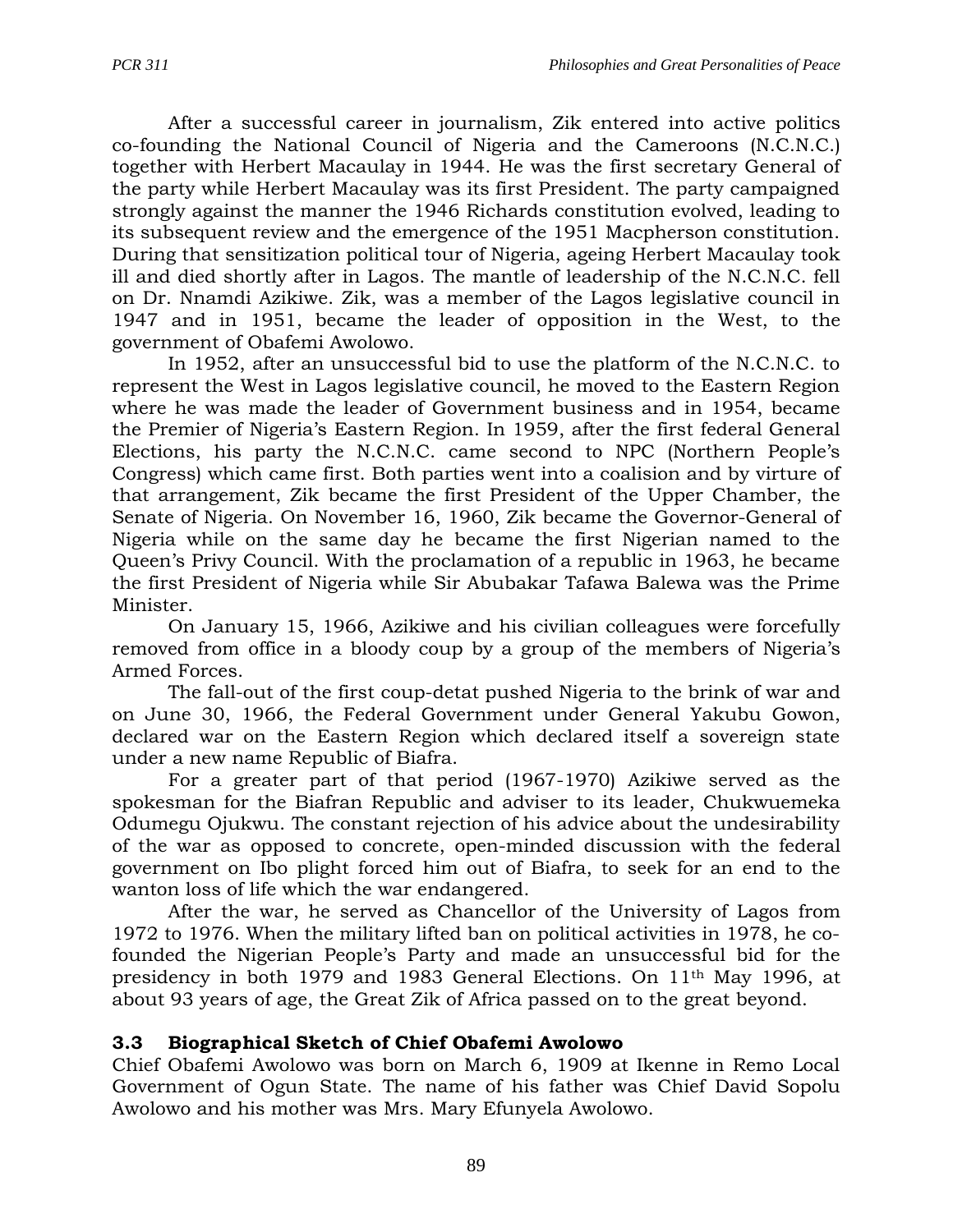He started his elementary school at St. Saviours Anglican School, Ikenne where he spent three years before moving to Wesleyan School, Ikenne where he completed his primary education in June 1926. However, before completing his primary school education, an event which shook him occurred. In 1920, when he was 11 years old, he lost his father which almost blurred his dream of education. As one of the ways to salvage the situation, he sold the only legacy bequeathed to him by his father, a big native garment, to pay for his education. Convinced that education is a super tool to fight poverty, Chief Awolowo gained admission to the Wesley College Ibadan in January 1927 for a four year Teacher Training Course and in 1928, he became a stenographer to complement funding his education. In 1934, he joined the service of the *Daily Times* as a reporter-in-training, a position he left a year later to begin a private business as a Produce Buyer and transporter. He established the Produce Traders Association, Ibadan, the Nigeria Motor Transport Union Ibadan and Nigerian Youth Movement (Ibadan Branch) in 1940. He was also in the West Guild Ibadan and Trade Union Congress of Nigeria.

Chief Awolowo enrolled as an external candidate of the University of London and was called to the bar on 18th November, 1946 as a member of the Honourable Society of the Inner Temple. He was a co-founder and first secretary General of *Egbe Omo Oduduwa* in between 1946-49. He also founded *Nigerian Tribune* in 1949. In 1951, Awolowo founded the Action Group Party which was in power in the Western Region of Nigeria, under his leadership between 1952-1959. Between 1952-1959, Chief Awolowo, as Premier of the West achieved a lot which has remained indelible till date. It was under his administration that the first ever free Universal Primary Education was introduced. He grew to see the disequilibrium of opportunities in the society and was a victim also. Sensing the effect of education, as a panacea to seeing other spheres of life, despite economic depression then, he shunned profligacy and concentrated on making impact on the life of future seeds of Western Nigerians generally, and by implication, Nigeria at large.

His government believed in accountability and it was seen that only dissemination of information not only through print but electronic media could further the understanding of the masses of our country. For the fist time ever, on the soil of the great continent of Africa, Chief Obafemi Awolowo's government introduced the Western Nigeria Television/Western Nigeria Broad casting Service, a novelty in Africa. Even South Africa, which was under the control of white leaders, had none. A man of vision whose mission was the best for the whole human race, encouraged the youths to prepare for life's race as leaders of tomorrow. On the eve of Nigeria's independence, the Liberty Stadium, Ibadan, first of its kind in the whole West African sub-region, was declared open. He had no bias for religious bigotry. He was a Christian but in order to convince the doubting Thomases of his respect for religious secularity which our constitution dictates, his government was the first to introduce Muslim pilgrims welfare board in the entire federation. The Cocoa House, an ultra modern structure, depicting the significance of Agriculture was built by his administration. He was a prominent member of the Nigerian delegation that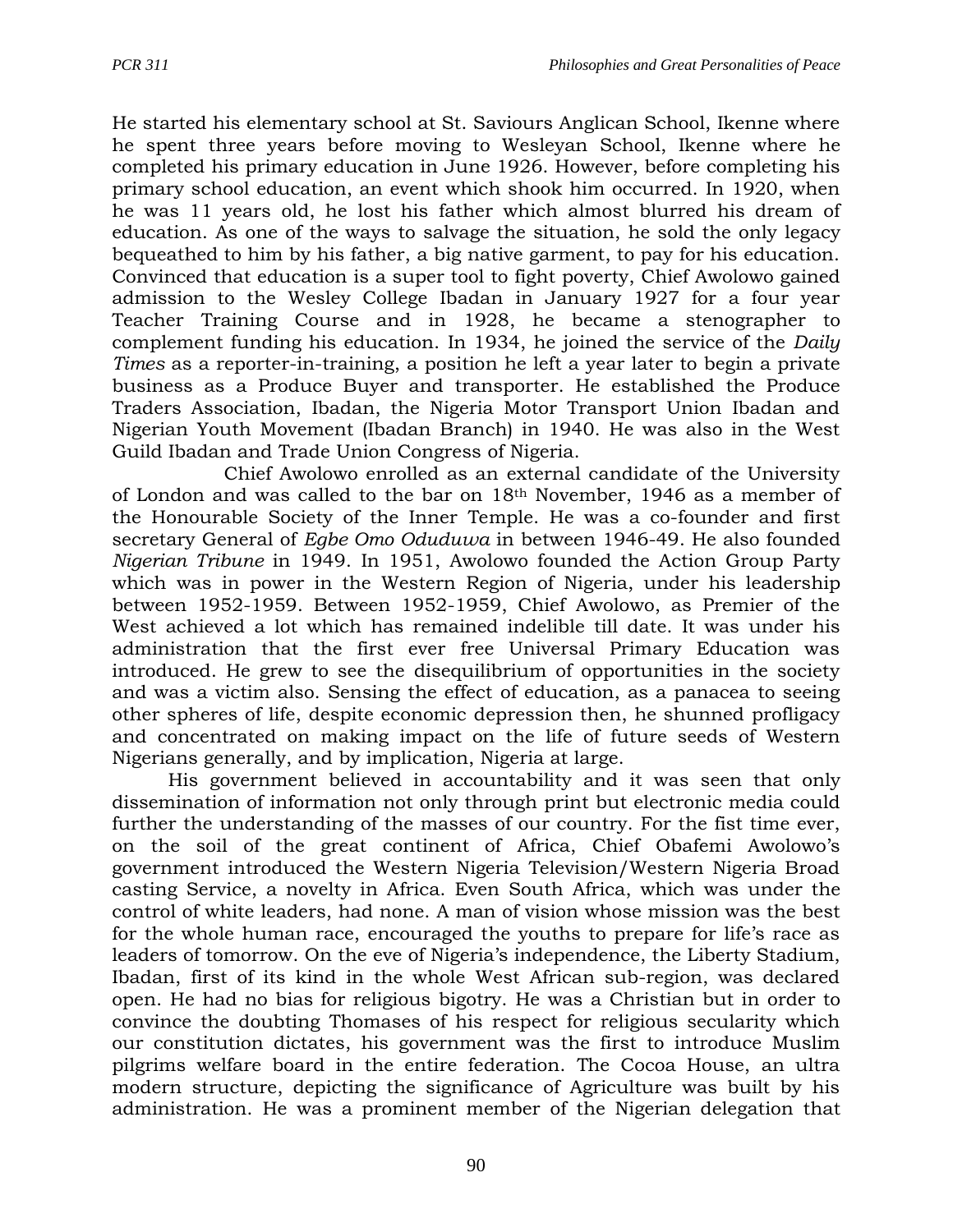traveled to the United Kingdom to negotiate Nigeria's Independence starting from 1953, 1954, 1957, 1958 and 1959 Constitutional Conferences.

Chief Awolowo relinguished the Premiership of Western Region to become leader of Opposition in the Federal Parliament and was succeeded by his deputy, Chief Samuel Ladoke Akintola.

An intra-party conflict within the Action Group Party manifested in an open physical conflict within the House of Assembly on 25th May 1962 and on May 29, 1962, the Federal Government, sitting in Lagos, sacked the Action Group government and declared a state of Emergency in the Region.

Shortly after, Chief Obafemi Awolowo was charged for treasonable felony and on November 2, 1962, was arranged with 28 others before Justice George Sodeinde Sowemimo at a Lagos High Court. The trial was protracted and in the process, his eldest son, a Cambridge University – trained Lawyer, Segun Awolowo while on his way to witness the court proceedings died in a ghastly motor accident in July 1963. Chief Awolowo was eventually, found guilty and sentenced to 10 years jail term in November 1963. He was serving the jail term in Calabar prison when on August 2, 1966, the then Head of state, Lieutenant Colonel (now General) Yakubu Gowon released him from Calabar prisons. Chief Awolowo was immediately appointed Federal Commissioner for Finance and Vice-Chairman, Federal Executive Council, a position he held till 1971 when he resigned and returned to legal practice.

In 1978, barely rwenty four hours after the ban on political activities was lifted by the military government of General Olusegun Obasanjo, Chief Awolowo called a World Press Conference to announce the formation of his party named Unity Party of Nigeria (UPN).

In 1979, he contested the Presidential election on the platform of his party, UPN and lost. In 1983, Chief Awolowo also contested but was again declared loser, and thereafter retired into his Ikenne home. However, he remained the most revered politician among his peers in areas of identifying social problems of Nigeria. Those who neglected his warnings are living testimonies of the neglect.

Blessed with five children, (one deceased), Awo died peacefully in his home town, Ikenne, on 9th May, 1987.

### **3.4 Biographical Sketch of Sir Ahmadu Bello**

Sir Ahmadu Bello was born on June 12, 1910, in Rabbah, Sokoto State. The son of a district head and heir to the Sokoto Emirate, his greatgrandfather was Sultan Bello, son of the revered Usman Dan Fodio who founded the Fulani Empire, which was the largest in Sub-Saharan Africa Ahmadu Bello received his education first at the feet of Muslim masters, studying the Quran, the hadith, and Shariah, then at Sokoto Middle School, the only modem school at the time in the Sokoto province (1917- 1926).

He then proceeded to the Katsina Teacher's Training College. After spending five years at Katsina, he was appointed by the Sultan as a teacher in his own former school in Sokoto. In 1934, he was made the district head of Rabbah within the Sultan's administration. Four years later, he was promoted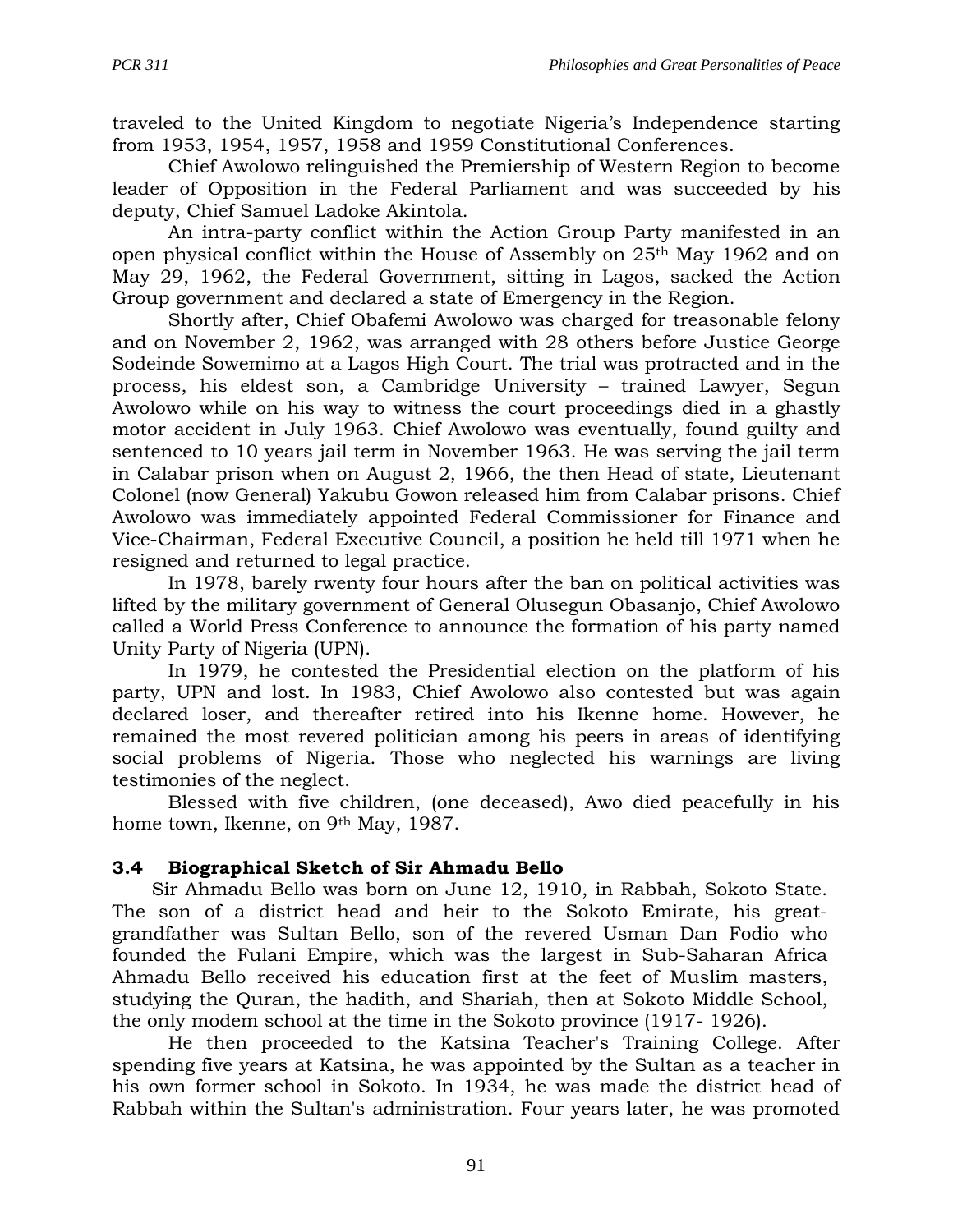and sent to Gusau to become a divisional head. In 1938, he made an unsuccessful bid to become the new Sultan of Sokoto. The successful sultan immediately conferred on him the traditional, now honorary, title of "Sarduna" and elevated him to the Sokoto Native Authority Council. He first became politically active in 1945, when he helped to form a Youth Social Circle, which later (1948) affiliated with the NPC (Northern Peoples Congress) of which he became President-General in 1954. In 1948, he was offered a scholarship to study local government administration in England. Ahmadu Bello took the scholarship, sensing he needed to develop his knowledge about the process of governance.

After returning from England, he was nominated to represent the province of Sokoto in the regional House of Assembly, and elected. As a member of the assembly, he was a notable voice for northern interest and embraced a style of consultation and consensus with the major representatives of the northern emirates: Kano, Bornu, and Sokoto. As the movement for independence from the British Empire gathered momentum, Bello emerged as a strong advocate of federalism as the system of government that in his view was most suitable for Nigeria. This was especially attractive to Northern Nigerians, who had a history of sharing power. Nigeria has some 300 clan groups. He also wanted to protect the North from what he perceived as the possibility of Southern domination. He also served on the national constitutional drafting commission as a representative of the North.

In the first elections held in Northern Nigeria in 1952, Ahmadu Bello won a seat into the Northern House of Assembly, and became a member of the regional executive council as minister of works. Bello was successively minister of Works, of Local Government, and of Community Development in the Northern Region of Nigeria. In 1953 and in 1957, he led the Northern delegation during independence talks in London.

In 1954, Bello became the first Premier of Northern Nigeria. In the 1959 independence elections, he led the NPC to win a plurality of the parliamentary seats. Bello's NPC forged an alliance with Dr. Nnamdi Azikiwe's NCNC (National Council of Nigeria and the Cameroons) to form Nigeria's first indigenous federal government which led to independence from Britain. In forming the 1960 independence federal government of the Nigeria, Bello as president of the NPC, chose-although arguably one of the most influential politicians in Nigeria-to remain Premier of Northern Nigeria and devolved the position of Prime Minister of the Federation to the deputy president of the NPC, Abubakar Tafawa Balewa. He apparently did not want to live in Lagos and preferred the political climate of the North from that of the South. His disinclination to head the national government also suggested that he was not interested in power for the sake of power but in serving the people whose votes had elected him to office. Sir Ahmadu Bello was assassinated by a military coup on 15th January, 1966.

### **3.5 Biographical Sketch of Funmilayo Ransome Kuti**

Funmilayo Ransome Kuti was born in Abeokuta, Ogun State of Nigeria in 1900. Her maiden name was Abigael Olufunmilayo Thomas, having been born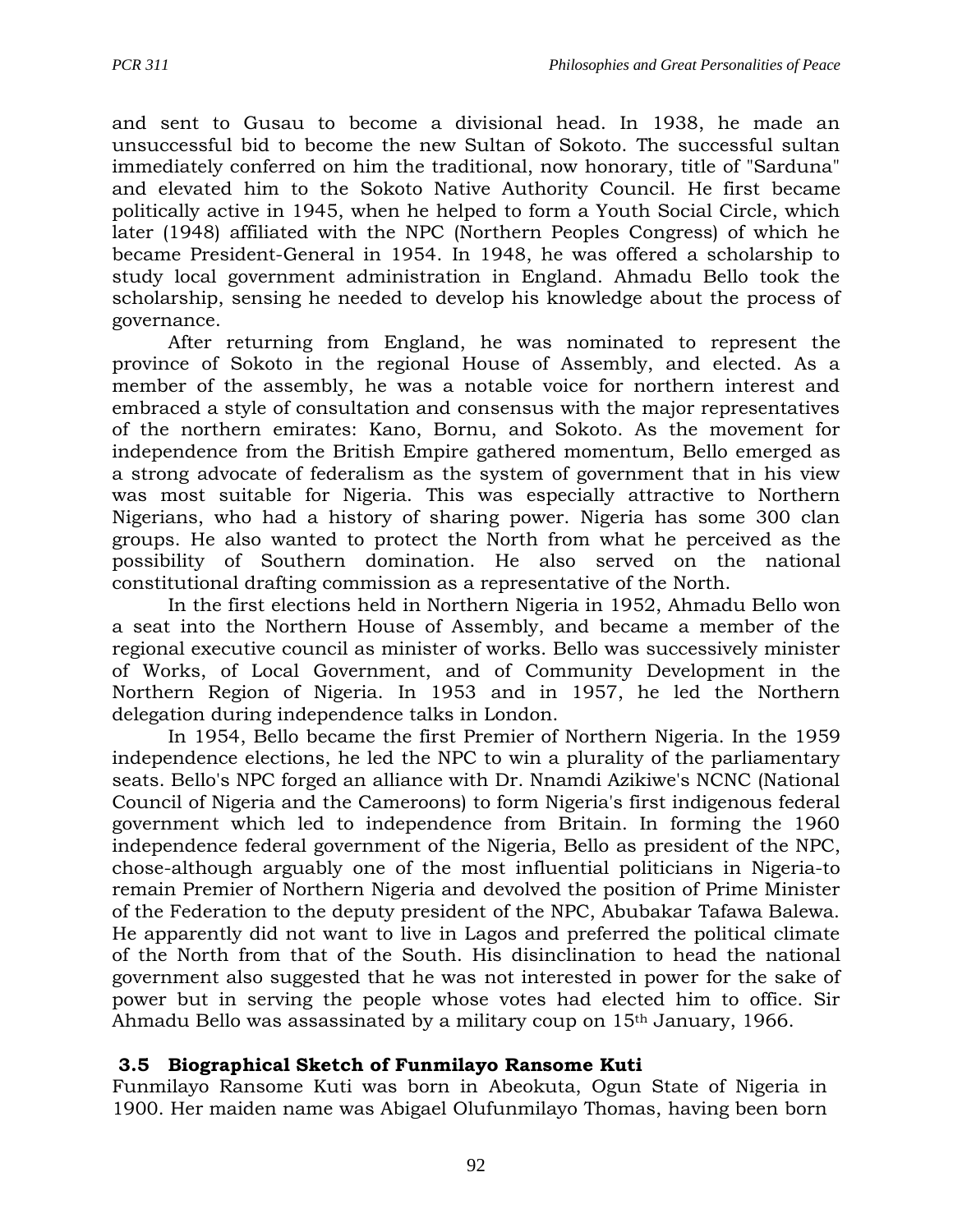by Daniel Olumeyuwa Thomas and Lucretta Phylis Omoyeni Adeosolu. Funmilayo Ransome Kuti was a Nigerian politician , a teacher, women's rights' activist, an African feminist, and founder of the Nigerian women's union.

In the forties, after the British colonial administration had taken measures on meeting the rights and tax policy that drastically affected the economic independence of the women in Nigeria, she ogranised tax strikes, demonstrations, and series of civilian widespread disobedience. The effect of Funmilayo Ransome Kuti's organized civil disturbance rocked Egba kingdom, then under the control of the British Government, to its very foundation. That incident reverberated internationally as it was the first time a woman on the soil of colonialised Africa would organize a massive protest that almost collapsed the Egba kingdom and was thereafter tagged historically as *Egba Women's War or Nigerian Women's struggle*.

Dear Student, you need to know that funmilayo Ransome Kuti was one of the early modern nationalists of Nigeria who stood shoulder to shoulder with the likes of Dr. Nnamidi Azikiwe, Chief Obafemi Awolowo, and Sir Ahmadu Bello, amongst others, to fight for Nigeria's independence abnitio. She stood and fought relentlessly against the colonial administration's policy of racism and sexism as well as enthnizisms. It was that Amazon that first organised nationally a "women organisation" code named "Nigerian Women's Union" and through it, equally organised a "women's parliament". The unhealthy competition given her activities by men folk, due to their numerical strength, weakened hers but her effect had transformed political activities in the land. She later joined the National Council of Nigeria and the Cameroons, led by Dr. Nnamidi Azikiwe while Funmilayo Ransome Kuti became instantly the leader of the women wing of the party. She also doubled as the treasurer of the party in Egba Division. Dear student, it was the fiery iron lady, Funmilayo Ransome Kuti who dared Zik where others could not on issues of party conflict and organised the women folks against what she called the high –handedness of Zik in some party matters. Funmilayo Ransome Kuti was always in the vanguard for better education for women and she started the fist adult education programme for women in the whole Federal Republic of Nigeria which she called "the social welfare club for market women".

As an activist of no mean order, she introduced the flame of nationalism into the women folks, to the admiration of menfolks too for calls for Nigerian independence.

Funmilayo Ransome Kuti attended Abeokuta Grammar School for Secondary Education and later went to England for further studies. On 20<sup>th</sup> January, 1925, she married Reverend Israel Oludotun Ransome Kuti. She was also one of the founders of Nigerian Union of Teachers in the 1930s as well as the Nigerian Union of Students.

It will interest you as a student that these two organisations in which Funmilayo Ransome Kuti featured prominently were the offshoot of Human rights activist in Nigeria.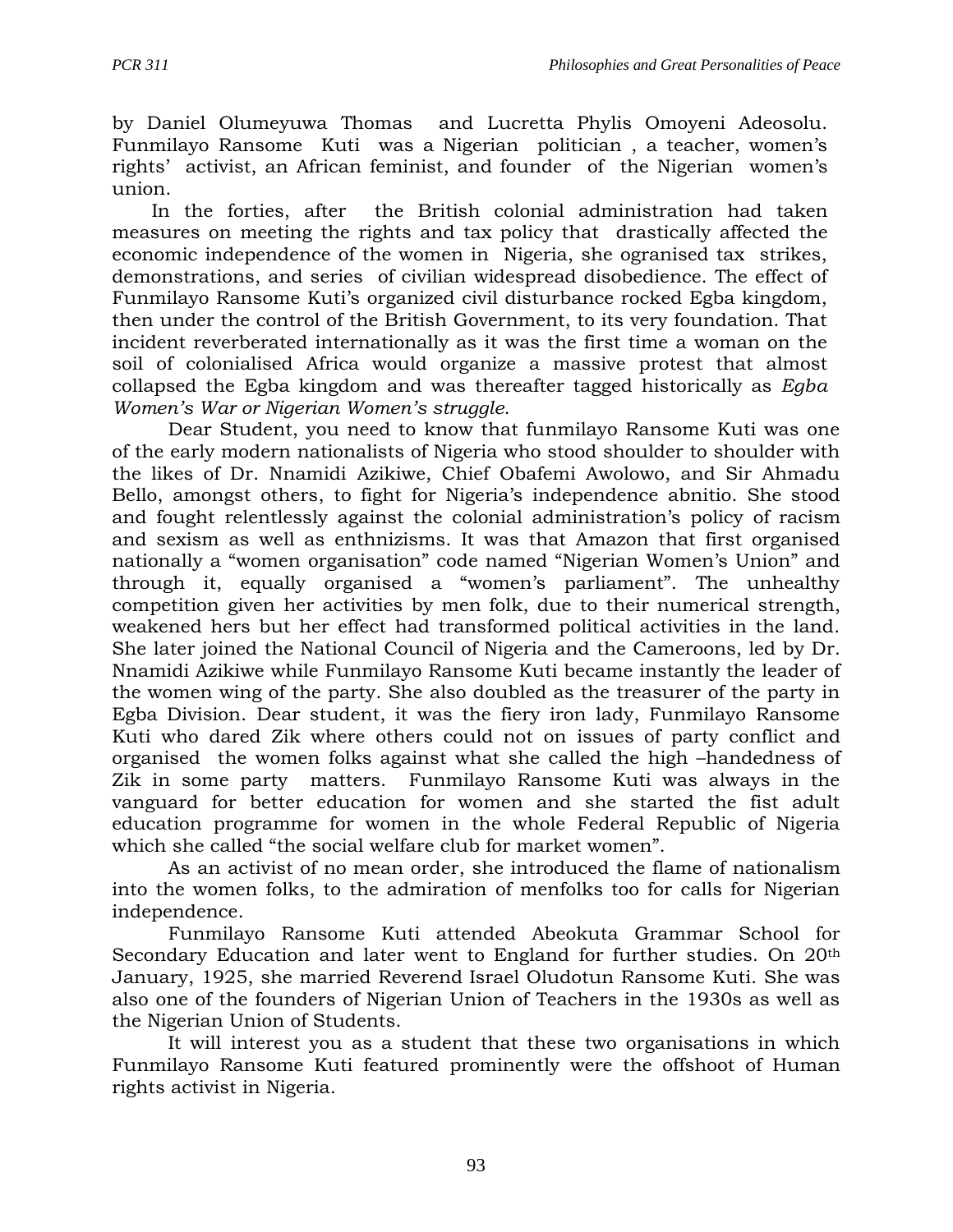Her children included Prof. Olikoye Ransome Kuti, Fela Anikulapo Kuti, Dr. Beko Ransome Kuti and a daughter, Dolupo.

Funmilayo's grandfather was a son of a repatriated slave from Sierra-Leone who was a member of the Anglican faith and later returned to his maternal home Sierra-Leone.

In 1965, she was conferred with National Honour of Membership of the Order of the Niger (M.O.N) while in 1965, the University of Ibadan hounoured her with honourary degree of Doctor of Law. Funmilayo Ransome Kuti died in 1978 through circumstances related to injuries sustained during a clash between his son's troupe and some members of the Nigerian Army.

### **3.5 Biographical Sketch of Margaret Ekpo**

Margaret Ekpo was born on July 27, 1914 in Creek Town then Eastern Region of Nigeria. Her father was Okoroafor Obiasulor while her mother was Inyang Eyo Aniemewue. Her mother, Inyang Eyo Aniemewue was a Princess from the royal stock of King Eyo Honesty II of Creek Town. She struggled to reach standard six of the school leaving certificate in 1934 when her wish to further her education was scuttled with the death of her father in 1934. Instead of furthering her education in her intended teachers training college, she started working as a pupils' teacher in elementary schools. In 1938, she married a doctor, John Udo Ekpo who was from the Ibibio ethnic group, predominantly found in Akwa Ibom State while Margaret herself was of Efik and Igbo heritage.

She later moved with her husband to Aba.

Margaret Ekpo was a Nigerian women's rights activist and social mobilizer who was a pioneering female politician in the country's first Republic. She was a leading member of a class of traditional Nigerian women activists, many of whom rallied women beyond notions of ethnic solidarity. She played major roles as a grassroot and nationalist politician in the city of Aba, Eastern Nigeria. She operated in Eastern Nigeria during the first Republic which was almost male dominated but she broke the jinx of male absolutism. Her rise was by sheer determination as the situation on ground then was the socialisation of women's role into that of helpmates or appendages to the careers of male.

In 1946, she had the opportunity to study abroad at Rathmines School of Domestic Economies, Dublin where in 1948, she obtained a diplo bma in domestic science. On her return to Nigeria, she established Domestic science Institute in Aba.

She veered into partisan politics in 1945 through the prompting of her husband who was indignant with the colonial administrators treatments of indigenous Nigeria doctors which as a civil servant, he could not physically protest against.

He then encouraged Margaret, his wife, to be attending meetings organised to discuss the discriminating practices of the colonial administration in the city and to fight cultural and racial imbalance in administrative promotions.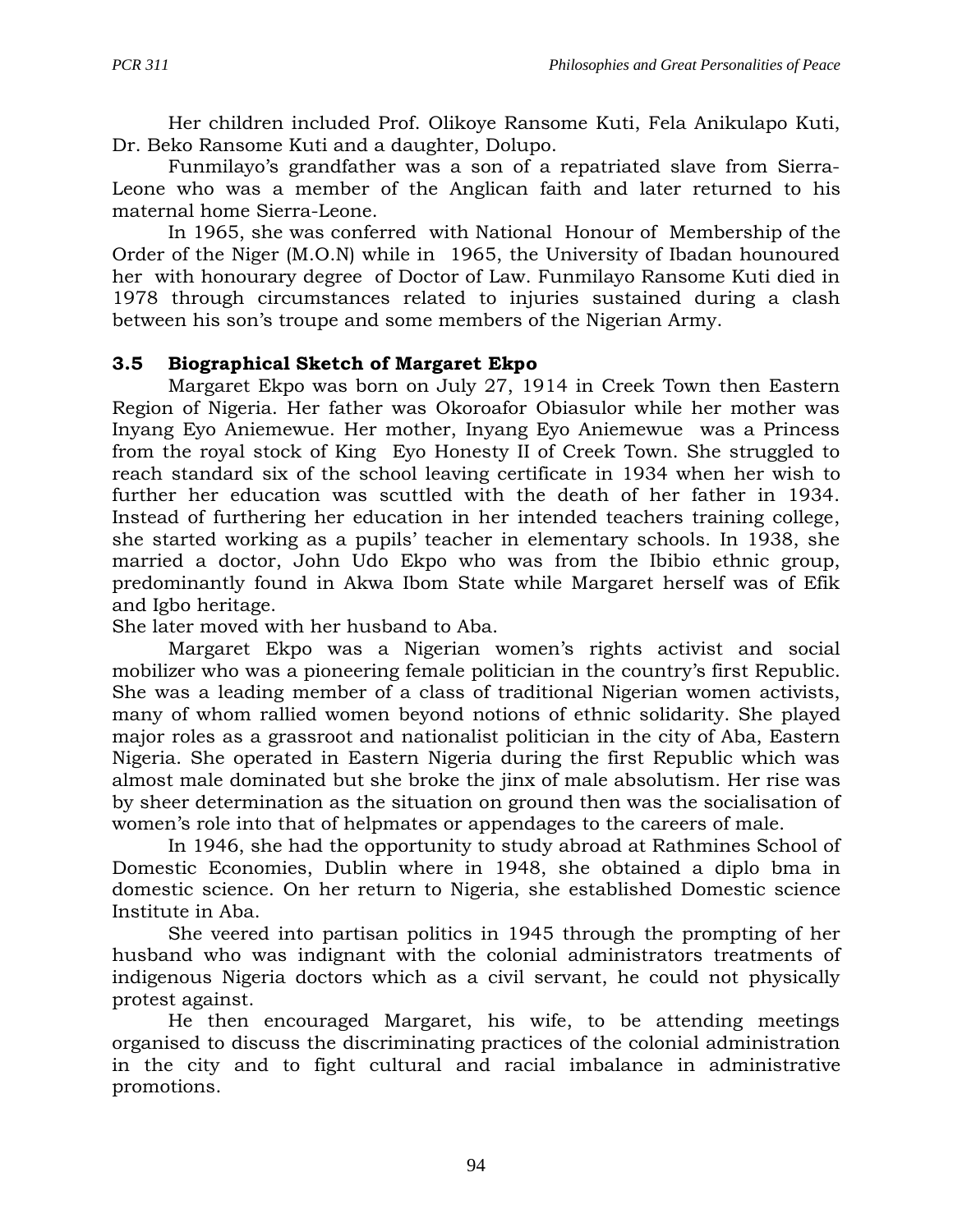She attended political rallies where speeches made by Herbert Macaulay, Dr. Nnamdi Azikiwe and Mbonu Ojike stirred her emotions and took up the challenge of nationalism.

In 1953, she was nominated by the National Council of Nigeria and the Cameroons (N.C.N.C) to the Regional House of Chiefs and in 1954, established the Aba Township Women's Association. In 1961, she contested on the platform of the N.C.N.C for a seat into the Eastern House of Assembly and won. She used her power of eloquence in the House to fight for issues affecting women at the time, like the progress of women in economic and political matters.

After the first military coup in 1966, she took less prominent approach to politics. In year 2001, because of her immense contribution to the socioeconomic and political emancipation of Nigerian women folk, the Federal Airport in Calabar was renamed Margaret Ekpo International Airport, Calabar. She died in the year 2006 and buried in Calabar.

### **SELF ASSESSMENT EXERCISE XI**

Use your own words to discuss the benefit of Chief Awolowo's Philosophy to the Western Region of Nigeria.

## **4.0 CONCLUSION**

The five Nigeria's personalities of peace discussed have demonstrated indepth diplomacy to set Nigeria on the path of solid foundation as their biographical data revealed. They had foresight and prepared early enough for the task of nation-building through their spatan courage. Dear students, you would have realised that the success attained by the state actors discussed was borne out of careful planning which you too could emulate. You need to plan early so as to achieve good result.

### **5.0 SUMMARY**

This unit has discussed the biographical data of five notable Nigerians considered great personalities of peace. Their birth, upbringing, and adulthood, were also discussed.

Significantly, their biographical sketches were a great pointer to our succeeding generations as the philosophy that the heights great man reached were not as a result of sudden flight but while they were toiling day and night, other small minds were busy seeking pleasure. When they woke from their slumber, the gap could not be closed again.

### **6.0 TUTOR MARKED ASSIGNMENT**

- 1 Trace the electoral developments of Nigeria from 1922 to 1960.
- 2 Politics and planning are necessary antecedents of good governance. Relate this to the biographical data of Chief Obafemi Awolowo.
- 3 What aspect of the biographical sketch of either Dr. Nnamdi Azikiwe or Sir Ahmadu Bello will you recommend to the youths of Nigeria?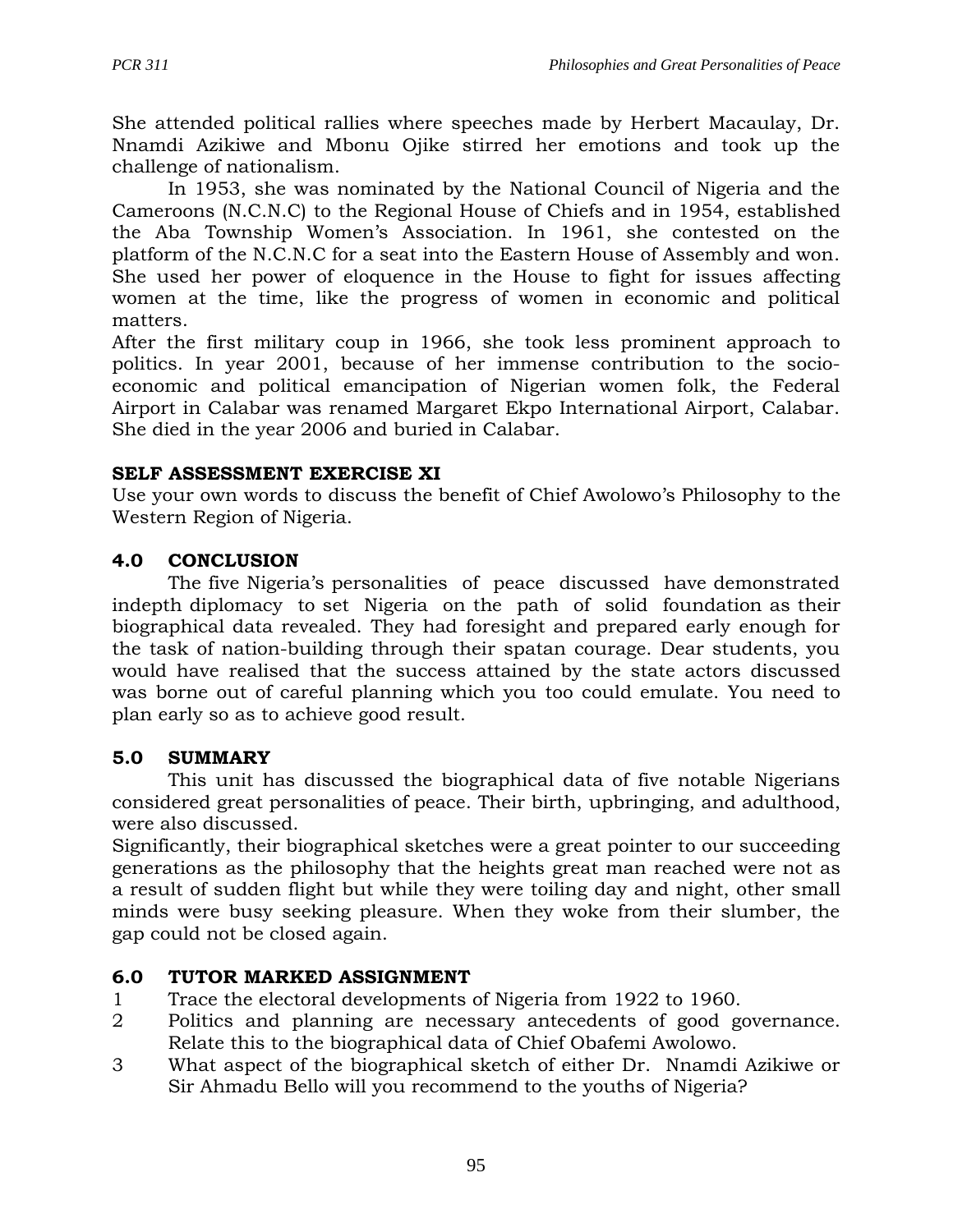4 The biographical sketch of Mrs. Funmilayo Ransome and Margaret Ekpo prepared them for the task of nation building. Discuss.

# **7.0 REFERENCES / FURTHER READINGS**

- 1. Ahmadu Bello (1962): *My Life*; London, Kaduna: Cambridge University Press & Gaskiya Corporation Ltd.
- 2. Oke, D.O., Dare O., Williams, A. and Akinola, F. (1969) Awo on the trail of a Titan; Ibadan, Oluben Printers.
- 3. Awolowo, O. (1977) Thoughts on Nigerian Constitution.
- 4. Awolowo O. (1977) The Problem of Africa, Ibadan, Macmillan Education Ltd.
- 5. Smertin, Y. (1977) Kwame Nkrumah; Moscow, Progress Publishers.
- 6. Madubike, (1976) A handbook of African names, Lagos, three continents.
- 7. Etim, J.S. and James, V.U. (1999) The feminization process in Africa. Current and future perspectives, London, Praeger Publishers.
- 8. Stobel, M. (2001) Women agitating internationally for change.
- 9. Joyce M.C., (2003); Journal of Woman's history. Baltimore, Summer 2001, Mother Politics: Anti Colonial Nationalism and the Women question in Africa. Journal of Women's History. Vol 13.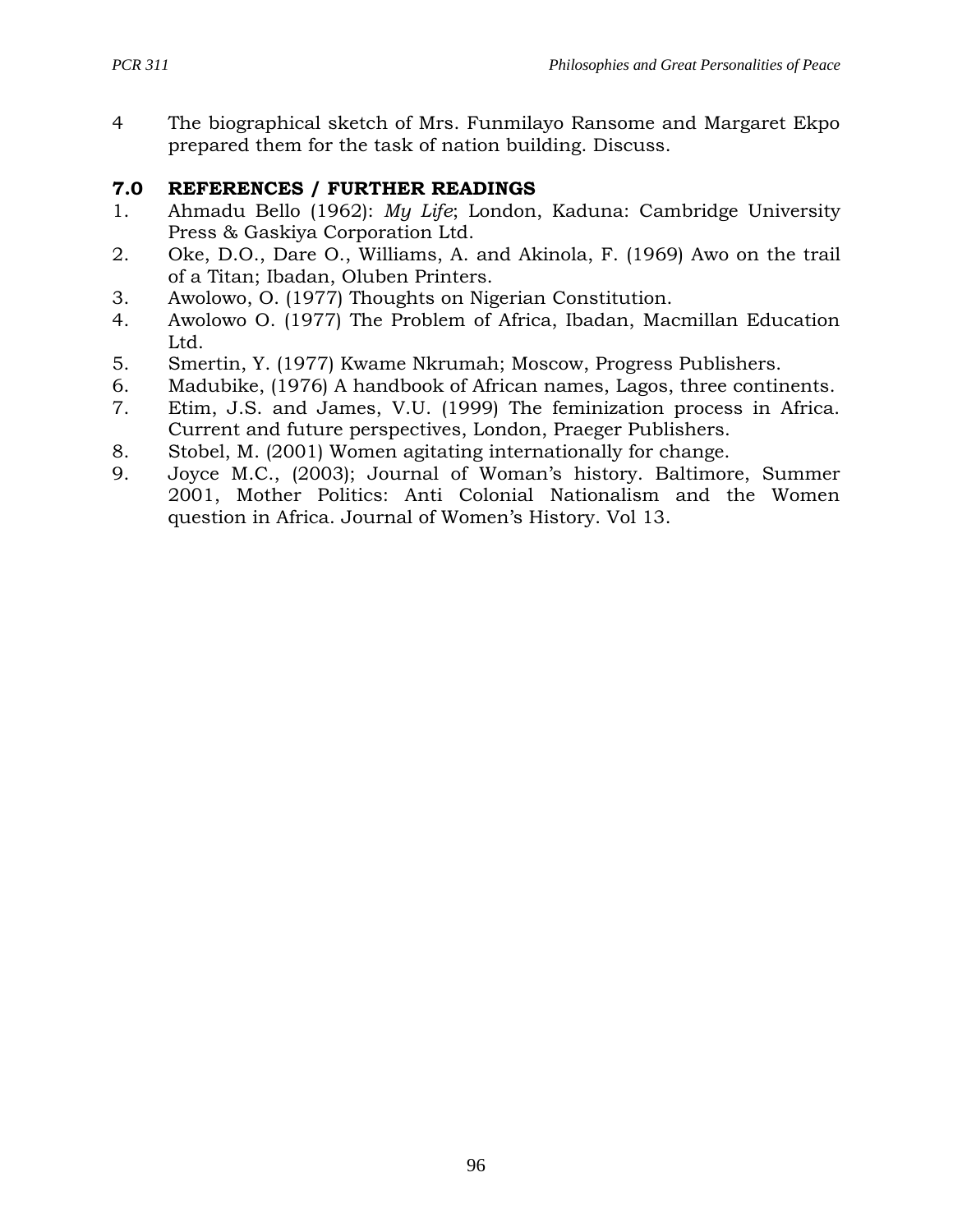### **UNIT 2:**

**POLITICAL PHILOSOPHY OF** Dr. Nnamdi Azikiwe, Chief Obafemi Awolowo, Sir Ahmadu Bello, Mrs. Funmilayo Ransome Kuti, Mrs. Magret Ekpo

- 1.0 Introduction
- 2.0 Objective
- 3.0 Main Content
- 3.1 Political Philosophy of Dr. Nnamdi Azikiwe, Chief Obafemi Awolowo, Sir Ahmadu Bello, Mrs. Funmilayo Ransome Kuti and Mrs. Magret Ekpo
- 4.0 Conclusion
- 5.0 Summary
- 6.0 Tutor Marked Assignment
- 7.0 References/Further Readings

### **1.0 INTRODUCTION**

In the first unit of the course material, attempts were made to define the concept of philosophy as it will be one of the main concepts in this course material. Before any individual could be linked to a specific philosophy, he or she must have been consciously involved in a particular set of beliefs which he /she might have been propagating due to one's knowledge about life and the universe Oxford Advanced Learner's Dictionary of Current English defined philosophy as "a set of belief or an attitude to life that guides ones behaviour. Dear Student, if you cast your mind back to the colonial era in Nigeria, you will come across those traits of beliefs that set in motion what today has become the philosophy of some Nigeria's great personalities of peace like Dr. Nnamdi Azikiwe, Chief Obafemi Awolowo, Sir Ahmadu Bello, Mrs. Funmilayo Ransome Kuti and Mrs. Magret Ekpo.

### **2.0 OBJECTIVE**

At the end of this unit, you should be able to:

- write about the political philosophy of Dr. Nnamdi Azikiwe, Chief Obafemi Awolowo, Sir Ahmadu Bello, Mrs. Funmilayo Ransome Kuti and Mrs. Magret Ekpo.
- Demonstrate the significance of having strong faith in one's belief; and
- Identify challenges which political philosophy of Dr. Nnamdi Azikiwe, Chief Obafemi Awolowo, Sir Ahmadu Bello, Mrs. Funmilayo Ransome Kuti and Mrs. Magret Ekpo have put before the present generation of Nigerians.

### **3.0 MAIN CONTENT**

### **3.1 Dr. Nnamdi Azikiwe's Political Philosophy**

Benjamin Nnamdi Azikiwe, usually referred to as Nnamdi Azikiwe, Zik of Africa, oracle of Onitsha, or Owelle of Onitsha, whichever suits his admirers,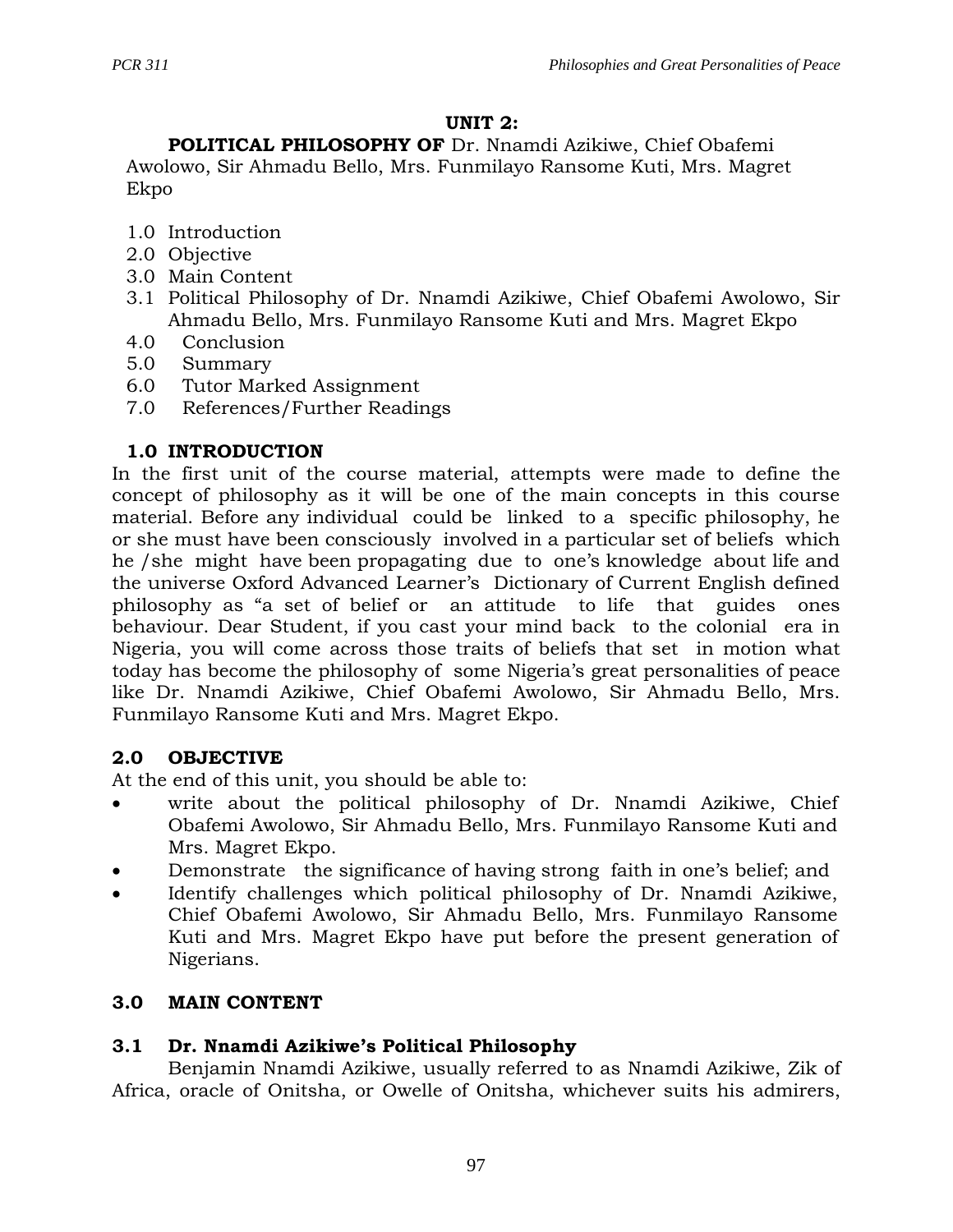was one of the leading figures of modern Nigeria nationalism. All the appellations attached to his name emanated from his avowed political philosophy of pragmatic African socialism.

In pursuance of that philosophy, Nnamdi Azikiwe prepared sufficiently enough, as that era demanded, to face the demands of imperialists and their agents anywhere on the soil of Africa. An enlightened African and a great diplomat of international repute, he was convinced that facing the colonial demagogues with arms and ammunition would amount to committing political hara-kiri, instead he opted for the idea of "pen is mightier than sword".

His publications were so pungent that he often rattled the imperialists and their stooges so often that he was identified as an uncompromising nationalist. When he launched an offensive polemic against the colonialists through his Newspaper – Marina Post in the Gold Coast, now Ghana in 1934, the uproar the publication generated led him into detention and gaol. Although, he won on appeal, and the experience ought to have mellowed him down, he moved from the Gold-coast to Nigeria to begin yet, a greater virulent campaign against whatever offended his philosophy of pragmatic African socialism.

Dr. Nnamdi Azikiwe, in his philosophical sojourn, admonished his Nigerian fellow nationalists to eschew any area of difference within their political belief to enable them send the imperial masters away from African soil. Through his philosophy of "Africa for the Africans", he was the first Nigerian leader to challenge the banking monopoly of the British colonial masters when he ordered, though at a great cost to his political future, that his Eastern region funds must no longer be lodged in the then British Bank of West Africa (B.B.W.A) because, according to him, the colonial masters were using the influence of the colonial Lieutenant Governor, Sir Clement Pleace, together with three ex-governors of Nigeria, as directors of the bank, to siphon the Eastern Region of Nigeria's fund to develop their country, England. The uproar that the action generated led to the Foster Sutton Enquiry, otherwise known as African Continental Bank (A.C.B) Enquiry of 1957 but despite the open persecution, Zik was victorious.

Dear student, Zik did not sheathe his sword in both his polemics and lampoons until he and his peers in the struggle against imperialism obtained independence for Nigeria.

An international diplomat who was always searching frantically with a view to converting heterogeneous African states and leaders into a homogeneity, as directed by his philosophy, marshaled forces together for the total support of Jomo Kenyatta, the earstwhile Kenyan leader when being persecuted by the imperialists. The British colonial masters have appropriated the fertile land in Kenya to themselves while pushing the indigeneous population to a barren land. The situation forced the Kenyans to mobilize through an organization named Mau Mau. The British Colonial overlords declared Mau – Mau illegal and ordered, the arrest of the leaders of the organization, especially, their arrow – head, Jomo Kenyatta.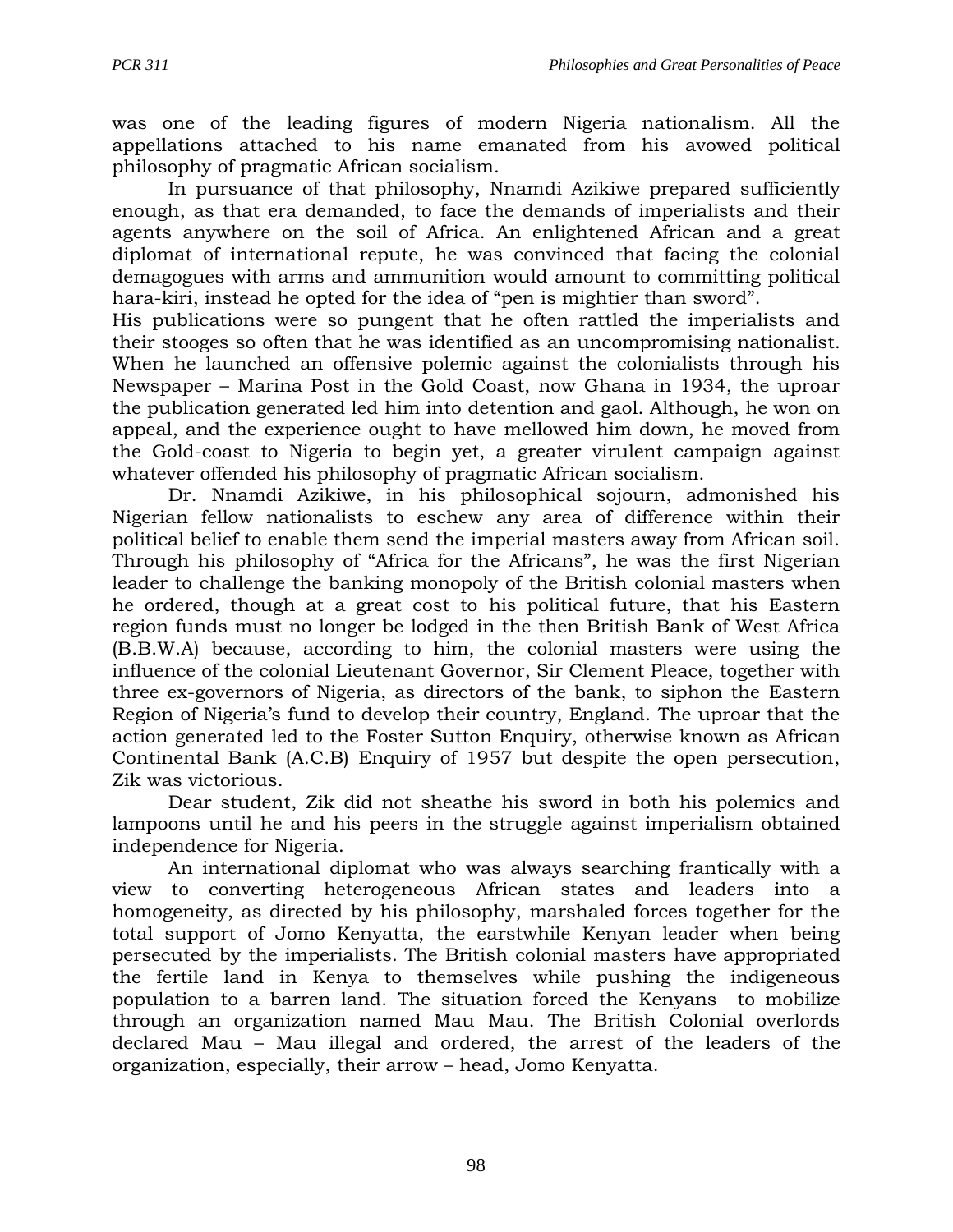Zik mobilized members of his party in Nigeria, the National Council of Nigeria and the Cameroons (N.C.N.C) to raise fund in defence of oppressed Africans in Kenya.

A leading Nigerian Lawyer, Chief Hezekiah O. Davis led other lawyers to defend Jomo Kenyatta and members of his organization in Kenya. Their efforts paid off as while many were set free, Jomo Kenyatta was jailed, instead of been sentenced to death. Eventually he came out of prison to lead his country to independence.

Zik was a great listener and he was fondly remembered for his attribute of "talk, I listen; you listen, I talk". The writings of Azikiwe enunciated a philosophy of African Liberation, Zikism, which identifies five concepts for Africa's movement towards freedom. They were embedded in the followings:-

Spiritual balance, which preaches religions tolerance, social regeneration, which abhors parochial attachment to one's state or culture alone, and economic determination which preaches the concept of Africans to have the last option on how much, where and when their economic interest was to be decided. Others included mental emancipation, which admonished Africans, irrespective of the country he or she belonged, to be free from imported ideology that had no relevance to African freedom as well as political resurgence, which preached the gospel of deep reasoning of separating the grains from the charfs when political independence were being recoloured and tainted in the garb of neo-colonialsm.

A great personality of peace indeed, it is in the spirit of keeping his philosophy and memory alive that the Nigerian government allowed his portrait to adorn Nigeria's Five Hundred Naira Currency.

Basically, it must be realized that we must all rendeavour to do our utmost best for our community, state, race and the global community when opportunity comes our way in order to leave on enduring legacy worthy of emulation by generations yet unborn.

### **3.2 Chief Obafemi Awolowo's Political Philosophy**

It is an African philosophy that whoever is born into a society, and has the privilege to survive childhood, should endeavour to have a good view of how the area he or she was born into looked like. This is with a view to resolving to leave it better than how he or she met it. Chief Obafemi Awolowo, one of the greatest nationalists Nigeria has ever produced, met that criteria.

Obafemi Awolowo's political philosophy was *"Welfarism" anchored on "Democratic Socialism".* An avowed advocate of self-help, he believed that only sound education could only prepare one's mind for the challenges of life. He was always admonishing those who cared to listen that *"ignorance is a disease and that an educated mind is a liberated person."* His political philosophy of creating awareness to all men and women got a boost in 1955 with the introduction of Free Universal Primary Education for all indigenes of Western Nigeria. It was his view that if the indigenes and those residing in Western Nigeria were conscious of their political rights and privileges, it would be difficult for challatans to deceive them. He went further to provide outlets for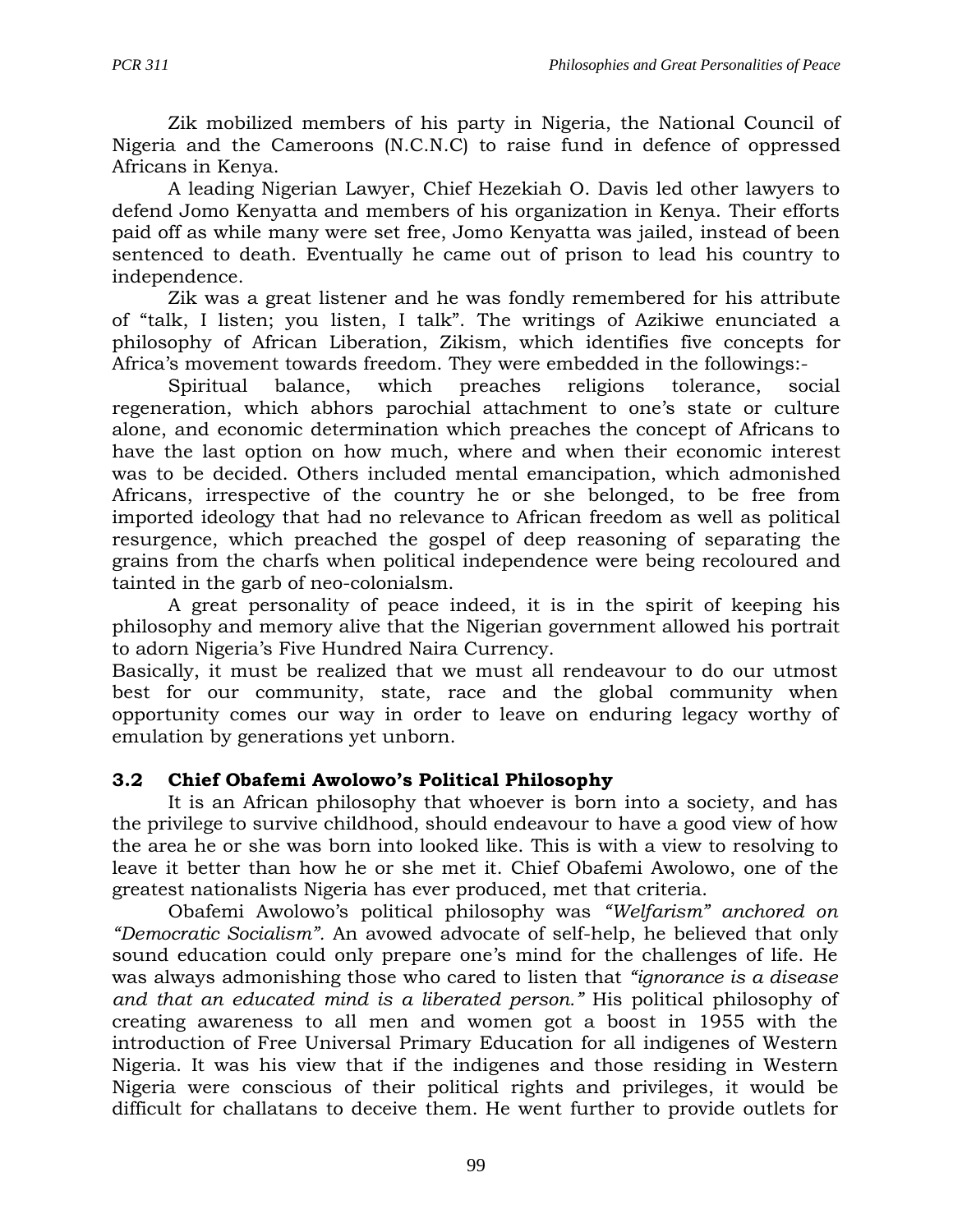those who would leave primary schools as not every one will be absorbed into regular Secondary Schools. He introduced modern schools for those whose intellect could not cope with secondary education or those who could not afford secondary education fees. In tune with his political philosophy of democratic socialism, he introduced training institutions called "Government Trade Centres" for those graduates of modern schools so that they could learn a trade and become self reliant. Well equipped tools were also provided for the graduates. His political philosophy recognised the youths as leaders of tomorrow who should be helped to grow as devils find work for the idle hands. While introducing farm settlements for those who could not go beyond primary or secondary modern schools, he ensured allocation of acres of land for the future farmers in line with what obtained in Israel, England and Malaysia.

His political philosophy of empowering all and sundry led to the establishment of co-operative societies which helped in granting soft loans to his numerous members while religious tolerance was encouraged through establishment of various Pilgrims Welfare Boards. Philosophy of youth development was vigorously pursued through innovations and encouragement of sporting activities. As another cap to his political philosophy of taking education to the nooks and crannies of Western Region of Nigeria, Chief Obafemi Awolowo established the first ever Television Station on the soil of Africa. It was an unprecedented feat in the whole of Africa. The political philosophy of Awolowo has been the main focus of analysts and intellectuals when discussing good governance and accountability in the polity known as Nigeria. His political philosophy was further predicated on taking primary steps and precautions to avert secondary and expensive corrections. In the 1979 and 1983 presidential campaigns of his party, his political philosophy was further driven home that if given a six years old moslem child, he would make him or her a muslim for ever, and if given a six years old christian child, he would make him or her a christian for ever. These are testimonies that his political philosophy encouraged enlightenment through self development, religious harmony through religious education, and overall youth development through enabling infrastructures.

### **3.3 Sir Ahmadu Bello's Political Philosophy**

Sir Ahmadu Bello, who was among the founding fathers of the Nigerian nation, had a philosophy he stood for, which contributed immensely to the moulding of the country's nationhood. What was so outstanding about him was that the most important element of governance, for him, was concern for the common man. His philosophy was that God put him in his position so as to use his time, his position and his influence for the good of his fellowmen. In his philosophy was the belief that he would be answerable to his Creator who gave him the fantastic opportunity for whatever he did or failed to do. Dear student, consider Sir Ahmadu Bello's philosophy when caught saying that while he would use his position and the power of government to enable business men make money legitimately, whenever the interest of the business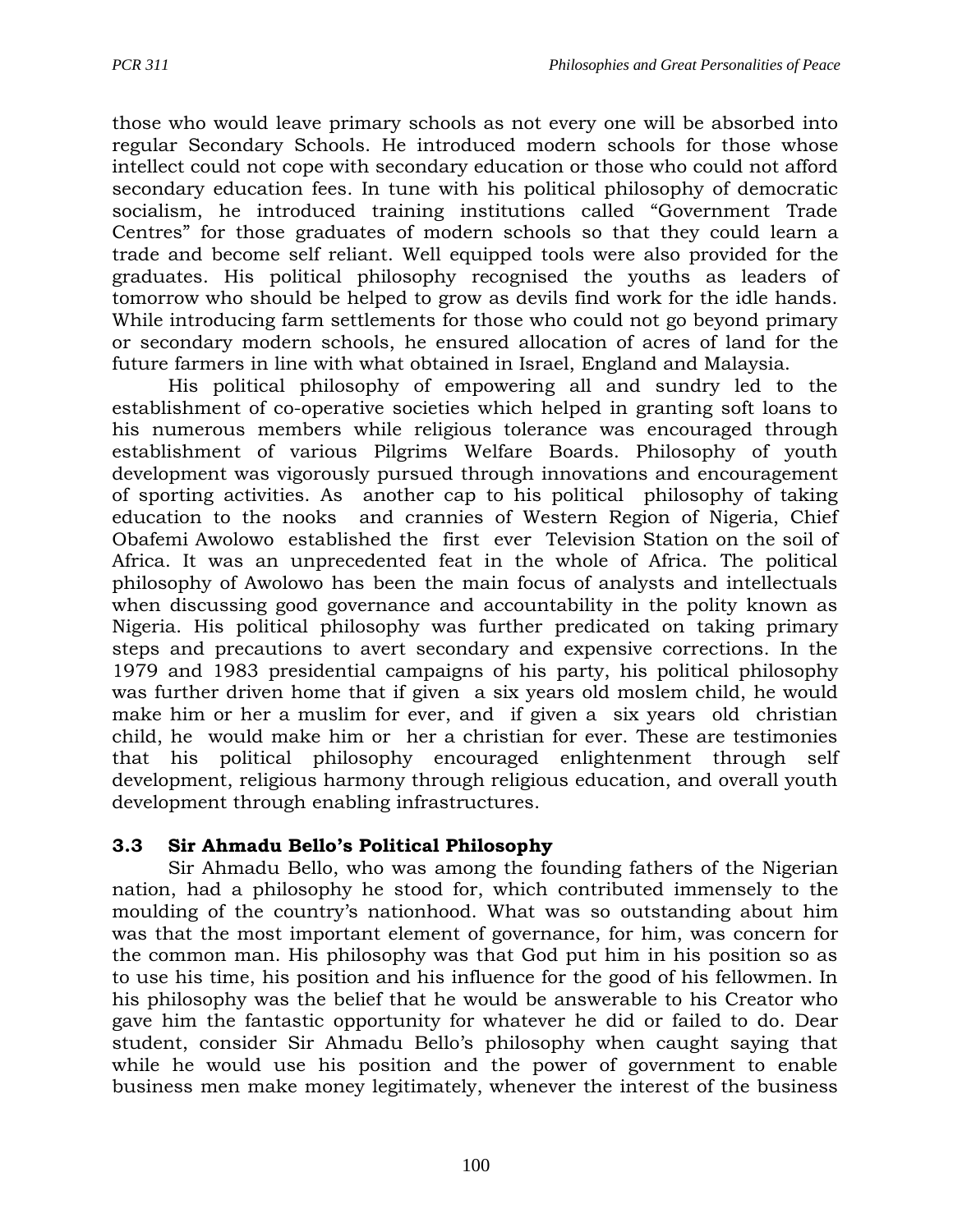men and the common man clashed, he would be found on the side of the common man.

Further, if some one did something which he perceived as being against the interest of the common man, the premier would be downcast and was reported to have remarked on several occasions that those who undermined the common man have no fear of God at heart.

Sir Ahmadu Bello's philosophy was further driven home by his respect for human beings, no matter his or her origin or religion. He trusted people as individuals, not as somebody who belonged to a certain religion or a certain place where their politics at that time happened to differ from his own politics. Dear Student, Sir Ahmadu Bello was an ardent Moslem while the secretary of his government was a Christian and of Yoruba stock in person of Chief Sunday Awoliyi. What Ahmadu Bello wanted was your quality to occupy a position as well as loyalty to the people and what the government was trying to do for the people. Sir Ahmadu Bello's philosophy could further be gleened from his quotation, thus:

*Here in the Northern Nigeria, we have people of many different races, tribes and religions who are knit together to common ideas; the things that unite us are stronger than the things that divide us. I always remind people of our firmly rooted policy of religious tolerance. We have no intention of favouring one religion at the expense of another. Subject to the overriding need to preserve law and order, it is our determination that everyone should have absolute liberty to practise his belief according to the dictates of his conscience.* 

### **3.4 Funmilayo Ransome Kuti's Political Philosophy**

The political philosophy of Funmilayo Ransome Kuti could be called equality of sexes and respect for the dignity of all races. She was one of the most important nationalists and female figures of Nigeria who mustered all within her emphasis to confront those perceived to make life difficult for the women folk both within the shores of Nigeria and outside it.

Human beings, by nature are not equal. There are the strong and the weak, and the moment a right to any issue becomes the object of force, it then becomes the prerogative of the strong to command and make laws which the weak must obey, willy-nilly. Such was the scenario when Mrs. Funmilayo Ransome Kuti emerged on the socio-political landscape of the then colonized Nigeria. The spate of the disparity between men and women folk in Nigeria in the early thirties and forties was revolting and was begging for attention which found acceptance in Mrs. Funmilayo Ransome Kuti.

Initially, in the all-men administration of Egba kingdom, then under the direct control of the British, but with the Alake of Egbaland as a protege, gender insensitivity noticed by the womenfolk but which only Funmilayo Ransome Kuti could champion, pitched her and the ruler of Egba Kingdom into a severe conflict.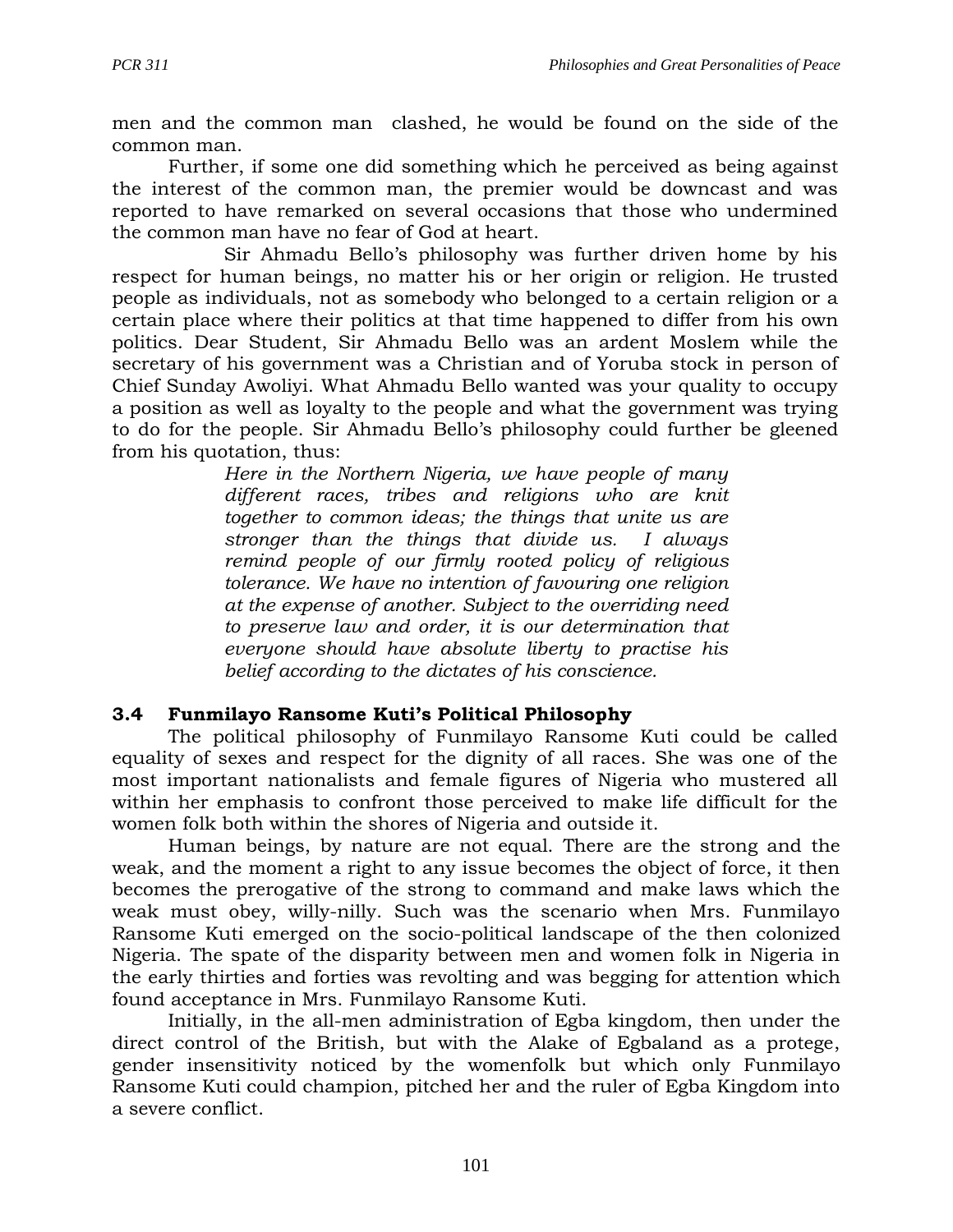Her philosophy of gender equality, sensitivity, and positivity was what she mustered together to challenge the authority of the King of Egbaland for imposing heavy taxation on Egba women, while denying them equal rights with the menfolk. She employed her philosophical to organize a massive rally of all women in the kingdom of Abeokuta to invoke Yoruba traditional way of chastising a recalcitrant leader. The effect of the philosophies invocation was of such magnitude that forced the Egba King to abdicate. It was when there was a positive transformation for the Egba women that the Egba King returned from exile.

She imposed it on herself to liberate all the womenfolk in Nigeria from the claws of colonial unjust and discriminatory laws by organizing the first ever Nigerian women council to educate them about their rights, privileges and obligations.

 An activist of no mean order, her philosophy of equality of opportunities for both men and women was given vent to with the formation of a national political party, the National Council of Nigeria and the Cameroons (N.C.N.C) in 1944. To the amazement of those who felt it was all-men affair, Funmilayo sprang out to challenge the menfolk in the political scheming of who would lead the party then. Her mobilization of their women folk and her inculcation of political education in them was all she needed to outsmart her men-peers. She was given recognition by no less a personally than the National President of the party, Dr. Nnamdi Azikiwe. Funmilayo Ransome Kuti creditably played her role well and as a leading light of female gender, brought honour, pride and positive attention to the fact that what a man could do, a woman could do, not only as well, but much better.

When she noticed that the leadership of the party was shirking his responsibility to the womenfolk, contrary to the constitution of her party, the N.C.N.C, she battled Dr. NNamdi Azikiwe to a hault, to the amazement of those men whom she described as chicken-hearted.

Her philosophy caught the fancy of the colonial masters which accorded her an international recognition because no where on the African soil has a woman dared any colonial administration as done by Funmilayo Ransome Kuti of Nigeria. She became the leading light of gender equality in Nigeria and through her exploits, dictated by her philosophy, notable women activists in Nigeria like Mrs. Margret Ekpo, Flora Nnamdi Azikiwe, Hadjia Sawaba Gambo from Kano and a host of others embraced and entrenched her philosophy of gender sensitivity and equality in Nigeria.

It is worthy of mention that her off-springs, Professor Olikoye Ransome Kuti, Fela Anikulapo Ransome Kuti and Dr. Beko Ransome Kuti, all equally of the blessed memory, embraced and eulogized their mother's philosophy and went ahead to preach "human rights" philosophy which was acclaimed both nationally, and internationally. The memory and philosophy of this great personality of peace remain evergreen.

In conclusion, it is to the undying memory of Mrs. Funmilayo Ransome Kuti that various governments since 1952 to date (2010), are increasing the position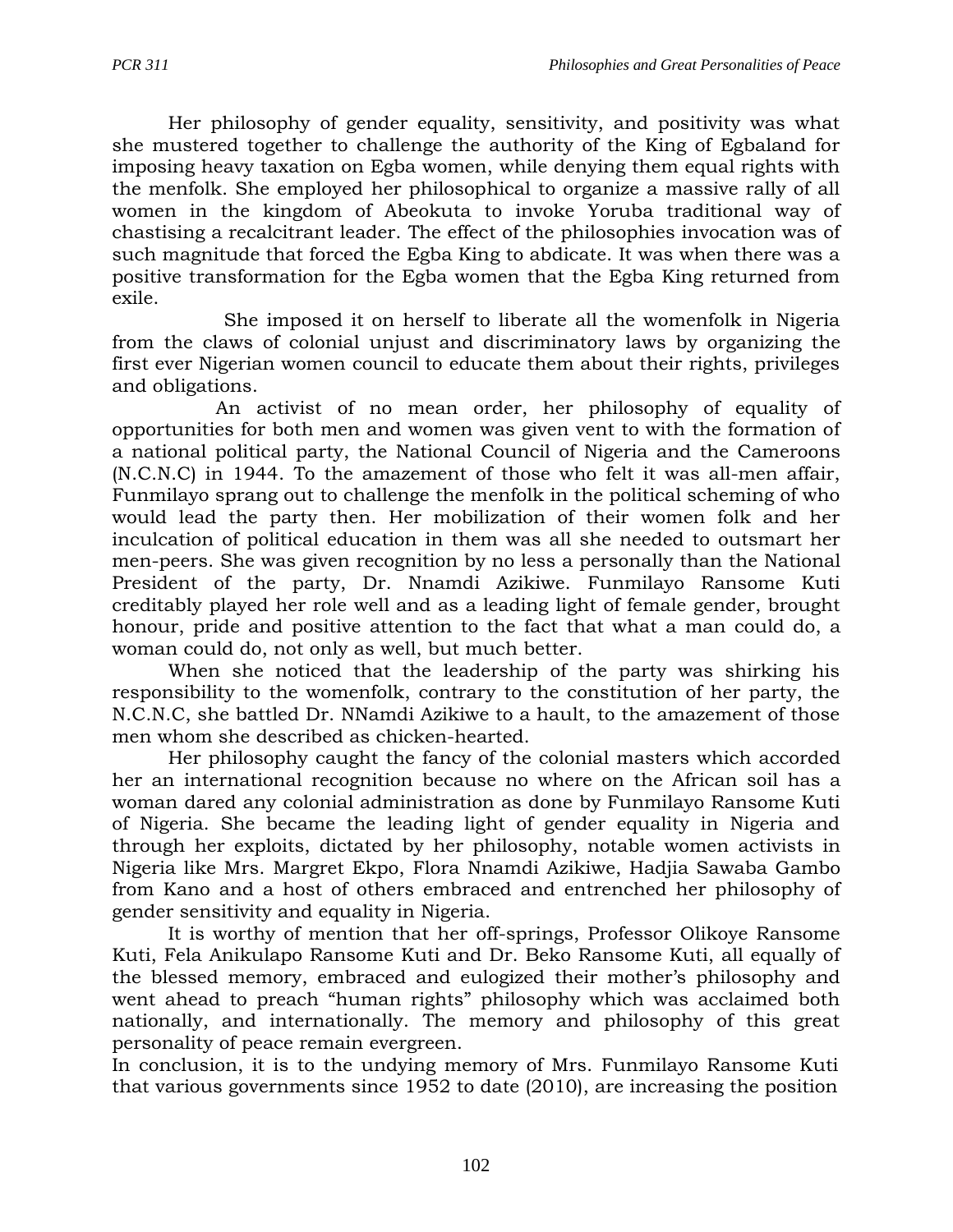reserved for women, not as a favour, but as of right in various arms of governace, as equally enjoined by the United Nations Organization.

### **3.5 Margeret Ekpo's Political Philosophy**

The political philosophy of Margeret Ekpo was equality of opportunities for women in Nigeria and around the world, generally. Her awareness of growing movements for civil rights for women around the world prodded her into demanding the same for the women in her country and to fight the discriminatory and oppressive political antics of colonial masters in Nigeria.

She felt that women abroad, including those in Britain were already fighting for civil rights and had more voice in political and civil matters than their counterparts in Nigeria. As a result of that instinct, she sought the platform of the then foremost political party, the National Council of Nigeria and the Cameroons (N.C.N.C) to enable her represent a maginalised group.

In the 1950s, Margaret Ekpo teamed up with Funmilayo Ransome Kuti to protest killings at an Enugu coal mine in which the victims were leaders protesting against colonial adversarial practices at the coal mine. The outcome of the protest was the review of the ordinance enacted for the workers there and assisted in its transformation. In furtherance of her philosophy of equal treatment for women and men, she established the Aba township women's association for the proper dissemination of socio-political education to the women gender which also led to many women rubbing shoulders with their men folk. In order to ensure her political philosophy was in tandem with the civilized society, she made regular contacts with Mrs. Funmilayo Ransome Kuti and Flora Azikiwe. Her activities gave the womenfolk a leverage in the old Eastern Nigeria.

### **SELF ASSESSMENT EXERCISE XII**

Sir Ahmadu Bello's philosophy remains the rallying point for the Northern Zone of Nigeria. Do you agree?

### **4.0 CONCLUSION**

The political philosophies of these acknowledged Nigerian modern nationalists have helped in no small measure to bring about an amalgamation of political thoughts which eventually led to the gaining of independence from the colonial masters without blood letting. It will also be realized that because of the strong belief people of the various regions where they governed, East, West and North of Nigeria respectively have in them, hardly does a day pass without the mention of their names at any public function.

They have indeed put their feet down on the sound of time.

### **5.0 SUMMARY**

This unit has discussed the political philosophies of Dr. Nnamdi Azikiwe, Chief Obafemi Awolowo, Sir Ahmadu Bello, Mrs. Funmilayo Ransome Kuti and Mrs. Margaret Ekpo, considered germane to the knitting of Nigeria peoples together.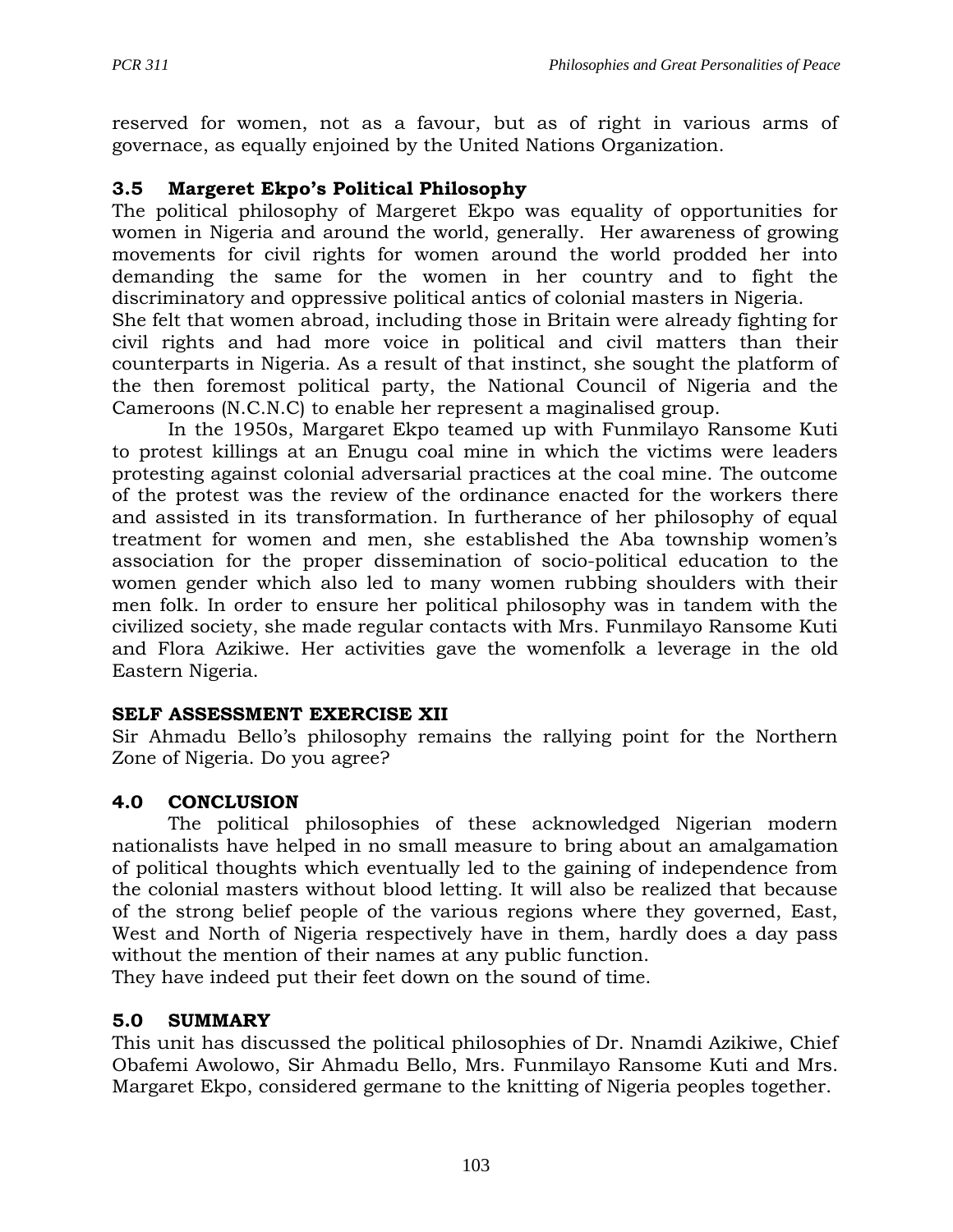Importantly they have fought gallantly to use their philosophies to wrestle power from the colonialists and have also laid the foundation of a modern Nigeria. Through their political philosophies, we have also learnt of imbibing the culture of perseverance, courage, and respect for the dignity of men and women, if we do not wish to confine ourselves to the level of mediocrity.

### **6.0 TUTOR MARKED ASSIGNMENT**

- 1 "Pen is mightier than sword". Discuss this in the light of Zik's numerous newspaper publications on the need for political independence for the countries of the British West Africa.
- 2 The political philosophy of Chief Obafemi Awolowo brought about socioeconomic development to Western Nigeria. Do you agree?
- 3 Sir Ahmadu Bello had a strong attachment to the philosophy that God put him in that position to use his time, position and influence for the good of his fellow men because he believed that he would be answerable to his creator who gave him the opportunity for his actions or inactions. How do you reconcile this with the level of governance in your state?
- 4 The gender insensibility of the men folk served as the catalyst for the philosophies adopted by Funmilayo Ransome Kuti and Margaret Ekpo. Discuss.

### **7.0 REFERENCES / FURTHER READINGS**

- 1. Madubuike, I. (1976). *A handbook of African Names*: Three Continents Press ISBN 0914478133.
- 2. Biography of Dr. Nnamdi Azikiwe [\(www.onlinenigeria.com\)](http://www.onlinenigeria.com/) [http://www.onlinenigeria.com/people.](http://www.onlinenigeria.com/people)
- 3. "Nnamdi Azikiwe" *Encyclopedia Britanica online Encyclopedia Britania*, Inc. [http://www.britanica.com.](http://www.britanica.com/)
- 4. Awolowo O. (1985). *Adventures in Power*, Lagos, Ibadan Macmillan Nigeria Publishers Ltd.
- 5. Adegbonmire, W. (1978) Momorable Quotes from Awo, Akure, Elijah Adegbonmire publishers
- 6. Ige, B. 1995. People, Politics, and Politicians of Nigeria. Ibadan, Heinemman Educational Books, Nigeria Plc.
- 7. Awolowo, O. (1981). Voice of Courage Selected Speeches of Chief Obafemi Awolowo, Akure, Olaiya Fagbamigbe Publishers Ltd.
- 8. Bello, Ahmadu (1962). *My life-cambridg*e: Cambridge University Press. http://www.amazon.com/dp/9781940484
- 9. Olaniyan, R. (1985). *Nigerian History and Culture.* Harlow, Essex: Longman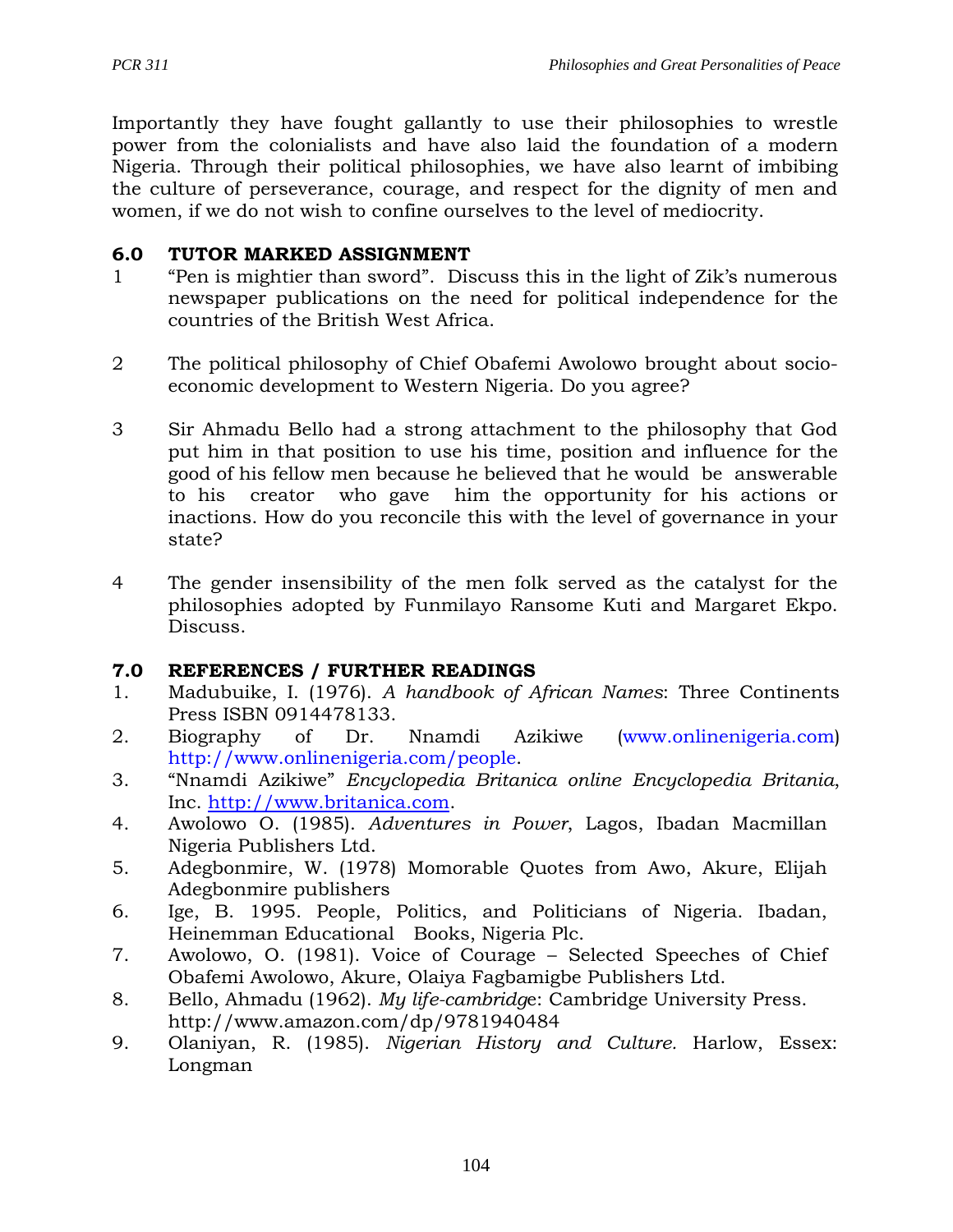- 10. Paden, J.N. 1986. *Ahmadu bello, Sardauna of Sokoto: Values and Leadership in Nigeria*, London: Hodder and Stoughton.
- 11. http://www.newworldencyclopedia.org/entry/Ahmadu\_Bello. Brinton, C. 1960; The Anatomy of a Revolution, New York: Random House, Vintage.
- 12. Popenoe, D. 1971. *Sociology*, New York, Appleton-Century-Crafts.
- 13. Schmid, A/P/ (2000). *Thesaurus and Glossary of early warning and conflict prevention Term*, London. Foram on sarlon.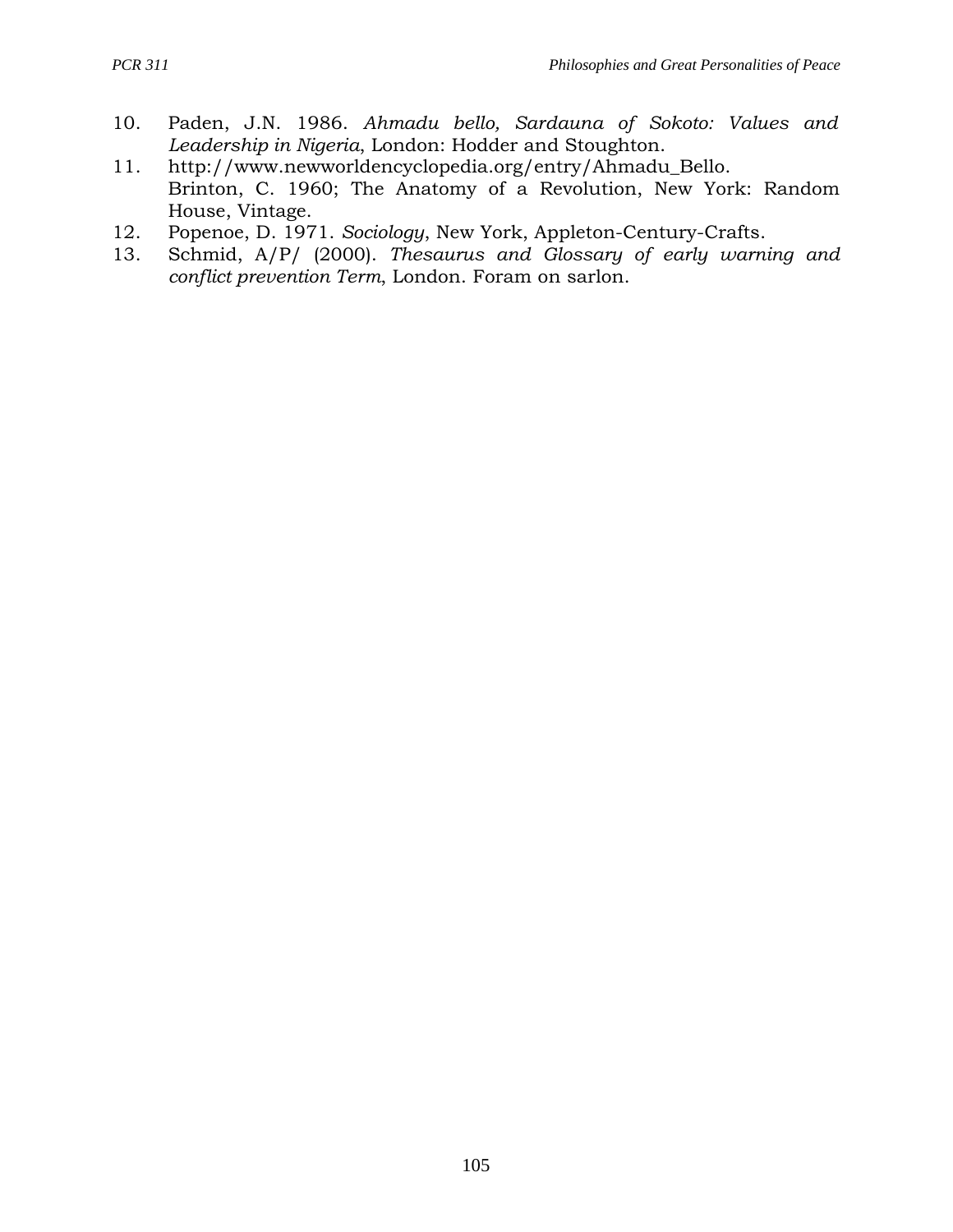## **UNIT 3**

**IDEALS OF PEACE FACILITATION BY:** Dr. Nnamdi Azikiwe, Chief Obafemi Awolowo, Sir Ahmadu Bello, Mrs. Funmilayo Ransome Kuti, Mrs. Magret Ekpo

- 1.0 Introduction
- 2.0 Objective
- 3.0 Main Content
- 3.1 Ideals of peace facilitation by: Dr. Nnamdi Azikiwe, Chief Obafemi Awolowo, Sir Ahmadu Bello, Mrs. Funmilayo Ransome Kuti and Mrs. Magret Ekpo
- 4.0 Conclusion
- 5.0 Summary
- 6.0 Tutor Marked Assignment
- 7.0 References/Further Readings

# **1.0 INTRODUCTION**

*"Peace is a sine qua non to political stability, socio-economic development and societal well being- Oguntomisin, (2004 – 1)."* As the objective of peace facilitation is to see that a society in conflict is restored to a level of stability, men and women of honour, who would rise above demagogy are required. Driving this point further home is Boutros Boutros – Ghali (1992:20) that:

*If conflicts have gone unresolved, it is not because techniques for peaceful settlement were unknown or inadequate. The fault lies first in the lack of political will of parties to seek a solution to their differences … and a second, in the lack of leverage at the disposal of a third party …*

Nigeria, since she became a British colony in 1900, has gone through a number of conflicts that were capable of driving her into unviable units. However, that the country still remains a political entity in the 21<sup>st</sup> century could be attributed to those God used to jettison parochial ethnic sentiment and instead, embraced the philosophy of political homogeneity in the interest of a common destiny. Dr. Nnamdi Azikiwe, Chief Obafemi Awolowo, Sir Ahmadu Bello, Mrs. Funmilayo Ransome Kuti and Mrs. Magret Ekpo who were members of the modern elite, have made their marks in peace facilitation to salvage the Nigerian nation.

# **2.0 OBJECTIVE**

At the end of this unit, you should be able to:

- Analyse issues germane to the 1953 independence motion in the House of Representative in Lagos and how Nigeria won her independence;
- Narrate how the 1964 political crises arising after the federal elections was resolved;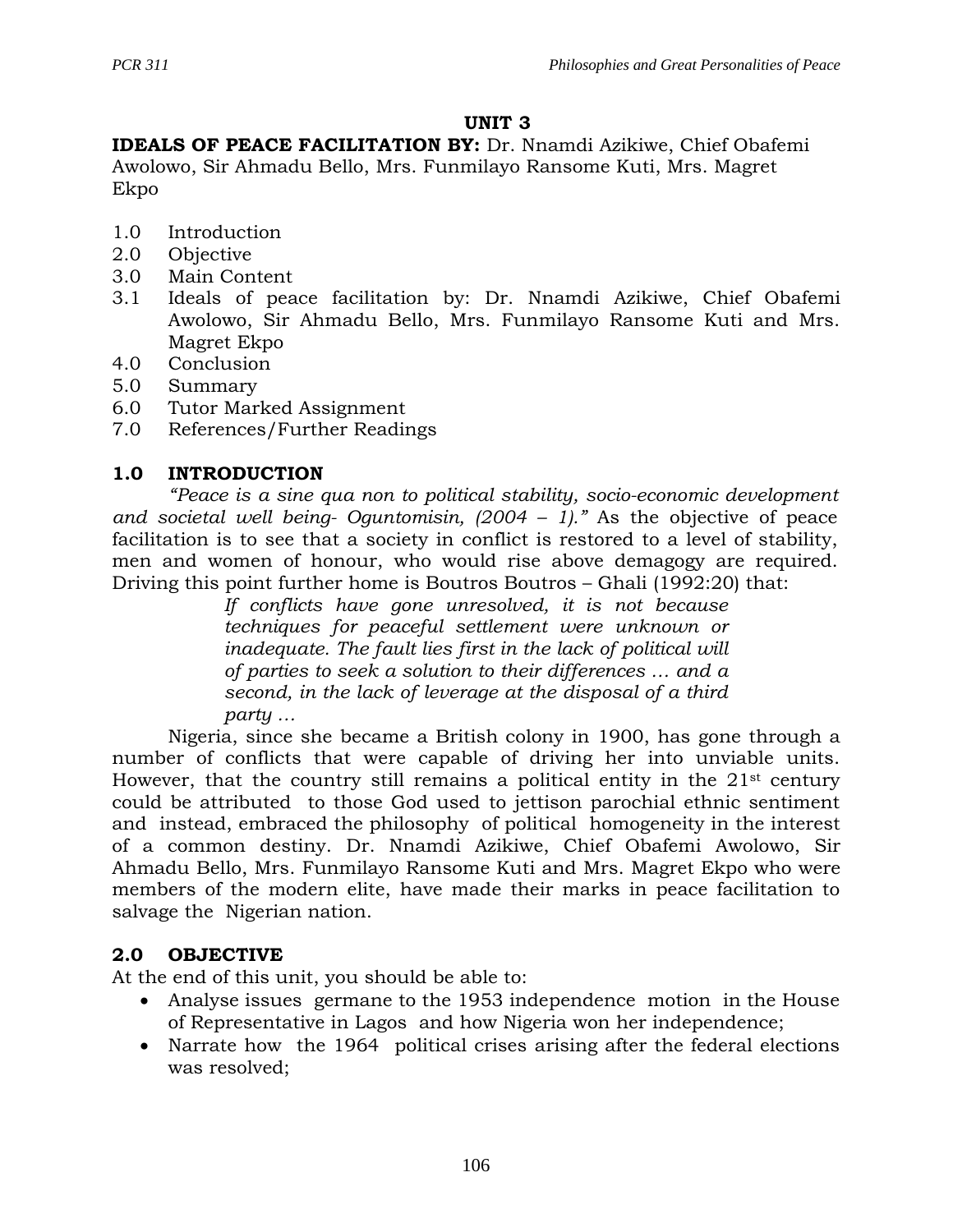- Explain issues pertaining to the Nigerian civil War of 1967;
- Discuss the formation of the first post colonial federal government led by Sir Tafawa Balewa.

# **3.0 MAIN CONTENT**

**Brief Introduction:** The 1953 "independence for Nigeria" motion of Chief Anthony Enahoro, which was originally a parliamentary debate, posed a serious threat to the unity of Nigeria. In 1953, Nigeria had three major political parties – the Northern People's Congress (N.P.C), National Council of Nigeria and the Cameroons (N.C.N.C), and the Action Group (A.G) which were led in that order by Sir Ahmadu Bello, Dr. Nnamdi Azikiwe and Chief Obafemi Awolowo respectively.

On March 31, 1953, Chief Anthony Enahoro, an Action Group member in the House of Representatives moved a motion that the House should accept as its primary objective the attainment of self-government for Nigeria in 1956. Thus, for the first time in Nigeria's political history, 1956 became the first explicit target date for the termination of colonial rule. Good as the motion appeared to non-political actors, it raised a dust within the political camp of the Northern Peoples Congress led by Sir Ahmadu Bello for several reasons, particularly, the disparity in the political sophistication of both the North and the South: The rumour of 1956 for independence had been on ground and being canvassed by both the Action Group, led by Chief Awolowo and the N.C.N.C, led by Dr. Azikiwe but the N.P.C were of the view that it was a mere campaign gimmick.

The North viewed the southern attachment to 1956 call as political antics of the Action Group and the N.C.N.C both playing their games with the sole aim of achieving electoral victory, and not to win independence for Nigeria. The Northern oligarchy had thought that the two parties of the south (A.G and N.C.N.C) would either fall apart because pinning electoral victory to a very volatile issue as self government made no political sense or that as soon as the elections were concluded, the 1956 terminal date would have served its purpose. It was thus a surprise to the North that after the 1956 elections, the two Southern parties, knowing the political deficiencies of the North, could still be clamouring for 1956 as the termination of colonial rule in Nigeria.

The N.C.N.C and the A.G members, led by Dr. Nnamdi Azikiwe and Chief Obafemi Awolowo buried their political differences to support the motion and were backed by the Southern print media.

The West African Pilot, an organ of the N.C.N.C noted in its editorial of 1st April, 1953 that:

*No matter in whose name the motion is listed , we believe that an issue of this nature on which outcome depends so much the future and the solidarity of the great peoples of this country, transcends all political party rivalries. Nationalists must vote for it. Nigerian*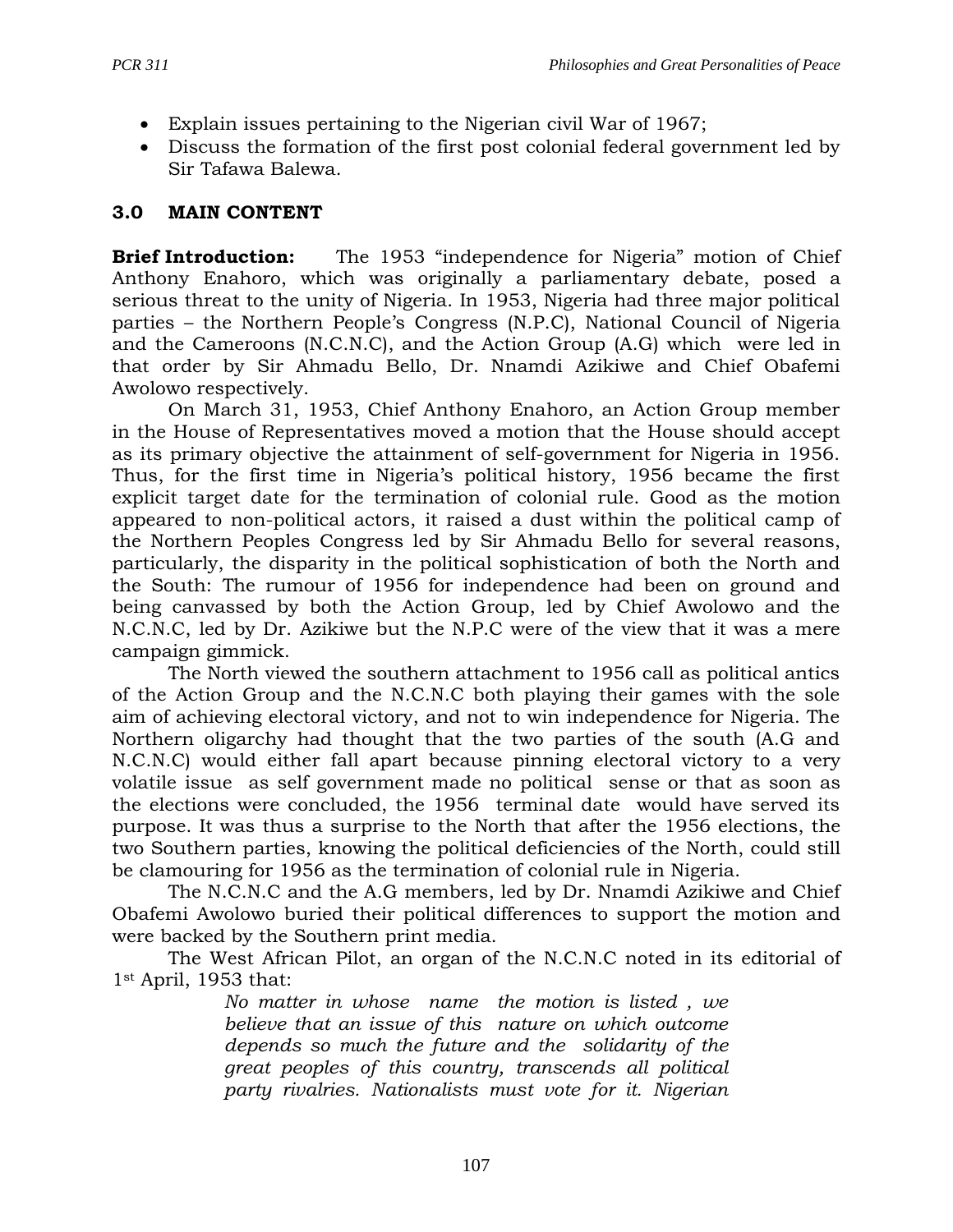#### *Central Ministers must remember that this motion is a test of their true representative of the people.*

The North, vehemently opposed the motion and substituted "as soon as possible" in the position of "1956" and when put to vote , the North, through their numerical strength in the House, defeated the motion.

Chief Awolowo, made a pungent and critical speech, spotlighting what he considered the iniquitous role of the British and the Northern members in the House and ordered his men in the House to stage a walk out. However, before he and his then could walk out of the precincts of the House, the Alake of Abeokuta asked him to exercise restraint. He and his men went back.

Dear Student, Awolowo's speech had set a chain of actions in motion. A frontline member of the N.C.N.C, Dr. Mbadiwe continued from where Awolowo stopped and lambasted the Northerners, condemned the British, burst into fury and called on the N.C.N.C members to walk out. As they were walking out, the Action Group members, led by Chief Obafemi Awolowo, equally moved out. The House was then left for Sir Ahmadu Bello and other Northern members of the House as well as the British officials.

As a student, review what could be going on in the mind of Sir Ahmadu Bello, having been left alone by both Dr. Nnamdi Azikiwe and Chief Obafemi Awolowo.

Records available revealed that Sir Ahmadu Bello sat glued to his beat until he was persuaded to speak by the Emir of Katsina after he too had had a tete-a-tete with the Lieutenant Governor of the Northern Region.

The Sardauna moved an amendment to delete 1956 and substitute the phrase "as soon as practicable" which was seconded by the Wali of Borno and Malam Ibrahim Imam.

The House of Representatives was in that heat of the ensuring commotion when it adjoined.

The Northern members were subjected to insult and abuse by the Lagos crowds after trooping out of the chambers. They were scolded and humiliated and were called derogatory names like "eleyin goro" (people whose teeth have been shabbily coloured by cola nut), Sabarumo, (meaning beasts and subhumans) and so on. The Sardauna of Sokoto, Sir Ahmadu Bello was so worried about what the shabby treatment he and his ethnic group received from their Southern counterparts could lead to.

The Action Group Ministers resigned when the motion was defeated by the numerical strength of the Northern delegates. As a result of the contemptuous treatment meted out to the Northern delegates, the north wanted to secede from the Federation of Nigeria as a result of which they developed an eight point programme of secession. The political atmosphere throughout Nigeria rapidly deteriorated into party and tribal intolerance.

During the Northern tour of the Action Group delegation two months later, designed to educate the North on the issue of self-government, a riot broke out in Kano, which claimed forty lives. The Federation was on the brink of collapse.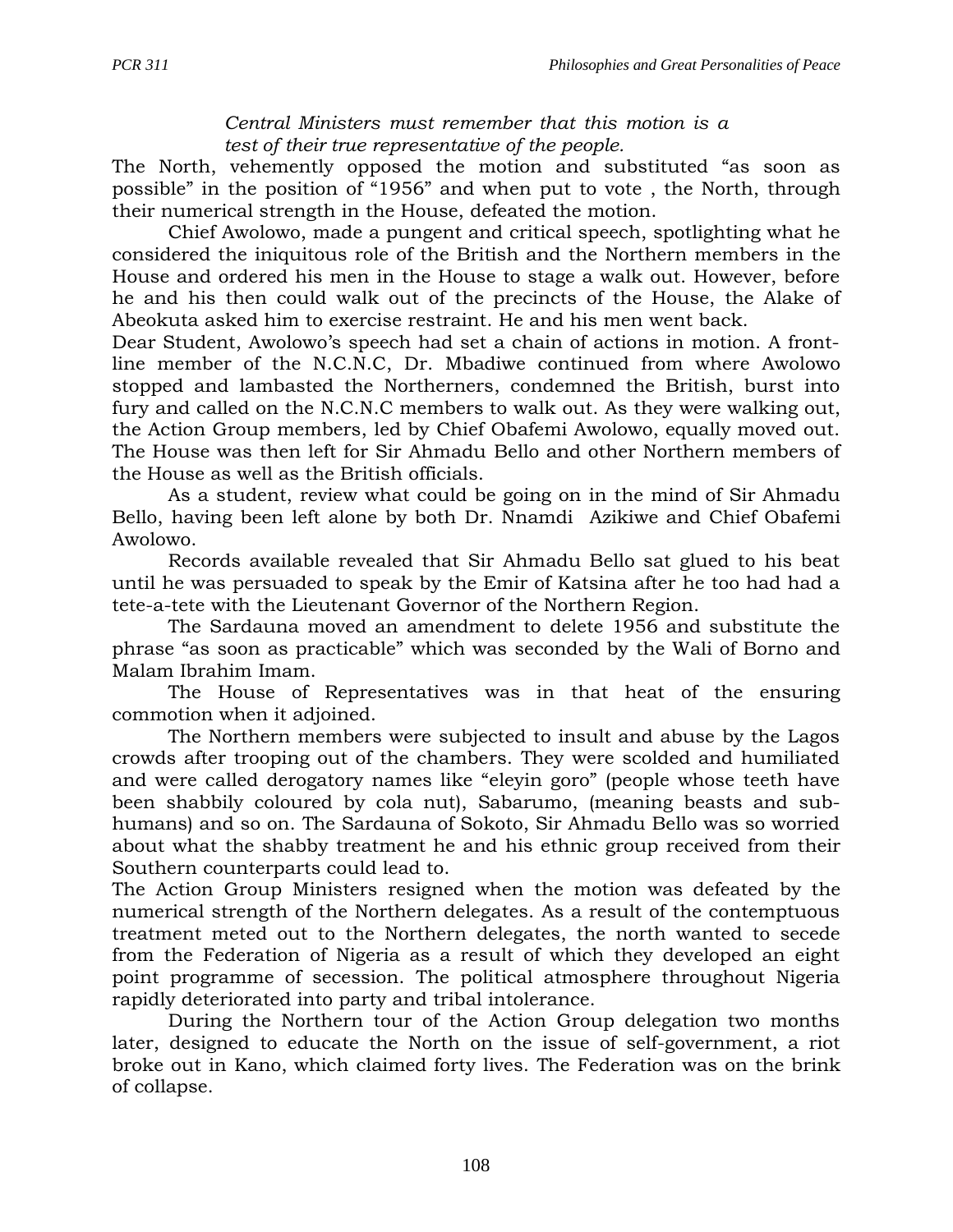Dear Student the ideal of peace facilitation conspicuously manifested in the noble roles played by Dr. Nnamdi Azikiwe, Chief Obafemi Awolowo and Sir. Ahmadu Bello whose magnanimity saved the country from disintegration. Pressure was piled on them by their various ethnic groups when as a result of the serious conflict, they were invited to London to discuss Nigeria's future.

These great personalities of peace bared their mind on the topical issue of independence by 1956 as well as the counter motion of the North which was as soon as possible. The three of them held meetings which doused tension and only led to a review of the 1951 Macpherson Constitution. In its place came the 1954 Littleton Constitution which gave greater powers to the Regional Governments, while Lagos and the Cameroons became Federal Territories.

As a student, don't you see that the entity called Nigeria would have collapsed if not the great restraint exercised in that 1953 conflict by these modern nationalists of our time? Subsequent topics in the unit will further discuss the individual roles of those identified Nigeria's personalities of peace concerning the ideas of peace facilitation by them.

### **3.1 Ideals of Peace Facilitation by Dr. Nnamdi Azikiwe**

Dr. Nnamdi Azikiwe has been involved in series of peace facilitations for decades, both within the circles of his political party and at the national as well as international levels.

Dear student, you need to understand that the main purpose of forming a political party is for those who make up its members to struggle to control the apparatus of government at all levels.

By extension, if there is acrimony within a political party in power in any state or region, the expected gains of democracy by the governed will be elusive. Dr. Nnamdi Azikiwe was mindful of this as the gains of democracy which post independence administration in his region, East of Nigeria, consolidated on, were due to the invocation of resilience in the midst of political party rancour.

The first acid test Zik faced in the East within his political party, the National Council of Nigeria and the Cameroons (N.C.N.C) was in 1952 which created a constitutional rancour in the region after his failed bid to represent the West in the central legislature in Lagos.

The conflict almost tore his party apart and when the colonial Governor, Sir Clement Pleace, in an attempt to douse the tension, was suspected to take sides which Zik thought was inimical to the East, Dr. Azikiwe jettisoned personal aggrandisement to make re-rapprochement to his party men to ensure the boat of their region was not unduly rocked. Further in 1956, a serious intro-party conflict again afflicted his party during the visit of Queen Elizabeth the second and her husband, the Duke of Edinburgh to Nigeria. The intra-party conflict was between Dr. Nnamdi Azikiwe as president of the party on one side, and Dr. Kingsley Ozumba Mbadiwe and others on the other side. Zik, sensing that the conflict could mar his party's strategy towards the impending regional and national elections, employed the traditional method of Aro –Ndizogu to resolve the crises. When accused of reducing party matters of a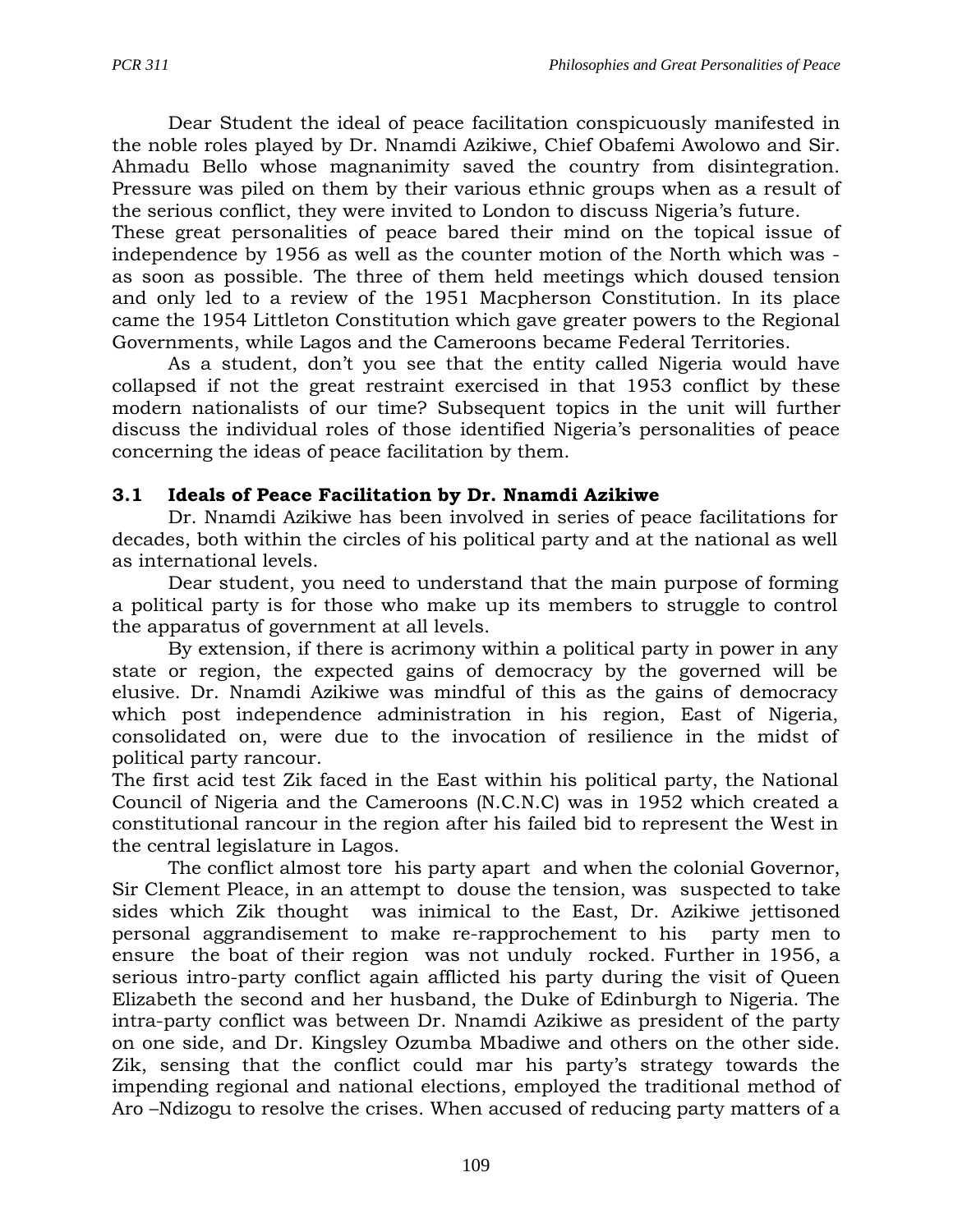national magnitude to an Ibo affairs by consulting Aro-Ndizogu juju, he calmed them down that it was better to adopt our traditional conflict resolution method than employing the system of court litigation which could compound the conflict due to its win-lose outcome.

In the 1950s, when Jomo Kenyatta was engulfed in political turmoil with the colonial masters who accused him of managing the Mau Mau organization regarded as illegal, Dr. Nnamdi Azikiwe of Nigeria mobilized his party members nationwide through series of political educational methods. He felt the colonial masters would succumb to their entreaties coming across national boundary, but when the clampdown on the owners of the land in Kenya, including Jomo Kenyatta was beyond accommodation, Dr. Nnamdi Azikiwe again engineered his party men nation-wide to raise fund to sponsor Nigerian lawyers for the defence of Jomo kenyatta and the oppressed Kenyans. As an apostle of nonviolence, who believed in the power of the pen and the judiciary, his party, the National Council of Nigeria and the Cameroons (N.C.N.C) raised a defence team led by Chief Hezekiah O. Davies who left Nigeria for Kenya and made their mark in the ensuing legal tussle. Although, Jomo Kenyatta and his supporters were jailed, the efforts of Dr. Nnamdi Azikiwe and the nationalists in Nigeria paid –off soonest as the imported population eventually gave way to the indigenous inhabitants few years later while the imprisoned Jomo Kenyatta came out of jail to be the Prime Minister of his country.

Perhaps, a recurring episode, which you, as a student will find equally interesting was the noble role Dr. Azikiwe played in the peace process leading to the cessation of hostilities in the Nigerian / Biafran Civil War of 1967 – 1970. Dr. Nnamdi Azikiwe, though an Ibo by birth, had no flair for any ethnic or tribal colouration. He wished to be so seen as an African and his activities both within his country Nigeria, and other African states showed his commitment to his political nomenclature of "Zik of Africa". At the embryonic stage of the Nigerian / Biafran conflict, Zik admonished the Governor of the Eastern Region of Nigeria and the leader of the "Biafran Republic" Colonel Odumegwu Ojukwu to dialogue with the leader of the Federal Government in Lagos, then on ways of resolving the impasse between Eastern Region and the rest of the Federal Republic of Nigeria. Zik carried messages of intervention to several African and European states. At a particular stage, when hostilities were creating a severe humanitarian tragedy in the Eastern region predominantly inhabited by the Ibo, Zik's voice of appeal to reason caught the attention of humanitarian agencies whose timely intervention led to the importation of relief materials. It was also Zik's sentimental appeal to the international community that engineered series of meetings at international levels over the devastation of lives and properties.

Inwardly, within the Biafran enclave which was far receding and which Zik felt only an immediate stoppage of exchange of gunfire could stop the imminent annihilation of the Ibo stock, Zik was being clandestinely declared a saboteur who should be clamped down.

 He got wind of this and as an international diplomat, trained and well equipped in international diplomacy, Zik warmed himself back into the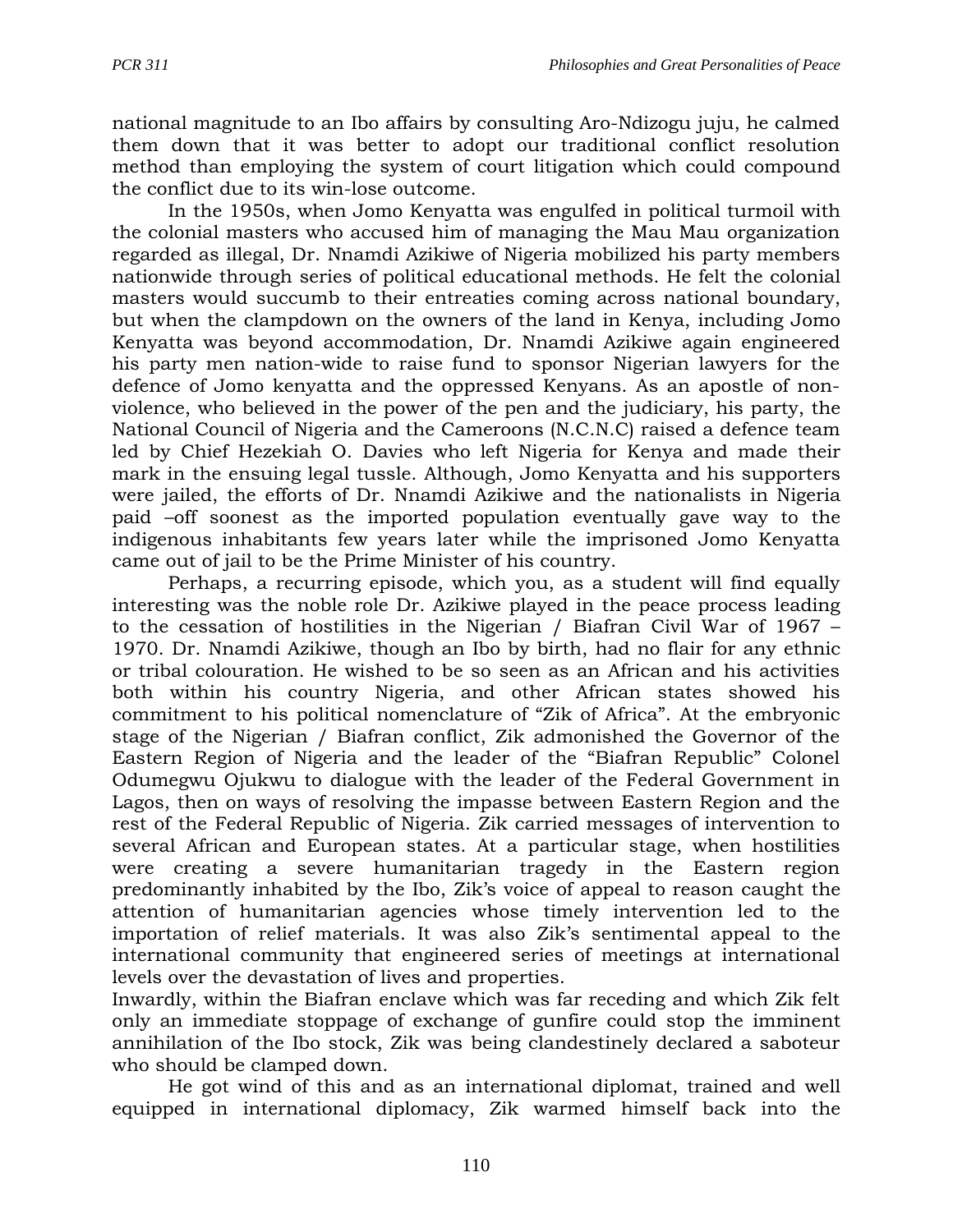reckoning of the Biafran leader who again, sent Zik back on international shuttle on the search for peace. Zik consulted with his international peers across Africa on his panacea for peace with Nigeria and having firmly convinced himself that the issue at stake was not sufficient to commit a whole ethnic group to a total self- destruction, he headed for Nigeria in search of peace. Zik landed at the then Ikeja Airport with sighs of relief, which was applauded nationally and interntionally as it marked the first major contact between the Federal Government and the Rebel Territory.

Significantly, due to Ziks diplomatic offensive, the Rebel leader, who remained intransigent to the plight of the people in the Biafran enclave, felt deflated and did not spare Zik of any of his invectives, calling Zik, a traitor. However, Colonel Ojukwu saw that the "Camel's back had been broken" and in a face-saving farewell address, he told his "belliguered soldiers" that he was going on a journey in search of peace.

Dear student, Colonel Ojukwu, who had taken on the rank of General Odumegwu Ojukwu left his hide-out for Abidjan, Ivory Coast without coming back to Nigeria's Eastern Region until Colonel Phillip Effiong, his second in command handed over the instrument of surrender to Colonel, later General Olusegun Obasanjo on January 12, 1970.

On the 15th January 1970, Colonel Olusegun Obasanjo brought Colonel Phillip Effiong to Colonel Yakabu Gowon in Lagos, after which he, Yakubu Gowon, pronounced secession dead.

As a student, please, cast your mind to the role of Dr. Azikiwe on those peace processes he facilitated and their impact on the continued existence of Nigeria as a nation.

Although of the blessed memories, he will remain evergreen as long as the corporate existence of Nigeria is being mentioned.

## **3.2 Ideals of Peace Facilitation by Chief Obafemi Awolowo**

Chief Obafemi Awolowo's dexterity in peace facilitation in the colonial era, symbolised by his contribution towards nipping the apparent disintegration of Nigerian nation in the bud during the 1953 political crisis was a signal towards other ground breaking peace facilitations by him.

Dear student, you need to know that as a prelude towards Nigeria's independence, the British decided to put in place a political structure that will be assuredly Nigerian and as a symbol of democracy, an election into the Federal House of representatives was conducted on 12th December, 1959.

It was the first overall and simultaneously held elections in the then Nigerian Federation. The major contending parties were the Northern People's Congress (NPC), the National council of Nigeria and the Cameroons (N.C.N.C), and the Action Group (A.G). At the end of the elections, the N.P.C came first, followed by the N.C.N.C, while the A.G. came last. The NPC and the N.C.N.C, teamed up in an alliance to form the first post Independence Federal Government. The Action Group graciously formed the opposition party, despite accusations and counter accusations of electoral malpractices.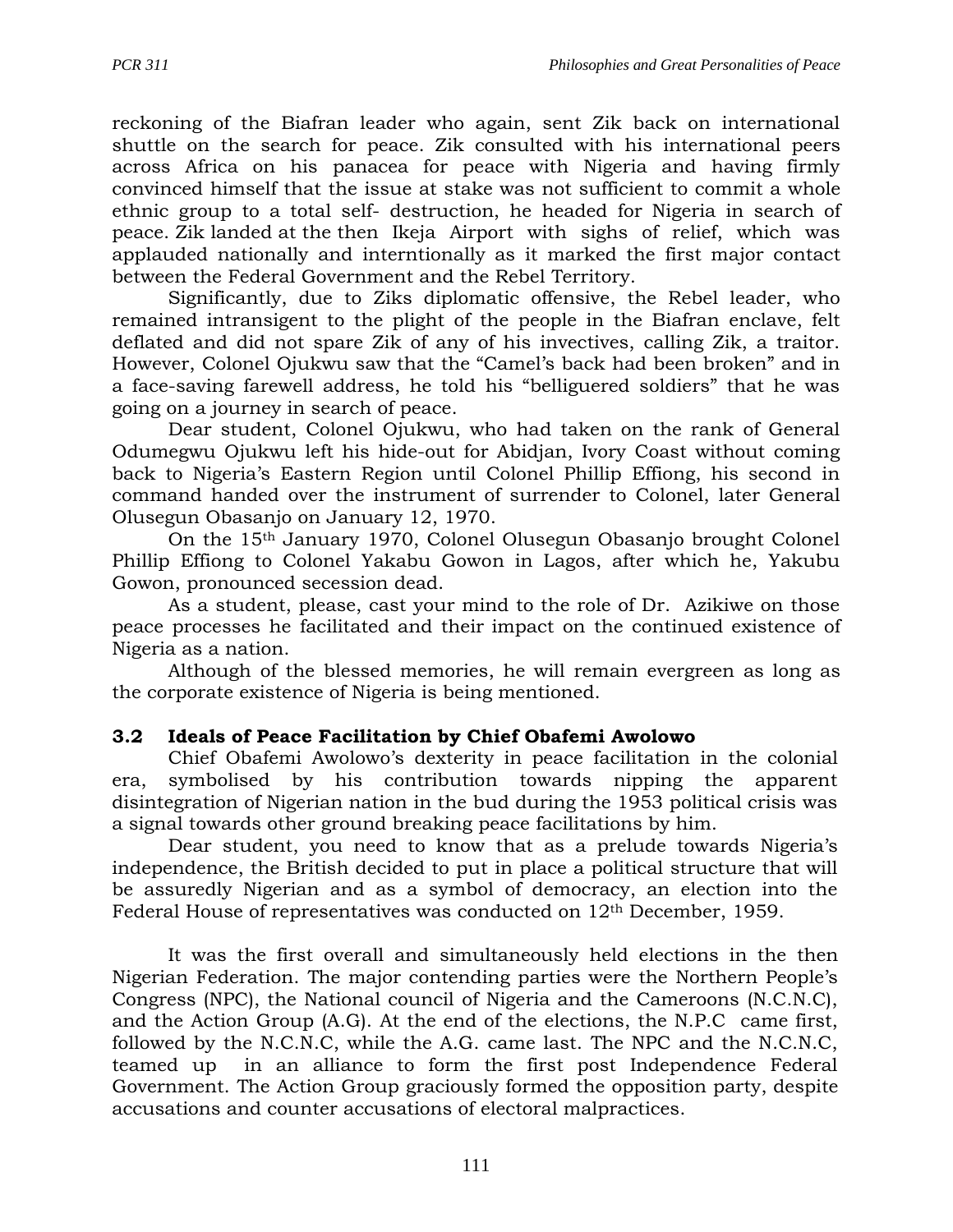There were ominous signs of cracks on many national issues like the 1962 census conflict and revenue sharing formular which were jointly palliatively resolved but what was most outstanding in Chief Awolowo's peace facilitation activities during the early era of Nigeria's independence could be seen in his far-sightedness over two major bills before the Federal House of representatives in Lagos in 1962. The first bill was the Preventive Dention Act while the second was the Anglo-Nigerian Defence Pact.

Chief Obafemi Awolowo, whose political philosophy had been hinged on democratic socialism felt uncomfortable over the Preventive Detention Act such a bill which had created ripples in neighbouring Ghana because it could be an inroad to tyranny. To him, democracy needed time to nurture because it required a lot of trials, perseverance and endurance before any positive result could be got. He was also of the view that our level of political maturity was not enough to warrant the Act as it would gag free opinion that could be beneficial to our political evolution, and before long, if allowed, majority of those wellmeaning individuals at all levels of Nigerian nation would have been clamped into jail for not towing the path of the powers – the – be.

In the overall interest of Nigerian nation, and as a nation committed to the rapid development of post independence Nigeria, the Action Group, under his leadership moblised Nigerians and moved that the bill be dropped. After a very hot debate, both for, and against, the bill was dropped.

Dear student, I wish to remind you that electoral democracy started in Nigeria in 1922 with a Lagos Council, which gave three seats to Lagos and one to Calabar while majority of its members were selected. Since then, through out the era of colonialism and up to the conduct of the first Federal Elections in December 1959, the colonial masters never thought it necessary to cage Nigeria with such oppressive laws. The political evolution Nigeria had which resulted in series of constitutional development would have not been achieved if Nigeria nationalists were hindered from airing their views. Chief Obafemi Awolowo's party spear-headed the defeat of that bill.

The second bill, called Anglo-Nigeria Defence Pact, was introduced by the government as necessary so as to enable British Government intervene if any nation attacked Nigeria. However, Chief Obafemi Awolowo's party, the Action Group, stoutly rose against the Pact and equally mobilized the then vibrant Nigerian Students Union and liberal minded politicians in the political party organizations that however apparently beneficial the Pact could be, it would only succeed in balkanizing Nigerian freedom and would be seen as a promised satellite of her colonial masters. Chief Obafemi Awolowo was of the view that courage to stand firm to earthly challenges, be it social, economic or political, was the antidote to meaningful existence. Dear student, the Pact which would have bowed the heads of the then 55 million Nigerians in shame, and which was already scaring the international community of the Non-aligned Nations from dealing with Nigeria, was eventually terminated.

Dear student, you need to be reminded that the Nigerian Civil War, which broke out in June, 1967 was just brewing into an open confrontation when Chief Obafemi Awolowo was released from jail. The then Head of State,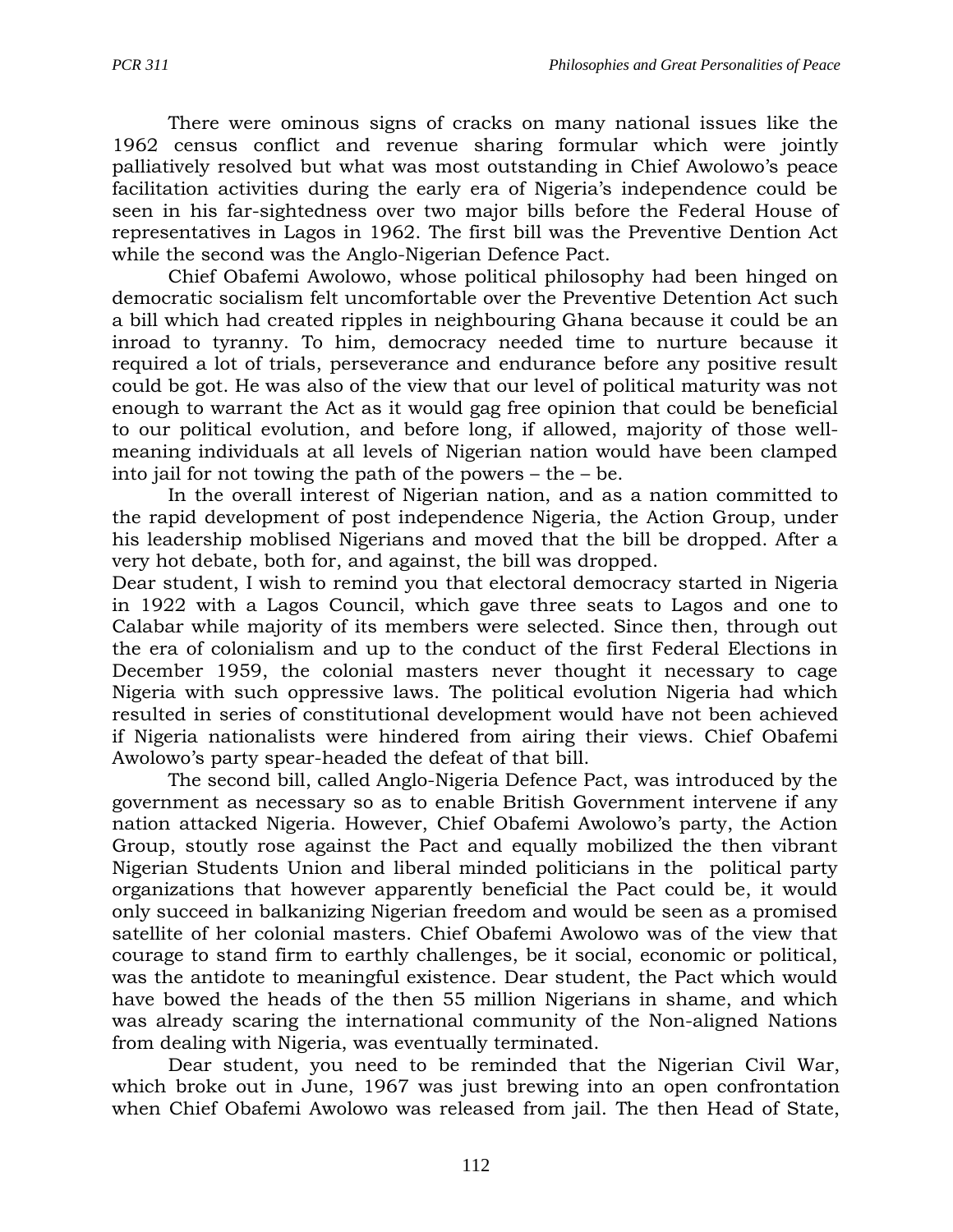Colonel, later General Yakubu Gowon, on August 2, 1966 met Chief Obafemi Awolowo at then Ikeja Local Airport to welcome him back into freedom and told him that Nigeria needed him at that critical stage of its existence. Chief Awolowo replied him that he would co-operate with his administration in the interest of Nigerian nation.

Awolowo was promptly appointed the vice- chairman of the Federal Executive Council while Lt. Col. Gowon retained the chairmanship. His first major task was to facilitate peace through various processes between the Federal Government and the "Biafran Rebels" in the Eastern Nigeria. He shuttled on several occasions between Lagos and the Biafran enclave, his personal safety regardless to avert a full- scale war. Although , the inevitable eventually occurred, the protagonists on both sides of the theaters of war, General Yakubu Gowon on the Federal side, and "General" Odumegwu Ojukwu on the Biafran side never failed to acknowledge the ability of Chief Obafemi Awolowo in the facilitation of peace processes in that major conflict in Nigeria's transformation to nationhood. In his eulogy at the grave side of Chief Obafemi Awolowo, the then Rebel leader Colonel Odumegu Ojukwu did not mince words when he sorrowfully lamented that Chief Obafemi Awolowo was the best President Nigeria never had.

# **3.3 Ideals of Peace Facilitation by Sir Ahmadu Bello**

As a student, at the beginning of this unit, you must have noted how Sir Ahmadu Bello jettisoned narrow – mindedness, occasioned by heavy pressure from both within his main tribes men predominantly in the monolithic Northern Nigeria, and the external pressure from the colonizers, to ensure that despite areas of disagreement, Nigeria must remain an indissoluble nation, on the march to freedom.

Further in the embryonic stages of Nigeria's evolution as a political entity, religion was a major phenomenon. Ironically, what was a potent political tool in the twentieth century Nigeria remains so till date and you as a student, will now be better informed about how any acknowledged political leader in Nigeria's political entity, could easily manipulate religion to either scuttle or enhance peace facilitation.

Sir Ahmadu Bello, a direct descendant of Uthman Dan Fodio dynasty of Sokoto caliphate, was a distinguished Islamic scholar and a renowned political giant who held the ace when religious calculation in Nigeria was being discussed. His government, which many thought could not accommodate nonmuslims, actually appointed non- Muslims into key positions in his cabinet in order to facilitate peace in the polity. Remember you were told of the power of religion in the political life of Nigeria and many developed nations of the world as well. He appointed a professed Christian, Chief Sunday Awoliyi, who was also of Yoruba extraction into top administrative positions in his cabinet. He was District Officer (D.O), Senior Assistant Secretary (security), in the office of the Premier and to cap it all, secretary to the Executive Council in the Northern Regional Government of the late Sir Ahmadu Bello. His philosophy found solace in the principle of using religious harmony in facilitating peace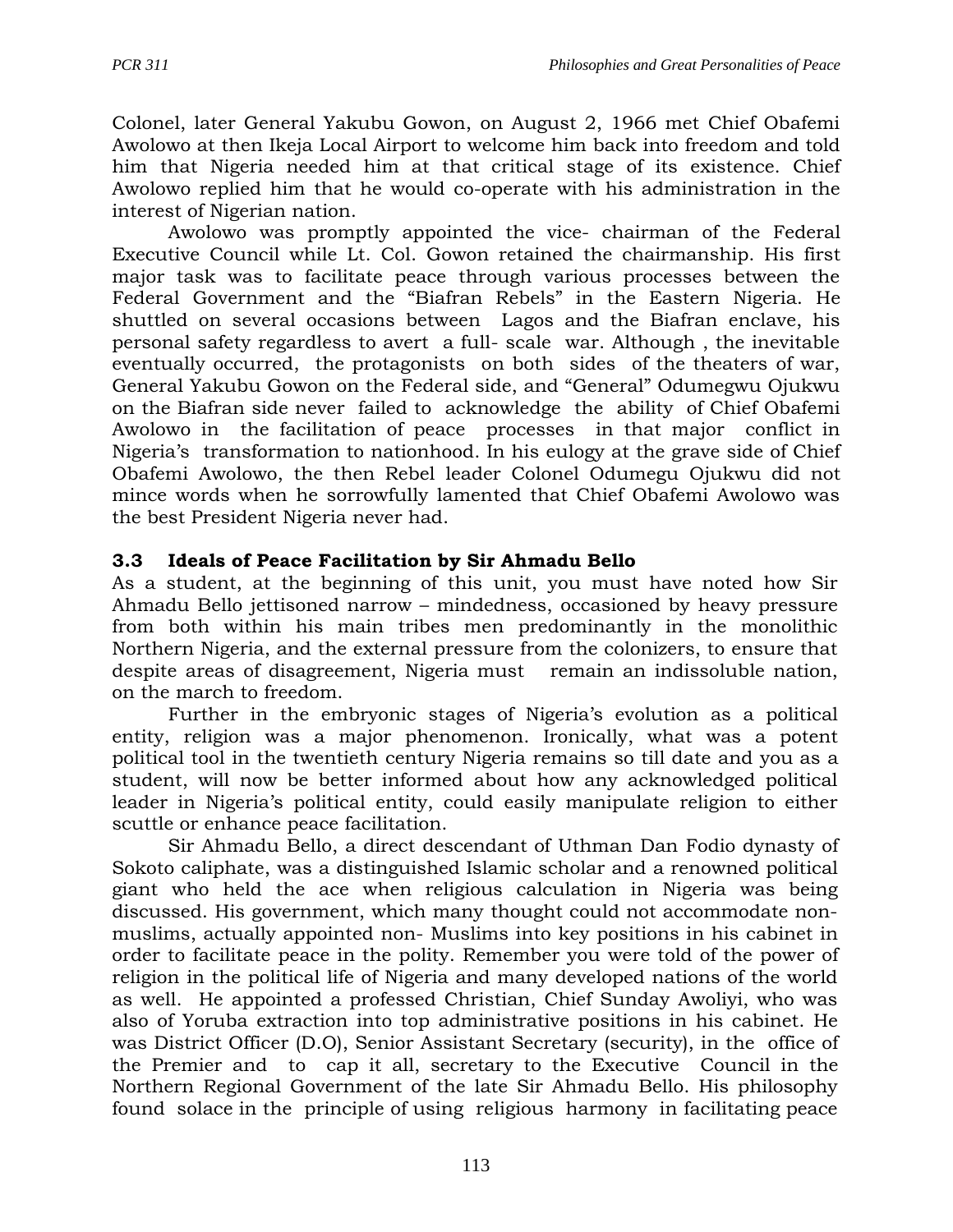while placing emphasis on putting square pegs in the square holes. Sir Ahmadu Bello was often referred to as giving the impression that in Northern Nigeria, they have people of many different races, tribes, and religions who were knit together to common history, interest and ideas that united them together which he considered stronger than those minor issues that could divide them. Dear student, believing strongly in facilitating peace through religious tolerance and understanding of the need for a homogeneous existence, he was fond of reminding his northern folks as well as those outside his religion, of his insistence on firmly rooted policy of religious tolerance while emphasising that he had no intention of favouring one religion at the expense of another. He kept repeating that subject to the overriding need to preserve law and order, he held as sacrosanct that every one should have the freedom to practise his other belief according to his or her conscience.

As a student, don't you see that Sir Ahamdu Bello had foresight in preaching religious harmony as religion has added impetus to the political conflict in Nigerian nation? He was aware of what could disturb our togetherness and started advocating tolerance. The situation on ground in Nigeria gave credit to this great personality of peace, as Chief Sunday Awoliyi the earst while secretary to the government of Northern Region was fond of reminding Nigerians and the Northerners particularly not to rubbish the legacy of religious tolerance which Ahmadu Bello lived and died for.

## **3.4 Ideals of Peace Facilitation Funmilayo Ransome Kuti's**

She was a teacher, political campaigner and women rights activist. The rights enshrined in our constitution under the clause of principles of fundamental human rights as well as specific mention of women's rights had their union in the activities of Funmilayo Ransome Kuti.

Her activism, which led to various reforms in the gender position of women folk both within Nigeria and in the international community, was traced to the impact her agitation against oppressive taxation for the women folks generated. She was variously described as the doyen of female rights in Nigeria" and was regarded as "the mother of Africa". In 1947, the West African Pilot, a national newspaper dedicated to nationalism, described Funmilayo Ransome Kuti as the "Lioness of Lisabi" for her leadership of Egba women on a campaign against arbitrary taxation of women which led to the temporary abdication of the Alake of Egbaland, Oba Ladapo Ademola I in 1949. The grace which gender sensitivity has achieved in all areas of governance and civil society groups sprang from Funmilayo Ransome Kuti's clamor for betterment for women folk in the polity.

## **3.5 Ideals of Peace Facilitation by Margaret Ekpo**

Dear Student, Margaret Ekpo discovered at the embryonic stage of her life that unless she dared the colonial masters and the uncooperative attitude of the men folk who have programmed the role of woman into appendages of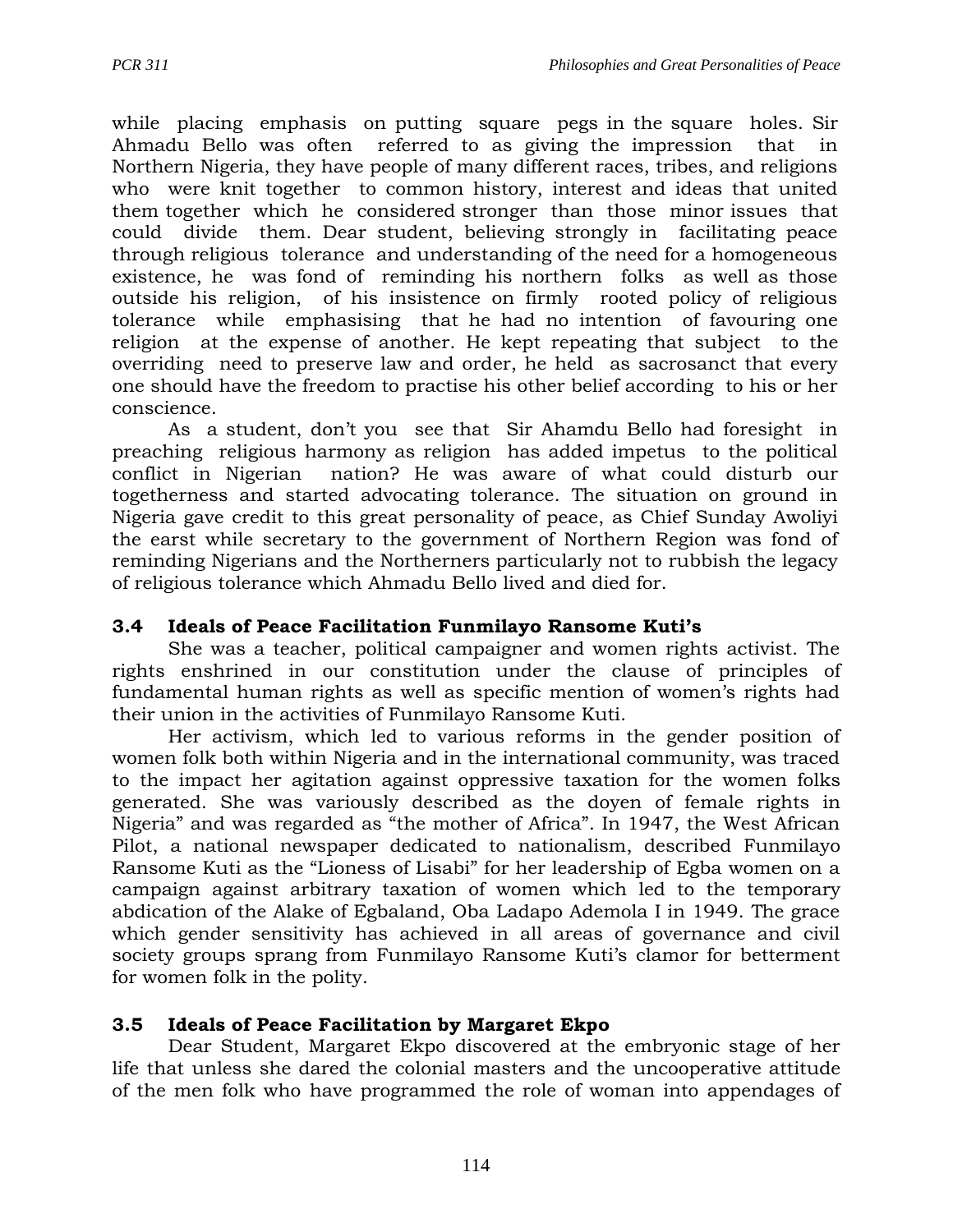men, and best suited for the Kitchen, Nigerian women could remain, at best, mere mediocres. Her late husband, Dr. Ekpo spurred her into activism when in 1945, he was dismayed about the discriminatory practices of the colonial administrators against women at the Aba General Hospital. His status as a civil servant in the colonial administration prevented him from protesting but inspired his wife to do so for the sake of the future of Nigerian women. Without mincing words, she obeyed and attended protest rallies against those obnoxious discriminatory practices.

Soon after wards, believing strongly that to have peace is not just absence of war, but presence of political, economic, and social justice, she felt convinced that if woman were not encouraged to complete with men at a level in which they could realize their best potentials, acrimony will pervade the nooks and crannies of Nigeria.

With such hindsight, she attended the rally of the National Council of Nigeria and the Cameroons where the speeches of Herbert Macaulay, Nnamdi Azikiwe and Mazi Mbonu Ojike gave her the inspiration about the need to seek for the best for the womenfolk in order to facilitate peace in the country. As a further believe that only giving equal right to Nigerian women as their menfolk could facilitate peace, Margaret sought the co-operation of notable women's right activists like Mrs. Flora Azikiwe, the first wife of Dr. Nnamdi Azikiwe, and Olufunmilayo Ransome Kuti. It was after reading some articles about Olufunmilayo Ransome Kuti that she became enchanted and traveled from Aba to Abeokuta to discuss the need for women's involvement in politics. Margaret Ekpo's visit spurred Ransome Kuti's eventual tour of the South Eastern Region of Nigeria to add impetus to the efforts of Margaret Ekpo in her political education of the women folk of the Eastern Nigeria.

In order to complement the ideals of peace facilitation by Margaret Ekpo, which adequately prepared the women folk in the East for their effective participation in all sphere of Nigeria's activities, Onyeka Onwenu, an actress, and a musician commented that Margaret Ekpo stood her ground as an equal of men, representing women resolutely and with great dignity in multiple capacities.

## **SELF ASSESSMENT EXERCISE XIII:**

Ideal of peace facilitation in an hetegerogenius society like Nigeria is a difficult task. Discuss.

## **4.0 CONCLUSION:**

From an empirical observation of the political, social and economic spheres of the polity called Nigeria, acceptability of those who have served them as they have done to the characters contained in this unit is very rear. They all had foresight and what they were priviledged to do within the time frame of their life remain indelible.

5.0 This unit has discussed in a nutshell the ideals of peace facilitation by Dr. Nnamdi Azikiwe, Chief Obafemi Awolowo, Sir Ahmadu Bello, Mrs.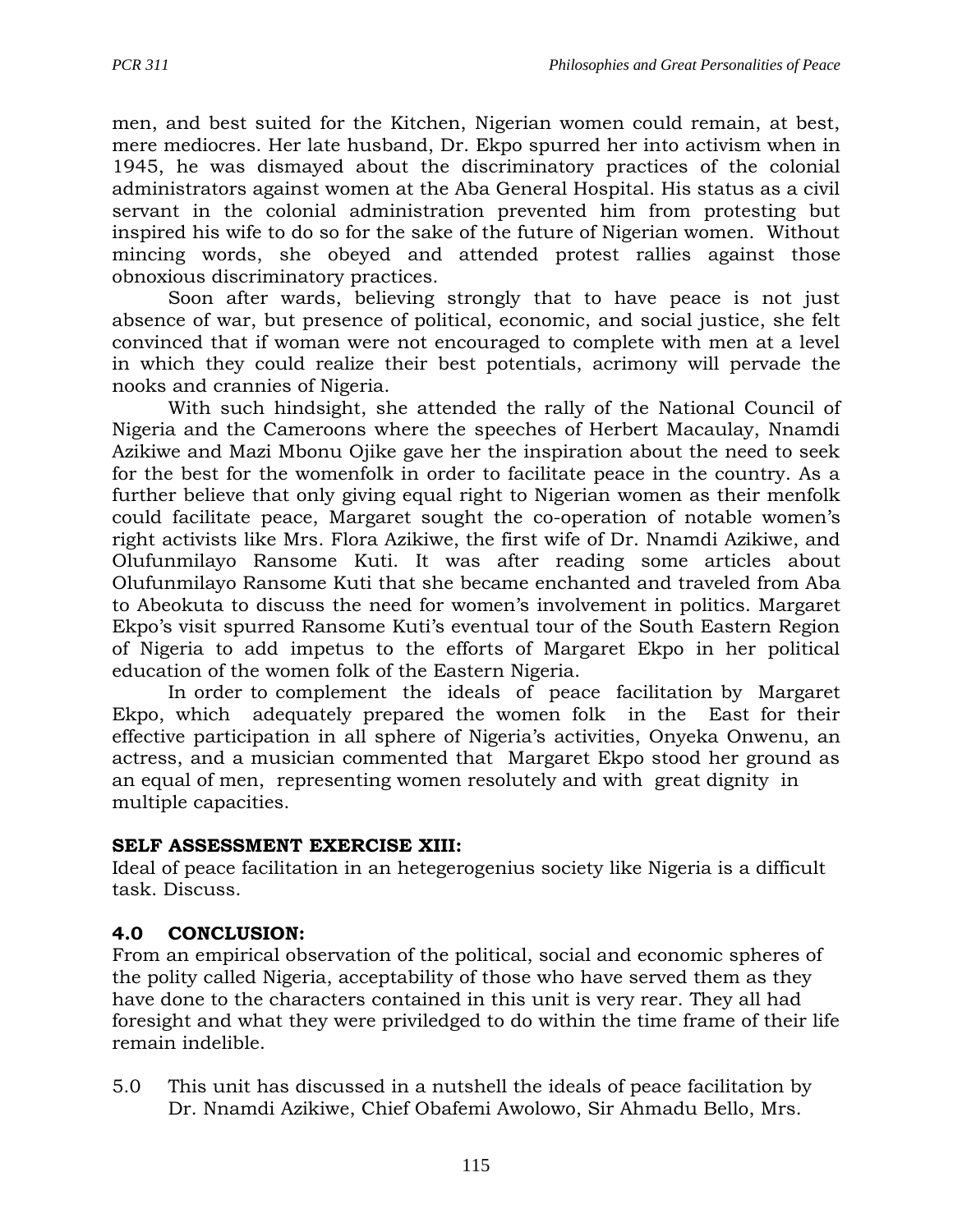Olufunmilayo Ransome Kuti and Lady Margaret Ekpo. Their collective efforts when it mattered, complimented by other partriots kept Nigeria as a political unit as it is today.

## 6.0 TUTOR-MARKED ASSIGNMENTS

- 1. The 1953 "independence for Nigeria" motion by Chief Anthony Enahoro posed a series threat to the unity of Nigeria. Discuss.
- 2. The system of international diplomacy adopted by Nnamdi Azikiwe was the antidote for cessation of hostilities between Nigeria and the "Biafran Republic." Do you agree?
- 3. Discuss the analogy between Margaret Ekpo's and Funmilayo Ransome Kuti's method of peace facilitation.
- 4. Chief Obafemi Awolowo was an unbending advocate of democratic socialsm while Sir Ahmadu Bello was against religious bigoty. Attempt a brief description of each.

# **7.0 REFERENCES / FURTHER READINGS**

- 1. Ahmadu Bello (1962): *My Life*; London, Kaduna: Cambridge University Press & Gaskiya Corporation Ltd.
- 2. Oke, D.O., Dare O., Williams, A. and Akinola, F. (1969) Awo on the trail of a Titan; Ibadan, Oluben Printers.
- 3. Awolowo, O. (1977) Thoughts on Nigerian Constitution.
- 4. Awolowo O. (1977) The Problem of Africa, Ibadan, Macmillan Education Ltd.
- 5. Smertin, Y. (1977) Kwame Nkrumah; Moscow, Progress Publishers.
- 6. Madubike, (1976) A handbook of African names, Lagos, three continents.
- 7. Etim, J.S. and James, V.U. (1999) The feminization process in Africa. Current and future perspectives, London, Praeger Publishers.
- 8. Stobel, M. (2001) Women agitating internationally for change.
- 9. Joyce M.C., (2003); Journal of Woman's history. Baltimore, Summer 2001, Mother Politics: Anti Colonial Nationalism and the Women question in Africa. Journal of Women's History. Vol 13.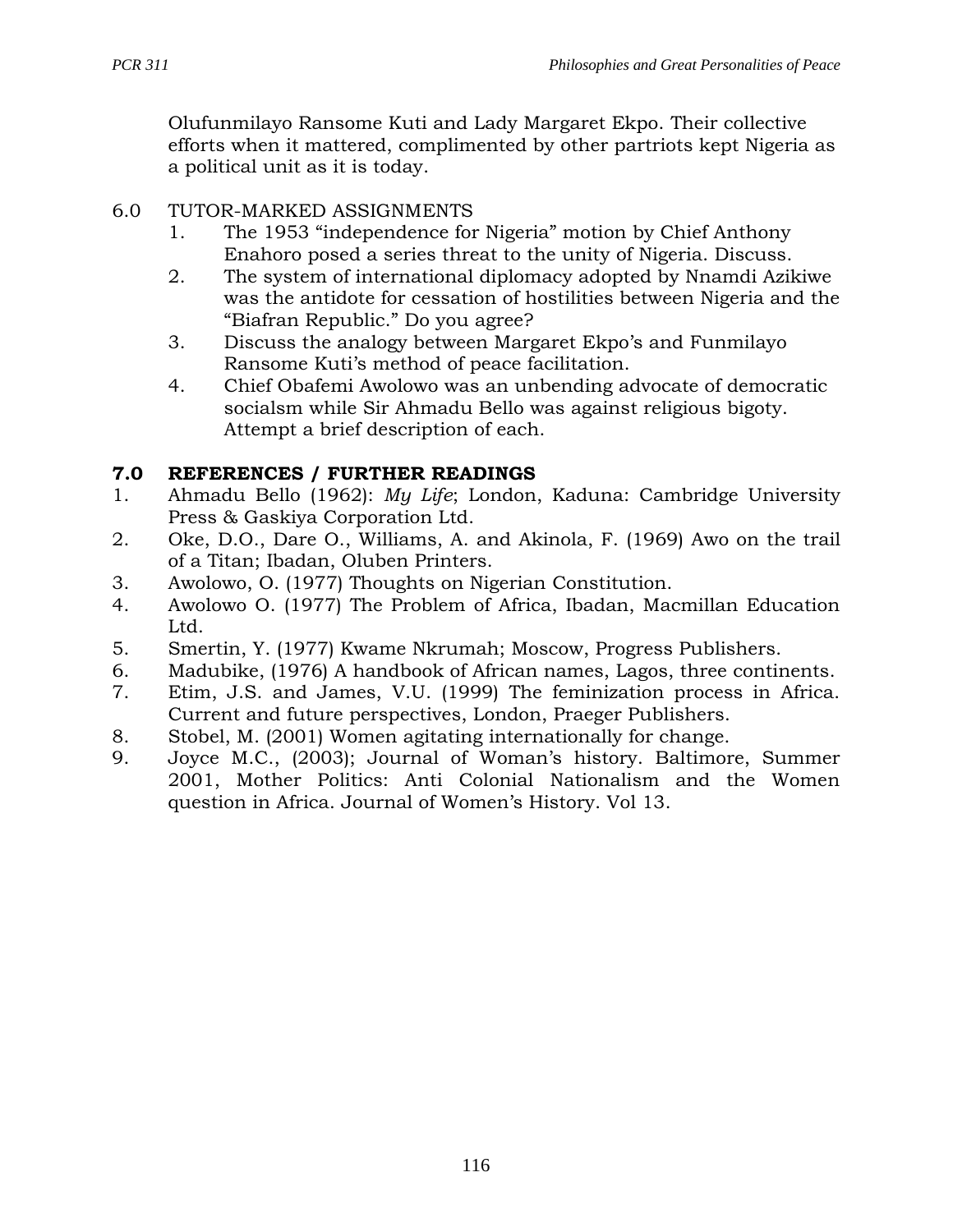# **UNIT 4**

**ENDURING LESSONS FROM** Dr. Nnamdi Azikiwe, Chief Obafemi Awolowo,Sir Ahmadu Bello**,** Mrs. Funmilayo Ransome Kuti, Mrs. Magret Ekpo

- 1.0 Introduction
- 2.0 Objective
- 3.0 Main Content
- 3.1 Enduring Lessons from: Dr. Nnamdi Azikiwe
- 3.2 Enduring Lessons from Chief Obafemi Awolowo
- 3.3 Enduring Lessons from Sir Ahmadu Bello
- 3.4 Enduring Lessons from Mrs. Funmilayo Ransome Kuti
- 3.5 Enduring Lessons from Mrs. Magret Ekpo
- 4.0 Conclusion
- 5.0 Summary
- 6.0 Tutor Marked Assignment
- 7.0 References/Further Readings

# **1.0 INTRODUCTION**

It is a philosophy of life that whatever has a beginning will ultimately have an end. By inference, every mortal must have it in mind that whatever she or he does, either to promote or demote, sustain or refrain, the eventual transformatory impacts of his or her action on the society, will remain forever.

As a student, you must be reminded that earthly power is very temporary and those privileged to wield it must do so with sagacity and remember to use it to promote the well-being of their society. You too could recall incidents where some leaders in the global community used their powers, not for the positive service of their countries but for their personal aggrandizement. However, those Nigerian great personalities of peace – Dr. Nnamdi Azikiwe, Chief Obafemi Awolowo, Sir Ahmadu Bello, Mrs. Funmilayo Ransome Kuti and Lady Margaret Ekpo, among others, left enduring positive lessons, not only for Nigeria, but indeed, the entire black ace.

# **2.0 OBJECTIVE**

As the end of this unit, you should be able to:

- review the conflict management techniques of Dr. Nnamdi Azikiwe.
- discuss the transformation in area of economic and socio-political spheres brought to bear on nigerian landscape by Chief Obafemi Awolowo;
- analyse Sir Ahmadu Bello's element of governance which puts emphasis on the greatest happiness for the common;
- cast your mind back to the relevance of good family background which must reflect on one's biological children, to complement one's enduring legacy when discussing Mrs. Fumilayo Ransome Kuti; and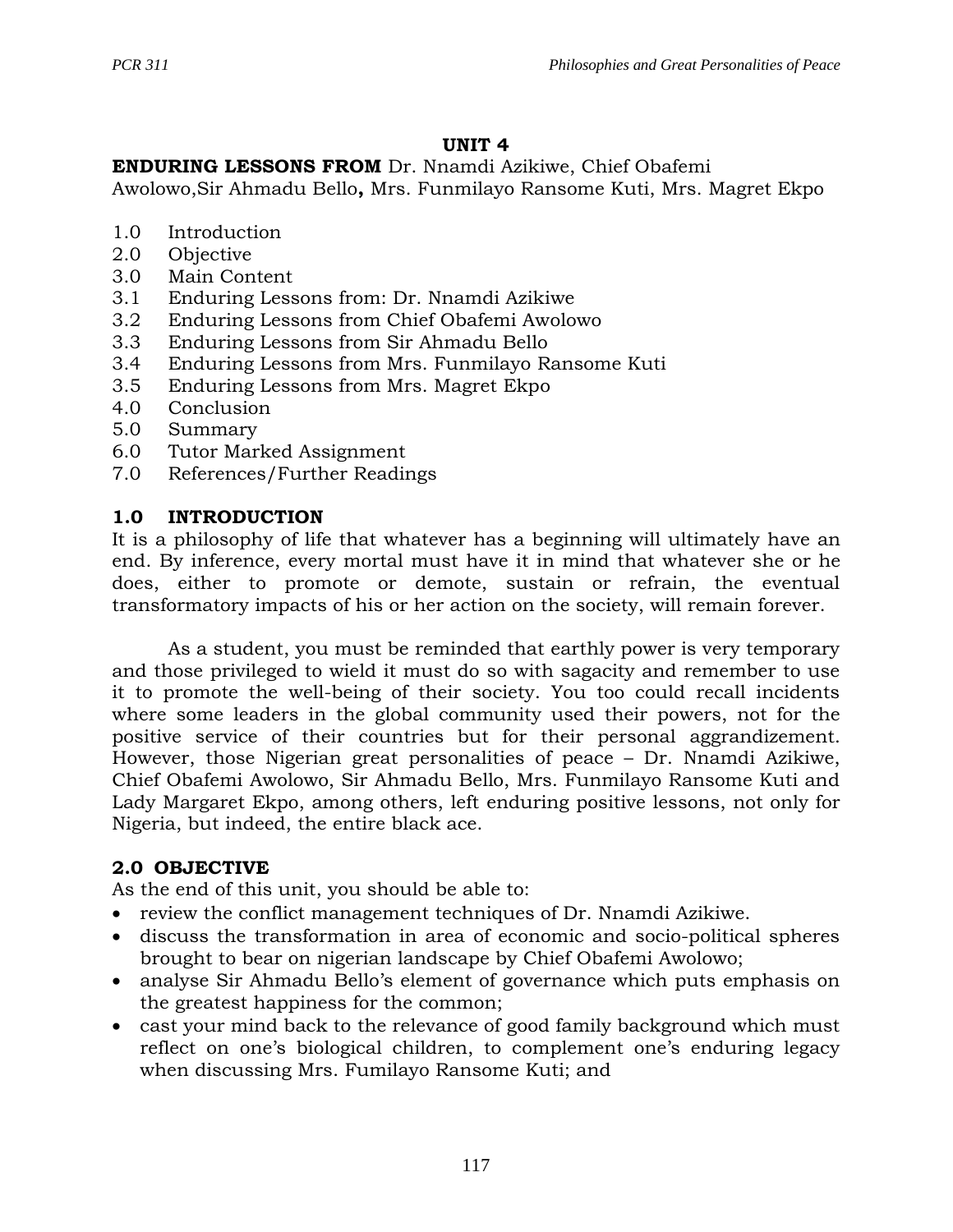• Lady Margaret Ekpo's political maturity and a blazen – tracer for gender sensitivity in her contributions to the political evolution of nigeria.

# **3.0 MAIN CONTENT**

# **3.1 Enduring Lessons From Dr. Nnamdi Azikiwe**.

Dr. Nnamdi Azikiwe woke up early in life to discover that the black race had a problem. Dear students Zik equally believed that once a problem became manifest, the way to solve it must first be identified and worked upon. The first enduring lesson from Dr. Nnamdi Azikiwe is his ability to cut a path to achieve a desired objective. As a student, I believe your curiosity would be to understand how he cut the path.

Dr. Nnamdi Azikiwe knew that the black race, including himself were not sufficiently equipped, academically to face the colonial masters, adequately. Besides, no leader in Africa would be given recognition even by fellow Africans without sojourning abroad to join the league of those with the burning flames of nationalism. Azikiwe traveled abroad to equip himself academically and also made contacts with both African and Afro-American nationalists which enabled to gain political exposure and the wherewithal; for championing the course of nationalism in Africa. Second, he gave it a deep thought that it would be foolhardy to take up arms against a well equipped Colonial force in order to demand independence. Rather, he chose the establishment of newspaper to disseminate news considered objectionable also against the indigenes of the colonies. His method of putting up pungent campaigns against the colonial masters sent jitters to them and gave rise to the slogan – "Pen is mightier than sword".

A major lesson on this is that careful planning leads to success. We must always look before we leap and it is always those who fail to plan that have planned to fail. When Nigeria, for which he had committed series of publications to, eventually became independent on 1st October, 1960, Zik was so elated and stated this:

*My stiffest earthly assignment is ended and my major life's work is done. My country is now free and I have been honoured to be its first indigenous head of state. What more could one desire in life?*

Zik did not believe that his campaign for freedom should be restricted to his country, Nigeria. It was he, in the late forties, that used the platform of his political party to cross our national border to Kenya in Central Africa. He set up a legal aid team led by Chief H. O Davies to defend the Kenyans accused of managing Mau Mau, an organization dubbed illegal by the colonial overlords there. He inspired Jomo Kenyatta with greater nationalism which ended in Jomo Kenyatta's becoming the Prime minister of his Country. Another enduring legacy of Zik was his strong believe in unity in diversity. He did not support acts of electoral violence and often shouted loud whenever it manifested. In 1964, as President of Nigeria, he caused a political log-jam when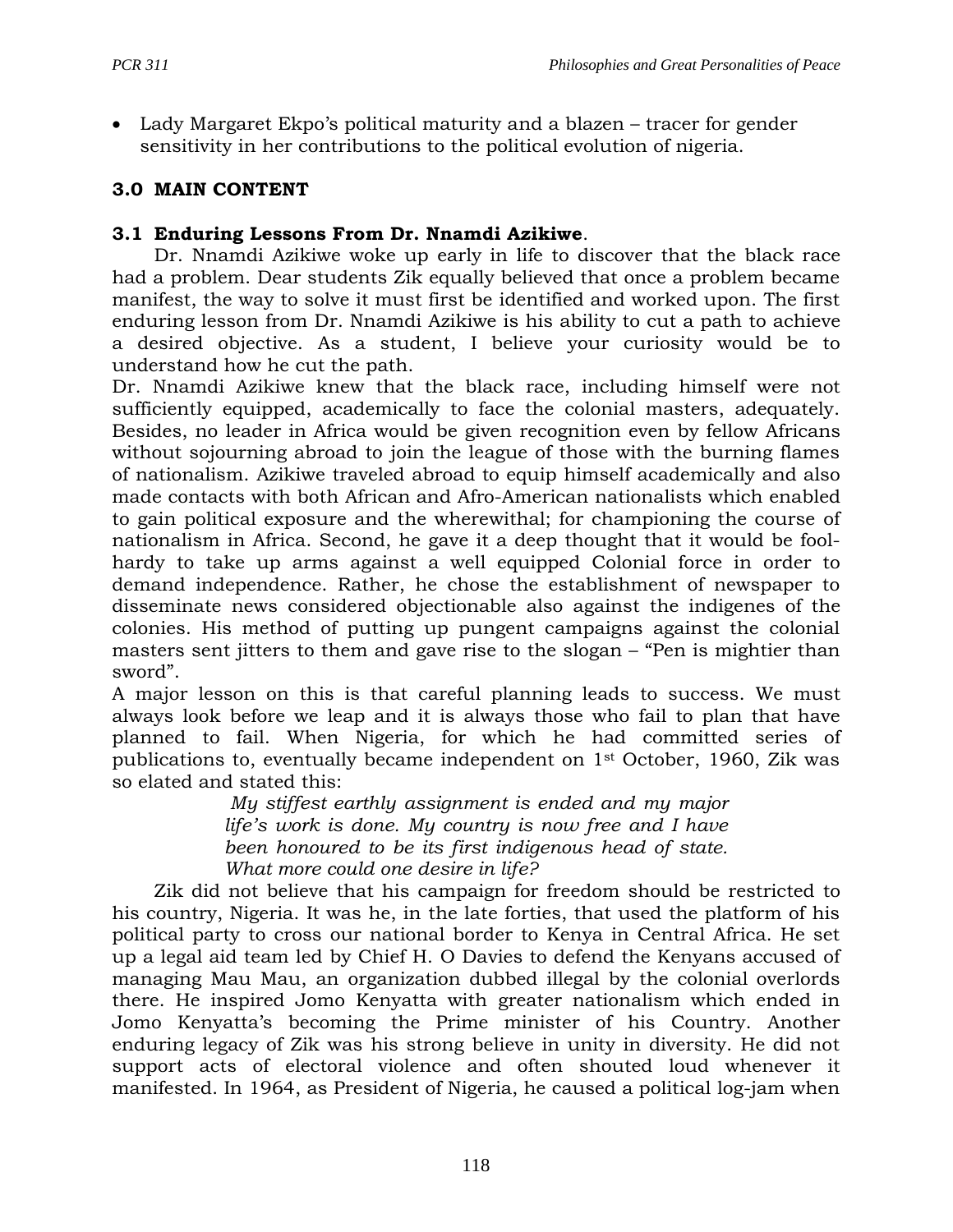he refused to invite Sir Abubakar Tafawa Balewa to form a government because he felt that the election on which Balewa's political party, the N.P.C, based their victory was characterized by electoral fraud.

In responding to series of allegations of partisanship leveled against him by those who created the political impasse, Zik said that a time like that demanded men and women of honour, men and women who would not lie, and men and women who would condemn the demagogues together will their treacherous flatteries without winking.

In order to further demonstrate his disdain for any form of electoral fraud and violence, particularly when the political climate in Nigeria was witnessing series of assassinations, looting, ballot box snatching and declaration of false results, he called for prayers along what he said prompted Ignatius Loyola to offer same when faced with a similar situation where falsehood was gaining upperland over truth. After a lot of horse-trading, it was resolved that for the unity of Nigeria, for which the nationalists fought, some of whom paid the supreme sacrifice, a government of National Unity must be formed and the nation was saved from the scourge of war.

Indeed, Zik was a pacifist. He went into the "Biafran" enclave during the hostilities between Nigeria and Eastern rebels in 1976 to convince the rebel leader to renounce secession in order to save what could result in the extermination of the Ibo race. He was a great strategist. As a student, you need to realize Zik's position when he was suspected of disloyalty. He would have been summarily executed but re-pledged his loyalty. Here you as a student must know when to invoke diplomacy. He became the visiting Ambassador for the "Biafran" government, an opportunity which he used to lesson the affect of famine. When the Rebel leader remained adamant, Dr. Zik diplomatically left Biafran enclave in search of peace and sought an audience with the Federal Government. The result was that the backbone of rebellion was broken and with that, the scorge of war was terminated.

Significantly, Zik won the war for Nigeria through adroit diplomacy and saved his race from outright or near total annihilation.

Dear student, Dr. Nnamdi Azikiwe Left many enduring lessons for mankind. He was confronted with poverty in his youth but refused to bow. He faced it with doggedness and subdued it. He struggled abroad and attained a height which empowered him to live above poverty. He could have remained there if he were to be self-centred. His mind was with all oppressed peoples of Africa. Being a nationalist of no mean order, who took any African country as his own, he headed for Accra, Ghana where his thought was on journalism. He used the channel to lambast and appeal to the conscience of the colonizers. A very dogged fighter, he experienced series of vicissitudes of life but providence compensated him with chains of achievements. He was variously called Zik of Africa, Owelle of Onitsha and several enviable titles. He will continue to be remembered for good, not only in Nigeria but in the African continent.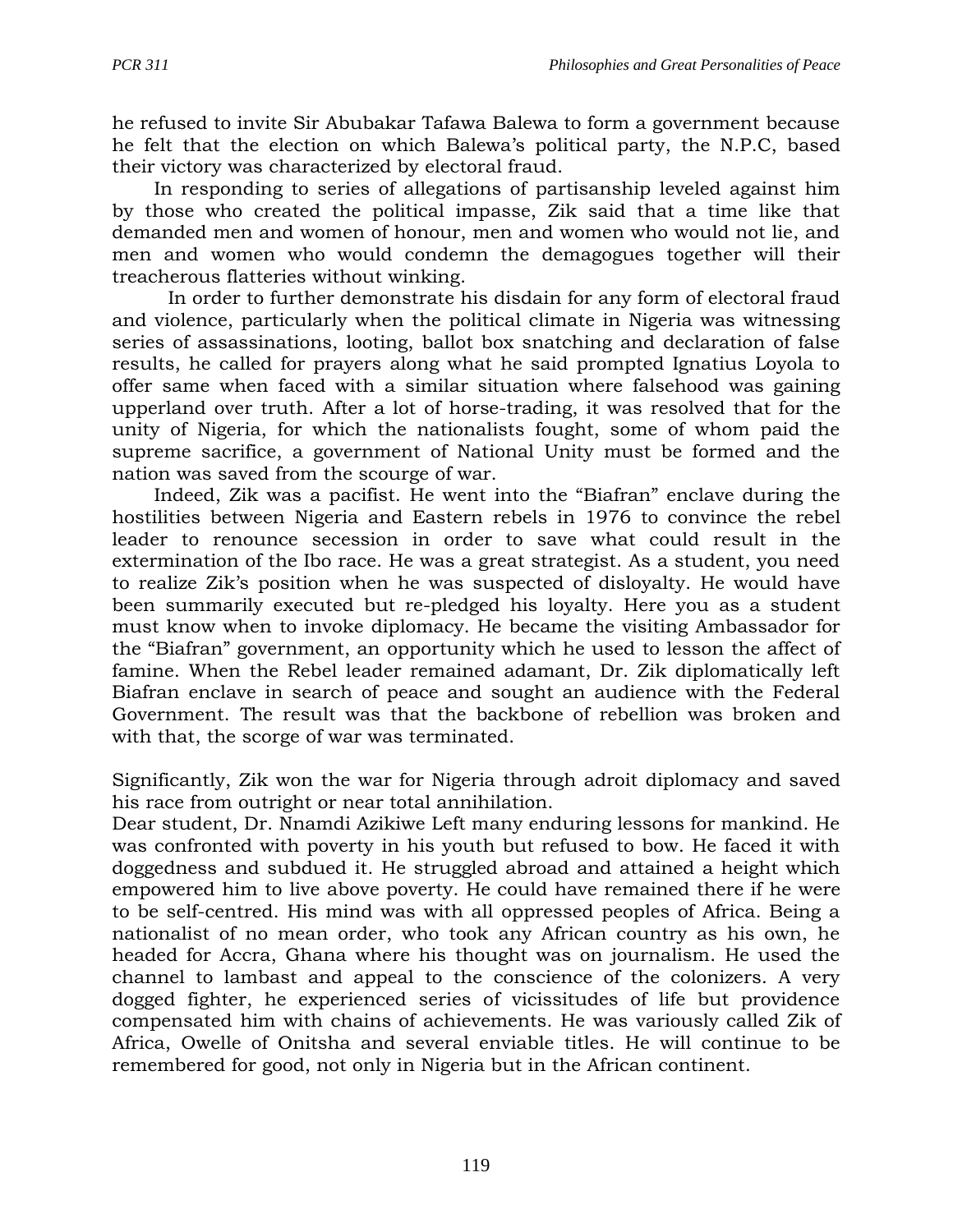# **3.2 Enduring Lessons from Chief Obafemi Awolowo**

Chief Obafemi Awolowo's achievements are legendary as they form the fulcrum upon which various governments within and outside Nigeria measure their achievements. Besides being the head of the government Awolowo's was the first administration to fix a sustainable minimum salary for the workers of Western Region which sent ripples down other governments in the colonial era. Mindful of the limits each person could go in the pursuit of life struggles, his integrated rural development programmes remain the focus of succeeding generations. While introducing institutional framework to equip those interested in farming, his government made available large hectares of farming and arable land simultaneously. The farm settlements he established in the Western Region, stretching from Lagos – Warri, from Kishi - Owo, from Ikirun – Ibadan, out of which the present Lagos, Ogun, Oyo, Ondo, Oshun, Edo, Delta states emerged, remain the cynosure of all eyes till date.

The food security he envisaged was non-negotiable, and which formed a major focus of his administration, in those days of yore, is still being given the attention it deserved by succeeding generations. His administration had foresight and established contact with foreign countries like Israel and the Malasian governments as well as the British Government on the running of our farm settlements.

In the whole federation, his government was the first to co-ordinate the government secretariat at a single area for administrative convenience. Other governments took a cue from him while even the Federal Government had to wait till almost 30 years thereafter to emulate a legacy Awo left behind.

A very strong believer in an indivisible Nigeria, through an evolution of constitutionalism, he wrote some books, amongst which were; path to Nigerian, Freedom, 1947; Thoughts on Nigerian constitution 1948; Awo, An Autobiography, 1960; The strategy and tactics of the people's Republic of Nigeria, 1970.

He put his experience in politics into print through three books under the title of Adventures in Power. In its Preface, dated 17 January 1985, Obafemi Awolowo explained that each book has its sub-title i.e (1) My March Through Prison (2) For the Good of the People and (3) Travails of Democracy and the Rule of Law.

A firm believer in seeking grassroot support and sensitizing the greatest number of people to what benefits are attainable, as well as what could constitute banes to that progress, he explained to us about the significance of those books: "the events in Book 1 commenced in November 1962 and ended in August 1966. Book 2 deals with events which commenced in the early fifties and ended in 1962. Book 2 begins with the discussions of the so called Macpherson Constitution, and deals with subsequent events which are still continuing.

The conspicuous physical remains in their glandeur of edifices, as well as policies canvassed by Awolowo, years after being out of government, and years after departing the world for the great beyond, have been attracting comments from both the high and low. Chief Awolowo, who bagged many chieftancy titles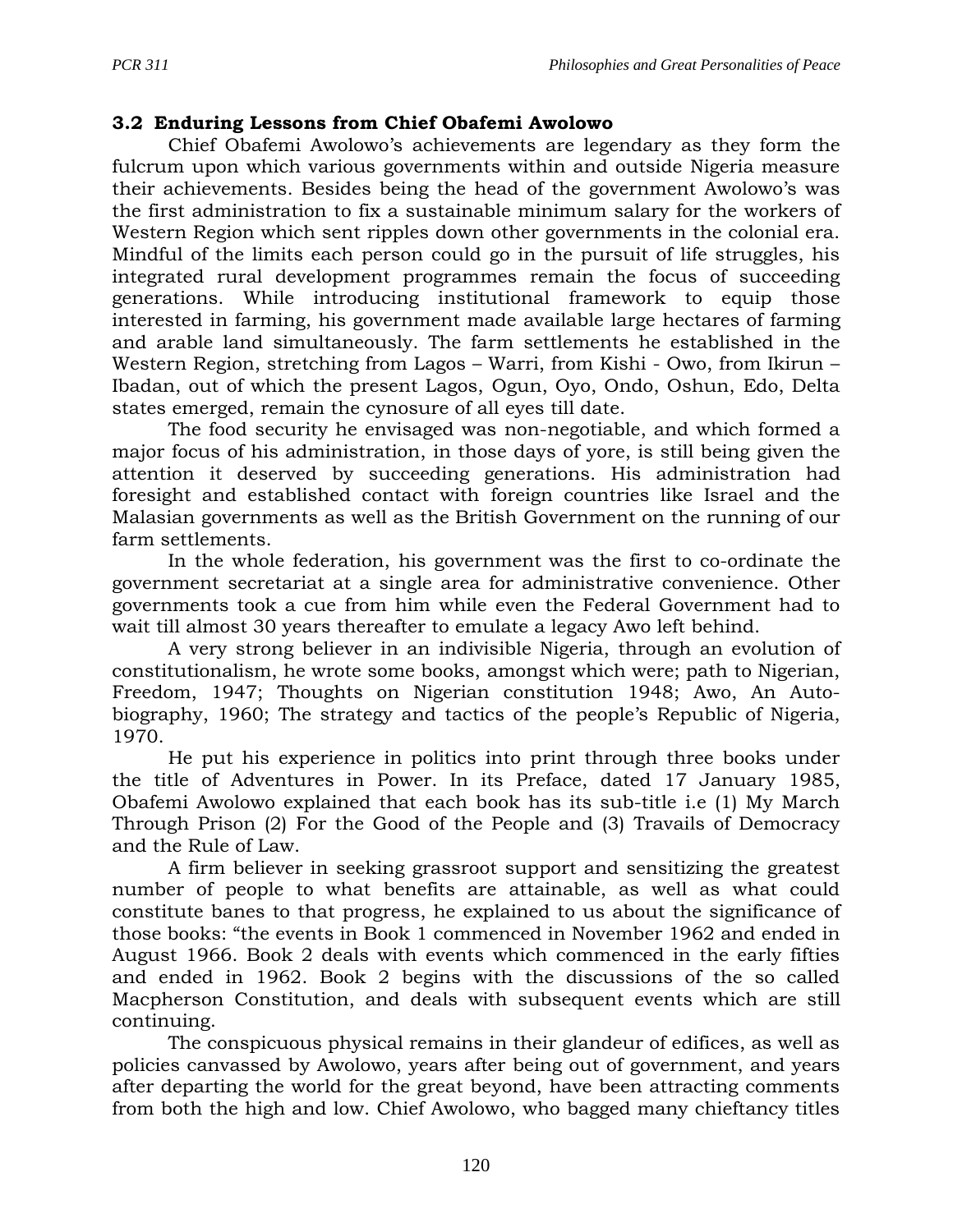including Asiwaju of Yoruba, Asiwaju of Ijebu-remo, Losi of Ikenne, Apesin of Oshogbo, Isikalu of Ado-ekiti and many others also baged many university degrees including D.Sc. Ife, LLD University of Cape Coast, Ghana, D. Ltt. Lagos, LLD, U.I

At the height of his glory, years after leaving government in the West, and despite suffering severe vicissitudes of life, he remained quite relevant as an apostle of peace, asking his teeming supporters to always seek redress in court if aggrieved. His 77th birthday drew dignitaries from far and near and one of the dignitaries in attendance was the military president of the Federal Republic of Nigeria then, General Ibrahim Babangida.

Chief Obafemi Awolowo was indeed a man of destiny. The comments of the movers and shakers of Nigerian nation during his burial ceremony, as well as the regular recall of his memories almost every day in Nigeria attest to a life well spent. Ambassador Joli Tanko Yusuf, commenting on the occasion of Awolowo's burial ceremony, was quoted saying:

*Chief Awolowo was a father to nearly everyone who loves humanity. I respect his honesty. His contributions exceeded that of any Nigerian in Government. All Nigerians should emulate his philosophy of co-operation without compromise, which is the most unique attribute that set him far above any Nigerian.*

## **3.3 Enduring Lessons from Sir Ahmadu Bello**

Bello's many political accomplishments included establishing the Northern Regional Development Corporation (NRDC) (subsequently called the Northern Nigeria Development Corporation (NNDC), the Bank of the North, the Broadcasting Company of Northern Nigeria (BCNN) and the Nigeria Citizen Newspapers. The North was less developed economically than the South, and Bello argued that it was necessary for the North to catch up with the South for the sake of national unity. He traveled constantly across the North, meeting people and listening to their concern. That disparity enabled the East and the West to obtain internal self-government in 1957 while the North waited till 1959. The diplomacy paid the North as it gave them the sympathy of the British overlords.

Ahmadu Bello was a practising Muslim. He married five times. In 1955, he performed the Hajj, becoming Alhaji Ahmadu Bello. From then until his death, he visited Mecca annually to perform the Umrah. He walked every day to his local Mosque for prayer. He chose "work and worship" as the slogan for Northern Nigeria. Bello established a reputation for religious tolerance. On Christmas Day 1959 he stated, in a broadcast:

> *Here in the Northern Nigeria, we have People of Many different races, tribes and religions who are knit together to common history, common interest and common ideas. The things that unite us are stronger than the things that divide us. I always remind people*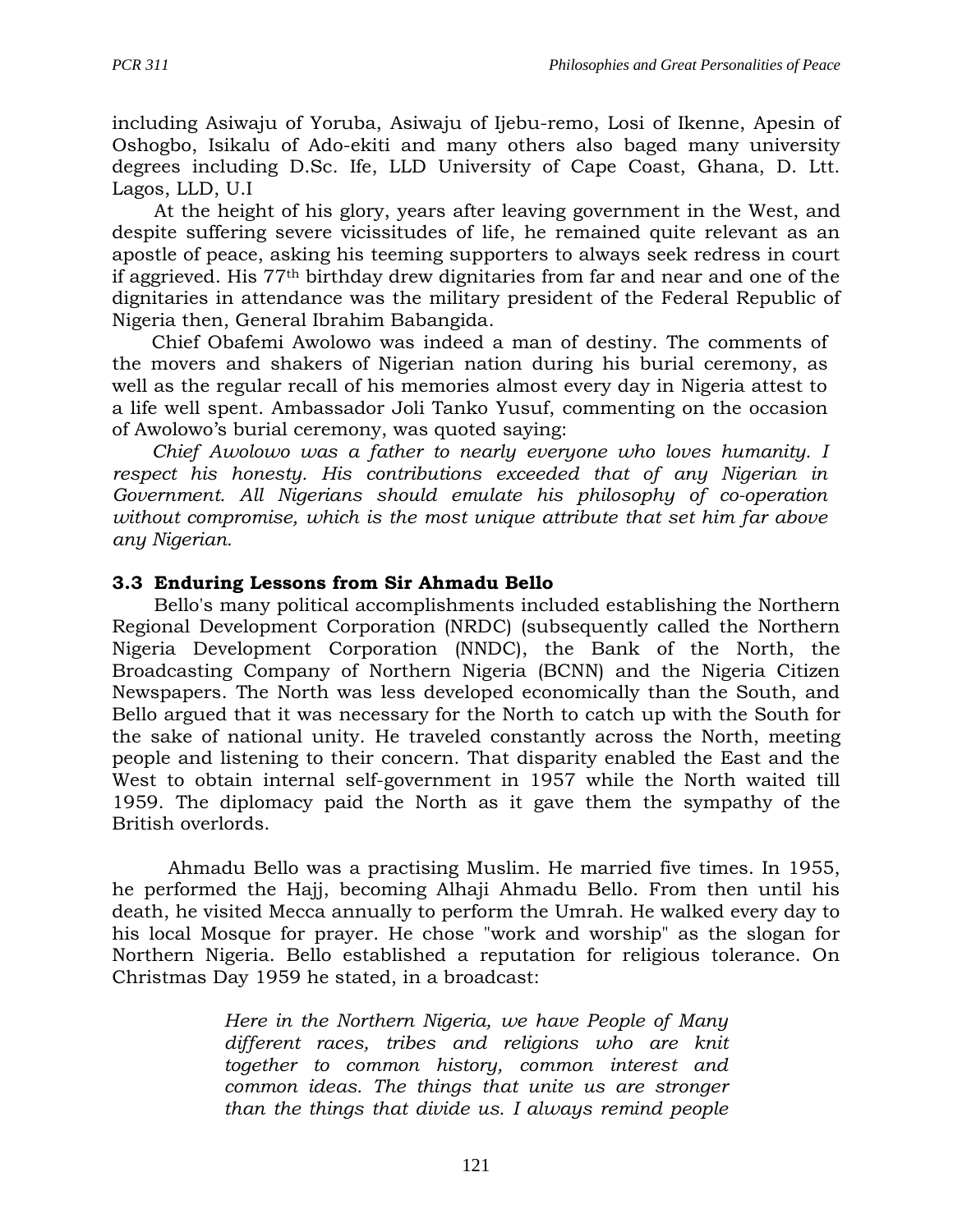*of our firmly rooted policy of religious tolerance. We have no intention of favoring one religion at the expense of another. Subject to the overriding need to preserve law and order, it is our determination that everyone should have absolute liberty to practice his belief according to the dictates of his conscience.*

Speaking about the vision of Ahmadu Bello University, he stated:

*The cardinal principle upon which our University is founded is to impart knowledge and learning to men and women of all races without any distinction on the grounds of race, religious, or political beliefs.*

Bello's greatest legacy was the modernization and unification of the diverse people of Northern Nigeria. He was assassinated during the January 15, 1966, military coup which toppled Nigeria's post-independence government. He was still serving as premier of Northern Nigeria at the time. In addition to his KBE, he was awarded several honorary doctorates, including the Doctor of Law from UNN (University of Nigeria Nsukka) in December 1961. He was honoured by the country from which he had helped to negotiate independence, receiving his knighthood just before the end of colonial rule.

He founded the Ahmadu Bello University (1962) in Zaria, the second largest University in Africa, which is named after him. He was the University's first Chancellor. Nigeria's 200 naira note carries his portrait. There is a 1995 biography about his first wife, Hafsatu Ahmadu Bello, who was slain alongside him. His assassination, for which members of the Igbo tribe were perceived to be responsible, was one of the factors that led to the subsequent Civil War (1967-1970) when the Southern province of Biafra attempted to secede. He wanted both national and Pan-African unity. He did not waste time blaming the ills of his time on colonialism, but instead set out to develop his region and to adapt from the West what suited Nigeria, while retaining those cultural practices and values that were cherished and integral to Nigerian identity. His enthusiasm for federalism suggests that he thought power is best shared across regional clans, rather than concentrated in the hands of an elite resulting in jealousy and competition.

Sir Ahmadu Bello, the leading Northern spokesman during Nigeria's drive to gain independence from the British played his part creditably well, not only among his people in the north but among other areas of Nigerian polity. An enduring legacy is beneficial than parochial and primitive accumulation of wealth for unjust and damnable causes.

#### **3.4 Enduring Lessons from Mrs Funmilayo Ransome Kuti**

Gleening through the biographical data of Funmilayo Ransome Kuti, you, as a student, would be renamoured of this woman of destiny whose activities in the emancipation of womanhood as regards the political and socio-economic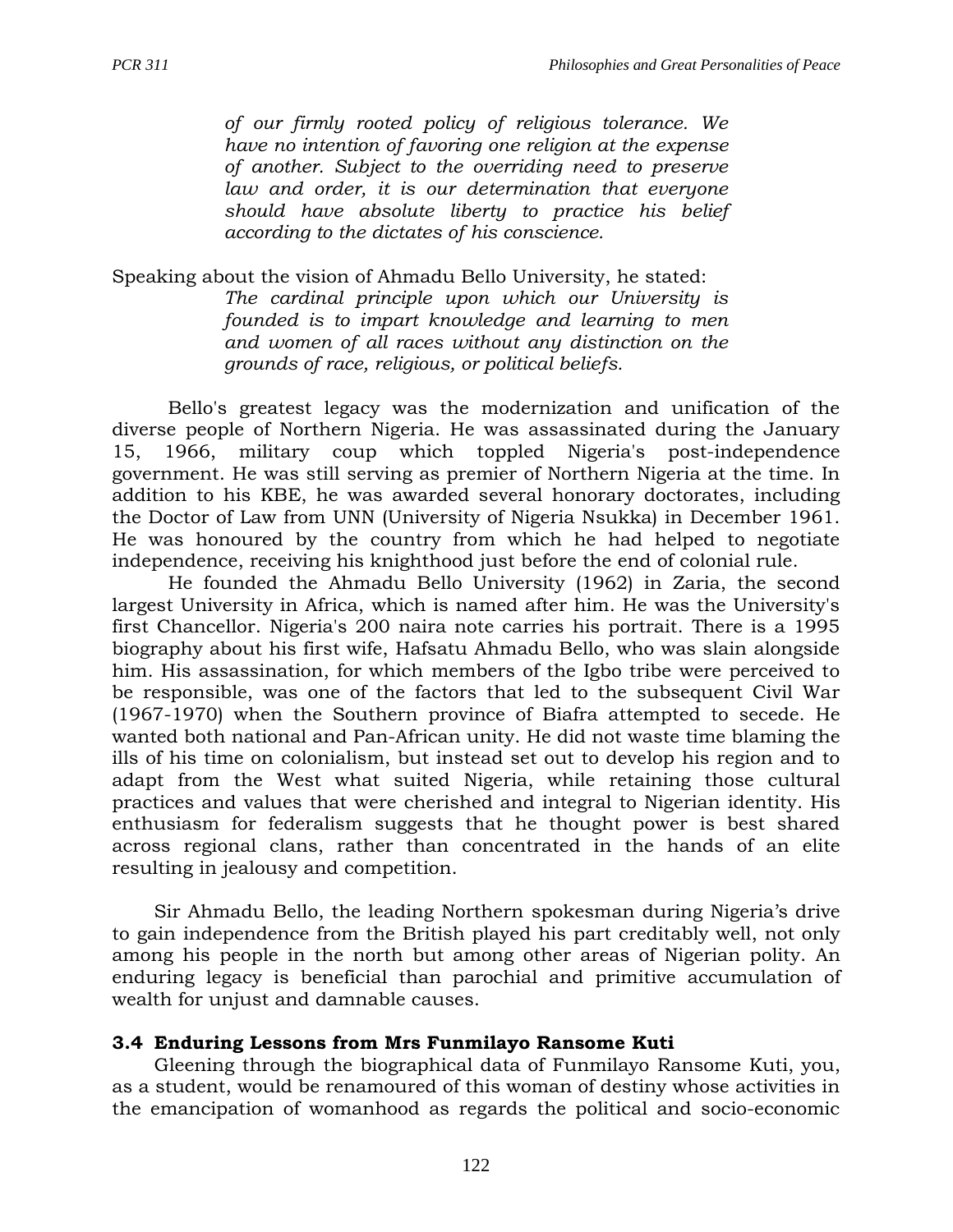scenario of Nigeria could not be quantified in monetary terms. Funmilayo Ransome Kuti, was far sighted as she was able to realize the relevance of mass political education for Nigerian women if they were to make any significant impact in the political and socio-economic spheres of Nigeria. It is to her eternal credit that the first voice of descent against the British Colonial administration on issues of tax policy which affected the economic independence of women in Nigeria sprang out. Only a principled individual who had courage and a well thought-out plan could follow it up with the mobilization of women nationally. Funmilayo Ransome Kuti organized the first women Organization called "Nigeria Women Union" in Nigeria. As a follow up, sensing that for the proper and effective dissemination of political education which that era demanded, Funmilayo Ransome Kuti went ahead to pioneer the first adult education programme for women in the whole Federal Republic of Nigeria which she called the social welfare club for market women. As a devout advocate of human rights, and the best for all, she used every available opportunity she had to preach that gospel to those who cared to listen. Her background was saturated with the flame of constructive nationalism, anchored on sound education. Her husband, Revered Ransome Kuti was a great educationist.

They were blessed, with four Children namely Professor Olikoye Ransome Kuti, Fela Anikulapo Ransome Kuti, Dr. Beko Ransome Kuti and Dolupe, the only daughter, in the family.

As beneficiaries of fiery nationalism of modern day era, they added impetus to the enduring lessons of their parents, significantly, that of their mother, Mrs. Fumilayo Ransome Kuti. Late Prof. Olikoye Ransome Kuti, a Professor of Paediatrics, was a staff of the College of Medicine of the University of Lagos.

A dogged physician, he committed time to the development of those issues that could be done to prevent illness. His view was that the funding of tertiary Health Care System could best be for research purposes while greater funding by the government should be for issues relating to the Primary Health Care. Like his Mother, Funmilayo Ransome Kuti, he worked assiduously in that area in the College of Medicine and the Lagos University Teaching Hospital which attracted the attention of the World Health Organization. Issues like simple hygiene, good drainages to prevent mosquito bites, good environment sanitation generally and many others were his preserve.

His exploits in that sphere which was considered a medical revolution attracted the attention of the then military President, General Ibrahim Babangida who appointed him as the Federal Minister of Health. His tenure as the Health Minister witnessed the establishment of Primary Health Centres in the all the Seven Hundred and Seventy Four local Government areas of the Federation and there was justification for their establishment as the Federal Government, in collaboration with State Governments put emphasis on massive health education campaigns. That was supported by preventive indices which statistics showed had reduced significantly medical cases which often tax the tertiary health institutions. Professor Olaiye Ransome Kuti revolutionised health care delivery in Nigeria and added impetus to the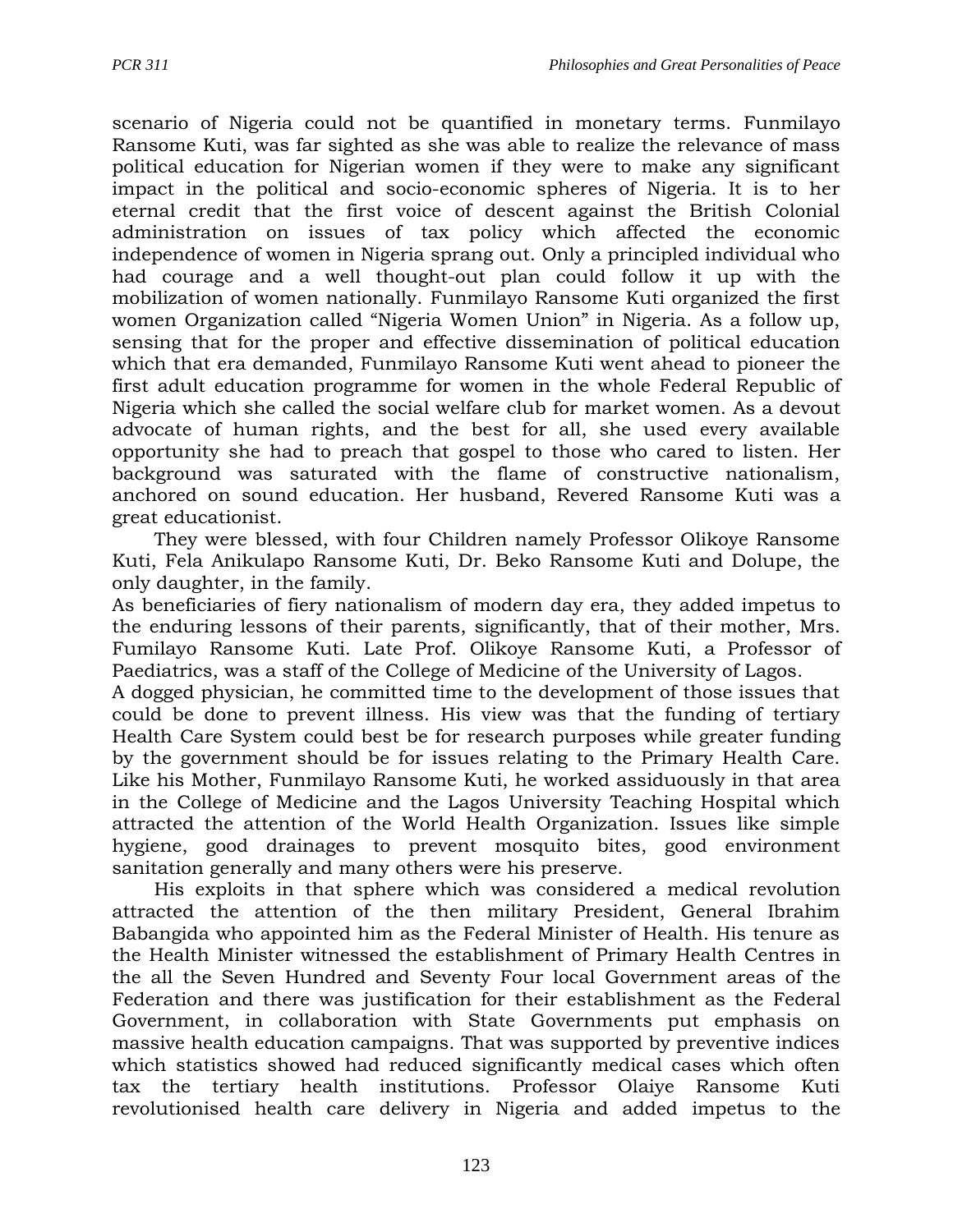legendary status of his mother. Fela Anikulapo Ransome Kuti, through his music, mimicked the nationalism in the blood of his mother, Funmilayo Ransome Kuti, and his discs have become a household name in the world music industry. Dr. Beko Ransome Kuti actually built on the Image of his mother, Funmilayo, through massive organization of the masses against any decree or law of the government considered repugnant to the welfare of the masses. They have all combined to add impetus to the enduring lessons of Mrs. Funmilayo Ransome Kuti.

# **3.5 Enduring Lessons from Mrs. Margaret Ekpo**

The spirit of achievement is often fired by the strong will to be undaunted, despite odds.

Margaret Ekpo saw ahead of her peers that it would be suicidal to accept an inferiority status against men folk because she believed that whatever a man could do, women could also do it, not only as good but as better. She refused to be scared at the rally of the N.C.N.C when the all men-affairs rally was going on and she was discovered to be the only woman there. She was even teased that she should be at home attending to her family but she was undaunted.

Her tenacity and steadfastness in her believe of equality of women and men folk, made her a shinning light of women emancipation. She also boosted her actions with those of like-minds, through physical contacts with Funmilayo Ransome Kuti and Flora Azikiwe. That was a rare move in those days.

Consequently, as a recognition of her courage, inspite of intimidation from he men folk which she brushed aside, Margaret Ekpo became one of the three women appointed to the House of Chief in the 1950s. Dear Student, that was an era when such a status as conferred on Margaret Ekpo was an exclusive preserve of men. It was in recognition of her enduring lessons that the Federal Government of Nigeria renamed Federal Airport Calabar as Margaret Ekpo International Airport, Calabar.

## **SELF ASSESSMENT EXERCISE XIV**

Use your own words to discuss the socio-political organization of Nigeria in the colonia era.

## **4.0 CONCLUSION**

Enduring legacies are reminiscences that speak for those whose actions left those memorable structures behind. History is agog with those who are being remembered with sighs and bitterness because when they had earthly power and the opportunity to improve their communities, they failed to do so. Here in Nigeria, you as a student must have been reading and hearing of our traditional and modern elites. You will no doubt agree that those few modern nationalists discussed in the units, Dr. Nnamdi Azikiwe, Chief Obafemi Awolowo, Sir. Ahmadu Bello, Funmilayo Ransome Kuti, and Margaret Ekpo have left enduring lessons for the future generations of Nigerians.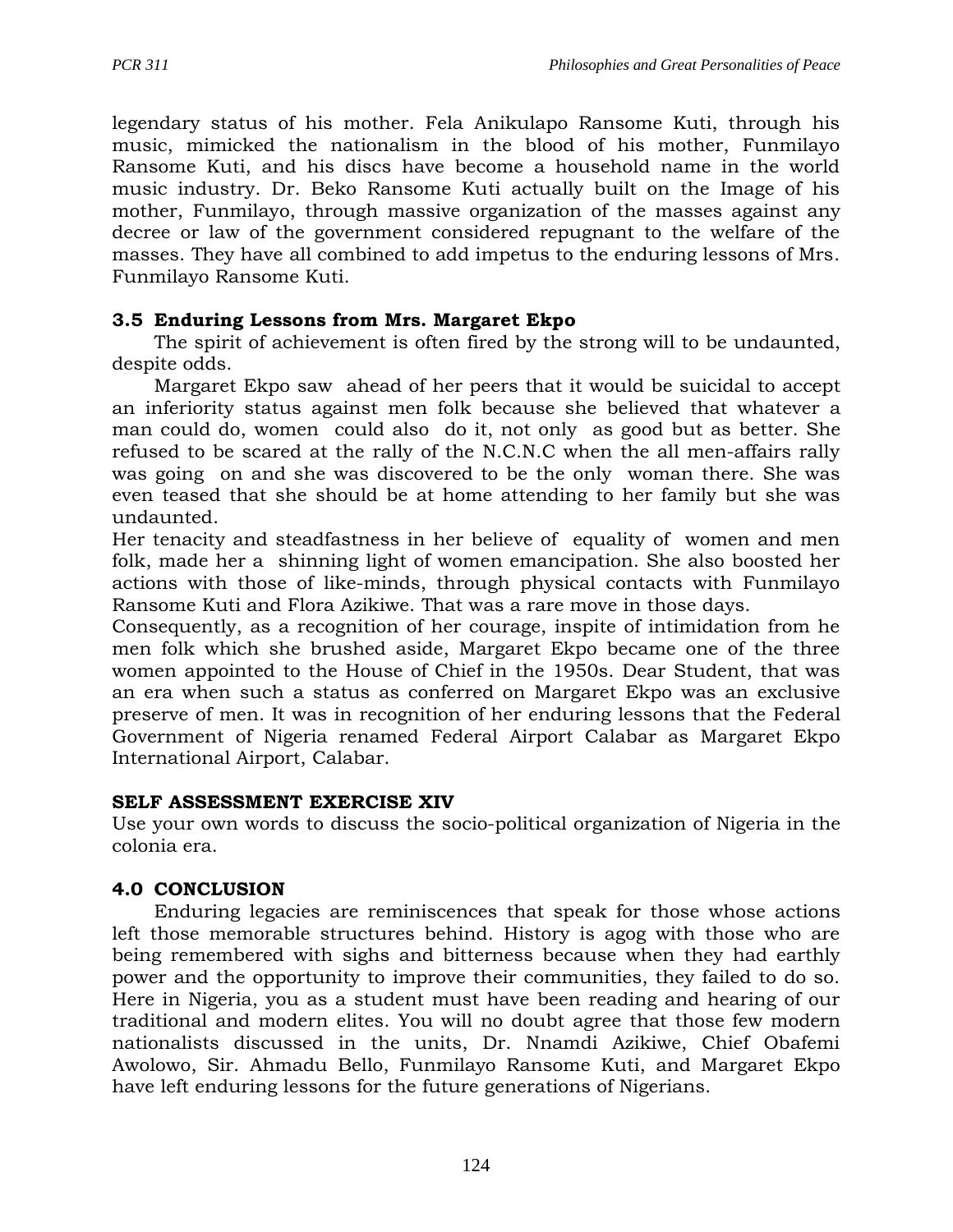# **5.0 SUMMARY**

The unit has discussed various enduring lessons that could be emulated by the future generation of Nigerians, such as the need to look before one leaps, perseverance and endurance, ability to Cope with the Vicissitudes of life and spatan courage when it mattered. It also reminded us that it is part of an enduring lesson to always remember that the actions or inactions of our offsprings will bear solidly on our legacies. As a student, endeavour to uplift the name of your family background so that you are not seen as a cog in the legacies of your family.

# **6.0 TUTOR – MARKED ASSIGNMENT**

- 1. Discuss the analogy and disparity in the enduring lessons of Funmilayo Ransome Kuti and Margaret Ekpo.
- 2. What enduring lessons would you preach to future generation of Nigerians about the role of Dr. Nnamdi Azikiwe, Chief Obafemi Awolowo, and Sir Ahmadu Bello's?
- 3. The persistent religious conflict in some sections of Nigeria is a disservice to the legacy of religious tolerance preached and practiced by Sir Ahmadu Bello. Do you agree?

# **7.0 REFERENCES/FURTHER READINGS**

- 1. Oke, D.O., Dare, O., Williams, A., Akinola, F. (1969) *Awo on the trail of a Titan;* Ibadan, Oluben Press.
- 2. Ahmadu Bello (1962) *My Life*, Kaduna, Cambridge University Press.
- 3. Awolowo, O. (1977) *The problem of Africa;* Ibadan, MacMillan Edu. Ltd.
- 4. Margaret Stobel (2001) *Women agitating internationally for change.*  Journal of women's history. Baltimore. Vol. 13
- 5. Biography of Dr. Nnamdi Azikiwe [\(www.onlinenigeria.com\)](http://www.onlinenigeria.com/), http://www.onlinenigeria.com/people
- 6. Ige, B. (1995) *People, Politics and Politicians of Nigeria* ; Ibadan; Hinemann Educational Books Nig. Plc.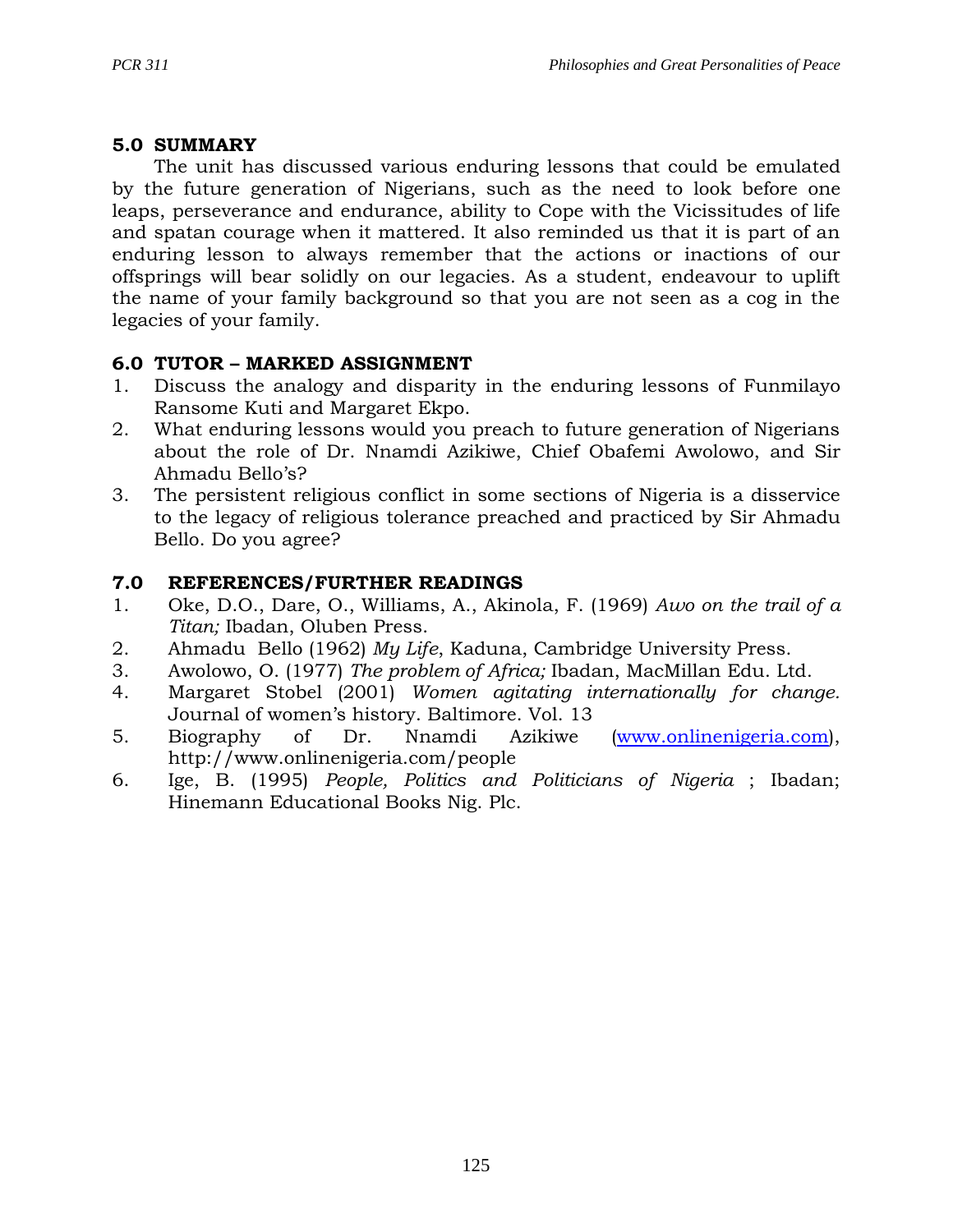### **UNIT 5**

**CHALLENGES FACED BY:** Dr. Nnamdi Azikiwe, Chief Obafemi Awolowo**,** Sir Ahmadu Bello, Mrs. Funmilayo Ransome Kuti, Mrs. Magret Ekpo

- 1.0 Introduction
- 2.0 Objective
- 3.0 Main Content
- 3.1 Challenges faced by: Dr. Nnamdi Azikiwe, Chief Obafemi Awolowo Sir Ahmadu Bello, Mrs. Funmilayo Ransome Kuti, Mrs. Magret Ekpo
- 4.0 Conclusion
- 5.0 Summary
- 6.0 Tutor Marked Assignment
- 7.0 References/Further Readings

# **1.0 INTRODUCTION**

As a student, you need to know that those men and women who achieved in life did so because they persevered to overcome the challenges that could have hindered them. Life is full of opportunities but none could be fulfilled without invoking courage and perseverance to meet those daunting challenges. It is a bitter truth that the height that great man reached were not attained by a sudden flight but while their peers were busy gallivanting and merrying over frivolities, those great men and women kept toiling and conquering challenges, ending in positive achievements. Whether it is an academic, economic or social pursuit, challenges are inevitable. It is only with a focused mind, ready to meet those challenges that could set one on the path to success.

# **2.0 OBJECTIVES**

After reading this unit, you should be able to

- Identify indices that served as catalyst in confronting challenges of life;
- Demonstrate the significance of having strong faith in one's belief;
- Discuss memorable challenges faced by Dr. Nnamdi Azikiwe, Chief Obafemi Awolowo, Sir Ahmadu Bello, Mrs. Funmilayo Ransome Kuti and Margaret Ekpo and
- Analyse their impact on democratic governance in Nigeria.

# **3.0 MAIN CONTENT**

# **3.1 Dr. Nnamdi Azikiwe's Challenges**

Achievement is a term which only "fulfillment" could adequately decipher. It is the wish of everybody to surmount challenges that could come his/her way. Dr. Nnamdi Azikiwe saw colonialism, detested it and thought of a way to liberate his people. Under an unfavourable climate, the son of a Railway worker managed to get off the shores of Nigeria and got to God's own country. He persevered and received education, good enough to face the challenges at home. He worked briefly in his Alma-mata and his thought was hinged on his people in Nigeria under the bondage of colonialism.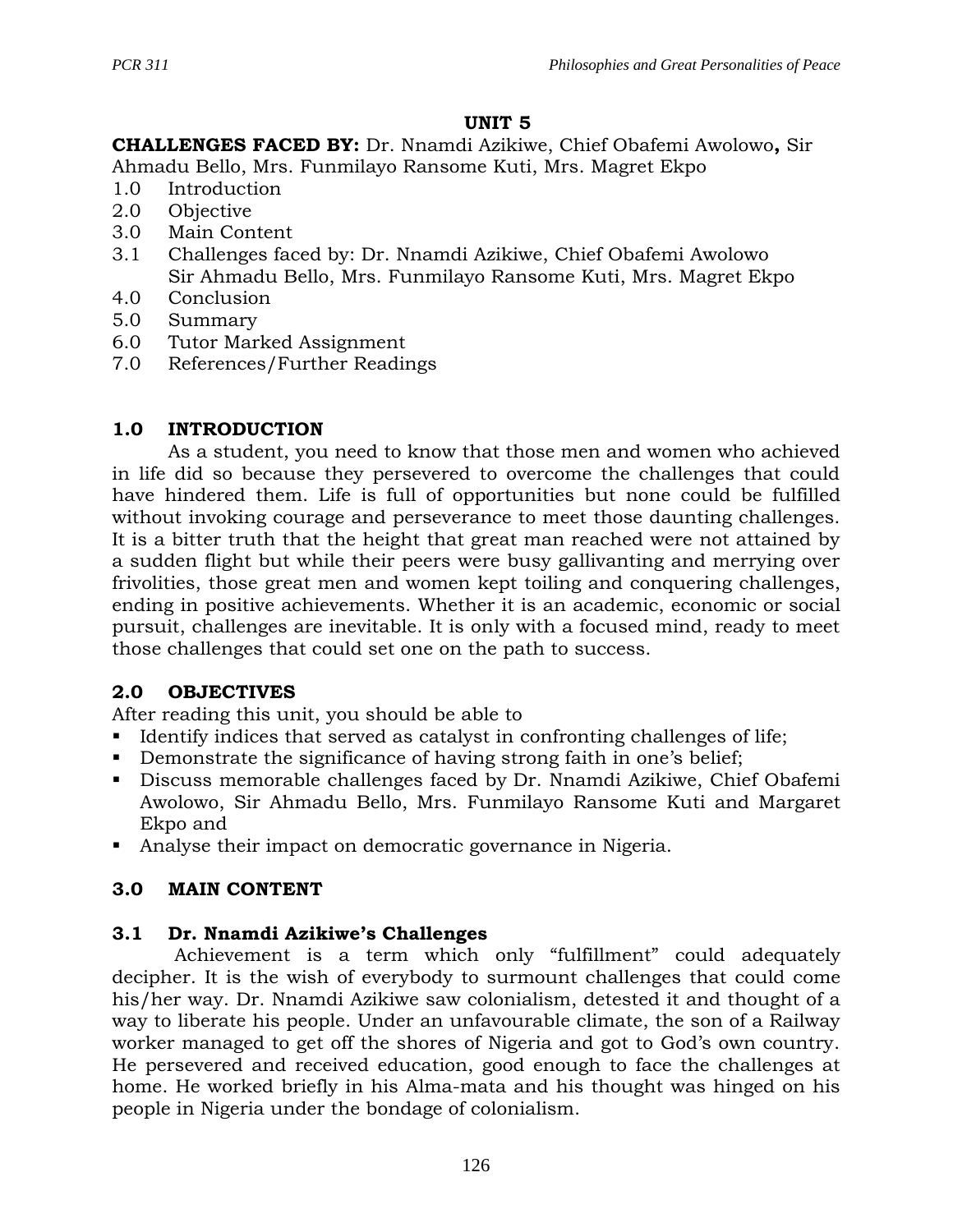He left the pleasure of an advanced country to face the demagogues at home. He worked as an editor and ran foul of the law in Ghana through an anti colonialism publication. On appeal, he regained his freedom and set his eyes on fighting the colonial Lords to a halt, not through physical violence but through pungent, and potent salvo of the pen. He relocated to Lagos and established Zik's Group of newspapers dedicated to the liberation of Nigeria from colonialism. Through his effects, he attracted some crops of detractors to himself as well as those who assumed he was not treading softly. To those people, he said his intension was not the parochial pursuit of the spoils of office but for Nigerians and other citizens of the British West Africa as well as others in the African continent to live their life as free people of the world.

Zik faced other equally significant challenges in his political history. As the Head of State, a general election was conducted in 1964 which was the first post independence election. The electoral system was fraudulently manipulated and despite it, the Electoral Commission declared the winners and losers. Objecting, Zik, who was constitutionally empowered to appoint the leader of the party declared winner as the Prime Minister, refused to do so. He was so infuriated that he asked Nigerians to ombudsmanise, so as to expunge from the Nigerian body politics, those parochialists whose souls are dead, and those whose hands are stained with the blood of the innocent, in their mad ambition to introduce genocide and fratricide into our beloved nation.

After a lot of horse-trading, it was resolved that for the unity of Nigeria, for which the nationalists fought, some of whom paid the supreme sacrifice, a government of National Unity must be formed and the nation was saved from the scourge of war. He was fond of alluding to it that when his epitaph would be written, he would be happy if it could be shown that he gave water to those who thirsted, food to those who were hungry, clothed the naked, sight for the blind and helped the lame to walk. As an orator of no mean stature, he went further that his grave stone should be large enough to accommodate that he helped the deaf to hear, dump to speak, gave succour to the afflicted, and tried to love his neighbour as he would expect them to love him. Above all, basking in what he considered the greatest challenges of his life, he concluded that he saw his people in darkness and helped to show them light while he saw his country in chains and helped to liberate it.

Surely, Dr. Nnamdi Azikiwe was a man who prepared for the challenges ahead that and with perseverance, conquered them.

#### **3.2 Chief Obafemi Awolowo's Challenge**

Chief Obafemi Awolowo was faced with many challenges both in his formative years and thereafter. While just being enrolled in his elementary school, he lost his father and had no one to support his education. Sensing danger of losing an opportunity which he had regarded as a path to betterment in life, the man Awo decided to sell the only legacy he inherited from his father, a garment, to augment his education.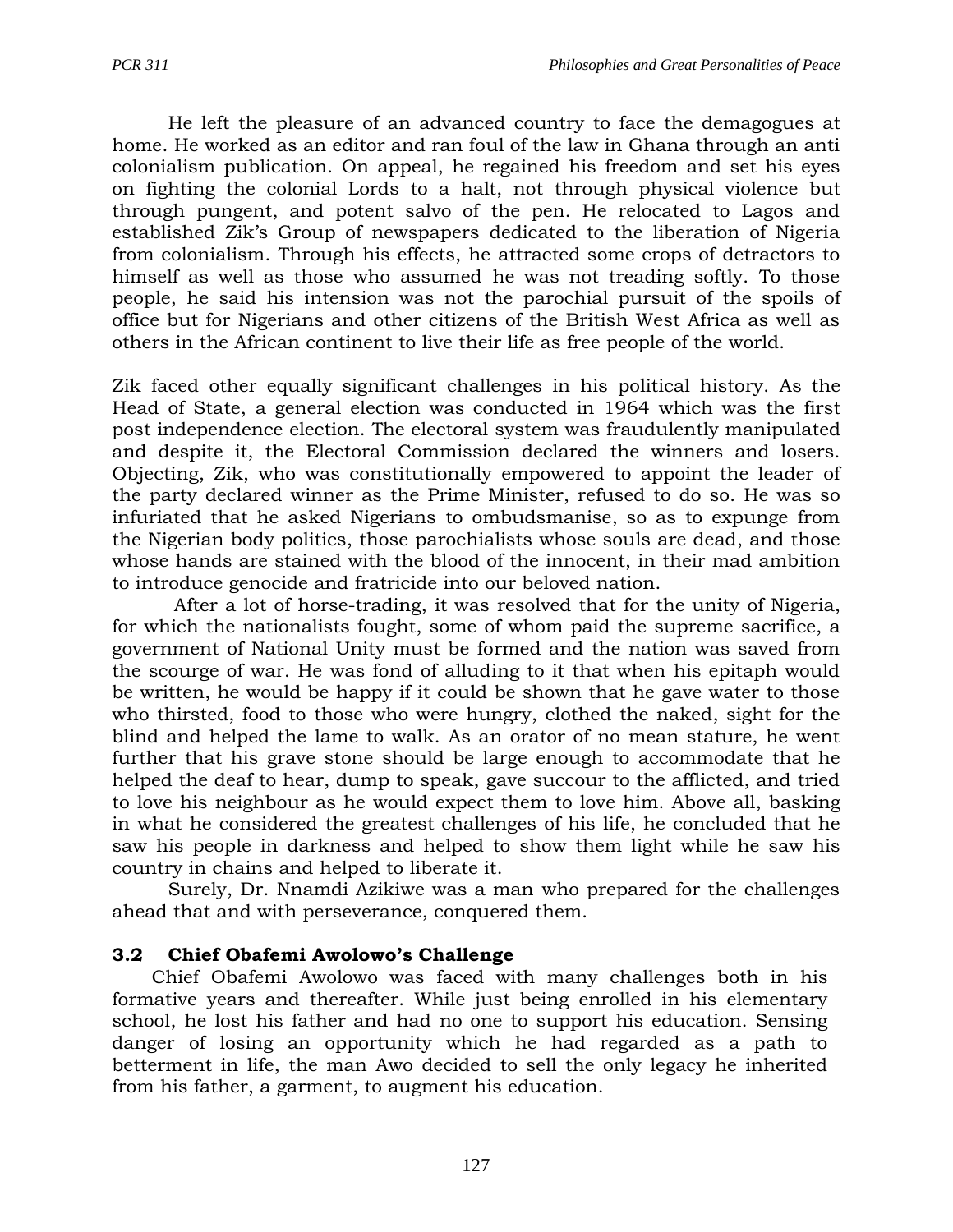In private business, despite efforts which took him to the nooks and crannies of Ibadan and Oyo Divisions, using Iware-Olanla and Ikereku as bases for his produce business in the present day Afijio – Akinyele local government areas repectively, the business collapsed. Undaunted, seeing that the white settlers had greater financial clout which gave them an undue advantage over the indigenous population, he floated the idea of co-operative Unions when he got the opportunity as premier. Through that sphere, the tide changed and the indigenes ever remain grateful. Dear student, that's dexterity when faced with vicissitudes of life.

The effect of the intra-party conflict within his party gave him a serious challenge of life. Within the conflict, he faced prosecution for treasonable felony and being an organsied man, he faced the challenges with equanimity. He drew a lot of support from his wife whom, on release, he described as … "of inestimable value".

An event which further brought out the resilience in him to face challenges was worth recalling. After been ordered to be reminded in prison custody by the Presiding judge, Mr. Justice George Sodeinde Sowemimo, at a Lagos High Court in 1962, Chief Awolowo was driven to the Broad street Medium prison, at Broad Street, Lagos.

After registration at the Record Office, the Chief Superintendent of prison, one Chief Amobi showed him the cell in which he was to be remanded. The cell measured eight feet by four feet, in which there was a bed which was about one-and-a-half feet wide and about six feet long. There was a small table of about two feet square and there was a pail into which the inmate must deliver, day or night, those messages which nature compelled, covered by a wooden box. In Awo's words;

> *The cell was reminiscent of the old slave trade. There remained, fixed to the solid concrete-like floor, an old giant iron ring which used to form part of the chain with which slaves were held in the cell before they were trans-shipped to the Americas. The walls of the cell were unusually high, the only ventilation was a small aperture latticed with iron rods immediately under the roof at the back of the cell…. I was taken aback by what I saw in the cell. So, this was going to be my abode – for how long, I did not know. I had indeed taken a sudden and deep plunges.*

*From a room of twenty-four by sixteen feet in Ibadan with bed to match, one of twenty six by sixteen feet in Ikenne with bed to match, and one of about sixteen feet square at Bell Avenue with bed to match; not to talk of furniture, separate sitting room, dining room, bathroom and toilet, in each case – from all these subline heights down to this one! It was a big fall indeed.*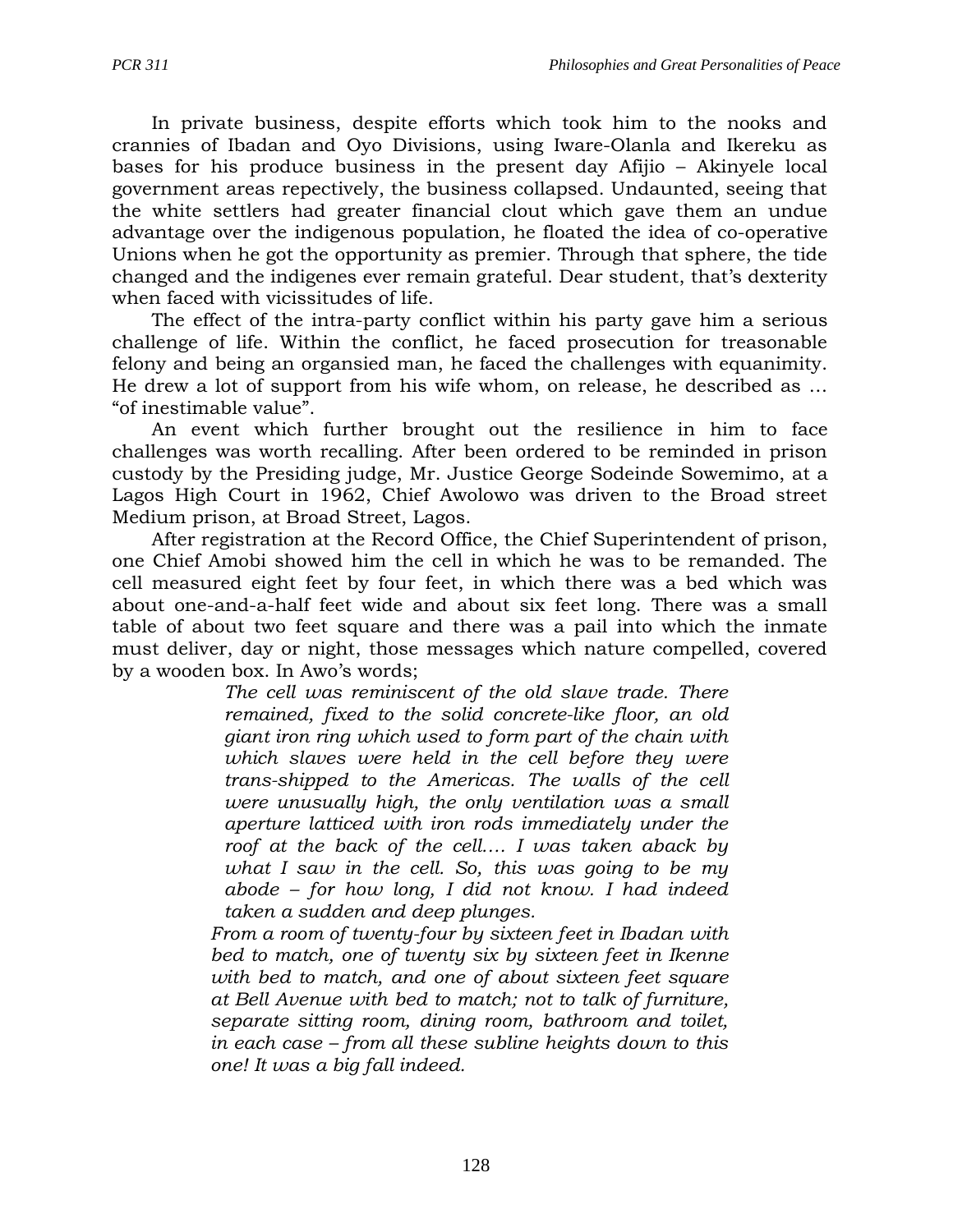Negative thoughts pervaded his thinking at that hour but he quickly consoled himself that challenges are there for man to conquer. In the same breath, he comforted himself with the immortal quotations of Coulsen Kernalnan "The greatest glory is not in never falling, but in rising each time we fall. Besides, a situation is only as bad and distressing as ones mind chooses to make it".

What a way to ward off and prepare to face the challenges squarely!

 Even, the death of his first son, Barrister Segun Awolowo was not allowed by Awolowo to detract him. He saw it as one of those challenges which he would bear to survive the travails.

He was always comforting himself with a book "A private house of prayer – by Leslie D. Weatherhead, reciting the followings"

> *The promise was made, not invented, and it is – as Livingstone said – the word of a Gentleman of the most sacred and strictest honour. He will keep His word. …For us, it will not mean vision or voice.*

> *It will mean a mind serener because He is standing by… it will mean a will stronger to accept what has to be accepted and to endure what has to be endured; a will that comes to terms with, rather than submits to the enemies of our inward peace which cannot yet be conquered… I now affirm that presence, and claim that promise".*

*With those words, he cast aide pessimism and faced the challenges of the time with optimism.*

In his words, after dozing off and woke up, he said he was "very refreshed, physically, mentally, and psychologically. I felt on top of the world". On conviction on 11th September 1963, he delivered an address which historians regard as courageous and worthy of emulation by those wishing to face life challenges.

Since 1957, he fought with special and relentless vigour for the eradication of feudal oligarchy in the North, and in any case to prevent the spread of what he considered an evil political system to the Southern part of this country.

During the Same period he strongly advocated the breaking up of the North into more States, in order to have true federalism in Nigeria, and to preclude the permanent subservience of the people of Nigeria to the aristocratic ruling caste in the North.

He was invited into the Federal Executive Council shortly after his release from prison when the challenges of taming the rebellion within Nigeria was brewing. He played his part creditably well and the tributes paid Awolowo by General Gowon as well as Chief Odumegu Ojukwu, (the leader of defunct Biafran Republic) were good testimonies of how Chief Awolowo battled the challenges. Awolowo still remained evergreen in his resolve to face challenges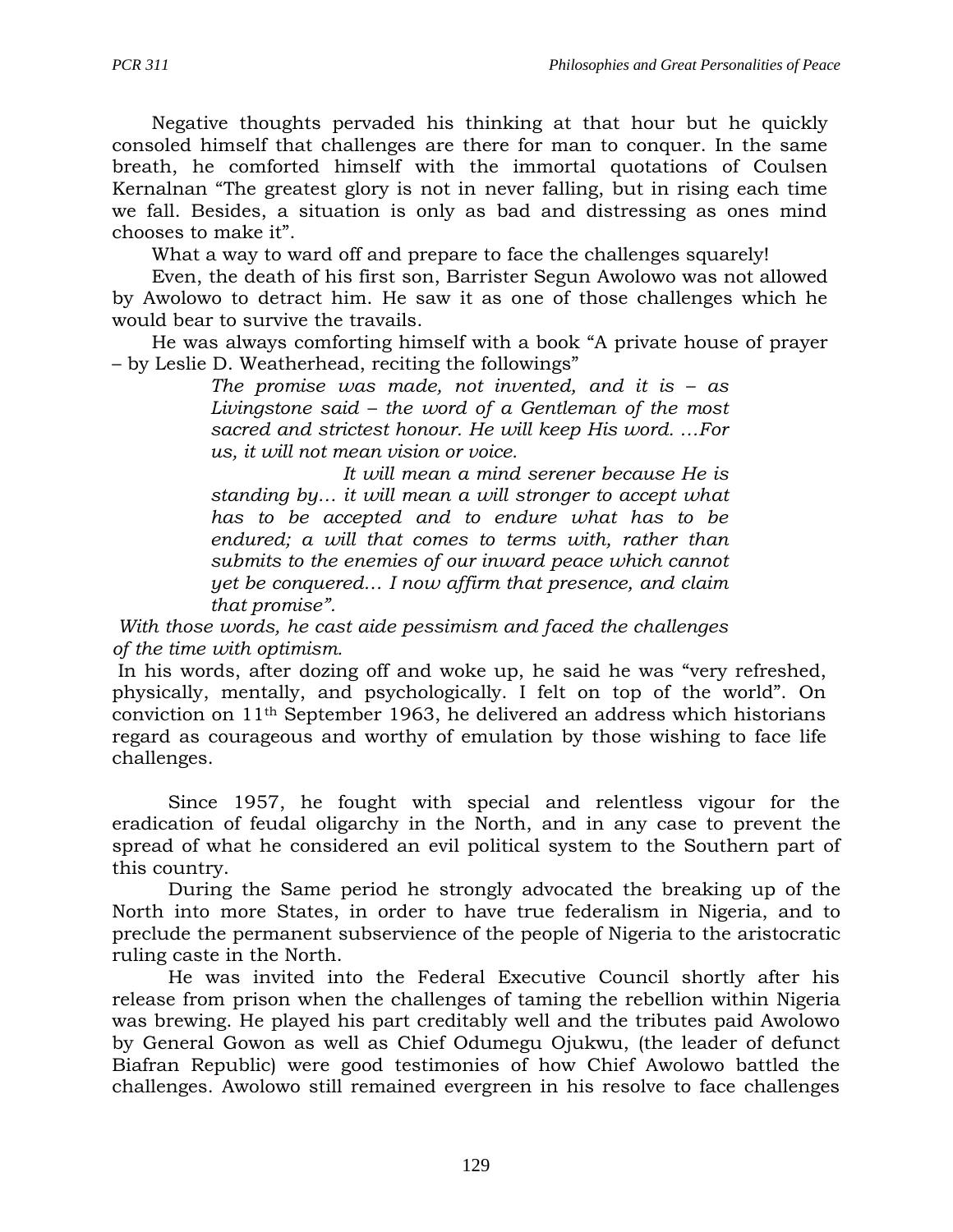in every sphere of human endeavour and borrowing from one of his quotations, as compiled by Adegbonmire W, (1978), we conclude this unit.

*…. I also believe that certain events in my life and the manner in which I have faced them may serve as a source of inspiration and hope to some struggling youths. The usual recipe for success is not wanting in the story of my life: a single-minded definiteness about one's object in life; an intense concentration of all the energies of one's body and of all the forces of one's brain and mind on the attainment of one's chosen objectives; and finally, in the pursuit of one's mind, perseverance… Those who desire to reach, and keep their places at the top in any calling must be prepared to do so the hard way.*

# **3.3 Sir Ahmadu Bello's Challenges**

What Sir Ahmadu Bello considered as his greatest challenges were how he would confront the educational inadequacy of the North, as well as invoking the culture of accountability through responsible and responsive governance. He believed that education was the most important single item that he must pursue very ruthlessly to bring up the North to a competitive status vis-à-vis the rest of the federation. There was a policy whereby irrespective of the community, if they wanted to build a secondary school and they built one classroom at the village or community, they got grant to build a second one. That was how he pushed education very rapidly. He was fond of visiting schools, encouraging people, talking to students, looking through microscopes. Similarly, he regaled at showing farmers how to plant and develop particular crops and better yield, for food sufficiency. For him governance was service. That was one thing he drummed into everybody. It was service. It was not a thing to handle with levity. It was service, service and service. Everybody around him knew that he was a servant and, he expected a reciprocal attitude. He also left a legacy of probity, to the extent that the idea of misuse of government funds or government property was unheard of. If it was discovered, the culprit would be dealt with immediately. There were three aeroplanes in Northern Communication Flight. If it was for private journey, he would pay for its use. It isn't like now when public aircraft are used like Kabu-kabu for the children of the privileged few. Everything was paid for; everything was accounted for, and there was proper budgeting. Everything was budgeted for and approved by Parliament. It was impossible for anyone to spend one Kobo without accounting for it. It was tight, and he had an auditing system whereby at the end of the year, there was an audit report, and if there was any anomaly, the culprit would be queried, and he or she had to go before the audit committee to answer. Driving home further his policy of accountability which he institutionalized, he made it a standing policy that if there was a need for extra fund for a project, no one could take from another head without the permission of the France Ministry. Throughout his tenure as Premier of the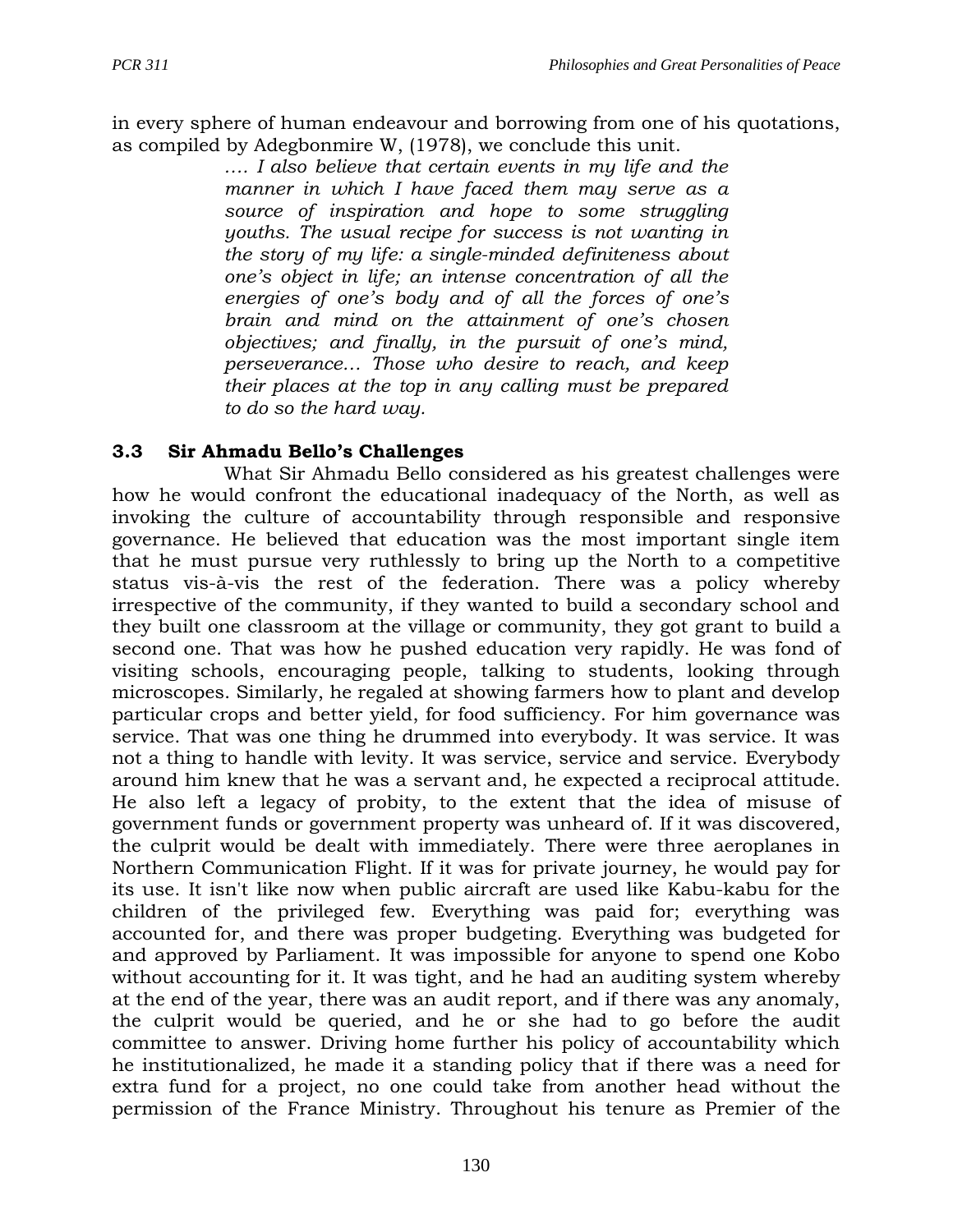North, he took up the challenges and it is to his credit that the earst-while Secretary to his government never failed to eulogise his sterlin qualities in facing those challenges and inculcating positive impacts.

## **3**.**4 Funmilayo Ransome Kuti's Challenges**

Funmilayo Ransome Kuti was a lone ranger when she pioneered her crusade against oppressive ordinances towards women by the Colonial, Administration. She brazed all odds to claim equality with men and went as far as making the whole Egba Kingdom, then under the British Control ungovernable. Funmilayo Ransome Kuti was very courageous because she could have chickened out of the crusade but because she believed that the challenge of oppressive laws which curtailed women's economic survival and undermined their political participation demanded to be faced with all emphasis at her command. For not letting the nation down in facing these challenges, Odim and Mba, in their book titled *"For women and the Nation (1997)* eulogized the qualities of the courageous woman.

It remains to her eternal credit that the various women organizations in vogue in Nigeria today have their offshoot from Funmilayo Ransome Kuti, while her husband, Revered Ransome Kuti was one of the pioneers of the Nigerian Union of Teachers in the 1930s.

Funmilayo Ransome Kuti's name has became a household in Nigeria's history because she has touched positively the transformative indices of the socio political life of Nigeria and Nigerians.

## **3 .5 Margaret Ekpo's Challenges**

Margaret Ekpo's challenges stemmed primarily from a hierarchical and male dominated political groups in the colonial era. Her education, though much less than her husband who was a medical doctor, made her feel indignant at the treatment being meted out to the indigenous medical doctors. She never thought she could be engulfed in the political atmosphere and little did she feel could make man's inhumanity to man so conspicuous as what her husband experienced. She at first felt internally dismayed but when she became aware of the growing movement for civil rights for women around the world, especially in great Britian, she became enchanted and vowed to face the challenge of securing political and economic independence for her women folk. When she became aware of another woman who was in that vanguard in Abeokuta in the then Western Region of Nigeria, she never hesitated to make contacts, despite the distance to her base.

Because she faced the challenges for civil rights for women in the East squarely and largely succeeded, she is being remembered with encomiums, years after her exist from this mortal world. Several structures befitting a personality of honour are being named after Margaret Ekpo.

#### **SELF ASSESSMENT EXERCISE XIV**

Is it true that chicken-hearted people could not face life challenges? Cite case studies.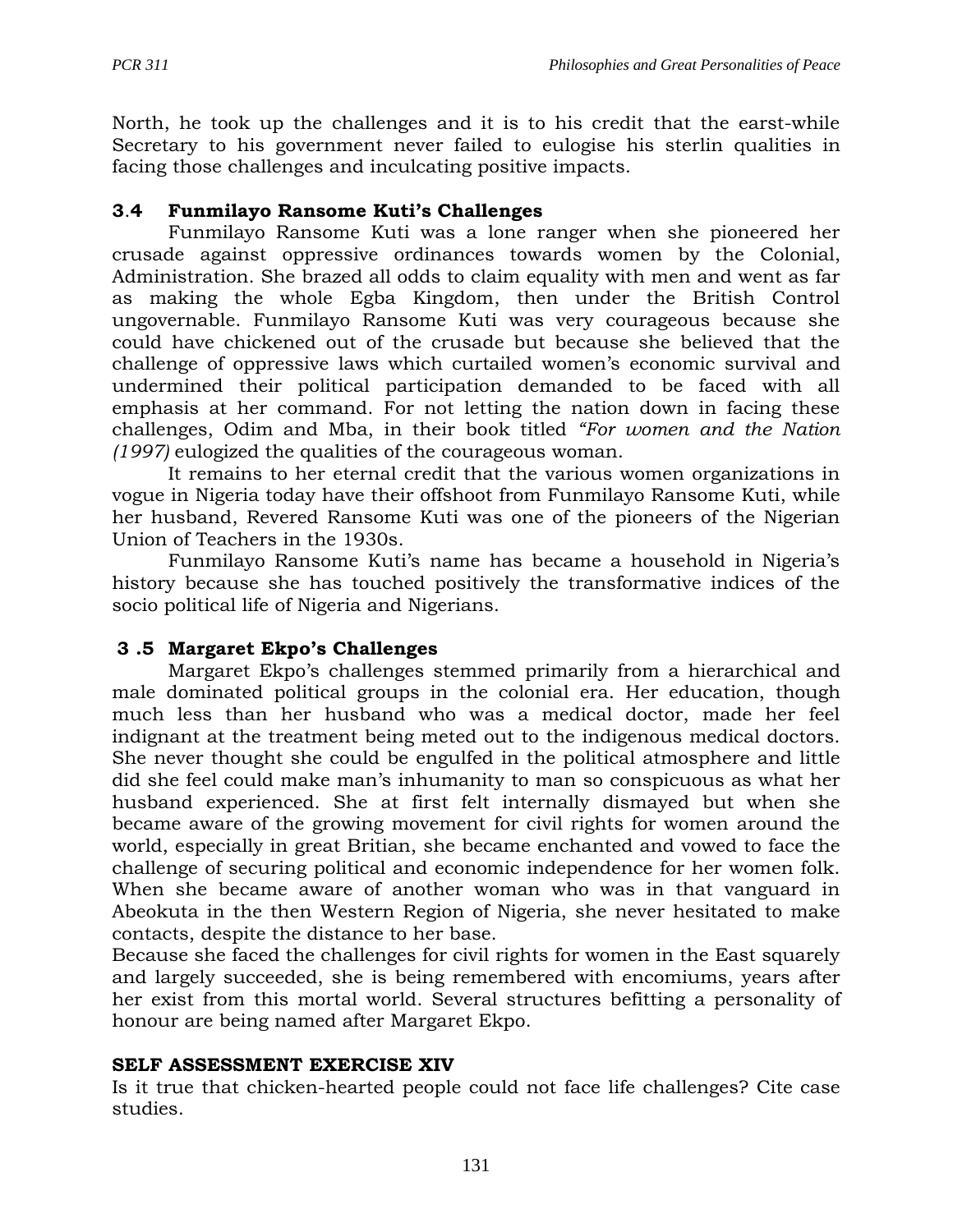# **4.0 CONCLUSION**

African philosophy about life sojourn is that if one will grow tall, his legs will be thin. What the philosophy is saying is that whoever wants to achieve greatness in his or her endeavour must be prepared for sacrifices, perseverance, and be ready for the unsteady terrain which life's landscape represents. The characters in this unit have met those criteria.

As a student get ready for the inevitable challenges of life. Life is not a bed of roses. It has its entries and exists. In each, dear students, there are challenges and no mortal is spared from facing challenges. It is only those with the will to surmount them that could make an impact on the sound of time.

# **5.0 SUMMARY**

This unit has discussed the challenges faced by those, picked among Nigeria's great personalities of peace and the result of facing those challenges without retreat until they conquered. The unit also admonished all the students to painstakingly revisit how those personalities, Dr. Nnamdi Azikiwe, Chief Obafemi Awolowo, Sir Ahmadu Bello, Funmilayo Ransome Kuti and Margaret Ekpo, transformed a forlorn hope into a new and enduring grace for Nigerians and mankind. Students should endeavour to emulate them in order to make Nigeria a pride of place in the world.

# **6.0 TUTOR MARKED ASSIGNMENT**

- 1. What will you say had the greater impact among the many challenges of Chief Obafemi Awolowo in the democratic governance in Nigeria?
- 2. Dr. Nnamdi Azikiwe's challenges, like other nationalists of his time, were enormous. Which of his would you consider the most beneficial to Nigeria?
- 3. What place would you ascribe to the intimidating challenges of Sir Ahmadu Bello in the political evolution of Nigeria?
- 4. Would you say the courage, patriotism, and respect for truth with which Funmilayo Ransome Kuti and Margaret Ekpo faced the crusade for political and economic activism of Nigerian women are still prevalent in various women vanguards of today's Nigeria?.

# **7 .0 REFERENCES/FURTHER READINGS**

| A handbook of African Names: Three continence Press   |
|-------------------------------------------------------|
| ISBN 091448133                                        |
| Kwameh Nkruman, Moscow, Progress.                     |
| Adventures in Power, Lagos, Ibadan Macmillian Nigeria |
| Publishers Ltd.                                       |
| Voice of Courage – Selected species of Chief Obafemi  |
| Awolowo, Akure, Olaiye fagbamugbe Publishers Ltd.     |
| My life: Cambridge University Press.                  |
|                                                       |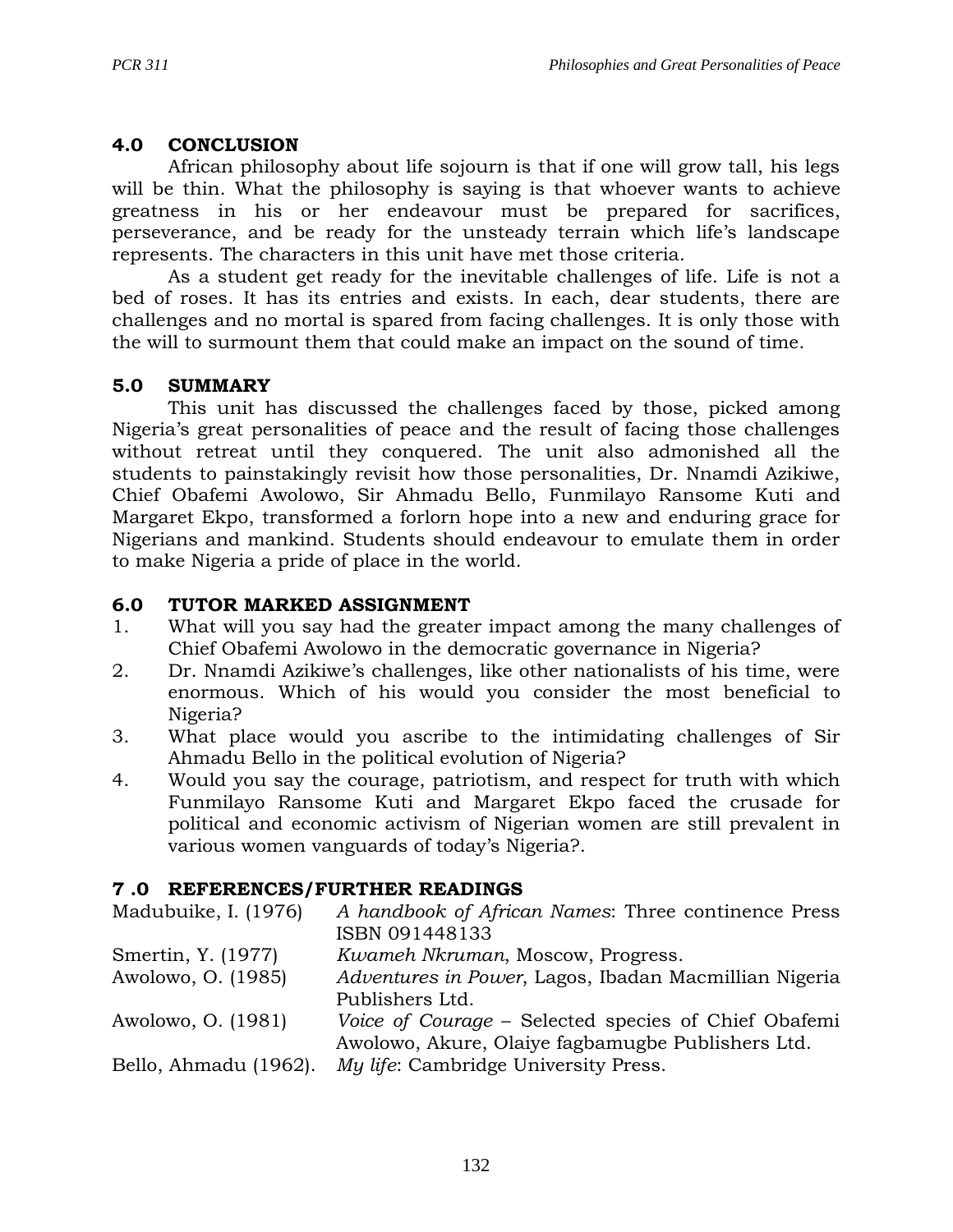Paden, J.N. (1986). Ahmadu Bello, Sardauna of Sokoto: *Values and Leadership in Nigeria, London*: Hodder and Stoughton.

- Falola, T. and Oyebade, A. (2002) Africa World Press. ISBN 0865439982
- Etim, J.S. and James V.U. (199). *The ferminization Processes in Africa: Current and future perspectives*, London. Praeger Publishers.
- Margaret Stobel (2001) *Women agitating internaturally for change*. Journal of women's history. Baltimore, Vol. 13.

Joyce M. Chadya (2003) MOTHER POLITICS: *Anti-Colonial Nationalism and the women question in Africa*. Journal of Women's History. Autum 2003. Vol. 15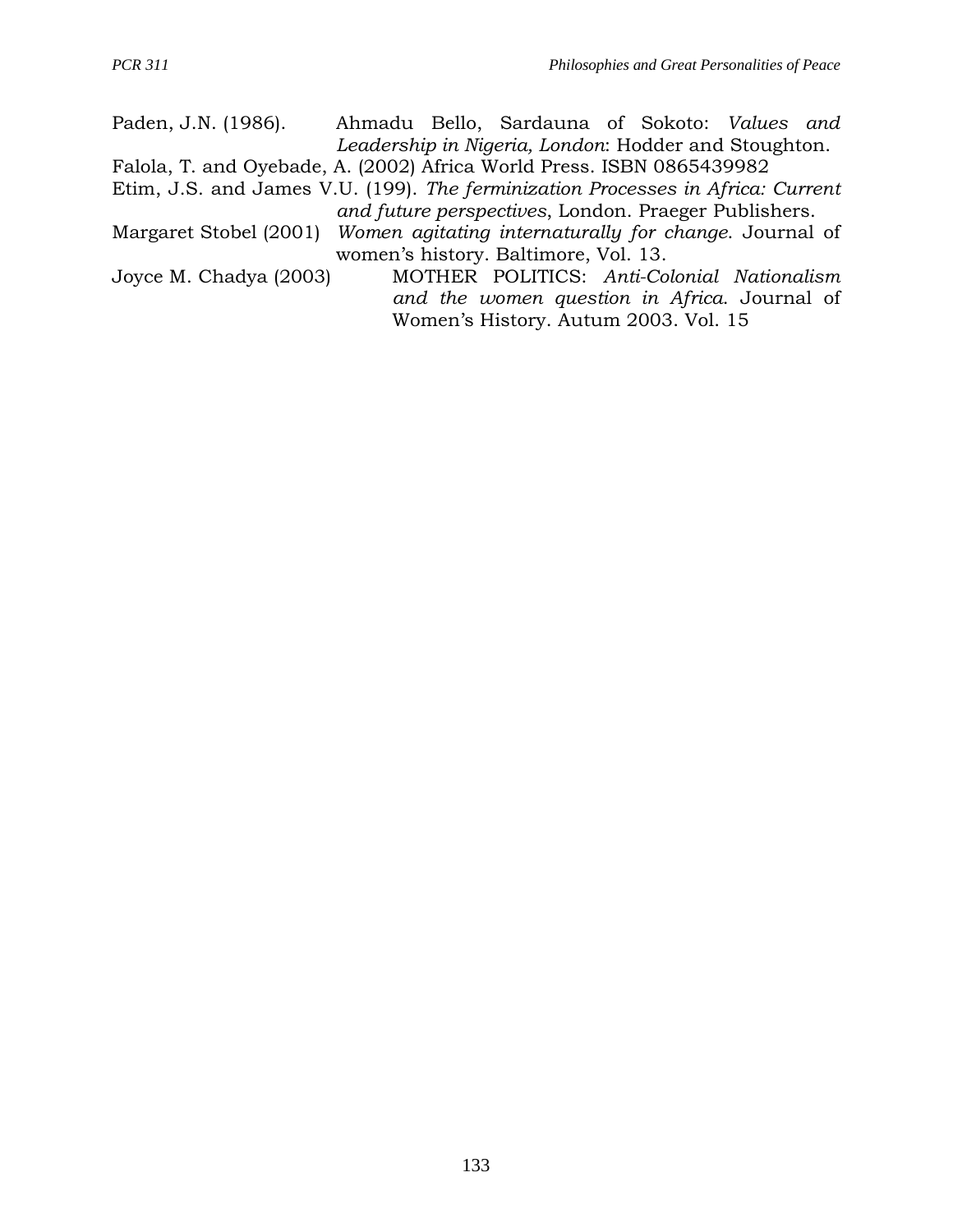### **MODULE 4**

**PHILOSOPHY AND GREAT PERSONALITIES OF PEACE IN AFRICA – NELSON MANDELA,** DR. KWAME NKRUMAH, SEKOU TOURE, JOHNSON SIRLEAF

- UNIT 1: BIOGRAPHICAL SKETCH OF
	- NELSON MANDELA
	- DR. KWAME NKRUMAH
	- SEKOU TOURE
	- HELLEN JOHNSON SIRLEAF
- UNIT 2: POLITICAL PHILOSOPHY OF
	- NELSON MANDELA
	- DR. KWAME NKRUMAH
	- SEKOU TOURE
	- HELLEN JOHNSON SIRLEAF

### UNIT 3: IDEALS OF PEACE FACILITATION BY

- NELSON MANDELA
- DR. KWAME NKRUMAH
- SEKOU TOURE
- HELLEN JOHNSON SIRLEAF
- UNIT 4: ENDURING LESSONS FROM
	- DR. NNAMDI AZIKIWE
	- NELSON MANDELA
	- DR. KWAME NKRUMAH
	- SEKOU TOURE
	- **EXECUTE HELLEN JOHNSON SIRLEAF**

#### UNIT 5: CHALLENGES FACED BY

- DR. NNAMDI AZIKIWE
- NELSON MANDELA
- DR. KWAME NKRUMAH
- SEKOU TOURE
- **HELLEN JOHNSON SIRLEAF**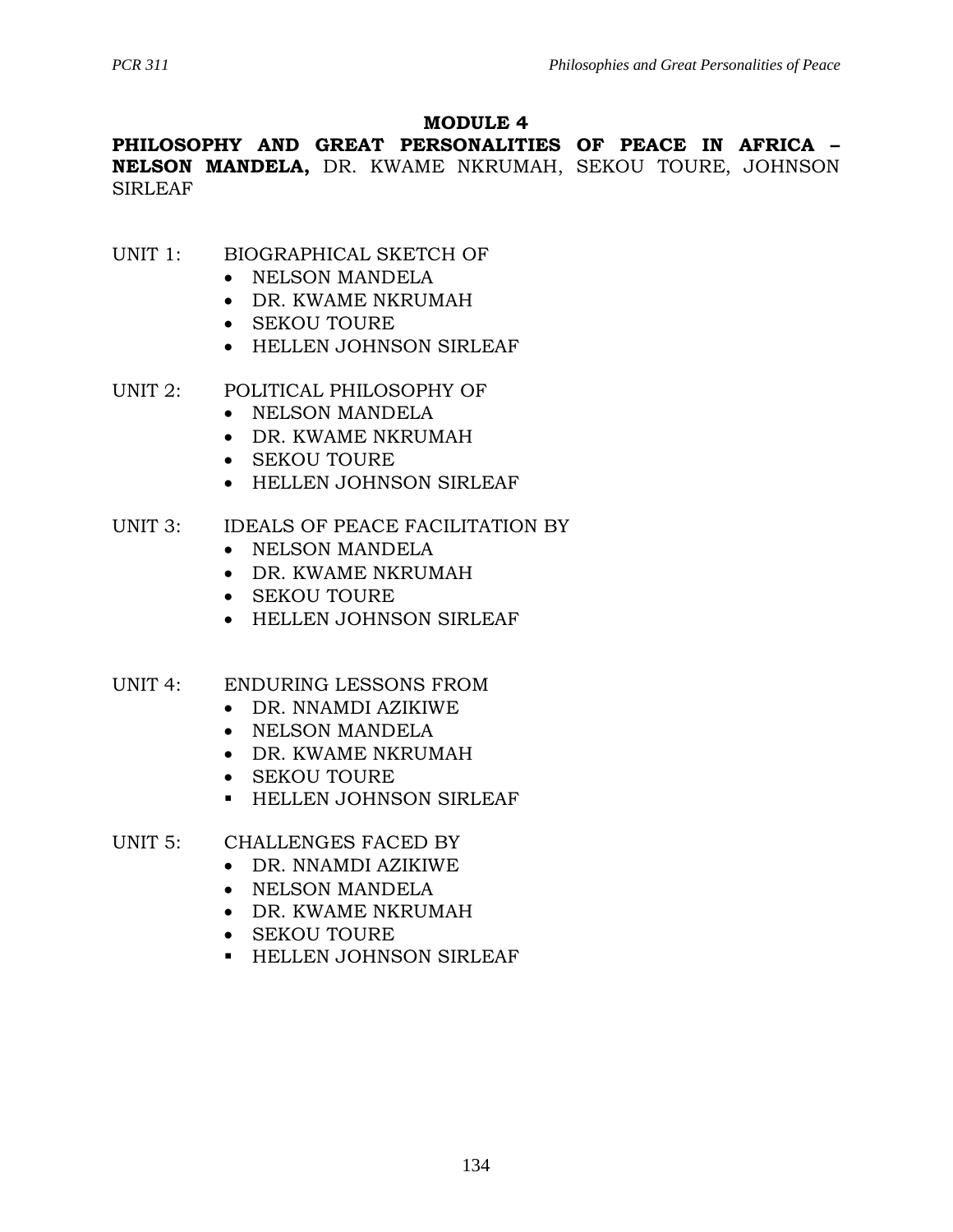#### **UNIT 1:** BIOGRAPHICAL SKETCH OF NELSON MANDELA, DR. KWAME NKRUMAH, SEKOU TOURE, JOHNSON SIRLEAF

- 1.0 Introduction
- 2.0 Objective
- 3.0 Main Content
- 3.1 Biographical Sketch of Nelson Mandela, Dr. Kwame Nkrumah, Sekou Toure, Hellen Johnson Sirleaf
- 4.0 Conclusion
- 5.0 Summary
- 6.0 Tutor-Marked Assignments
- 7.0 References/Further Readings

## **1.0 INTRODUCTION**

Africa has produced several leaders within and outside government who have made great impression on their people through principled activities.

The rise to prominence of these Africa's great personalities of peace had been very tortuous and harrowing. They have confronted those issues regarded as inimical to the well-being of their people and through perseverance, have succeeded.

It is therefore considered necessary to briefly narrate their biographical sketch with a view to identifying those issues that served as catalyst to their political philosophy, ideals of peace facilitation, enduring lessons, as well as challenges faced by each of then.

Their roles, contributions, achievements and challenges which combined together for their emergence as a great personalities of peace will be subsequently treated.

## **2.0 OBJECTIVES**

At the end of this unit, you should be able to:

- recast the biographical sketch of Nelson Mandela, Dr. Kwame Nkrumah, Sekou Toure, Hellen Johnson Sirleaf.
- state what served as catalyst to their involvement in politics; and
- discuss their early life peer group influence.

## **3.0 MAIN CONTENT**

#### **3.1 Biographical Sketch of Nelson Mandela**

Nelson Mandela, who was born on 18 July, 1918 in the little village of Mvezo, in Qunu in southern Transkei, into the royal family of the Tembu, Xhosa-speaking tribe, is one of the 13 children of his father's four wives and the youngest of four boys. When Mandela was nine, his father died and Mandela's uncle, the head of his tribe, became his guardian.

Mandela was the first member of his family to go to school, beginning his primary education when he was seven at a Methodist missionary school, where he was given the name Nelson. His education continued at the Clarkebury School and then the all-British Healdtown High School, a strict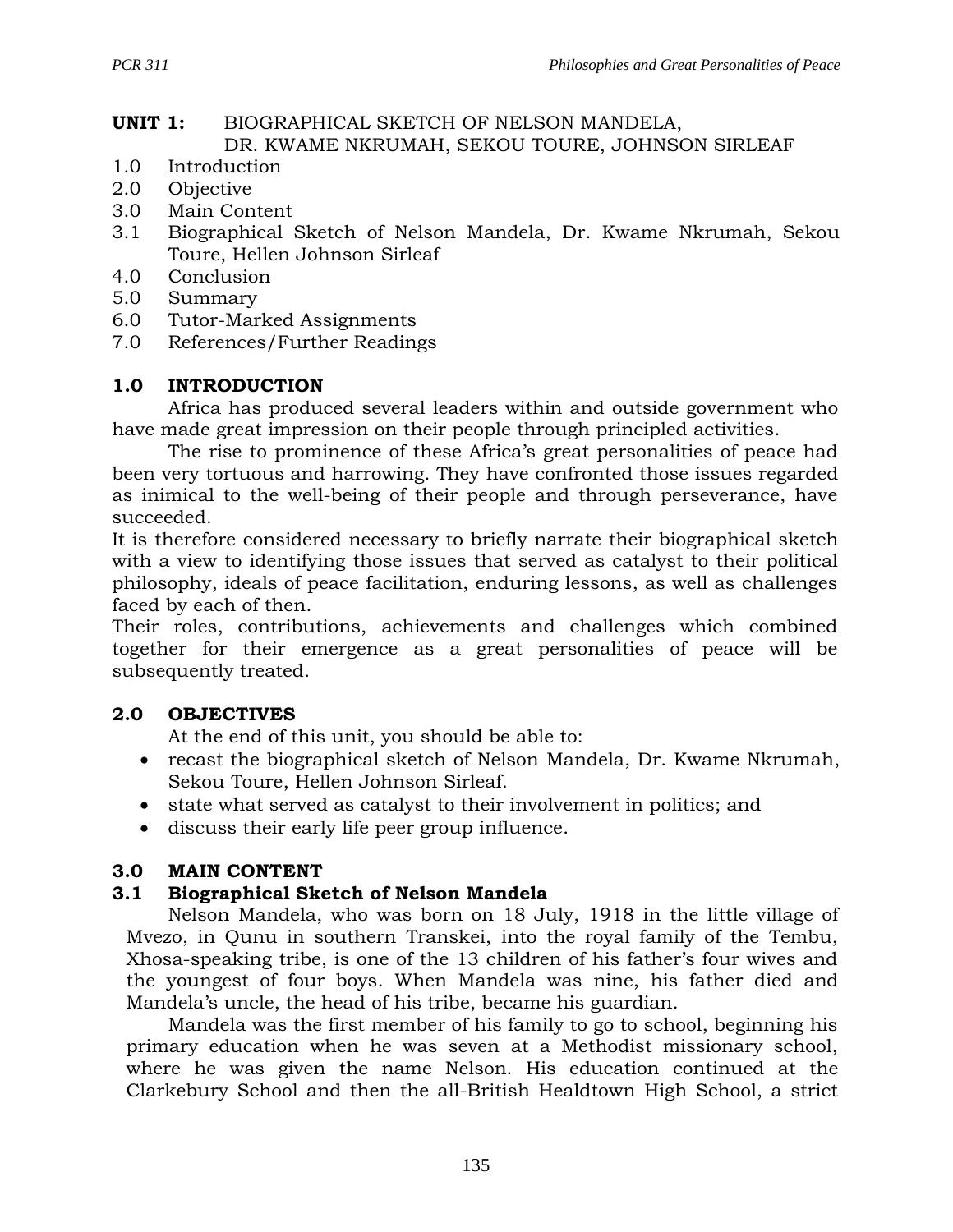Methodist college. It was there that Mandela heard of the African National Congress (ANC) for the first time.

On his matriculation, Mandela started a Bachelor of Arts degree at the African Native College of Fort Hare but was expelled with Oliver Tambo for participating in a student strike. When he was 23, Mandela moved to Soweto on the southwestern outskirts of Jahannesburg to avoid an arranged marriage. He worked as a nightwatchman at a gold mine. After completing his BA degree by correspondence, he obtained his articles of clearkship and enrolled for a degree in law at the University of South Africa.

In 1941, Mandela met Walter Sisulu, an active member of the ANC who recommended him for employment with a lawyer in Johannesburg. The work, along with loans from Sisulu, enabled Mandela to complete his law degree. The two became firm friends, thereafter.

In 1944, Mandela joined the ANC and together with Tambo and Sisulu, helped found the ANC Youth League. During the year, Mandela married his first wife, Evelyn Mase, a trainee nurse. The couple had two sons and two daughters. While their first daughter died aged nine months in 1948, their eldest son was killed in a car crash in 1969.

Mandela was elected secretary of the African National Congress (ANC) Youth League in 1947 while in 1948, the National Party which was the organ of oppression was voted into power by the white electorates, based on the party's campaign promise to introduce a system of "apartheid" to totally separate the races. Discrimination against blacks, "coloureds" and Asians were codified and extended.

South Africans are either of racial group of – white, African, coloured or Asian. All races have separate living areas and separate amenities (such as toilets, parks and beaches). Signs enforcing the separation were erected throughout the country. Only white South Africans were allowed full political rights. Members of the remaining racial group were declared persona-nongrata.

Black Africans have no parliamentary representation outside of the supposedly independent homelands created by the state. Mixed marriages were prohibited while black trade unions were banned. Education was provided only up to a level to which it was deemed "a native is fitted". Separate universities and colleges were established for Africans, coloureds and Indians. Job could be categorized as being for whites only, just as travel without a pass was not permitted.

Police powers were expanded, as those charged with dissent were presumed guilty until proven innocent. The Suppression of Communism Act (1950) allowed the police to "list" almost any opponent of apartheid as a supporter of the outlawed Communist Party of South Africa. The South African situation was despicable indeed.

Opponents could be "banned", an order subjecting them to lengthy periods of house arrest and preventing them from holding public office, attending public meetings and visiting specified areas. The Native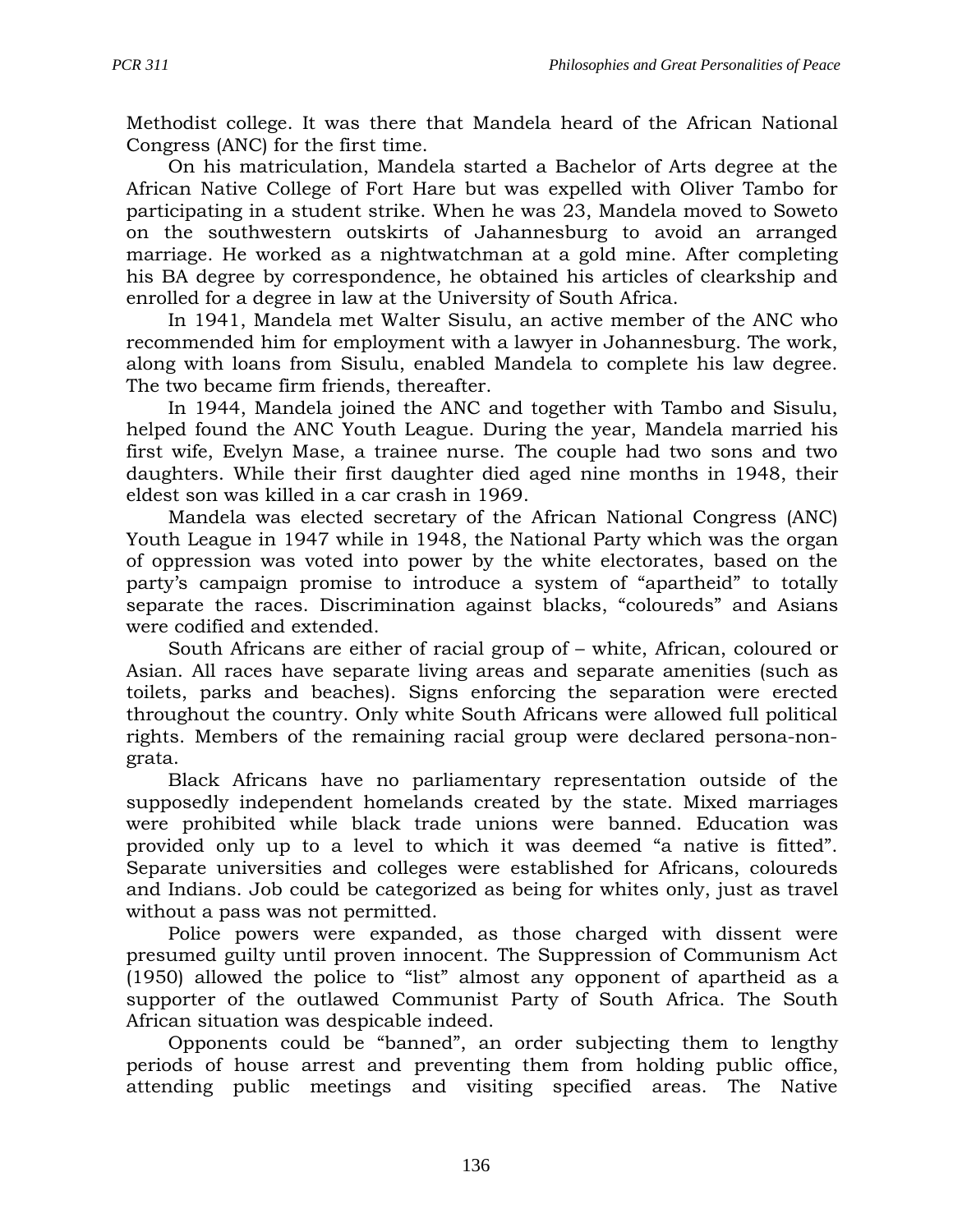Administration Act (1956) allowed the government to "banish" Africans to remote rural areas, just because of their colour.

During the 1950s, there were approximately 500,000 pass law arrests annually, more than 600 individuals listed as communists while nearly 350 were banned, and more than 150 banished.

Speaking later about the National Party, Mandela said

*I despised them… They dressed in beautiful suits, silk shirts and silk ties, but they were like a grave – beautiful outside and full of evil inside. That's why I despised them. That's why I fought them". Because of his stand against apartheid, Mandela was charged for treason and jailed for life in 1964.*

He regained freedom in 1991. The general election that followed it was won by his party and he became the President of South Africa. Although, retired from partisan politics, he is actively by the world body, the United Nation Organisation for humanitarian global services.

# **3.2 Biographical Sketch of Sekou Toure**

Sekou Toure was born on January 9, 1922 in the West African country of Guinea. His date of birth has never been formally established; there remains a contention that he was born in 1918. He was born in Faranah in the ethnic group of Malink and was the grandson of the famous Samory Toure who had resisted French rule until his capture.

Sekou's early life was characterized by challenges of authority, including during his education. He was obliged to work to take care of himself; thus, he came to be employed in the society of the Post and Telecommunication Service. During his youth and after becoming president, Sekou Toure showed some interest in the works of communist philosophers, especially those of Karl Marx and Vladimir Lenin. As president, he was said to have followed the Soviet example of the secret police.

Sekou's first work in a political group was in the Post and Telegraphs Department. In 1945, he was one of the founders of the syndicate of workers. Despite his youth, he became the general secretary of the Post and Telecommunication Services (PTT). In 1952, he became the leader of the Guinean Democratic Party which was the local section of the Rassemblement Democratic Africain (R.D.A), a party agitating for the decolonization of Africa. He was a leader of this organization with Houphoet-Boigny who later became the president of Ivory Coast. Sekou was generally perceived as very charismatic in his country and in the wider African community, although as always exceptions existed. Sekou served for some time as a representative of African groups in France, where he worked to negotiate for the independence of France's African colonies. His role in the 1958 plebiscite to determine Guinea's political future is worth recalling.

Charles de Gaulle was the President of France who conducted a plebysite to determine the political future of French African colonies. The French policy in Africa had been hinged on assimilation, which was a system that saw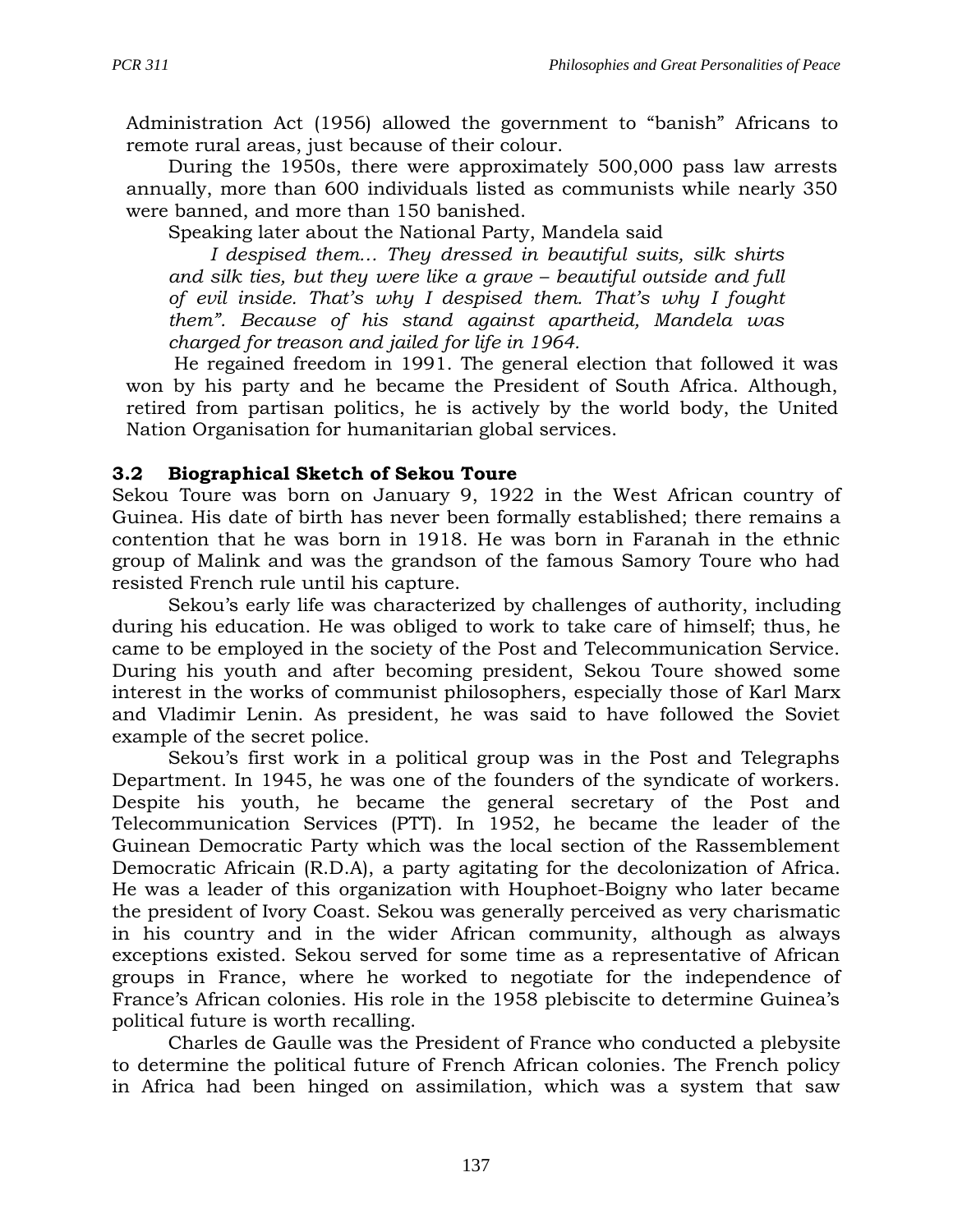Africans as belonging to the apron strings of the colonizers. The 1958 referendum was to seal the fate of Africans in French African territories.

Sekou Toure, a vibrant Guinean politician was strongly opposed to the whole idea and campaigned vigorously against it. Dousing the euphoria of the carrot thrown up by the French to the Guinean citizens, most of whom were poor, Sekou Toure went out with the slogan – "We prefer poverty in liberty to riches in slavery". His voice re-echoed in all the nooks and crannies of Guinea and on the eve of the referendum, the citizens of Guinea Conakry had been sufficiently sensitised that they voted 'NO' to the overtures of French's administration.

What followed the stand of Guinea was that Charles de Gaulle ordered the evacuation of all French personels posted to Guinea in order to paralyse the social, economic, and political activities of Guinean Government. Hospitals were paralysed, water system and electricity generation stopped. The airport was put out of order. Guinea Conakry stood still for over 72 hours before Dr. Kwame Nkrumah, the Prime Minister of Ghana came to the aid of Guinea. All the paralysed services were restored with the assistance of aids from Ghana who also was in touch with the communist world. It was an era of cold-war and Sekou Toure's link with the communist world also found acceptability in the response Ghana received. Quite significantly, Sekou-Toure's main achievement was his efforts in the achievements of Guinean independence from France. He was also one of those far-sighted African leaders who believed that Africa must unite, not only to send the colonisers parking on African soil, but to preserve their independence. He was one of the founding fathers of the first continental organization in Africa, Organization of African Unity in 1963.

In his home country, Sekou Toure was a strong president to the point that some considered him to have been a dictator. The opposition was noted as saying that the government put pressure on them, mainly in the form of fear of detention camps and the secret police. His detractors often had two choices say nothing or go abroad. From 1965 to 1975 he ended all his relations with France, the former colonial power. Sekou Toure argued that Africa had lost a lot during colonization, and that Africa ought to retaliate by cutting off ties with former colonial nations. In 1978, Giscard d'Estaing, the president of France at that time, came to visit Guinea as a sign of reconciliation. Throughout his dispute with France, Guinea maintained good relations with several socialist countries. However, Sekou's attitude toward France was not generally well received, and some African countries ended diplomatic relations with Guinea over the incident. Despite this, Sekou's move won the support of several anticolonialist groups.

Toure died in the city of Cleveland in the United States of America while undergoing heart surgery on March 26, 1984.

# **3.3 Biographical Sketch of Kwame Nkrumah**

Kwame Nkrumah was born on September 21, 1909 at Nkroful in the Western Region of the Gold Coast. He came from a polygamous home and was the only child of his mother. Throughout his life, his mother, Elizabeth Nyaniba, served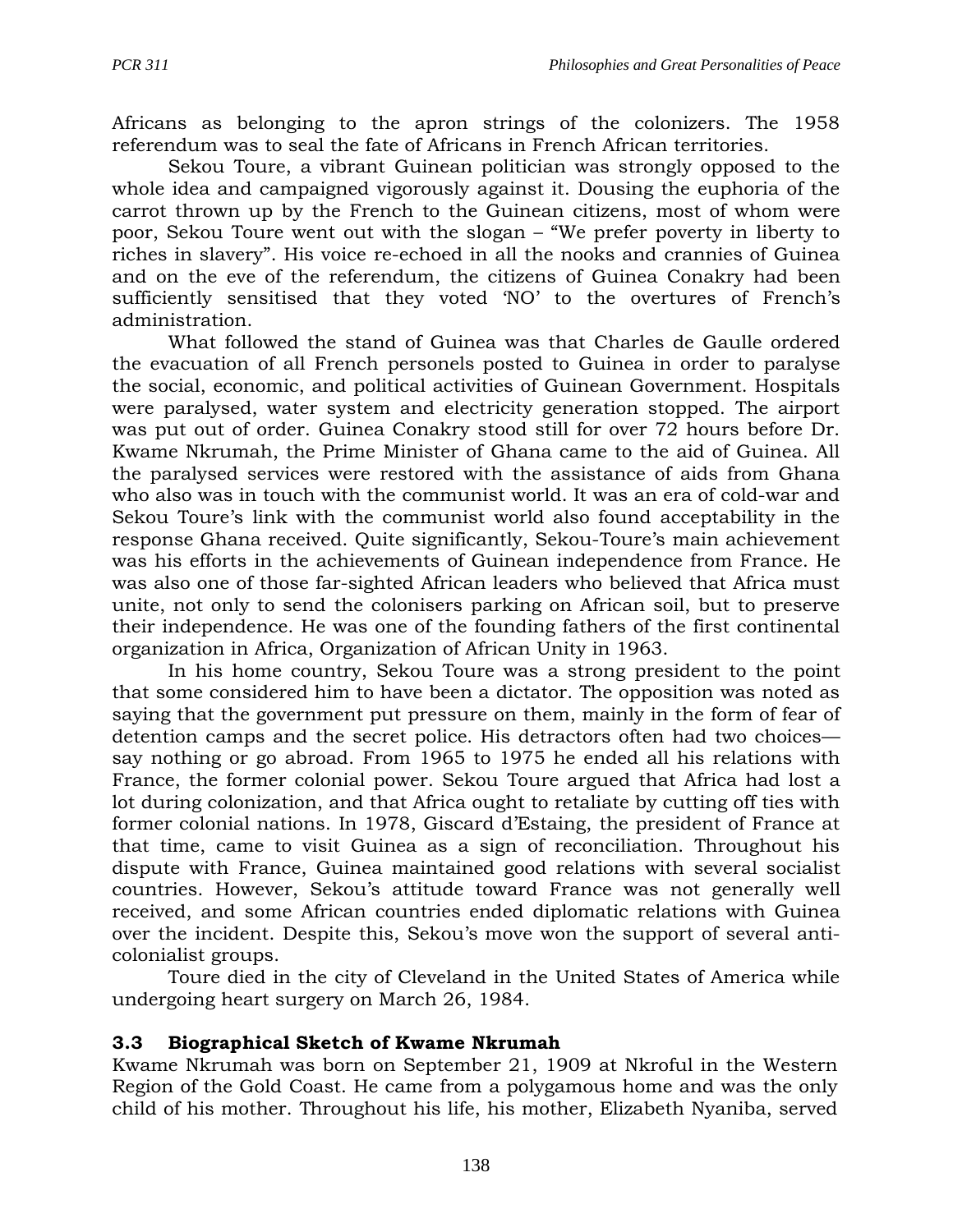as a tower of strength to him. He was so fond of his mother. Nkrumah began his early school age at the local catholic school where he was baptised and named Francis . On completing his course as a top student, in his class, Nkrumah was given a pupil teaching appointment at a primary school Half Assini where his father worked as a goldsmith. In 1926, Nkrumah was recommended for further studies at the Accra Government Training College by a visiting educationist, the Rev. A.G. Frazer who was impressed by Nkrumah's academic fecundity.

It was at that college that Kwame Nkrumah came under the influence of Dr. Kwegy Aggrey who helped him tremendously to overcome his depression and financial crisis brought about by his father's death in 1926. In 1928, his college, the Accra Training College was moved to Achimota and made part of the Prince of Whales College. He worked hard there to cover lost ground and among his favorite subjects were history and philosophy. Nkrumah graduated from the college in 1930. His extra curriculum activities included active participation in debating society and sports.

The need to further his education made him to jettison the idea of hanging on to teaching appointment to enable him to become a Roman Catholic Priest. For the place go overseas, Nkrumah decided on the United States of America

At a period, Nkrumah came in contact with the news of a foremost African nationalist, Nnamdi Azikiwe who was then the editor of "The African Morning Post" published in Ghana. Like Azikiwe, who schooled in the U.S.A., Nkrumah saw the United States of America as an ideal place to go in order to get a first hand knowledge of liberty and equality. Towards the end of 1934, he applied and was given admission to Lincoln University, the first institution of higher learning for blacks. Dear Student, you need to know in brief why Lincoln University was the first institution of higher education for the blacks. It was named after President Abraham Lincoln who championed the cause of black Africans and worked tirelessly for the abolition of slave trade in the United States of America. The major amendments to the American constitution up to date were the  $13<sup>th</sup>$ ,  $14<sup>th</sup>$  and  $15<sup>th</sup>$  constitutional amendments in the mid 1860s which dealt directly with the emancipation of the blacks from the prangs of slavery and unjust prevention from all human rights. He was assassinated for his love for African blacks. Therefore, an institution, Lincoln University, situated where many of African Ancestors were shipped into as slaves, was established to principally prepare people's mind for the ideals of liberty and equality.

Nkrumah arrived in the institution towards the end of 1934 and began his studies in Economics and obtained his B.A. degree majoring in Economics and Sociology, and in 1942, qualifies as Bachelor of Theology. He then proceeded to the University of Pennsylvania in Philadelphia where he obtained a M.Sc. degree in Education and an M.A. in philosophy. It was at the University of Pennsylvania that Nkrumah helped to set up African Studies Section.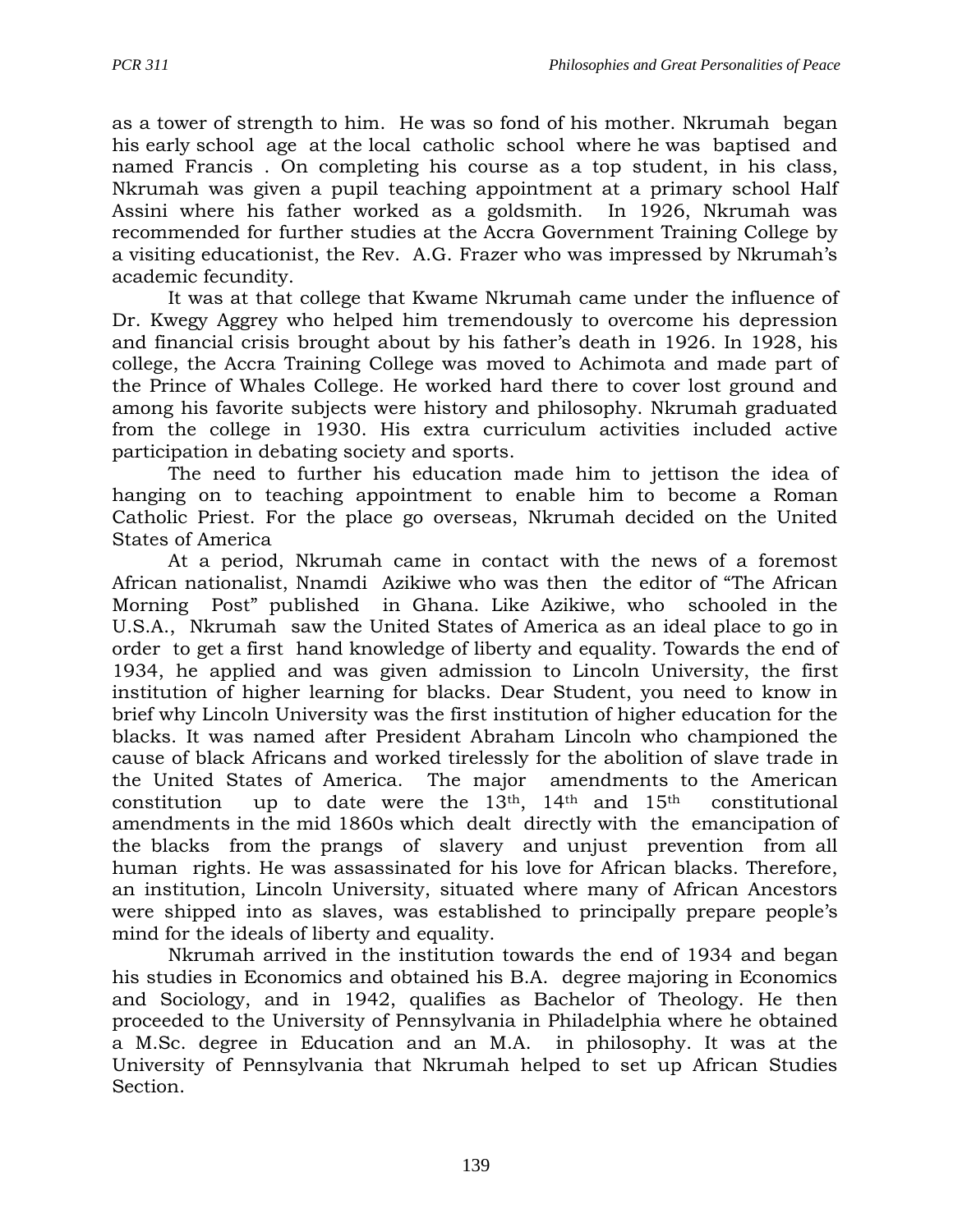He also assisted in organising African studies in America and Canada and little wonder he was elected its president at the first congress of the association.

 In the course of his organizational work, he came across one C.L.R. James, a historian of note from Trinidad, then visiting the United States of America, through whom he learnt about political organizations and took deep interest in the writings of Marxists and other revolutionary philosophers.

He was particularly inspired by the thoughts of Marcus Garvey, the charismatic Jamaican who initiated a Back – to – Africa movement, and of Dr. W.E.B. DuBois who in his capacity as one of the founder's of the National Association for the Advancement of coloured people, was an authority on African Affairs.

Nkrumah was overthrown in a Military Coup by the National Liberation Council on February 24, 1966 while on a visit to China. He took up asylum in Guinea where he remained until his death in 1972.

## **3.4 Biographical Sketch of Hellen Johnson Sirleaf (Liberian President)**

Ellen Johnson Sirleaf was born on October 29, 1938 in Monrovia, Capital City of Liberia. Her father was a member of the Gola ethnic group and the son of a village chieftain who was at an early settlement era quite close to the then Liberian Governor-General called Hilary Wright Johnson (1837-1901). Due to that relationship, Sirleaf's father was brought to Monrovia, and given the name, Johnson. That attachment paid off as Sirleaf's father was able to obtain an education which enabled him to qualify as a lawyer. Later on, he became the first indigenous Liberian who was directly "a son of the soil" without any blood relationship with any "imported Liberian" to be a member of Liberia's national legislative council. However, Sirleaf's mother was of mixed background. Her father was a German trader who decided to leave Liberia because he felt uncomfortable with Liberia's decision to join the Allied forces against his own country, Germany, during the First World War. That development resulted in the adoption of Ellen Sirleaf's mother by a member of the Liberian elite.

Ellen Johnson married James Sirleaf at age 17 and the marriage, which ended in divorce, was blessed with four sons. She left Liberia for the United States in search of higher education in the early 1960's after having the best education Liberia had available, studying accounting and economics at the college of West Africa in Monrovia. Due to her financially weak background, she worked to finance her educational needs at Madison Business College in Wisconsin where she earned a degree in Accountancy in 1964 and shortly after, earned another degree in economics at the Colorado University. From 1969 to 1971, she was also a student in the graduate programme at Harvard University, earning a master's degree in Public administration in 1971. She later returned to Liberia and given a post in the Liberia government of President William Tolbert. The main assignment usually assigned her was that of an ambassador for investment. Due to her education and external exposure, she was often sent abroad to cultivate international investment. In 1979, she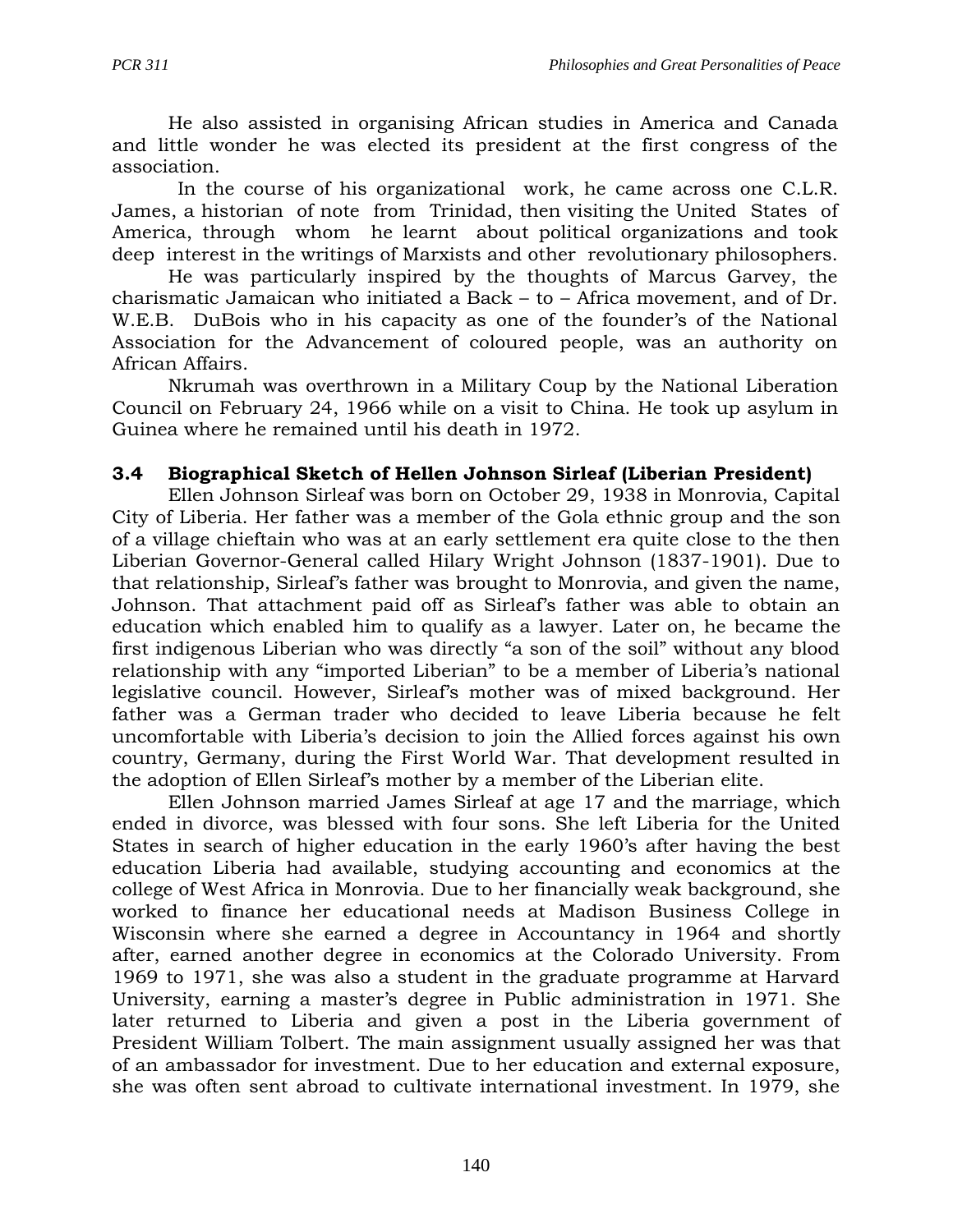was appointed Liberia's minister of finance, becoming the first woman in Liberia to hold that office.

On 12th April, 1980, Master Sergeant Kayon Doe, a member of the indigenous Kraha ethnic group seized power in a military coup and President William Tolbert was executed along with several members of his cabinet by firing squad. Sirleaf's services were equally needed by Doe for his government's acceptability on the international scene. However, no sooner Sirleaf recognized that what Doe wanted was to have her as a financial wizard, in the position of a dummy, to be doing his bids, both good and bad without raising a voice in protest than she confronted the demagogue.

Feeling insulted by the confrontation, and at a period of coup attempts, Ellen Johnson Sirleaf was arrested by Doe in 1985 and sentenced to 10years imprisonment. However, she was released in 1986 and went on exile to Kenya. During the 1980's, Sirleaf served as Vice President of both the African Regional Office of GTbank in Nairobi and of Equator Bank in Washington. From 1992 to 1997, Ellen Johnson Sirleaf worked as Assistant Administrator, and then director of the United Nations Development Programme Regional Bureau for Africa.

Ellen Johnson Sirleaf's first attempt at Liberian Presidency was in 1997 when she returned home to contest the election made possible by the intervention of West African Peace Keeping Force but lost to Charles Taylor. Tailors regime collapsed owing to his intervention in the internal affairs of Sierra-Leone and the interim government in place fixed 2005 for another general election in Liberia. Ellen Johnson Sirleaf faced her formidable opponent on November 8, 2005 to determine the new Liberian President and after an election that went into a re-run, Ellen Johnson Sirleaf defeated George Weah and the Electoral Commission pronounced her duly elected president of Liberia.

Her inauguration was on January 16, 2006 and she became the first woman to be elected Head of State, not only in Liberia, but in the African continent. She is still putting in her best and her style of governance is what prompts other advanced countries of the world to do business with Liberia.

## **SELF ASSESSMENT XVI:**

Sekou Toure incurred the wrath of French government through his disdain for colonization. Discuss

## **4.0 CONCLUSION**

African leaders, as mortals, have their shortcomings but must be determined to work together and eschew parochial sentiments so as to be strong enough to face the intrigues of the enemies of Africa. The biography of each of these great personalities of peace has aided their individual exploits on which future generation could build.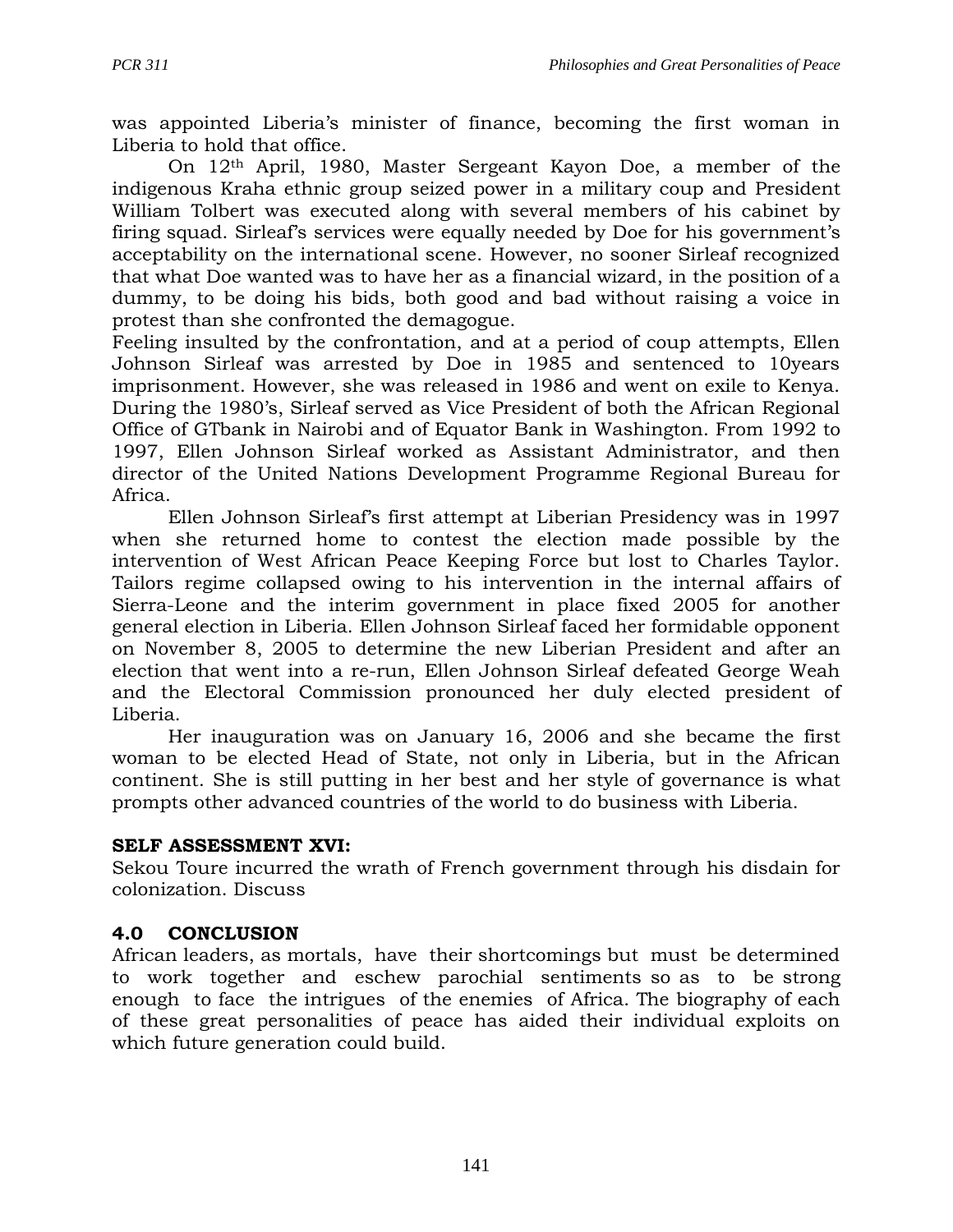## **5.0 SUMMARY**

This unit has dealt in near detail the biographical Sketch of Nelson Mandela, Dr. Kwame Nkrumah, Sekou Toure, and Hellen Johnson Sirleaf.

Their birth and what they encountered in their formative years were to provide deep knowledge of what developmental emancipation entails. The height that a great man or woman attains was not sudden but gradual.

# **6.0 TUTOR-MARKED ASSIGNMENT**

- 1. What distinguishes Nelson Mandela from any other African leader discussed in this unit?
- 2. How will you describe the role of Kwame Nkrumah of Ghana in Guinea Affair?
- 3. Charles de Gaull was a ruthless colonial overlord. Discuss this in the light of 1958 plebiscite in Guinea.
- 4. Sirleaf was a product of providence. Relate this to her public life in Liberia Leone.

# **7.0 REFERENCES/TUTOR MARKED ASSIGNMENTS**

- 1. en.wikipedia.org/wiki/ubuntu(philosophy)
- 2. www.sa-venues.com/nelsonmandela.htm
- 3. <http://www.moreorless.au.com/heroes/mandela.html>
- 4. Macwell, J.C. (1993) *Developing the leader in you*; New York, Thomas Nelson Business.
- 5. Ahmed Sekou Toure (1978): *Strategy and Tactics of the Revolution*: Conakry, Guinea: Press Office.
- 6. Etim, J.S. and James, V.U. (1999) *The Feminization Processes in Africa*: *Current and Future Perspectives,* London Praezer Publishers.
- 7. Smertin Y. (1977): *Kwame Nkrumah;* Moscow, Progress Publishers.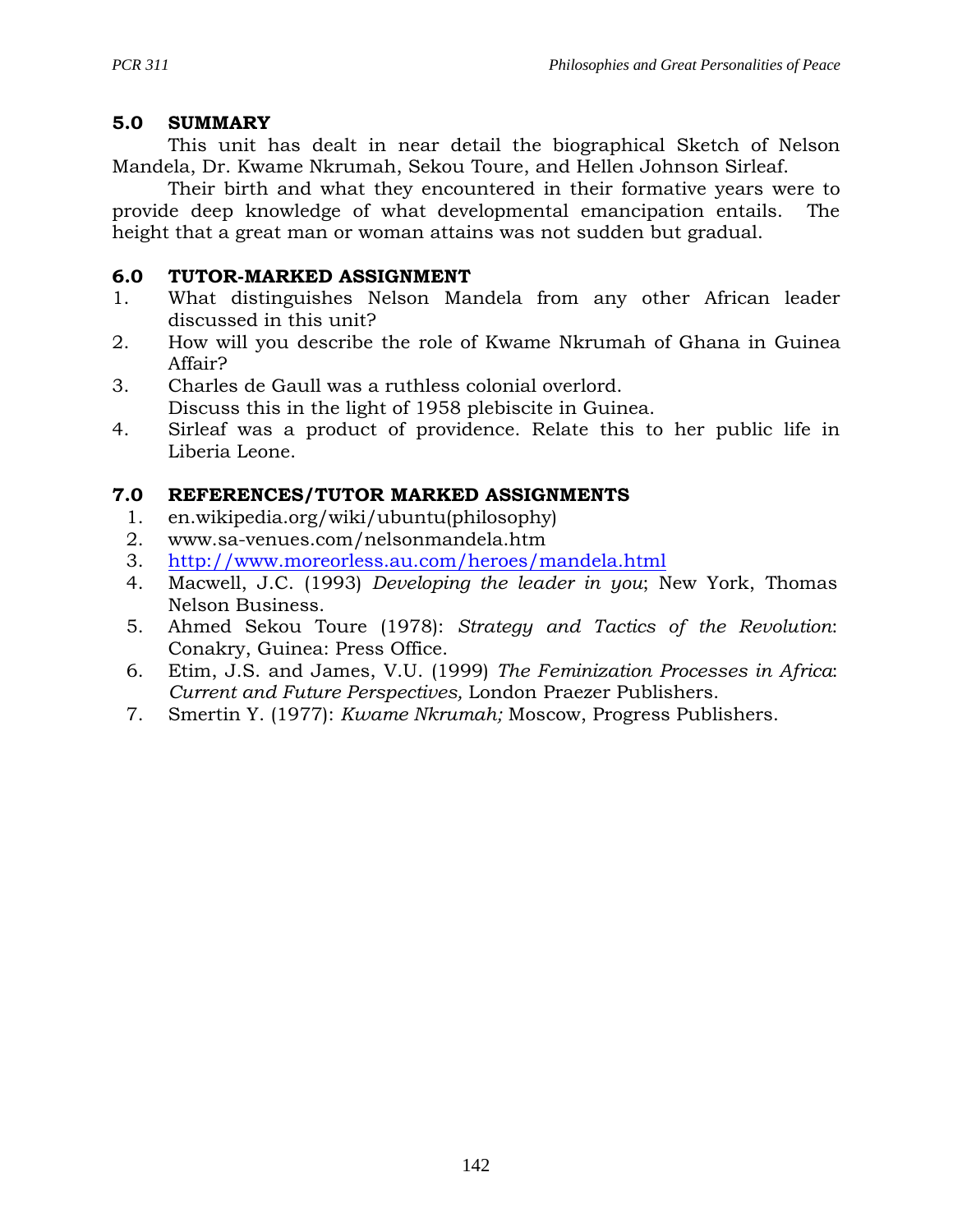#### **UNIT 2**

## **POLITICAL PHILOSOPHY OF: NELSON MANDELA, DR. KWAME NKRUMAH, SEKOU TOURE, JOHNSON SIRLEAF**

- 1.0 Introduction
- 2.0 Objective
- 3.0 Main Content
- 3.1 Political Philosophy of: Nelson Mandela, Dr. Kwame Nkrumah, Sekou Toure, Johnson Sirleaf
- 4.0 Conclusion
- 5.0 Summary
- 6.0 Tutor Marked Assignment
- 7.0 References/Further Readings

# **1.0 INTRODUCTION**

The above African personalities of peace have something in common. They have a deep rooted attitude to life that guided their behaviour. One could only make a meaningful impact on his or her society if one meditates carefully and adopts a philosophy, based on ones experience. As whatever has a beginning must have an end, one could only endear oneself and be linked to a philosophy that makes life better than one has met it.

# **2.0 OBJECTIVE**

After reading this unit, you should be able to:

- understand what the philosophy of Nelson Mandela, Dr. Kwame Nkrumah, Ahmed Sekou Toure and Hellen Johnson Sirleaf are;
- understand the advantages and shortcoming identified with each, if any;
- recall what motivated Nelson Mandela and Dr. Kwame Nkrumah to adopt their individual philosophy.

# **3.0 Main Content**

# **3.1 Political Philosophy of Nelson Mandela**

Nelson Mandela grew up in a society where an imported population has made life intolerable for the indigenous inhabitants. It was a situation where one's colour, as endowed by one's creator, determined whether you will be treated like a human being or an animal.

Dear student, the imported population have what they saw as white skin while the indigenous inhabitants have black or dark skin, as it pleased the domineering population to tag it.

Series of the attempts to protest the abnormality were carried out without success. However, several reasons, both immediate and remote intertwined with the above situation in South and Southern Africa, compelled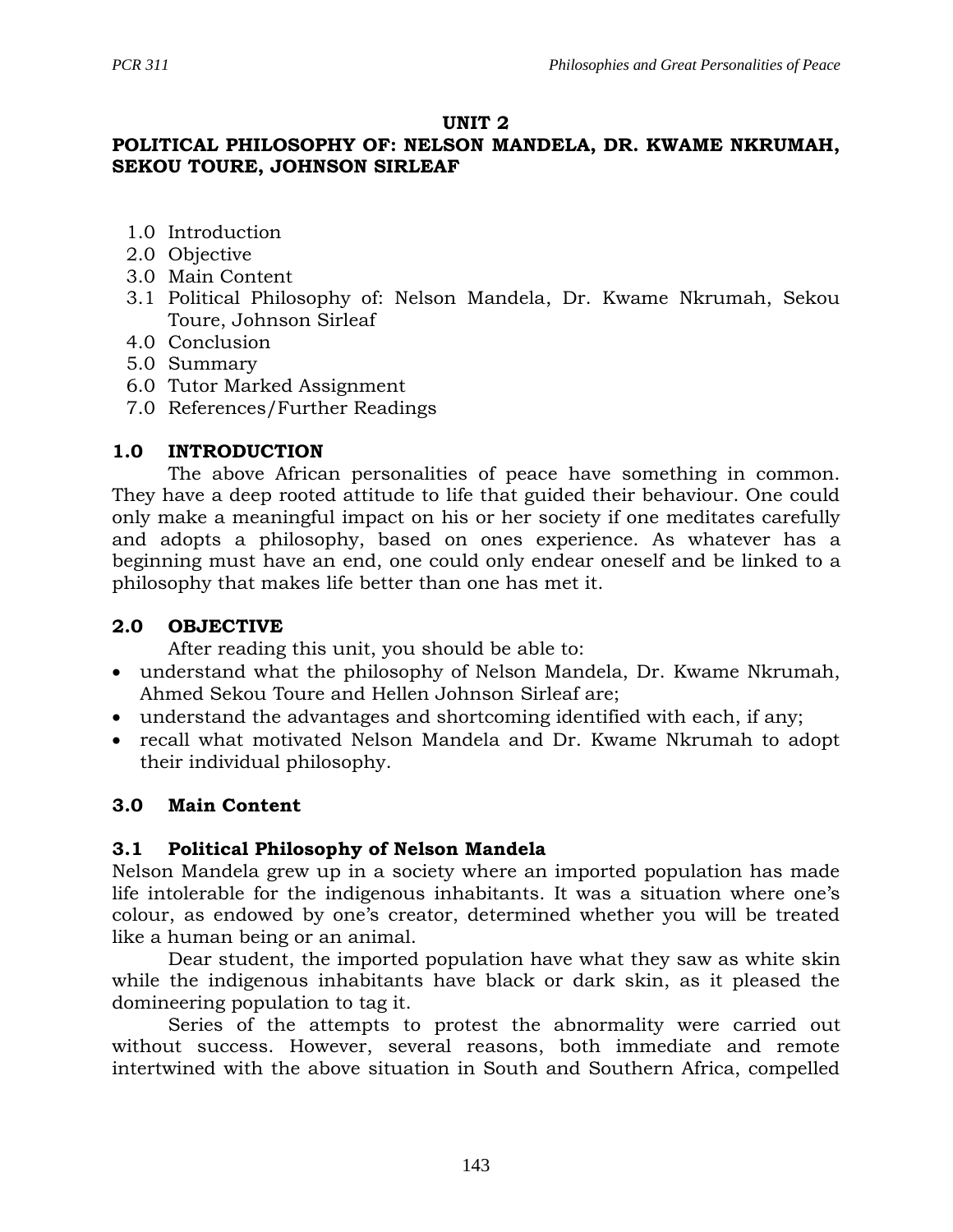Nelson Mandela to adopt the political philosophy of liberating his oppressed people from the clutches of the oppressors.

In 1949, on 17 December, the Youth League's 'Programme of Action' to achieve full citizenship and direct parliamentary representation for all South Africans was adopted by the African National Congress (ANC) at its annual conference. The program advocated the use of boycotts, strikes, civil disobedience and non-cooperation.

By 1950, Mandela was elected to the ANC National Executive Committee at the ANC's national conference, and in 1951, he became the national president of the Youth League.

In February, 1952, the ANC called on the government to repeal all unjust laws or face a 'Campaign for the Defiance of Unjust Laws'. Mandela was placed in charge of volunteers for the campaign. He traveled throughout the country organizing resistance to discriminatory legislation. Mass rallies and strikes staged on 6 April and 26 June 1952 attracted thousands of supporters.

Reacting to the hardline posture of the blacks, the government introduced harsher penalties for protests against apartheid. Campaign leaders and opposition newspapers were banned and about 8,500 people were arrested, including Mandela. Because of the disciplined and nonviolent nature of the campaign, Mandela received a suspended sentence, although a banning order confined him to Johannesburg for six months and prohibited him from attending gatherings.

While banned, Mandela, invigorated by his philosophy, formulated a plan to break down ANC branches into underground cells to enable greater contact with the African community, code named 'M-Plan" or Mandela plan. He also sat for the attorneys admission examination and was admitted to the bar. A subsequent petition by the Transvaal Law Society to take him off the roll of attorneys due to his hardline philosophy was refused by the Supreme Court.

Mandela and Tambo opened the first black legal firm in South Africa and much of their work involved defending blacks charged with pass law offences. Meanwhile, the defiance campaign helped build ANC membership from about 7,000 at the beginning of the year to more than 100,000 by the year's end, Mandela, who was both president of the Youth League and of the Transvaal region of the ANC was then elected an ANC deputy national president.

In 1953, an existing banning order since 1952 forced Mandela to resign officially from the ANC and chose to work underground. It was a strategy that paid off in his determination to bring apathered policy to its dead end. The ANC wrote a 'Freedom Charter' in 1955, stating that South Africa belongs to all people living within it regardless of race, that all South Africans should be treated equally before the law, and that the country's wealth should be distributed equitably. The charter was discussed at the 'Congress of the People' held near Soweto on 25-26 June 1955, and surprisingly police surrounded the meeting, announced that they suspected treason was being committed and took the names and addresses of all those present.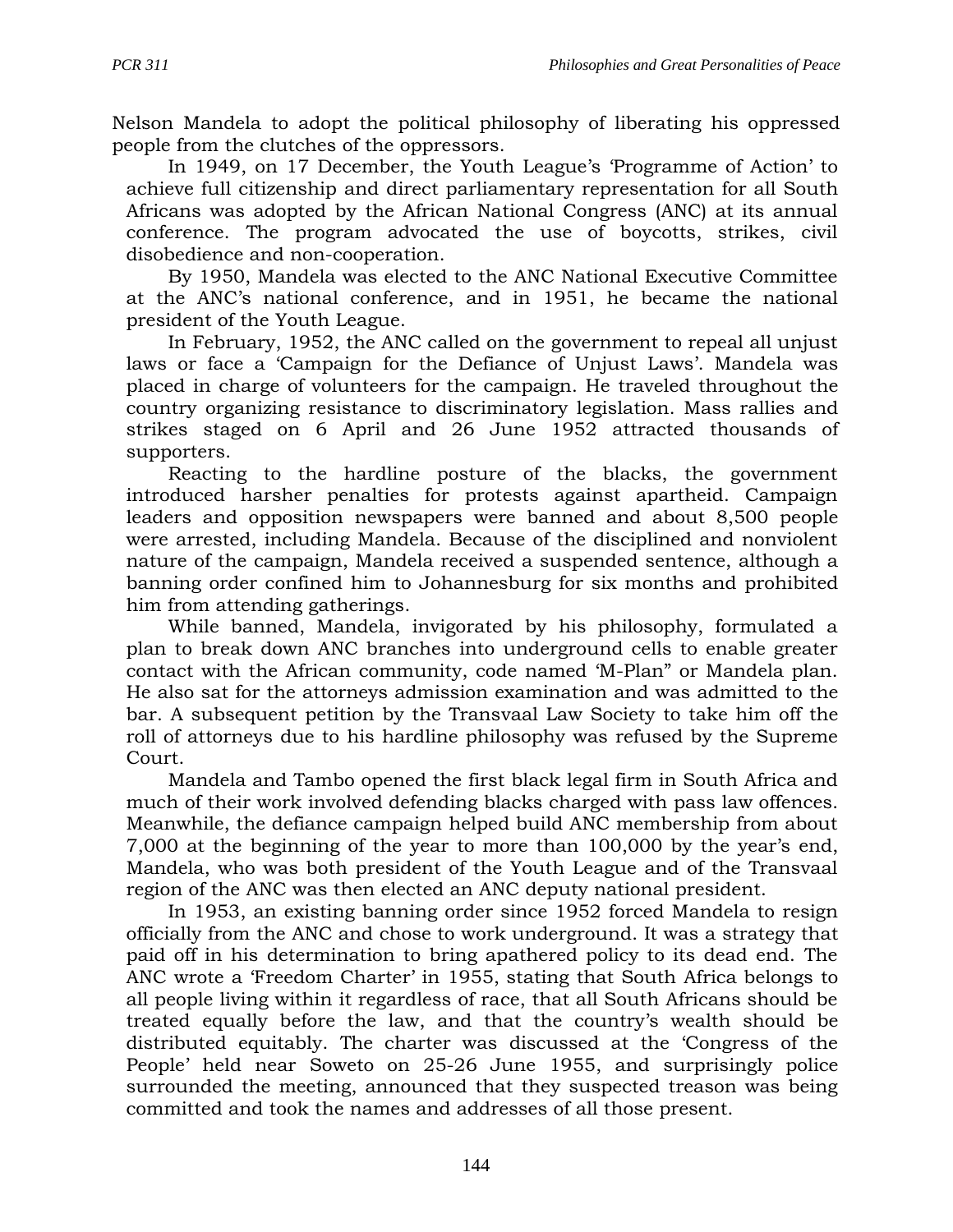A radical faction of the ANC split from the parent body in 1959 and formed the Pan-Africanist Congress (PAC) which also advocated direct action against the apartheid regime, to wing the philosophical inclination of Nelson Mandela.

Determined to uproot the black South-Africans and subdue the recalcitrance of Mandela and his groups, the regime introduced a program of forced relocation in 1960. Africans, coloureds and Asians were moved from areas designated for whites only to the "homelands" and other declared areas. By the 1980s about 3.5 million have been relocated. It was a glaring case of man's inhumanity to man, which Mandela fought against, with all emphasis at his command, and with less concern for his personal safety. What a strong adherence to one's philosophy!

In March, 1960, the Pan-Africanist Congress (PAC) began a national campaign against the pass laws. Africans were asked to assemble outside police stations without their passes and challenged the police to arrest them. The confrontation turned violent on 21 March 1960 when police opened fire on a peaceful protest at Sharpeville, a black township near Johannesburg.

Sixty-nine black Africans were killed and 186 wounded. Most of them have been shot in the back.

After the Sharpeville massacre, Mandela and other African National Congress (ANC) leaders made a public display of burning their passes and urged others to follow their example. When demonstrations continued, the government declared a state of emergency and arrested about 18,000 protesters, including the leaders of the ANC and the PAC. Both organizations were banned, eventually.

The ANC and Mandela went underground. The South African press dubbed Mandela the 'Black pimpernel' because of the disguises he used to avoid detection. By 1961, as international protests against apartheid mounted, South Africa was expelled from the British Commonwealth.

On 31 May 1961, after gaining approval in a referendum restricted to whites, the government declared South Africa a republic. Mandela organized a national strike in protest. When the government responded by introducing new and harsher laws, and by mobilizing its armed forces to break up the strike, Mandela came to the conclusion that the time had come for the ANC to move beyond nonviolent protest.

In his words, he said: "As violence in this country was inevitable, it would be wrong and unrealistic for African leaders to continue preaching peace and nonviolence at a time when the government met our peaceful demands with force"

> *The idea in my mind was not that we were going to win, but that we were going to focus the attention of the world on our demands".*

That courageous philosophy was similar to what Abraham Lincoln said in 1858 when confronted with the scorge of slavery, thus

*"I am not bound to win, but I am bound to be true. I am not bound to succeed but I am bound to live up to the*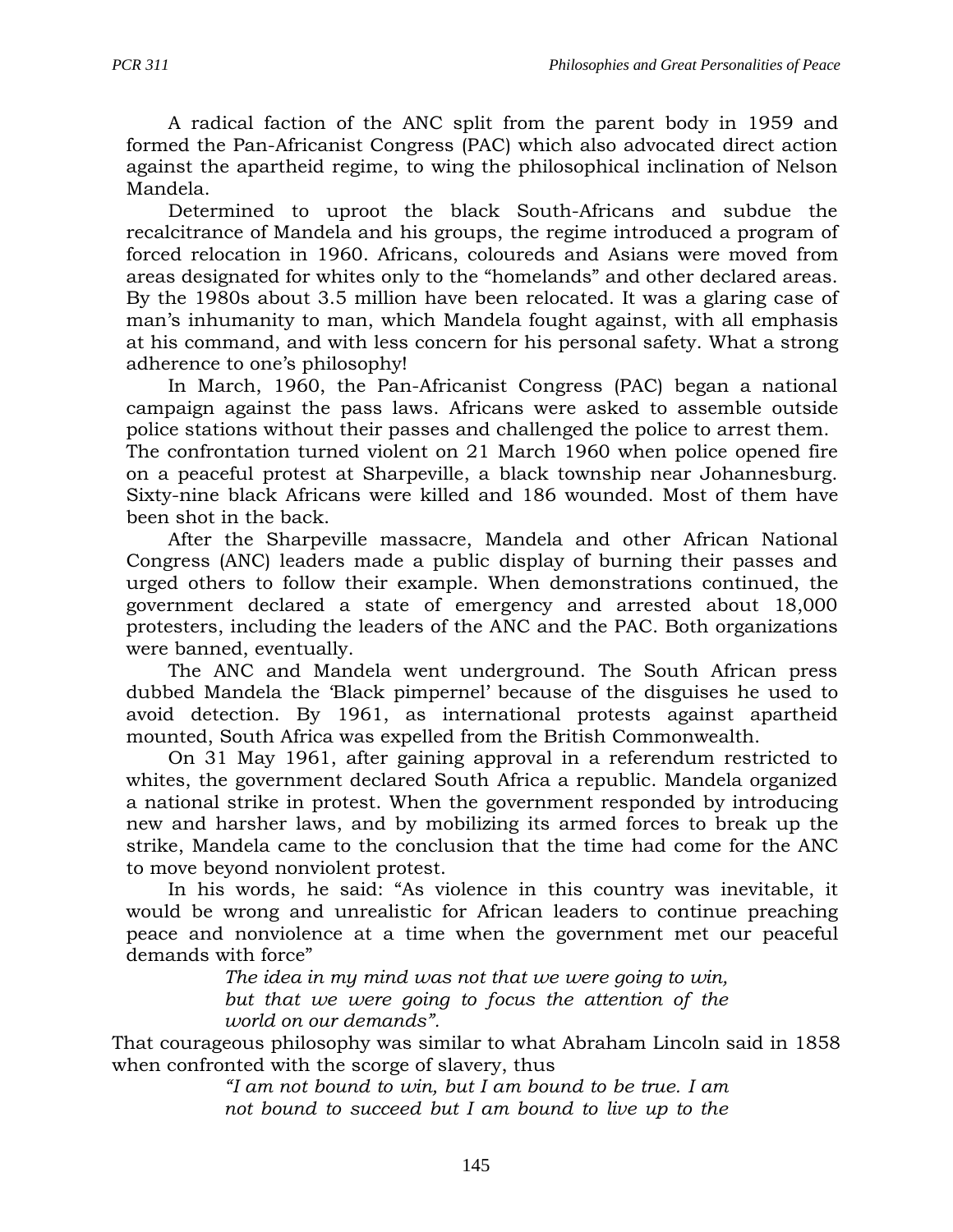*light I have. Let me die in the advocacy of what is right and just.* 

# **3.2 Political Philosophy of Dr. Kwame Nkrumah**

Dr. Kwame Nkrumah's political philosophy was Pan-Africanism. He was an influential advocate of that philosophy and the leader of Ghana and its predecessor state, the Gold East from 1952 to 1966 when a military coup dismissed him from office.

His dream for Africa was a conformation of the Pan-Africanist dream as expressed at the Manchester Conference. The initial strategy was to encourage renovolutionary political movements in Africa, beginning with a Ghana – Guinea – Mali Union that would serve as the psychological and political impetus for the formation of a United States of Africa. When Nkrumah was critized for paying too much attention to continental affairs at the expense of Ghana, he countered the argument by accusing his critiques as being short – sighted.

In furtherance of his political philosophy of a United Africa against the scourge of colonialism and neo-colonialism, Kwame Nkurmah demanded the setting up of a Union Government of Africa with all the machinery, needed to make it work. These included an African Civil Service, an African High Command, a Court of Justice, and other structures that could be set up for the realization of that objective because only structures similar to what obtains in the United States of America or the Soviet Union could guarantee homogeneity in Africa.

However, as laudable as his political philosophy was, international diplomacy, occasioned by colonial block in Africa frustrated his views. Dear student, political events emerging from within Africa are enough to compel African Union to revisit DR. NKRUMAH'S panacea for salvaging Africa. Africa is largely a divided race with multiple political and economic problems. Internal conflict, bothering on subterranean external factors are not wanting while humanitarian tragedy is becoming Africa's lot. International peace keepers are ever present on African soil and that could not have been if African High command had been a ground to checkmate the excesses of any recalcitrant group. Above all, good governance, complemented by the respect for the rule of law by African leaders will draw us closer to the dreams of the philosophy of Dr. Kwame Nkrumah.

# **3.3 The Political Philosophy of Ahmed Sekou Toure**

Sekou Toure was a strong advocate of African Socialism. He was always placing emphasis on the unity of Africa in his attempt to checkmate the excesses of the unwilling colonial masters who wanted to remain perpetually on the soil of Africa. As a union leader, he was uncomfortable with how the French colonial administration was treating the Guinnean workforce which made him to call out Guineans in the colonial employment to down tools for two months in 1953. The government came down on their kneels and that incident changed Toure's life from that of a union leader to that of a politician as he became a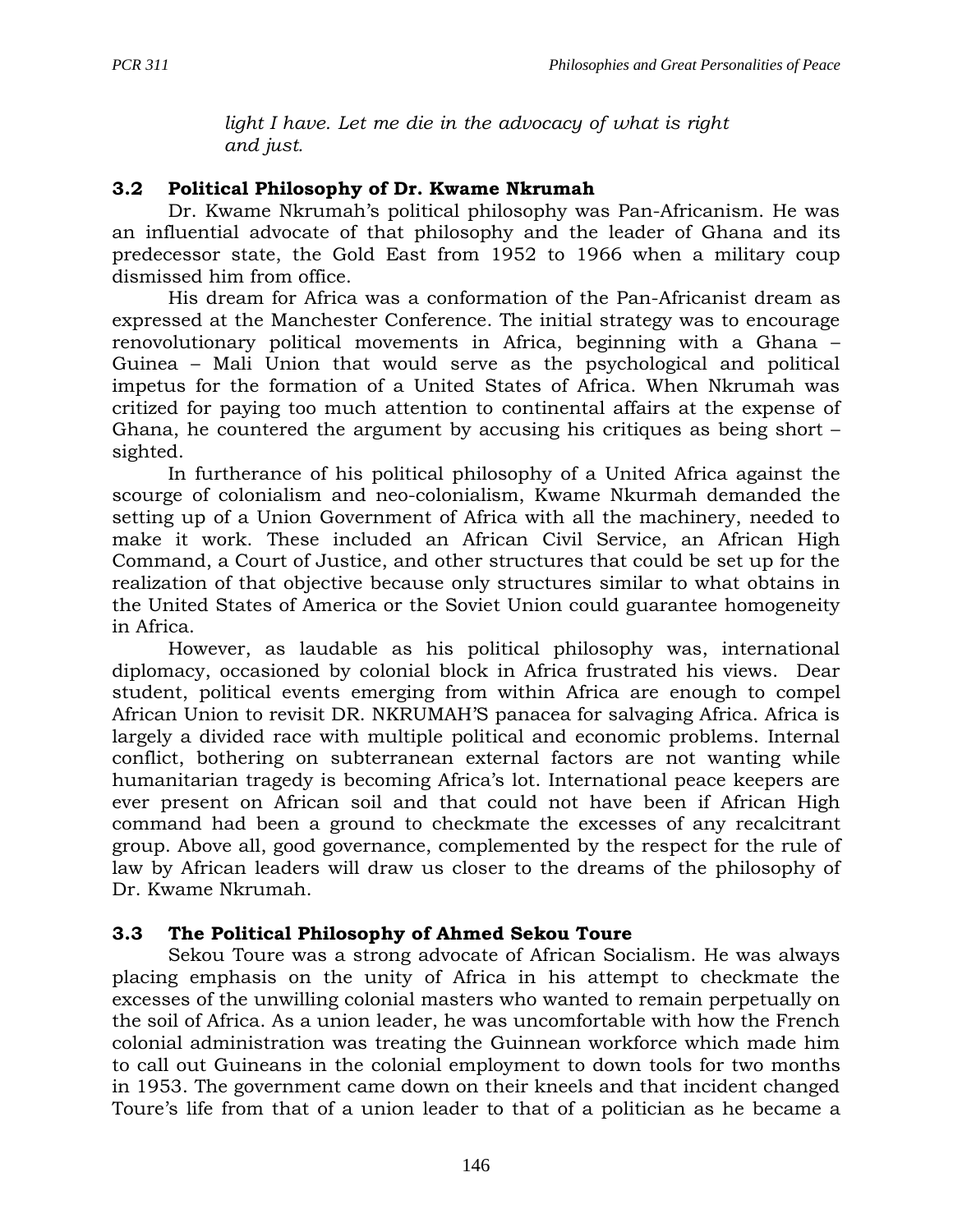member of the territorial assembly thereafter. In 1954, during his failed attempt at gaining a seat in the French Assembly, he suspected that French Government circumvented it due to his belief in African socialism but in 1956, his conversion to fulltime politics became real when he won the election to the French Assembly. Ahmed Sekou Toure's political philosophy had a berth again in his pursuit of Africa for Africans when, in 1959, he made a declaration of Ghana, and Guinea Union He followed this up with the expansion of this African Solidarity with the incorporation of Mali with the union in 1961.

Dear Student, Toure exhibited further his philosophy of African socialism through series of efforts at founding the Organization of Africa Unity which came into being in 1963. It was quite significant that Sekou Toure maintained his neutrality in his relationship with both the Western and Eastern powers, as United states of America and the Soviet Union become known during the Cold War. He was of the opinion that neo-colonialism must be repelled any where on African soil. He accepted, aid from any willing state without any string attached to it. Although, his philosophy was attacked of being overplayed when accused of being too didactic, yet, he had good reasons which assisted his country up to the limit of his wisdom.

# **3.4 Political philosophy of Ellen Johnson Sirleaf**

Ellen Johnson Sirleaf's political philosophy is anchored on her avowed wish for peace, justice, and democracy. She canvassed for the understanding of all Liberians both the Americo – Liberians and the indigenous inhabitants because she is of the view that only the prevalence of peace could bring development. Further, dear student, the longer a migrant population remains in a place, the greater their claim to aboriginality. Those termed imported population were victims of circumstances and in the spirit of justice, and fair play, co-existence is desirable.

As a further testimony of her political philosophy, she did not compromise on any issue that could jeopardize the well-being of ordinary Liberian. On the alter of justice for the generality of Liberians, she clashed with Doe's government because of its rampant civil rights violation for which she spent more than a year in jail and had her life threatened by former President Charles Taylor. She campaigned relentlessly for Taylor's removal from office and played an active and supportive role in the Transitional Government of Liberia when the country was preparing for elections in October 2005.

Her pedigree, symbolized by her philosophy, was what significantly led to her series of international appointments which had direct bearing on the improvement of mankind. She served for five years as Assistant Administrator and Director of the Regional Bureau for Africa of the United Nations Development Programme. Because of her well articulated philosophy embodying the best for mankind, she became the first woman to lead the United Nations Development Project for Africa.

As a respected international personality of peace who practises what her philosophy entails, Ellen Johnson Sirleaf was appointed to serve as the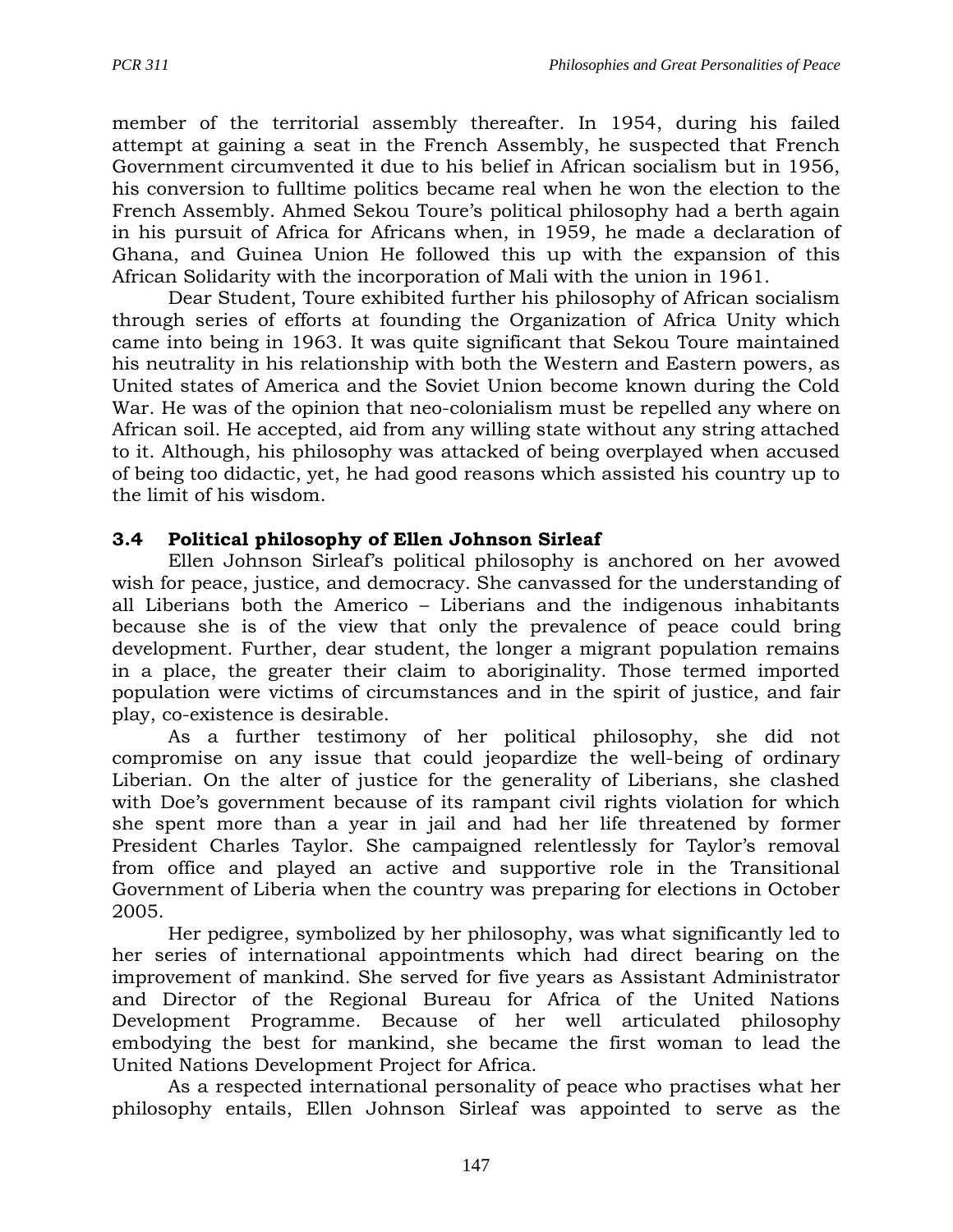chairperson of the Governance Reform Commission of the National Transitional Government of Liberia until March, 2004 when she resigned to accept the nomination of the Unity Party of Liberia as its Standard Bearer in her country's presidential election.

# **SELF ASSESSMENT EXERCISE XVII**

Only a personality with strong philosophy could forego his/her freedom and wellbeing to fight the cause of an oppressed people. Situate this within the African leaders discussed in this unit.

# **4.0CONCLUSION**

From the philosophies of these great African personalities of peace, DR Nelson Mandela, DR. Kwame Nkrumah, Ahmed Sekou Toure, and Hellen Johnson Sirleaf, just to mention a few, it would be seen that they have imparted positively on the political, social and economic landscape of the African continent.

They all evolved their individual philosophies at difficult times in the evolution of the African continent against the wishes of neo-colonialists who would have wanted to keep Africa perpetually under imperial bondage.

It is now left for the present generation of Africans to emulate those that are found adaptable and moderate those that require a review. What is necessary is how a philosophy can be adapted to aid good governance which is fast eroding most African nations.

## **5.0. SUMMARY**

This unit has discussed the philosophies of DR. Nelson Mandela, The Ex-South African President, DR. Kwame Nkrumah, the late President of Ghana, Ahmed Sekou Toure, the late president of Guinea, and the incumbent president of Liberia, Helen Johnson Sir-Leaf

The gains of their philosophies are, not only manifesting in their respective countries, but in the entire black race, as highlighted

## **6.0 TUTOR MARKED ASSIGNMENTS**

- **1.** How beneficial was the philosophy of Nelson Mandela to the socialpolitical situation in South Africa?
- **2.** Helen Johnson Sir-leaf nurtured a philosophy that has imparted positively on the heterogeneous Liberian citizenry. Discuss
- **3.** Attempt a comparative analysis of the philosophies of Kwame Nkrumah of Ghana and Ahmed Selcon Toure of Guinea.

# **7.0 REFRENCE OF FURTHER READING**

- 1. en.wikipedis.org/wiki/ubunti (philosophy)
- 2. qwinda.encyclopedis.com/…/ahmed.sekou Toure
- 3. Mandela, N. (1994) *Long walk to freedom*; New York, Boston. Little, Brown and Co.
- 4. Ahmed Sekou Toure (1973). *Africa and imperialism;* Newark, N.Jl Jihad Pub. Co.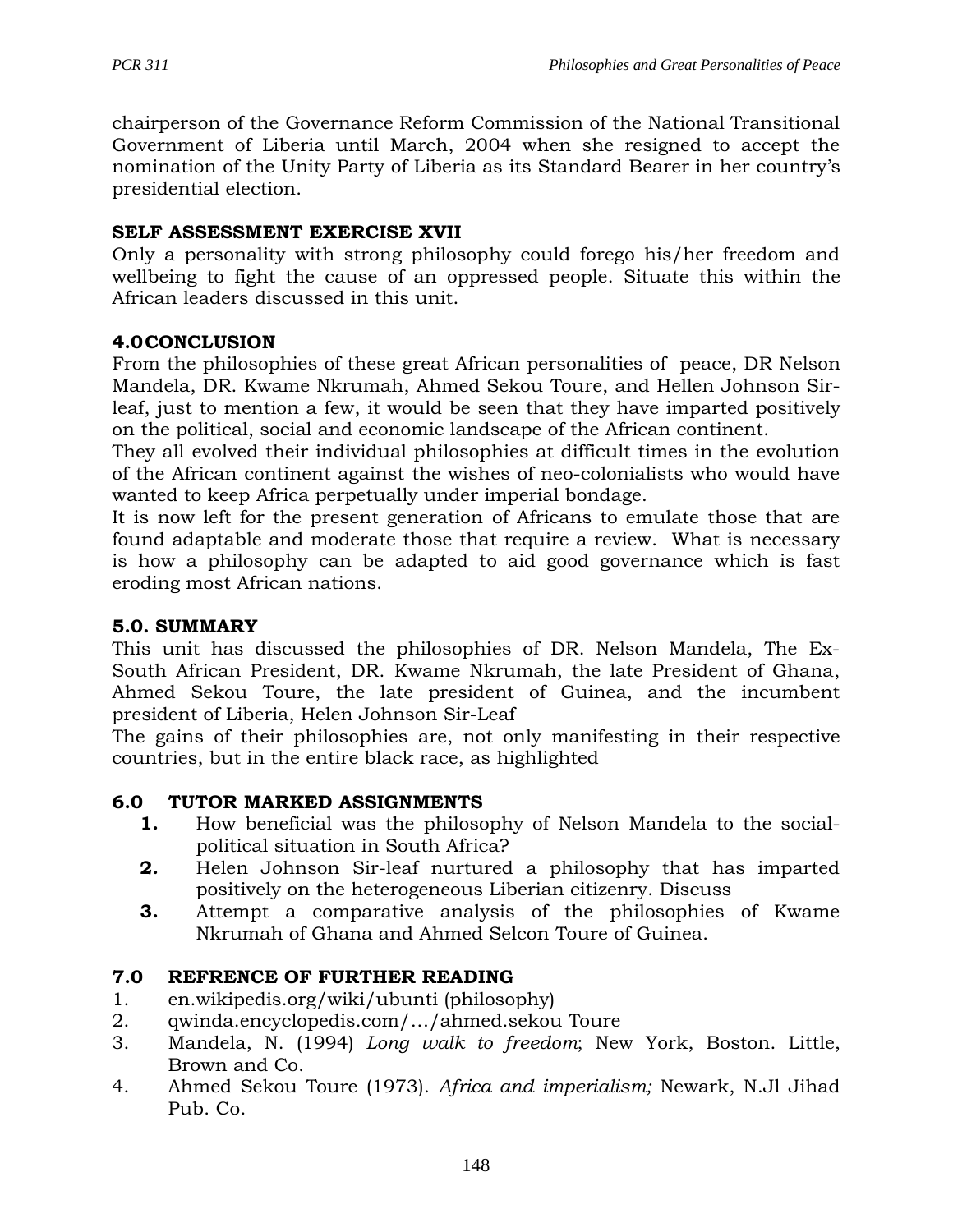- 5. Ahmed Sekou Toure (1978): *Strategy and tactics of the revolution*: Conakry, Guinea: Press Office.
- 6. <http://www.encyclopedia.com/doc/IG2-2506300156.html><br>7. Fadaunsi, A. and Oladipo, O. (2004) Philosophy and the Af
- 7. Fadaunsi, A. and Oladipo, O. (2004) *Philosophy and the African prospect*; Ibadan; Hope Publications.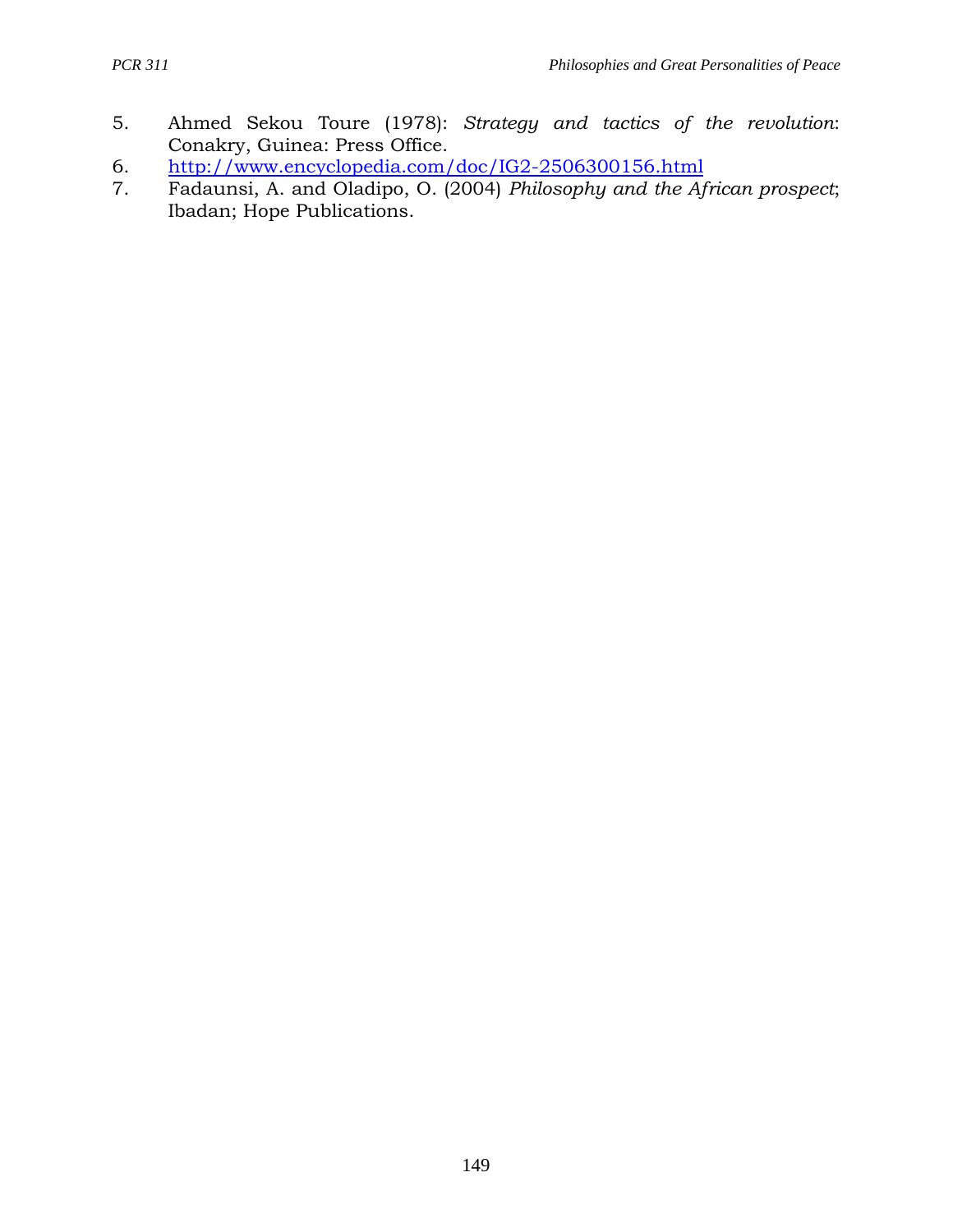#### **UNIT 3**

**IDEAL OF PEACE FACILITATION BY:** NELSON MANDELA, DR. KWAME NKRUMAH, SEKOU TOURE AND JOHNSON SIRLEAF

- 1.0 Introduction
- 2.0 Objective
- 3.0 Main Content
- 3.1 Ideal of Peace Facilitation by: Nelson Mandela, Dr. Kwame Nkrumah, Sekou Toure, Johnson Sirleaf
- 4.0 Conclusion
- 5.0 Summary
- 6.0 Tutor Marked Assignment
- 7.0 References/Further Readings

# **1.0 INTRODUCTION**

The great powers of the world have oftentimes taken it upon themselves, as having the monopoly of what they considered to be in the best interest of the under-developed or third world countries of the world. White-dominated South Africa was commercially important to many Western businesses and of some strategic importance in the cold war. The West African sub-region was and is still very rich in agricultural and mineral resources. It is quite apparent that the international community rarely acts on human right cases unless public opinon is engaged which they consider to be in their own, rather than the conflict zone's interest. Diplomacy of no mean order are desirable and were brought to focus by the above mentioned African great personalities of peace, in collaboration with others in order to salvage their people and bestow honour and pride on the African continent. It is in recognition of these qualities that those dead among African legends are being remembered while those still living are being given responsibilities on a global scale hitherto reserved for non-Africans.

# **2.0 OBJECTIVE**

At the end of this unit, you should be able to:

- identify those issues that endeared Nelson Mandela, not only to the Southern Africans, but to the global community in areas of peace facilitation;
- discuss the spiral effect of Dr. Kwame Nkrumah's and Ahmed Sekou Toure's ideal of peace facilitation, not only on the West African subregion but on the continent of Africa; and
- have a good grasp of the spirit of homogeneity contained in Helen Johnson Sirleaf's ideal of peace facilitation.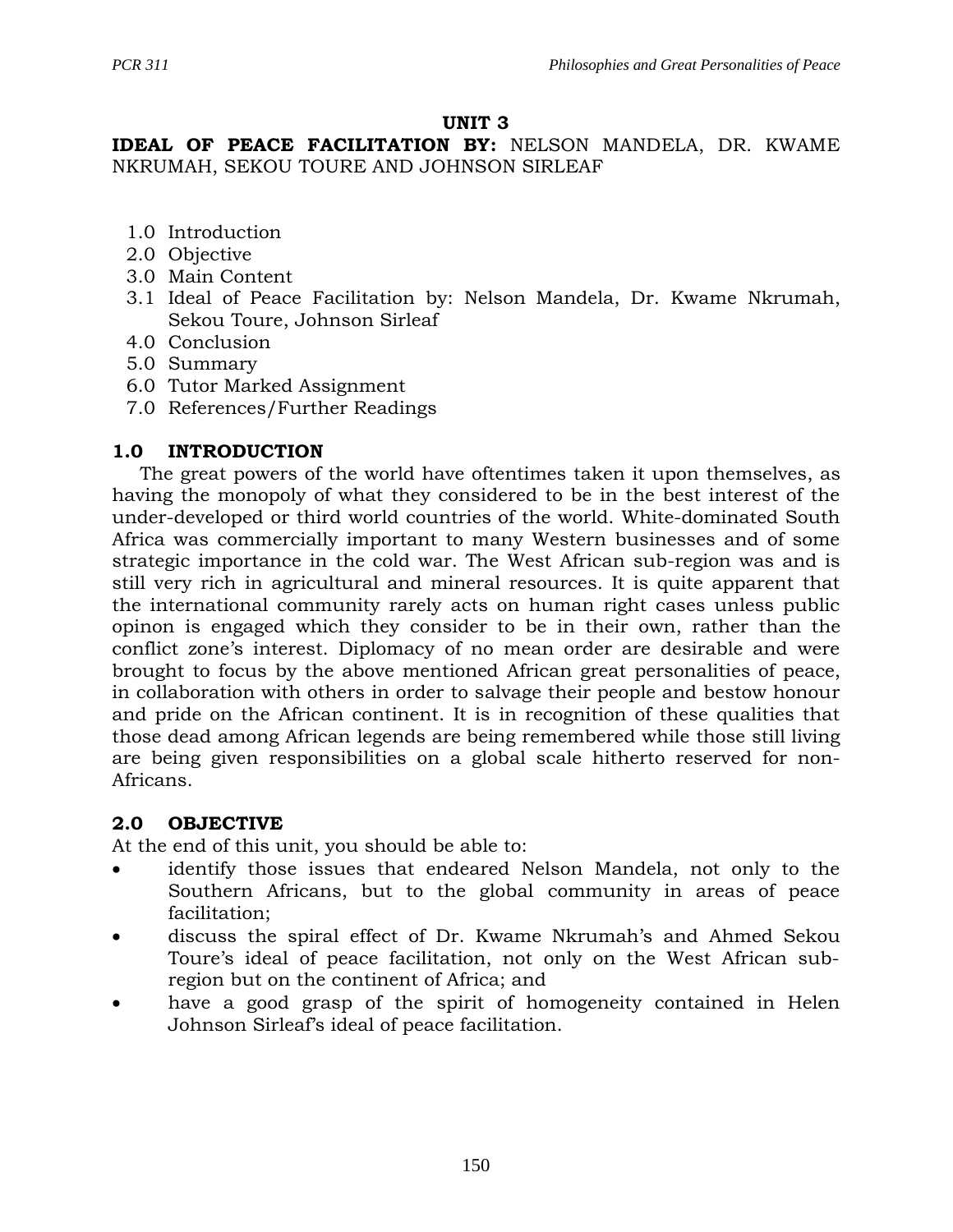## **3.0 MAIN CONTENT**

## **3.1 Ideal of Peace Facilitation by Nelson Mandela**

Mandela bowed out of politics, stepping down as president of South Africa and returning to live at his birthplace in Tanskei. However, his retirement was short-lived and in December, he was appointed by the United Nations (UN) to lead talks aimed at ending a six-year old civil war in the African state of Burundi.

Responding to the invitation, Mandela Said;

*"I really wanted to retire and rest and spend more time with my children, my grandchildren and of course with my life," Mandela later said. "But the problems are such that for anybody with a conscience who can use whatever influence he may have to try to bring about peace, it's difficult to say no".*

In 2002, Mandela re-entered South African public life but in a different garb when he began to question the government's approach to the HIV-AIDS crisis in the country.

South Africa has the highest number of HIV infections in the world, with about 4.7 million people, or one in nine of the population, carrying the virus. However, the government refused to support the widespread use of retroviral drugs to treat the epidemic and suggested that poverty might be the real course of AIDS.

Mandela called for strong leadership, stating that it is "the key to any effective response in the war against HIV". In August Mandela revealed that one of his nieces and two sons of a nephew have died from AIDS. "We must encourage our relatives who are HIV-positive to disclose their status so they can be helped and attended to," he opined.

Mandela later set up the HIV-AIDS awareness campaign.

On 2 September 2002, Mandela joined the growing number of world figures critical of plans by the administrations of US President George W. Bush and British Prime Minister Tony Blair to launch a preemptive, unilateral attack on Iraq.

> *we are really appalled by any country, whether a superpower or a small country, that goes outside the UN and attacks independent countries, "He said. "No country should be allowed to take the law into their own hands… what they (the US) are saying is introducing chaos in international affairs, and we condemn that in the strongest terms.*

In an interview published in the 16 September 2002 issue of 'Newsweek' magazine, Mandela went further in his criticism, saying that if one considers the past "mistakes" of US foreign policy one will come to the conclusion that the attitude of the United States of America is a threat to world peace.

Mandela believed that any action against Iraq should be implemented through the UN and called on Iraq to allow the unconditional return of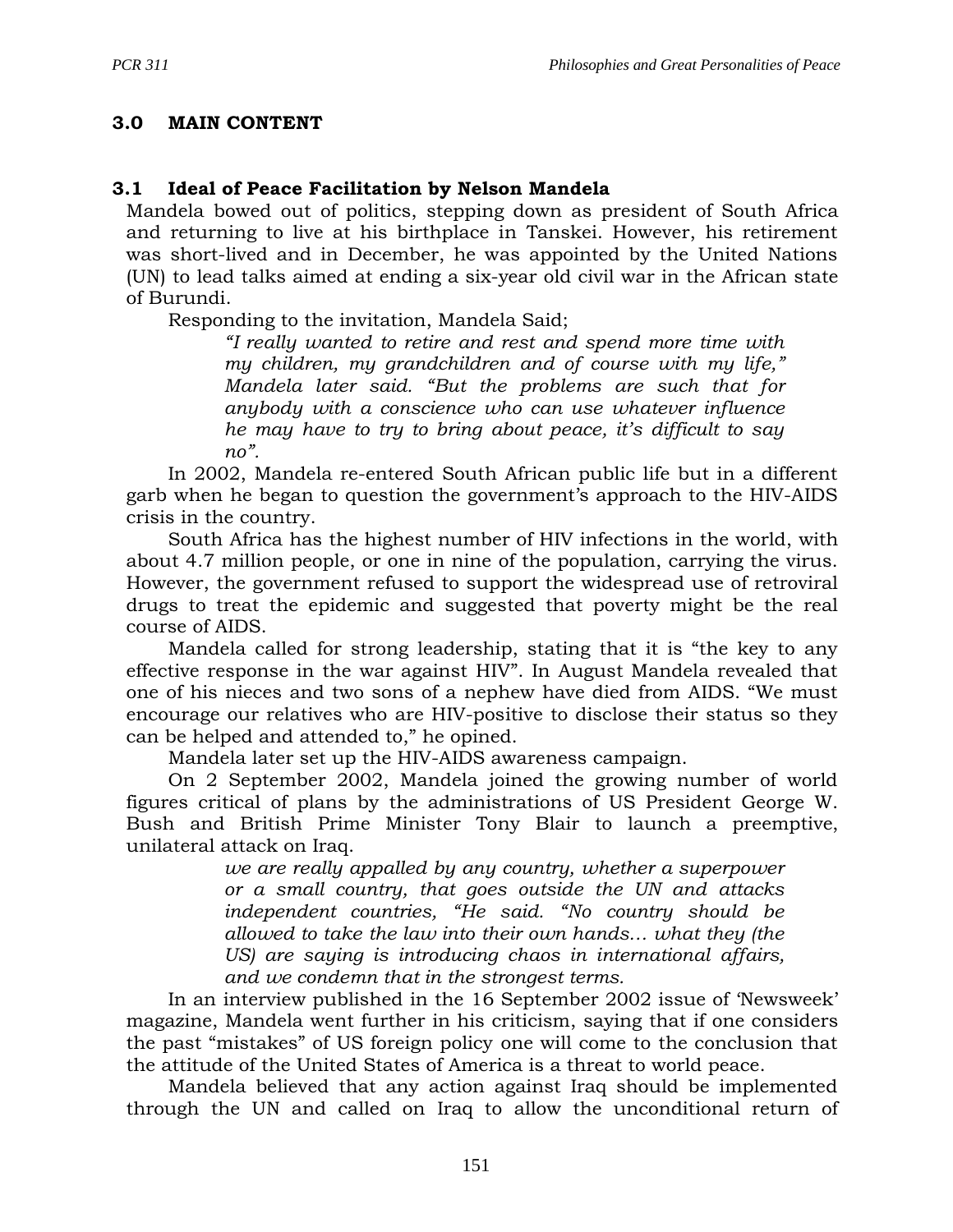weapons inspectors. He offered to act as an intermediary between the UN and Iraq.

On 30 April 2003, Mandela officiated at the ceremony marking a transfer of power in Burundi as agreed to during the negotiations he has mediated. However, fighting between the government and rebel groups continued and it was generally considered that Burundi remained on the brink of civil war.

As a further demonstration of the challenges posed by the need to leave worthwhile legacies, on 21 September, Mandela opened the Nelson Mandela Centre of Memory and Commemoration, an archive of his papers and records. The centre is located at the offices of the Nelson Mandela Foundation in Johannesburg.

*The history of our country is characterized by too much forgetting," Mandela remarked at the opening.*

*"One of our challenges as we build and extend democracy is the need to ensure that our youth know where we come from, what we have done to break the shackles of our oppression, and how we have pursued the journey to freedom and dignity for all.*

On 6 January, 2005, Mandela revealed that his only surviving son, Makgatho Mandela, died of AIDS, and canvassed that sufficient publicity must be given to HIV/AIDS and not hide it, because the only way of making it appear to be a normal illness just like TB, like cancer, is always to come out and say somebody had died of HIV.

Later in January, Mandela backed a plan by British Chancellor of the Exchequer Gordon Brown to establish a "Marshall plan" to tackle poverty and debt in Africa. Mandela eventually traveled to London in February to lobby for the proposal at a meeting of G7 (Britain, Canada, France, Germany, Italy, Japan and US) finance ministers.

Prior to the G7 meeting, Mandela told a large crowd gathered in London's Trafalgar Square that it was time to free the millions of people in the world's poorest countries who are "trapped in the prison of poverty".

Like slavery and apartheid, poverty is not natural according to Mandela It is man-made, and it can be overcome and eradicated by the actions of human beings while overcoming poverty is not a gesture of charity. It is an act of justice. It is the protection of a fundamental human right, the right to dignity and a decent life, he opined. What a visionary leader!

The meeting of the G7 finance ministers agreed in principle to write off up to 100% of debts owed by 37 of the world's poorest nations.

Owing to a strong wind of change in South Africa, the National Party, which introduced the apartheid system after coming to government in 1948, officially disbanded on 9 April. The party had received less than two percent of the vote at general elections held in 2004, and in reality, had been declared an unwanted party due to its past acrimonious records.

In 2007, Mandela celebrated his 89th birthday on 18 July, marking the occasion with the launch of a group of eminent world-leaders, to be known as the 'Elders'. The brainchild of entrepreneur Richard Branson and musician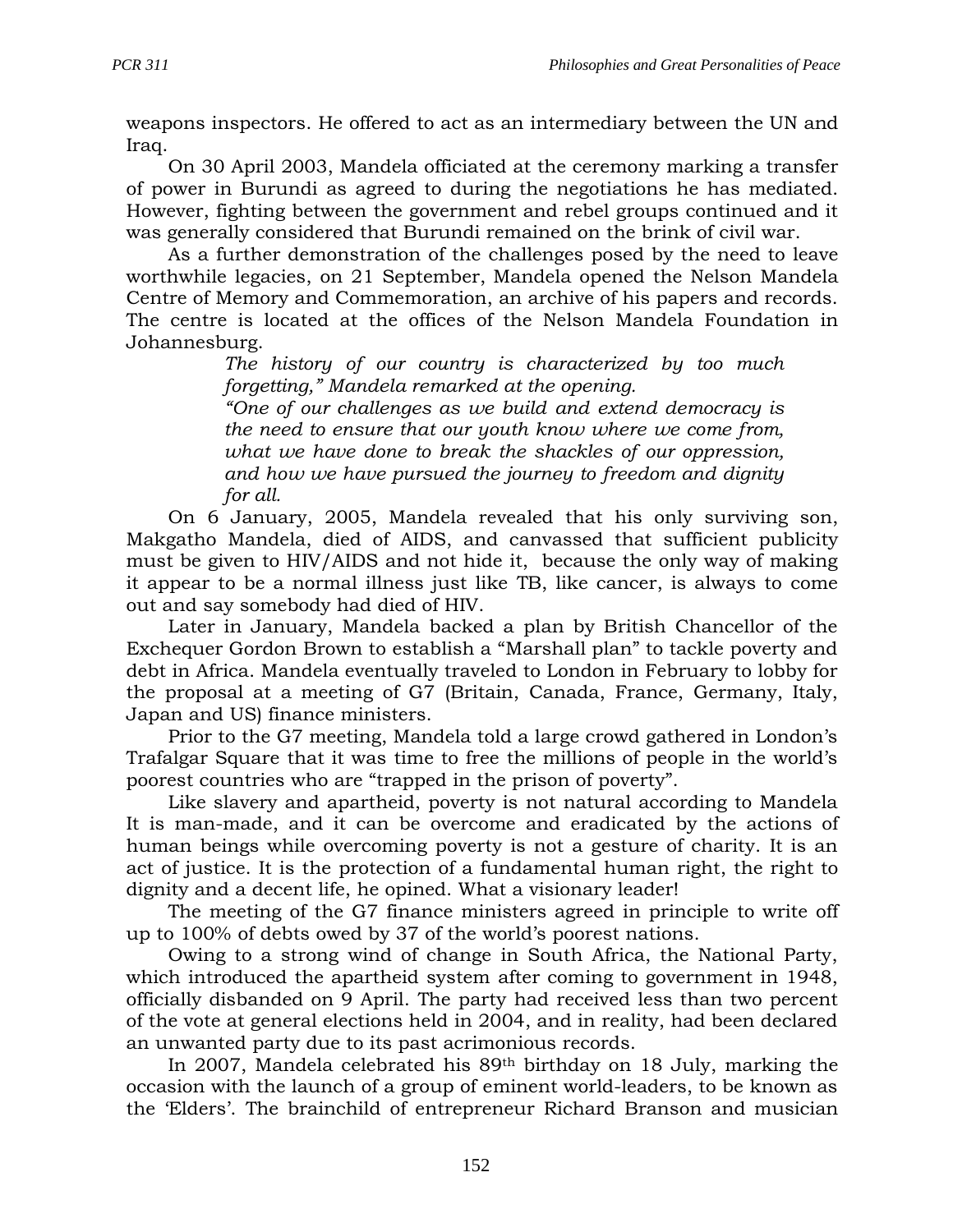Peter Gabriel, the members of the group will, according to Mandela, use "their collective experience, their moral courage and their ability to rise above nation, race and creed to make our planet a more peaceful and equitable place to live."

Members of the group include Desmond Tutu, former US presidents Jimmy Carter and Bill Clinton, former UN secretary-general Kofi Annan, former Irish president Mary Robinson, philanthropist Muhammad Yunas, Indian women's rights campaigner Ela Bhatt, and Mandela's wife, Graca Machel. The increasingly frail Mandela will not play an active role in the group.

On 29 August 2007, a bronze statue of Mandela was unveiled outside the Houses of Parliament in London. The statue will remain in Parliament square as a permanent tribute to Mandela, alongside statues of Winston Churchill and Abraham Lincoln. Seest though a man diligent in his work, he shall stand before kings, and not before mean men!

The history of the struggle in South Africa according to Nelson Mandela, at the unveiling ceremony is rich with stories of heroes and heroines, some of them leaders, some of them followers. All of them deserve to be remembered.

He went further that though the statue is of one man, it should in actual fact symbolize all those who have resisted oppression, especially in his country, South Africa.

In June 2008, Mandela commented on the turmoil in Zimbabwe, where long-term President Robert Mugabe was accused of using fear, violence and intimidation to stay in power.

Speaking in London on the eve of celebrations for his 90<sup>th</sup> birthday, Mandela said

> *"We look back at much human progress, but we sadly note so much failing as well. We watch with sadness the continuing tragedy in Darfur. Nearer to my home, we had seen the outbreak of violence against fellow Africans and the tragic failure of leadership in our neighbouring Zimbabwe."*

Meanwhile, the US officially removed Mandela and the African National Congress (ANC) from its terrorism watch list. Mandela was added to the list in the 1980s.

# **3.2 Ideal of Peace Facilitation by Dr. Kwame Nkrumah**

Dr. Kwame Nkrumah, (1909 – 1972). who was popularly referred to as Osaghefo, meaning a founder and father of the Nation, was the first Prime Minister and President of Ghana. He stood out as one among the greatest statesmen in Ghanaian history. It was he who canalized the discontent of the people of the Gold Coast Colony into the highly organized movement of protest against British rule, and within a relatively short period, won political independence for Ghana on March 6, 1957. Dear student, Dr. Nkrumah used the opportunity of Ghana's independence to work for the liberation of the whole of African Continent.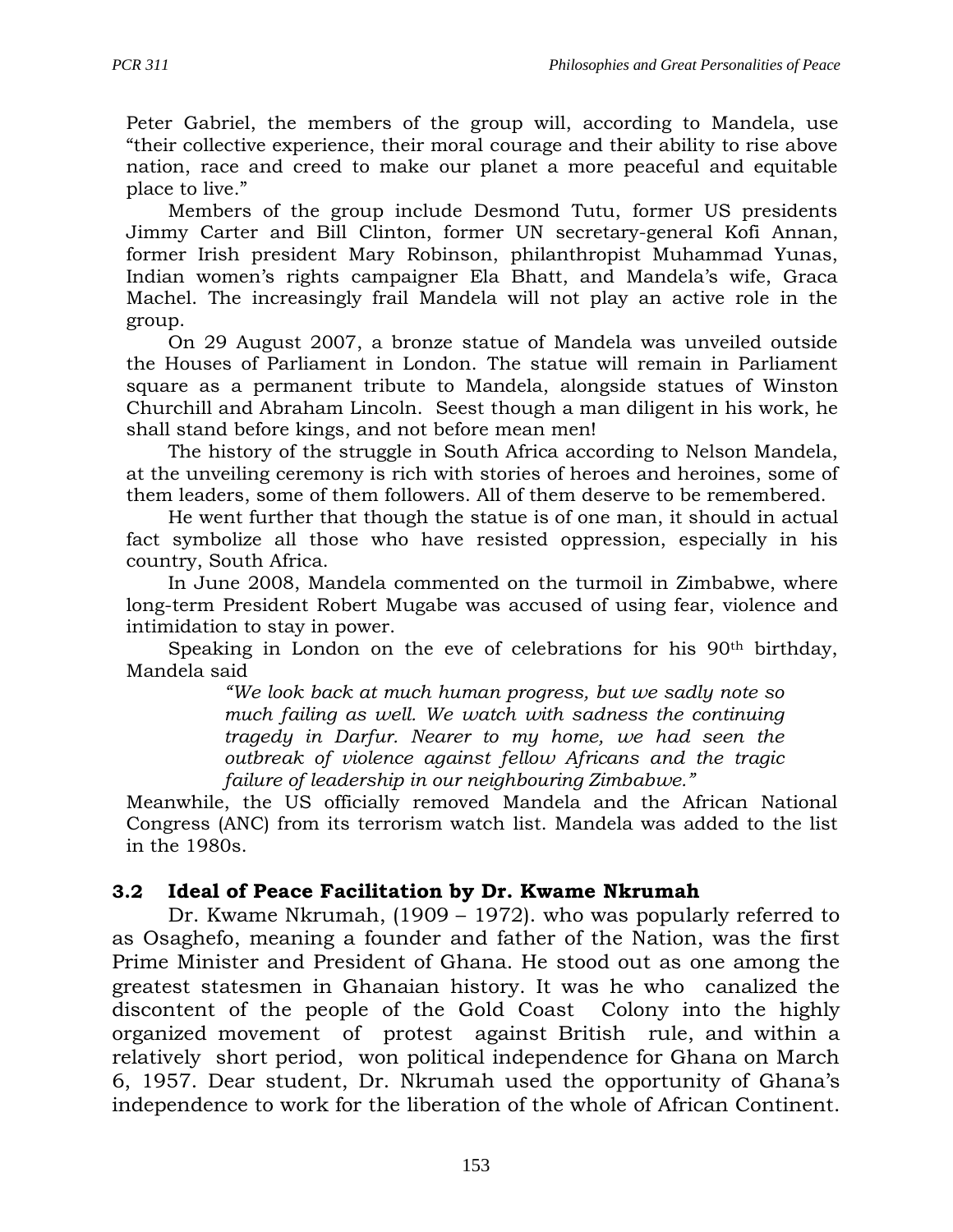He supported and financed liberation struggles and nationalist movements throughout African continent. Through his untiring efforts, majority of the countries on the continent gained independence. Kwame then turned his attention to forging a common union for African states which he believed would serve as the barometer to giving strong voice to the whole continent and pride of place to the blackman. Nkrumah's place in history is a hallowed one as he was clarified as a great facilitator of peace in line with the world's great personalities of peace of the 20th century like V.I. Lenin of USSR, Mao Tse-tung of China, Fidel Castro of Cuba, J.F. Kennedy of the U.S.A, and Winston Churchill of Britain.

Kwame Nkrumah was not only an African anti-colonial leader, but also one with a dream of a united Africa which would not drift into neo-colonialism. It was Nkrumah who first flew the balloon of Pan Africanism, an idea he came in contact with during his days at Lincoln University in Pennsylvania at the time when Marcus Garvey was becoming famous for his back-to-Africa Movement. He combined the ideas of both Garvey and W.E.B. Du Bois into the formation of political activities in modern day Ghana. Ghana's adoption of the principles of freedom and justice, equity and free education for all, irrespective of ethnic background, religion or creed, stemmed from invoking the philosophy of Pan Africanism. His regular outcry was that the independence of Ghana would be meaningless unless tied to the total liberation of Africa. His philosophy was one of the misconstructed issues by the Ghanian Armed Forces, leading to his overthrown on 24<sup>th</sup> February, 1966.

# **3.3 Ideal of Peace Facilitation by Sekou Toure**

Sekou Toure was a notable African leader amongst others, championing the course of democracy in the French West African Sub-region. The critical turning point came in 1958 when he successfully campaigned for a 'no' vote in President de Gaulle's referendum on continued association with France. Toure seemed to have boxed himself into a tight corner from Guinea's independence in 1958 when he humiliated the French in a referendum that decided the future of francophone colonies in Africa. There were two choices in the referendum – either total independence or limited autonomy within the French Commonwealth. The rest of French colonies voted for limited autonomy while Guineans, under the hypnotic influence and persuasion of Sekou Toure overwhelmingly voted for total independence. His slogan which entered, the fabrics of Guineas was – *"we prefer poverty in liberty than slavery in riches"* was very effective in getting the 95% "No" vote.

Several things to bring Guinea under her knees occurred but the dexterity of Ahmed Sekou Toure saved the period for Guinea.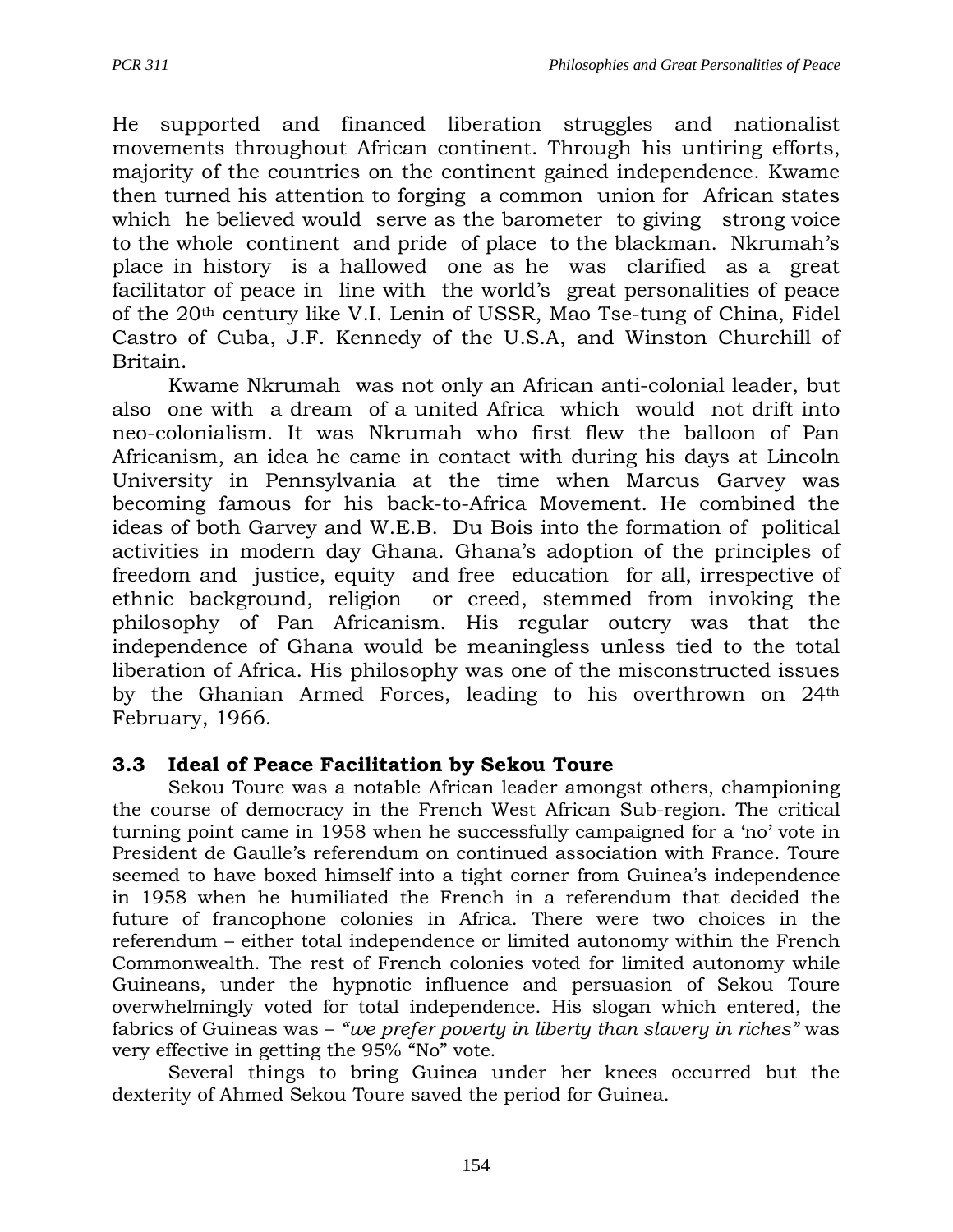Guinea become the first French colony in the continent of Africa to gain freedom from colonialism which was just a year after Ghana became the first sub-Saharan country to gain independence in 1957 from Britain immediately after Guinea's independence in 1958, the irate French, under Charles de Gaulle, still smarting from the referendum humiliation, went on the offensive against Toure and his newly independent state.

France recalled all her professionals in Guinea which the former colony heavily relied on. To make matters worse, the departing professionals deliberately left the country in shambles. They carted off as much property as they could and destroyed what remained.

They vandalized equipment and facilities, ripping off telephone lines from offices. After this incapacitation of Guinea, French cut off all aid to the young nation while French businessmen withdrew their commercial and industrial investments in the country.

Sekou Toure quickly rose to the occasion to save his beleaguered nation by beckoning to the international community to save his country from the pernicious lever of the French government under Charles de Gaulle. A number of countries came to Guinea's aid, with the most notable being Ghana which granted Guinea a loan of Ten million ponds sterling (£10,000,000.00) Soviet Union came in with technicians to help restore the grounded facilities in Guinea as Guinea was in total darkness for over 72 hours. In addition, the Soviet Union constructed a sports stadium, brought in bulldozers and semiluxurious goods while China provided agricultural experts.

Throughout his rule, Ahmed Sekou Toure maintained what came to be known as positive or practical neutrality in dealing with the cold war. This is what is required of an ideal statesman. He was fiercely protective of Guinea's independence and never accepted aid or any help that interfered with the sovereignty of his country.

## **3.4 Ideal of Peace facilitation by Ellen Johnson Sirleaf**

Sirleaf is internationally known as Africa's "iron lady" because of her uncompromising attitude towards any form of violence, be it physical, structural or psychological.

She is a leading promoter of peace, justice and democratic rule. Sirleaf knows that a stable country could be destabilized by an unstable neighbour. She is often of the view that internal cohesion should be predicated on the rule of law while citizenship must be non-discriminatory between Americo-Liberians and the earliest settlers. Her biographical antecedents made her to recognize the need for Liberians to eschew rancor between those fate brought to Liberia at the end of the slave trade era and those who tagged themselves indigenous inhabitants. Sirleaf called on the United States authorities to show equal concern to the less privileged citizens of the world as they often do to their European counterparts. She felt that Sierra-Leone conflict could not have gone awry if the most powerful voice in the Security Council had acted promptly to save life and prosperity as the U.S used to do when conflicts arise in the developed countries of the world.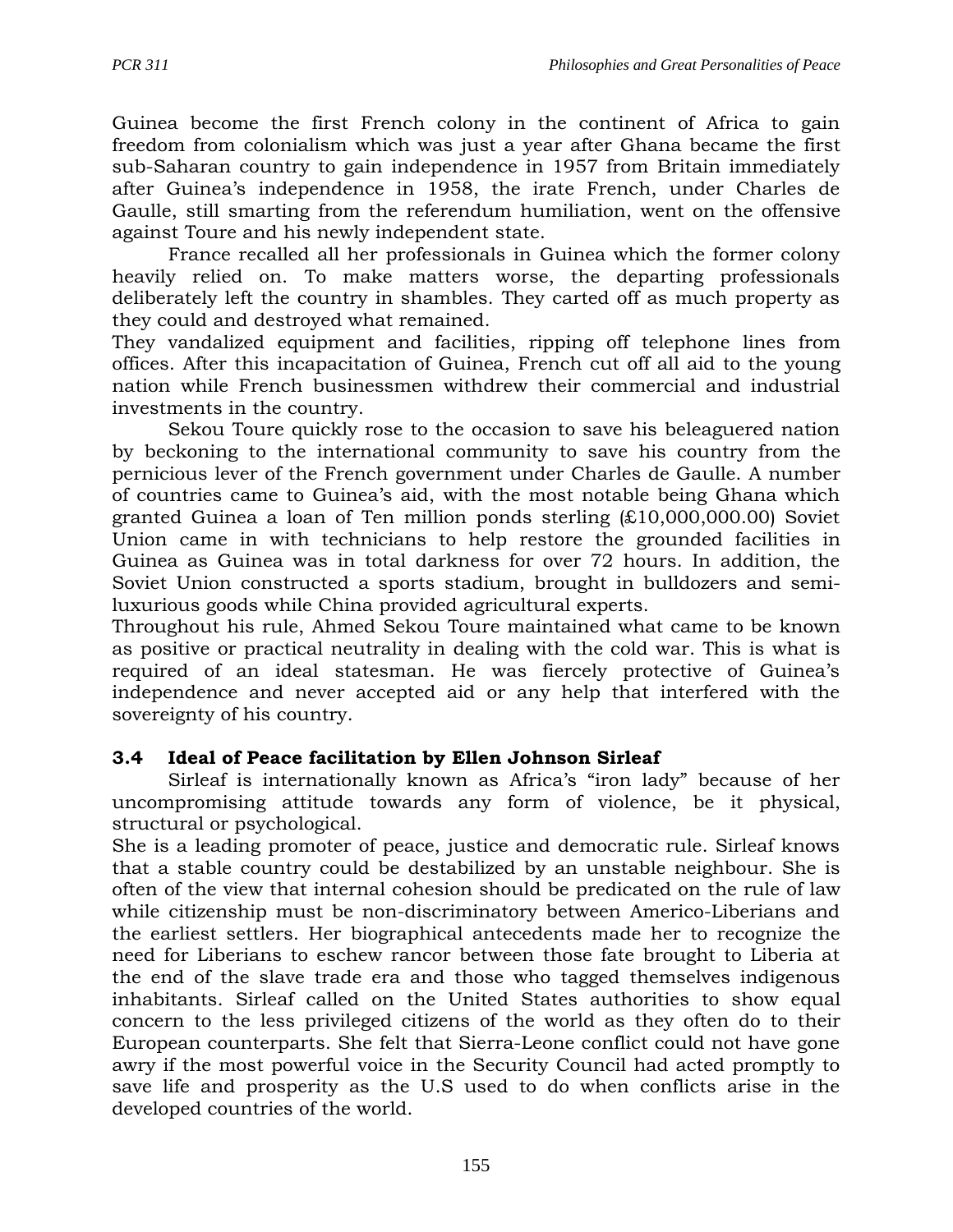When she was appointed to head Liberia's finance ministry, Sirleaf attempted to bring professional procedures to Liberia's government against a backdrop of increasing ethnic strife and conflict between the Americandescended elites and the country's indigenous patchwork of ethnic groups, which often came into conflict among themselves. She often took the side of demonstrators who opposed increases in the government controlled price of rice, and attempted to put in place procedures to curb corruption in government spending. She laboured to reduce Liberia's dependence on its longtime but heavily cyclical export staple of iron ore in favour of more reliable food stuffs such as palm oil and coffee.

Sirleaf's most visible opponent in the election that brought her to the political leadership of her country was George Weah, an international soccer star, and a figure with strong appeal to Liberian masses of dispossessed young males. Sirleaf's appeal to both men and women folks paid off handsomely which made her the winner with almost 60 percent of the vote in the run-off against Weah on November. 8, 2005. The slogan in Liberia, preceding the election was symbolized with supporters signs that "Ellen-she is our man".

She had captured the love of Liberians through her several attempts at making life worth living for them. She felt Liberia was well endowed to accommodate healthy living for her inhabitants and when that was lacking, she founded an organization named Kormah Development Corporation as well as Measuagoon, a non-profit organization that supports community development and girls education. She committed her personal resources to these organizations towards ensuring that when body and soul are organized, the society will be better for it.

#### **3.5 SELF ASSESSMENT EXERCISE 18**

It is correct to sy that Kwame Nkrumah, gave priority to external affairs that the internal problems of his country?

## **4.0 CONCLUSION**

These revered African great personalities of peace discussed in the unit have meticulously assisted in no small measure to give hope to the African continent as much as they could. Those among them that are no longer alive Dr. Kwame Nkrumah and Sekou Toure have played the game up to the light they had then, while those still living, Dr. Nelson Mandela and Helen Johnson Sirleaf, have been creditably grouped, not just only among men and women of honour in the global community. In conclusion, we must be mindful of our actions either in public or private life as both will reflect on people's perception of the transformatory effect or otherwise when the time of reckoning comes.

## **5.0 SUMMARY**

The African hypothesis that as one lays one's bed so he or she lies on it was germane to the various methods adopted by Dr. Nelson Mandela, Kwameh Nkrumah, Ahmed Sekou Toure and Helen Johnson Sirleaf in their peace facilitation processes which were considered ideal for emulation. Despite Mandela's advance in age, and having voluntarily left office which might make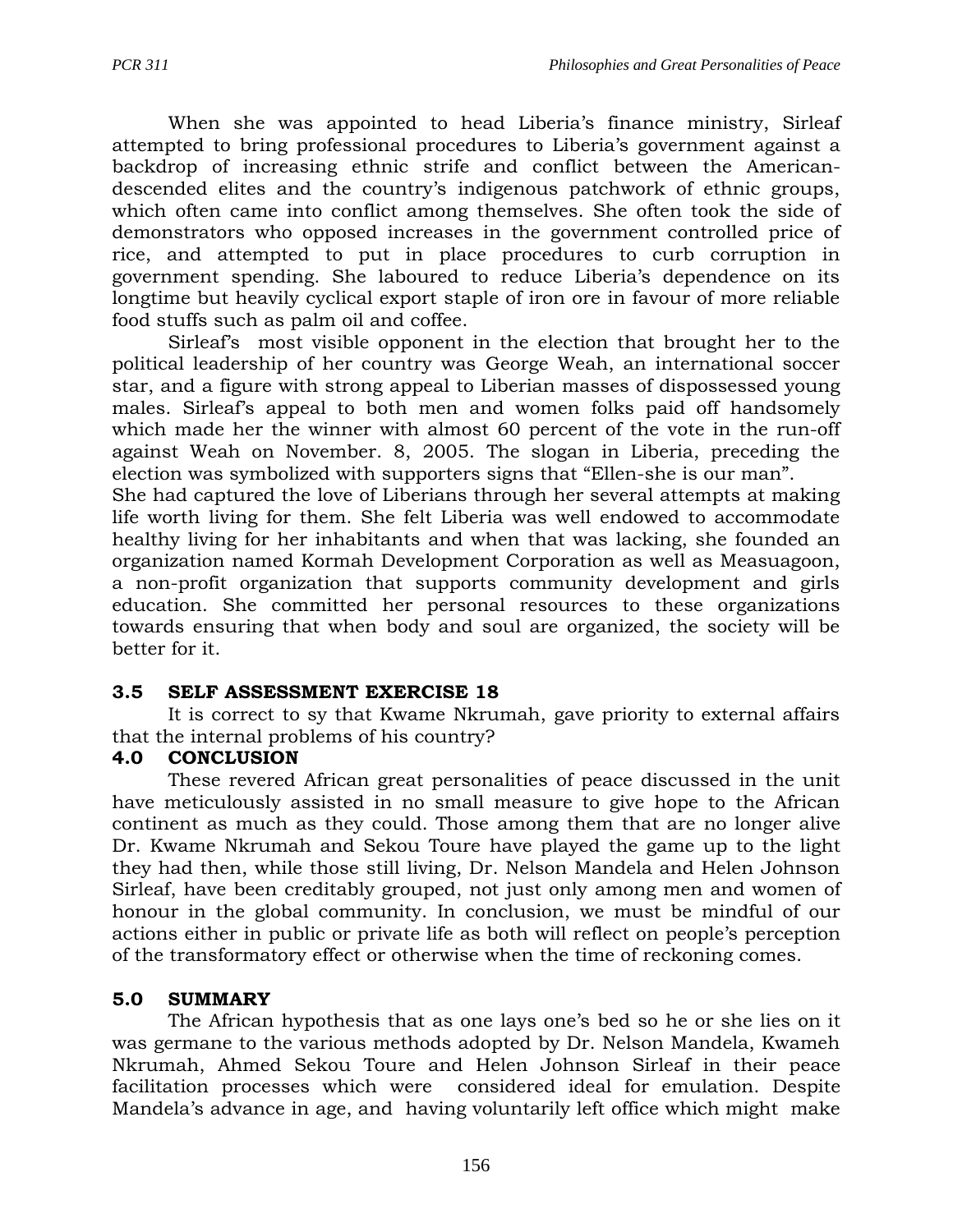him less visible in official circles, he agreed to global pressure to come out of retirement to assist the internatonal community in facilitating global peace, while both Dr. Kwame Nkrumah and Ahmed Sekou Toure, despite their initial non-conformist stand against their colonial masters and next door neighbours, adopted principled compromise with positive results. Helen Johnson Sirleaf's invocation of abolition of disparity between those tagged the imported population and the indigenous inhabitants has ideally closed the gap of hitherto prevalent no-love-lost between the Americo Liberians and the indegeneous Liberian.

# **6.0 TUTOR MARKED ASSIGNMENT**

- **1.** Nelson Mandela's diplomatic shuttle on behalf of the United Nations prepared way for Libya's succumb to pressure on lockable highjack. Discuss
- **2.** Narrate how Helen Johnson Sir-Leaf's peace facilitation between the imported and the digeneous Liberian's doused tension in her country.
- **3.** Discuss the difference or similarity between the method of peace facilitating of DR. Kwame of Ghana & Ahmed Selcon Toure of Guinea.

# **7.0 REFRENCE /FURTHER READINGS**

- 1. en.wikipedis.org/wiki/ubunti (philosophy)
- 2. qwinda.encyclopedis.com/…/ahmed.sekou Toure
- 3. Mandela, N. (1994) *long walk to freedom*: New York, Boston Little, Brown and Co.
- 4. Ahmed Sekou Toure (1973). *Africa and imperialism*; Newark, N.J. Jihad Pub. Co.
- 5. Fadahunsi, A. and Oladipo, O. (2004). *Philosophy and the African Prospect*; Ibadan. Hope Publication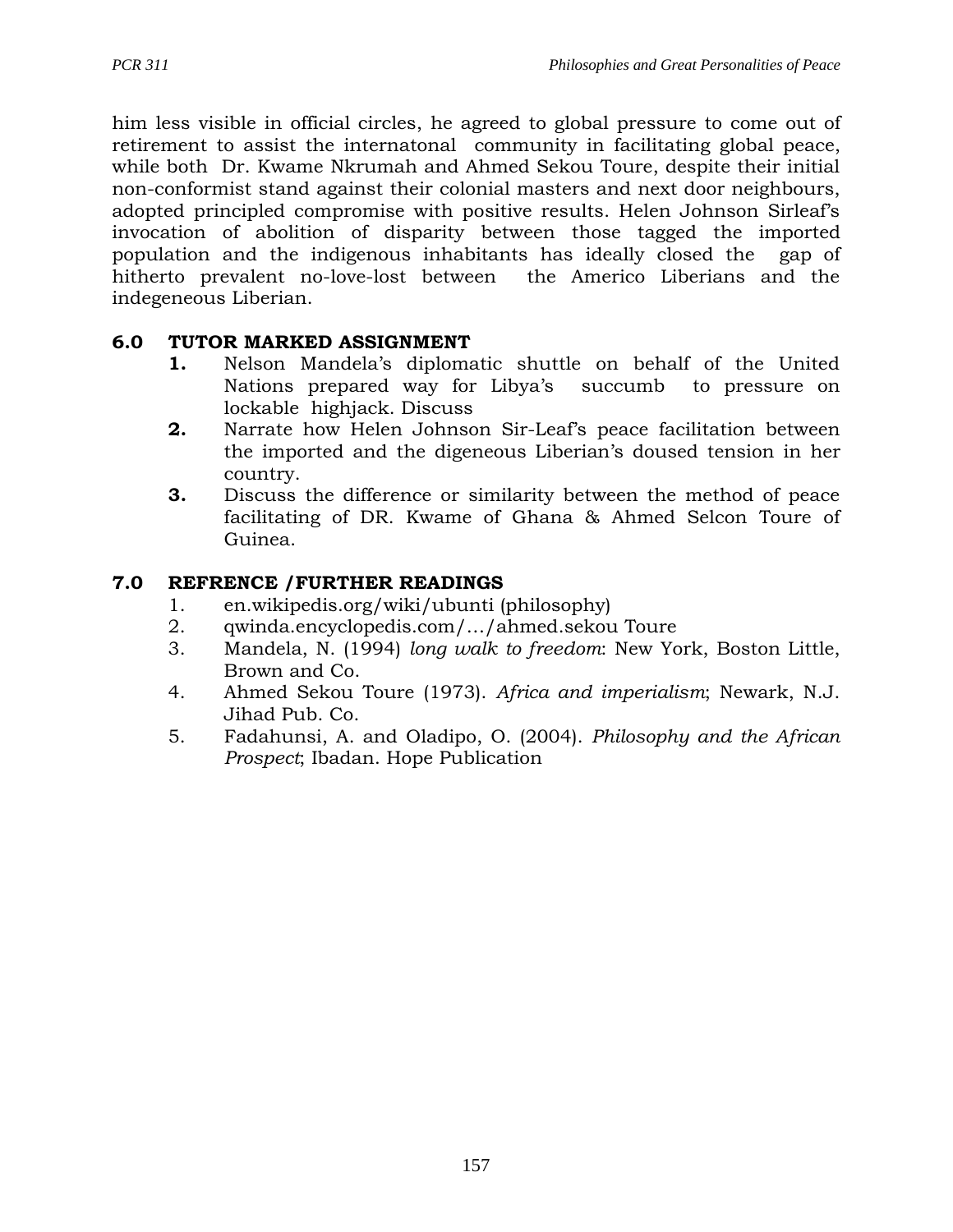### **UNIT 4**

**ENDURING LESSONS FROM:** NELSON MANDELA, DR. KWAME NKRUMAH, SEKOU TOURE, AND HELLEN JOHNSON SIRLEAF

- 1.0 Introduction
- 2.0 Objective
- 3.0 Main Content
- 3.1 Enduring Legacies of: Nelson Mandela
- 3.2 Enduring Legacies of: Dr. Kwame Nkrumah
- 3.3 Enduring Legacies of: Sekou Toure
- 3.4 Enduring Legacies of: Johnson Sirleaf
- **Conclusion**
- 5.0 Summary
- 6.0 Tutor Marked Assignment
- 7.0 References/Further Readings

## **1.0 Introduction**

State actors particularly and non-state actors generally should endeavour to leave legacies that will continue to endear their names, not only to their immediate environment, but far beyond. When we are discussing issues germane to the criteria for identifying social problems in Africa, the African leaders which this unit tries to emphasise form part of those competent to be listened to. Although, two of them have changed mortality for immortality, Dr. Kwame Nkrumah and Ahmed Sekou Toure, yet, what they did while alive will remain an enduring legacy forever. It is within this premise that those priviledge to assume any position of authority at any stage of their life should wield their power with wisdom and fear of God as earthly power is transient.

## **2.0. OBJECTIVES**

At the end of this unit, you should be able to

- analyse two key areas. captured in the enduring legacies of Dr. Nelson Mandela particularly before and during his tenure as South African President;
- narrate why Nelson Mandela, out of office, still remains relevant globally;
- discuss those enduring legacies of the late Dr. Kwame Nkrumah, Ahmed Sekou Toure, as well as Helen Johnson Sirleaf, who is still making waves as the current Liberian President.

## **3.1 Enduring lessons from Nelson Mandela**

The rise to prominence of Nelson Rolihlahla Dalibhanga Mandela in South Africa had been very tortuous and harrowing. His travails were enough to drive life out of any ordinary person but through a very rare demonstration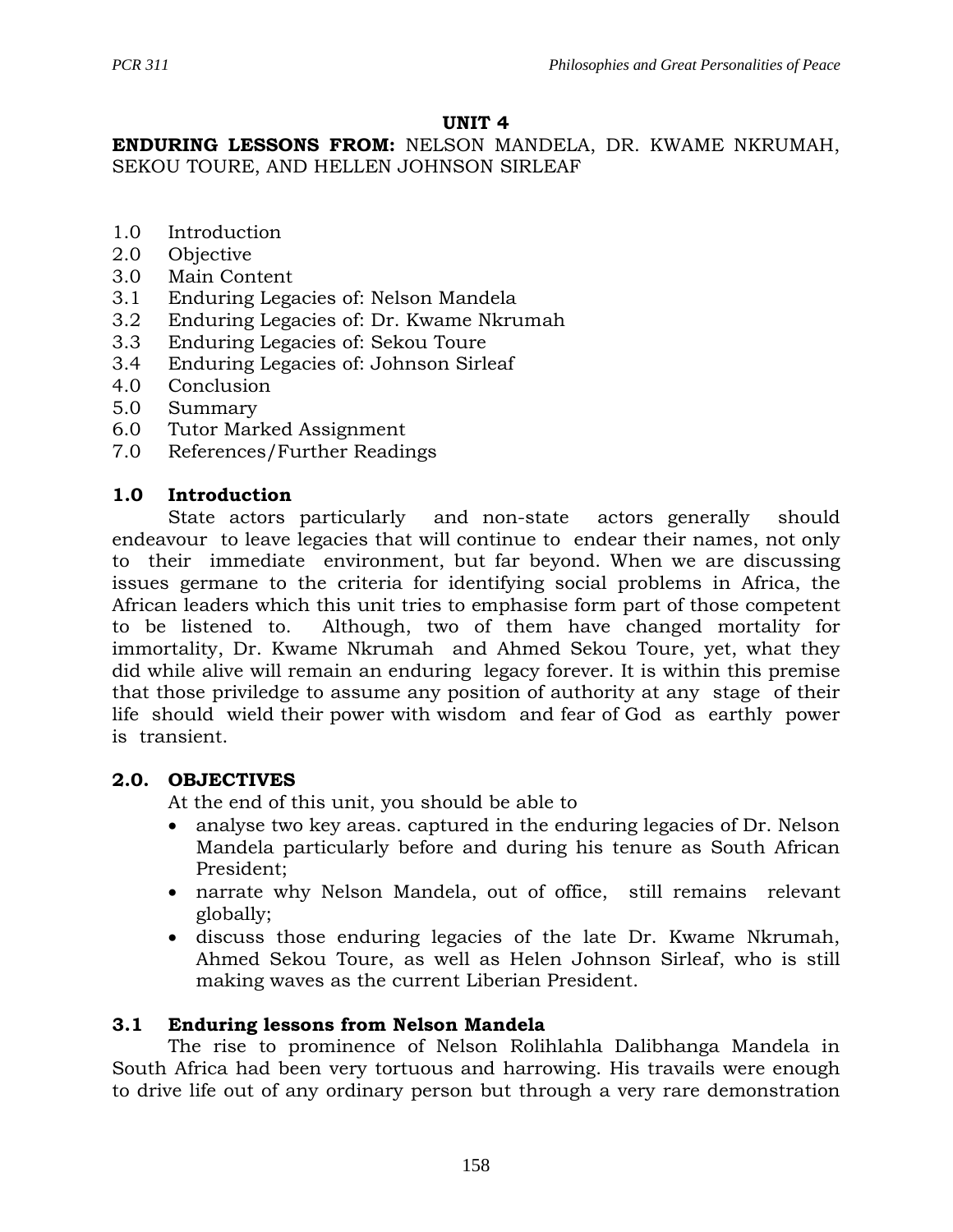of an uncommon patriotism and love for the oppressed, he was undaunted. He confronted what he felt convinced about that could add more to the perennial problems of his race as best as he could. In order to convince his oppressed South Africans of his determination to fight apartheid policy to its logical end, he kept repeating that the struggle against people's inhumanity to people should be seen as the struggle of his life. He led the fight with an extraordinary vigour and resilience for which he sacrified his private life and youth and was behind bars for nearly three decades. A brief analysis of the scorge of humanity and how Nelson Mandela remains South African's best known and loved hero is necessary.

By 1600, all of what is now South Africa had been inhabited by indigenous Aficans. European intrusion into the region began in 1652 when the Dutch established a settlement at the cape of God Hope on the South western tip of Africa. The Britsh seizure of the settlement in 1795 led to a conflict with the established European farmers (the Boers). The conflict eventually boiled over into the Boer War of 1899-1902. The British won but ultimately opted to give South Africa independence.

The Black South Africa was formed on 31<sup>st</sup> May 1910. Black South Africa had limited voting rights and were subjected to growing discimination. In 1948, the National Party won the all-white general election on a campaign promise to introduce a system of "apartheid" to totally separate the races. Opposition to the apartheid system by the black majority was ruthlessly oppressed. The National Party of South remained in power until 1994 when Mandela's unparalled determination to salvage coloured African from the cluthes of the white minority regime paid off. He was earlier on promised a lot of good things in order to trade off his black race and have his freedom but he determined to either die in the struggle or live to see the liberation of the coloured South Africans. It is to his enduring legacy that one man, one woman, one vote characterized by democratic structures made an impregnable inroad into South African history.

## **3.2 Enduring lessons from Kwame Nkrumah**

Dear, student, it is always necessary to remember that life is a stage where both the entrance and its exit are real.

Dr. Kwame Nkrumach had a brilliant and chequered political career. He had a vision of how to liberate not only his oppressed Ghanian citizens, but the entire African race. However, caution coupled with diplomacy win the race. In his attempt at solving some problems, he created others. Charity must always begin at home. Kwame Nkrumah paid very little attention to the economic problem of Ghanian nation which created internal conflict for him. He enacted series of legislations to give him liberty to stream line issues considered dear to African emancipation. Political parties opposed to him were banned. Instrumentalities of government were also personalized. Discontent became rife.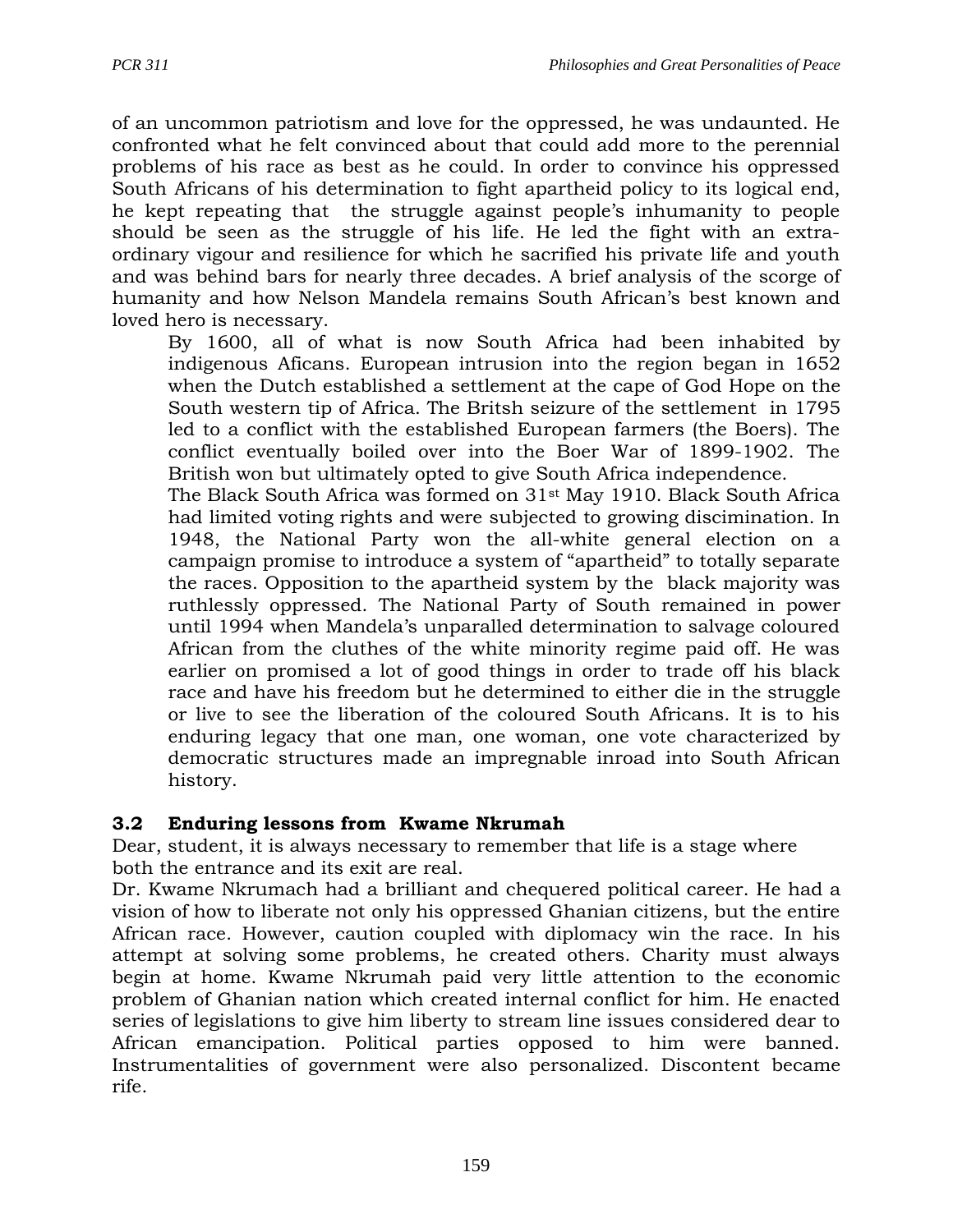Nkrumah was described as a dictator who made much noise of elections being free and fair when he was aware that they were not really free but rigged. His political party, the convention peoples' party administration of Ghana was one that manipulated the constitutional and electoral processes of democracy to justify Nkrumach's agenda. It was Nkrumah's view that his government, which represented the first black African nation to win independence, had an important role to play in the struggle against capitalist interest in Africa.

Yes, he did try, but after suppressing identified non-conformists through the banning of other political parties, internal opposition was more pungent than he could contend with.

African leaders need to take a cue from this Ghanian experience. Democracy thrives only when elections are free and fair. Only the truth can exhalt a nation.

Kwame Nkrumah would be remembered for his role on the face-off between Ahmed Sekou Toure and the French Government, under General Charles Gaulle. The French had been preaching the gospel of assimilation to her colonies, with promises of enticing inducements if they could vote in the plebiscite to follow that they agreed to become French citizens. Dr. Krumah had been an unbending advocate of a United Africa where the Colonial overlords will have no hiding place. The idea of assimilation was very repugnant to him and the fact that Guinea was Ghana's neighbour, made it highly insulting to him.

When eventually, a plebiscite was conducted and Guinea Conakry rejected the policy of assimilation in its totality, the reaction of Charles de Gaulle's French Government was to demobilize the Guinean Administration. All French personal in Guinea were removed, airport services paralysed and the whole country was thrown into an impenetrable darkness. The situation was like that for over 72 hours when Osaghefo Kwame Nkrumah moved in to save the situation. He mobilized Ghanian workforce into Guinea and all the grounded services were restored. It was an unparalleled feat in the era of cold war politics where France was a strong force in the North Atlantic Treaty Organization (NATO).

## **3.3 ENDURING LESSONS FROM OF SEKOU TOURE**

Toure's positive neutrality was practiced at the global and African levels which earned him several foes in the African continent. Besides Nkrumah, his other friend in Africa was Modibo Keita, Mali's founding President. With their overthrow, Ahmed Sekou Toure was largely on his own, especially in West Africa. For years, he had sour relations with his pro-French neighbours, Ivory Coast and Senegal. In Africa, many countries were opposed to his rule and lone ranger antics. His hard line opposition to France and other colonial masters saw him clash with several African leaders. For years, he gave the organization. Of African Unity (OAU) a wide berth after the overthrow of Nkrumah. For a quarter of a century, he never visited France until 1982. Later, he opened a new chapter of rapprochement both in Africa and the world.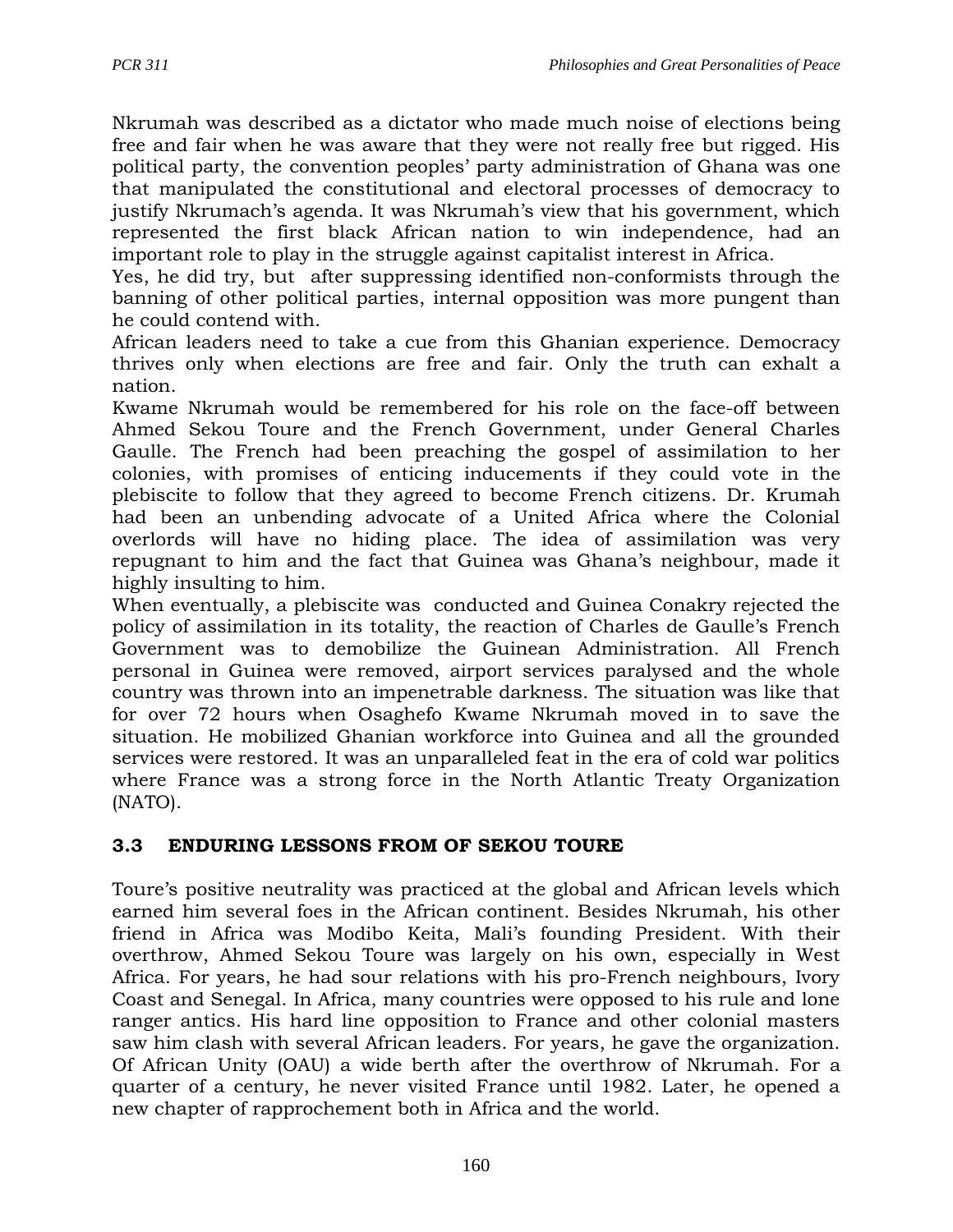He set aside his policy of total exclusion and embarked on foreign sojourns which other leaders reciprocated. He was grouped with Modebo Keita of Mali and Kwame Nkrumah of Ghana as the evant-garde of African politics. When Kwame Nkrumah was overthrown on February 24, 1966, Ahmed Sekou Toure reciprocated Ghana's support for him in 1958 when the French plunged his country into total chaos and offered Nkrumah asylum. To crown it all, he bestowed on him the title of co-President of Guinea till Nkrumah died in 1972.

Dear student, like Hastings Kamuzu Banda in Malawi, Toure has been hailed in some quarters as a hero or condemned as a paranoid and ruthless dictator who murdered his people at will and improvised his country. Like many African countries with enormous mineral resources, Guinea is a poor country despite her endowment with mineral resources like diamonds, iron ore and bauxite. The country was reputed to hold about half of the world's known high grade bauxite reserves under Toure, but despite that, at the time of his death, the country was in economic ruin. He will be remembered as a hard-line African socialist and a political organizer par excellence endowed with supreme selfconfidence and an indomitable spirit. He was an accomplished orator and demagogue with an uncommon courage but had little patience, resulting in dealing ruthlessly with his opponents.

# **3.4 ENDURING LESSONS FROM ELLEN JOHNSON SIRLEAF**

Ellen Sirleaf Johnson had been, and continues to be an embodiment of integrity, not only in Liberian politics but in international political arena as well. Liberia's open conflict began in 1980 with a military coup that deposed William Tolbert and installed army Sergeant Samuel Doe in Power. Through a set up of charges, William Tolbert, a descendant of those referred to as the Liberian imported population was executed by a firing squad. Samuel Doe was searching for credible Liberians to assist him stabilize his government and beckoned to Ellen Johnson Sirleaf whom he appointed as director of the Liberian National Bank.

However, Sirleaf's training, coupled with his background of incorruptibility had the upper hand of him when the military junta thought she would join hand with them to loot Liberian treasury. She did not compromise on any irregularity and when the government's civil rights violations was becoming awesome and too rampant, with her admonitions being seen as signs of sabotage, she left the country for safety. Dear student, an African proverb says that it is good to know how to fight and retreat. A hunter who knows how to fight but does not know how to retreat will be a captive of another hunter. Sirleaf left Liberia for Nairobi, Kenya where that country knew her pedigree and was immediately hired as the director of the Kenyan division of Citibank. Her leaving the country gave her the opportunity to map out how to programme lines of action to salvage the oppressed and beleaguered Liberians. Although she eventually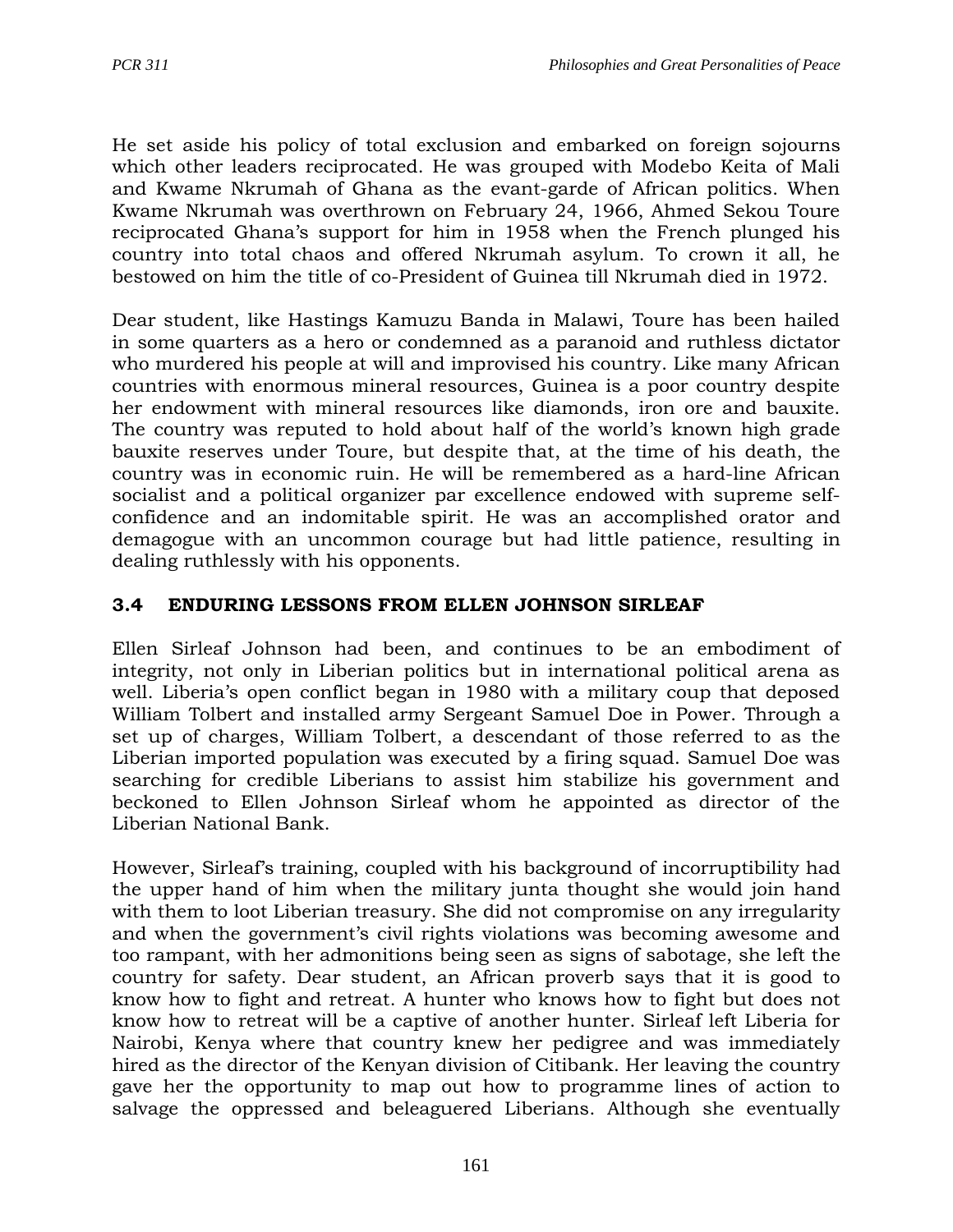came back to Liberia after the fall of Samuel Doe on the invitation of his successor, Charles Taylor.

However, contrary to her assumption, and against her philosophy of togetherness, whether imported or aborigine Liberians, ethnic rivalries flared and Taylor began to wield dictatorial control similar to that of Samuel Doe which she detested. The woman of honour put up pressure on Taylor which the latter misconstrued to be an act of disloyalty. Sirleaf again found her way out of Liberia to prepare herself for the opportuned time in the life of her country, Liberia. As neighbourhood effect of the Siera Leone Civil War had a worsening effect on her country, she thought of several options to salvage her people. Sirleaf was a visible face in Washington and emphatically criticized the President of the United States of America, Bill Clinton, for not commiting American forces to end the atrocities in Siera-Leon, although, a European civil war of similar scope in the former Yugoslavia had resulted in American intervention.

After her inauguration on January 16, 2006 as Africa's First elected female President, Sirleaf had made some tangible successes. Foreign debt owed two biggest Liberian Creditors, the United States of America and China, was forgiven. Further, Mittal, an Indian Steelmaker announced a billion-dollar investment in new mining operations that could create three thousand, five hundred jobs. These were indications that Ellen Johnson Sirleaf's style of governance is finding acceptability in the global community. Liberia, which had been engulled in internal civil stife since 1980 with all social amenities cut off had begun on the path of stability through the astute leadership of Sirleaf as water and electricity were restored to the capital city, Monrovia. Sirleaf knew Liberia could not operate outside the global and civilized economic and political norm. She therefore decided to implement financial controls in line with the suggestions of International Monetary organizations which have helped to increase her government's revenues. Liberia now has a growth rate of 8 percent a year, by 2007 and that was an indication that she is on the road to rapid recovery.

Another salutary effect of any leader, at any level, dear student, is acceptability. It is a difficult thing in a largely deficient community where political education is not entrenched to put forth an agenda for addressing grievance which will be readily assimilated unless with deep wherewithal of sociological perspectives. Liberians these days respect their government as a positive force and have strong believe in it that their lost ego will be revived among the global community. Liberia's Minister of Labour, Samuel Kafi Woods II, in an article in Essence Magazine, (May 2007) told Charlayne Hunter-Gautt that Sirleaf's most important contribution had been the way she changed the nature of political leadership. In 2006, time magazine named Sirleaf as one of its TIME 100 list of important leaders and revolutionaries which featured in an essay by U.S. First lady Laura Bush, stating that Sirleaf's "courage and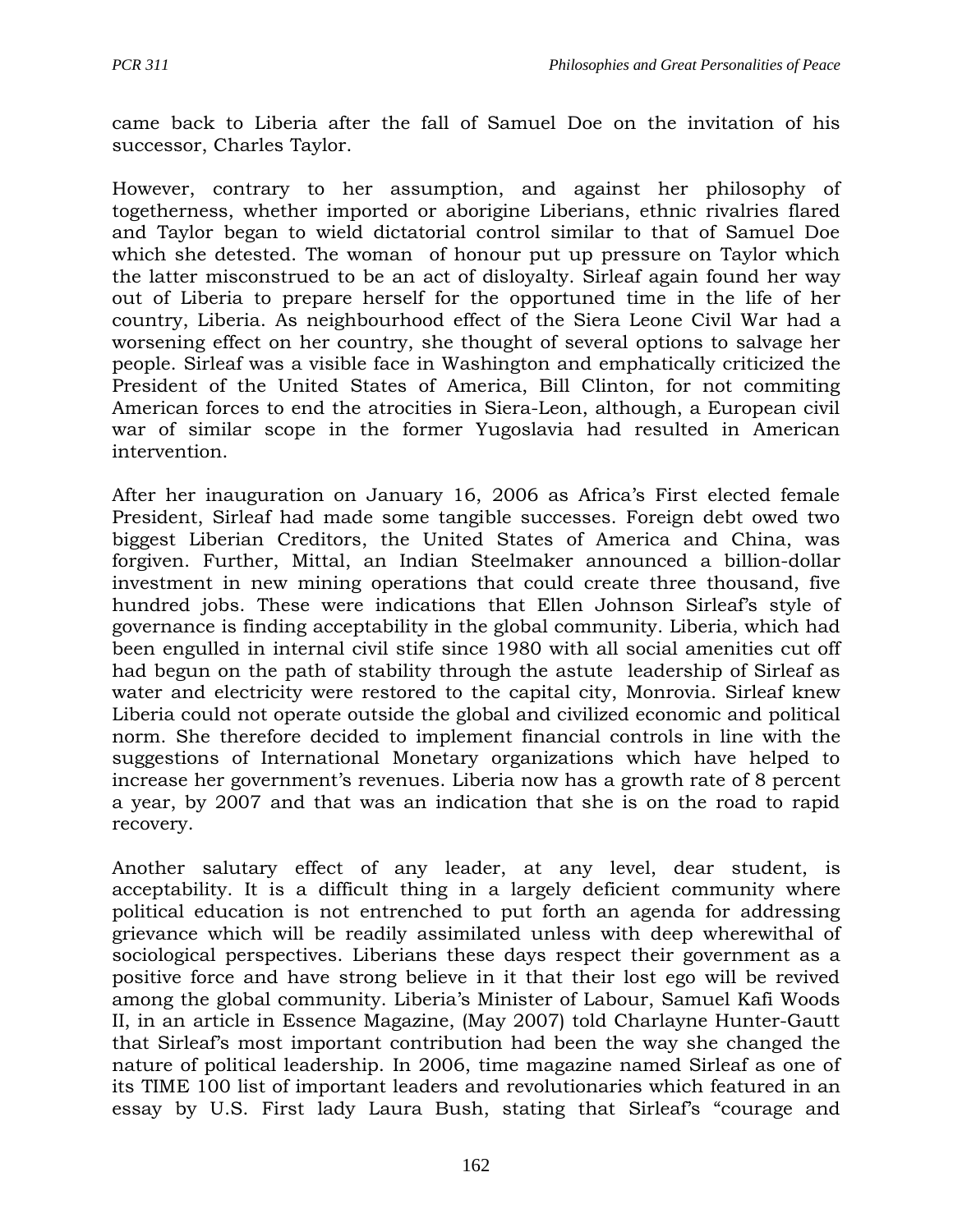commitment to her country are an inspiration to her and women around the world.

# **4.0 CONCLUSION**

As enduring legacies are those issues that transparently stand to explain our actions and inactions, whether living or dead, it is worthwhile we strive to remind ourselves to leave a place better than we met it, and if still there, enhance what you meet on ground as posterity is an impartial judge. The legacies of the African leaders discussed are testimonies of responsibility, accountability, and largely an invocation of the spirit of togertherness.

## **SELF ASSESSMENT EXERCISE 19**

What in your opinion endeared Helen Johnson-Sirleaf to her country men and women as well as the international community.

### **5.0 SUMMARY**

This unit has discussed the enduring legancies of gone of the African great personalities of peace-DR. Nelson Mandela, Dr. Kwame Nkrumah, Ahmed Sekon Tonre, and Hellen Johnson Sirleaf.

What they did before taking up public offices and when they assumed public offices were looked into similarly, and particularly, two of these African legends, Nelson Mandela of South Africa, and Hellen Johnson Sirleaf who are still living are continually striving to add more to what they have achieved, much as the global community continues to acknowledge their efforts.

## **6.0 TUTOR MARKED ASSIGNMENT**

- 1. Kwame Nkrumah's role in Guinea when the French removed his personal in 1958 was exemplary. Comment.
- 2. Nelson Mandela will go down in African industry as the arrow-head of electoral democracy in South Africa. Discuss
- 3. Sekou Toure's policy of neutrality was a policy that gave way to rapproachment mid-way. Narrate its merits and demerits.
- 4. Hellen, Johnson Sirleaf's background was responsible for adopting conciliatory policy in welding Liberians together . Sitiuate this within her being norminated by Time Maargazine as one of its TIME 100 list of important leaders in the word.

## **7.0 REFRENCE /FURTHER READINGS**

- 1. en.wikipedis.org/wiki/ubunti (philosophy)
- 2. qwinda.encyclopedis.com/…/ahmed.sekou Toure
- 3. Mandela, N. (1994) *long walk to freedom*: New York, Boston Little, Brown and Co.
- 4. Ahmed Sekou Toure (1973). *Africa and imperialism*; Newark, N.J. Jihad Pub. Co.
- 5. Fadahunsi, A. and Oladipo, O. (2004). *Philosophy and the African Prospect*; Ibadan. Hope Publication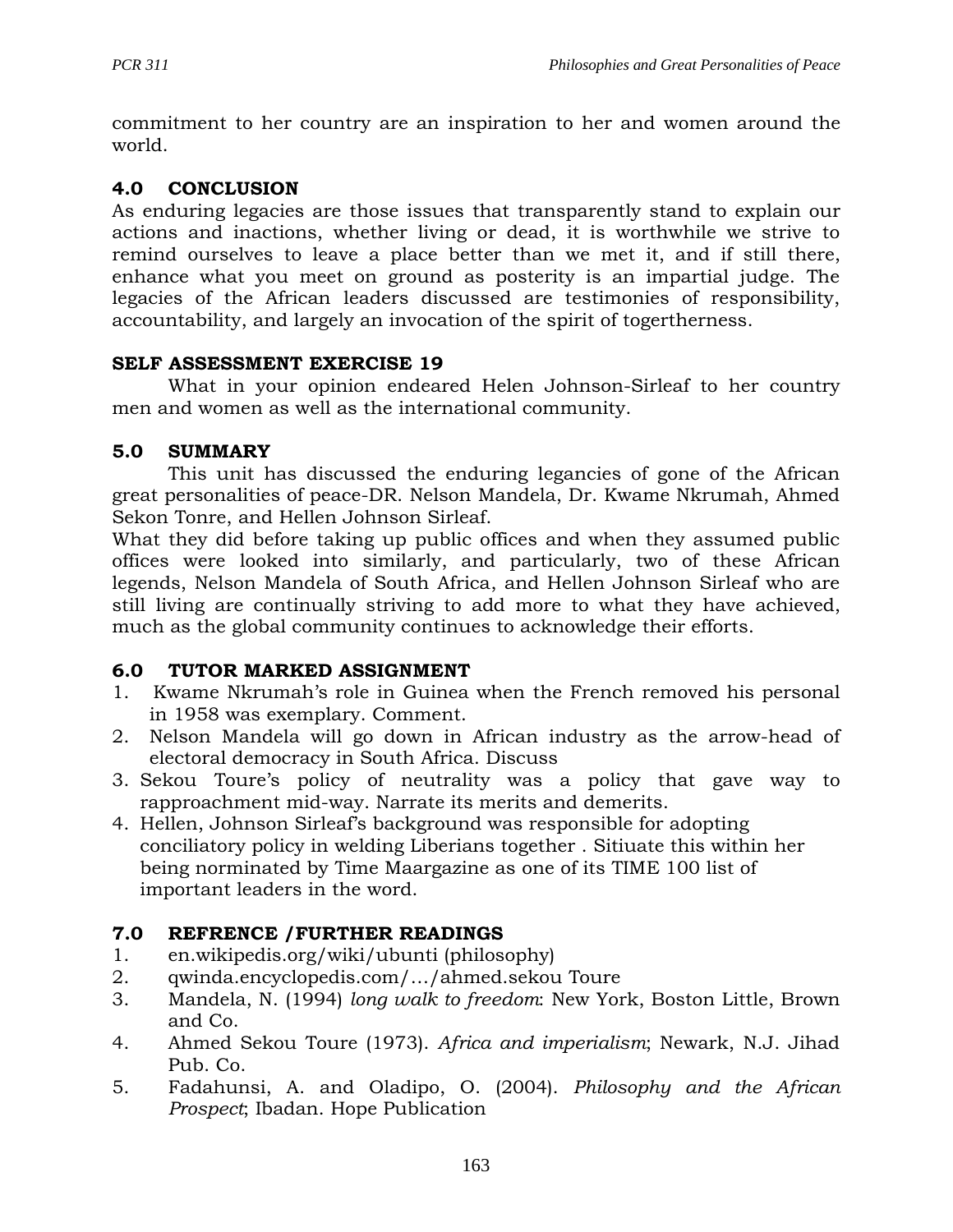### **UNIT 5**

**CHALLENGES FACED BY:** NELSON MANDELA, DR. KWAME NKRUMAH, SEKOU TOURE, JOHNSON SIRLEAF

- 1.0 Introduction
- 2.0 Objective
- 3.0 Main Content
- 3.1 Challenges faced by: Nelson Mandela
- 3.2 Challenges faced by: Dr. Kwame Nkrumah<br>3.3 Challenges faced by Sekou Toure
- 3.3 Challenges faced by Sekou Toure
- 3.4 Challenges faced by Johnson Sirleaf
- 4.0 Conclusion<br>5.0 Summary
- 5.0 Summary
- 6.0 Tutor Marked Assignment
- 7.0 References/Further Readings

# **3.0 MAIN CONTENT**

# **3.1 Challenges faced by Nelson Mandela**

It has been stated earlier on that Nelson Mandela sacrificed his personal pleasure and youth for the liberation of the coloured people of South Africa who had been goaded into a policy of racial discrimination by an imported minority white population. His major challenges had been the repeal of the racial discrimination and the enthronement of democratic electoral system in South Africa.

Representatives of the government and the ANC met in Cape Town in May 1990 to begin planning for formal negotiations on a transition, the socalled "talks about talks". In June 1990, Mandela and de klerk met officially for the first time. In August, Mandela announced the suspension of the ANC's armed struggle, and in October the government repealed the law requiring the use separate amenities.

In 1991, negotiations continued on the transition and by April, races to one thousand, nine hundred and thirty three (1933) of the country's estimated 2,500 political prisoners have been released. On 5 June, the government repealed the law making it illegal for Africans to own land in urban areas and the law segregating people by race. A new law allowed all races equal right; racial group was repealed on 17th June. The international community responded by lifting most of the sanctions on South Africa.

On 7th July, at the first national conference of ANC held in South Africa since the organization was banned in 1960, Mandela was elected deputy president and Tambo as the organization's national chairperson.

Also in July, Mandela travelled to Cuba to personally thank President Fidel Castro for assisting in the fight against the apartheid regime. Cuban troops helped to drive South African forces from Angola in the 1970s and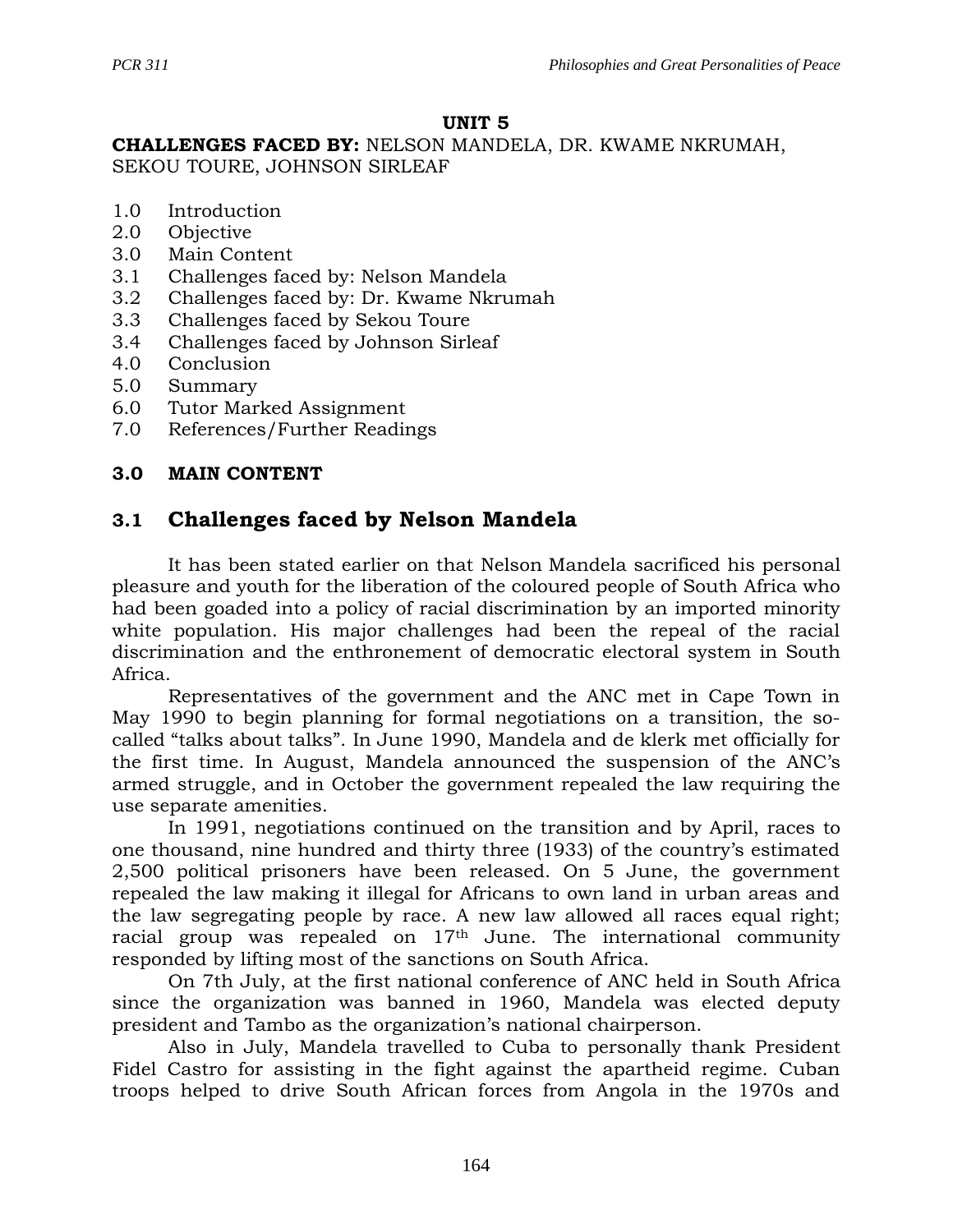1980s, an outcome that secured Angola's independence, paved the way for the independence of neighbouring Namibia and provided added impetus for the final down fall of apartheid in South Africa.

In 1992, white South African's overwhelmingly voted "yes" in a referendum asking if the reform of apartheid should be discontinued.

In September, following a request by Mandela, 400 political prisoners were released.

The negotiations on the transition were concluded towards the end of 1993 while it was agreed that a five-year 'Government of National Unity' with a majority-rule constitution should be formed, following South African's first truly multiracial democratic election, scheduled for April 1994.

The new construction guaranteed all South Africans equality before the law and equal protection of the law, full political right to choose a place of residence any where in the national territory .

Mandela and de klerk were awarded the Nobel peace price in December 1993 for there work for the peaceful termination of the apartheid regime, and for laying a foundation for a new, democratic South Africa.

Many people have remarked on the apparent lack of bitterness that characterized Mandela's conduct since he was released from prison, the chairman of the Norwegian Nobel committee remarked in his presentation speech; thus:

*"He himself has said that perhaps he would have harboured bitter thought if he had not had a job to do. Then he added that if only all those who had made such great sacrifices for the sake of justice could see that they have not been in vain, that would serve to eliminate the bitterness from their hearts"*

He concluded about Mandela.

Accepting the award, Mandela spoke of his hopes for "the renewal of our world".

*"Let it never be said by future generations that indifference, cynicism or selfishness made us fail to live up to the ideals of humanism which the Nobel peace price encapsulates"*

*"Let the striving of us all, prove Martin Luther King Jr. to have been correct, when he said that humanity can no longer be tragically bound to the* 

*Starless midnight of racism and war.*

*"Let the efforts of us all, prove that he was not a mere dreamer when he spoke of the beauty of genuine brotherhood and peace being more precious than diamonds or silver or gold.* "Let a new age dawn!"

On 9th May 1994, the National Assembly unanimously elected Mandela president while De Klerk was elected one of the deputy presidents. That was a solid peace-building strategy which worked.

Mandela was inaugurated on 10 May at a ceremony in Pretoria, the South African capital. In his augural address he stressed the need for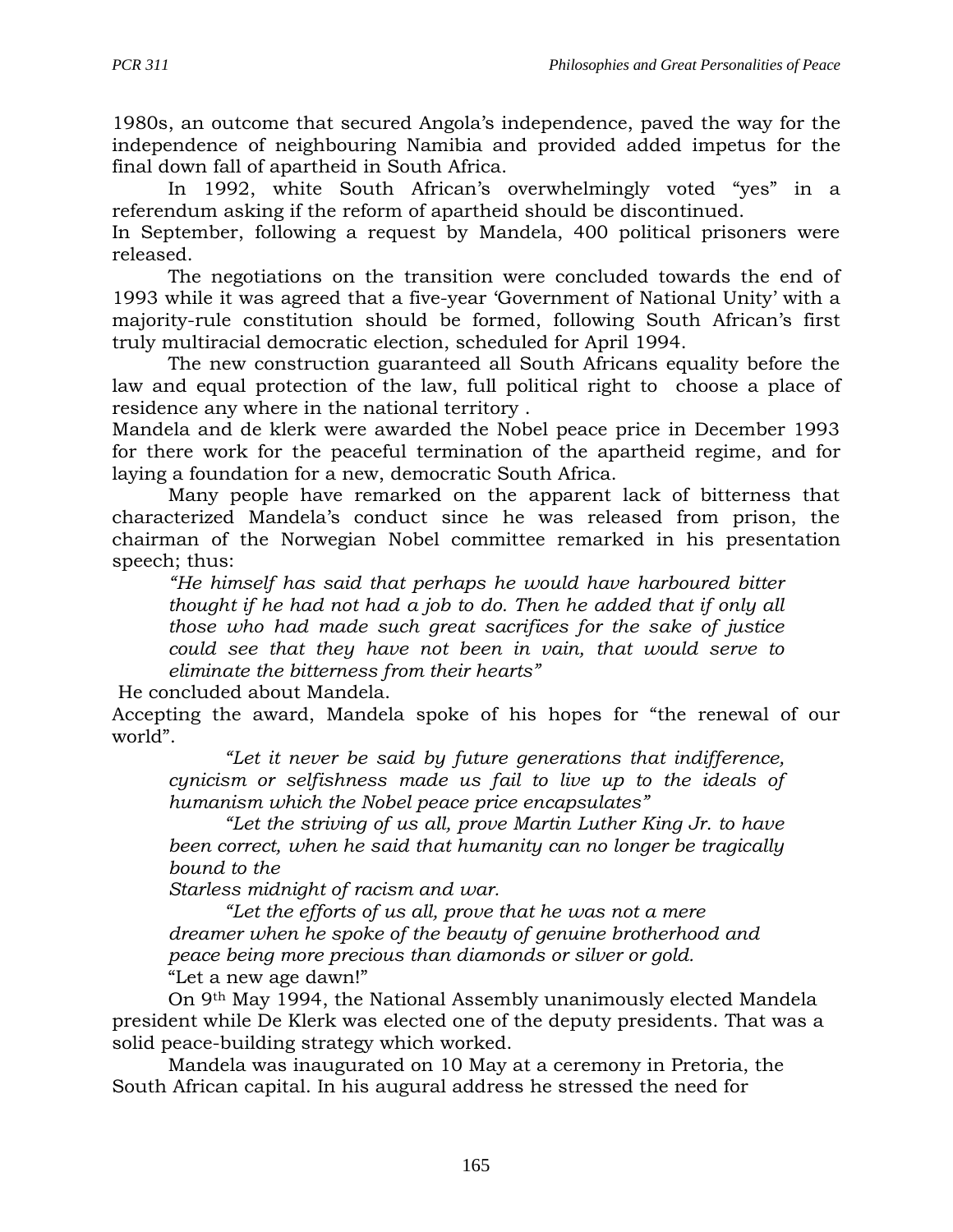reconciliation and once again quoted his own words from the Rivonia trial reaffirming his determination to create a peaceful, non-racial society.

*"We dedicate this day to all the heroes and heroines in this country and the rest of the world who sacrificed in many ways and surrendered their lives so that we could be free, "he said, "Their dreams have become a reality".* Dear student, are you elated by the unfolding activities of this great African of our era? Resolve to be an asset and not a painful liability to your people.

The ministries of the new government include blacks, whites, Afrikaners, Indians, coloured, Muslims, Christians, Communists, liberals and conservatives. This was with a view to soothing strained nerves and creating homogeneity out of political heterogeneity.

In June, the government announced that a truth and Reconciliation commission to investigate human rights abuses and political crimes committed by both supporters and opponent of apartheid between 1960 and 10 May 1994, had been inaugurated Guidelines for the commission's operations were set and Archbishop Desmond Tutu was appointed as its chairman.

Meanwhile, Mandela pledged one-third of his salary for five years for the establishment of the Nelson Mandela Children's Fund. He also founded the Nelson Mandela foundation and the Mandela Rhodes Scholarship Foundation.

In 1996, a new South African constitution that barred discrimination against the country's minorities including whites, was signed into law by Mandela on 10 December. The new constitution contained a bill of rights and ended the Government of National Unity.

The ANC as a party assumed full responsibility as the main government of South Africa the National parties became the opposition. In 1997 Mandela resigned as president of ANC, despite tremendous pressure to continue in office.

He vigorously faced the challenges of equality of all races & nondiscrimination electoral system & having achieved his aims, he handled over the leadership of his country to the younger generation of South Africans.

#### **3.2 CHALLENGES OF KWAME NKRUMAH**

Nkrumah was faced with series of challenges to actualize his vision of Pan-Africanism. Some of those challenges were his vision of making Ghana the light of Africa and his vision of recognition as the leader and voice of Africa. He was not unmindful of the depth of psychological warfare the impenalists have clamped on Africans and wished to mobilize all emphasis as his command to face those challenges which he regarded as surmountable. His view was that without internal cohesion in his country, external liberation on that platform might be an illusion, but to overcome those challenges, strategies were needed. Nkrumah believed modernization of industries and communications were necessary and that it could be achieved if the workforce were completely Africanized and educated. To him, his political goal could be faster if not hindered by those he termed reactionary politicians. He was referring to the elites in the opposition parties and traditional chiefs who he suspected were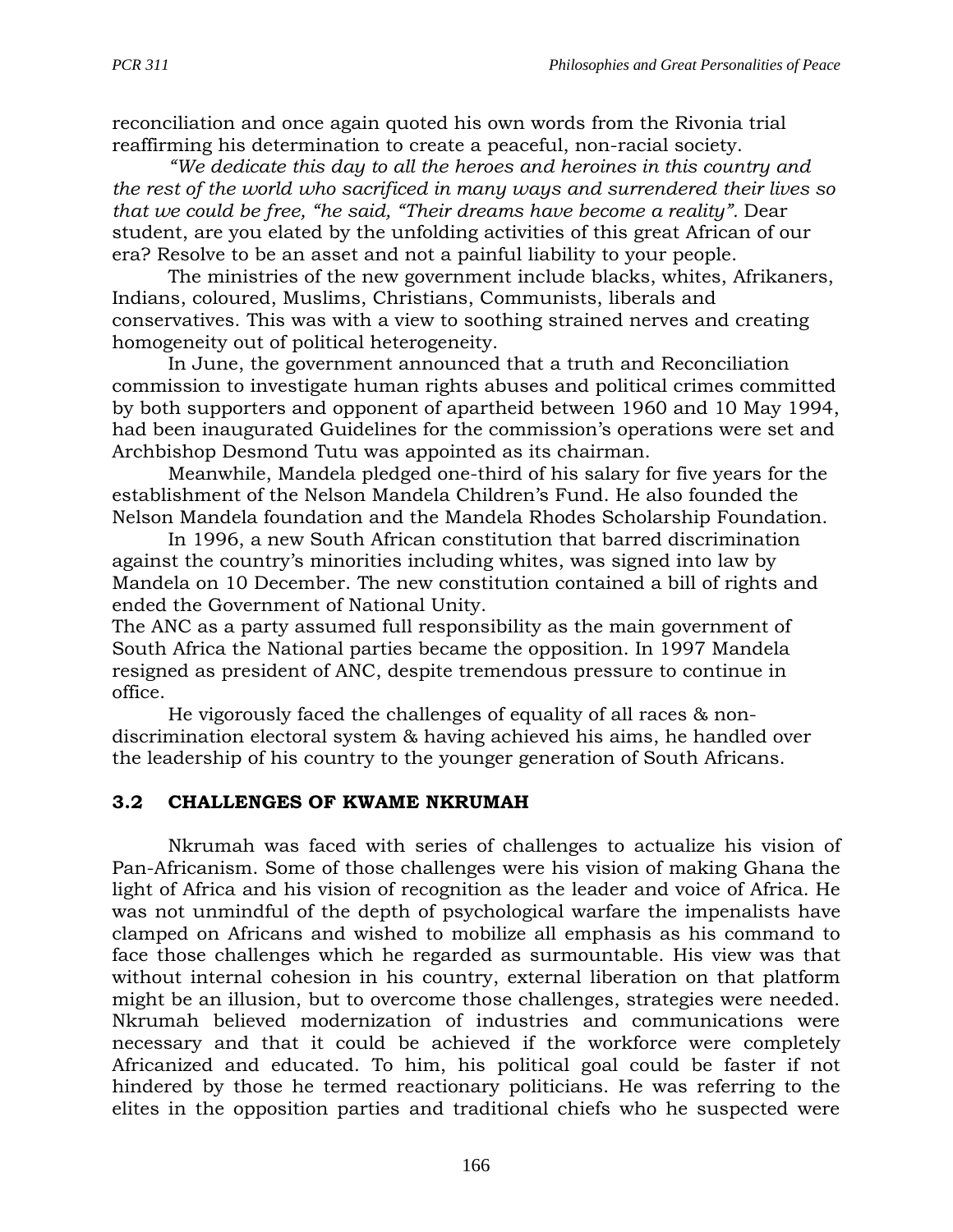compromising with western imperialists. It was from that position that Nkrumah's regime enacted constitutional framework which his critiques regarded as oppressive, vindictive, and an infringement against human rights. For instance, Nkrumah enacted the deportation Act of 1957, the detention act of 1958, 1959, and the 1962 parliamentary intimidation of his perceived opponents within Convention People's Party (C.P.P), He also went further in his pursuit of championing Ghanian and African cause of better life by becoming Ghana's President. He went further by compelling, through a cohersed legislation for life, the recognition of his party as Ghana's only political organization, the creation of the young pioneers movement for the ideological education of the nation's youths and the politicization of Ghana's civil service by coming directly under the party's control.

Dear student, Nkrumah carried his challenge further on the continental platform frantically seeking to unite Africa so that it could defend its international economic interest to enable it stand up against the political pressure from East and West brought about by the cold war.

These onerous challenges created a lot of financial burdens for Nkrumah as Ghanian workers and farmers became aware of, and critical of the cost to them of Nkrumah's programme. Although, he defended his actions, but the beginning of what could be the catalyst of the end was in the offering.

In the pursuits of those self imposed challenges faced by Kwame Nkrumah, he came across forces that were critically antagonistic. DR. Nkrumah's proposal for a continental government and the union of all African States was not taken lightly by the imperial powers. In Nkrumah's views, that homogeneity could be achieved by creating political institutions and structures based on the merging of African States' sovereignties and decision – making powers and finally, the abrogation of their separate existences. He canvassed further that the abridgement and the final abrogation of State sovereignty would extend to domestic as well as external matters and policies. He wished that the the challenge of weak negotiation would have been conqured if African states dump their separate existence to become a single unit, not only in international organizations where it could claim a status equal to that of a great power but also consistent with the maintenance of ethnic and cultural diversity in international fields such as planning, agriculture, industry, transportation, education, commercer and banking.

As laudable as his objectives were, the forces of imperialism were at work and although, the organization of African unity accepted in principle some of the challenges posed by Nkrumah's wish for Africa, plans to scuttle his leadership of his state, Ghana, had already been concluded.

Internationally, he was denounced as he was linked to series of assassinations and coups in his West African Su-region. At last, on the 24th February 1966, his government was overthrown. Significantly events in Africa have shown that the centre could no longer hold African leaders are now the appendages of the imperalists and neo-colomalists.

Kwame Nkrumah faced his challenges with the best of his strength and it will be said that he died in the advocacy of what he considered right and just.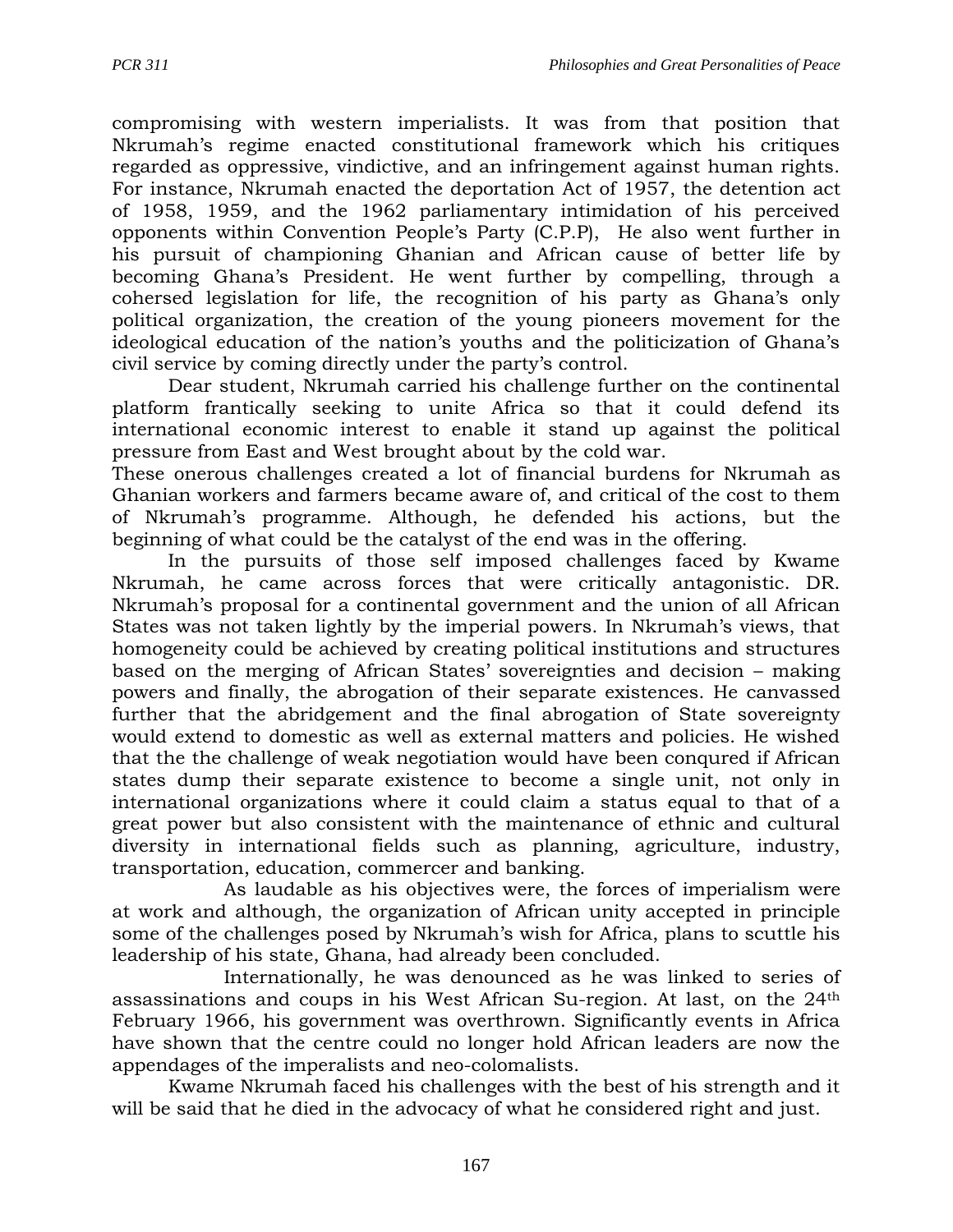# **3.3 CHALLENGES FACED BY SEKOU TOURE**

Ahmed Sekou Toure was faced with series of challenges since his childhood days. His early life was characterised by challenges of authority, including his education. Toure was educated at the village Koranic school and primary school at Faranah. At age 14, he enrolled in a technical school in Conaky but was expelled in 1937 for organizing a student strike. He managed to complete his secondary education, by correspondences. After his secondary education Toure was employed by a commercial firm in 1940 and in the following year, qualified for a position in the posts and telecommunication department. He was quite active in union affairs and became the head of the Postal Union in 1945. Through his active membership of the union, he was invited to co-found an organization named Union-Cogetiste-Syndicates, and he became its Secretary General in 1946.

Toure's active involvement in organized unionism was principally meant to confront those colonial overloads who he felt were exploiting the ignorance of Africans and promised to challenge the rationale on that premise. In 1953, Toure led a two-month General strike against the government which forced the Governor General to agree to do what he had refused to do initially. The Colonial Governor General accepted defeat and responded to the demands put forth by Toure for his people.

Toure also questioned the wisdom of African unions' continued association with their metropolitan counterparts which appeared to him as an extension of colonialism and promised to challenge the exploitative tendency inherent in it. He successfully challenged that aspect and succeded in forging unity among existing unions in Guinea, for which he became its secretary general and letter, president.

It is equally worth recalling that it was Toure who organized the major challenge to the antics of the French in 1958 when his people voted No to reject any union with the imperial overloads. The challenge posed by that decision was also squarely faced and won by Toure.

However, it could not escape mention that the challenges Toure faced in the governance of his country was met with repression and series of undemocratic methods. Personal interests were being construced by him to be national interests.

Toure held his position as President of Guinea until his death on March 26, 1984 in Cleveland, Ohio. Socialist in economic outlook, Toure ruthlessly suppressed dissent and after his death, the Guniean government acknowledged that although Toure met most of his challenges as President with numerous human rights violation, it was with a stint of wanting to save Guinea from the clutches of neo-colonialists.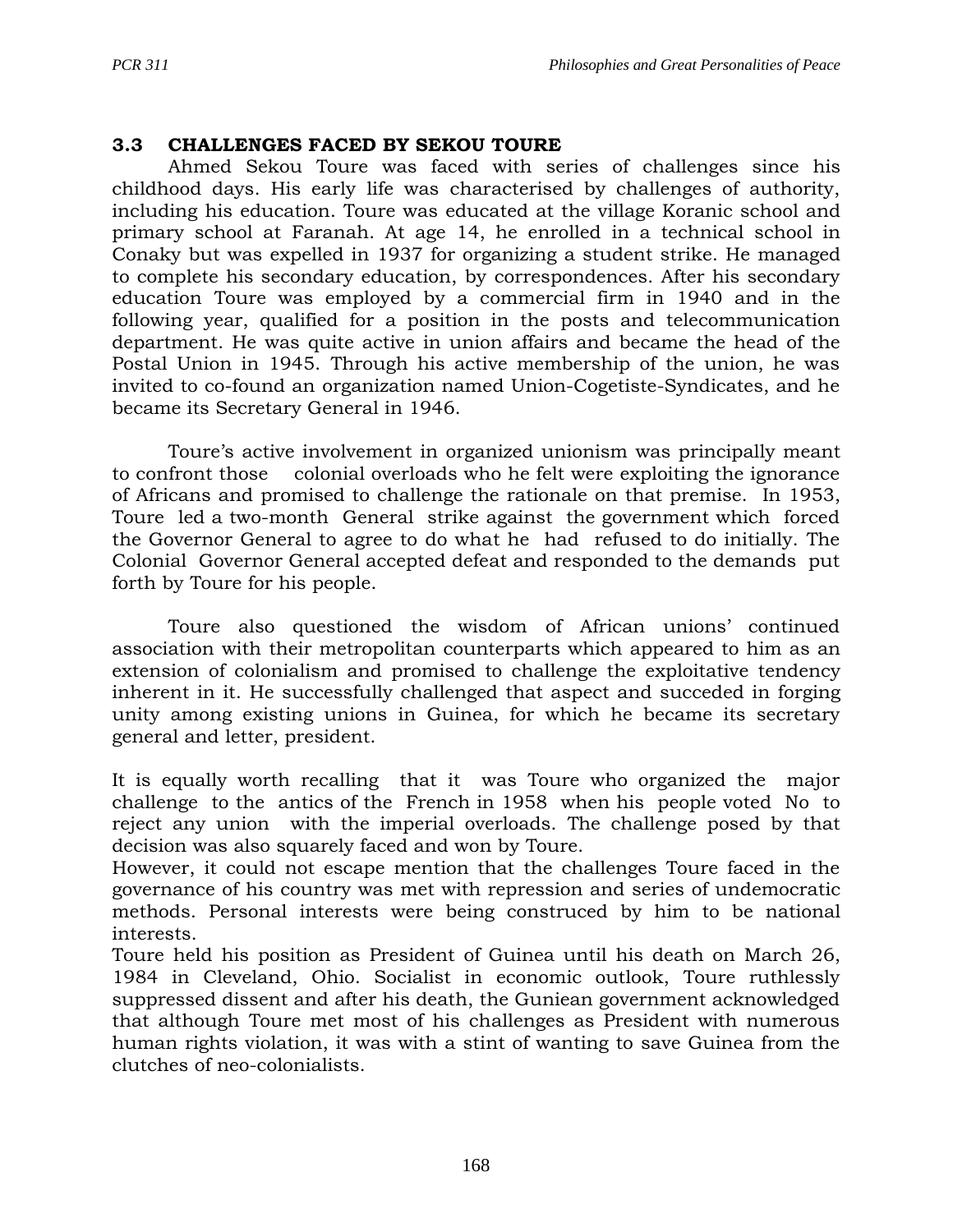## **3.4 CHALLENGES FACED BY ELLEN JOHNSON SIRLEAF**

Ellen Johnson Sirleaf's Challenges were numerous. She found the political climate in Liberia traumatizing owing to the constant reference to the dichotomy between the American – descended elites and the country's indigenous population. She never felt comfortable about the scenario which was destabilishing her country and though a woman, resolved to remove the obstacle. She also recognized the denigration the women folks in Liberia were made to bear and vowed to liberate them from the yoke of primitivity: Her country, Liberia, had been torn by almost two decades of political instability and outright civil war that had killed nearly ten percent of its citizens. The rest were mixed in poverty, with little access to education, electric power or basic sanitation. However, Sirleaf enjoyed grassroot support to a degree unusual for a contemporary African leader as Liberians fondly call her names that proved she is theirs, like "Ma", the "Iron Lady", or simply Ellen. In her first years as Liberian President, she devoted much of her time combating these challenges by trying to attract international investment and to find ways out of the destructive pit of foreign debt Liberia had accumulated over its years of trouble. For being named by the Times Margazine as one of its Hundred (100) world's best leaders, she must have been seen to surmount the daunting challenges which had hitherto been confronting her country.

SELF ASSESSMENT EXERCISE 20: Can we talk about development without challenges? Discuss.

**4.0** The challenges faced by some identified African great personalities of peace were strong enough to crush life out of feeble minded people. However, while encomiums kept pouring for those still living, those dead have left good footprints on the sand of time

## **5.0 SUMMARY**

This unit has discussed the challenges faced by the African great personalities of peace-Nelson Mandela, Kwame Nkrumah, Ahmed Sekou Toure and Helen Johnson Sirleaf. It also touched the areas where tact, and diplomacy were employed without which the mountains traversed would have been impossible.

- 6.0 Tutor-Marked Assignments
- 1. Lack of indepth political education by Kwameh Nkrumah to the Ghanian populace led to his overthrew. Do you agree?
- 2. Differentiate between the methods of facing challenges by Ahmed Sekon Toure and Hellen Johnson Sirleaf
- 3. Nelson, Mandela sacrified his youth to rescue his people from the obnocious apartheid policy. Discuss.
- 7.0 REFERENCES/FURTHER READINGS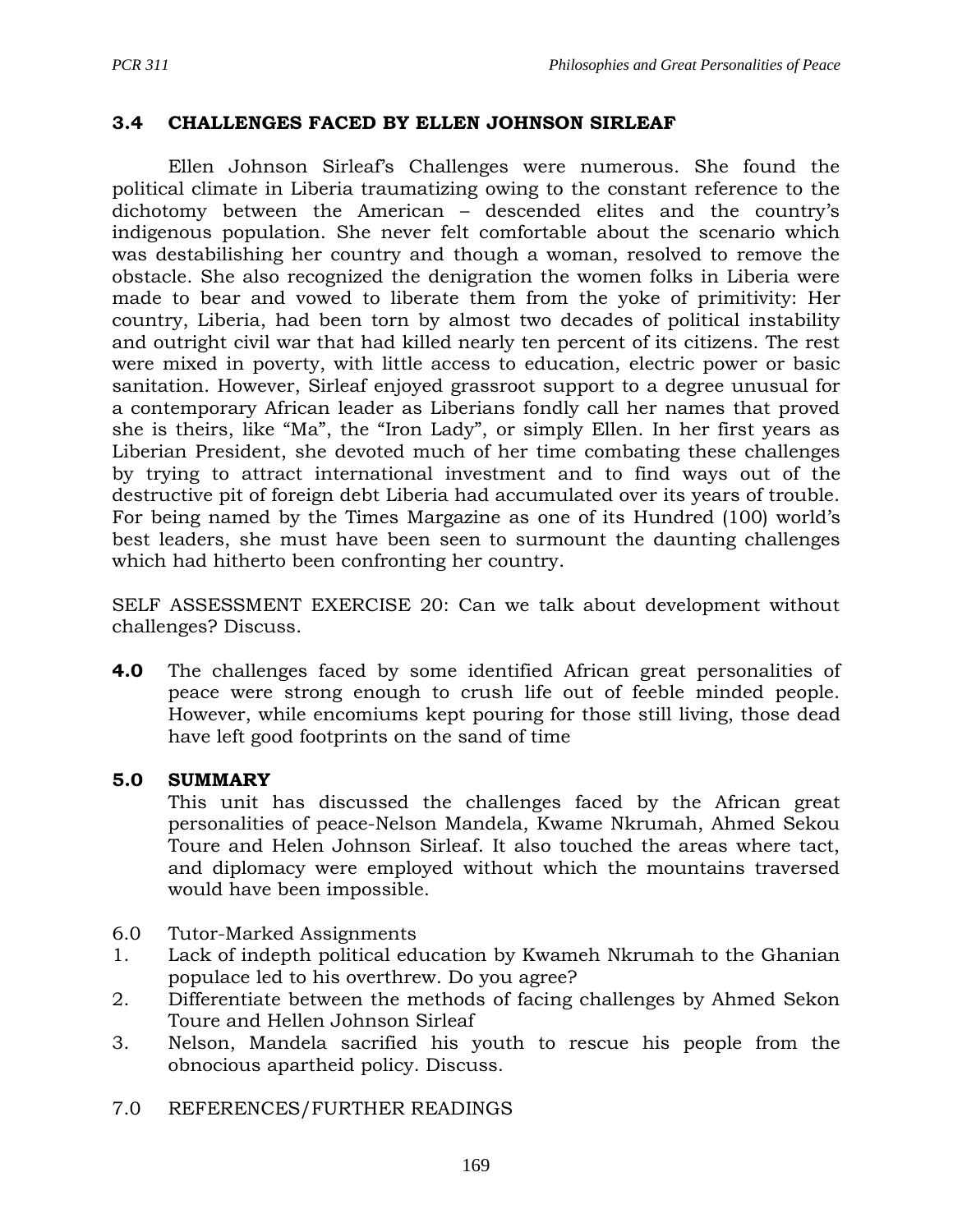- 1. en.wikipedia-org/wiki/ubuntu
- 2. http://www.moreorless.au.com/heroes/mandela.html
- 3. Etim, J.S. & James, V.U. (1999) *The feminization process in Africa current and future perspective; London*, Praezer Publisher
- 4. Smertin Y. (1977) *Kwame Nkrumah*; Mosion, Progress Publishers.
- 5. Ahmed Sekou Toure (1978) Strategy and tactics of the Revolution: Conakry, Guinea: Press Office.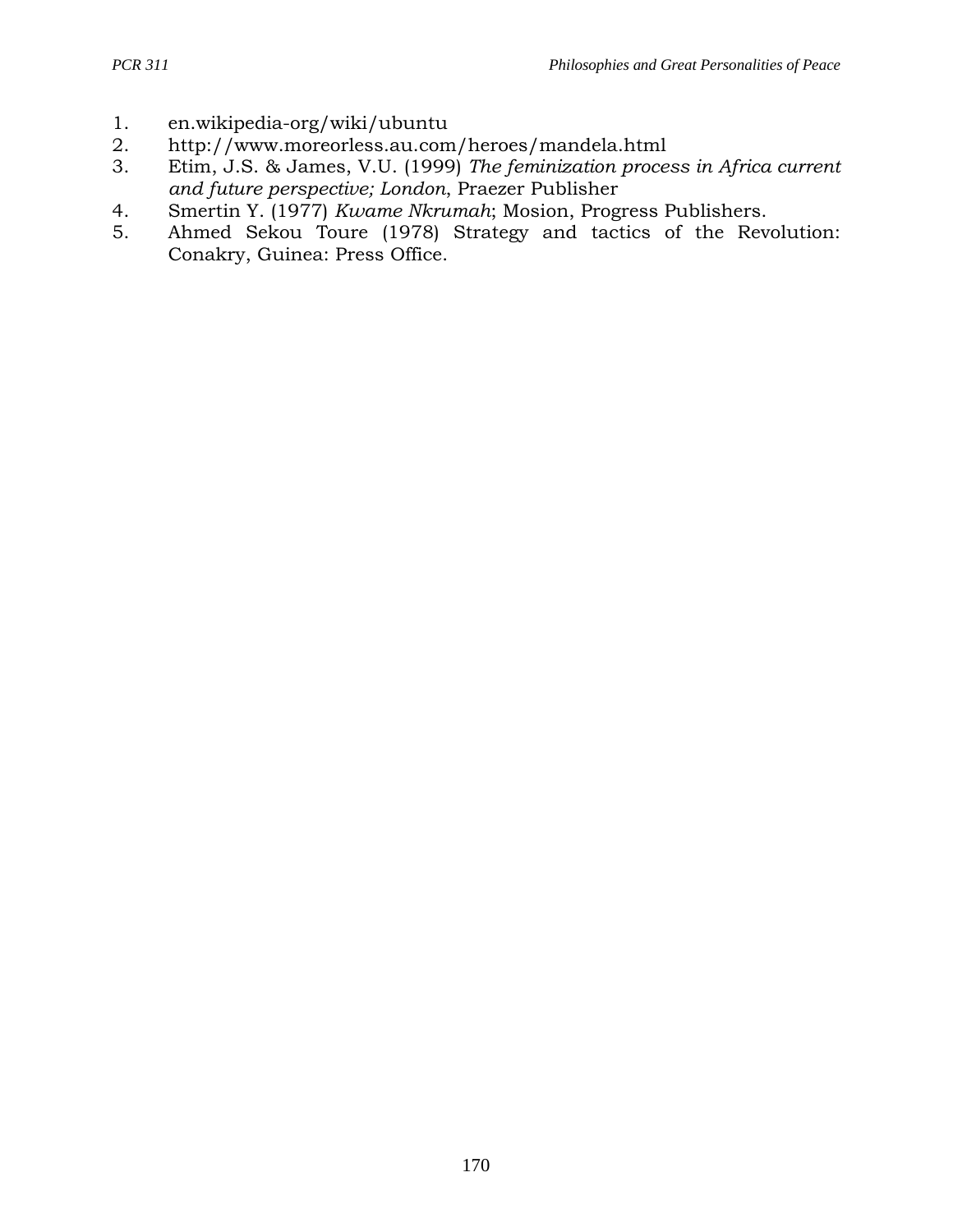#### **MODULE 5 UNIT 1**

# **PHILOSOPHIES AND GLOBAL GREAT PERSONALITIES OF PEACE: JOHN F. KENNEDY EX. U.S. PRESIDENT AND GOLDA MEIR OF ISRAEL**

## **TABLE OF CONTENTS**

- UNIT 1 Biographical data of Late John F. Kennedy and Golda Meir of Israel.
- UNIT 2 Political Philosophy of John F. Kennedy and Golda Meir of Israel.
- UNIT 3 Ideal of Peace Facilitation by John F. Kennedy and Golda Meir of Israel
- UNIT 4 Enduring legacies of John F. Kennedy and Golda Meir
- UNIT 5 Challenges faced by John F. Kennedy and Golda Meir of Israel

# **TABLE OF CONTENTS**

UNIT 1

- 1. Introduction
- 2. Objectives
- 3.1 Main Content<br>3.1 John F. Kenne
- 3.1 John F. Kennedy
- 3.2 Golda Meir
- 4.0 Conclusion
- 5.0 Summary
- 6.0 Tutor Marked Assignment
- 7.0 References/Further Readings

# **1.0 INTRODUCTION**

The world has become a global village through various innovations. Globalisation has been transpiring through the proliferation and growth of companies, associations, and regulatory agencies that operate as transborder networks. Jan Aart Schotte, Contributing in an article in Baghs, J. and Smith, S. (2001; 16) opined that bodies such as Nissan Corporation, save the children, and the World Intellectual Property Organisation treat the whole planet as their field of activity and regard humanity at large as their actual or potential clients. The concept of globalization, dear student, has put pressure on any component state in the world political order to understand that what happens in country 'A' could have bearing on country B. If a conflict develops and allowed to resort to war, famine could set in and the possibility of refugee problem could not be ruled out.

In the forgoing, dear student, we could no longer afford to watch with complacency that the old models of sovereignty and democracy will give us the much needed good governance in a daily advancing globalizing political and economic order. It is within this assumption that John F. Kenedy and Mrs.Golda Meir of Israel who emerged at difficult periods in the evolution of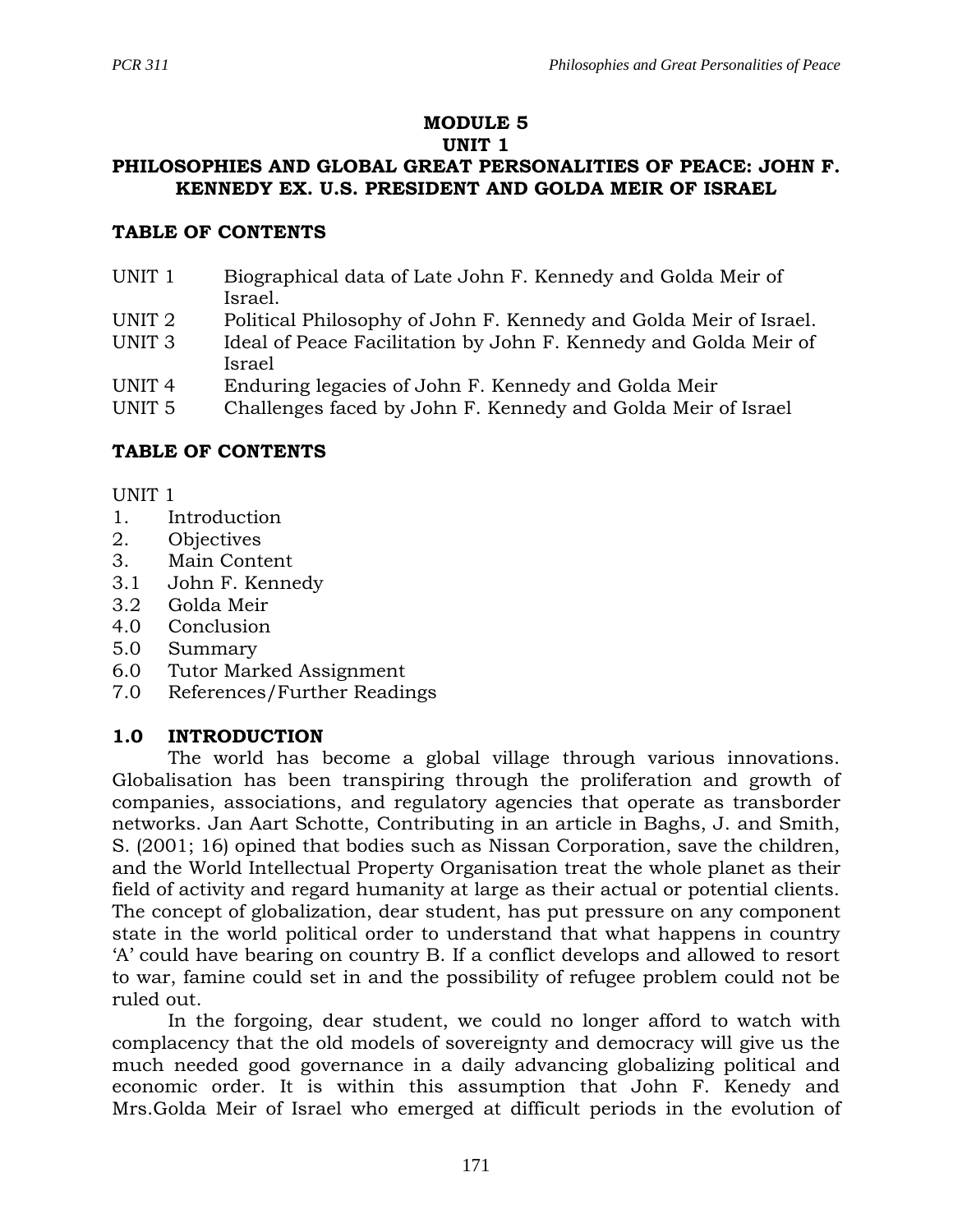globalization of political and economic order and who made their marks on the sound of time, are considered as part of those who left enduring legacies while priviledged to lead their countries.

# **2.0 OBJECTIVES**

At the end of this unit, you should be able to:

- Understand the biological sketch of both John F. Kennedy and Mrs. Golda Meir;
- Decipher the altruism that it is not life that matters but the courage you bring to it; and
- Analyse the need for solid preparedness at the embryonic stage of ones life in order to make a meaningful impact in life as espoused by both Kennedy and Golda Meir.

# **3.0 MAIN CONTENT**

# **3.1 The Biographical Sketch of John Fitzgerald Kennedy**

The height that great men reached were not acquired by a sudden flight, but by courage and absolute endurance.

Kennedy was born on May 29, 1917, at Brooklyne, Massachussets. He was the second son of Joseph P. Kennedy and Rose Fitzgeralds. His mother, Rose, was the eldest child of her father, John "Honey Fitz" Fitzgerald who was a very prominent Boston political figure. Kennedy lived in Boston for the first ten years of his life.

He attended various schools both in Boston and several institutions in the United States (U.S.) In 1931, Kennedy was sent to a private university, preparatory for boys in Wallingford, Connecticut, where his senior brother had previously attended. At a period, he was ill and after recovering, moved to Chaot where he graduated in 1935 and that year, Kennedy's superlative in his year book was: "Most likely to become President". He thereafter followed his parents to London, hoping to study at the London School of Economics but though registered, circumstances of ill-health forced him out. In 1936, he moved to Harvard College. In July 1937, after taking his convertible, sailed on the SS Washington to France and spent ten weeks driving with a friend through France, Italy, Germany, Holland and England. In June 1938, Kennedy sailed with his father and brother, Joe to spend July working with his father who was recently appointed U.S. Ambassador to the Court of St. Jame's by President Roosevelt, at the American embassy in London. He also visited Czechoslovakia and Germany and later rejoined his father on 1st September 1939, which was the day Germany invaded Poland. Kennedy also toured extensively to Europe, the Soviet Union, the Balkans and the Middle East to gather background information for his thesis at Havard. Back in England, he still kept struggling, despite being born with silver spoon in his mouth. He never rested on the affluence of his parents but kept nurturing hope. John F. Kennedy and his family were at the Strangers' Gallery of the House of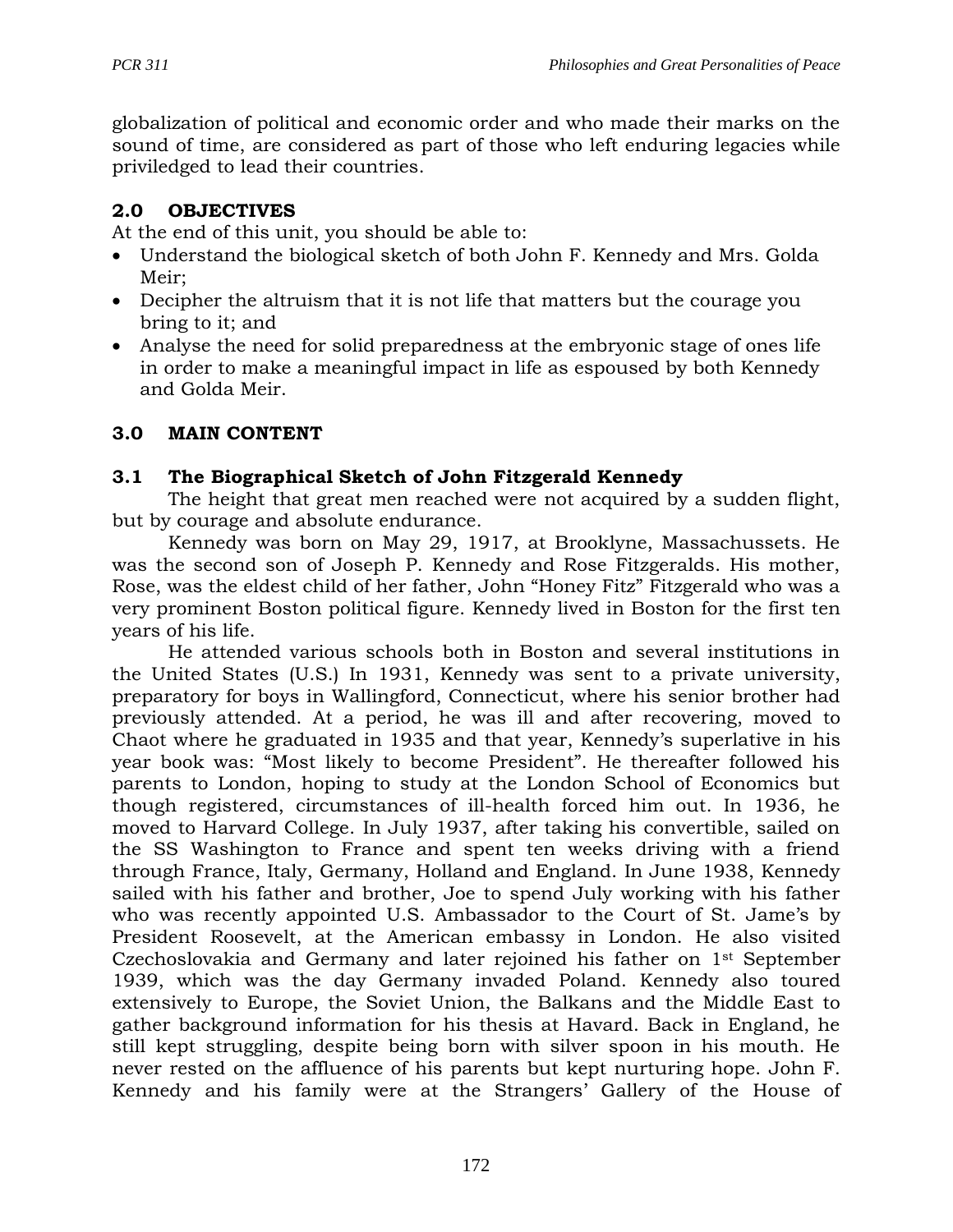Commons to hear speeches either in support or against the United Kingdom's declaration of war on Germany. Kennedy was in the commons as his father's representative to help with arrangements for American survivors of the SS Athenia, before flying back to the U.S. His effort at searching for information for his thesis yielded result and in 1940, completed the thesis, titled "Appeasement in Munich" about British participation in the Munich Agreement. Accepting his father's advice, the thesis was published into a book under another title, *"Why England Slept*" (a strong philosophy of who fights and runs aways lives to fight another day) and became a best seller.

In 1941, Kennedy volunteered for the U.S. Army but was rejected because of his back problem. However, he was accepted in September of that year following the intervention of the Director of the Office of Naval Intelligence who was a former naval attaché to Kennedy's father. He was attached to the Naval Reserve Office Training Corps and Motor Torpedo Boat Squadron Training Centre before his deployment to Panama and the Pacific thereafter. He served meritoriously which eventually earned him the rank of lieutenant, commanding a Patrol Torpedo (PT) boat.

In 1943, precisely on August  $2<sup>nd</sup>$ , Kennedy's boat, the PT-109 was rammed into by the Japanese destroyer, Amagiri while Kennedy was taking part in a nighttime patrol near New Georgia in the Solomon Islands.

Kennedy was thrown across the deck and the accident added to his unhealed backache. The accident was enough to drive life out of any ordinary person, but Kennedy, sensing that capitulation would destroy him and his crew members, summed up courage. He swam, towing a badly burnt man by using a life jacket strap he clenched in his mouth, and towed the wounded man to an island, and later to another island from where his crew were subsequently rescued. For that heroic exploit, Kennedy received the Navy and Marine Corps Medal with the following citations.

*For an extremely heroic conduct as commanding officer of Motor Torpedo Boat 109 following the collision and sinking of that vessel in the Pacific War.*

*Thereafter, on August 1-2, 1943, unmindful of personal danger, lieutenant… Kennedy unhesitatingly braved the difficulties and hazards of darkness to direct rescue operations, swimming many hours to secure aid and food after he had succeeded in getting his crew ashore. His outstanding courage, endurance and leadership contributed to the saving of several lives and were in keeping with the highest traditions of the United States Naval Service.* 

Kennedy also bagged other decorations in World War II such as the Purple Heart, Asiatic-Pacific Campaign Medal, and World War II Victory Medal. He was discharged honourably from the U.S. Naval service in early 1945.

Then, Kennedy settled down as an author and newspaper correspondent. On January 3, 1947, he was elected a member of the Congress representing the Democratic party. His political profile soared until he won the American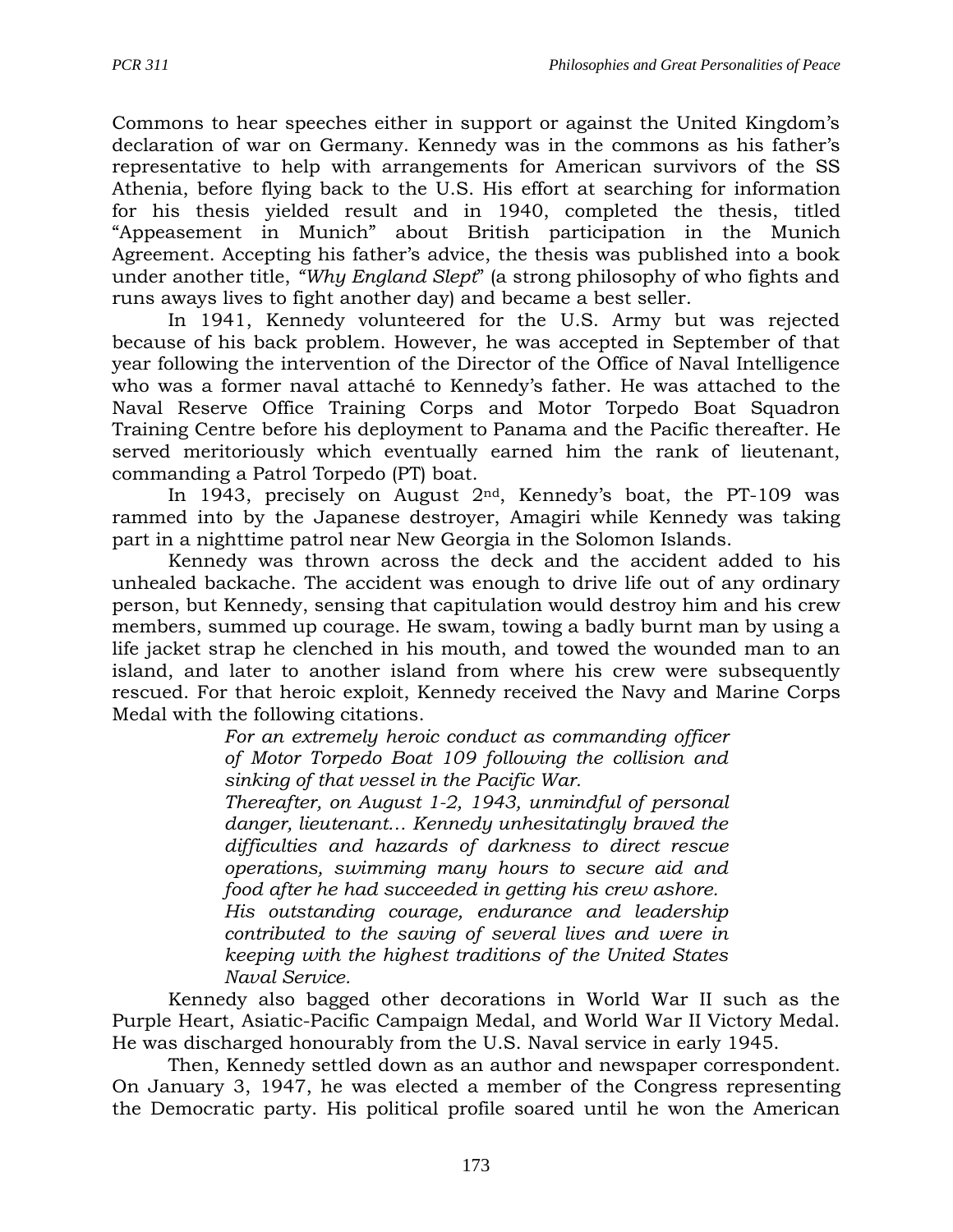Presidential election of November 8, 1960 by defeating his Republican opponent, Richard Nixon in a closely fought electoral battle. On January 20, 1961, in an internationally televised programme, watched in Nigeria, courtesy of the Awolowo Administration of 1954-1959 era, John Fitzgerald Kennedy was sworn in as the 35 President of the United States of America. He died on November 22, 1963 from the effects of an assassin's bullet in Dallas and buried in the Arlington National Cemetery, Arlington. He was posthumously awarded the Presidential Medel of Freedom on December 6, 1993.

# **3.2. The Biographical Sketch of Golda Meir (Ex. Prime Ministry of Israel)**

Meir was born Golda Mabovitch on 3rd May, 1898 in Kiev in the Russian Empire (today's Ukraine) to Blume Neiditch and Moshe Mabovitch, a carpenter. Meir wrote in her autobiography that her earliest memories were of her father, boarding up the front door in response to rumors of an imminent organized killing of large members of people especially because of their race or religion. She had two sisters, Sheyna and Tzipke, as well as five other siblings who died in childhood. She was especially close to Sheyna. Moshe Mabovitch left to find work in New York City in 1903. In his absence, the rest of the family moved to Pinsk to join her mother's family. In 1905, Moshe moved to Milwaukee in search of higher-paying work and found employment in the workshops of the local railroad yard. The following year, he had saved up enough money to bring his family to the United States.

Blume, Meir's mother, ran a grocery store on Milwaukee's north side, where by age eight, Golda had been put in charge of watching the store when her mother went to the market for supplies. Golda attended the Fourth Street Grade School (now Golda Meir School) from 1906 to 1912. Displaying traits of a future leader from youth, she organized a fundraiser to pay for her classmates' textbooks. After forming the American Young Sisters Society, she rented a hall and scheduled a public meeting for the event. She went on to graduate valedictorian of her class despite not knowing English at the beginning of her schooling.

At 14, she went to North Division High School and worked on part time. Her mother wanted her to leave school and marry, but she rebelled. She bought a train ticket to Denver, Colorado, and went to live with her married sister, Sheyna Korngold. The Korngolds held intellectual evenings at their home where Meir was exposed to debates on Zionism, literature, women's suffrage, trade unionism and more. In her autobiography, she wrote: "To the extent that my own future convictions were shaped and given form… those talk-filled nights in Denver played a considerable role." "In Denver, she also met Morris Meyerson, a sign painter, whom she later married at the age of 19.

She attended the Milwaukee Normal School (now University of Wisconsin-Milwaukee) in 1916, and probably part of 1917. The same year, she took a position at a Yiddish Folks Schule. While at the Folks Schule, she came more closely into contact with the ideals of Labour Zionism. In 1913, she began dating Morris Meryerson and they were married on 24th December 1917. She was a committed Labour Zionist and he was a dedicated socialist. Together,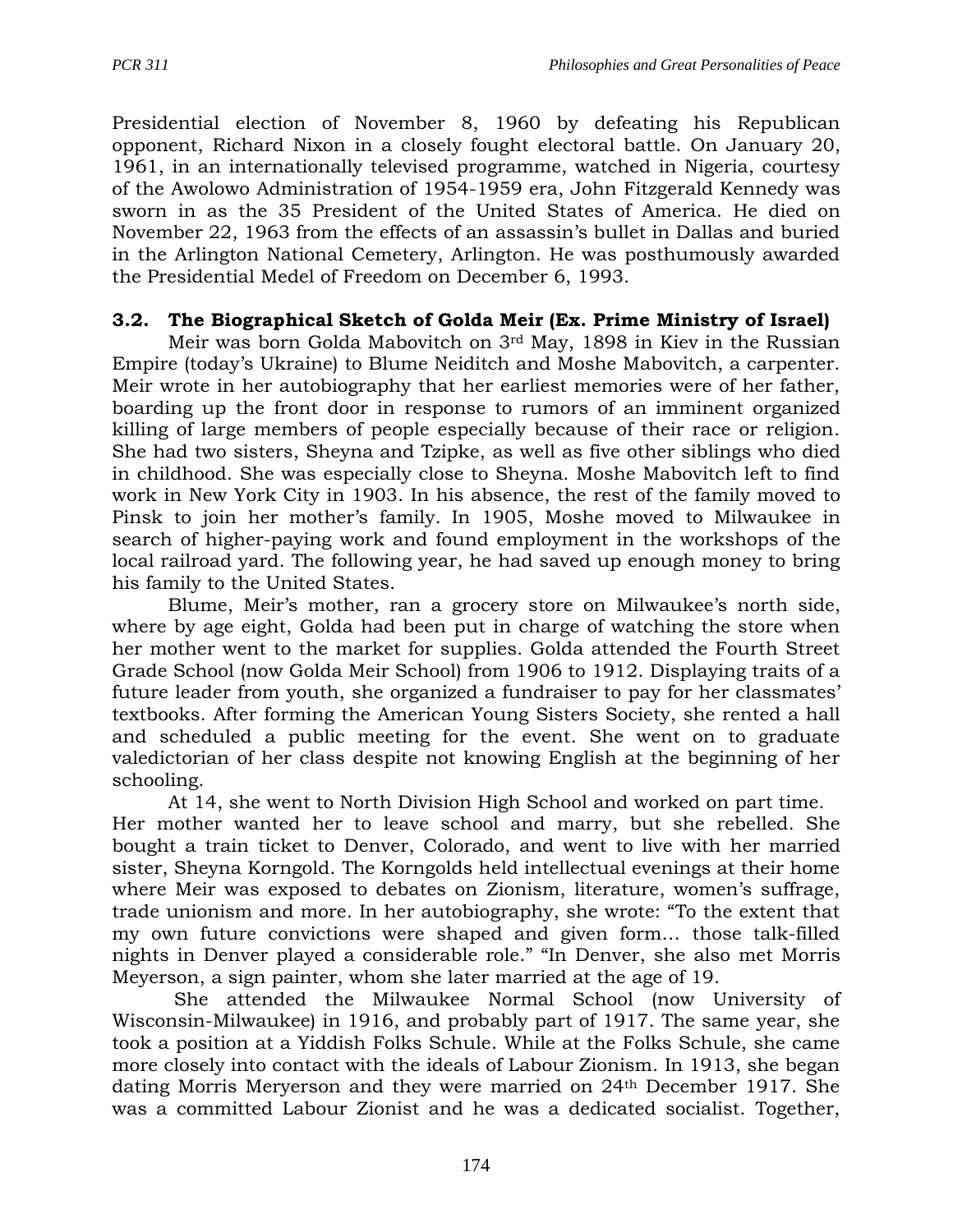they left their jobs to join a kibbutz in Palestine in 1921. She gradually became more involved with the Zionist movement. At the end of World War II, she took part in the negotiations with the British that resulted in the creation of the state of Israel. In 1948, she became Israel's first ambassador to the Soviet Union. That position lasted seven months, and she returned to Israel in 1949 to become Minister of Labour. In 1956, she became Foreign Minister, and she remained in this capacity until her retirement in 1965. She changed her name from "Meyerson" to "Meir" in 1956.

On 26 February 1969, Prime Minister Levi Eshko died of heart attack, at which time many members of the Knesset asked Meir to return to politics. She became Prime Minister of Israel with the Labour Party's support. Meir's greatest crisis came during the 1973 Yom Kippur War. While as Prime Minister, she spent much of her time developing support for Israel by meeting with Western leaders. In 1974, the labour coalition broke up and Meir left office. She died four years later, in 1978.

## **SELF ASSESSMENT EXERCISES XXI**

Who are the Israelis and of what significance is Mount Zion to them?

## **4.0 CONCLUSION**

Both John F. Kenedy and Golda Meir were rare prodigies of nature. They showed early signs of understanding of what it required to make life worth living. Kennedy could have not ventured into politics as he was quite popular as a reporter but he said he would prefer that someone else could be reporting his activities too, the same way as Golda Meir rejected an early marriage which she visualized could mar her progress in life. The fact that both became eminent global personalities is a lesson to the global community and especially, third world countries where child marriages and early life pleasure-seeking are rampant.

## **5.0 SUMMARY**

This unit has discussed in brief the biographical sketch of both John Fitzgerald Kennedy and Mrs. Golda Meir. It pried into their early life-sojourn, including the role of parenthood in the development of the personality of individuals. Kennedy was guided jealously while Golda Meir took a good advantage of scholarly discussion which had become a daily night-affair of her sister and husband. Those strong attachments to their roots enabled both global personalities of peace to play considerable roles in life.

## **6.0 TUTOR MARKED ASSIGNMENTS**

- 1. How would you describe the personality of either John F. Kenedy or Golda Meir?
- 2. What do you consider motivated Golda Meir to become the mouthpiece of Zionism?
- 3. Discuss two events in the early life of John F. Kenedy that portrayed him as a patriot with traits of leadership.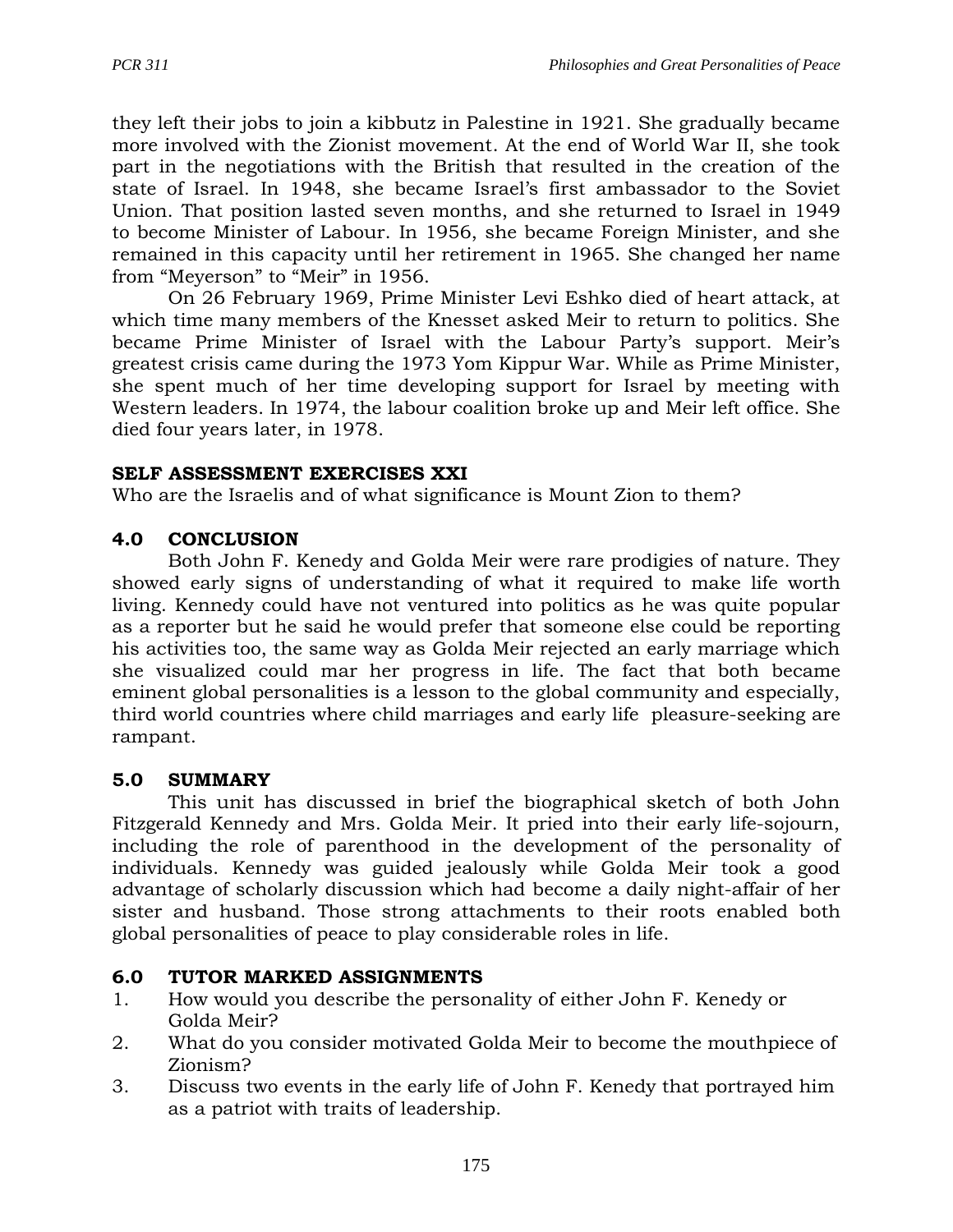# **7.0 REFERENCES/FURTHER READINGS**

- 1. Casey, S. (2009) *The making of a catholic President* Kennedy vs Nixon 1960. New York; Orbis Books.
- 2. Piper, M.C. (2004). *Final Judgement*, American free press.
- 3. Harris, S.E. (1962). *The Economics of the Political parties, with special attention to Presidents Eisenhower & Kennedy.* New York, Harcourt, Bracca World.
- 4. http://www.law\_cornell.edu/uscode/17/107.shtml http://www.jewwatch.com/jew-leaders-meir.html
- 5. http://en.wikipedia.org/wiki/gold\_meir
- 6. James, M. (1961) *John Kenedy: A Political Profile,* New York: Harcourt, Brace and World.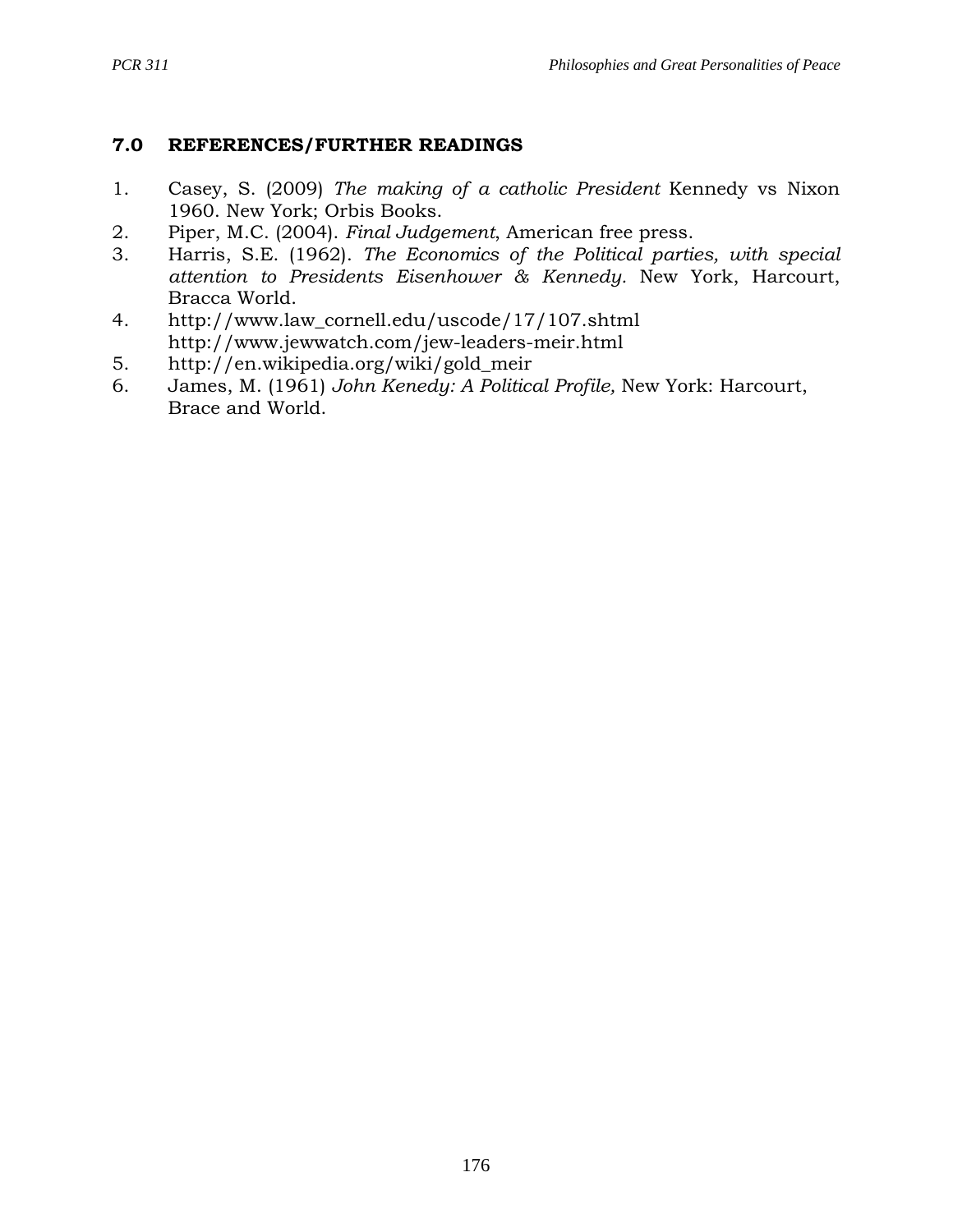## **UNIT 2**

## **POLITICAL PHILOSOPHY OF JOHN F. KENEDY AND GOLDA MEIR**

## **TABLE OF CONTENTS**

- 1.0 Introduction
- 2.0 Objectives
- 3.0 Main Content
- 3.1 Political Philosophy of John F. Kennedy
- 3.2 Political Philosophy of Golda Meir
- 4.0 Conclusion<br>5.0 Summary
- 5.0 Summary
- 6.0 Tutor Marked Assignment
- 7.0 References/Further Readings

# **1.0 INTRODUCTION**

Political Philosophies do not spring up from a vacuum but emanate out of deep life experiences. Some people are born with silver spoons in their mouth and as they grew up to see the inequalities in their environment, they resolve to do everything possible to ameliorate the scorge. Similarly, those who are the offsprings of deliberately deprived parents and who have struggled through the persecution and oppression to make a name will surely evolve a political philosophy to signify their life experience and what they wish to be remembered for. It is within the above preamble that the political philosophies of John F. Kenedy, the 35th President of the United States of America, and Mrs. Golda Meir, the first woman Israeli Prime Minister, are situated.

# **2.0 OBJECTIVES**

At the end of this unit, you should be able to:

- understand the noble role John F. Kennedy played in supporting the rapid integration of the blacks into the American Society;
- appreciate how Americans and the global community view John F. Kennedy as moving American nation beyond the realm of Thomas Jefferson, and Abraham Lincoln, through his avowed political philosophy; and
- have a good grasp of how adherence to one's carefully adopted philosophy enabled Golda Meir to be fondly remembered by Israelis and the global community.

# **3.0 Main Content**

## **3.1 Political Philosophy of John F. Kennedy, the 35th President of the United States of America.**

As contained in the introduction to this unit, John F. Kennedy's political philosophy was based on liberalism. He was of the view that all men and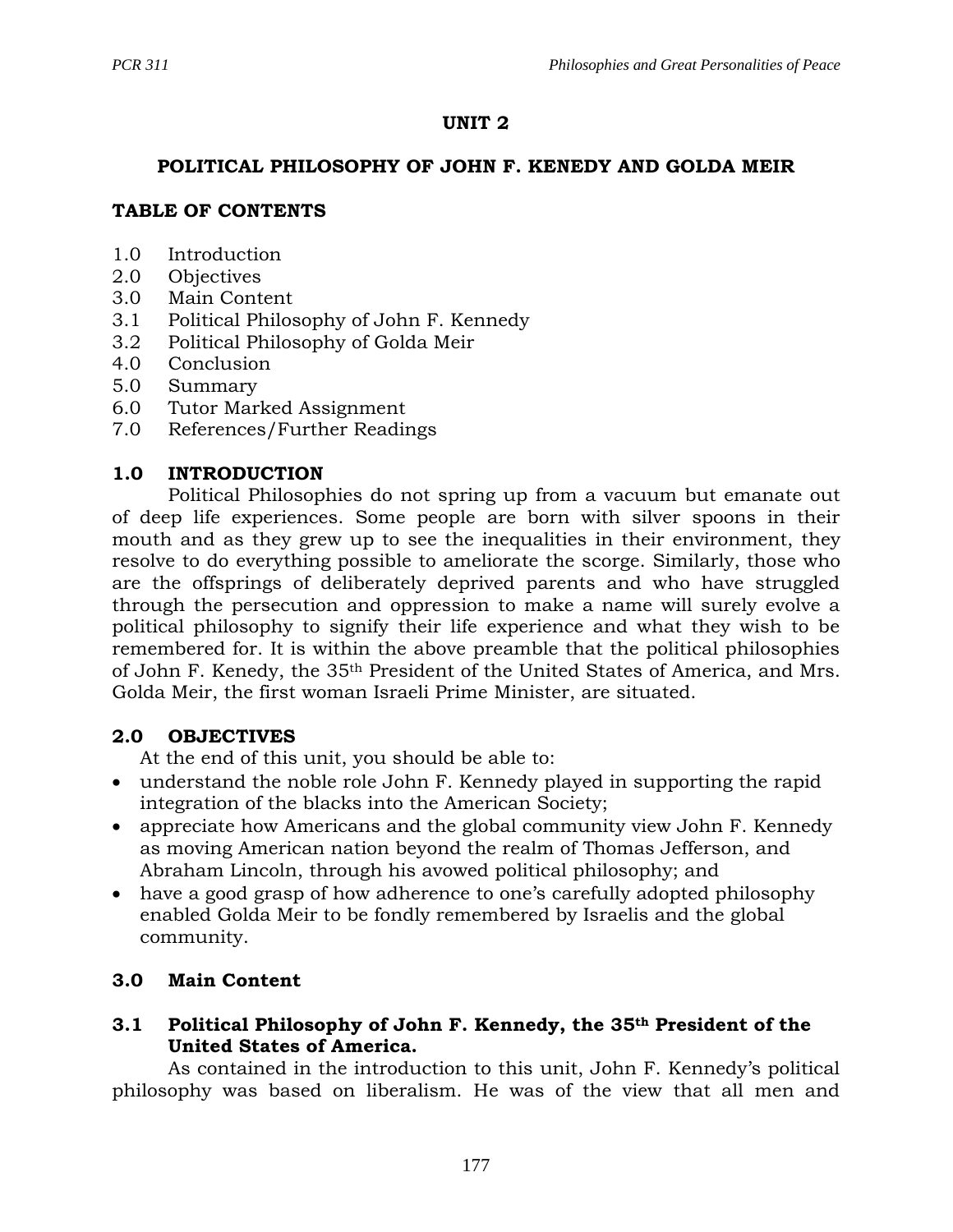women are born equal and that no hindrance must be erected to prevent any human being's drive from his or her legitimate pursuit.

The most pressing domestic issues of Kennedy's era was the turbulent and state-sanctioned racial discrimination.

The United State Supreme Court had ruled in 1954 in Brown v. Board of Education that racial segregation in public schools was unconstitutional. However, many schools especially in Southern States, did not obey the Supreme Court's judgement. Segregation on buses, in restaurants, movie theatres, bathrooms, and other public places remained. Kennedy was strongly of the view that there should be a strict adherence to the rule of law as opposed to the rule of the jungle. Kennedy therefore supported racial integrating and civil rights. As a demonstration of his philosophy, Kennedy, during the 1960 Presidential campaign telephoned Coretta Scott King, wife of the jailed Reverend Martin Luther King Jr. which perhaps, drew some additional black support to his candidacy. John and Robert Kennedy's intervention secured the early release of Marthin Luther King from jail.

As President, Kennedy initially believed the grassroots movement for civil rights would only anger many southern whites who propagated racial discrimination and made it even more difficult to pass civil rights laws through congress, which was dominated by conservative southern democrats, and he distanced himself from it. As a result, many civil rights leaders viewed Kennedy as unsupportive.

On June 11, 1963, President Kennedy intervened when Alabama Governor, George Wallance blocked the doorway to the University of Alabama to stop two African American students, Vivian Malone of James Hood, from enrolling. George Wallace moved aside after being confronted by Federal Marshals Deputy General Nicholas Katzenbach, and the National Guard. It was that evening that Kennedy gave his famous Civil Rights address on national Television and radio. His love for the plight of the black race was limitless and Dianam Dakolo, in his treatice on Kennedy dynasty and back American indicated that Kennedy exhorted the American people.

> *"We dare not forget today that we are the heirs of that first revolution. Let the word go forth from this time and place, to friend and foe alike, that the torch has been passed to a new generation of Americans – born in this century, tempered by war, disciplined by a hard and bitter peace, proud of our ancient heritage – and unwilling to witness or permit the slow undoing or those human rights to which this nation has always been committed, and to which we are committed today at home and around the world".*

In a clear break with the tokenism of antebellum American (from the era of John Adams and Jefferson to the outbreak of the American Civil War (1861-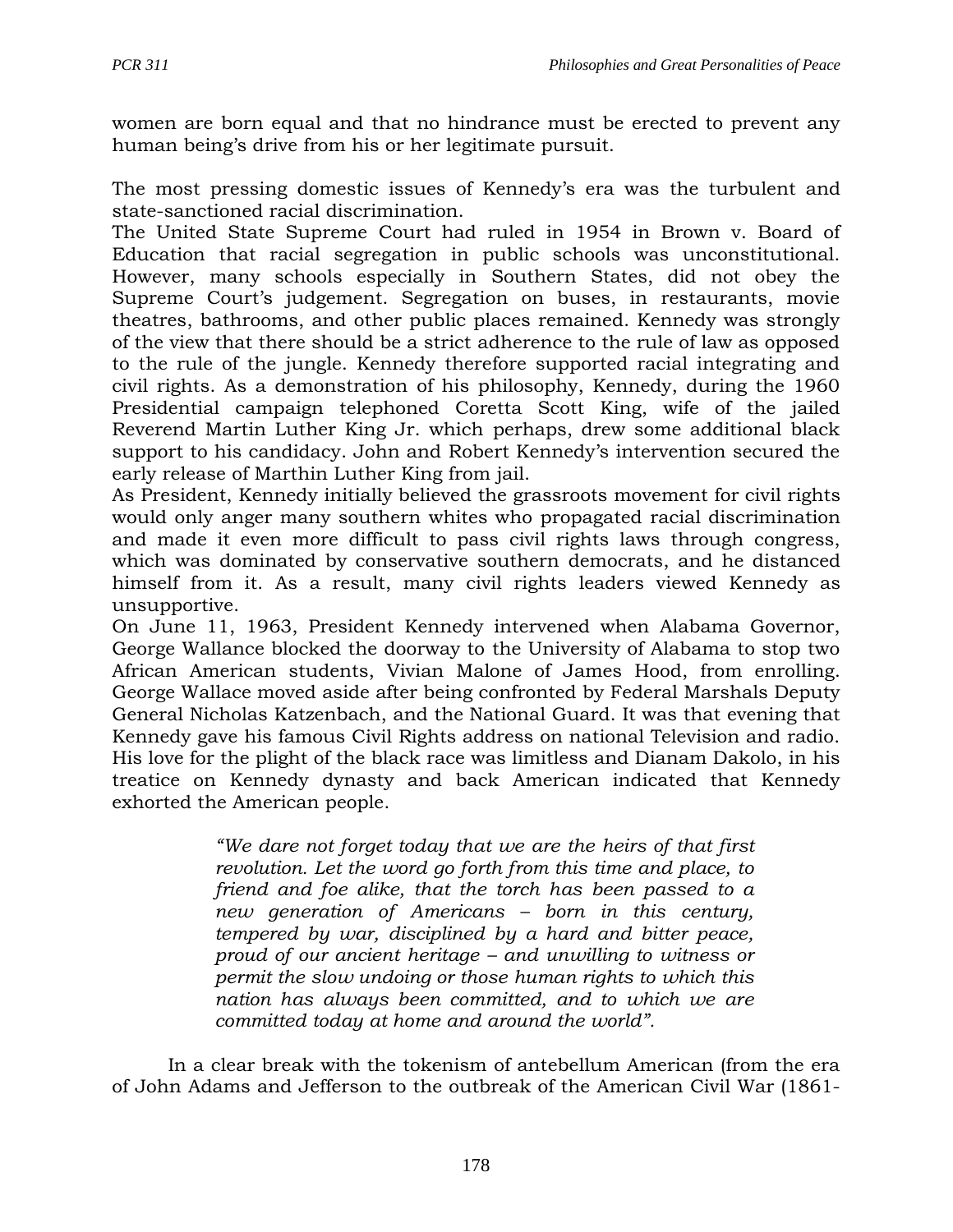5) and post-Lincoln Reconstruction, President Kennedy moved to give full effect to the letter and spirit of the Declaration of Independence.

To affirm that "all men and women are created equal, that they are endowed by their Creator with certain. Inalienable Rights," he promptly established the Committee on Equal Employment Opportunities, with a mandate much broader than similar initiatives by previous administrations.

President Kennedy appointed Robert Weaver an Afro-American to the United States cabinet as Head, Federal Housing and Home Finance Agency, a most strategic department. The mobility ladders erected by Kennedy also saw a distinguish black jurist, Thurgood Marshall, climb to the U.S. Circuit Court of appeals in 1961.

By sundry policies and acts, Kennedy expanded a frontier opened for blacks and other coloured citizens through Executives Orders by President Frankin D. Roosevelt in 1941 (banning discrimination in employment) and in 1948 by President Harry Truman (integrating all units of America's Armed Forces).

Also, like President Dwight D. Eisenhower, who deployed federal troops to Central High School, Little Rock, Arkansas, in 1957, to enforce the rights of nine black students to study there, having fulfilled admission requirements, Kenedy sent federal troops to the all-white University of Mississippi in 1962 to provide security for a black student, James Meredith, whose enrolment had been fiercely resisted by supremacists within the institution. Other black students admitted to the University of Alabama were similarly protected by federal troops in 1963.

To secure the political rights of blacks and have them fully integrated into America's mainstream, the President had an ally in his younger brother, Robert Kennedy, whom he had appointed U.S Attorney General.

The latter provided logistic support and legal backing for Freedom Riders, an interracial group constituted by the Congress of Racial Equality to defy segregationist in all their preserves-drinking fountains, pleasure haunts, lunch counters, bus and train stations – while the President was engrossed in the formulation of a Civil Rights Bill and related initiatives for black empowerment.

The American nation under the administration of John F. Kennedy was radically different from that conceived of by Thomas Jefferson, who had over 200 black slaves labouring under inhumane conditions on his Monticello (Hermitage) Plantation. American's foremost historian, Samuel Eliot Morison, highlighted Jefferson's deviance in his work, *The oxford History of the American People, Prehistory to 1789.* His words: "Did Jefferson think of blacks when he wrote, "All men and woman are created equal?" His subsequent career indicates that he did not; that in his view, blacks were not men and women.

Kennedy signed the executive order creating Presidential Commission on the status of Women in 1961. He was quite gender sensitive.

In his desire to give equal room for the blacks and whites to co-exits, Kennedy became an advocate for the poor. Responding to allegations that Martin Luther King Jr. was a communist, the Kennedy's administration agreed to let Federal Bureau of investigation wiretape private individuals, including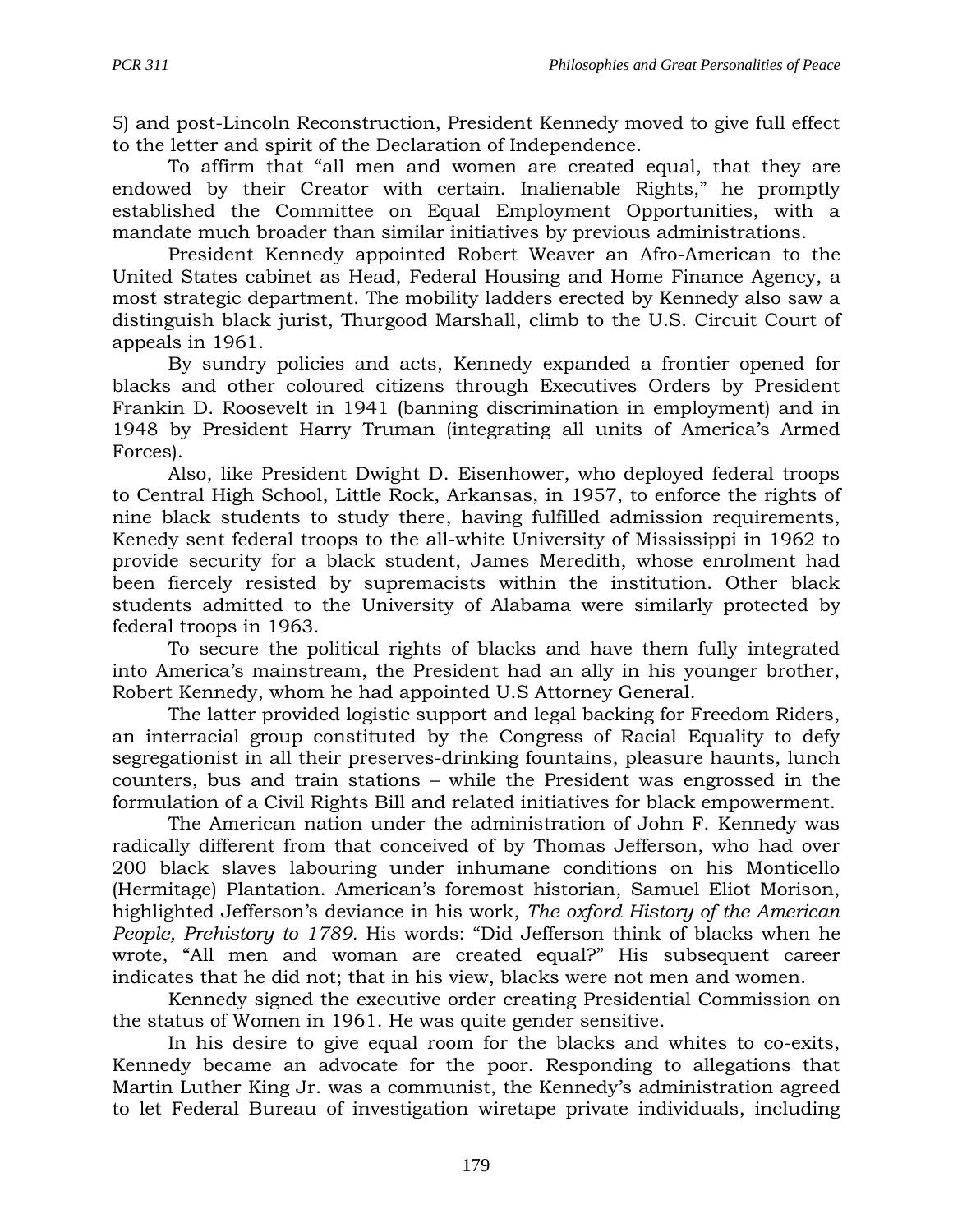Martin Luther King Jr. The source of the original allegations was someone discovered to be a burning hatred for King, whom he viewed as an upstart and a troublemaker.

On issues concerning immigration, John F. Kennedy proposed an overhaul of American immigration policy that later was to become the immigration Act of 1965, sponsored by Kennedy's brother, Senator Edward Kennedy. It dramatically shifted the source of immigration from Northern and Western European countries towards immigration from Latin American and Asia and shifted the emphasis of selection of immigrants towards facilitating family reunification. Kennedy wanted to dismantle the selection of immigrants based on country of origin and saw this, as an extension of his civil rights policies.

A visionary leader, Kennedy was eager for the United States to lead the way in the space race. Sergei Khrushchev explained that Kennedy approached his father, Nikita, twice about a "joint venture" in space exploration in June 1961 and autumn 1963. On the first occasion, the Soviet Union was far ahead of America in terms of space technology. Kennedy first announced the goal for landing a man on the Moon in speaking to a joint session of Congress on may 25, 1961 saying:-

> *First I believe that this nation should commit itself to achieveing the goal, before this decade is out, of landing a man on the Moon and returning him back to the earth. No single space project in this period will be more impressive to mankind, or more important for the long-range exploration of space; and none will be so difficult to accomplish.*

Kennedy later made a speech at Rich Univeristy on September 12, 1962 in which he said:

"No nation which expects to be the leader of other nations can expect to stay behind in the race for space"

What a philosophy for third world leaders! It is not enough to be on top of a system but in staying there through concrete planning and good governance. A good number of developing countries are adopting ambivalent policies, leading to retrogression.

On the second approach to Khrushchev, the Ukrainian was persuaded that cost sharing was beneficial and American space Technology was forging ahead. The U.S. had launched a geostationally satellite and Kennedy had asked congress to approve more than \$25 billion for the Apollo Project.

Khrushchev agreed to a joint venture in late 1963 but Kennedy was assassinated before the agreement could be formalized. On July 20, 1969 almost six years after Kennedy's death, Project Apollo's goal was finally realized when men landed on the Moon. The bottom line of John F. Kennedy's philosophy is that he concluded it on the basis of absolute truth and justice. Hence, after his demise, the smouldering continues.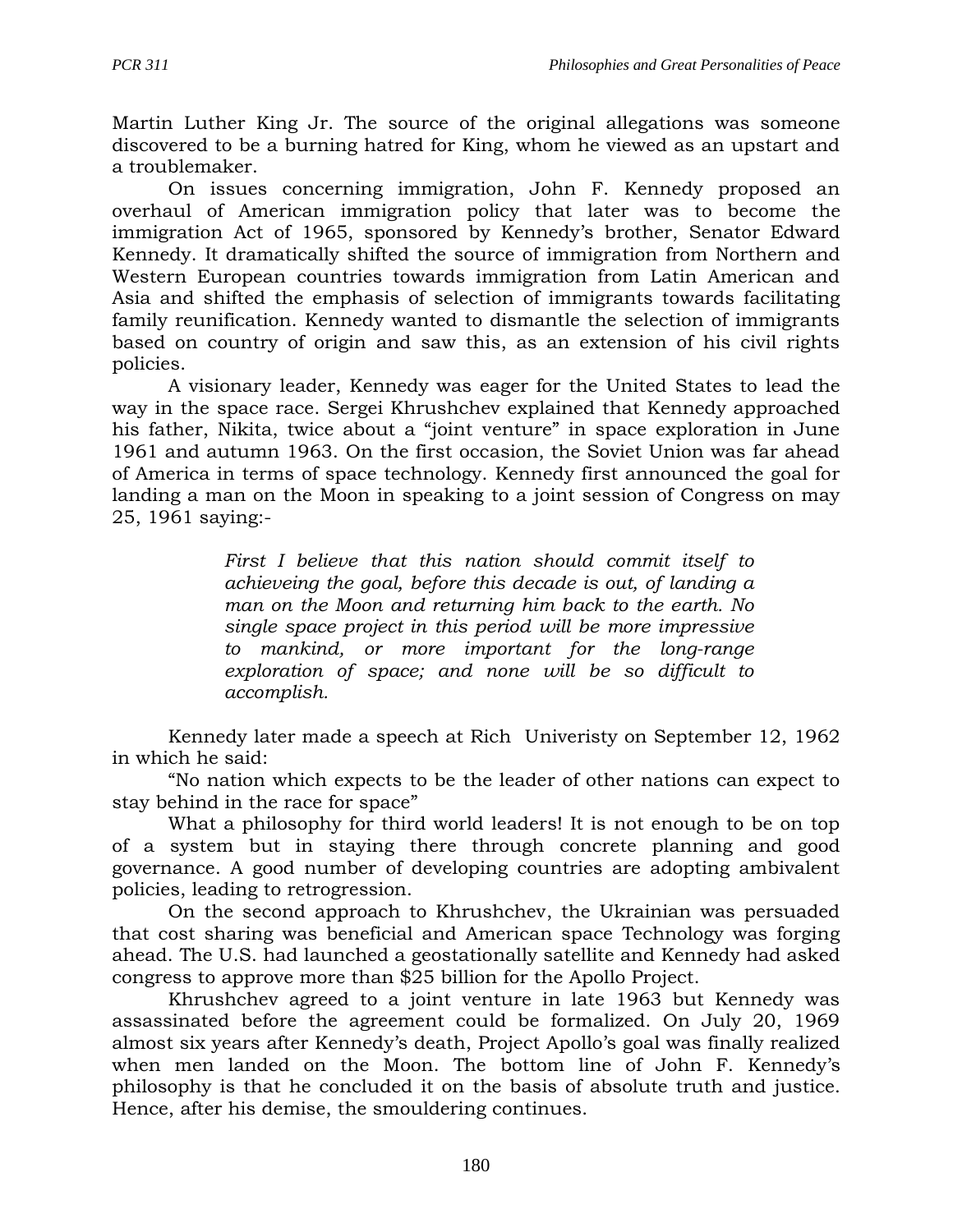On November 22, 1963, President Kennedy was assassinated while on a political trip to Texas. He was reportedly shot by Lee Harvey Oswald, an employee of the schoolbook depository from which the shots were suspected to have been fired. The issue became controversial as the alleged assassin was also shot and killed by one Ruby before facing trial.

President Johnson, who succeeded Kennedy set up the Warren Commission to investigate the assassination, which concluded that Oswald was the lone assassin.

On November 25, 1963, Kennedy's body was buried in Arlington National Cemetery. Over a period of 3 years (1964-1966), an estimated 16 million people had visited his grave. To crown it all, J.F.K's grave is lit with an "Eternal flame". What a memoriam and a way to honour an everlasting legend!.

At age 46, an only 3 years as President of the most powerful state in the world, the memory of his service endures! Leaders of the third world have a lot to learn, from the philosophy of that global great personality of peace.

### **3.2 The Political Philosophy of Golda Meir, former Israeli Prime Minister**

The political philosophy of Golda Meir stemmed from her early life experience contained in her autobiography when her father was boarding a vehicle in response to rumours of Russia's organized killing of members of Jewish Community because of their race and faith. The bitter experience of a persecuted people on account of their race, and the magnitude it took made her adopt a political philosophy of Zionism. It was a philosophy for the total liberation of Jews all over the world and the fulfillment of the Balffour declaration of 1917, promising the oppressed and persecuted Jews a homeland. She pursued that philosophy by getting more involved and entrenched in Zionist movement and was always in the forefront championing the course of Zionism until the creation of the state of Israel in 1948. Golda Meir was one of the twenty-four signatories to the Israeli declaration of independence on 14th May, 1948: and elated about the fruit of her political philosophy, she reportedly wept shedding tears of joy. It was further added that the emotional outburst was because when she studied American history as a school girl and read about those who signed America's declaration of independence in 1776, Golda Meir never thought the situation was real. Founding herself in that same situation, which history will recall, she felt elated and became emotional.

#### **SELF ASSESSMENT TEST 22**

How would you feel if providence put you in the position Golda Meir found herself in 1948?

#### **4.0 CONCLUSION**

John Fitzgerald Kennedy of the United States of America and Golda Meir of Israel have made tremendous and positive impact on the global community through their early life experiences. Their perception of what the social, economic and political environments were during their early days counted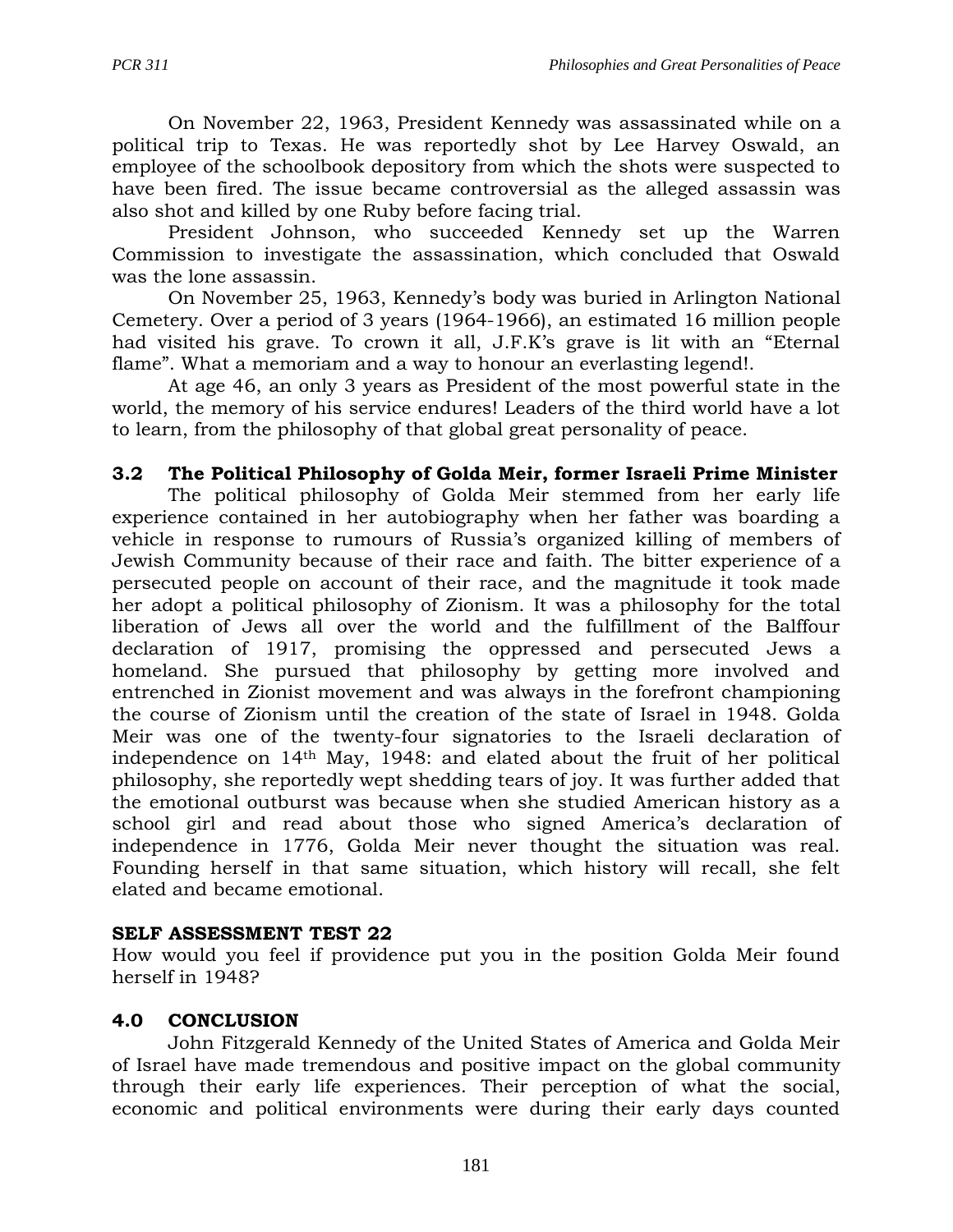much for adopting various methods to see that principle on the alter of justice, fairplay, and respect for equality of races must be their watchword.

## **5.0 SUMMARY**

This unit discussed the political philosophy of John Fitzgerald Kennedy as well as that of Golda Meir of Israel. It also discussed how they developed their philosophies for the good of their people and mankind. J.F. Kennedy used his position as the President of the most powerful state in the world to lay a solid foundation for total integration of the blacks into American citizenry as his philosophy directed him while Golda Meir, though dead, has her rating in her country and the global community conspicuously high and illuminating. She will always be remembered as a woman who contributed to salvaging the total extermination of her Jewish race from the pernicious levers of the Germans and Eastern world destroyers.

## **6.0 TUTOR MARKED ASSIGNMENTS**.

- 1. John F. Kenedy laid a solid foundation for the operations of civil society organizations in America. Discuss.
- 2. Analyse the role of President Kennedy and his younger brother, Robert Kennedy in securing the political rights for blacks in the United States.
- 3. Why did Golda Meir adopt Zionism as a political philosophy and what was the outcome of it?

## **7.0 REFERENCES/FURTHER READINGS**

- 1. http://en.wikipedia.org/wiki/johnf.Kenedy
- 2. Davis, F. (1999). *Moving the Mountain: The Women's movement in America Since 1960*: Chicago, University of Illinois.
- 3. Douglas, J.W. (2008). *JFK and the unspeakable: why he died and why it matters.* New York, Orbis Books.
- 4. http://en.wikipedia.org/wiki/Golda\_Meir
- 5. http://www.jewishvirtuallibrary.org/jsource/biography/meir.html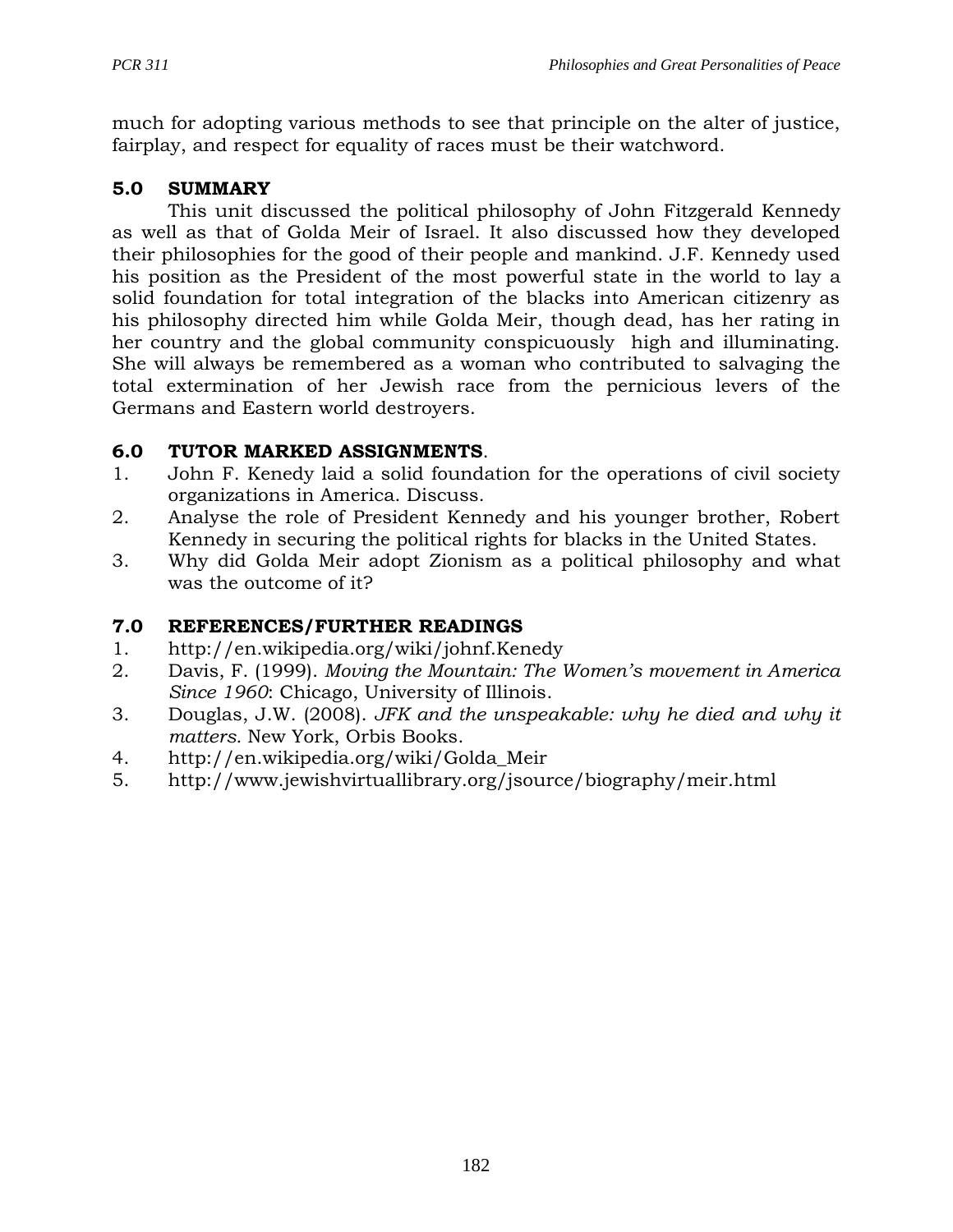### **UNIT 3**

### **IDEAL OF PEACE FACILITATION BY JOHN F. KENNEDY AND GOLDA MEIR**

### **TABLE OF CONTENTS**

- 1.0 Introduction
- 2.0 Objectives
- 3.0 Main Content
- 3.1 Peace facilitation by John F. Kennedy
- 3.2 Peace facilitation by Golda Meir
- 4.0 Conclusion
- 5.0 Summary
- 6.0 Tutor Marked Assignments
- 7.0 References/Further Readings

## **1.0 INTRODUCTION**

The global community has been witnessing series of conflicts since the evolution of nation-states which are capable of wiping out human existence. Most of these conflicts have been based on the activities of leaders who idolize violence through conceitedness, self-aggrandizement and ego feelings rather than logical motives. The 1648 Westphalia peace treaty which was the first attempt at formalizing ideal of peace facilitation on a global level was very significant in attracting men and women of honour to embrace the ideal of peace facilitation. The collapse of multipolarity when various states categorized themselves as world powers – (Italy, Spain, Greece, Yagoldavia, France, Britain, Russia, Poland, etc) brought about the emergence of bi–polarity with the world divided into two major ideological divides – the West, championed by the United States of America and the East, championed by the Union of Soviet Socialist Republics. The global community witnessed the emergence of the cold war after the World War II and it was the activities of great personalities of peace that prevented the emergence of the third world war. Among the world leaders whose activities loomed large in the political events of post World War II, and whose contribution through their ideal of peace facilitation made the world better than they met it were John Fitzerald Kennedy, the 35th President of the United States of America and Golda Meir, the first female Prime Minister of Israel.

## **2.0 OBJECTIVES**

After reading this unit, you should be able to:

- assess critically Kennedy's perception of power and its limitations;
- know how the global community witnessed the beginning of limitation of arms production and strong admonitions on banning of nuclear testing in the atmosphere;
- narrate Golda Meir's peace facilitation between the Jews in Palestine and the British Mandated Territories.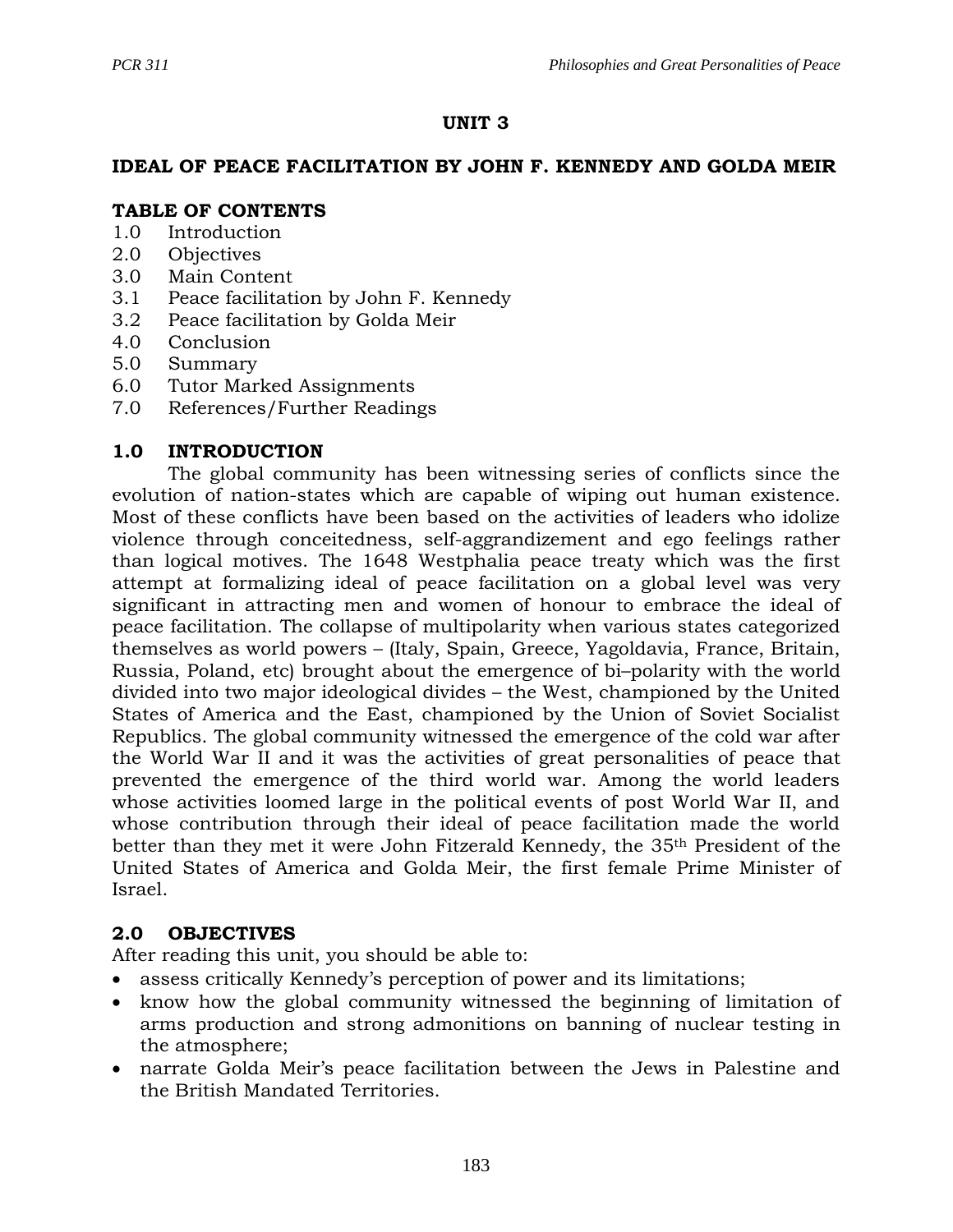• explain how Golda Meir promoted peaceful and beneficial ties between African States and Israel.

## **3.0 MAIN CONTENT**

#### **3.1 IDEAL OF PEACE FACILITATION BY JOHN F. KENNEDY**

President Kennedy's foreign policy was dominated by American-Soviet relations. In fact, much of his foreign policy trust revolved around proxy interventions in the context of the early stage of the cold war. The well grounded policy of mutual distrust between the East and the West, which was aggravated due to the manner the U.S. silenced Japan's intransigence to end the second World war, created a no-love-lost syndrome between both. The cold war was an underground, but pungent war that ravaged the globe and any American policy on issues considered to be of mutual effect, are usually espoused by succeeding administrations.

The Eisenhower Administration had hatched a plan to overthrow the Fidel Castro regime in Cuba before Kennedy's election to the presidency. The nerve centre of the plan, structured and detailed by the crack Central Intelligence Agency (C.I.A) and with the tacit approval of the U.S. Military but with minimal input from the United States Department of State, was the arming of a counter revolutionary insurgency composed of anti-Castro Cubans. Those U.S. trained Cuban insurgents, led by CIA paramilitary officers from the special activities division were to invade Cuba and instigate an uprising among the Cuban people with a view to removing Fidel Castro from power. Consequently, on 17th April 1961, Kennedy ordered the previously planned invasion of Cuba to jump into action. With the active collaboration of the C.I.A., in an operation code named "Bay of Pigs Invasion, two thousand, five hundred and six (2,506) U.S. trained Cuban exiles, called "Brigade 2506" returned to the bay of Pigs Island with a view to deposing Castro.

The invasion was not properly co-ordinated before it swung into action. There was no co-ordination of the necessary defence agencies of the U.S. which made the invaders suffer a huge humiliation. By 19th April, 1961, The Cuba government had captured or killed the invading exiles, and Kennedy, out of frustration, was forced to negotiate for the release of the One Thousand One Hundred and Eighty Nine (1,189) survivors. It was a great challenge to the U.S. tactic in their face-off with agents of communism. It was not until after twenty months that Cuba released the captured exiles in an exchange for \$53 million worth of food and medicine. That particular incident reinforced Fidel Castro's wariness of the U.S. and kept assuming that Cuba could be invaded again.

As a follow up to the above, Cuba, in an effort to safeguard her sovereignty sought the physical presence of the Soviet Union in her territory to serve as a deterrent to the U.S. aggression. In pursuance of that objective, the U.S.S.R. started constructing soviet intermediate-range ballistic missile site in Cuba, unknown to the U.S. What eventually led to the famous Cuban Missile crisis began on October 14, 1962 when American U-2 CIA spy planes took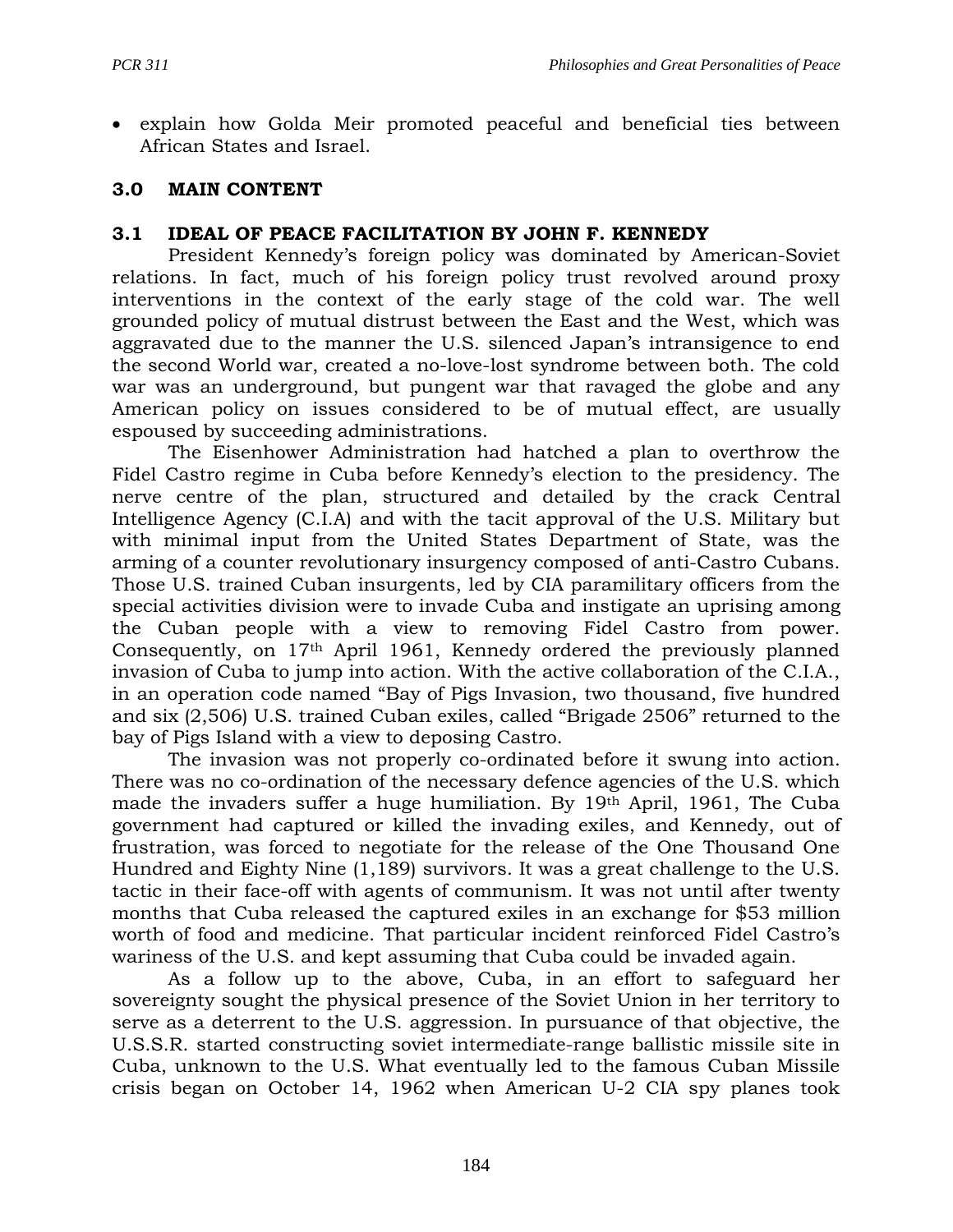photographs of the site and the photographs shown to Kennedy on October 16, 1962. It was a glaring serious nuclear threat to the United States which demanded an immediate response. Many options were open to the U.S. but out of them, two were debated. The first was to attack the sites and precipitate a nuclear war with the Soviet Union. But if the U.S. kept mute, it would endure the threat of nuclear weapons being launched from close range as they were in such proximity the U.S. might have been unable to retaliate if they were launched pre-emptively. Another consideration was that the United States (U.S.) would appear to the world as weak in its own hemisphere.

Despite pressure from many military officers and cabinet members who pressed for an air assault on the missile sites, Kennedy, the most powerful leader in the world, with sufficient arsenal at his disposal to launch an attack at any prompting, resolved to use diplomacy to resolve the conflict in order to save mankind from nuclear self –destruction which a direct confrontation between both the U.S. and USSR would engender.

What a maturity! The effect of the atomic bomb on Hiroshima, and Nagasaki on August 6, and August 9, 1945 respectably to put paid to Japan's intransigence and its effect, not only on those communities but far beyond, was not lost on him. He allowed the rule of law to prevail as the disregard of it collapsed the League of Nations, prompting the Second World War. One of the League's provision in 1919 was that the independence granted to small nations shall be guaranteed and respected and that any nation found to be the aggressor shall be sanctioned. That was not to be, and the League collapsed. The follow up after the 2nd World War was the formation of the United Nations Organisation (U.N.O.) and one of its main aims is the resolution to prevent any further wars. With the World in a bi-polarity by 1962, the action of any of the bi-polar powers in an adversarial mode could precipate World War.

With the above at the mind of J.F. Kennedy, Kennedy set aside those advices from his military and cabinet members and ordered a naval quarantine in which the U.S. navy inspected all ships arrving in Cuba. He began negotiations with the Soviets and ordered the Soviets to remove all defensive materials that were being built in Cuba and threatened that without doing so, the Soviet and Cuban peoples would face naval quarantine.

The Soviet Premier, Nikita Khrushchev, initially denied the existence of such site, and when shown the photographs in a tete-a-tete with Kennedy, which historians call the K. vs K. meeting, he owned up. Soviets reaction was that if the U.S. could be provoking conflict by building missile sites in Turkey, Soviet Union's next door neighbour, the U.S.S.R. too is justified to do the same in Cuba. Khrushchev went further that the US must also dismantle the pileup in Turkey if her's in Cuba must go. The world was waiting on a keg of gunpower throughout the period of altercations.

The United Nations, sensing an acute danger to world peace, the closest since 1945 when the second World War ended, intervened and finally brokered peace. Through the good offices of the U.N. Secretary General, Kennedy and Khrushchev met face to face and reached a basically cordial, and lasting agreement. Khrushchev agreed to remove the missiles subject to U.N.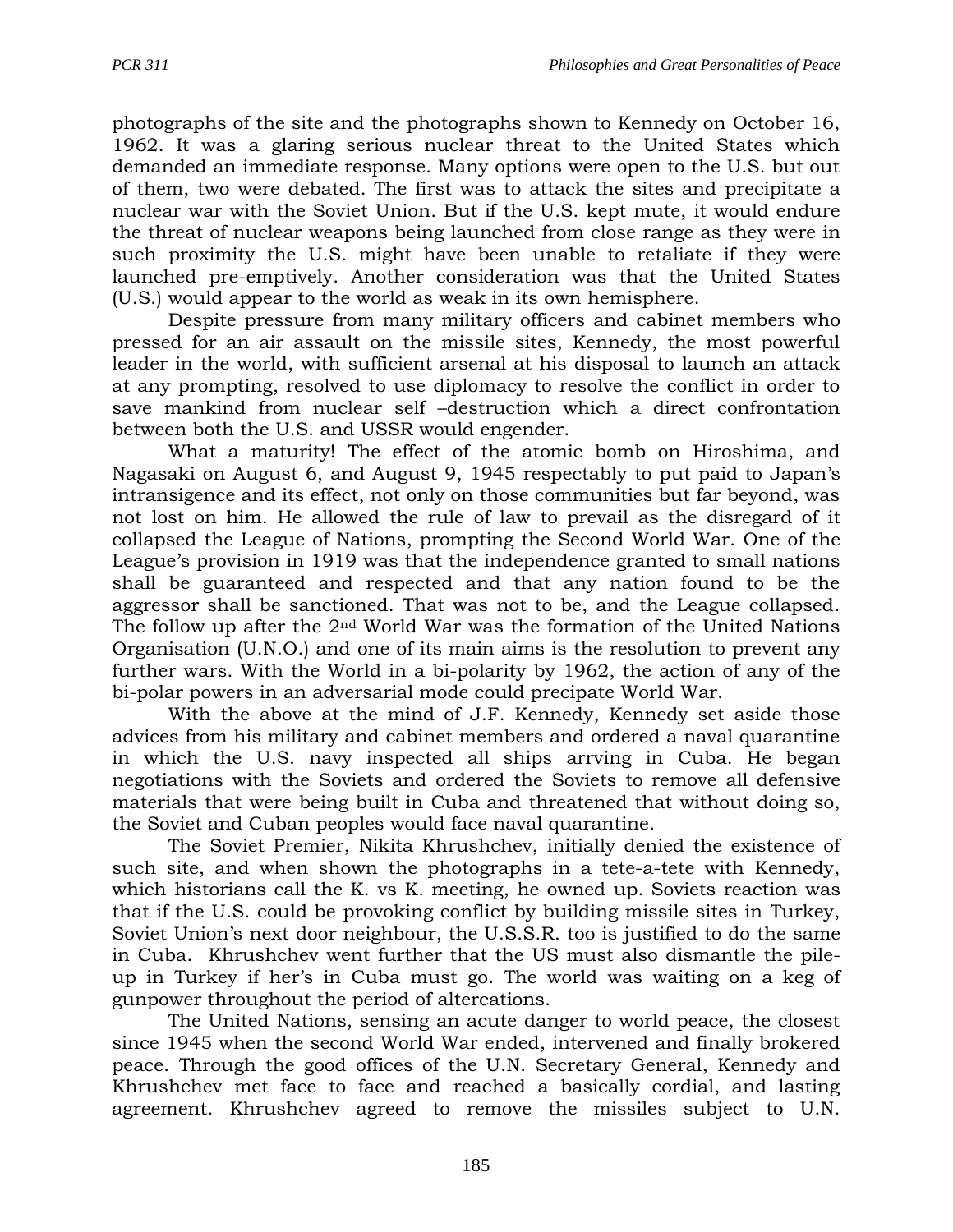inspections, if the U.S. publicly promised never to invade Cuba and also remove her missiles in Turkey. The entire global community, restive because of uncertainty, heaved a sigh of relief when both combatants embraced World peace as non-negotiable by removing their arsenals in each other's territory. They were contious of the enormous power at their disposal to re-act to any provocation but as advocates of peace, knowingfully well any reaction that could escalate conflict might result in annihilation of human race, they succumbed to peaceful settlement. By that single act, President John Fitzgerald Kennedy kept pursuing causes consistent with promoting world peace. This is a lesson for the third World leaders, who have adopted violence as a way and pattern of their modus operandi. If you want peace, prepare for peace.

The acid test Kenedy faced on the U.S. – Cuban Missile Crisis enabled him to learn that however great the power of the American Presidency and of the American nation could be, their ability to shape the course of events was not unlimited. Kennedy inherited a lot of bankrupt policies and dead-end situations which were not of his making, yet he could not easily riggle out himself from the mesh of those accumulated errors and miscalculations. However, he invoked great tact as an international personality of peace to map out determined courses of action and commitments in his spirited efforts to change and modify them. As President Kennedy came to understand the limitations of power as well as its uses, he charted new directions and also redirected the nation's thinking towards them. The test-ban treaty was the turning point because he knew if efforts were not intensified towards it, the global community would be quite unsafe. Although, he was not priviledged to carry the policy very far, but he lived long enough to set them in motion. Today, dear student, American nation, and the global community have embraced the mature leadership of John F. Kennedy to cut back arms spending and reduction in military commitments in order to explore the possibilities for a gradual reduction of tensions. The bottom line is that the global community is making a great turn towards peace.

President John F. Kennedy, exhibiting his ideal of peace facilitation, again directed American power towards broader objectives than deterrence and containment. That new course he had charted was captured in his address at the University of Main, United States on 19th October, 1963 thus:

*While the road to… peace is long and hard, and full of traps and pitfalls, there is no reason not to take each step that we can safely take. It is in our national self-interest to ban nuclear testing in the atmosphere so that all our citizens can breath more easily. It is in our national self-interest to sell surplus wheat and storage to feed Russians and Easter Europeans who are willing to divert large portions of their limited foreign exchange reserves away from the implements of war. It is in our national self interest to keep weapons of mass destruction out of outer space, to maintain an emergency link with Moscow, and to substitute joint and peaceful exploration in the Antactic and outer space for cold war exploitation.*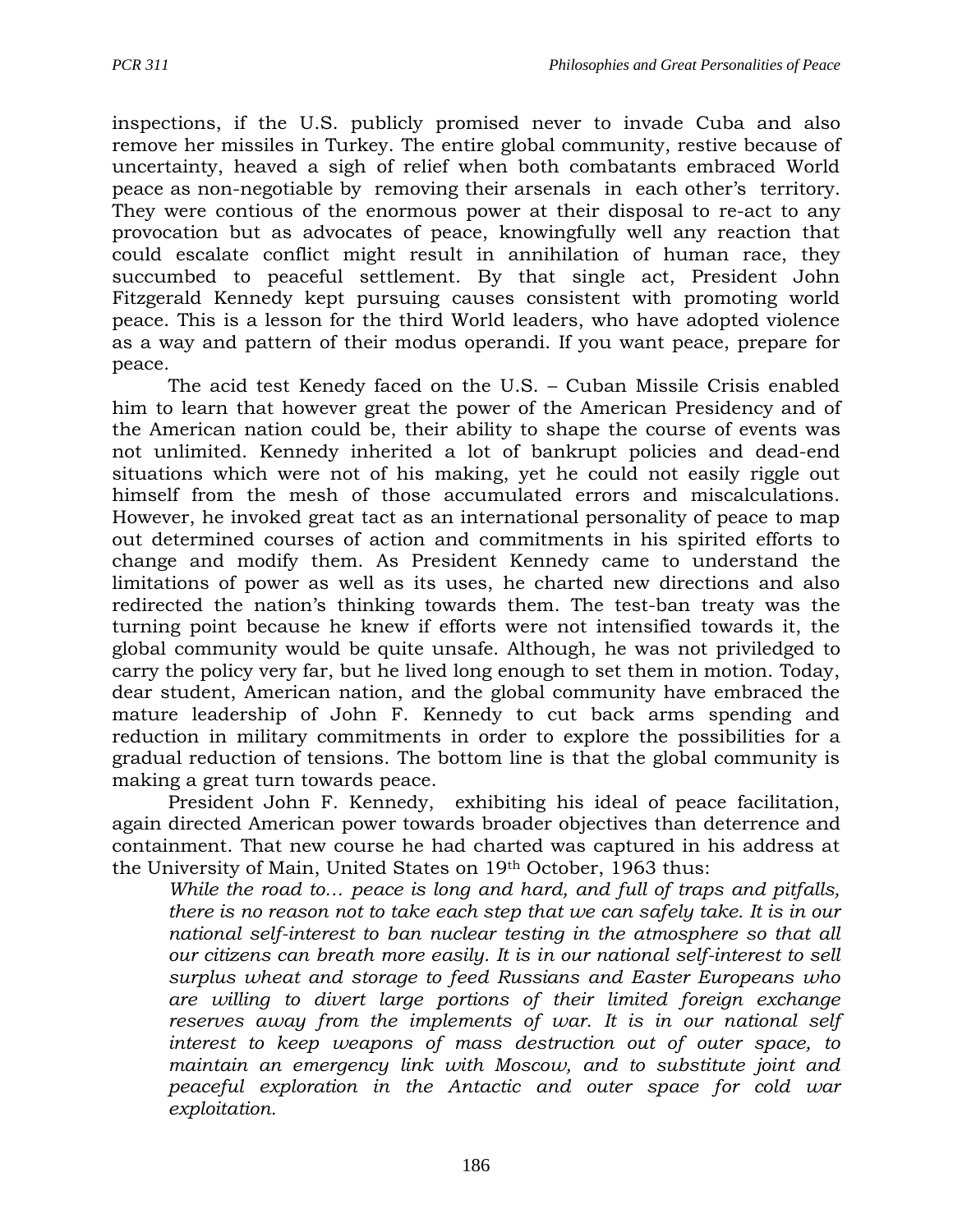*---for without our making such an effort, we could not maintain the leadership and respect of the freeworld. Without our making such an effort, we could not convince our adversaries that war was not in their interest. And without our making such an effort, we could never, in case of war, satisfy our hearts and minds that we had done all that could be done to avoid the holocaust of endless death and destruction…*

It is instructive that John Fitzgerald Kennedy actually put forward strong ideals of peace-facilitation that the American and the global community would be eternally grateful for.

# **3.2 Ideal of Peace Facilitation by Golda Meir.**

Mrs. Golda Meir had demonstrated a strong commitment to the overall well-being of the Jews in their pursuit of a homeland, conducive to making life worthwhile while equally seeking for the understanding and love of the global community for her race.

In July, 1938, Gold Meir was the Jewish observer from Palestine at the Evian Conference called by the United State's President, Franklin D. Roosevelt for discussing ways of facilitating conducive atmosphere for the beleaguered Jews refugees fleeing from Nazi persecution. The conference witnessed the attendance of delegates from thirty-two countries who, though expressed their sorrow at the fate of the European Jews, but ironically gave excuses for the inability of their countries to admit those persecuted refugees. Meir was delighted that only the Dominican pledged to accept one hundred thousand refugees on compassionate terms.

After a lengthy cogitation about the entire plight of her Jewish race, and the scenario witnessed at the conference, Gold Meir, visibly shaken, but resolute, philosophically remarked:

*There is only one thing I hope to see before I die and that is that my people should not need expression of sympathy any more.* 

Similarly in June 1946 when the British cracked down on the Zionist movement in Palestine due to Militant Zionist activities, Golda Meir was put in charge of the Political Department of the Jewish Agency in the absence of Moshe Sharett. By her position, she gallantly lived up to expectation as the principal negotiator between the Jews in Palestine and the British Mandatory authorities. When Moshe Sharett returned from the incarceration of the British, he chose to go to attend the talks on the United Nation's Partition Plan and thought it better to leave the headship of the political department in the hands of Golda Meir who was considered a great expert in peace facilitation. Golda Meir was in that saddle, seeking and facilitating the acceptance of the Jewish community until the establishment of the state of Israel in 1948.

Dear student, as unsettled as the Jewish people, scattered all over Europe were, Golda Meir was conscious of the need for raising fund to meet their immediate exigencies and despite being a woman, she went all out to raise enough fund for the immediate take-off of the state of Israel. Her predessessor, and the first Israeli Premier, Ben-Gurion was so elated that he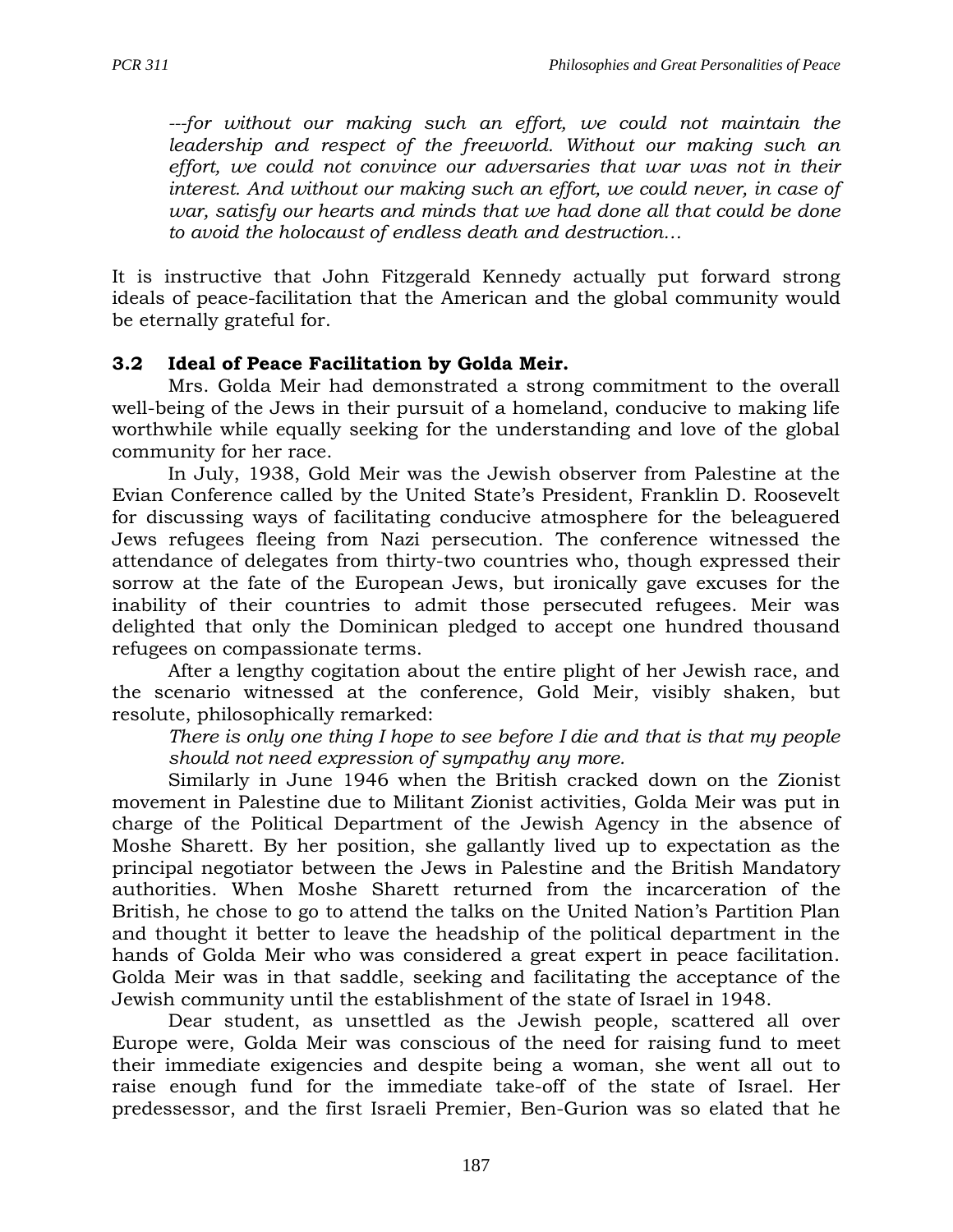wrote that Meir's role as the Jewish woman who got the money which made the state of Israel possible would go down one day in the history books.

A very sympathetic and humane personality, whose role as a pacifist knew no barrier, she was noted for fighting any cause that dehumanized any people or race, anywhere in the globe. For seeing the Arabs in mass exodus before the Arab/Israeli War of independence in 1948, she was terribly upset, described it as dreadful, and likened it to what had befallen the Jews in Nazioccupied Europe. She abhorred vengeance as a policy for Israelis. Rather, she kept seeking mutual understanding and acceptance of the Jews as God's Creatures in the global community.

When Golda Meir served as Foreign Minister under Prime Minister David Ben-Gurion in 1956, she promoted ties with the newly established states in Africa with a view to gaining allies in the international community. To Meir, Life would not be fulfilled if one does not share his or her experience with one another. Meir believed that Israel had experience in nation-building that could be a model for the Africans. She was of the view that like most African nations, Israel had shaken off foreign rule as much as they (Israel) have learnt how to reclaim their land, how to increase the yields of their farm crops and how to organize irrigation. In addition, in Golda Meir's views, Israel had learnt through experience how to raise poultry, how to live together and above all, how to defend themselves against aggressors. She then concluded that,

"Israel could be a role model because it had been forced to find solutions to the kinds of problems that large, wealthy, powerful states had never encountered."

In 1969, and the early 1970s, Golda Meir met with many world leaders to promote her vision of peace in the Middle East, as a woman who believed that if there was peace in the Middle East, the global community would have peace. Some of the world leaders she met in her drive towards peace facilitation were Richard Nixon of the United States of America in 1969, Nicolae Ceausesca in 1972, and Pope Paul VI in 1973. Also in 1973, she hosted Willy Brandt, the Chancellor of West Germany in Israel.

In August, 1970, Godla Meir accepted a U.S. peace initiative that called for an end to the war of attrition and an Israeli pledge to withdraw to "secure and recognized boundaries" in the framework of a comprehensive peace settlement.

These were the ideals inherent in peace-facilitation synomymous with Golda Meir. It is necessary to mention that Nigerian post Independence Government made use of that ideal move by Israel while the Western Region Government under the Premiership of Chief Obafemi Awolowo actually embraced the gesture through an active collaboration with Israel in areas of Agriculture. The farm settlements in vogue till now are legacies of that ideal of peace facilitator by Golda Meir.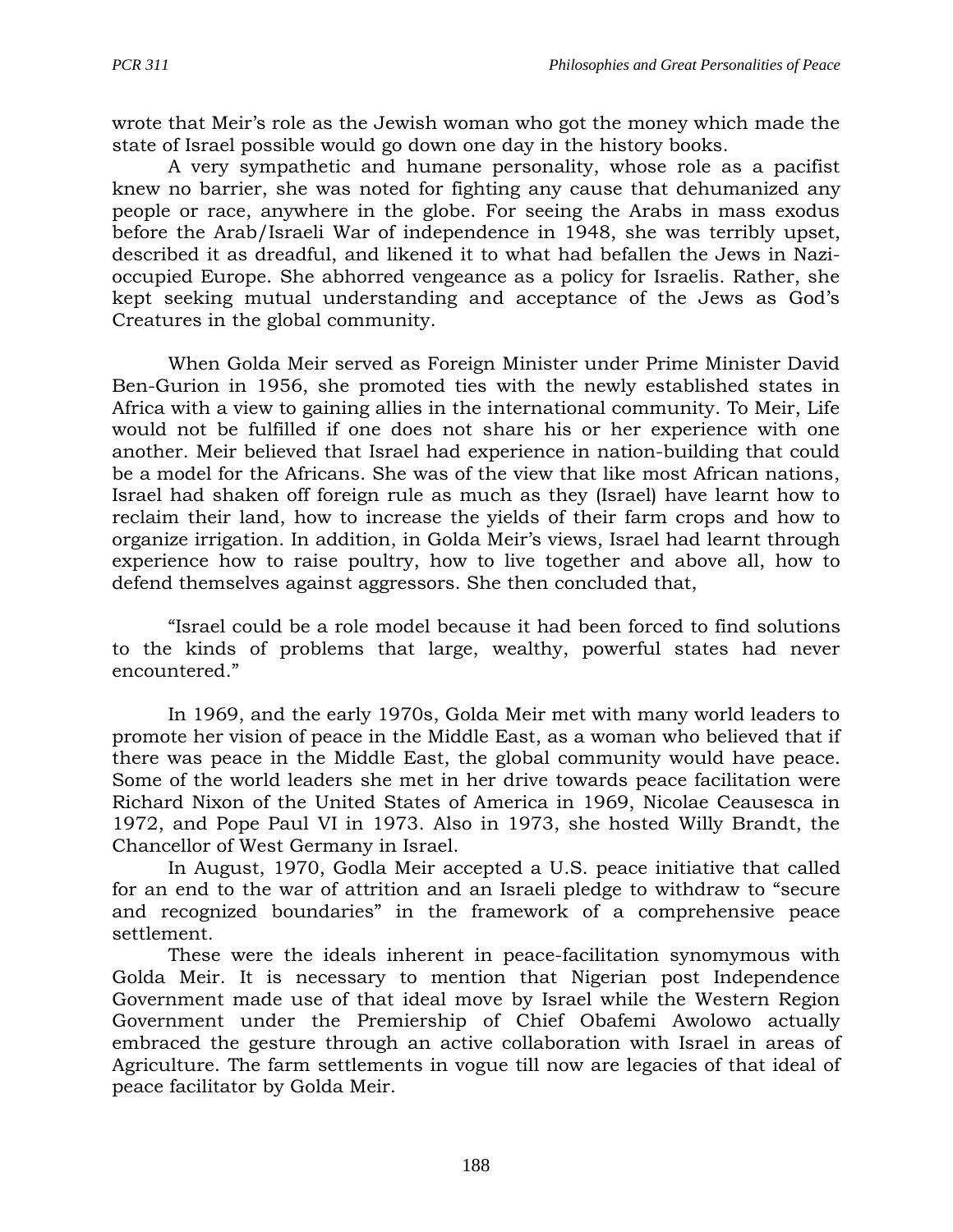### **SELF ASSESSMENT TEST 23**

If you were in the shoes of Golda Meir, and observe that a group of people who have served as obstacles to your well-being find themselves in a similar or worse dilemma, how will you re-act?

## **4.0 CONCLUSION**

What is ideal in peace-facilitation is the sustenance of the spirit inherent in the motives of the actor. President John Fitzgeral Kennedy and Golda Meir had visions of how the world could lesson the effect of acrimonious conflicts and how to live within the global community with optimism. Their wish to leave the world better than they met it was fulfilled as their various methods to assist the global community move away from the scorge of war, and be able to feed themselves through self reliance are being applauded much after their exist from the surface of the earth.

### **5.0 SUMMARY**

This unit discussed the ideal of peace facilitation by both President John F. Kennedy and Golda Meir. While Kennedy emphasized the need to stop polluting the atmosphere through proliferation of arms, and compounding hazardous health problems, Golda Meir thought us how to invoke dialogue in solving conflicts. Golda Meir equally saw the need to share knowledge as a mark of sharing one's neighbour's hopes and inspirations for the overall wellbeing of the global community.

## **6.0 TUTOR – MARKERS ASSIGNMENT**

- 1. The ideal issue inherent in John. F. Kennedy's handling of the Cuban missile crisis was that the third world war was averted. Discuss
- 2. Golda Meir was motivated to embark on peace-facilitation as a result of Nazi holocaust of the Jews in Europe. Do you agree?
- 3. Assess the impact of Kennedy's and Meir's ideals of peace facilitation on the African Continent.

## **7.0 REFERENCES/FURTHER READINGS**

- 1. Smith J.E. (1967): *Kennedy and Defence: The formative years,* New York Air University Review.
- 2. Fursenko, Aleksander, and Timothy Nafti (1997): *One Hell of a Gamble: Kruschar, Castro, and Kennedy, 1958-1964.*
- 3. John F. Kennedy Wikipedia, the free encyclopedia
- 4. "John F. Kennedy *Miscellaneous Information*" JFK Library. http://www.jfklibrary.org/historial +resources.
- 5. Kunz, D.B. (1994): *The Diplomacy of the Crucial Decade: American Foreign Relations during the 1960s.*
- 6. <http://www.thenation.com/doc/19631214/kennedy>
- 7. <http://en.wikipedia.org/wiki/Golda> Meir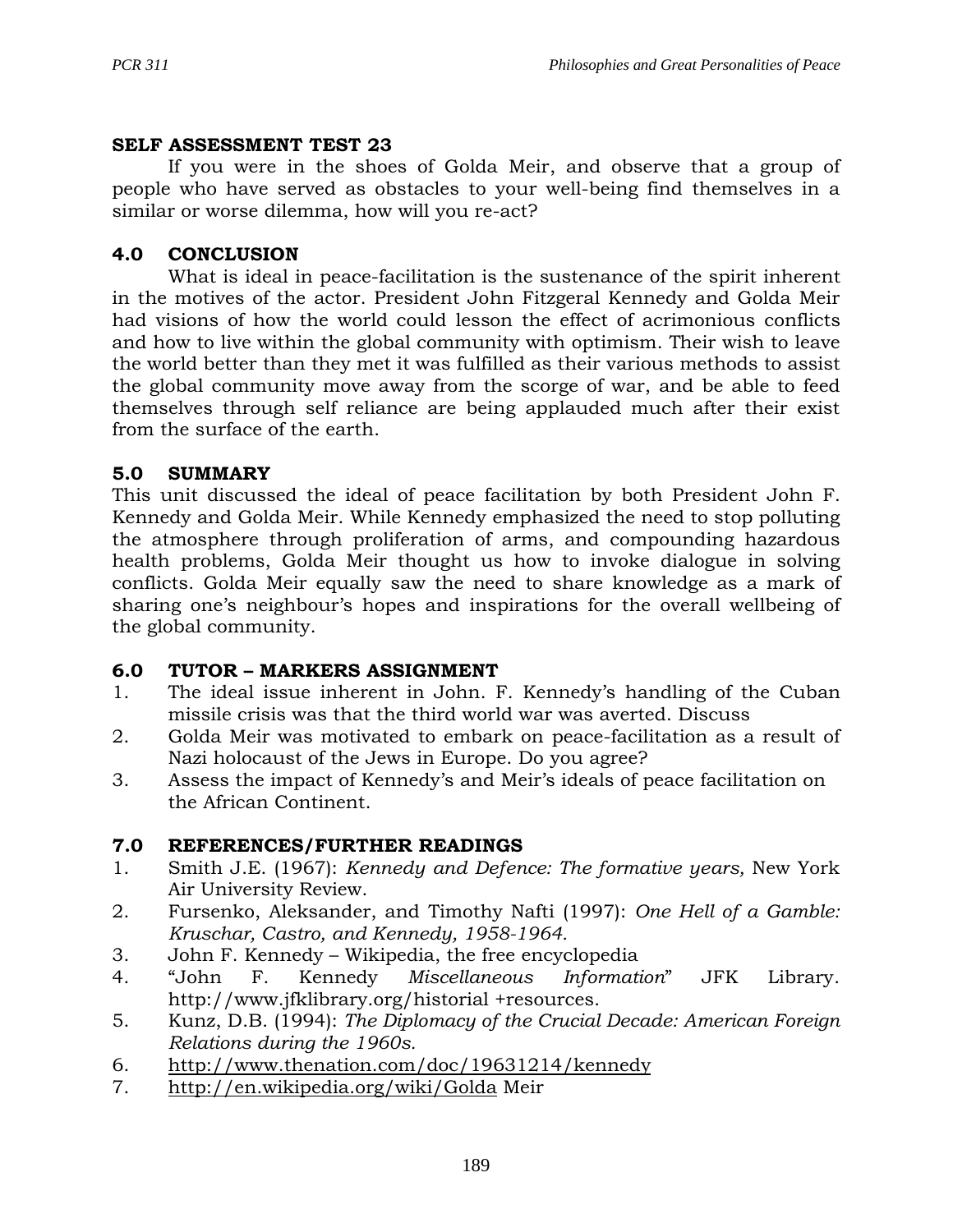- 8. Meir, (1975) *My life.* Tel-aviv, Putnam -9<br>9. Meir, Golda (1962). This is our strength:T
- 9. Meir, Golda (1962). *This is our strength*:Tel-Aviv,Putnam ISBN 0-399-11669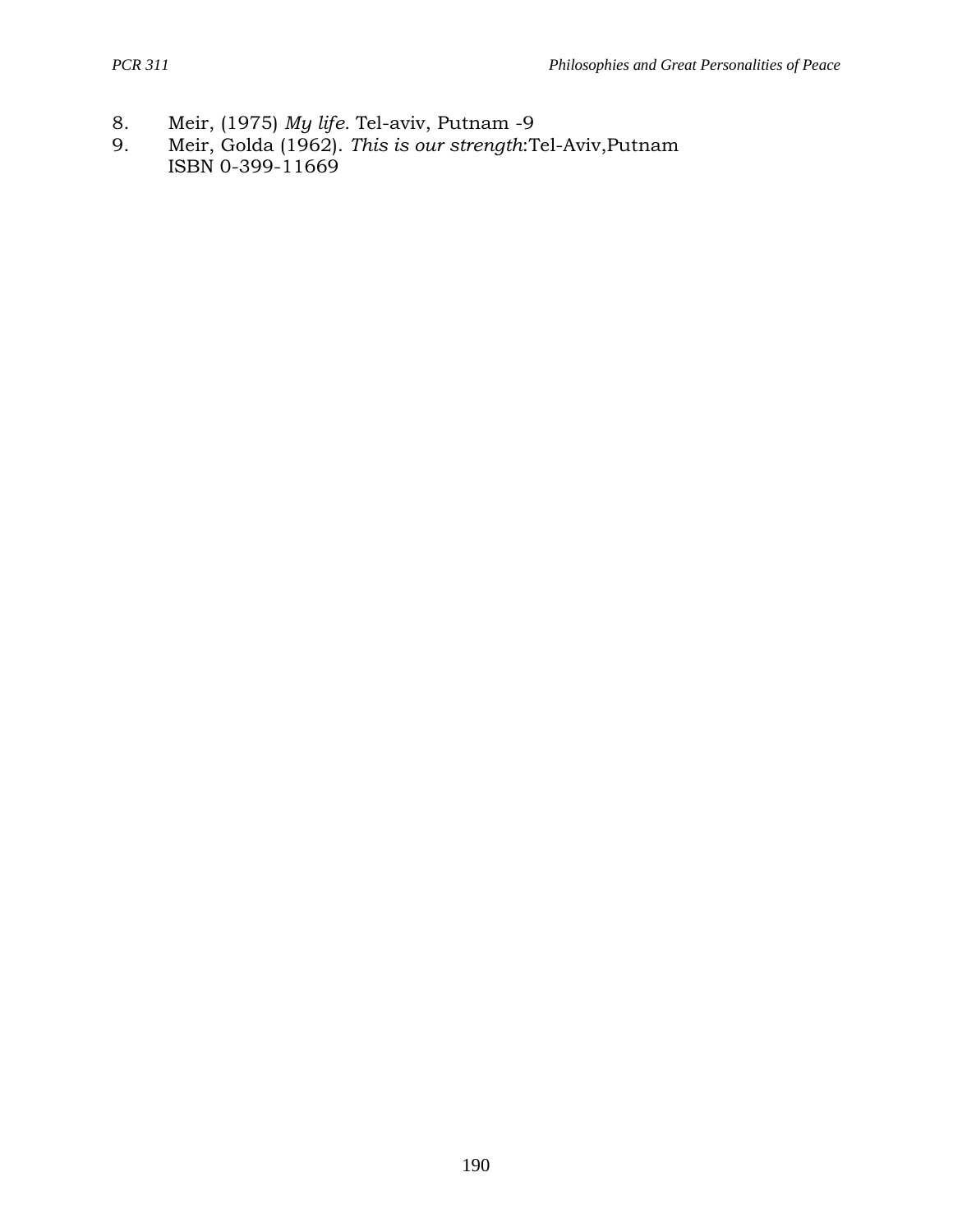#### **MODULE 5 UNIT 4 ENDURING LESSONS OF JOHN F KENNEDY AND GOLDA MEIR**

### **TABLE OF CONTENTS**

- 1.0 Introduction
- 2.0 Objectives
- 3.0 Main content
- 3.1 Enduring legacies of John F Kennedy
- 3.2 Enduring Legacies of Golda Meir
- 4.0 Conclusion
- 5.0 Summary
- 6.0 Tutor Marked Assignments
- 7.0 References/Further Readings

## **1.0 INTRODUCTION**

The emergence of John F Kennedy and Golda Meir on the Global sociopolitical sphere, though at different intervals, revealed that they were rare prodigies of nature because they embraced philosophies that had bearing with what they wished to be remembered for after their sojourn on the earth planet. While some people are being remembered with sighs and bitterness, because of the legacies of hate left behind, both John F Kennedy, and Golda Meir are being globally celebrated despite their exit to the great beyond because of their enduring legacies which have made positive impact on mankind.

## **2.0 OBJECTIVES**

At the end of this unit, you should be able to:

- explain various measures taken by Kennedy to help the Global Community in social and political integration.
- narrate Kennedy's views in introducing the peace corps scheme; and
- discuss those enduring legacies highlighted that kept the memories of Golda Meir alive in the global community.

## **3.0 MAIN CONTENT**

#### **3.1 The Enduring Lessons of John F Kennedy**

In line with Kennedy's foreign policy thrust to woo allies, it was felt that a number of steps that would project the image of the U.S in good light was desirable. Kennedy was determined to contain communism which could be better done through promoting the welfare of a beleaguered people. The hopeless should be given hope, through various methods to enable them become friendly towards the United States by embracing their policies.

Kennedy sought to contain communism in Latin America by establishing the Alliance for progress, which sent foreign aid to troubled countries in Latin America and sought greater human rights stands in the region. Kennedy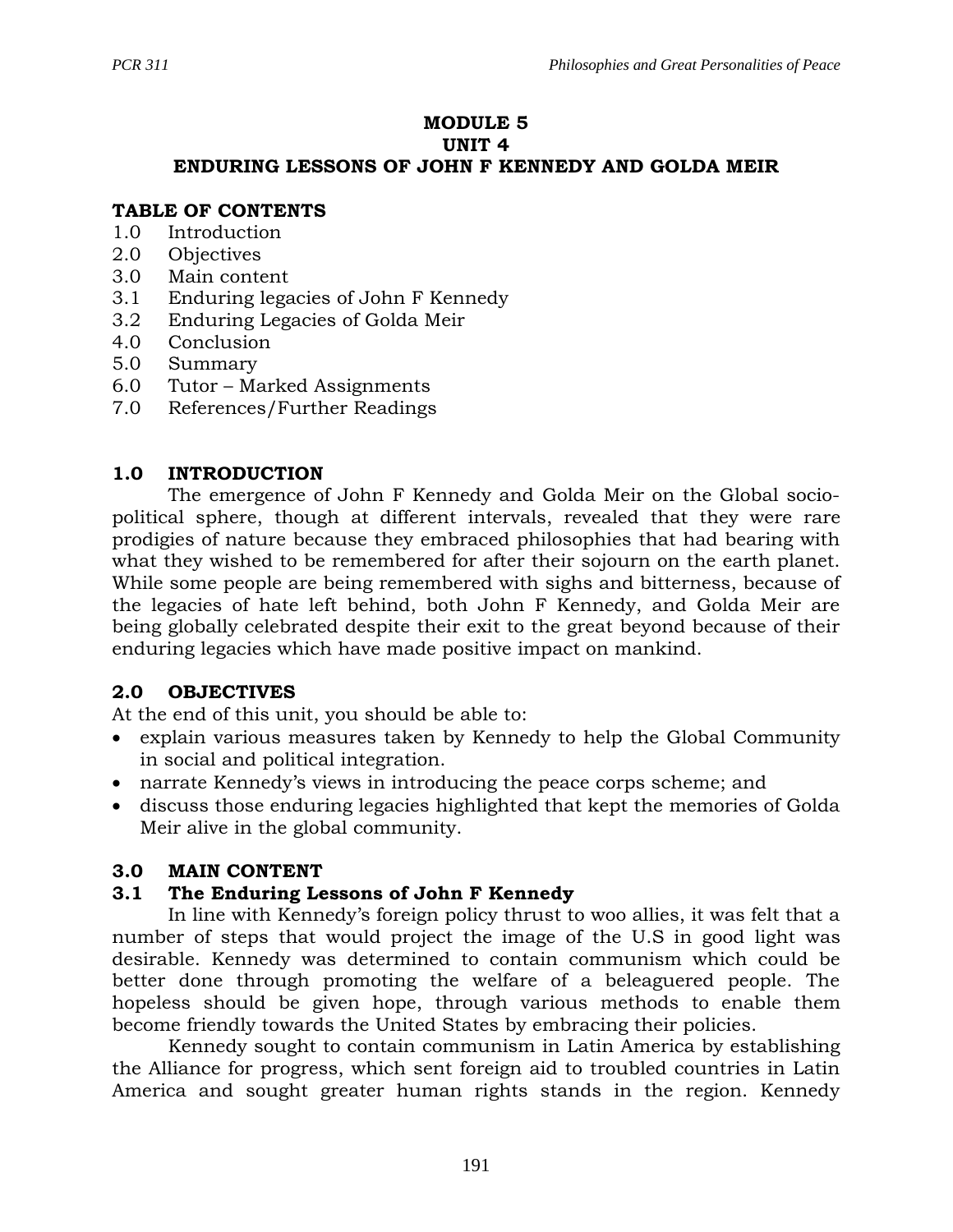worked closely with Puerto Rican Governor, Lious Munoz Marin, for the development of the Alliance of Progress, as well as developments in the autonomy of the commonwealth of Puerto Rico.

As one of his presidential acts, Kennedy asked Congress to create the Peace Corps Scheme. Through that programme, American volunteers were sent to help under-developed nations in areas such as education, farming, health,care, and construction. Many African countries, including Nigeria, were beneficiaries. It recorded a huge acceptance in Nigeria and many of them were posted to rural communities.

The Peace Corps, founded in 1961 by President John F. Kennedy, currently supports almost eight thousand (8000) American volunteers who live with local communities in 74 emerging countries globally where they promote community development and international friendship. In the current issue of World view magazine, a publication of the National Peace Corps Association (NPCA)., President Barack Obama, who is only a year in office, stated his support for doubling the number of volunteers to 16,000 by 2011. He also recognised the great opportunities that might have been realized for the United States and other countries globally had President Kennedy's vision of a corps of a hundred thousand (100,000) volunteers been fulfilled. As a very worthy enduring legacy, the National Peace Corps Association (NPCA) is spearheading a campaign to double the peace corps size and move closer to Kennedy's expansion goal. The American chronicle, in an article posted on [http://www-americanchronicle.com/articles/view/83412 captured 18th](http://www-americanchronicle.com/articles/view/83412%20captured%2018th%20January%202010)  [January 2010,](http://www-americanchronicle.com/articles/view/83412%20captured%2018th%20January%202010) stated thus:

> *the peace corps goals of cultural exchange and international development are most effectively achieved when volunteers are trained to elicit and respond to the deep interests of communities and community members own visions of change. It is on this basis that president Kennedy's and National Peace Corps Association's (NPCA) ideal expansion to one hundred thousand (100,000) volunteers is well justified.*

Kennedy's era strongly believed in alleviating poverty through a system that teaches you how to fish and to equip you with the wherewithal to catch vessels load of fishes on your own expertise.

It was an improvement on the Marshall Economic Plan of 1947 during the depression that ravaged the global community after the second World War. Aids, more, in form of cash flowed to the treasuries of allies but Kennedy's era knew that teaching a man or a woman how to grow economically is like empowering an entire community or a town to live a happy life. Nigeria, shortly after independence, benefited from Kennedy's gesture. Foreign scholarships were awarded while personnel for factories, institution of higher learning and agriculture were provided for. The developing countries must borrow a leaf from that system as giving out monetary incentive, or perishable article to any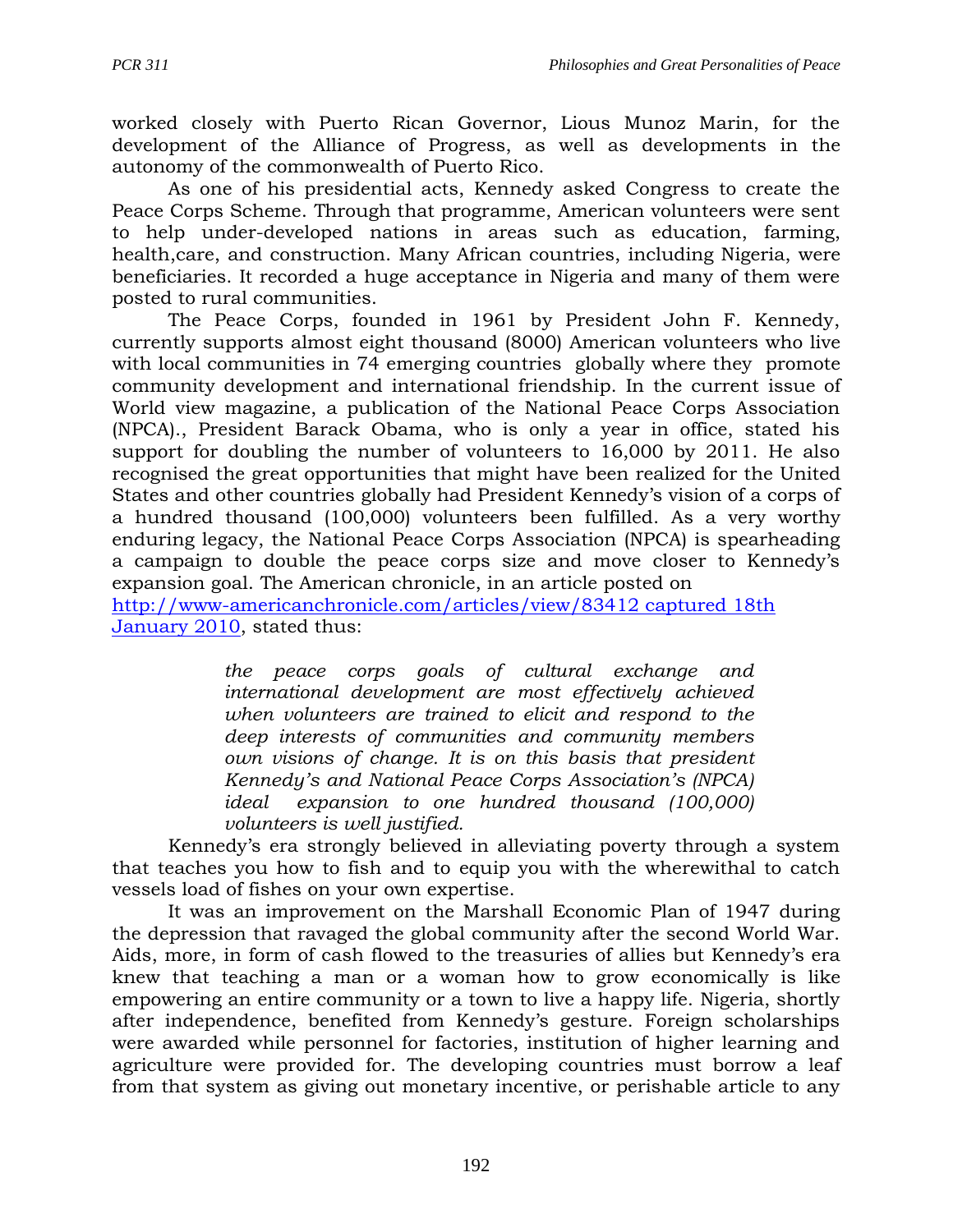person will not guarantee an enduring retreat from poverty. Rather, it would appear a fleeting meteor back into poverty.

In his pursuance of peace, Kennedy, on June 26, 1963, visited West Berlin and gave a public speech criticizing communism, citing the construction of the Berlin Wall as an example of the failures of communism. "Freedom has many difficulties and democracy is not perfect, but we have never had to put a wall up to keep our people in". The speech is known for its famous phrase: "Ich bin ein Berliner" and concluded. "We'll never have a day like this one".

On Nuclear Test Ban Treaty, Kennedy actively participated in it because he was convinced that with Nuclear Tests all over the place, secondary health care will not be able to cope. Troubled by the long-term dangers of radioactive contamination and nuclear weapons proliferation, Kennedy pushed for the adoption of a limited or partial Test Ban Treaty which prohibited atomic testing on the ground, in the atmosphere, or under water, but did not prohibit testing underground.

The United States, the United Kingdom, and the Soviet Union were the initial signatories to the treaty. Kennedy signed the treaty into law in August, 1963.

On the occasion of his visit to the Republic of Ireland in 1963, President Kennedy, joined with Irish President, Eamon de Valera to form "The American-Irish Foundation. The mission of the organization was to foster connections between Americans of Irish descent and the country of their ancestry. Kennedy furthered these connections of cultural solidarity by accepting a grant of armorial bearings from the Chief Herald of Ireland. Kennedy had nearlegendary status in Ireland due to his ancestral ties to the country. Irish citizens who were alive in 1963 often have very strong memories of Kennedy's momentous visit.

John F. Kennedy believed that pursuing a foreign policy to woo more allies for the U.S. must not be at the expense of a viral domestic policy. This was premised on the philosophy that man grows as factory grows but one should grow first. It is when man grows first, that he could be sufficiently equipped to aid the growth of the factory. Towards this, Kennedy called his domestic programme the "New frontier". It was an ambitious programme designed to raise the living standard of American citizens, through federal funding for education, medical care for the elderly, economic aid to rural regions, and government intervention to halt raging economic recession. Kennedy's domestic policy went further. He also promised an end to racial discrimination. That was a landmark and if the success of that policy is in doubt, a perusal of the leaders of the U.S. Administration will confirm that not only do we have an African American as the U.S. President, but also Americans of African descent in various hierarchies of government. In 1963, he proposed a tax reform which included income cuts, but that was not passed by congress until 1964 after his death. However, the credit of it goes to him.

It was J.F. Kennedy that ended a period of tight fiscal policies, loosening monetary policy to keep interest rates down and encouraged growth of the economy. Kennedy presided over the first government budget to top the \$100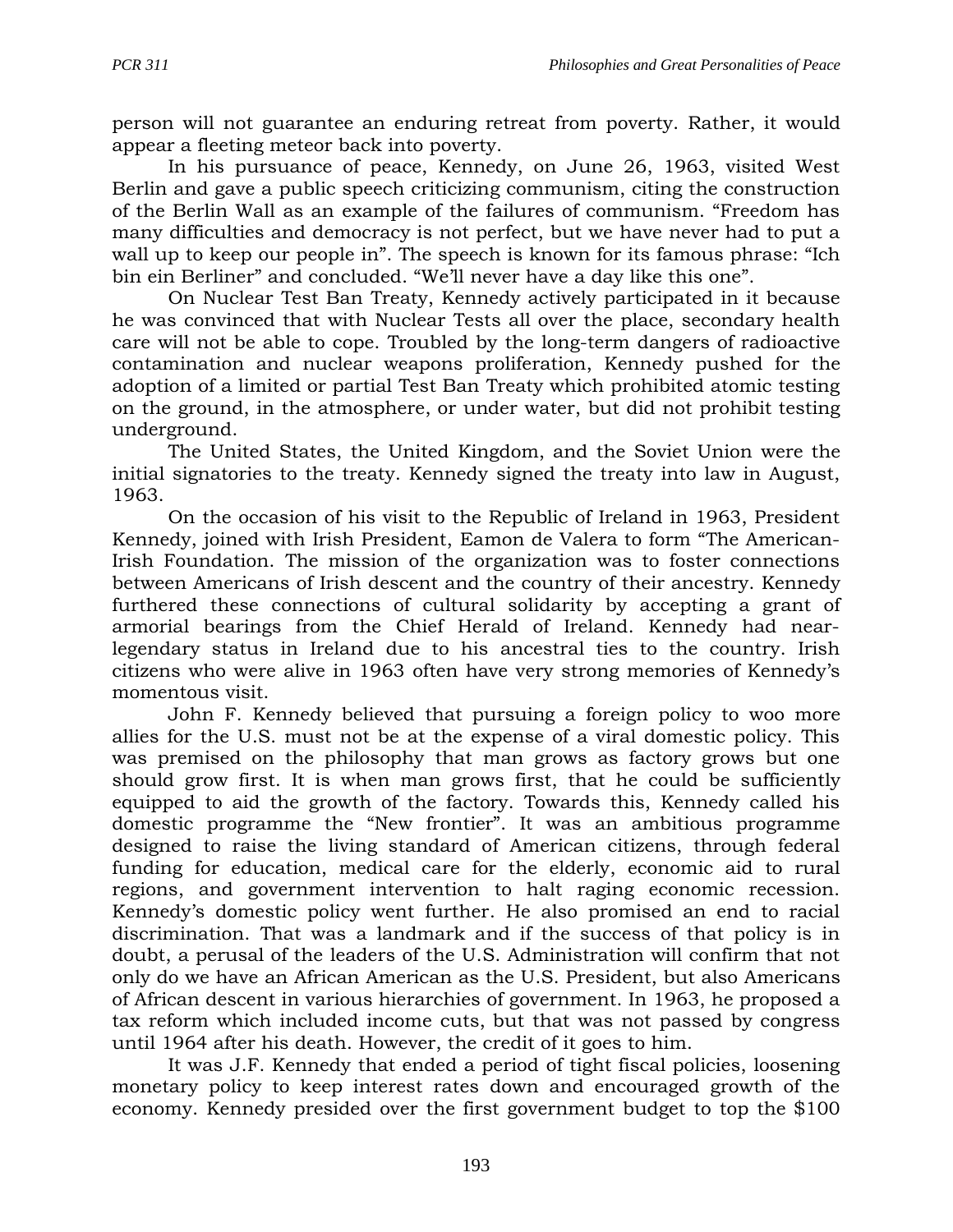billion mark in 1962, and his first budget in 1961 led to the country's first nonwar, non-recession deficit. The economy, which had been through two recessions in three years, and was in one when Kennedy took office, accelerated notably during his presidency. Despite low inflation and interest rates, Gross Domestic Product (GDP) had grown by an average of only 2.2% during the Eisenhower presidency (scarcely more than population growth at the time) and had declined by 1% during Eisenhower's last twelve months in office. Stagnation had taken a toll on the nation's labour market, as well. Unemployment had risen steadily from under 3% in 1953 to 7% by early 1961.

The economy turned around and prospered during the Kennedy administration. GDP expanded by an average of 5.5% from early 1961 to late 1963, while inflation remained steady at around 1% and unemployment began to ease. Industrial production rose by 15% and motor vehicle sales leapt by 40%. This rate of growth in GDP and industry continued until around 1960 and has yet to be repeated for such a sustained period of time.

That was a feat, worthy of emulation by African governments as well as leaders of the third world nations in the world. Kennedy never complained about the Eisenhower economic policy. He was convinced he meant well but that he, Kennedy, could do better. African nations are fond of using the better part of their tenure denouncing or re-branding the policies of their predecessors as if the government they headed is the exclusive preserve of their families. This is a sad reflection of the type of governance made popular in many African countries. America, through purposeful leadership, is daily growing, and re-attracting many immigrants whose projenitors have earlier returned to Africa after the abolition of slavery.

As President, Kennedy oversaw the last pre-Furman federal execution. On March 22, 1962, Kennedy signed into law HR5143(PL87-423) abolishing the mandatory death penalty for first degree murder in the District of Columbia, the only remaining jurisdiction in the United States with a mandatory death sentence.

Many of Kennedy's speeches are considered iconic; and despite his relatively short term in office and lack of major legislative changes coming to fruition during his term, Americans regularly vote him as one of the best presidents, in the same league as Abraham Lincoln, George Washington, and Franklin D. Roosefelt. He was post humously awarded the Pacem in Terris award. It was named after a 1963 encyclical letter by Pope John XXIII that calls upon all people of goodwill to secure peace among all nations. Pacem in Terris is Latin for "PEACE ON EARTH".

What a colossus and a Great personality of peace!

## **3.2 The Enduring Legacies of Golda Meir**

Golda Meir left legacies of absolute commitment to service and untainted principle to the course she espoused. To her, principle is indivisible for it has to be either wholly kept or wholly divided. She believed what was good for the goose should be equally be good for the gander. On 10th May 1948, just four days before the official establishment of the state of Israel, Meir, a woman with an uncommon courage, put fears behind her and disguised as an Arab woman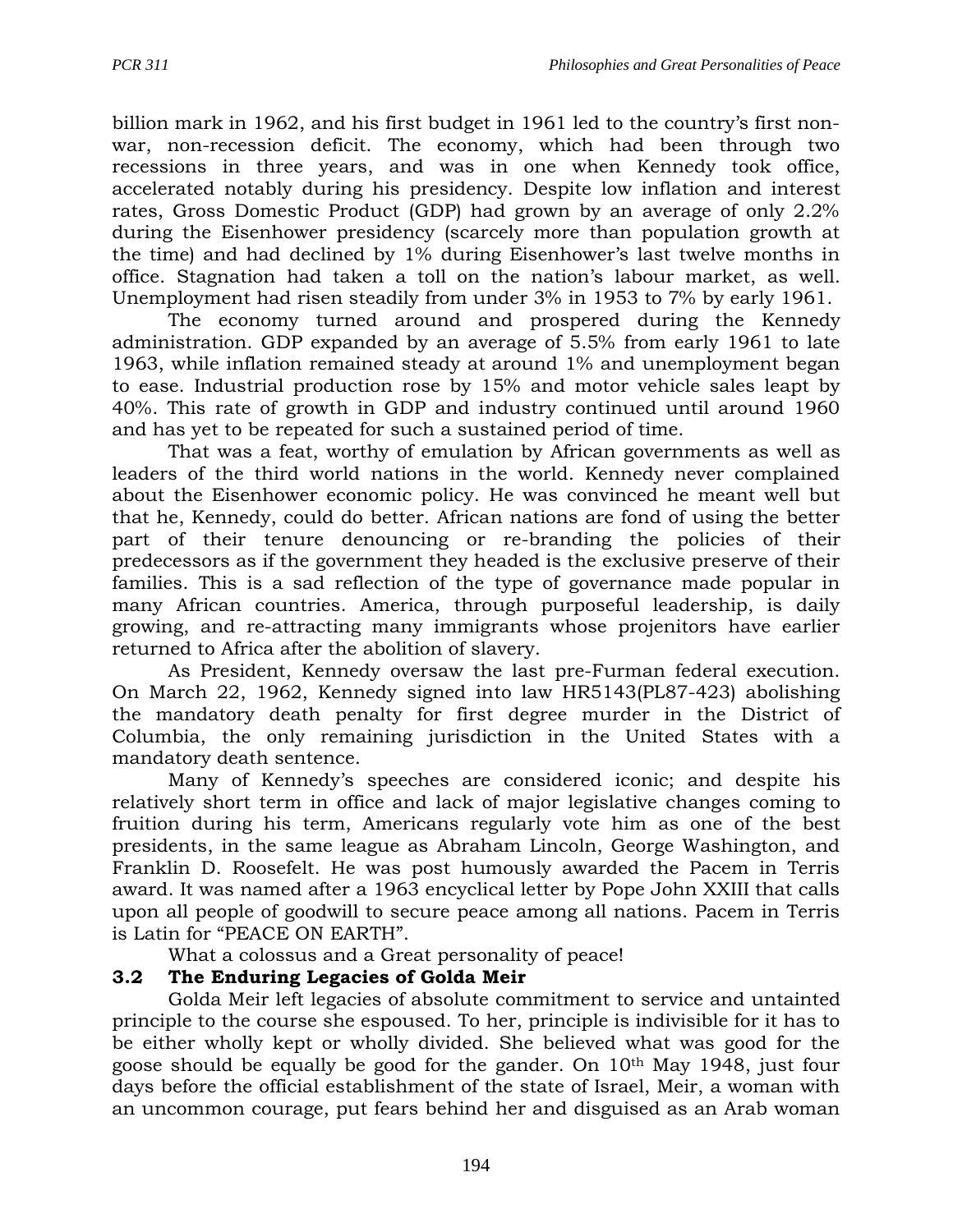for a secret meeting with King Abdullah of Transjodan at which she urged him not to join other Arab countries in attacking the Jews. Responding, King Abdullah asked her not to hurry to proclaim a state. Golda Meir, setting aside any looming danger that could accompany any uncomplimentary response was quick to respond in an acerbic tone thus: "We have been waiting for two thousand (2000) years. Is that hurrying? Further, she believed that human beings deserve equal treatment and liberty to pursue their course of life as best as nature endows them with. It was her very strong belief that propelled her to be championing the course of the persecuted Jews, her race who were being treated as persona-non-grate all over European countries.

When she was the head of the Jewish Agency Political Department, Meir witnessed the mass exodus of Arab before the outbreak of the 1948 War of Independence and her heart bled. She could not fathom how human beings, through injustice could throw themselves into such plight. She likened the Arab plight to what have befallen the Jews in Germany as well as other European Countries. Within her, an end to the horror must be found.

Meir left a legacy of uprightness, coupled with knowing when to accept responsibility and when to quit. Following the Yom Kippur War 1973, Meir's government was plagued by in-fighting and question over Israel's lack of preparedness for the war. A commission was appointed to investigate the war. In the commission's report, Golda Meir was cleared of direct responsibility for the lapses and was said to have decided wisely, with common sense and speedily, in favour of the full mobilization of the reserves, as recommended by the chief-of-staff, despite weighty political considerations, thereby performing a most important service for the defence of the state.

The general election that followed the Yom Kippur War in December 1973 was won by her party but being a woman of conscience and principle, she resigned on 11th April 1974 due to what she felt was the will of the people. Besides, she felt she had had enough of the stint of political leadership to give room to others. In her words, '

> *Five years as a premier are sufficient… It is beyond my strength to continue carrying this burden'*,

She was succeeded by Yitzhak Rabin on 3rd June 1974. That remained a worthy lesson , especially for the sit tight leaders of the third world countries who have aggregated governance to that of their personal property. Unlike many Africa countries which have programmed political post for their family members through manipulation of their countries concstitution, Golda Meir set a worthy lesson as she left the stage while the ovation was loudest.

#### **SELF ASSESMENT EXERCISE 24**

From your perpective, what do you see as the most ending lesson of both John F. Kenedy & Golda Meir?

## **4.0 CONCLUSION**

In an era of globalization of world politics as well as social and economic spheres, issues that commend an actor or an actress to the global community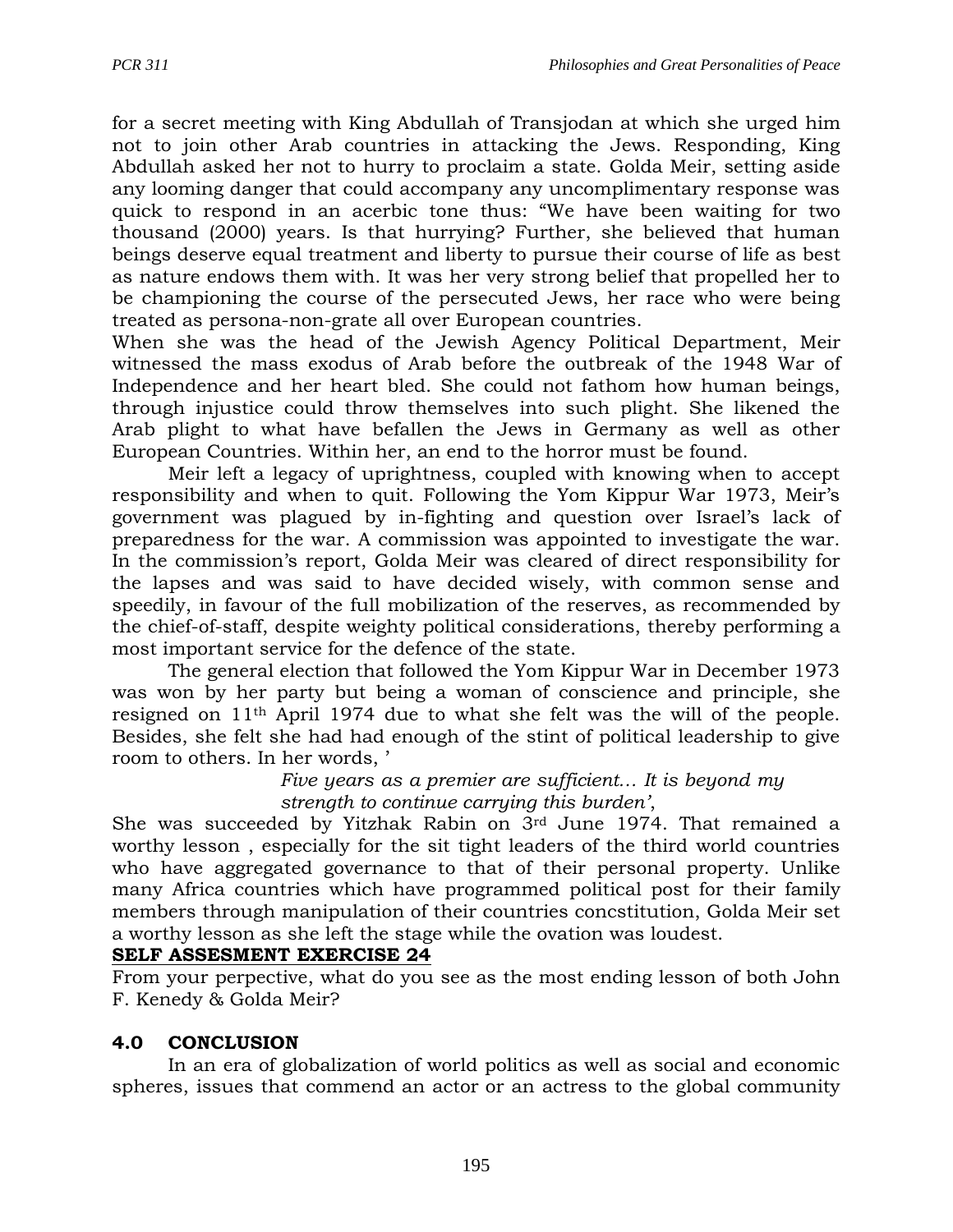after their official sojourn must be such that have impact on people on a daily basis.

John F Kennedy's vision of Peace Corps scheme has become legendary amongst several other legacies as further espoused by the incumbent U.S. President Obama, decades after Kennedy's assassination, while the state of Israel will always remember Golda Meir's role in the creation of Israel. Besides, her commitment to service which gave the state of Israel a direction in world politics will be remembered for ever. Further, only very few world leaders know when to give up a public post. She set a record for the sit-tight third world leaders and if the political leaders, particularly in Africa have followed such lead, the prominent indices of states failure, or state collapse or rather, pronounced symptoms of rogue-states would have been avoided.

## **5.0 SUMMARY**

This unit has treated the enduring lessons of President John F Kennedy, the 35th President of the United State of America, who is regularly being voted as one of the best presidents, in the same league as Abraham Lincoln, George Washington, and Franklin D Roosevelt. In the same vein, the unit equally looked into the enduring lessons of Golda Meir the 4th Prime Minister of the State of Israel who gave up her early childhood enjoyment to fight the cause of her persecuted race. The unit also discussed how she invoked patriotic zeal and principle to ensure the acceptance of the State of Israel by the global Community through series of collaborative incentives.

## **6.0 TUTOR-MARKED ASSIGNMENTS**

- 1. The Peace Corps scheme policy of John F. Kennedy's administration, was synonymous to the Poverty Alleviation Programme of Nigerian Government. Discuss.
- 2. What is the effect of Nuclear Test Ban Treaty on the global environment?
- 3. Discuss Kennedy's domestic policy with reference to the domestic policy of any developing nation of the world.
- 4. Discuss some of the enduring legacies of Golda Meir that encleared her to the global community.

## **7.0 REFERENCES/FURTHER READINGS**

- 1. [http://en.wikipedia.org/wiki/John F.Kennedy"](http://en.wikipedia.org/wiki/John%20F.Kennedy)
- 2. Davis, F. (1999). Moving *the Mountain: The women's movement in America since 1960.* Chicago, University of Illinois.
- 3. Martin, J.M. (2003) *The Presidency and women; Promise, performance, and Illusion*, College station, Texas: Texas A-M.
- 4. Douglass, J.W. (2008): *JFk and the Unspeakable: Why he died and Why it matters,* Orbis Books.
- 5. Meir, G. (1975) *My Life.* Tel. Aviv. Putnam ISBN 0-399-116699
- 6. Meir, G. (1962) *This is our strength*. Tel. Aviv. Putnam
- 7. http://en.wikipedia.org/wiki/GoldaMeir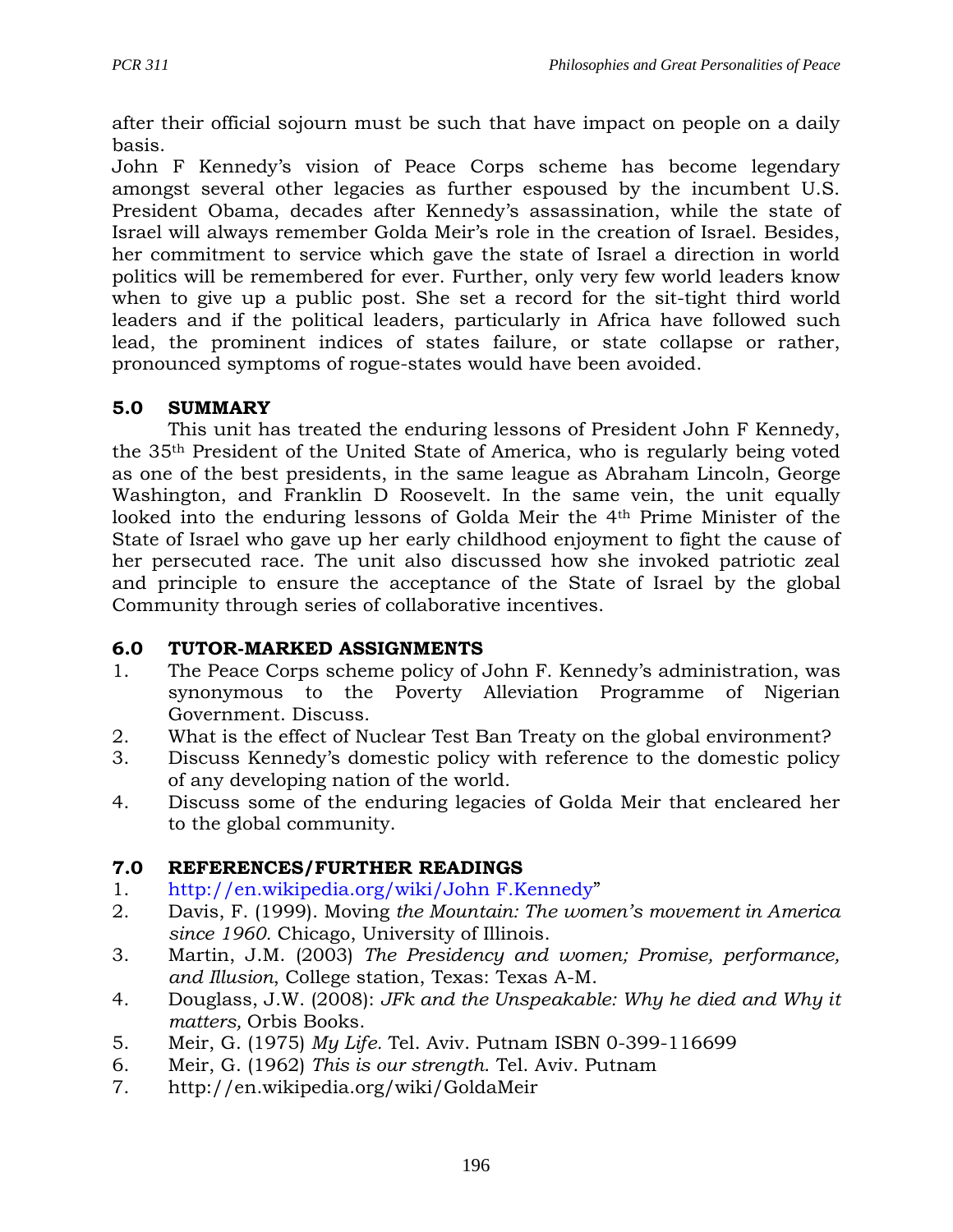#### **Unit 5**

## **Challenges faced by John F. Kennedy the 35th President of the U.S and Mrs. Golda Meir of ISRAEL**

## **Table of Contents**

- 1.0 Introduction
- 2.0 Objectives
- 3.0 Main Content
- 3.1 Challenges faced by John F. Kennedy
- 3.2 Challenges faced by Golda Meir
- 4.0 Conclusion
- 5.0 Summary
- 6.0 Tutor-Marked Assignment
- 7.0 References / Further Readings

## **1.0. INTRODUCTION**

According to William Shakespear, the world is a stage; it has its entrances and its exists. John F. Kennedy and Golda Meir, from the account of their life, had come, had seen, and had conquered. The fact that their names remain households till date, decades after their exit, is a lesson in history. By extension, they must have endured and persevered to have achieved so much within so short a time. This unit, therefore, intends to cast a look at some of those challenges they faced and how they handled them.

## **2.0 OBJECTIVE**

At the end of this unit, you should be able to:

- know why President J. F. Kennedy took space challenge as a worthy venture of his administration.
- articulate those early social and family life challenges Kennedy went through and how he was able to cope with them; and
- discuss the various challenges faced by Golda Meir in her spirited efforts to identify with the plight of her Jewish race.

#### •

## **3.0 MAIN CONTENT**

## **3.1 CHALLENGES FACED BY JOHN F. KENNEDY**

Challenges spring up in various forms. Some people battle with challenges posed during the developmental stages of life to enable them concentrate on their public life while some are destined to experience both posed by developmental stages as well as those that spring up in their public life. John F. Kennedy, arguably, a rare prodigy of nature, was destined to face challenges from his early life and throughout his public life.

One of his early life challenges was when he commanded the U.S U– Boat as a Naval Lieutenant and had an encounter with the Japanese destroyer.

His boat was hit, throwing his crews members into the sea. After swimming across and discovered a crew member missing, he swarm back on a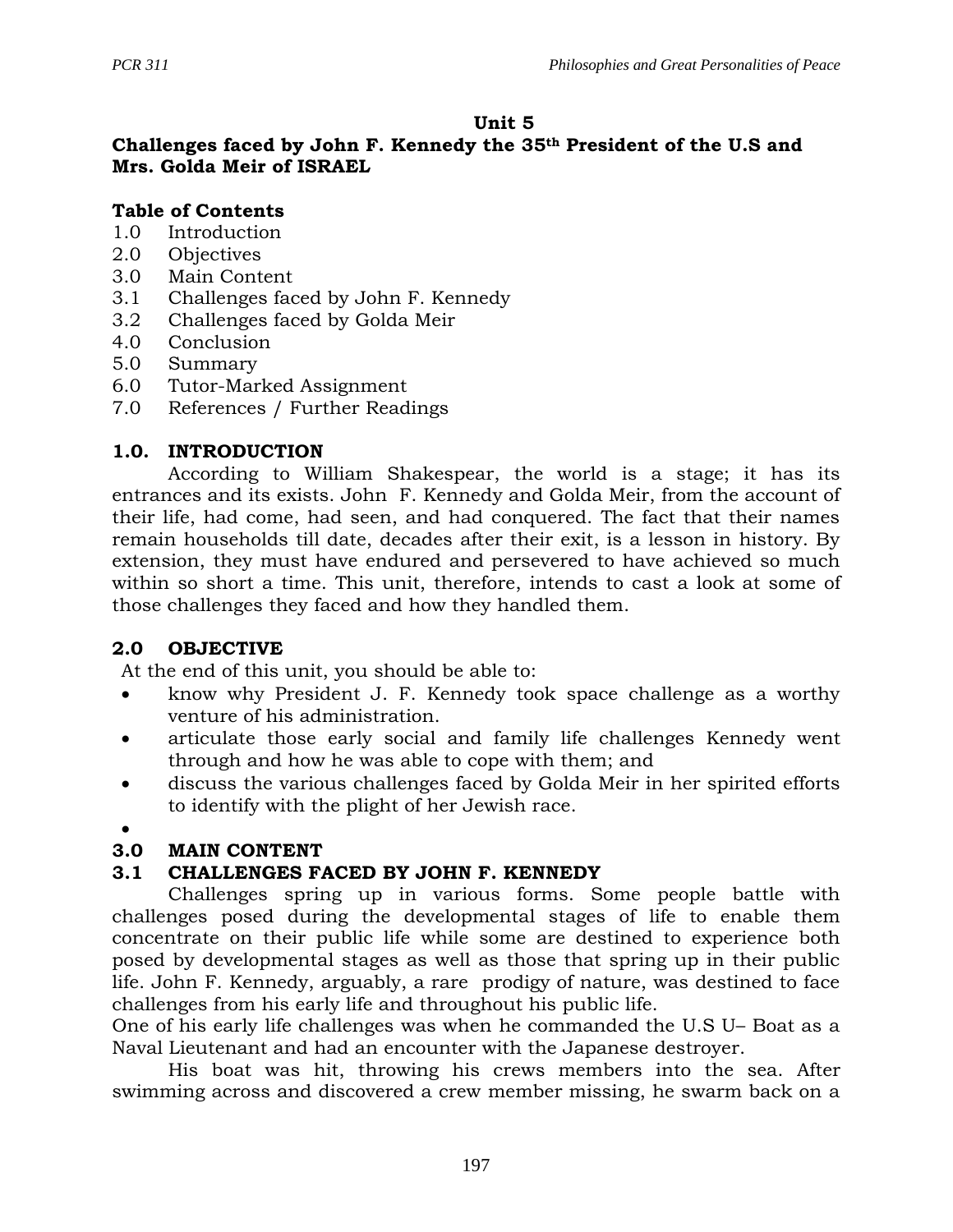rescue mission, seeing it as a challenge which a patriotic officer must undertake. That was in spite of his back-ache problem and successfully met the challenge. What could have tainted his record and for which excuses could have been reasonably averred was jettisoned because of his absolute loyalty to the course of his country.

Further, John F. Kennedy was a year old as a Senator when he got married to Jacqueline Bovier on September 12, 1953 admist series of personal tragedies capable of detracting Kennedy from representing his constituency adequately but to him, life is full of challenges which must be faced with equanimity. Jacqueline had a miscarriage in 1955 and a still born in 1956. Their new born son, Patrice Bouvier Kennedy died in August 1963. Kennedy had two children who survived infancy. President Kennedy's eldest brother, Joseph P. Kennedy Junior died in World War II at the age of 25 and it was he who was originally programmed to carry the family's hopes for the presidency.

John F. Kennedy was not deterred by the occurrences which he saw as part of the inevitable challenges man must battle with in one's evolutionary stages of life. Kennedy also saw the ideological disparity between the West, led by the United States of America and the East, led by the Union of Soviet Socialist Republics as a great challenge which he faced with utmost diplomacy during his life time. The eventual collapse of bi-polarity in 1989 and the ascendancy of mono-polarity was not unconnected with how he faced the challenges posed by the cold war. The dowsing of the tension generated by the 1962 Cuban missile crisis was what motivated President John F. Kennedy to devote both human and material resources to face the challenges which, he said was the greatest issue facing his administration and which he tagged – "The Space Challenge"

Dear Student, President Kennedy's speech to the global community at the cessation of war of words on the face-off with the Soviet premier, Nikita Kruschev, was that the powerful nations of the world should explore the wonders of the star instead of its terror. As a follow up to that speech, President Kennedy paid a state visit to Texas and delivered a powerful speech on September 13, 1962 in the city of Houston. It was there he highlighted the intention of his administration to pursue with every emphasis at their command the exploration of challenges poised by space.

He opened up by saying that he was meeting his audience in an hour of change and challenge, in a decade of hope and fear, and in an age of both knowledge and ignorance. He drove it home that the exploration of space…. Is one of the great adventures of all time and no nation which expects to be the leader of other nations can expect to stay behind in this race for space.

Reminding his Texas audience of the gains of the past, he said that those great Americans who came before the present generation made sure that their country rode the first waves of the industrial revolution, the first waves of modern invention, and the first waves of nuclear power. He reminded them that the present generation of Americans could not afford to founder in the back wash of the coming age of space and they must all prepare not only to be part of it but to lead it. He explained to them that the eyes of the World now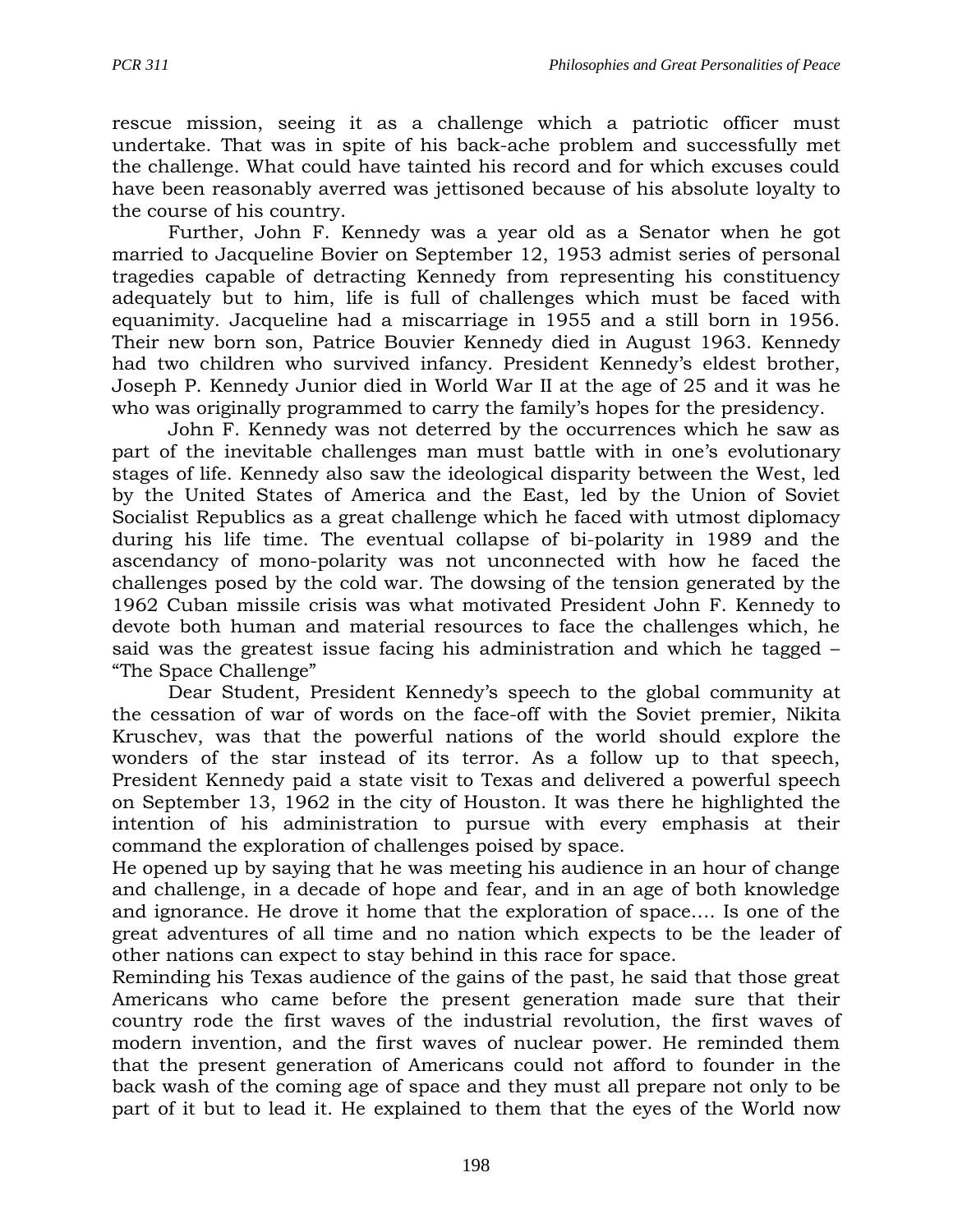look unto space … to the moon and to the planets and that the United States of America have vowed not to see it governed by a hostile flag of conquest, but by a banner of freedom and peace.

Quoting him verbatim:

"*We have vowed that we shall not see space filled with weapons of destruction, but with instruments of knowledge and understanding. Yet the vows of the Nation can only be fulfilled if we in this Nation are first, and therefore we intend to be first."*

Dear student basking in the aura of total commitment to meeting the space challenges, President Kennedy did not mince words when he claimed that the United States' leadership in science and industry, their hopes for peace ad security, their obligation to themselves as well as others require them to make that effort to solve those mysteries for the good of all men and women and for the United States of American to become the World's leading space faring nation.

Reiterating further his total resolve to lead the American Nation into solving the challenges poised by space, and re-emphasizing his administrations believe in divine support for their noble cause, he added, that.

…*space is there, and we are going to climb it. And the moon and the planets are there, and new hope for knowledge and peace are there. And therefore, as we set sail, we ask God's blessing on the most hazardous and dangerous and greatest adventure on which man has ever embarked*.

That powerful space-faring challenge initiated by John F. Kennedy in 1962 has been won by the United States and has contributed largely to her status as the Worlds leading nation after the collapse of the Soviet Union.

## **3.2 THE CHALLENGES FACED BY GOLDA MAIR**

Golda Meir, having adopted Zionism as her philosophy was not unaware of the accompanying challenges she would be facing globally due to the persecution her race faced in Europe. She prepared adequately, for those challenges which stemmed from the search for a home land for the Jews and for the global community to accord them the recognition her race deserved. In her high school, Meir joined the Zionist group called Poalei Zion or Workers of Zion. In 1921, Meir immigrated to the British Mandated Palestine with her husband, Morris Myerson and settled in Kibbatz Merhavga. A woman of Spatan courage, she was preparing herself for the inpending challenges of nation hood and moved to Tel Aviv in 1924 where she became an official of the Histadrut Trade Union. While there, she served in a managerial post with Solel Boneh and between 1932 and 1934, having proved herself worthy of facing her selfwished mission of salvaging her race from the claws of the oppressors, she served as an emissary in the United States, serving as secretary of the Hecalutz women's organization. After realising her ability to stand up to the cause of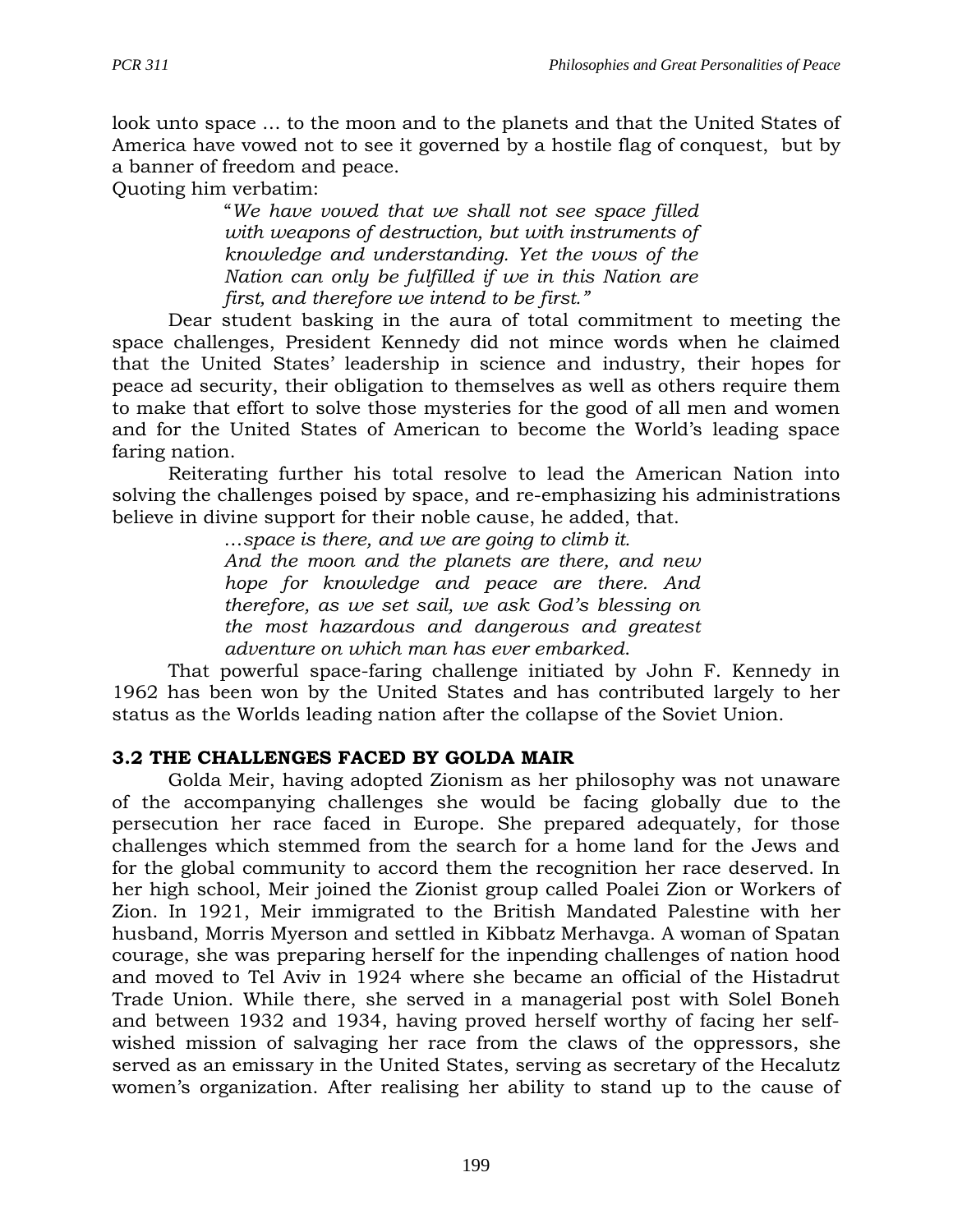Zionism, she became the secretary of the Histadrut's Action Committee as well as of its policy section.

The challenges of leadership became apparent in 1946 when the prestate British Mandatory. Authorities clamped down and imprisoned most of the Jewish community eadership. There appeared a vacuum which only someone with the wherewithal to face the challenges of the era could occupy, and the immediate choice was Golda Meir who replaced Moshe Sharett as head of the Jewish Agency's Political Department and the Chief Jewish liaison with the British.

Since then, having been elected into the Executive of the Jewish Agency, she became the most active in fund-raising activities in support of the cause of Zionism at a very critical stage of pre-state of Israel.

Because of her courage to tread where others feared to go, David Ben-Gurion, the first Israeli Prime Minister appointed Golda Meir a member of the first Provisional Government of Israel. It would be recalled that as a further testimony to her courage to take challenges, Ben Gurion considered her the right choice to go to the lion's den, and indeed, to be sent on a harzardous trip to an Arab monarch, King Abdullah of Jordan. She disguised as an Arab without minding what could happen to her if detected. Nevertheless, she met the king and persuaded him not to attack Israel but despite the King's refusal who had made up his mind to attack Israel following the departure of the British, she demonstrated an uncommon preparedness to face a lifethreatening challenge.

Dear student, the Jews were unsympathetically treated in Eastern Europe and the treatment was sufficient to dissuade any vocal Jew to wish to represent the Jewish state anywhere on the soil of Eastern Europe. The Jewish authority were convinced that Gold Meir possessed the courage to face the challenges which the posting of a Jewish envoy to Eastern Europe could entail and in June, 1984, got posted to Soviet Union where she worked assiduously to mend fences for the acceptability of the Jews as nature's creatures in a civilized global community. In January 1966, after having held several top political appointments, Meir retired on account of ill-health. However, finding her very useful in being capable of facing challenges, she was dragged out of retirement on 17th March, 1969 to take over as Prime Minister following the death of Prime Minister Levi Eshkol. The appointment at that crucial period of the State of Israel made her the World's third female Prime Minister after Mrs. Sirimayo Bandaranaike of Ceylon and India Gandhi of India. The deceased prime minister had got entangled in governance trouble before his demise which Golda Meir inherited and the problem was not abated until the outbreak of the Yom Kippur War on 6th October 1973.

Golda Meir could have launched a full-scale pre-emptive strike on Syrian forces but weighing the advices of her defence Minister, Moshe Dayan, and the challenges facing Israel in attracting foreign aids for her stability and development which could elude her if she was the aggressor, she tarried and opted for a counter-attack instead.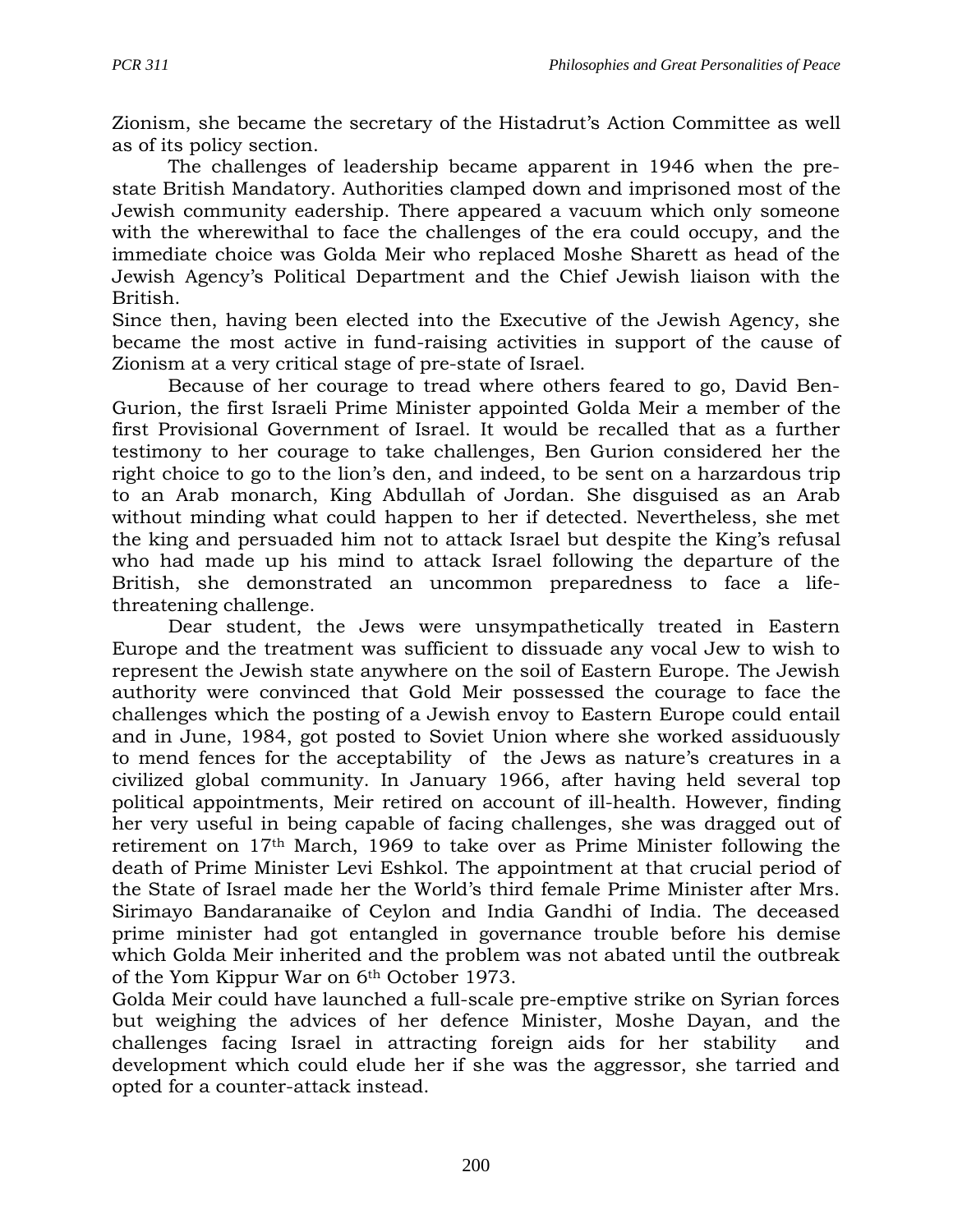However, it turned out be a costly mistake as while considering briefing the United States of the situation, war broke out with the massively co-ordinated Egyptian and Syrian assaults against Israel on October 6, 1973. It caught Israel unprepared and the only option was to surrender.

Between 1973 and 1974, disputes over the blame for Israel's unpreparedness for the Yom Kippur War led to demands for new leadership and increased the divisions in the labour party. Sensing that she could not get her cabinet to easily agree on policies, she resigned in 1974 as Prime Minister. The global community, eulogized her as a woman who met challenges, faced them with all emphasis at her command, and excelled.

## **SELF ASSESSMENT EXERCISE 25.**

Do you feel African leaders are ready to face challeges? Discuss with case studies.

## **4.0 CONCLUSION**

The challenges faced by both John F. Kennedy and Golda Meir had to do with their desire to make life more meaningful, not only for their immediate environment but for the global community. They did not shirk responsibilities and succeeding generations of the world at large often regard their contributions to world peace through the methods they adopted as eternally commendable.

## **5.0 SUMMARY**

This unit has delved into some of the outstanding challenges faced by President J.F. Kennedy of the United States of America and her early life challenges, culminating in the much orchestrated space challenge. Similarly, the unit discussed the challenges faced by Golda Meir since she embraced the philosophy of Zionism. Her exploits before the official creation of the state of Israel as well as how she faced the challenges posed by series of her political appointments, were equally discusse. Similarly,her system of governance as the Israel Prime Minister, ending with the Yom Kippur war, were highlighted.

## **6.0 TUTOR MARKED ASSIGNMENT**

- 1. The challenges faced by John F. Kennedy at the embryonic stage of his life could have detracted him from making any positive impact in his public life. Discuss
- 2. Why did John F. Kennedy place so much premium on space challenges?
- 3. Golda Meir faced series of challenges, from her formative years until she relinquished her position as Israel Prime Minister in 1974. Discuss

## **7.0 REFERENCES / FURTHER READINGS**

- 1. [http://en.wikipedia.org/wiki/John F.Kennedy"](http://en.wikipedia.org/wiki/John%20F.Kennedy)
- 2. Davis, F. (1999). *Moving the Mountain: The women's movement in America since 1960.* Chicago, University of Illinois.